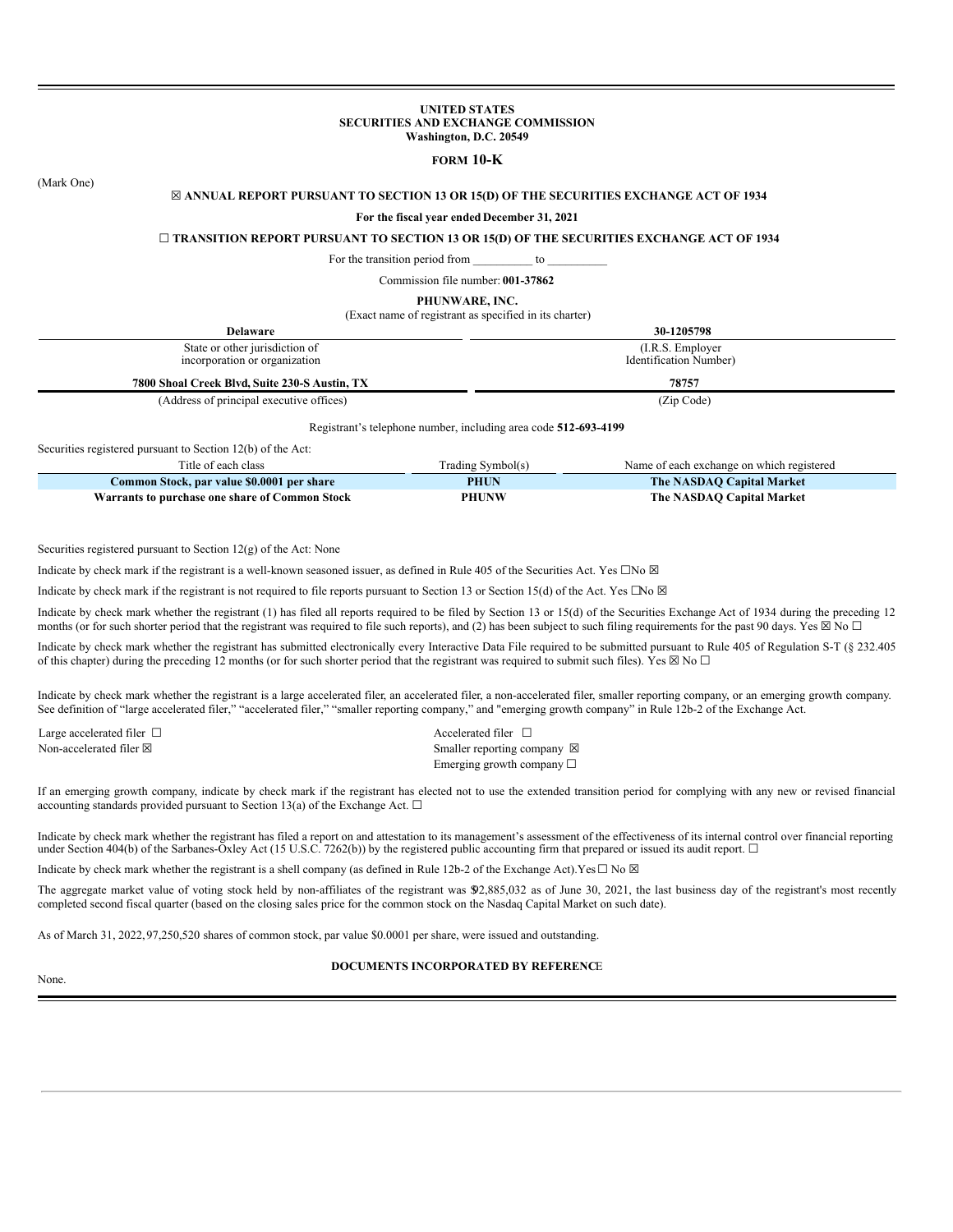# **TABLE OF CONTENTS**

|                 |                                                                                                              | <b>PAGE</b>    |
|-----------------|--------------------------------------------------------------------------------------------------------------|----------------|
|                 | <b>Special Note Regarding Forward Looking Statements</b>                                                     |                |
|                 | <b>Summary of Risk Factors</b>                                                                               | $\overline{2}$ |
| <b>PARTI</b>    |                                                                                                              | 6              |
| Item 1.         | <b>Business</b>                                                                                              | 6              |
| Item 1A.        | <b>Risk Factors</b>                                                                                          | 13             |
| Item 1B.        | <b>Unresolved Staff Comments</b>                                                                             | 46             |
| Item 2.         | Properties                                                                                                   | 47             |
| Item 3.         | <b>Legal Proceedings</b>                                                                                     | 47             |
| Item 4.         | <b>Mine Safety Disclosures</b>                                                                               | 47             |
|                 |                                                                                                              |                |
| <b>PART II</b>  |                                                                                                              | 48             |
| Item 5.         | Market for Registrant's Common Equity, Related Stockholder Matters and Issuer Purchases of Equity Securities | 48             |
| Item 6.         | [Reserved]                                                                                                   | 48             |
| Item 7.         | Management's Discussion and Analysis of Financial Condition and Results of Operations                        | 49             |
| Item 7A.        | <b>Ouantitative and Qualitative Disclosures About Market Risk</b>                                            | 61             |
| Item 8.         | <b>Financial Statements and Supplementary Data</b>                                                           | 62             |
| Item 9.         | Changes in and Disagreements with Accountants on Accounting and Financial Disclosure                         | 106            |
| Item 9A.        | <b>Controls and Procedures</b>                                                                               | 106            |
| Item 9B.        | <b>Other Information</b>                                                                                     | 107            |
| Item 9C.        | Disclosure Regarding Foreign Jurisdictions that Prevent Inspections                                          | 107            |
|                 |                                                                                                              |                |
| <b>PART III</b> |                                                                                                              | 108            |
| Item 10.        | Directors, Executive Officers and Corporate Governance                                                       | 108            |
| Item 11.        | <b>Executive Compensation</b>                                                                                | 113            |
| Item 12.        | Security Ownership of Certain Beneficial Owners and Management and Related Stockholder Matters               | 119            |
| Item $13$ .     | Certain Relationships and Related Transactions, and Director Independence                                    | 121            |
| Item 14.        | <b>Principal Accounting Fees and Services</b>                                                                | 124            |
|                 |                                                                                                              |                |
| <b>PART IV</b>  |                                                                                                              | 125            |
| Item 15.        | <b>Exhibits and Financial Statement Schedules</b>                                                            | 125            |
| Item $16$ .     | Form 10-K Summary                                                                                            | 128            |

<span id="page-1-0"></span>"Phunware," "Lyte Technology" and the Phunware and Lyte Technology design logos and the trademarks or service marks of Phunware, Inc. and its subsidiaries appearing in this Annual Report on Form 10-K are the property of Phunware, Inc. Trade names, trademarks and service marks of other companies that may appear in this report are the property of their respective holders. We have omitted the ® and ™ designations, as applicable, for the trademarks used in this Annual Report on Form 10-K.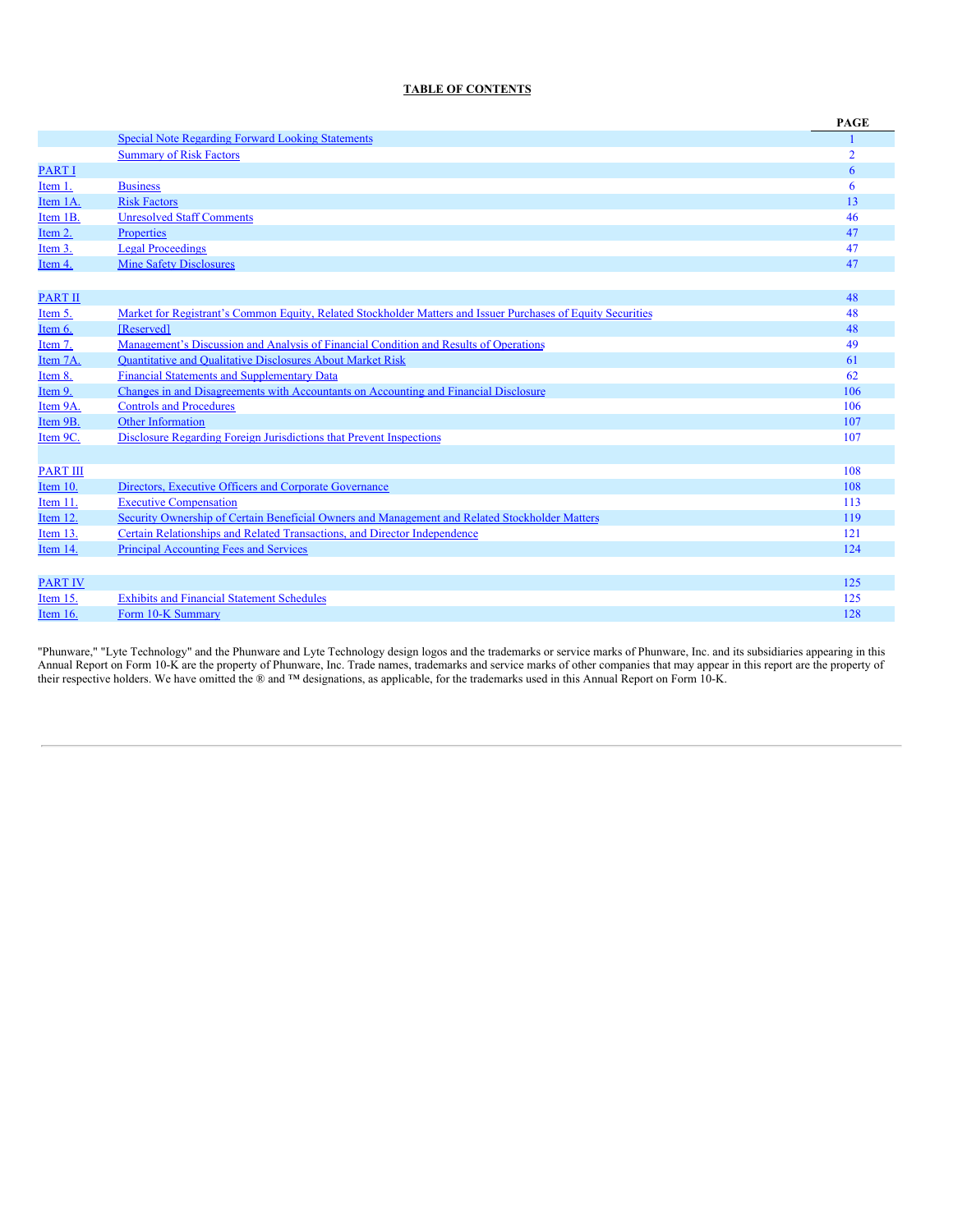# **SPECIAL NOTE REGARDING FORWARD-LOOKING STATEMENTS**

This Annual Report includes forward-looking statements within the meaning of Section 27A of the Securities Act of 1933, as amended (the "Securities Act") and Section 21E of the Securities Exchange Act of 1934, as amended (the "Exchange Act"). These forward-looking statements are intended to be covered by the safe harbor for forward-looking statements provided by the Private Securities Litigation Reform Act of 1995. All statements other than statements of historical facts contained in this Annual Report, including statements regarding our future results of operations and financial position, business strategy and plans and our objectives for future operations, are forward-looking statements. The words "anticipate," "believe," "continue," "could," "estimate," "expect," "intend," "may," "might," "plan," "possible," "potential," "predict," "project," "should," "will," "would" and similar expressions that convey uncertainty of future events or outcomes are intended to identify forward-looking statements, but the absence of these words does not mean that a statement is not forward-looking.

The forward-looking statements contained in this Annual Report are based on our current expectations and beliefs concerning future developments and their potential effects on us. Future developments affecting us may not be those that we have anticipated. These forward-looking statements involve a number of risks, uncertainties (some of which are beyond our control) and other assumptions that may cause actual results or performance to be materially different from those expressed or implied by these forwardlooking statements. These risks and uncertainties include, but are not limited to, those factors described under the heading "*Risk Factors*." Should one or more of these risks or uncertainties materialize, or should any of our assumptions prove incorrect, actual results may vary in material respects from those projected in these forward-looking statements. We undertake no obligation to update or revise any forward-looking statements, whether as a result of new information, future events or otherwise, except as may be required under applicable securities laws. These risks and others described under "*Risk Factors*" may not be exhaustive.

<span id="page-2-0"></span>By their nature, forward-looking statements involve risks and uncertainties because they relate to events and depend on circumstances that may or may not occur in the future. We caution you that forward-looking statements are not guarantees of future performance and that our actual results of operations, financial condition and liquidity, and developments in the industry in which we operate may differ materially from those made in or suggested by the forward-looking statements contained in this Annual Report. In addition, even if our results or operations, financial condition and liquidity, and developments in the industry in which we operate are consistent with the forward-looking statements contained in this Annual Report, those results or developments may not be indicative of results or developments in subsequent periods.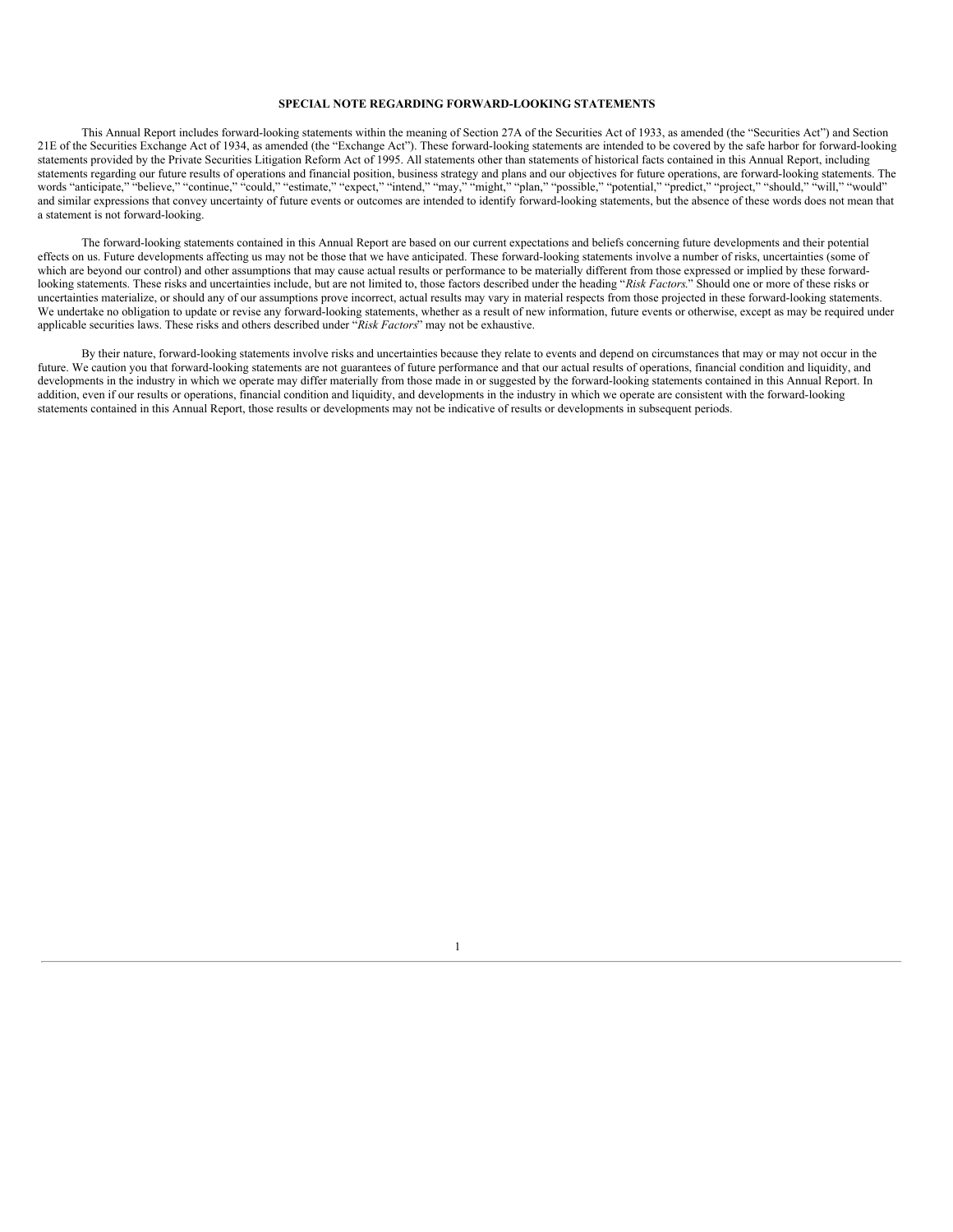### **SUMMARY OF RISK FACTORS**

Below is a summary of the principal factors that could materially harm our business, operating results and/or financial condition, impair our future prospects and/or cause the price of our common stock to decline. This summary does not address all of the risks that we face. Additional discussion of the risks summarized in this risk factor summary, and other risks that we face, can be found below under the heading "*Risk Factors*" and should be carefully considered, together with other information in this Form 10-K and our other filings with the Securities and Exchange Commission ("SEC") before making an investment decision regarding our common stock.

## **Risks Related to Our Business, Operations and Industry**

- We have a history of losses, we expect to continue to incur losses and we may not achieve or sustain profitability in the future.
- We face ongoing risks related to the COVID-19 pandemic and those risks could continue to significantly disrupt or materially adversely affect our business and operating results.
- Goodwill comprises a significant portion of our total assets.
- Current and future litigation could adversely affect us.
- Our results of operations and ability to grow could be negatively affected if we cannot adapt and expand our technology, product and service offerings in response to ongoing market changes.
- If we are unable to expand or renew sales to existing customers, or attract new customers, our growth could be slower than expected and our business may be harmed.
- Demand for our technology, product and service offerings could be adversely affected by volatile, negative or uncertain economic conditions, including, but not limited to those caused by the COVID-19 pandemic, and the effects of these conditions on our customers' businesses.
- If we fail to maintain the efficiency of our supply chain as we respond to changes in customer demand for our products, our business could be materially adversely affected.
- Worldwide political conditions may adversely affect demand for our products.
- The actual market for our product solutions could be significantly smaller than estimates.
- Substantial competition could reduce our market share and significantly harm our financial performance.
- Our future results will depend on our ability to continue to focus our resources and manage costs effectively.
- Our business strategy is evolving. Investments in new services and technologies may not be successful and may involve pursuing new lines of business or strategic transactions and investments, or dispositions of assets or businesses that may no longer help us meet our objectives.
- Future acquisitions could disrupt our business and may divert management's attention and, if unsuccessful, harm our business.
- We may not be able to recognize revenue in the period in which our services are performed, which may cause our margins to fluctuate.
- Our financial results may be adversely affected by changes in accounting principles applicable to us.
- We may experience quarterly fluctuations in our operating results due to a number of factors, which makes our future results difficult to predict and could cause our operating results to fall below expectations.
- We could be held liable for damages or our reputation could suffer from security breaches or disclosure of confidential information or personal data.
- If we cause disruptions in our customers' businesses or provide inadequate service, our customers may have claims for substantial damages against us, which could cause us to lose customers, have a negative effect on our corporate reputation and adversely affect our results of operations.
- Our technology offerings and services could infringe upon the intellectual property rights of others.
- If we are unable to protect our intellectual property rights from unauthorized use or infringement by third parties, our business could be adversely affected.
- If we are unable to collect our receivables from, or bill our unbilled services to, our customers, our business, results of operations or financial condition could be adversely affected.
- Increased costs of labor and employee health and welfare benefits may adversely impact our results of operations.
- Our global operations are subject to complex risks, some of which might be beyond our control.
- Economic uncertainties or downturns in the general economy or the industries in which our customers operate could disproportionately affect the demand for our products and services solutions and negatively impact our operating results.
- If platform subscriptions renewal rates decrease, or we do not accurately predict subscription renewal rates, our future revenue and operating results may be harmed.
- If we are unable to attract new customers or sell additional services and functionality to our existing customers, our revenue growth will be adversely affected.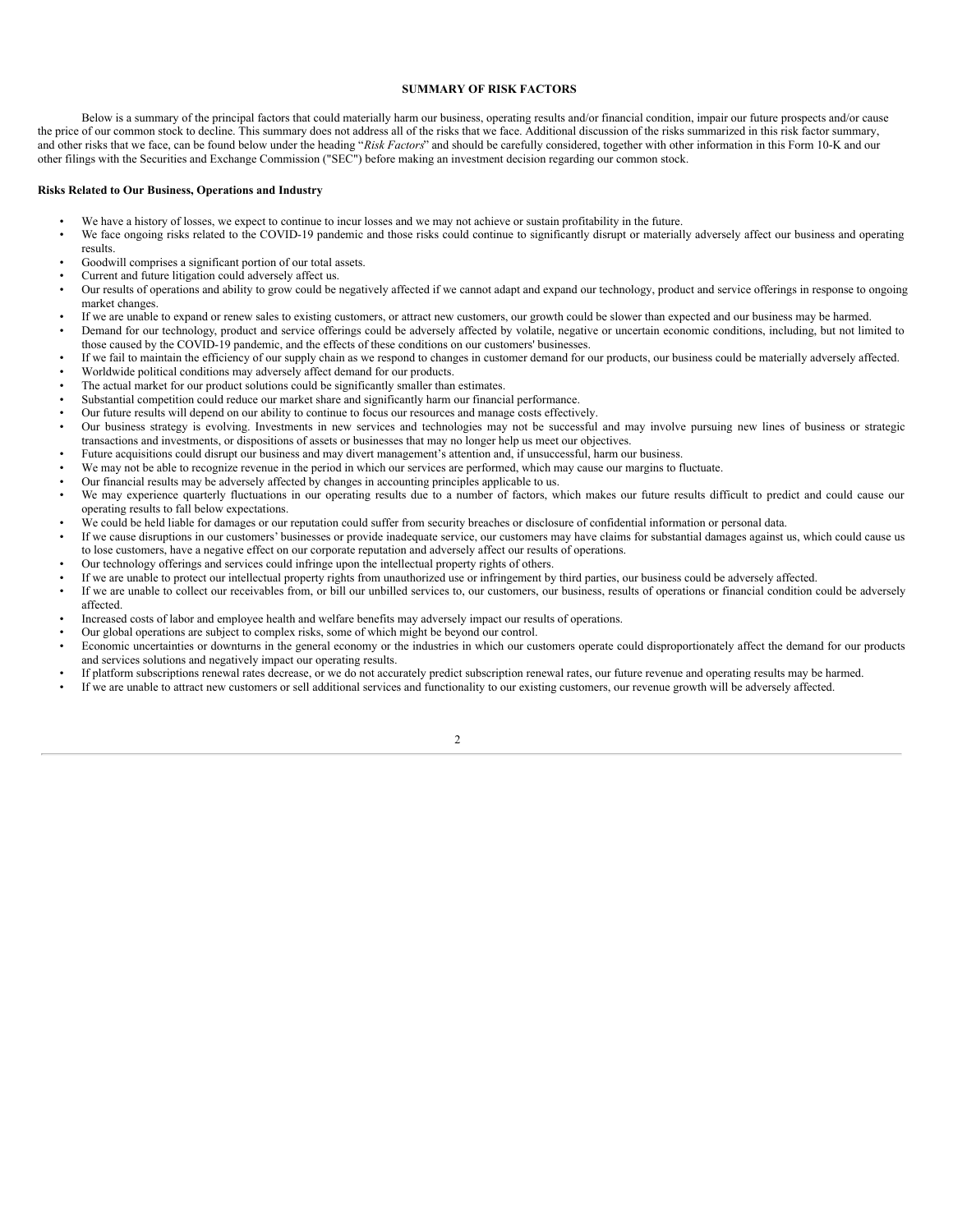- Because we recognize revenue from application development services as deliverables are transferred to customers and platform subscriptions over the term of the relevant contract, downturns or upturns in sales are not immediately reflected in full in our operating results.
- If we fail to forecast our revenue accurately, or if we fail to match our expenditures with corresponding revenue, our operating results could be adversely affected.
- The length and unpredictability of the sales cycle for our technology offerings and services could delay new sales and cause our revenue and cash flows for any given quarter to fail to meet our projections or market expectations.
- If we fail to detect advertising fraud or other actions that impact our advertising campaign performance, we could harm our reputation with advertisers or agencies, which could cause our revenue and business to suffer.
- If we do not maintain and grow a critical mass of advertisers and distribution partners, the value of our services could be adversely affected.
- Any inability to deliver successful mobile advertising campaigns due to technological challenges or an inability to persuasively demonstrate success will prevent us from growing or retaining our current advertiser base.
- We may be unable to deliver advertising in a context that is appropriate for mobile advertising campaigns, which could harm our reputation and cause our business to suffer.
- Activities of our application transaction customers with which we do business could damage our reputation or give rise to legal claims against us.
- Our business depends on our ability to collect and use data to deliver ads and to disclose data relating to the performance of our ads; any limitation on these practices could significantly diminish the value of our solutions and cause us to lose customers and revenue.
- Our business practices with respect to data could give rise to liabilities, restrictions on our business or reputational harm as a result of evolving governmental regulation, legal requirements or industry standards relating to consumer privacy and data protection.
- Our agreements with partners, employees and others may not adequately prevent disclosure of trade secrets and other proprietary information.
- We could be subject to additional income tax liabilities.
- Taxing authorities may successfully assert that we should have collected or in the future should collect sales and use, value-added or similar taxes, and we could be subject to liability with respect to past or future sales, which could adversely affect our operating results.
- Our net operating loss carryforwards may expire unutilized or underutilized, which could prevent us from offsetting future taxable income.
- Our large customers have substantial negotiating leverage, which may require that we agree to terms and conditions that may have an adverse effect on our business.
- If some of our customers experience financial distress or suffer disruptions in their business, their weakened financial position could negatively affect our own financial position and results.
- If we are unable to obtain and maintain adequate insurance, our financial condition could be adversely affected in the event of uninsured or inadequately insured loss or damage. Our ability to effectively recruit and retain qualified officers and directors may also be adversely affected if we experience difficulty in maintaining adequate directors' and officers' liability insurance.
- The requirements of being a public company may strain our systems and resources, divert management's attention and be costly.
- We are a "smaller reporting company" and, because we have opted to use the reduced reporting requirements available to us, our common stock may be less attractive to investors.
- Our business is subject to the risks of natural disasters, public health crises, political crises and other natural catastrophic events and to interruption by man-made problems such as computer viruses or terrorism.

## **Risks Related to Capitalization Matters, Corporate Governance and Market Volatility**

- We have and may sell additional equity or debt securities or enter into other arrangements to fund our operations, which may result in dilution to our stockholders and impose restrictions or limitations on our business. Future sales or issuances of our common stock, or the perception that such sales could occur, could depress the trading price of our common stock.
- Shares of our common stock may be issued pursuant to the terms of an outstanding warrant, which could cause the price of our common stock to decline.
- The Small Business Administration ("SBA") may review our Paycheck Protection Program ("PPP") forgiveness application and if the SBA disagrees with our certification we could be subject to penalties and the repayment of our PPP loan, which could negatively impact our business, financial condition and results of operations and prospects.
- The price of our common stock and warrants has been, and may continue to be, volatile, and you could lose all or part of your investment.

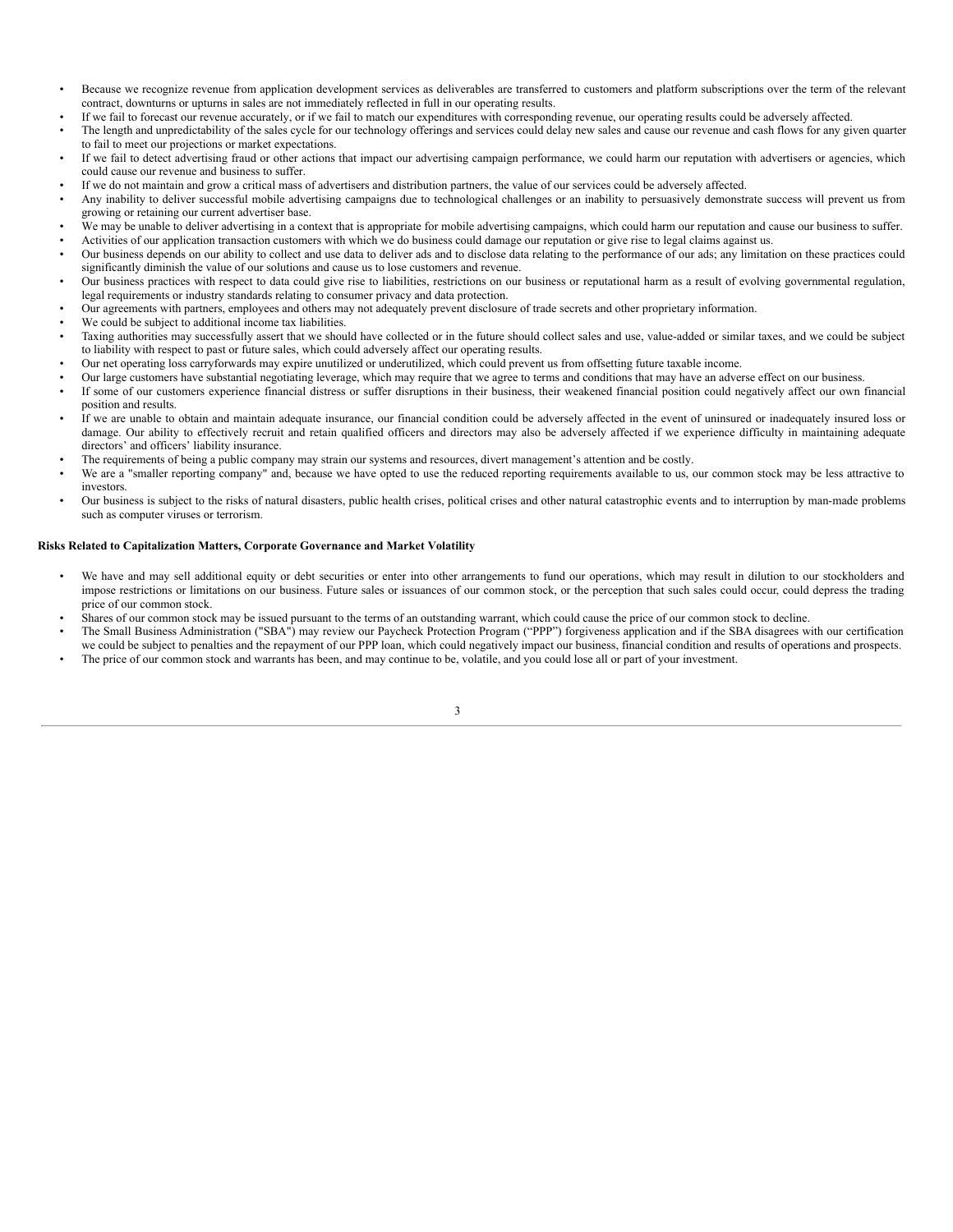- We have identified a material weakness in our internal control over financial reporting that, if not properly remediated or if we experience additional material weaknesses, could result in us being unable to provide required financial information in a timely and reliable manner, which may cause investors to lose confidence in our reported financial information and may lead to a decline in our stock price.
- It may be difficult for us to retain or attract qualified officers and directors, which could adversely affect our business and our ability to maintain the listing of our common stock on the Nasdaq Capital Market.
- If securities or industry analysts do not publish or cease publishing research or reports about us, our business or our market, or if they change their recommendations regarding our common stock adversely, the price and trading volume of our common stock could decline.
- We do not currently intend to pay dividends on our common stock.
- Delaware law and our certificate of incorporation and bylaws contain certain provisions, including anti-takeover provisions that limit the ability of stockholders to take certain actions and could delay or discourage takeover attempts that stockholders may consider favorable.
- Our certificate of incorporation designates a state or federal court located within the State of Delaware as the exclusive forum for substantially all disputes between us and our stockholders, and also provide that the federal district courts will be the exclusive forum for resolving any complaint asserting a cause of action arising under the Securities Act or Exchange Act, each of which could limit our stockholders' ability to choose the judicial forum for disputes with us or our directors, officers, or employees.

## **Risks Related to our Digital Asset Holdings**

- Our bitcoin acquisition strategy exposes us to various risks associated with bitcoin.
- The prices of digital assets, including bitcoin and ethereum, may be influenced by regulatory, commercial, and technical factors that are highly uncertain, and fluctuations in the price of bitcoin are likely to influence our financial results and the market price of our common stock.
- Our historical financial statements do not reflect the potential variability in earnings that we may experience in the future relating to our digital asset holdings.
- Due to the unregulated nature and lack of transparency surrounding the operations of many bitcoin trading venues, they may experience fraud, security failures or operational problems, which may adversely affect the value of our digital asset holdings.
- The concentration of our digital asset holdings enhances the risks inherent in our bitcoin treasury strategy.
- We may be required to access our digital assets as a source of liquidity during a time of market volatility, which may result in selling our digital assets at a significant loss.
- If we or our third-party service providers experience a security breach or cyberattack and unauthorized parties obtain access to our digital asset holdings, we may lose some or all of our bitcoin and our financial condition and results of operations could be materially adversely affected.
- The loss or destruction of a private key required to access our bitcoin may be irreversible. If we are unable to access our private keys or if we experience a cyberattack or other data loss relating to our digital assets, our financial condition and results of operations could be materially adversely affected.
- Regulatory change reclassifying our digital assets as a security could lead to our classification as an "investment company" under the Investment Company Act of 1940 and could adversely affect the market price of bitcoin and the market price of our common stock.

### **Risks Related to our Token Offerings**

- We have raised capital to fund a token generation event of rights to receive future PhunCoin and, beginning in 2021, we have sold PhunTokens. There can be no assurance that PhunCoin or PhunToken will ever be issued and, any significant difficulties we may experience with the offerings of PhunCoin or PhunToken could result in claims against us. Additionally, the token generation event and the offerings of PhunCoin and PhunToken could subject us to various other business and regulatory uncertainties.
- The further development and acceptance of blockchain networks, which are part of a new and rapidly changing industry, are subject to a variety of factors that are difficult to evaluate.
- Because our tokens will be a digital asset built and transacted initially on top of existing third-party blockchain technology, we will be reliant on another blockchain network, and users could be subject to the risk of wallet incompatibility and blockchain protocol risks.
- The development and operation of the Token Ecosystem (hereinafter defined) will likely require technology and intellectual property rights.
- Our Token Ecosystem is designed to distribute PhunCoin or PhunToken to consumers who provide certain personal information to us. Providing this data exposes us to risks of privacy data breach and cybersecurity attacks.

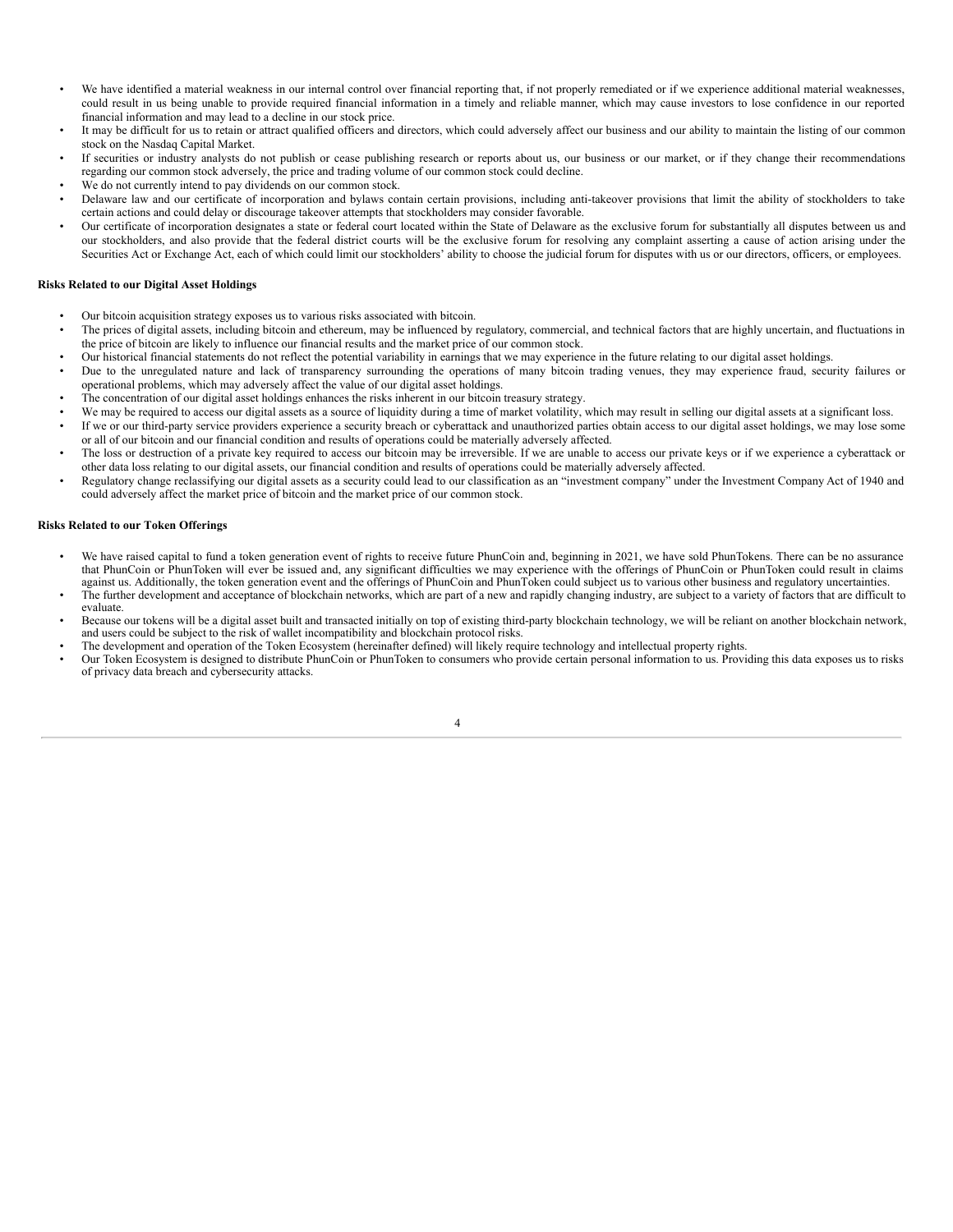- Our Token Ecosystem may be the target of malicious cyberattacks or may contain exploitable flaws in its underlying code, which may result in security breaches and the loss or theft of PhunCoin or PhunToken. If our Token Ecosystem's security is compromised or if our Token Ecosystem is subjected to attacks that frustrate or thwart our users' ability to access the Token Ecosystem, their PhunCoin or PhunToken or the Token Ecosystem products and services, users may cut back on or stop using the Token Ecosystem altogether.
- Our Token Ecosystem is susceptible to mining attacks.
- There is no existing trading market for our tokens.
- The regulatory regime governing blockchain technologies, cryptocurrencies, digital assets, utility tokens, security tokens and offerings of digital assets is uncertain, and new regulations or policies may materially adversely affect the development and the value of our tokens.
- <span id="page-6-0"></span>• The prices of blockchain assets are extremely volatile. Fluctuations in the price of digital assets and/or waning interest of investors in the cryptocurrency industry could materially and adversely affect our business.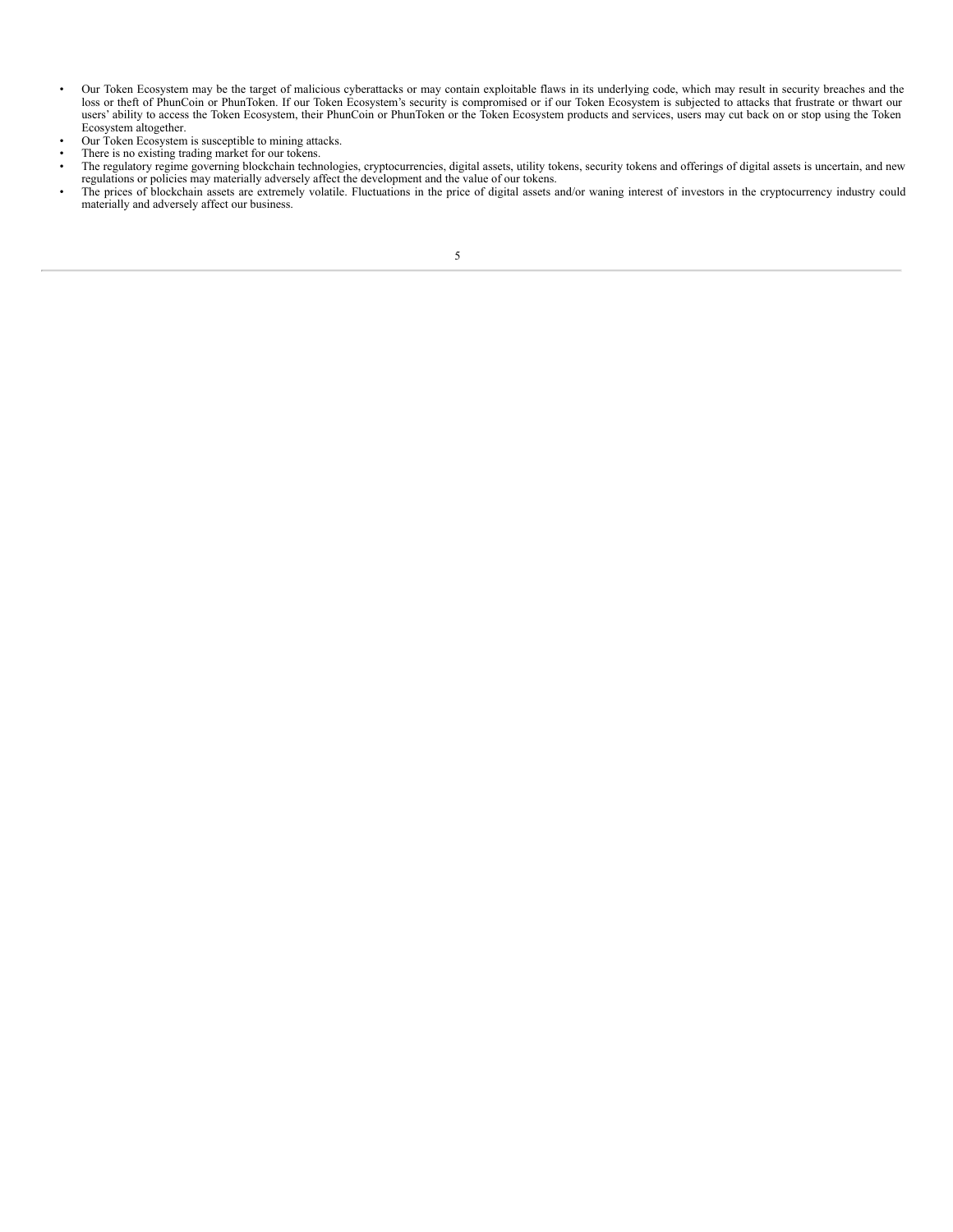#### **PART I**

# <span id="page-7-0"></span>**Item 1. Business.**

### **General**

Phunware, Inc. and its subsidiaries (the "Company", "we", "us", or "our") offer a fully integrated software platform that equips companies with the products, solutions and services necessary to engage, manage and monetize their mobile application portfolios globally at scale. Our Multiscreen-as-a-Service ("MaaS") platform provides the entire mobile lifecycle of applications and media in one login through one procurement relationship. Our MaaS technology is available in software development kit form for organizations developing their own application, via customized development services and prepackaged solutions. Through our integrated mobile advertising platform of publishers and advertisers, we provide in-app application transactions for mobile audience building, user acquisition, application discovery, audience engagement and audience monetization. Founded in 2009, we are a Delaware corporation headquartered in Austin, Texas.

## **Overview of Business**

Our MaaS platform is a fully integrated cloud platform for mobile that provides companies the services, products, and solutions necessary to engage, manage and monetize their mobile application portfolios and audiences at scale. According to eMarketer, adults in the U.S. spend more than four hours daily on mobile internet, of which approximately 90% of that time is spent in mobile apps (versus mobile web). Given this reality, we believe brands must establish a strong identity on mobile, especially on devices and platforms specific to the Apple iOS and Google Android operating systems and ecosystems. Phunware helps brands define, create, launch, promote, monetize and scale their mobile identities as a means to anchor the consumer journey and improve brand interactions. Our MaaS platform provides the entire mobile lifecycle of applications through one procurement relationship.

Our MaaS platform allows for the licensing and creation of category-defining mobile experiences for brands and their application users worldwide. Since our founding in 2009, we have amassed a database of proprietary Phunware IDs. Phunware IDs are unique identifiers assigned to a mobile device when it becomes first visible across our network of mobile application portfolios. We measure and accumulate Phunware IDs through queries that count unique devices that access our mobile application portfolio across our network of mobile applications that we have developed and/or support. The data collected from our Phunware IDs contributes to our application transaction revenue product line by helping companies and brands boost campaign performance, target high-value users, maximize conversions and optimize spend.

#### **Business Model**

Our business model includes a combination of service, subscription and media transaction offerings that enable customers to engage, manage and monetize their mobile application portfolios throughout the mobile application lifecycle, which occurs in four phases:

- Strategize We help brands define the application experience and determine the operating systems, feature sets and use cases they want their mobile application to support.
- Create We help brands build, buy or lease their application portfolio.
- Launch We help brands launch their applications and build their mobile audience.
- Engage, Monetize and Optimize We help brands activate, monetize and optimize their mobile application portfolios.

Our product and service offerings include cloud-based recurring software license subscriptions, with terms ranging from one to three years, application development and support services and application transaction-based media. Although a majority of our product and service offerings have been sold utilizing an internal sales team, we have also sold our product and service offerings through various channel partners. We continue to invest in these channel sales relationships.

## **Acquisition of Lyte Technology, Inc.**

In October 2021, we acquired Lyte Technology, Inc. ("Lyte"), a provider of high-performance computer systems to individual consumers. Lyte derives its revenue by manufacturing custom and pre-packaged personal computer systems. Total consideration for the acquisition consisted of cash and common stock of the Company valued at up to approximately \$10.98

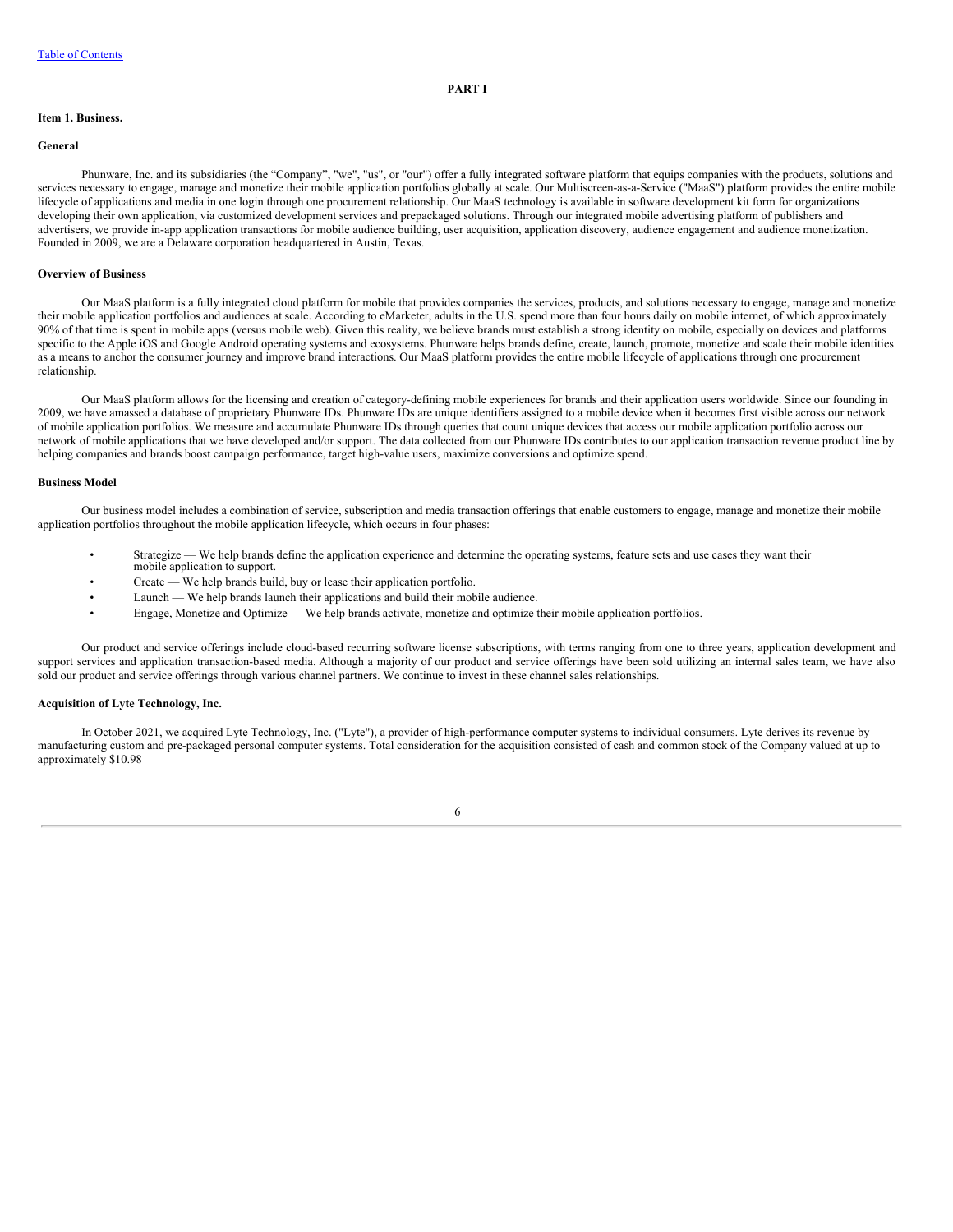million, of which \$2.5 million is contingent upon Lyte meeting certain revenue targets. At the acquisition date, Lyte's operations were located in Gurnee, Illinois. We plan to relocate Lyte to Austin, Texas during the second quarter of 2022. Our acquisition of Lyte enables us to enter the personal computer hardware market. We will continue to pursue a direct to consumer selling strategy. We intend to grow Lyte revenue and its consumer base by expanding into international markets. We believe our acquisition of Lyte will leverage a new distribution network for our blockchain initiatives, which are more fully described below.

In conjunction with the acquisition, we also entered into a note purchase agreement with an original principal amount of \$5.22 million in a private placement that closed on October 18, 2021.

## **Our Products and Services**

Our mobile software subscriptions and services, application transaction solutions and hardware product offerings include the following:

- Cloud-based mobile software licenses in software development kits ("SDKs") form utilized inside mobile applications for the following:
	- Analytics (SDK that provides data related to application use and engagement);
	- Content Management (SDK that allows application administrators to create and manage app content in a cloud-based portal);
	- Alerts, Notifications & Messaging (SDK that enables brands to send messages to app users through the app);
	- Marketing Automation (SDK that enables location-triggered messages and workflow);
	- Advertising (SDK that enables in-app audience monetization); and
	- Location-Based Services (module that include mapping, navigation, wayfinding, workflow, asset management and policy enforcement);
- Integration of our SDK licenses into existing applications maintained by our customers, as well as custom application development and support services;
- Cloud-based vertical solutions, which are off-the-shelf, iOS- and Android-based mobile application portfolios, solutions and services that address: the patient experience for healthcare, the shopper experience for retail, the fan experience for sports, the traveler experience for aviation, the luxury resident experience for real estate, the luxury guest experience for hospitality, the student experience for education and the generic user experience for all other verticals and applications;
- Application transactions, including re-occurring and one-time transactional media purchases for application discovery, user acquisition and audience building, audience engagement and audience monetization; and
- Pre-packaged and custom high-end personal computer systems for gaming, streaming and cryptocurrency mining enthusiasts.

#### **Competitive Strengths**

*Fully integrated and comprehensive solutions:* Our comprehensive solutions can be used across mobile application experience definition, application portfolio creation, user discovery, user acquisition, user engagement and user monetization. Data from application analytics and our database of over one petabyte can be used to inform business decisions related to mobile strategy, marketing, operations and more.

*Data reach and scale:* Since Phunware's founding in 2009, our goal has been to use our software platform within application portfolios and brands to create a massive database of proprietary Phunware IDs for every device touching networks globally to then reach everyone, everywhere, indoors and outdoors, in real time, on a 1-to-1 basis.

*Built to be mobile-first, native-first, cloud-based:* Phunware was built from the ground up to focus on native mobile development, while other companies in the mobile space have attempted to create shortcuts with "write once, run anywhere" software. The result is almost a decade of platform-specific mobile expertise, a major competitive differentiator.

*Results-driven culture:* Our employees are granted restricted stock units upon hire and are encouraged to think of Phunware as a company they own rather than a company for which they work. We also promote from within to reward top

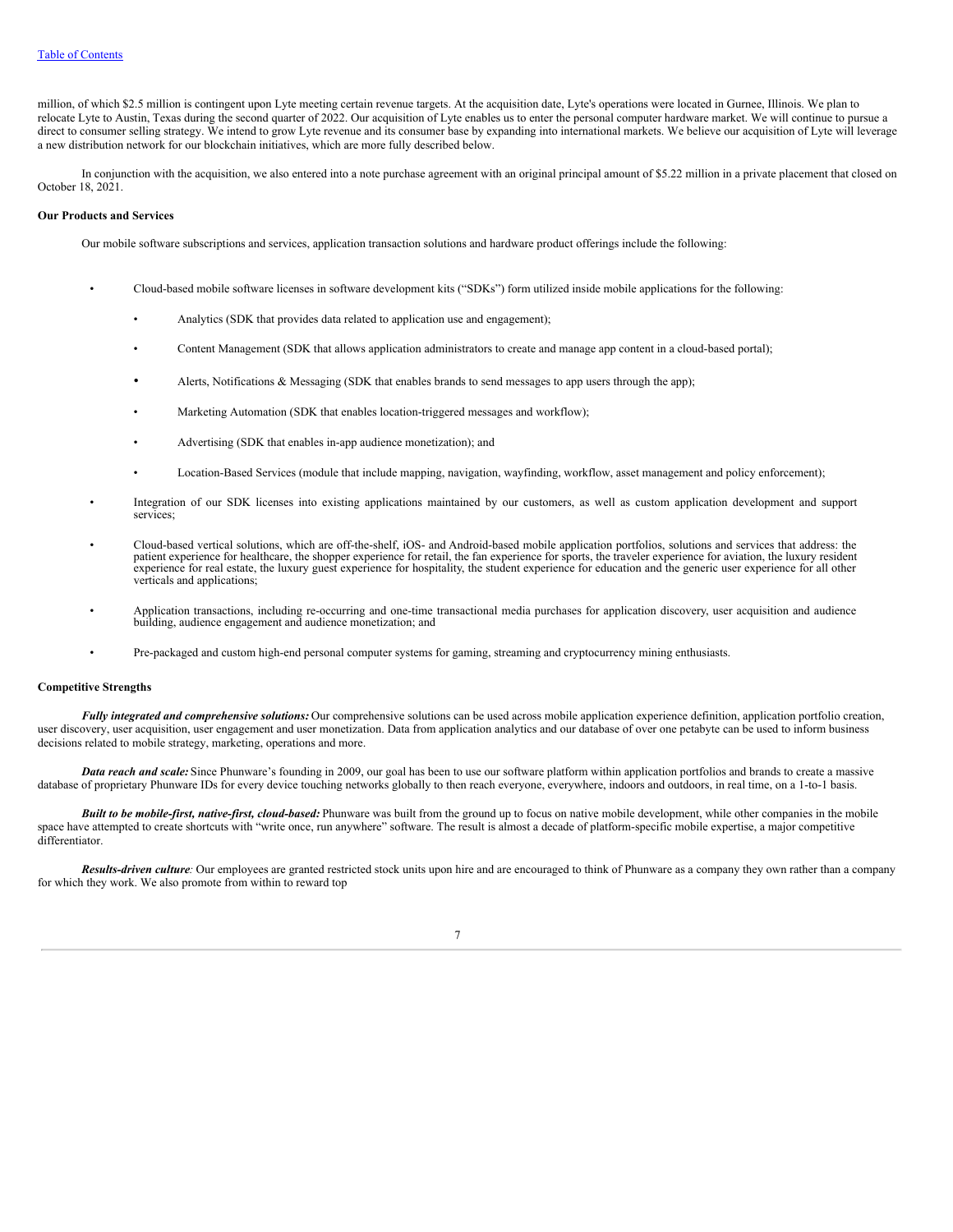performers and encourage leadership development. The result is an employee base singularly focused on solving problems and driving results.

Intellectual property portfolio development and world-class engineering resources Through our world-class in-house technical and engineering organization, we have focused developing our intellectual property, including methods of accessing wireless account information, rendering content on a wireless device, indoor navigation with a mobile device and more. We are developing creative solutions to solve complex technical problems and create competitive advantages for our customers.

## **Our Growth Strategy**

Key elements of our growth strategy include:

*Expansion of Lyte customer base and footprint.* We plan to grow our Lyte operations, both domestically and internationally, as the gaming and cryptocurrency market expands. We may also offer different technology offerings and computer-builds that keep up with changing demand.

*Expansion of mobile products and services.*Mobile applications and in-application advertising media are among the fastest-growing and complex technology markets. We have made significant investments in research and development and plan to continue extending the functionality and breadth of our applications in the future, including, but not limited to, our Healthcare, Smart City and Smart Workplace solutions.

*Deepening of existing customer relationships.* We believe that we are well positioned to identify new opportunities or enhance existing services and solutions within our existing customer base. We expect to create cross and upsell opportunities as our customers seek to deepen their approach to mobile application lifecycle management.

*Development of new relationships to expand our customer base.*We intend to continue to grow our customer base by expanding our team of sales professionals and developing our indirect channel relationships. We also have partnered with technology providers, who serve as a referral source and provide us with quality leads for businesses interested in our products and services. We are able to leverage our mobile expertise and capabilities to compete effectively for new customers both directly and indirectly. Primary indirect channels include hardware, software, carriers and systems integrators/consultancies.

Continued growth of our customer base through targeted marketing and outreach. We intend to continue to opportunistically expand. Top expansion targets include entertainment, retail and real estate — all verticals that benefit from our integrated solutions, comprehensive lifecycle approach and ability to engage users in both digital and physical worlds.

Addition of new capabilities and geographic regions through strategic acquisition. We operate in a fragmented market that offers significant consolidation opportunities. We plan to to continue to evaluate strategic acquisitions and partnerships that enhance our capabilities and expand our geographic footprint, both domestically and internationally.

Expansion of our partnership network with third-party providers of tools and services. We are able to leverage our mobile expertise and capabilities to compete effectively for new customers both directly and indirectly. Primary indirect channels include hardware, software, carriers and systems integrators/consultancies. We are focused on building our brand to grow within existing and target end markets where there is strong demand for the products and solutions we provide.

## **Our Customers**

Our target customers for our mobile software subscription and services are companies that are looking to enact digital transformation in their business — whether it is retail, healthcare, entertainment, real estate, smart living and workspaces or any other industry. We provide technology and solutions to support these organizations through every stage of the mobile application lifecycle.

We believe the multi-year contractual nature of our software and managed services provides revenue visibility. Our subscription and service agreements with our customers consist of terms relating to length of agreement (for subscriptions and application support), payment, liability, performance, cancellation and termination, confidentiality and indemnification obligations, among other provisions. All of these agreements contain terms of service that are generally consistent across our customers. Our subscription and service agreements generally do not impose obligation upon us, such as exclusivity or other terms.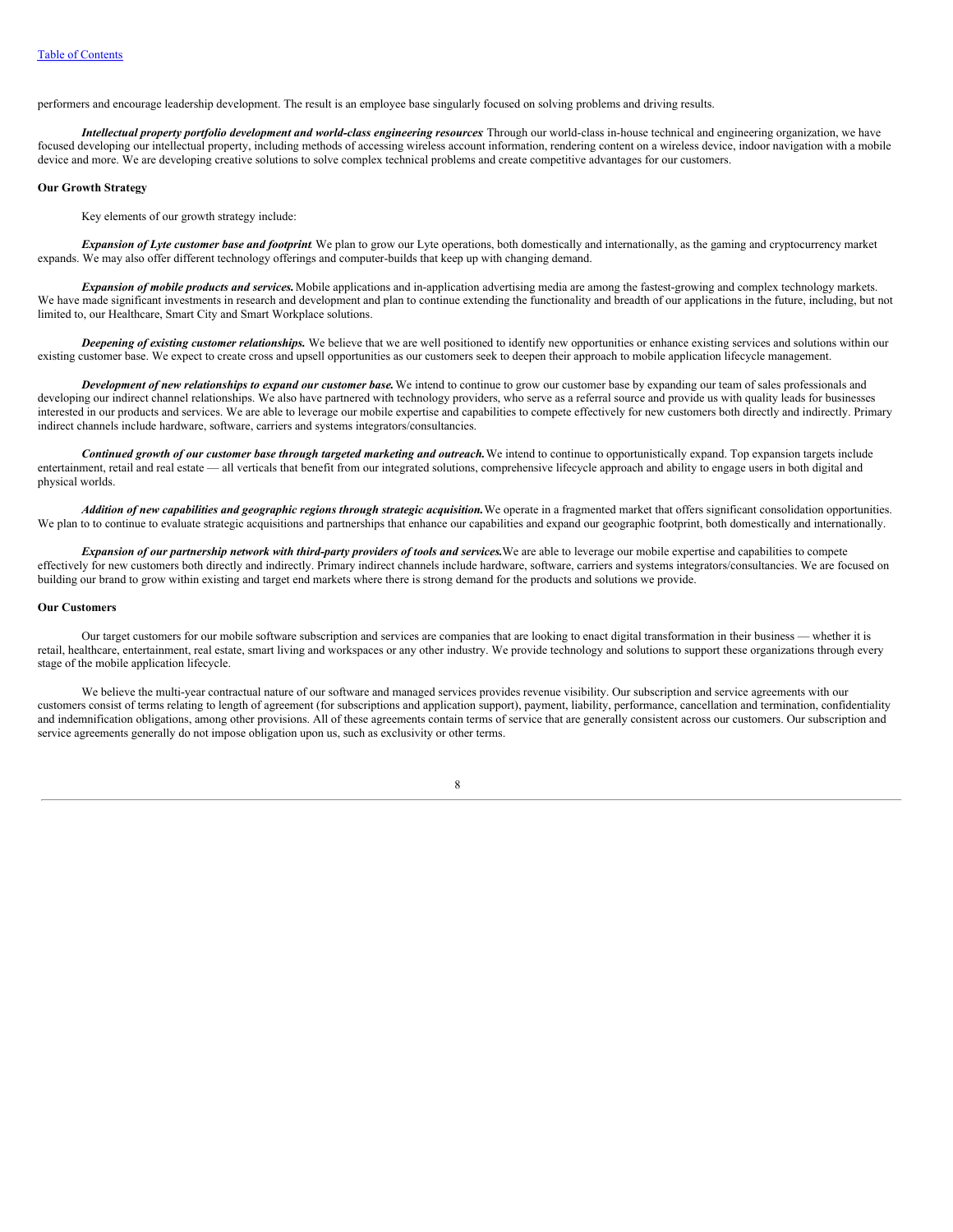Our application transaction agreements, also known as insertion orders, are, for the most part, governed by the standard terms and conditions from the Interactive Advertising Bureau's ("IAB") Standard Terms and Conditions for Internet Advertising for Media Buys One Year or Less ("IAB Terms"). The IAB Terms provide that in the event that payments are not paid to the agency, then the media company, or us, agrees to hold the advertiser solely liable. We view the agreements as contracts that ordinarily accompany the business conducted by Phunware and, because of the lack of any commitments to provide a certain amount of business, we are not substantially dependent on the agreements.

We sell our Lyte computer systems directly to individual consumers with a focus on for gaming, streaming and cryptocurrency mining enthusiasts. Lyte customers purchase their systems via Lyte's website. Purchasers of Lyte game systems agree to terms and conditions governing the purchase during the online check-out process.

#### *Concentration of Major Customers*

Due to the nature of our business, we have in the past and may, at times, in the future have a material concentration of our revenue with a small number of customers. However, with the acquisition of Lyte and sales of PhunToken, we expect this to be less frequent. For the year ended December 31, 2021, no individual customer represented greater than 10% of our net revenue.

## **Sales and Marketing**

Our internal salesforce is focused on direct sales opportunities for our platform subscription and services and application transaction product lines. They are experienced across all verticals in which we serve and can assist small, mid-sized and large organizations. Our channel sales function works with our channel partners to identify sales opportunities, as well as identify new channel partner relationships. Our marketing efforts focus on building brand reputation, expanding market awareness, driving customer demand and enabling our sales team.

Our platform subscription and services sales organization is supported by our customer solutions team, which has deep technical expertise. Once contracted, our program management team collaborates with customers to ensure timely deliverables of contracted licenses and services. Post implementation, customers are supported post-sale by our customer success function managed within our program management team. Our sales cycle can range many months for large organizations.

We market our application transaction product line direct to businesses. We are also hoping to expand our media offerings by obtaining new business from local and national advertising agencies. Our contract length for our application transaction can be as small as a few days to three months for larger advertising campaigns. Our sales cycle is typically small for direct to business customers, whereby it may be longer when partnering with agencies.

Our marketing efforts for our Lyte operations currently consist of purchasing advertisements on various social media platforms. We do not maintain an internal salesforce, as sales are e-commerce based and derived from Lyte's website. Post-sale, we maintain a customer service and success function for our Lyte computer customers.

## **Research and Development**

Our ability to compete depends in large part on our continuous commitment to research and development and our ability to rapidly introduce new applications, technologies, features and functionality into our solutions. Our research and development efforts are focused on improving and enhancing our existing service offerings by working closely with our customers, conducting quality assurance testing and improving our core technology as well as developing new proprietary services and solutions. Performance, security, functional depth and breadth and usability of our solutions drive our technology decisions and product development. Research and development expenses were \$4.2 million and \$2.6 million for the fiscal years ended December 31, 2021 and 2020, respectively.

# *PhunCoin and PhunToken*

Our product research and development team is continuing our vision of a future in which consumers own, control and are rewarded for the use of their personal data and information. In 2019, we launched a dual token structure in conjunction with the commencement of the offering of PhunToken. In 2018, we began offering rights to future issuances of PhunCoin. The dual-token economy both empowers consumers and re-imagines how brands engage with audiences by creating a blockchain-enabled data exchange (the "Token Ecosystem") that recognizes the value of data and engagement. PhunCoin is intended to be the "Value of Data" that empowers consumers to take control of and be compensated for their data. PhunToken is intended to act as the "Value of Engagement" that empowers consumers to monetize their digital activity and the data they share with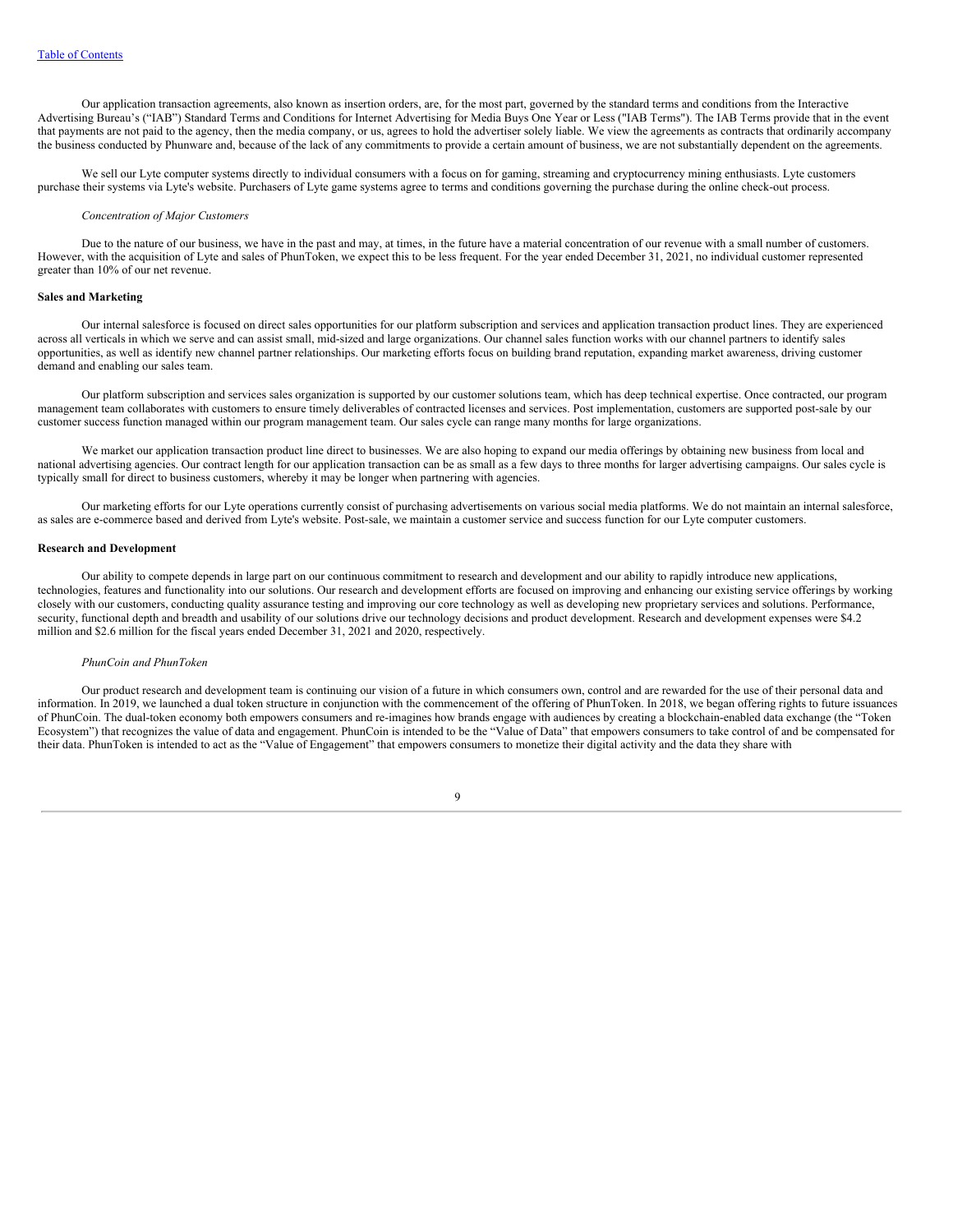brands. In 2021, we commenced the sale of PhunToken. Upon sale of PhunToken to customers, we transfer the PhunToken purchased to the customers applicable ethereum-based wallet address. We continue to market and sell PhunToken.

During 2018 and 2019, we sold rights to the future issuances of PhunCoin. To date, we have recorded the rights purchases as a liability in our consolidated balance sheets as of December 31, 2021 and 2020, as we have yet to issue any PhunCoins pursuant to our rights offerings. We currently do anticipate generating additional significant funding from sales of PhunCoin rights.

A multidisciplinary team (design, engineering, quality assurance and product) is actively developing all aspects of the Token Ecosystem for iOS and Android. PhunCoin security features and compliance protocols have been and continue to be implemented. We are planning for future enhancements of the Token Ecosystem in 2022; however, there can be no assurance as to when (or if) we will be able to successfully launch the Token Ecosystem.

#### **Competition**

The market for technology and solutions related to mobile application lifecycle management is evolving, highly competitive and significantly fragmented. With the introduction of new technologies and the potential entry of new competitors into the market, we expect competition to increase and intensify in the future, which could harm our ability to increase sales, maintain or increase renewals and maintain our prices.

We compete primarily with companies offering cloud-based software solutions for location-based services, mobile marketing automation, content management, analytics and audience monetization, as well as data and campaign management for audience building and engagement. We also sometimes compete with application development agencies, in-house mobile teams and products developed by software providers that allow customers to build and scale new mobile applications. Our competitors include Airship, Apadmi, Appcelerator, Mutual Mobile, Pointr, Purple and as well as many competitors in the desktop personal computing business.

We believe the principal competitive factors in our market include the following:

- product features and functionality;
- location accuracy and latency;
- technology architecture;
- level of customer satisfaction;
- ease of use:
- deployment options and hardware flexibility;
- breadth and depth of application functionality;
- professional services and customer support;
- total costs of ownership;
- brand awareness and reputation;
- sophistication of technology platform;
- actionable insights through big data analytics;
- capability for customization, configurability, integration, security, scalability and reliability of applications;
- ability to innovate and respond to customer needs rapidly;
- domain expertise;
- global reach;
- size of customer base and level of user adoption; and
- ability to integrate with legacy enterprise infrastructures and third-party applications.

Some of our current competitors have, and future competitors may have, greater financial, technical, marketing and other resources, greater resources to devote to the development, promotion, sale and support of their products and services, more extensive customer bases and broader customer relationships, and/or longer operating histories and greater name recognition. As a result, these competitors may be better able to respond quickly to new technologies and to undertake more

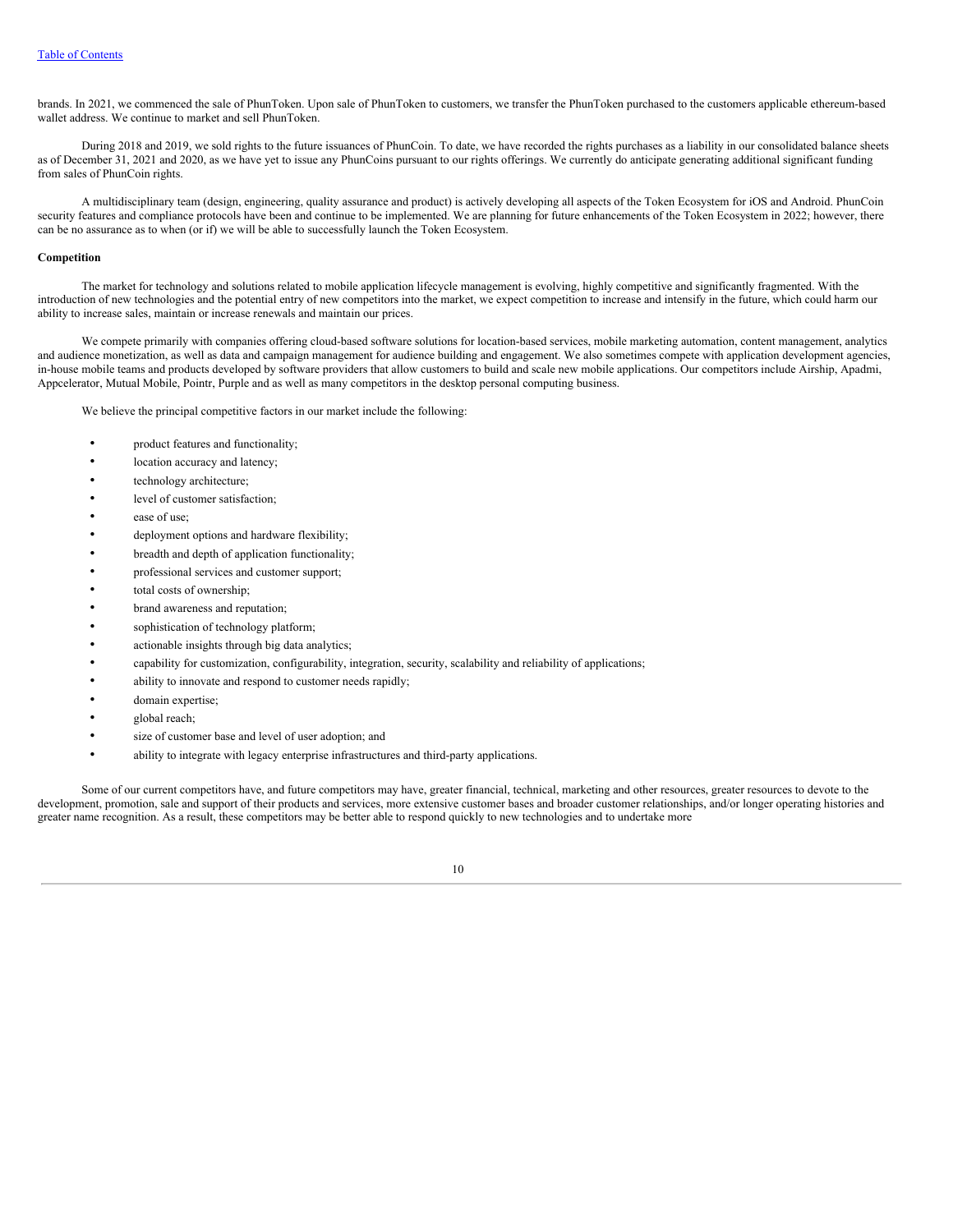extensive marketing campaigns. In a few cases, some competitors may also be able to offer competing solutions at little or no additional cost by bundling them with their existing suite of solutions.

#### **Government Regulation**

We are subject to a variety of laws and regulations in the United States and abroad that involve matters central to our business. Many of these laws and regulations are still evolving and being tested in courts, and could be interpreted in ways that could harm our business including, but not limited to, privacy, data protection and personal information, rights of publicity, content, intellectual property, advertising, marketing, distribution, data security, data retention and deletion, and other communications, protection of minors, consumer protection, telecommunications, product liability, taxation, economic or other trade prohibitions or sanctions, anti-corruption law compliance and securities law compliance. In particular, we are subject to federal, state and foreign laws regarding privacy and protection of people's data. Foreign data protection, privacy, content and other laws and regulations can impose different obligations or be more restrictive than those in the United States. U.S. federal and state and foreign laws and regulations, which in some cases can be enforced by private parties in addition to government entities, are constantly evolving and can be subject to significant change. As a result, the application, interpretation and enforcement of these laws and regulations are often uncertain, particularly in the new and rapidly evolving industry in which we operate and may be interpreted and applied inconsistently from country to country and inconsistently with our current policies and practices.

Proposed or new legislation and regulations could also significantly affect our business. For example, the European General Data Protection Regulation (GDPR) took effect in May 2018 and applies to all of our products and services used by people in Europe. The GDPR includes operational requirements for companies that receive or process personal data of residents of the European Union that are different from those previously in place in the European Union, and includes significant penalties for non-compliance. Effective August 2020, the Brazilian General Data Protection Law imposes requirements similar to GDPR on products and services offered to users in Brazil. The California Consumer Privacy Act (CCPA), which took effect in January 2020, also establishes certain transparency rules and creates new data privacy rights for users. Furthermore, voters in California approved Proposition 24, which expanded the CCPA by limiting businesses' use of "sensitive business information," such as precise geolocating. Proposition 24 is effective January 1, 2023 for personal data collected after January 1, 2022. Similarly, there are a number of legislative proposals in the European Union, the United States, at both the federal and state level, as well as other jurisdictions that could impose new obligations or limitations in areas affecting our business, such as liability for copyright infringement. In addition, some countries are considering or have passed legislation implementing data protection requirements or requiring local storage and processing of data or similar requirements that could increase the cost and complexity of delivering our services.

New laws enacted by government or regulatory authorities could cause us to incur substantial costs, expose us to unanticipated civil and criminal liability or penalties (including substantial monetary remedies), interrupt or require us to change our business practices in a manner materially adverse to our business, divert resources and the attention of management from our business or subject us to other remedies that adversely affect our business.

## **Intellectual Property**

Our ability to protect our intellectual property, including our technologies, is an important factor in the success and continued growth of our business. We protect our intellectual property through trade secrets law, patents, copyrights, trademarks and contracts. We have established business procedures designed to maintain the confidentiality of our proprietary information such as the use of our license agreements with customers and our use of our confidentiality agreements and intellectual property assignment agreements with our employees, consultants, business partners and advisors where appropriate. Some of our technologies rely upon third party licensed intellectual property.

In the United States, we have 17 patents issued and 4 pending non-provisional patent applications. The issued patents expire between the years 2027 and 2037, which are subject to the payment of maintenance fees. We also have one patent in Japan, which expires in 2031, which is subject to the payment of annual fees. In addition, we have registered "Phunware" as a trademark in the United States and Canada. We cannot provide assurance that any of our patent applications will result in the issuance of a patent or whether the examination process will require us to narrow our claims. Furthermore, even if a patent is issued, we cannot assure you that such patent will be adequate to protect our business. We also license software from third parties for integration into our solutions, including open source software and other software available on commercially reasonable terms.

Despite our efforts to protect our technology and proprietary rights through intellectual property rights, licenses and confidentiality agreements, unauthorized parties may still copy or otherwise obtain and use our software and other technology.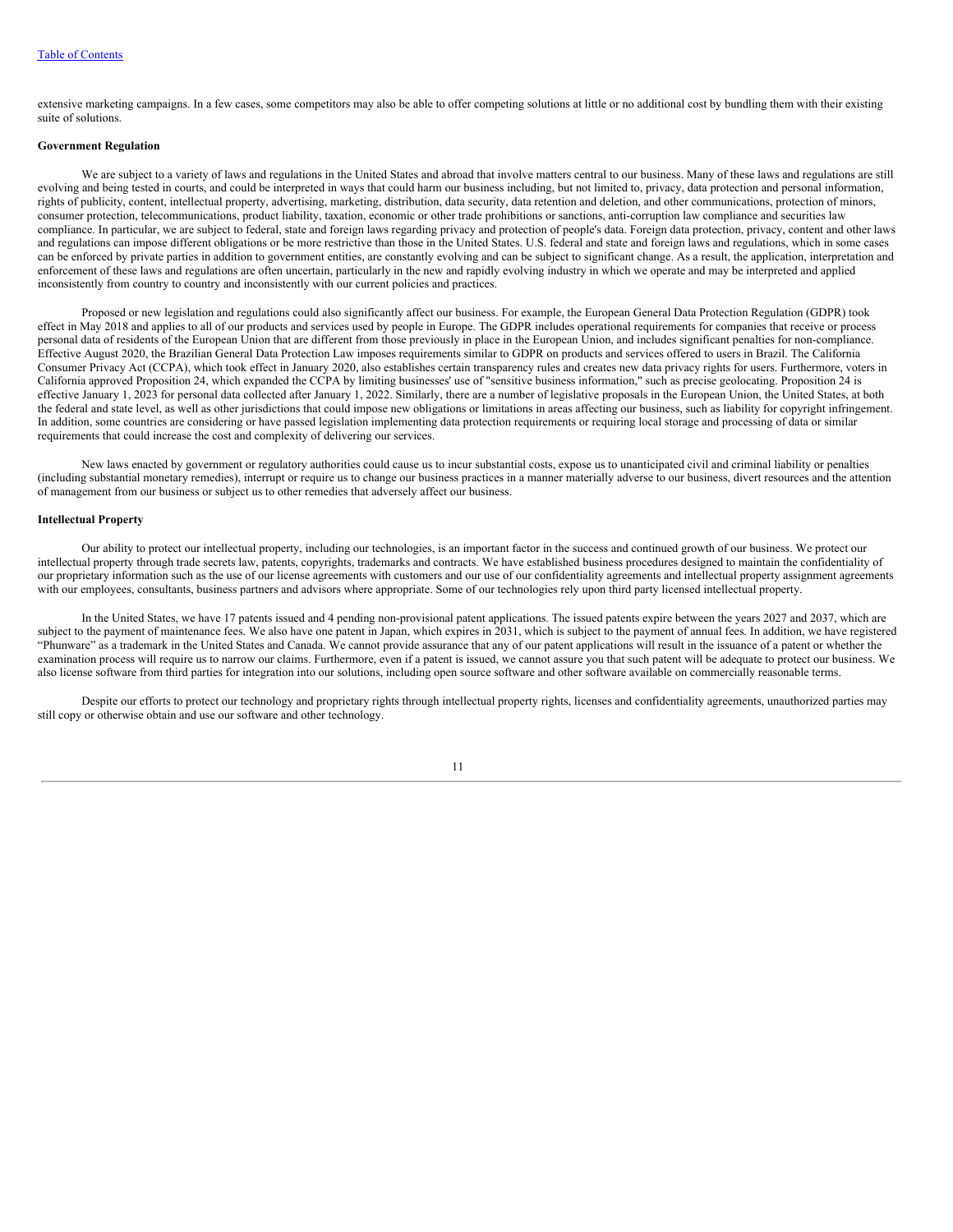In addition, if we expand international operations, an effective patent, copyright, trademark and trade secret protections may not be available or may be limited in foreign countries.

Our industry is characterized by the existence of a large number of patents and claims and related litigation regarding patent and other intellectual property rights. In particular, leading companies in our markets have extensive patent portfolios and are regularly involved in litigation. From time to time, third parties, including certain of these leading companies, may assert patent, copyright, trade secret and other intellectual property rights against us, our channel partners or our customers. Our standard license and other agreements may obligate us to indemnify our channel partners and customers against such claims. Successful claims of infringement by a third party could prevent us from continuing to offer our solution or performing certain services, require us to expend time and money to develop non-infringing solutions or force us to pay substantial damages, including treble damages if we are found to have willfully infringed patents or copyrights, royalties or other fees. Competitors may also be more likely to claim that our solutions infringe their proprietary rights and seek an injunction against us from continuing to offer our platform and/or components thereof. We cannot provide assurance that we do not currently infringe, or that we will not in the future infringe, upon any third-party patents or other proprietary rights.

## **Employees**

We leverage our employees' long-standing, deep customer relationships and strong technical expertise to deliver complex solutions that meet customer needs and advance mobile technology. As of December 31, 2021, we had 120 employees: including 42 software developers, engineers, QA engineers and product managers; a sales and marketing force of approximately 18 professionals and 46 employees at Lyte. None of our employees are currently covered under any collective bargaining agreements. We believe our relations with our employees are good.

### **Corporate Information**

Our principal executive offices are located at 7800 Shoal Creek Boulevard, Suite 230-South, Austin, Texas 78757, and our telephone number is (512) 693-4199. Our website address is https://www.phunware.com. The information on, or that can be accessed through, our website is not part of this Annual Report on Form 10-K. We have included our website address as an inactive textual reference only.

### **Available Information**

<span id="page-13-0"></span>Our Annual Report on Form 10-K, Quarterly Reports on Form 10-Q, Current Reports on Form 8-K and amendments to reports filed or furnished pursuant to Sections 13(a) and 15(d) of the Exchange Act are available free of charge on the investor relations section of our website, which we post as soon as reasonably practicable after we electronically file such material with, or furnish it to, the SEC. The SEC also maintains an Internet website that contains reports and other information regarding issuers, such as Phunware, that can be filed electronically with the SEC. The SEC's Internet website is located at http://www.sec.gov.

12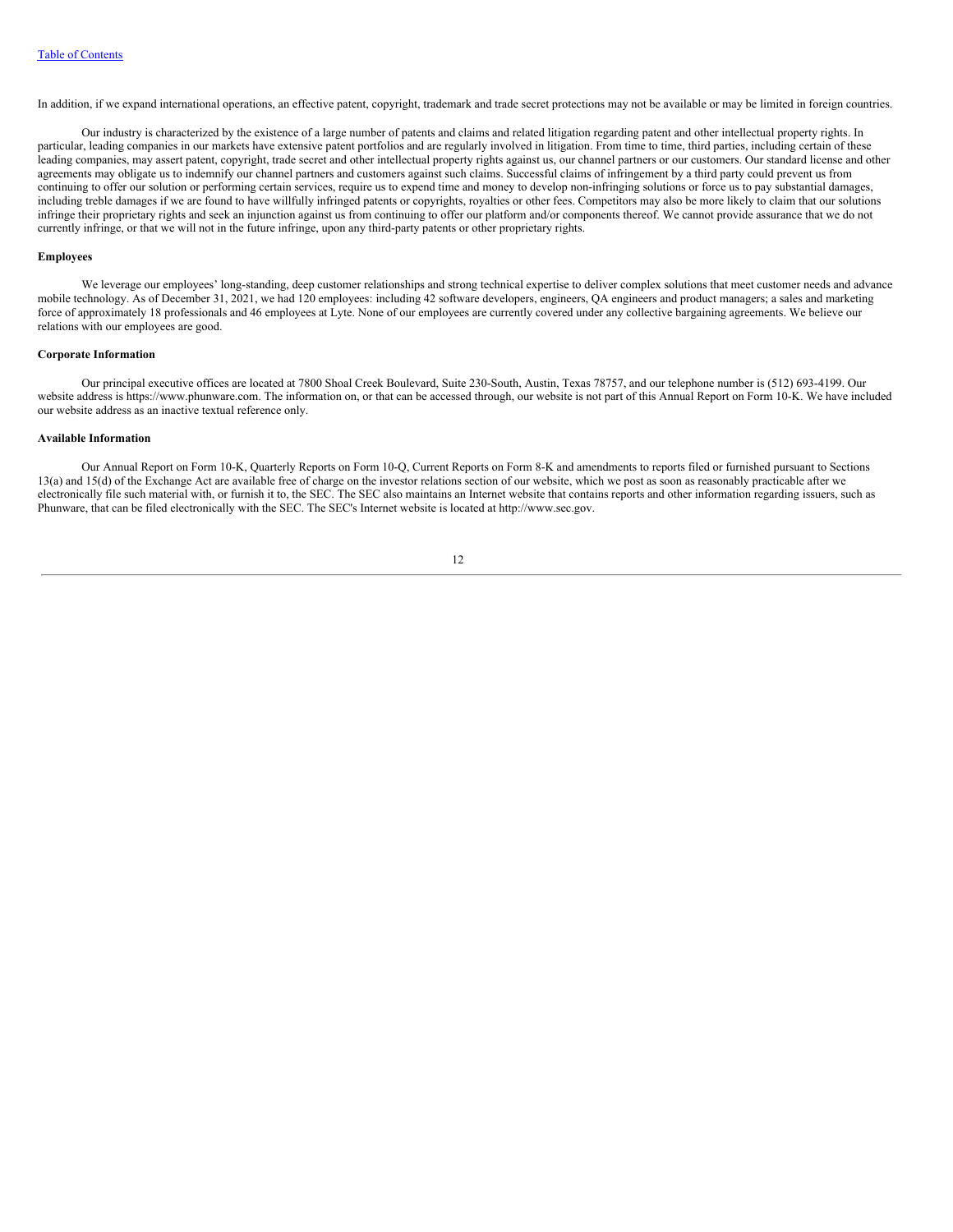### **Item 1A. Risk Factors.**

#### **Risk Factors**

An investment in our securities involves a high degree of risk. You should consider carefully the risks and uncertainties described below, together with all of the other information contained in this Annual Report, including our consolidated financial statements and related notes, before deciding to invest in our securities. If any of the following events occur, our business, financial condition and operating results may be materially adversely affected. In that event, the trading price of our securities could decline, and you could lose all or part of your investment. The risks and uncertainties described below are not the only ones we face. Additional risks and uncertainties that we are unaware of, or that we currently believe are not material, may also become important factors that adversely affect our business or results of operations.

## **Risks Related to Our Business, Operations and Industry**

## We have a history of losses, we expect to continue to incur losses and we may not achieve or sustain profitability in the future.

We have incurred significant losses in each fiscal year since our inception. We experienced a consolidated net loss for the years ended December 31, 2021 and December 31, 2020. These losses were due to both a reduction in revenue in 2020 and 2021, as compared to previous years, and the substantial investments we made to build our products and services, grow and maintain our business, acquire customers and service our various debt obligations. You should not consider our historical revenue levels or operating expenses prior to recent periods as indicative of our future performance. Key elements of our growth strategy include acquiring new customers and continuing to innovate and expand our product offerings. As a result, our operating expenses may continue to increase in the future due to expected increased sales and marketing expenses, operations costs, research and development costs and general and administrative costs and, therefore, our operating losses may continue or even potentially increase for the foreseeable future. In addition, as a public company we incur significant legal, accounting and other expenses. Furthermore, to the extent that we are successful in increasing our customer base, we may also incur increased expenses because costs associated with generating and supporting customer agreements are generally incurred up front. Revenue recognition may not occur during the same the same period in which we incur costs associated with our agreements. Our efforts to grow our business may be costlier than we expect and we may not be able to increase our revenue enough to offset our higher operating expenses. We may incur significant losses in the future for many reasons, including the other risks described in this Annual Report and unforeseen expenses, difficulties, complications and delays and other unknown events. You should not rely upon future bookings we may announce or revenue growth as indicative of our future performance. We cannot assure you that we will reach profitability in the future or at any specific time in the future or that, if and when we do become profitable, we will sustain profitability. If we are ultimately unable to generate sufficient revenue to meet our financial targets, become profitable and have sustainable positive cash flows, investors could lose their investment.

## We face ongoing risks related to the COVID-19 pandemic and those risks could continue to significantly disrupt or materially adversely affect our business and operating *results.*

The COVID-19 pandemic has had a significant adverse impact on global commercial activity and has created significant volatility in financial markets. Many governmental authorities have instituted quarantines, work-from-home directives, social distancing mandates, travel restrictions, border closures, limitations on public gatherings, and closures of or operational limitations on non-essential businesses, which are adversely impacting a number of industries such as travel, leisure, hospitality, and retail, in which we serve. In addition, hospitals, a major sector of business in which we operate, have implemented their own restrictions regarding onsite non-essential personnel during the pandemic. There is significant uncertainty around the breadth and duration of business disruptions related to COVID-19, as well as its impact on the global economy and consumer confidence. The COVID-19 pandemic could have a sustained adverse impact on economic and market conditions and trigger a period of prolonged global economic slowdown, which could decrease technology spending, adversely affect demand for our offerings, and harm our business and operating results.

We believe our revenues may be negatively impacted in future periods until the effects of the pandemic have fully subsided and the current macroeconomic environment has substantially recovered. The uncertainty related to COVID-19 may also result in increased volatility in the financial projections we use as the basis for estimates and assumptions used in our financial statements.

In light of the uncertain and rapidly evolving situation relating to COVID-19, we have taken precautionary measures intended to reduce the risk of the virus to our employees, customers and communities in which we operate. We have established remote working arrangements for our employees, limited non-essential business travel and cancelled or shifted our customer,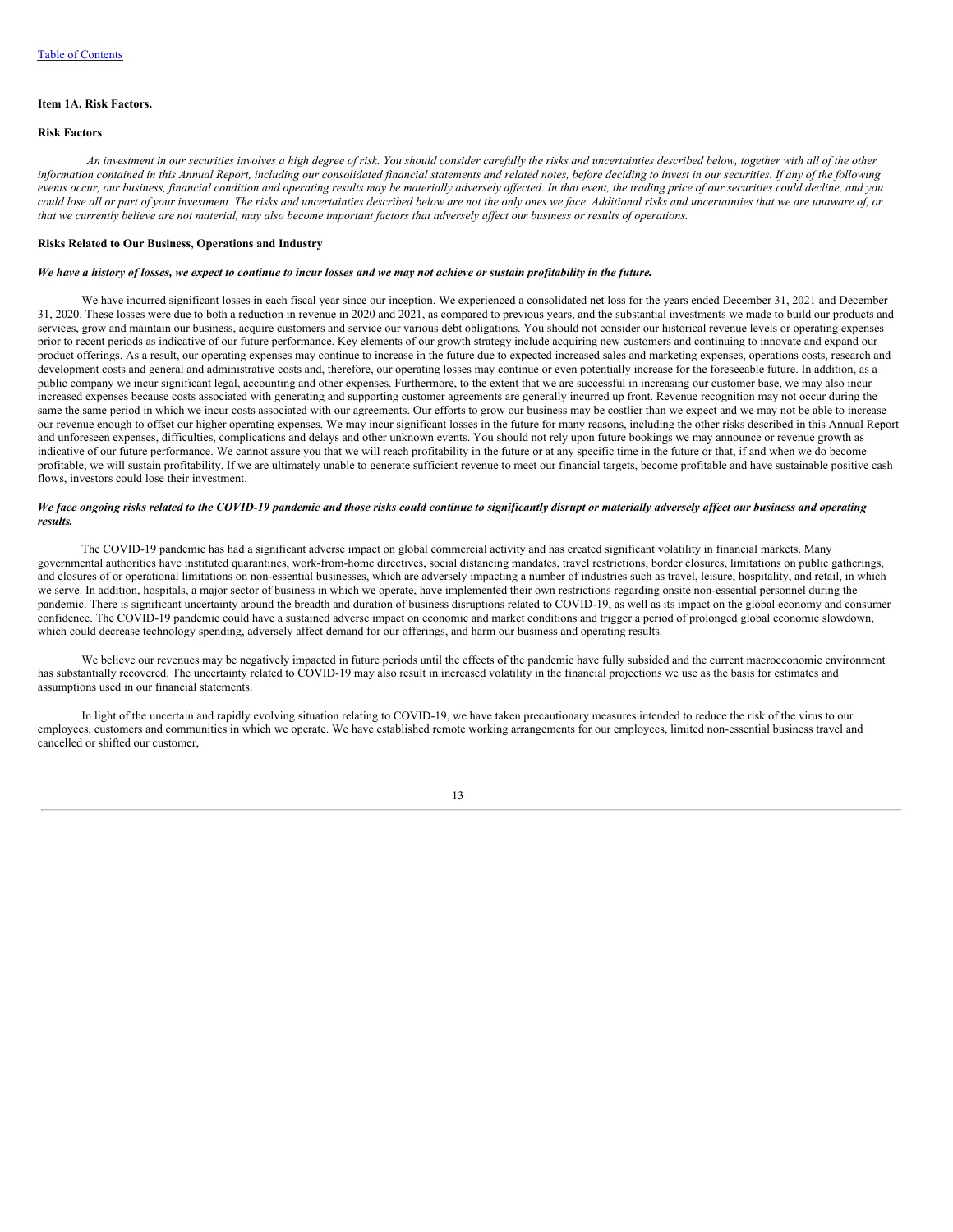employee and industry events to a virtual-only format when necessary and available. As a result of these precautionary measures, there could be a negative impact on our sales, marketing and customer success efforts, continued delays in our sales cycles, delays in the release or delivery of new or enhanced product and service offerings or unexpected changes to such offerings, or operational or other challenges, any of which could significantly disrupt our business and operating results. For example, our shift to creating virtual customer and industry events may not be successful, and we may not be able to showcase our products as effectively or generate the same customer interest, opportunities and leads through virtual events as we have historically done through in-person events.

Considerable uncertainty still surrounds COVID-19, the evolution of its variants, its potential long-term economic effects, as well as the effectiveness of any responses taken by government authorities and businesses and of various efforts to inoculate the global population. Although we continue to actively monitor the situation and may take further actions as may be required by government authorities or as more information and public health guidance become available, we may not be able to immediately respond to, meet or enforce all required health and safety measures in all of our locations, and the full extent to which COVID-19 impacts our business and operating results will depend on future developments, including the duration, spread, severity and potential recurrence of the COVID-19 pandemic, impact on our customers and our sales cycles, our ability to generate new business leads, impact on our customer, employee, and industry events and effect on our vendors, all of which are highly uncertain and cannot be predicted.

In addition, the effects of the COVID-19 pandemic may heighten many of the other risks described in this "*Risk Factors*" section.

#### Goodwill comprises a significant portion of our total assets. We assess goodwill for impairment at least annually, which could result in a material, non-cash write-down and could have a material adverse effect on our results of operations, financial condition and our future operating results.

The carrying value of our goodwill was \$33.3 million, or approximately 33% of our total assets, as of December 31, 2021. We perform an analysis on our goodwill balances to test for impairment on an annual basis or whenever events occur that may indicate impairment possibly exists. Goodwill is deemed to be impaired if the net book value of a reporting unit exceeds the estimated fair value.

We completed our annual goodwill impairment analysis as of September 30, 2021, and we concluded an impairment of goodwill was not necessary. We further updated this analysis at December 31, 2021 and concluded an impairment was not necessary as of this date, as well.

Goodwill impairment analysis and measurement is a process that requires significant judgment. Several factors could result in impairment of a material amount of our goodwill balance in future periods, including, but not limited to:

- (i) A decline in our stock price and resulting market capitalization, if we determine that the decline is sustained and is indicative of a reduction in the fair value of any of our reporting units below its carrying value.
- (ii) Weakening of the world-wide economy, weakness in the business in which we operate or failure to reach our internal forecasts could impact our ability to achieve our forecasted levels of cash flows and reduce the estimated discounted cash flow value of our reporting units.

It is not possible at this time to determine if any such future impairment charge would result from these factors, or, if it does, whether such charge would be material. We will continue to review our goodwill for possible impairment. We cannot be certain that a future downturn in our business, changes in market conditions or a longer-term decline in the quoted market price of our stock will not result in an impairment of goodwill and the recognition of resulting expenses in future periods, which could adversely affect our results of operations for those periods.

## *Current and future litigation could adversely af ect us.*

We, along with our executive officers and former and current board members, are parties to legal proceedings with Wild Basin Investments, LLC as further described on our Current Report on Form 8-K filed with the SEC on January 10, 2020. We, along with our officers and directors, may also become subject to other legal proceedings in our ordinary course of business. We cannot predict with certainty the outcome of this legal proceeding. The outcome of this or future legal proceeding could require us to take, or refrain from taking, actions which could negatively affect our operations. Such legal proceedings involve substantial costs, including the costs associated with investigation, litigation and possible settlement, judgment, penalty, or fine. As a smaller company, the collective costs of litigation proceedings represent a drain on our cash resources, and require an inordinate amount of our management's time and attention. An adverse ruling with respect to our current or any other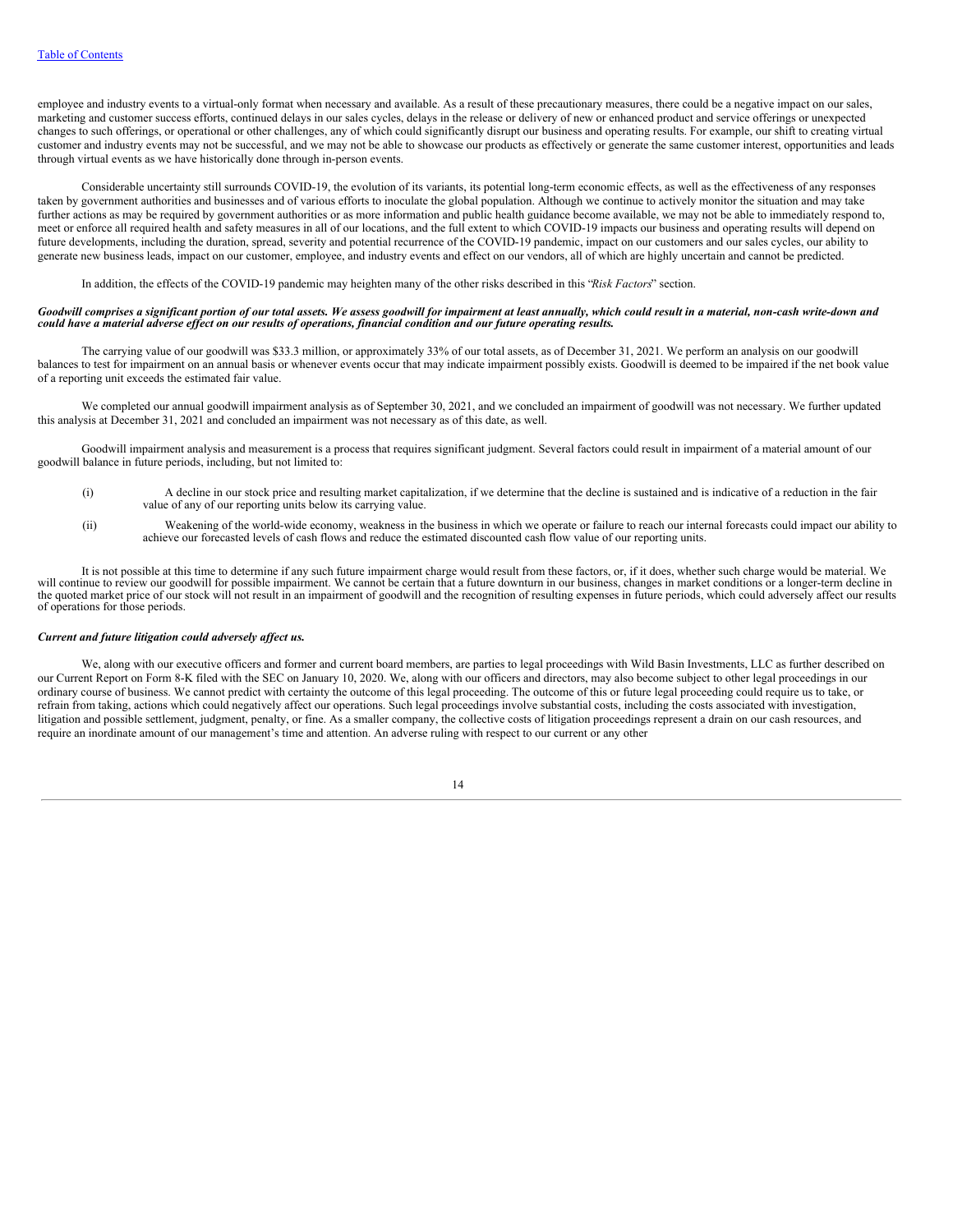litigation could have a material adverse effect on our results of operations and financial condition. Negative publicity surrounding such legal proceedings may also harm our reputation and adversely impact our business and results.

## Our results of operations and ability to grow could be negatively affected if we cannot adapt and expand our technology and product and service offerings in response to *ongoing market changes.*

The collaboration and technology solutions business and markets are characterized by rapid technological change, evolving industry standards, changing customer preferences and new product and service introductions. Our success depends on our ability to continue to develop and implement technology, product and service offerings that anticipate or timely respond to rapid and continuing changes in technology and industry developments and offerings by new technology providers to serve the evolving needs of our customers. Examples of areas of significant change in the industry include cloud, software defined infrastructure, virtualization, security, mobility, data analytics and IoT, the continued shift from maintenance to managed services and ultimately to cloud based services, as-a-service solutions, security and information technology automation. In addition, enterprises are continuing to shift from on-premise, hardware infrastructure to software centric hosted solutions. Technological developments such as these may materially affect the cost and use of technology and services by our customers and could affect the nature of how our revenue is generated. These technologies and others that may emerge, could reduce and, over time, replace some of our current business. In addition, customers may delay spending under existing contracts and engagements and may delay entering into new contracts while they evaluate new technologies. If we do not sufficiently invest in new technology, industry developments and our personnel, or evolve and expand our business at sufficient speed and scale, or if we do not make the right strategic investments to respond to these developments and successfully drive innovation, our technology offerings and services, our results of operations and our ability to develop and maintain a competitive advantage and growth could be negatively affected.

In addition, if we are unable to keep up with changes in technology and new hardware, software and services offerings, for example, by providing the appropriate training to our customer solutions team, sales directors, program management team, channel partners and software development and product engineers to enable them to effectively sell and deliver such new offerings to customers, our business, results of operations, or financial condition could be adversely affected.

#### If we are unable to expand or renew sales to existing customers, or attract new customers, our growth could be slower than expected and our business may be harmed.

Our future growth depends upon expanding sales and renewals of sales of our technology and service offerings to existing customers and expansion of our personal computer offerings. Our customers may not continue to purchase our technology offerings and services, or our customers may reduce their purchase rate of services, if we do not demonstrate the value proposition for their investment and we may not be able to replace existing customers with new customers. In addition, our customers may not renew their contracts with us on the same terms, or at all, because of dissatisfaction with our product or service offerings. If our customers do not renew their contracts, our revenue may grow more slowly than expected, may not grow at all, or may decline.

Additionally, increasing incremental sales to our current customer base may require increasingly sophisticated and costly sales efforts that are targeted at senior management. We plan to continue expanding our sales efforts but we may be unable to hire qualified sales personnel, may be unable to successfully train those sales personnel that we are able to hire and sales personnel may not become fully productive on the timelines that we have projected, or at all. Additionally, although we dedicate significant resources to sales and marketing programs, these sales and marketing programs may not have the desired effect and may not expand sales. We cannot provide assurance that our efforts will increase sales to existing customers or generate additional revenue. If our efforts to upsell to our customers are not successful or we cannot find additional expansion opportunities, our future growth may grow more slowly than expected, may not grow at all, or may decline.

Our ability to achieve significant growth in revenue in the future will also depend upon our ability to attract new customers. This may be particularly challenging where an organization has already invested substantial personnel and financial resources to integrate competing technology offerings and services. An organization may be reluctant or unwilling to invest in new technology offerings and services. If we fail to attract new customers and maintain and expand those customer relationships, our revenue may grow more slowly than expected, may not grow at all, or may decline and our business may be harmed.

Demand for our technology, product and service offerings could be adversely affected by volatile, negative, or uncertain economic conditions, including, but not limited to *those caused by the COVID-19 pandemic, and the ef ects of these conditions on our customers' businesses.*

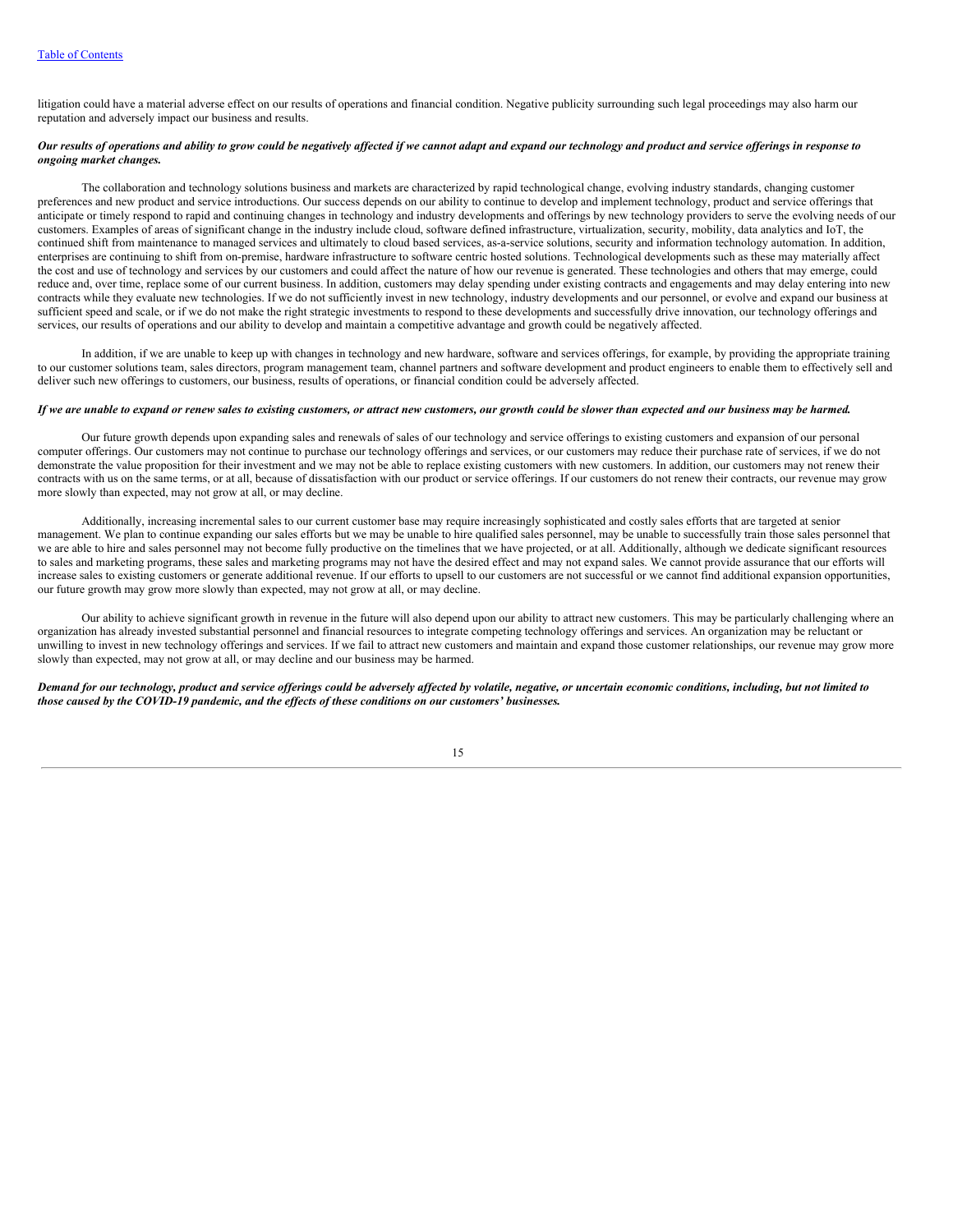Our revenue and profitability depend on the demand for our technology, product and service offerings, which could be negatively affected by numerous factors, many of which are beyond our control. Volatile, negative, or uncertain economic conditions, including those caused by the COVID-19 pandemic affect our customers' businesses and the markets we serve. Such economic conditions in our markets have undermined and could in the future undermine, business confidence in our markets and cause our customers to reduce or defer their spending on new technology offerings and services, or may result in customers reducing, delaying or eliminating spending under existing contracts with us, which would negatively affect our business. Growth in the markets we serve could be at a slow rate, or could stagnate or contract, in each case for an extended period of time. Ongoing economic volatility and uncertainty and changing demand patterns affect our business in a number of other ways, including making it more difficult to accurately forecast customer demand and effectively build our revenue and resource plans.

Economic volatility and uncertainty is particularly challenging because it may take some time for the effects and changes in demand patterns resulting from these and other factors to manifest themselves in our business and results of operations. Changing demand patterns from economic volatility and uncertainty could have a significant negative impact on our business, results of operations, or financial condition.

### If we fail to maintain the efficiency of our supply chain as we respond to changes in customer demand for our products, our business could be materially adversely affected.

Our ability to meet customer demand for our products depends, in part, on our ability to deliver the products our customers want on a timely basis. Accordingly, we rely on our supply chain for the manufacturing, distribution and fulfillment of Lyte personal computers. As we continue to grow Lyte, expand to international markets and acquire new customers, the efficiency of our supply chain will become increasingly important because many of our customers tend to have specific requirements for Lyte products, and specific time-frames in which they require delivery of these products. If we are unable to consistently deliver the right personal computers to our customers on a timely basis in the right locations, our customers may not order from us, which could have a material adverse effect on our business.

## *Worldwide political conditions may adversely af ect demand for our products.*

Worldwide political conditions may create uncertainties that could adversely affect our business. The United States has been and may continue to be involved in armed conflicts that could have a further impact on our sales and our supply chain related to acquiring necessary inventory to assemble Lyte computers. The consequences of armed conflict, political instability or civil or military unrest are unpredictable, and we may not be able to foresee events that could have a material adverse effect on us. Terrorist attacks or other hostile acts may negatively affect our operations, or adversely affect demand for our products, and such attacks or related armed conflicts may impact our physical facilities or those of our suppliers or customers. Furthermore, these attacks or hostile acts may make travel and the transportation of our products more difficult and more expensive, which could materially adversely affect us. Any of these events could cause consumer spending to decrease or result in increased volatility in the United States economy and worldwide financial markets.

## The actual market for our product solutions could be significantly smaller than estimates of total potential market opportunity and if customer demand for our services does not meet expectations, our ability to generate revenue and meet our financial targets could be adversely affected.

While we expect strong growth in the markets for our products, it is possible that the growth in some or all of these markets may not meet our expectations, or materialize at all. The methodology on which our estimate of our total potential market opportunity is based includes several key assumptions based on our industry knowledge and customer experience. If any of these assumptions proves to be inaccurate, then the actual market for our solutions could be significantly smaller than our estimates of our total potential market opportunity. If the customer demand for our products or services or the adoption rate in our target markets does not meet our expectations, our ability to generate revenue from customers and meet our financial targets could be adversely affected.

## *Substantial competition could reduce our market share and significantly harm our financial performance.*

The market in which we operate is highly competitive, with relatively low barriers to entry for some software, product or service organizations. Some customers may be hesitant to switch vendors or to adopt cloud-based software such as ours and prefer to maintain their existing relationships. Some of our competitors are larger and have greater name recognition, much longer operating histories, larger marketing budgets and significantly greater resources than we do. We also face competition from custom-built software vendors and from vendors of specific applications, some of which offer cloud-based solutions, as well as custom-built personal computer hardware vendors. We may also face competition from a variety of vendors of software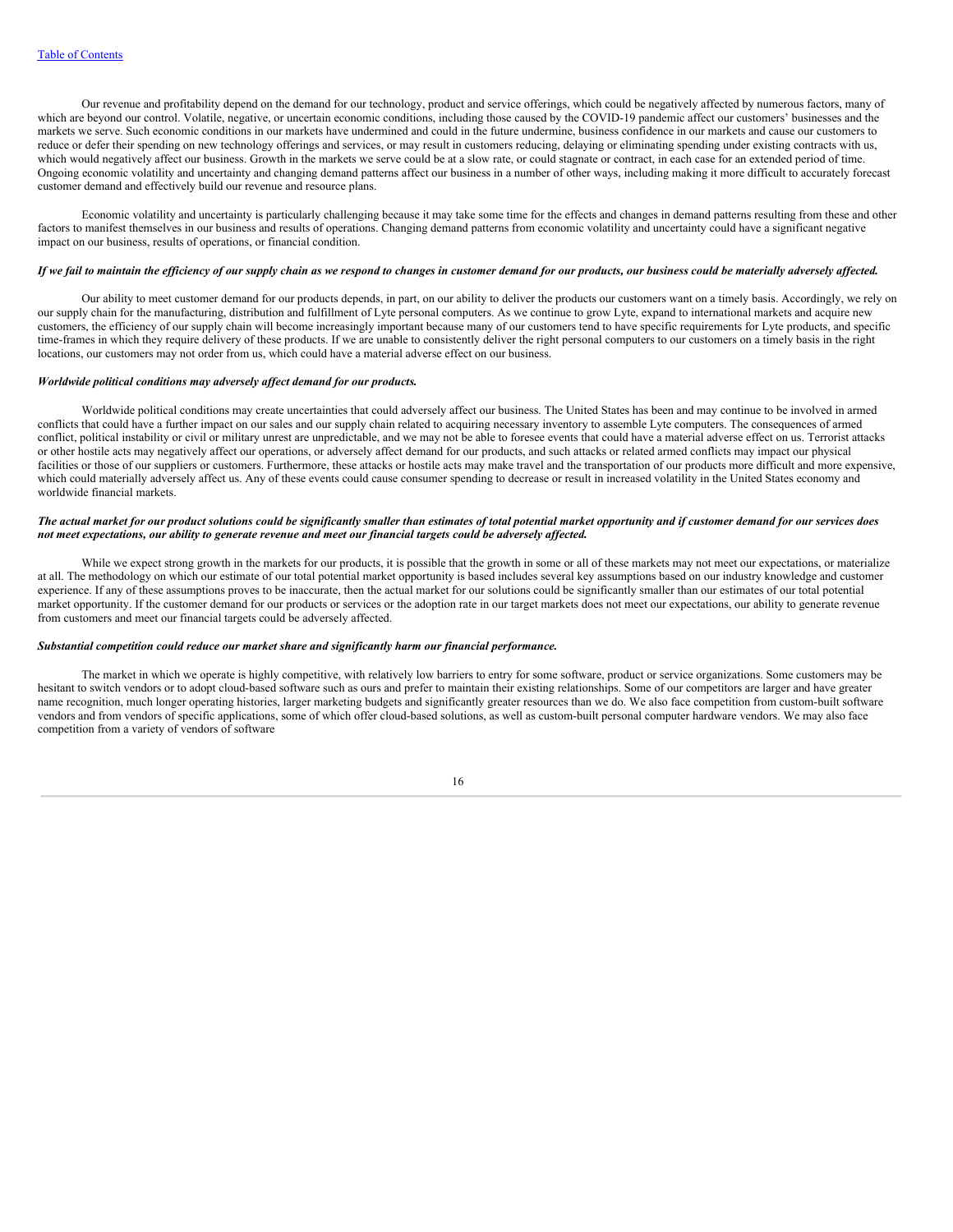and products that address only a portion of our platform. In addition, other companies that provide cloud-based software in different target markets may develop software or acquire companies that operate in our target markets, and some potential customers may elect to develop their own internal software. With the introduction of new technologies and market entrants, we expect this competition to intensify in the future.

Many of our competitors are able to devote greater resources to the development, promotion and sale of their products and services. Furthermore, our current or potential competitors may be acquired by third parties with greater available resources and the ability to initiate or withstand substantial price competition. In addition, many of our competitors have established marketing relationships, access to larger customer bases and major distribution agreements with consultants, system integrators and resellers. Our competitors may also establish cooperative relationships among themselves or with third parties that may further enhance their product offerings or resources. If our technology offerings do not become more accepted relative to our competitors', or if our competitors are successful in bringing their products or services to market earlier than ours, or if their products or services are more technologically capable than ours, then our revenues could be adversely affected. In addition, some of our competitors may offer their products and services at a lower price. If we are unable to achieve our target pricing levels, our operating results may be negatively affected. Pricing pressures and increased competition could result in reduced sales, reduced margins, losses or a failure to maintain or improve our competitive market position, any of which could adversely affect our business.

## Our future results will depend on our ability to continue to focus our resources and manage costs effectively.

We are continually focusing on measures intended to further improve cost efficiency. We may be unable to realize all expected cost savings in connection with these efforts within the expected time frame, or at all, and we may incur additional and/or unexpected costs to realize them. Further, we may not be able to sustain any achieved savings in the future. Future results will depend on the success of these efforts.

If we are unable to control costs, our operating margins could decrease and we may incur additional losses. Our future profitability will depend on our ability to manage costs or increase productivity. An inability to effectively manage costs could adversely impact our business, results of operations or financial condition.

## Our profitability could suffer if we are not able to manage large and complex projects and complete fixed price, fixed timeframe contracts on budget and on time.

Our profitability and operating results are dependent on the scale of our projects and the prices we are able to charge for our technology offerings and services. We perform a significant portion of our work through fixed price contracts, in which we assume full control of the project team and manage all facets of execution. As a significant portion of our projects are on a fixed price model, we may be unable to accurately estimate the appropriate project price and successfully manage such projects. Although we use specified technical processes and our past experience to reduce the risks associated with estimating, planning and performing fixed price and fixed timeframe projects, we face the risk of cost overruns, completion delays and wage inflation in connection with these projects. If we fail to accurately estimate the resources or time required for a project or future rates of wage inflation, or if we fail to perform contractual obligations within the contractual timeframe, our profitability could suffer.

The challenges of managing larger and more complex projects include:

- maintaining high quality control and process execution standards;
- maintaining planned resource utilization rates on a consistent basis;
- maintaining productivity levels and implementing necessary process improvements;
- controlling project costs;
- maintaining close customer contact and high levels of customer satisfaction;
- recruiting and retaining sufficient numbers of skilled engineering, design and program management professionals; and
- maintaining effective customer relationships.

In addition, large and complex projects may involve multiple engagements or stages and there is a risk that a customer may choose not to retain us for additional stages or may cancel or delay additional planned engagements. Such cancellations or

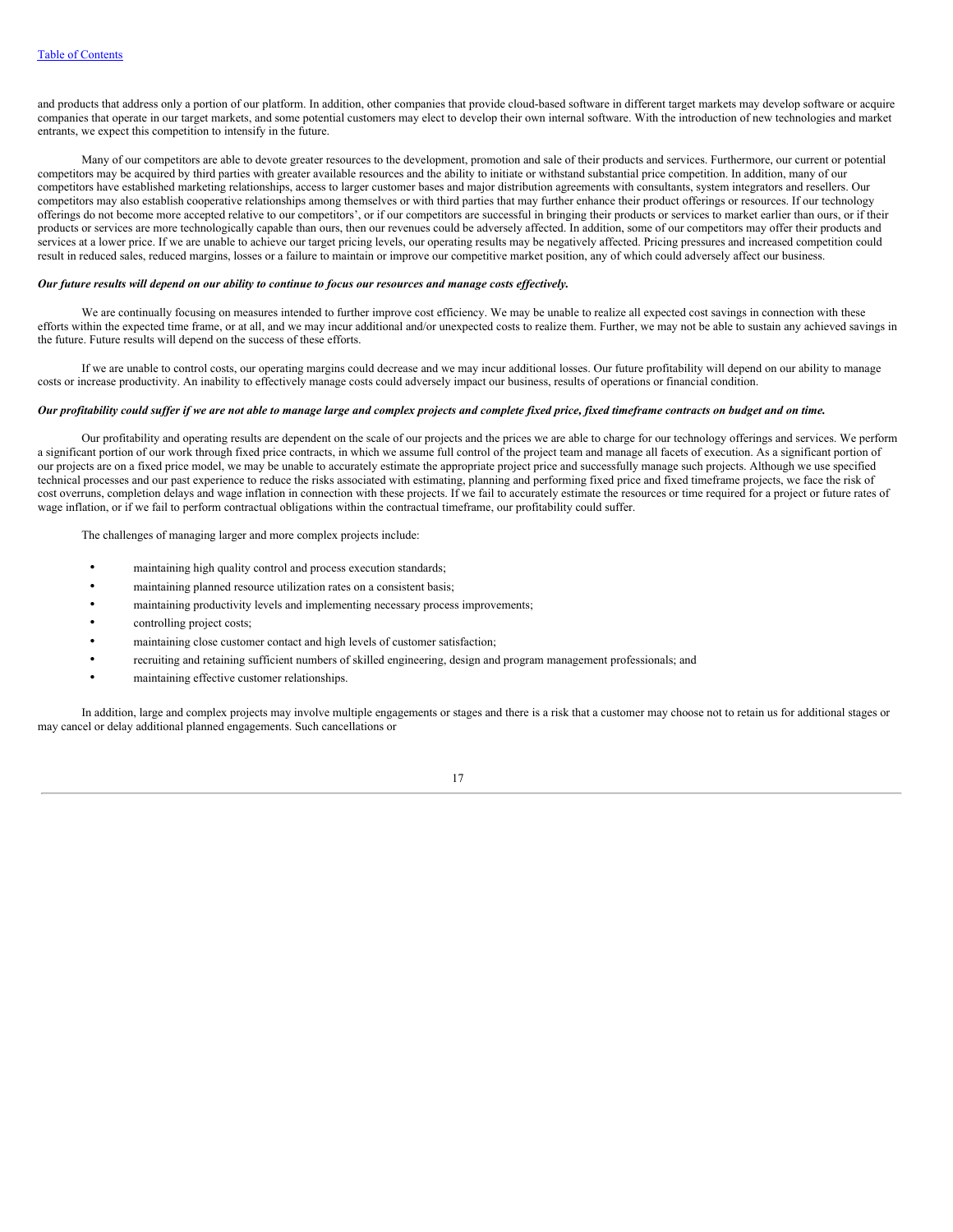delays may make it difficult to plan our project resource requirements and may result in lower profitability levels than we anticipated upon commencing engagements.

### Our business strategy is evolving. Investments in new services and technologies may not be successful and may involve pursuing new lines of business or strategic transactions and investments, or dispositions of assets or businesses that may no longer help us meet our objectives. Such efforts may not be successful.

We continue to invest in new services and technologies, including adding additional vertical solutions to our product offerings and blockchain. We also plan to expand Lyte internationally. The complexity of these solutions, our learning curve in developing and supporting them and significant competition in the markets for these solutions could make it difficult for us to market and implement these solutions successfully. Additionally, there is a risk that our customers may not adopt these solutions widely, which could prevent us from realizing expected returns on these investments. Even if these solutions are successful in the market, they may rely on third-party technology, software, services and our ability to meet stringent service levels. If we are unable to deploy these solutions successfully or profitably, it could adversely impact our business, results of operations or financial condition.

Our industry is undergoing significant change and our business strategy is continuing to evolve to meet these changes. In order to profitably grow our business, we may need to expand into new lines of business beyond our current focus of mobile engagement analytics products, mobile application advertising and services, which may involve pursuing strategic transactions, including potential acquisitions of, or investments in, related or unrelated businesses. In addition, we may seek divestitures of existing businesses or assets. There can be no assurance that we will be successful with our efforts to evolve our business strategy and we could suffer significant losses as a result, which could have a material adverse effect on our business, financial condition and results of operations.

If we decide to sell assets or a business, we may encounter difficulty in finding buyers or alternative exit strategies on acceptable terms in a timely manner, which could delay the achievement of our strategic objectives. We may also dispose of a business at a price or on terms that are less desirable than we had anticipated. In addition, we may experience greater dis-synergies than expected and the impact of the divestiture on our revenue may be larger than projected.

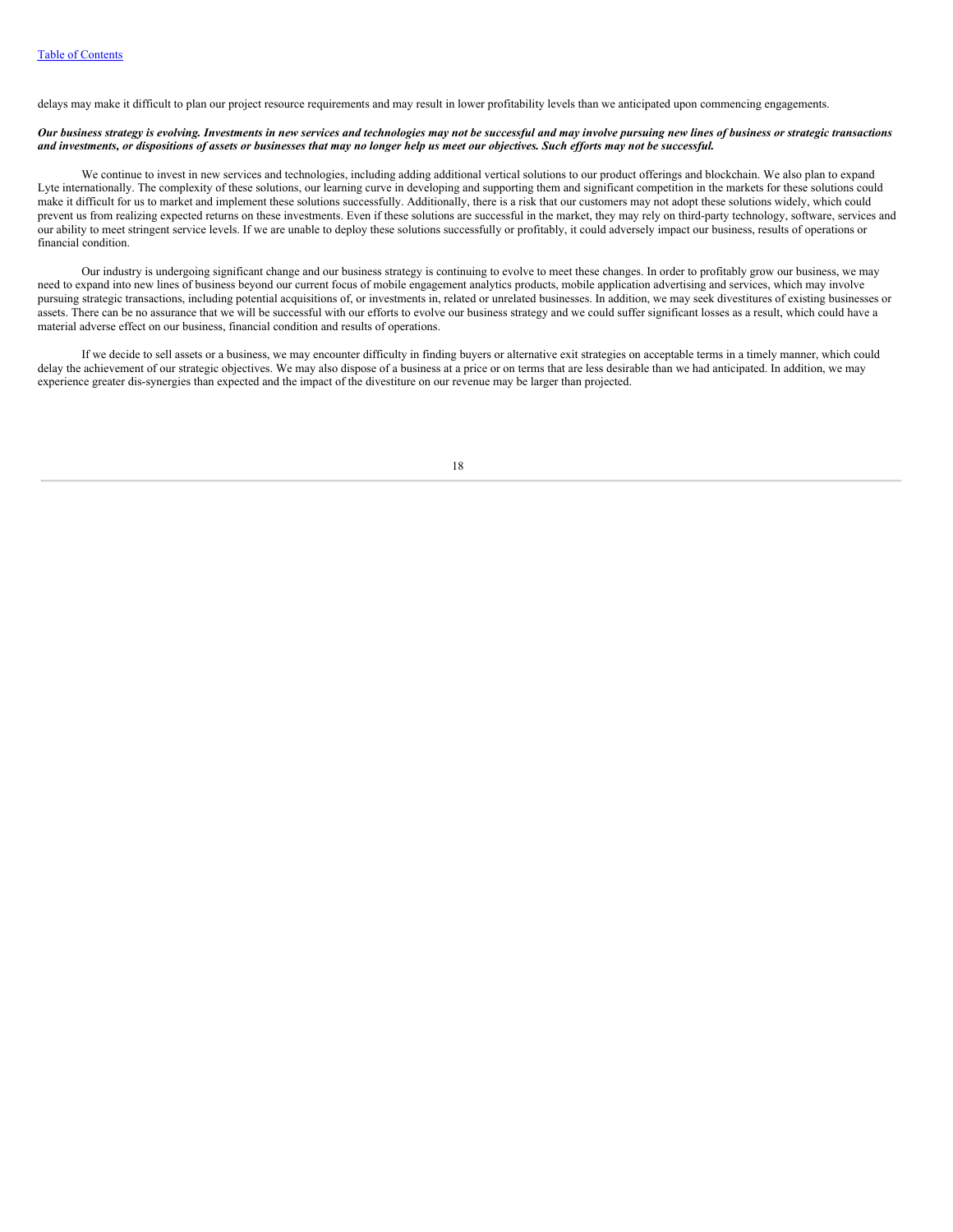## Future acquisitions could disrupt our business and may divert management's attention and, if unsuccessful, harm our business.

We may choose to expand by making additional acquisitions that could be material to our business. We have in the past made several acquisitions of complementary businesses, including acquisitions of Odyssey, Simplikate, Digby, Tapit!, GoTV and our most recently completed acquisition of Lyte.

Acquisitions involve many risks, including the following:

- an acquisition may negatively affect our results of operations and financial condition because it may require us to incur charges or assume substantial debt or other liabilities, may cause adverse tax consequences or unf disputes by third parties, including intellectual property claims and disputes, or may not generate sufficient financial return to offset additional costs and expenses related to the acquisition;
- we may encounter difficulties or unforeseen expenditures in integrating the business, technologies, products, personnel, or operations of any company that we acquire, particularly if key personnel of the acquired company decide not to work for us;
- an acquisition may disrupt our ongoing business, divert resources, increase our expenses, or distract our management;
- an acquisition may result in a delay or reduction of customer purchases for both us and the company we acquired due to customer uncertainty about continuity and effectiveness of service from either company;
- we may encounter difficulties in, or may be unable to, successfully sell any acquired technology offerings or services;
- an acquisition may involve the entry into geographic or business markets in which we have little or no prior experience or where competitors have stronger market positions;
- the challenges inherent in effectively managing an increased number of employees in diverse locations;
- the potential strain on our financial and managerial controls and reporting systems and procedures;
- the potential known and unknown liabilities associated with an acquired company;
- our use of cash to pay for acquisitions would limit other potential uses for our cash;
- if we incur additional debt to fund such acquisitions, such debt may subject us to additional material restrictions on our ability to conduct our business as well as additional financial maintenance covenants;
- the risk of impairment charges related to potential write-downs of acquired assets or goodwill in future acquisitions;
- to the extent that we issue a significant amount of equity or equity linked securities in connection with future acquisitions, existing stockholders may be diluted and earnings per share may decrease; and
- managing the varying intellectual property protection strategies and other activities of an acquired company.

We may not succeed in addressing these or other risks or any other problems encountered in connection with the integration of any acquired business. The inability to integrate successfully the business, technologies, products, personnel or operations of any acquired business, or any significant delay in achieving integration, could harm our business, results of operations or financial condition.

## We may not be able to recognize revenue in the period in which our services are performed, which may cause our margins to fluctuate.

Our services are performed under both fixed-price and time and material contract arrangements. All revenue is recognized pursuant to applicable accounting standards. Our failure to meet all the obligations, or otherwise meet a customer's

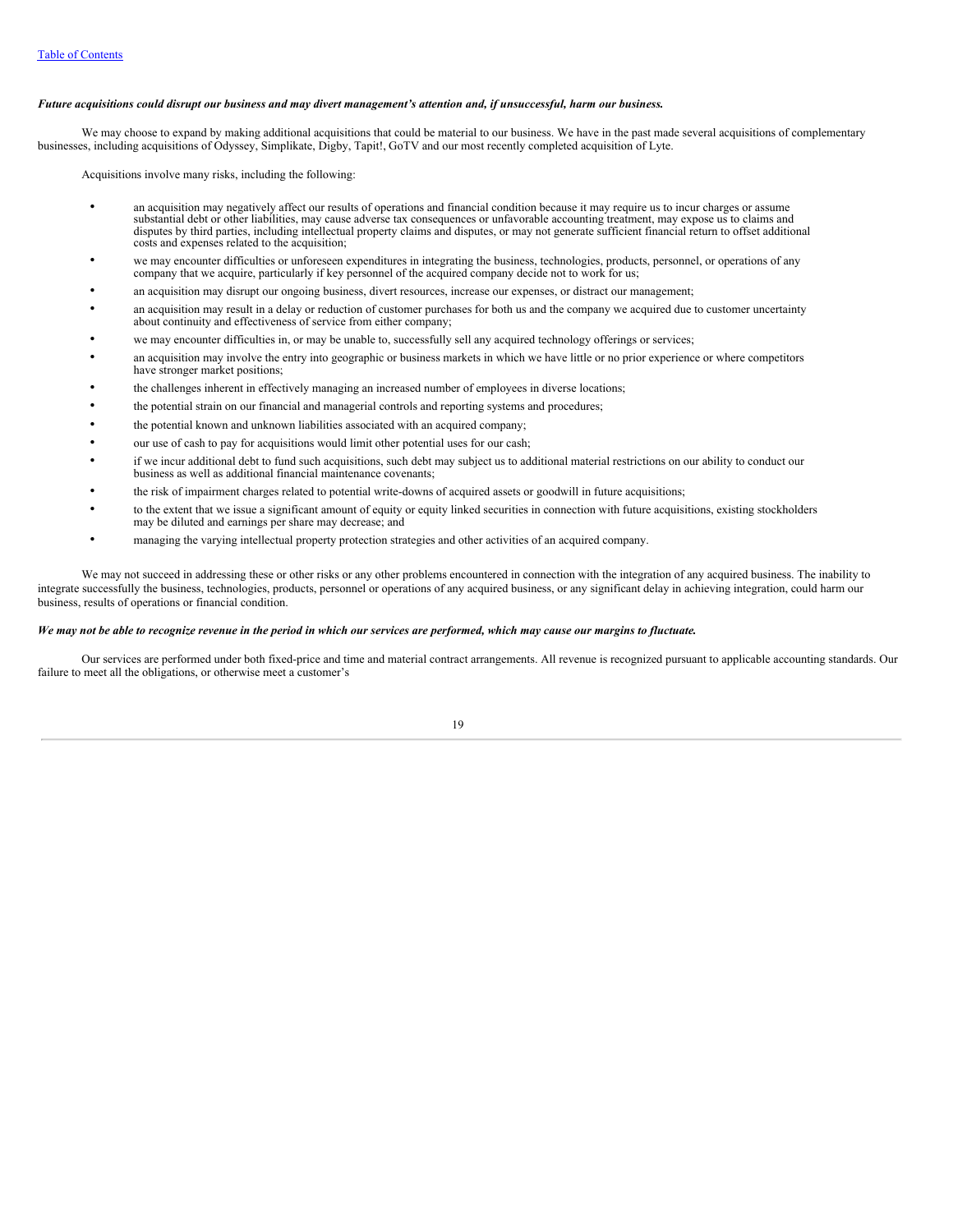expectations, may result in us having to record the cost related to the performance of services in the period that services were rendered, but delay the timing of revenue recognition to a future period in which all obligations have been met.

## *Our financial results may be adversely af ected by changes in accounting principles applicable to us.*

U.S. generally accepted accounting principles ("GAAP") are subject to interpretation by the Financial Accounting Standards Board ("FASB"), the SEC, and other various bodies formed to promulgate and interpret appropriate accounting principles. A change in these principles or interpretations could have a significant effect on our reported financial results for periods prior and subsequent to such change. For example, recent new standards issued by the FASB that could materially impact our financial statements include standards regarding recognition of revenue from contracts with customers, costs of obtaining a contract and accounting for leases. We may adopt one or more of these standards retrospectively to prior periods and the adoption may result in an adverse change to previously reported results.

For example, in February 2016, the FASB issued ASU No. 2016-02, Leases (Topic 842). Under this guidance, companies are required to recognize all leases on their balance sheets by recording a lessee's rights and obligations. We implemented this guidance in January 2021 on a modified retrospective basis and are required to account for the leases as assets and liabilities on our balance sheet, where previously we accounted for such leases on an "off balance sheet" basis. As a result, a significant amount of lease related assets and liabilities were recorded on our balance sheet. Though these changes did not have any direct impact on our overall financial condition, these changes could cause investors or others to believe that we are highly leveraged and could change the calculations of financial metrics, as well as third-party financial models regarding our financial condition.

To adopt new standards, we may have to implement new modules in our accounting system, hire consultants and increase our spending on audit fees, thereby increasing our general and administrative expense. Any difficulties in implementing changes in accounting standards or adequately accounting after adoption could cause us to fail to meet our financial reporting obligations, which could result in regulatory discipline and harm investors' confidence in us.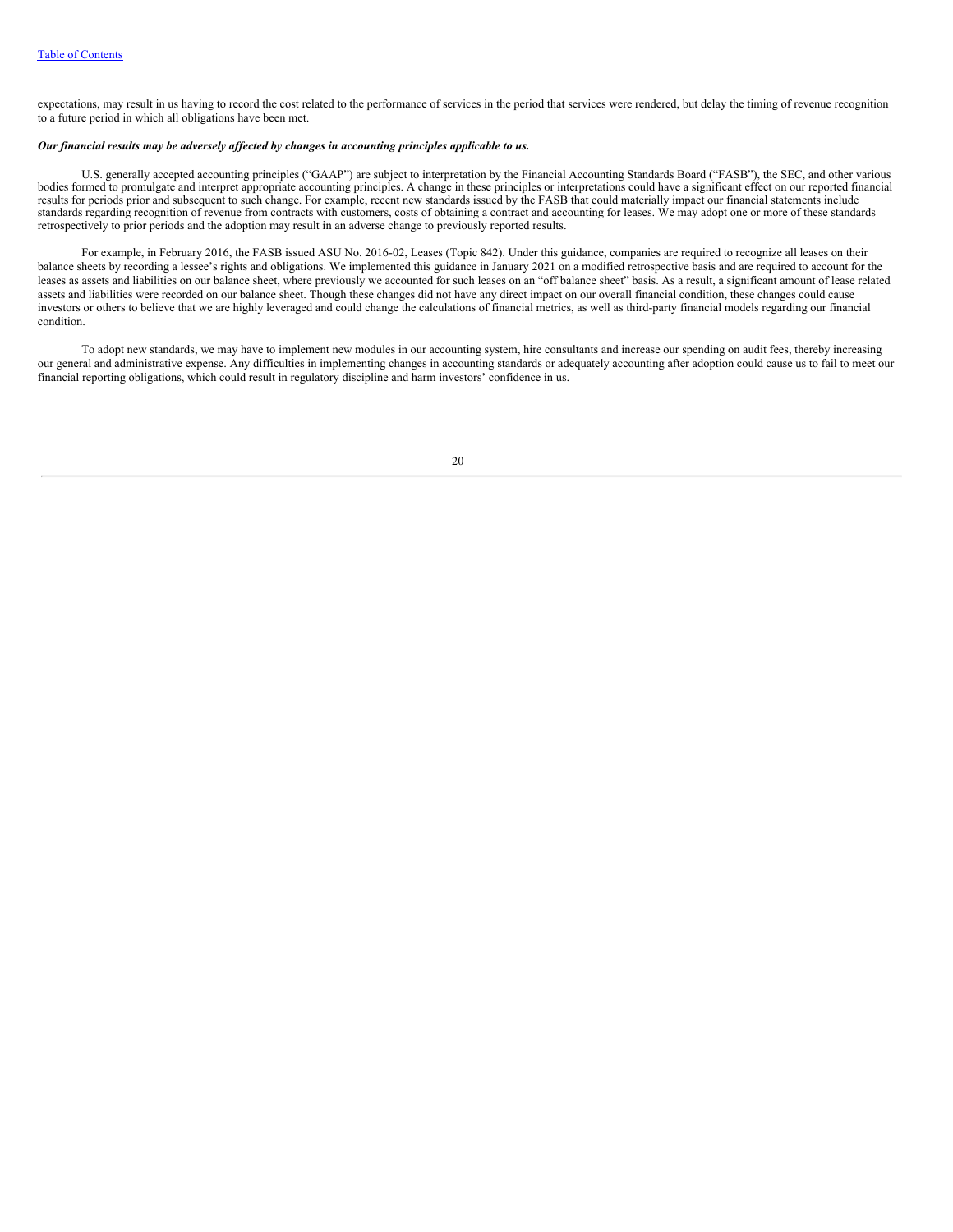## We may experience quarterly fluctuations in our operating results due to a number of factors, which makes our future results difficult to predict and could cause our operating *results to fall below expectations.*

Our quarterly operating results have fluctuated in the past and we expect them to fluctuate in the future due to a variety of factors, many of which are outside of our control. As a result, our past results may not be indicative of our future performance and comparing our operating results on a period-to-period basis may not be meaningful. In addition to the other risks described herein, factors that may affect our quarterly operating results include:

- the amount and timing of completion application development services and other service-related engagements;
- changes in spending on subscriptions, services and application transactions media offerings and services by our current or prospective customers;
- our ability to scale and expand Lyte;
- pricing our technology offerings and services effectively so that we are able to attract and retain customers without compromising our operating results;
- one-time, non-recurring revenue events;
- attracting new customers and increasing our existing customers' use of our technology offerings and services;
- the mix between new contracts and renewals;
- customer renewal rates and the amounts for which agreements are renewed;
- seasonality and its effect on customer demand for Lyte personal computers;
- awareness of our brand;
- changes in the competitive dynamics of our market, including consolidation among competitors or customers and the introduction of new technologies and technology enhancements;
- our ability to manage our existing business and future growth;
- unforeseen costs and expenses related to the expansion of our business, operations and infrastructure, including disruptions in our hosting network infrastructure and privacy and data security;
- customer delays in purchasing decisions in anticipation of new products or product enhancements by us or our competitors;
- budgeting cycles of our customers;
- changes in the competitive dynamics of our market, including consolidation among competitors or customers;
- the amount and timing of payment for operating expenses, particularly research and development and sales and marketing expenses (including marketing events and commissions and bonuses associated with performance) and employee benefit expenses;
- changes to the commission plans, quotas and other compensation related metrics for our sales representatives;
- the amount and timing of non-cash expenses, including stock-based compensation, goodwill impairments and other non-cash charges;
- the amount and timing of costs associated with recruiting, training and integrating new employees;
- the amount and timing of cash collections from our customers and the mix of quarterly and annual billings;
- unforeseen costs and expenses related to the expansion of our business, operations and infrastructure;
- changes in the levels of our capital expenditures;
- foreign currency exchange rate fluctuations; and
- general economic and political conditions.

We may not be able to accurately forecast the amount and mix of future technology offerings and services, size or duration of contracts, revenue and expenses and, as a result, our operating results may fall below our estimates.

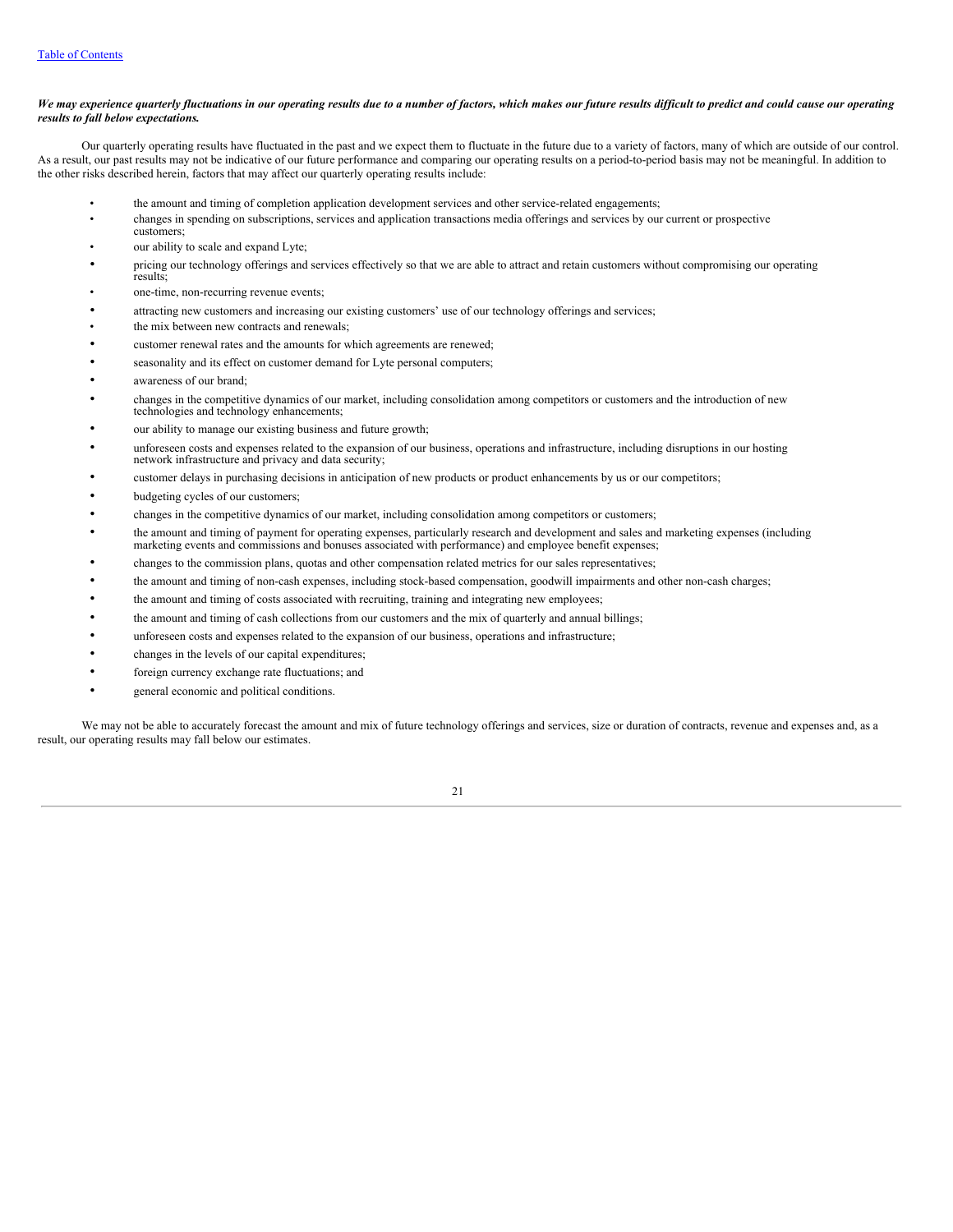#### We could be held liable for damages or our reputation could suffer from security breaches or disclosure of confidential information or personal data.

In the normal course of business as a seller of personal computers via the internet, we obtain large amounts of personal data, including credit and debit card information. We are also dependent on technology networks and systems to process, transmit and securely store electronic information and to communicate among our locations and with our customers. Security breaches of this infrastructure could lead to shutdowns or disruptions of our systems and potential loss or unauthorized disclosure of confidential information or data, including personal data. In addition, many of our engagements involve projects that are critical to the operations of our customers' businesses. The theft and/or unauthorized use or publication of our, or our customers', confidential information or other proprietary business information as a result of such an incident could adversely affect our competitive position and reduce marketplace acceptance of our services. Any failure in the networks or computer systems used by us or our customers could result in a claim for substantial damages against us and significant reputational harm, regardless of our responsibility for the failure.

In addition, we often have access to or are required to manage, utilize, collect and store sensitive or confidential customer or employee data, including personal data. As a result, we are subject to numerous U.S. and non-U.S. laws and regulations designed to protect this information, such as the European Union's GDPR and various U.S. federal and state laws governing the protection of personal data. If any person, including any of our employees, negligently disregards or intentionally breaches controls or procedures with which we are responsible for complying with respect to such data, or otherwise mismanages or misappropriates that data, or if unauthorized access to or disclosure of data in our possession or control occurs, we could be subject to liability and penalties in connection with any violation of applicable privacy laws and/or criminal prosecution, as well as significant liability to our customers or our customers' clients' for breaching contractual confidentiality and security provisions or privacy laws. These risks will increase as we continue to grow our cloud-based product offerings and services and store and process increasingly large amounts of our customers' confidential information and data and host or manage parts of our customers' businesses, especially in industries involving particularly sensitive data such as the healthcare industry which we serve. The loss or unauthorized disclosure of sensitive or confidential customer or employee data, including personal data, whether through breach of computer systems, systems failure, employee negligence, fraud or misappropriation, or otherwise, could damage our reputation and cause us to lose customers. Similarly, unauthorized access to or through our information systems and networks or those we develop or manage for our customers, whether by our employees or third parties, could result in negative publicity, legal liability and damage to our reputation, which could in turn harm our business, results of operations, or financial condition.

#### If we cause disruptions in our customers' businesses or provide inadequate service, our customers may have claims for substantial damages against us, which could cause us to lose customers, have a negative effect on our corporate reputation and adversely affect our results of operations.

If we make errors in the course of delivering services to our customers or fail to consistently meet our service-level obligations or other service requirements of our customers, such errors or failures could disrupt our customers' business, which could result in a reduction in our revenue or a claim for substantial damages against us. In addition, a failure or inability by us to meet a contractual requirement could subject us to penalties, cause us to lose customers or damage our brand or corporate reputation and limit our ability to attract new business.

The services we provide are often critical to our customers' businesses. Certain of our customer contracts require us to comply with security obligations including maintaining network security and backup data, ensuring our network is virus free, maintaining business continuity planning procedures and ensuring our employees conduct their job functions with the a high level of integrity. Any failure in a customer's system, failure of our data center, cloud or other offerings, or breach of security relating to the services we provide to the customer could damage our reputation or result in a claim for substantial damages against us. Any significant failure of our equipment or systems, or any major disruption to basic infrastructure in the locations in which we operate, such as power and telecommunications, could impede our ability to provide services to our customers, have a negative impact on our reputation, cause us to lose customers and adversely affect our results of operations.

Under our customer contracts, our liability for breach of our obligations is in some cases limited pursuant to the terms of the contract. Such limitations may be unenforceable or otherwise may not protect us from liability for damages. In addition, certain liabilities, such as claims of third parties for which we may be required to indemnify our customers, are generally not limited under our contracts. The successful assertion of one or more large claims against us in amounts greater than those covered by our current insurance policies could harm our business, results of operations, or financial condition. Even if such assertions against us are unsuccessful, we may incur reputational harm and substantial legal fees.

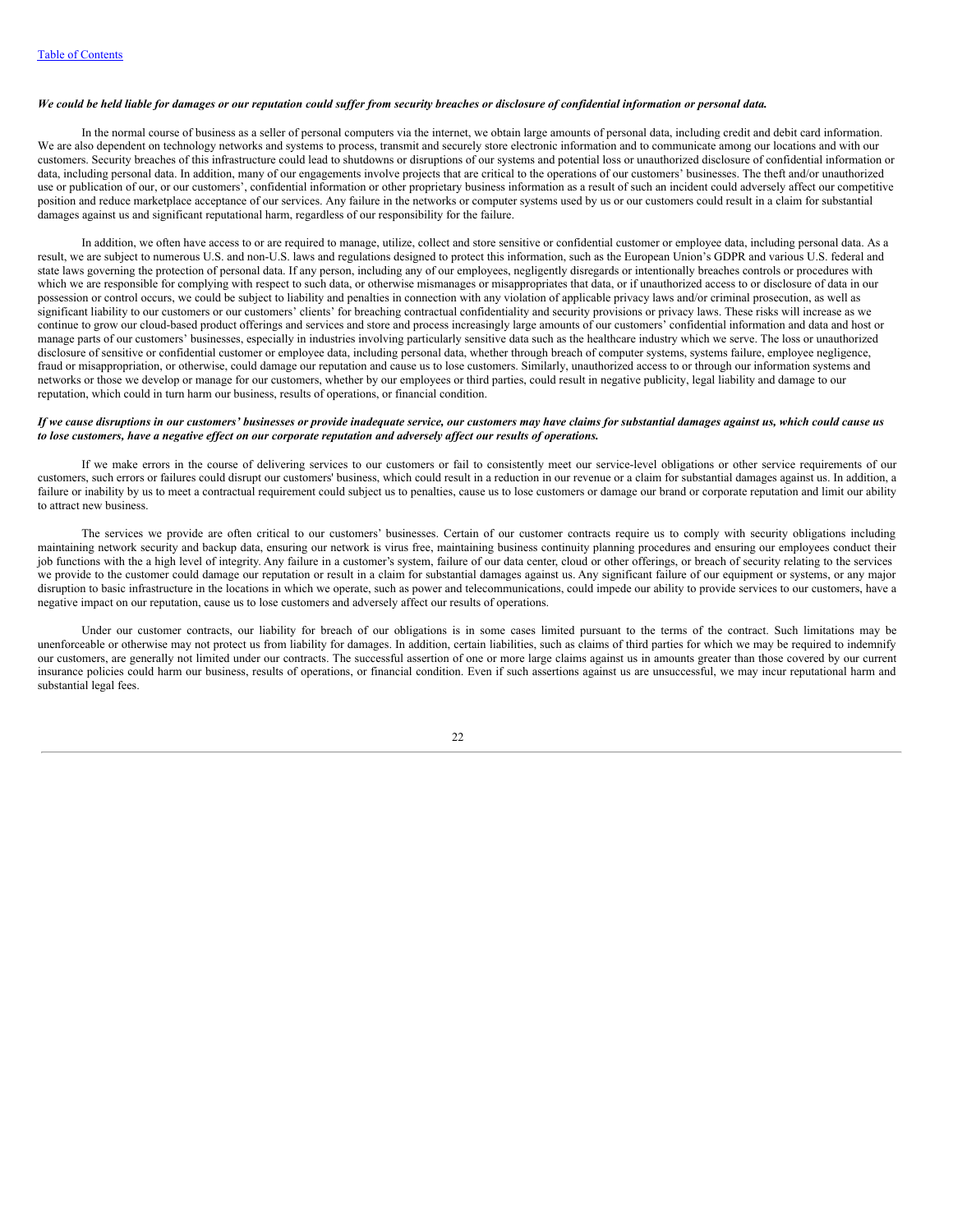#### Our technology offerings and services could infringe upon the intellectual property rights of others or we might lose our ability to use intellectual property of others.

We cannot be sure that our brand, software solution and personal computing product offerings and services do not infringe upon the intellectual property rights of third parties, who could claim that we or our customers are infringing upon their intellectual property rights. These claims could harm our reputation, cause us to incur substantial costs or prevent us from offering some products or services in the future, or require us to rebrand. Any related proceedings could require us to expend significant resources over an extended period of time. In most of our contracts, we agree to indemnify our customers for expenses and liabilities resulting from claimed infringements of the intellectual property rights of third parties. In some instances, the amount of these indemnities could be greater than the revenue we receive from the customer. Any claims or litigation in this area, regardless of merit, could be time-consuming and costly, damage our reputation, and/or require us to incur additional costs to obtain the right to continue to offer a product, service or solution to our customers. If we cannot secure this right at all or on reasonable terms, or, alternatively, substitute a non-infringing technology, our business, results of operations, or financial condition could be harmed. Similarly, if we are unsuccessful in defending a trademark claim, we could be forced to re-brand, which could harm our business, results of operations or financial condition. Additionally, in recent years, individuals and firms have purchased intellectual property assets where their sole or primary purpose is to assert claims of infringement against technology providers and customers that use such technology. Any such action naming us or our customers could be costly to defend or lead to an expensive settlement or judgment against us. Moreover, such an action could result in an injunction being ordered against our customer or our own services or operations, causing further damages.

#### If we are unable to protect our intellectual property rights from unauthorized use or infringement by third parties, our business could be adversely affected.

Our success depends, in part, upon our ability to protect our proprietary methodologies and other intellectual property. Existing laws offer only limited protection of our intellectual property rights and the protection in some countries in which we operate or may operate in the future may be very limited. We rely upon a combination of confidentiality policies, nondisclosure and other contractual arrangements and trade secret, copyright and trademark laws to protect our intellectual property rights. These laws are subject to change at any time and could further limit our ability to protect our intellectual property. There is uncertainty concerning the scope of available intellectual property protection for software and business methods, which are fields in which we rely on intellectual property laws to protect our rights. The validity and enforceability of any intellectual property right we obtain may be challenged by others and, to the extent we have enforceable intellectual property rights, those intellectual property rights may not prevent competitors from reverse engineering our proprietary information or independently developing technology offerings and services similar to or duplicative of us. Further, the steps we take in this regard might not be adequate to prevent or deter infringement or other misappropriation of our intellectual property by competitors, former employees or other third parties and we might not be able to detect unauthorized use of, or take appropriate and timely steps to enforce, our intellectual property rights. Enforcing our rights might also require considerable time, money and oversight and we may not be successful in enforcing our rights.

### If we are unable to collect our receivables from, or bill our unbilled services to, our customers, our business, results of operations or financial condition could be adversely *af ected.*

Our business depends on our ability to successfully obtain payment from our customers of the amounts they owe us for technology offerings sold or services performed. We typically evaluate the financial condition of our customers and usually bill and collect on relatively short cycles. We maintain allowances against receivables and unbilled services for which we believe collection is doubtful. Actual losses on customer balances could differ from those that we currently anticipate and, as a result, we might need to adjust our allowances. There is no guarantee that we will accurately assess the creditworthiness of our customers. Macroeconomic conditions could also result in financial difficulties for our customers, including limited access to the credit markets, insolvency, or bankruptcy, and, as a result, could cause customers to delay payments to us, request modifications to their payment arrangements that could increase our receivables balance, or default on their payment obligations to us. Timely collection of customer balances also depends on our ability to complete its contractual commitments and bill and collect our contracted revenue. If we are unable to meet our contractual requirements, we might experience delays in collection of and/or be unable to collect our customer balances and if this occurs, our business, results of operations, or financial condition could be adversely affected. In addition, if we experience an increase in the time to bill and collect for our services, our cash flows could be adversely affected.

### Increased costs of labor and employee health and welfare benefits may adversely impact our results of operations.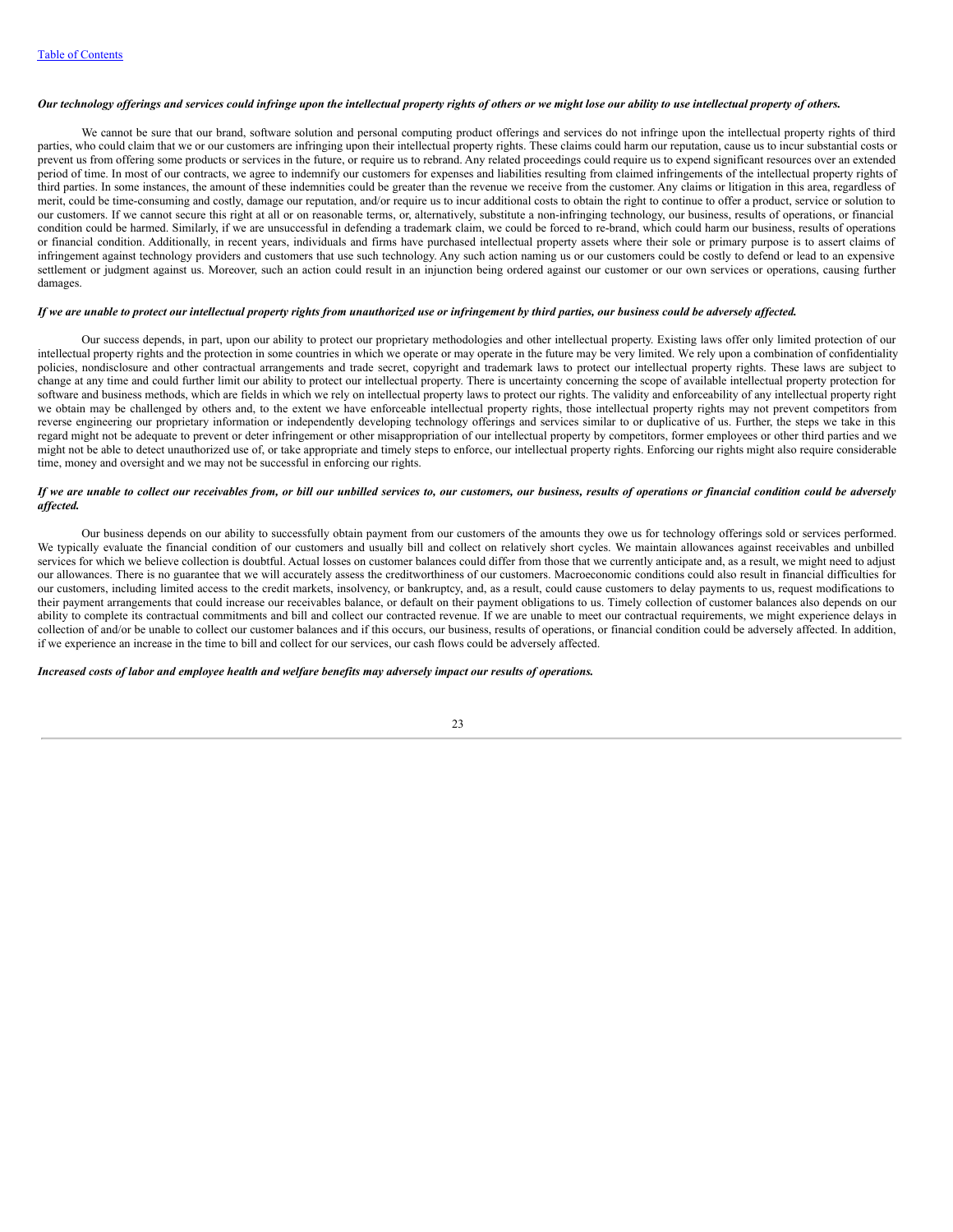Labor related costs represent a significant portion of our expenses. An increase in labor costs, for example, as a result of increased competition for skilled labor, or employee benefit costs, such as health care costs or otherwise, could adversely impact our business, results of operations or financial condition.

#### *Our global operations are subject to complex risks, some of which might be beyond our control.*

Although international revenue currently represents a small portion of our revenue, our business from outside of the United States may expand in the future as we expand our international presence, including but not limited to our subscription, application transaction, Lyte personal computing, services and digital asset offerings. As a result, we may be subject to risks inherently associated with international operations, including risks associated with foreign currency exchange rate fluctuations, difficulties in enforcing intellectual property and/or contractual rights, the burdens of complying with a wide variety of foreign laws and regulations, potentially adverse tax consequences, tariffs, quotas and other barriers, potential difficulties in collecting accounts receivable, international hostilities, terrorism and natural disasters. Expansion of international operations also increases the likelihood of potential or actual violations of domestic and international anti-corruption laws, such as the Foreign Corrupt Practices Act, or of U.S. and international export control and sanctions regulations. We may also face difficulties integrating any new facilities in different countries into our existing operations, as well as integrating employees that we hire in different countries into our existing corporate culture. If we are unable to manage the risks of our global operations, our business, results of operations, or financial condition could be adversely affected.

### Economic uncertainties or downturns in the general economy or the industries in which our customers operate could disproportionately affect the demand for our products *and services solutions and negatively impact our operating results.*

General worldwide economic conditions could experience a significant downturn causing market volatility widespread uncertainty. As a result, we and our customers could find it extremely difficult to accurately forecast and plan future business activities. In addition, these conditions could cause our customers or prospective customers to reduce their information technology and individual household budgets, which could decrease corporate and individual spending on our product and service offerings, resulting in delayed and lengthened sales cycles, a decrease in new customer acquisition and/or loss of customers. Furthermore, during challenging economic times, our customers may face issues with their cash flows and with gaining timely access to sufficient credit or obtaining credit on reasonable terms, which could impair their ability to make timely payments to us, impact customer renewal rates and adversely affect our revenue. If such conditions occur, we may be required to increase our reserves, allowances for doubtful accounts and write-offs of accounts receivable and our operating results would be harmed. In addition, a downturn in the technology-related spend by our customers may disproportionately affect us. We cannot predict the timing, strength or duration of any economic slowdown or recovery, whether global, regional or within specific markets. If the conditions of the general economy or markets in which we operate worsen, our business could be harmed. In addition, even if the overall economy does not worsen or improves, the market for product and service offerings may not experience growth or we may not experience growth.

### If platform subscriptions renewal rates decrease, or we do not accurately predict subscription renewal rates, our future revenue and operating results may be harmed.

Our customers have no obligation to renew their subscriptions for our solutions after the expiration of their subscription period, which generally ranges from one to three years. In addition, our customers may renew for lower subscription amounts or for shorter contract lengths. We may not accurately predict renewal rates for our customers. Our renewal rates may decline or fluctuate as a result of a number of factors, including customer usage, pricing changes, number of applications used by our customers, customer satisfaction with our service, increased competition, the acquisition of our customers by other companies and deteriorating general economic conditions. If our customers do not renew their subscriptions for our solutions or decrease the amount they spend with us, our revenue will decline and our business will suffer.

## If we are unable to attract new customers or sell additional services and functionality to our existing customers, our revenue growth will be adversely affected.

To increase our revenue, we must add new customers, encourage existing customers to renew their subscriptions on terms favorable to us, increase their usage of our solutions and sell additional functionality and services to existing customers. As our industry matures, as interactive channels develop further, or as competitors introduce lower cost and/or differentiated products or services that are perceived to compete with ours, our ability to sell and renew based on pricing, technology and functionality could be impaired. In addition, attracting, retaining and growing our relationship with customers may require us to effectively employ different strategies than we have historically used with current customers and we may face challenges in doing so. As a result, we may be unable to renew our agreements with existing customers or attract new customers or new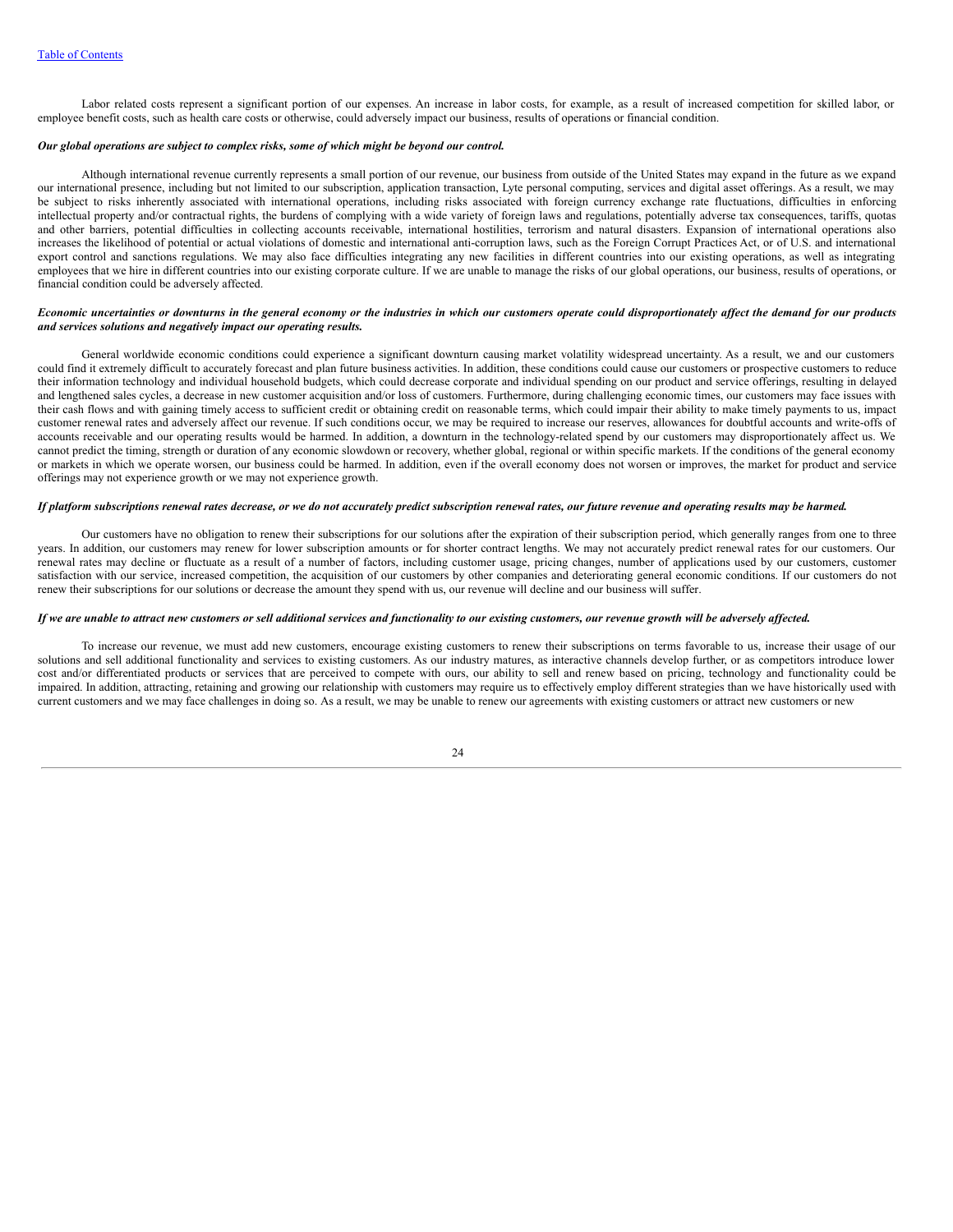business from existing customers on terms that would be favorable or comparable to prior periods, which could have an adverse effect on our revenue and growth.

### Because we recognize revenue from application development services as deliverables are transferred to customers and platform subscriptions over the term of the relevant *contract, downturns or upturns in sales are not immediately reflected in full in our operating results.*

We recognize revenue related to application development services upon the transfer of control to the customer of those services. We recognize software subscription revenue over the term of each of our contracts, which, generally ranges from one to three years. As a result, much of the revenue we report each quarter results from contracts entered into during previous quarters. Consequently, a shortfall in demand for our professional services and software solutions or a decline in new, expanded or renewed contracts in any one quarter may not significantly reduce our revenue for that quarter but could negatively affect our revenue in the future. Accordingly, the effect of significant downturns in new or expanded sales or renewals of our professional services or software license solutions will not be reflected in full in our operating results until future periods. Our revenue recognition model also makes it difficult for us to rapidly increase our revenue through additional sales in any period.

## If we fail to forecast our revenue accurately, or if we fail to match our expenditures with corresponding revenue, our operating results could be adversely affected.

The lengthy sales cycle for the evaluation and implementation of our platform software and service solutions, which typically extends for several months, may cause us to experience a delay between increasing operating expenses for such sales efforts, and, upon successful sales, the generation of corresponding revenue. Accordingly, we may be unable to prepare accurate internal financial forecasts or replace anticipated revenue that we do not receive as a result of delays arising from these factors. As a result, our operating results in future reporting periods may be significantly below the expectations of the public market, equity research analysts or investors, which could harm the price of our common stock.

### The length and unpredictability of the sales cycle for our technology offerings and services could delay new sales and cause our revenue and cash flows for any given quarter *to fail to meet our projections or market expectations.*

The sales cycle between our initial contact with a potential customer and the signing of a contract to provide technology offerings and services varies. As a result of the variability and length of the sales cycle, we have a limited ability to forecast the timing of sales. A delay in or failure to complete transactions could harm our business and financial results and could cause our financial results to vary significantly from quarter to quarter. Our sales cycle varies widely, reflecting differences in our potential customers' decisionmaking processes, procurement requirements and budget cycles and is subject to significant risks over which we have little or no control, including:

- our customers' budgetary constraints and priorities;
- the timing of our customers' budget cycles;
- the impact of the COVID-19 pandemic to our customers; and
- the length and timing of customers' approval processes.

#### If we fail to detect advertising fraud or other actions that impact our advertising campaign performance, we could harm our reputation with advertisers or agencies, which *could cause our revenue and business to suf er.*

Our business relies on our ability to deliver successful and effective advertising campaigns. Some of those campaigns may experience fraudulent and other invalid impressions, clicks or conversions that advertisers may perceive as undesirable, such as non-human traffic generated by machines that are designed to simulate human users and artificially inflate user traffic on websites. These activities could overstate the performance of any given advertising campaign and could harm our reputation. It may be difficult for us to detect fraudulent or malicious activity because we do not own content and rely in part on our digital media partners to control such activity. These risks become more pronounced as the digital video industry shifts to programmatic buying. Both governmental and industry self-regulatory bodies have increased their scrutiny and awareness of and have taken recent actions to address advertising fraud and other malicious activity. While we routinely review the campaign performance, such reviews may not detect or prevent fraudulent or malicious activity. If we fail to detect or prevent fraudulent or other malicious activity, the affected advertisers may experience or perceive a reduced return on their investment and our reputation may be harmed. High levels of fraudulent or malicious activity could lead to dissatisfaction with our solutions, refusals to pay, prompt refund or future credit demands or withdrawal of future business. In addition, advertisers increasingly rely on third party vendors to measure campaigns against audience guarantee, viewability and other requirements and to detect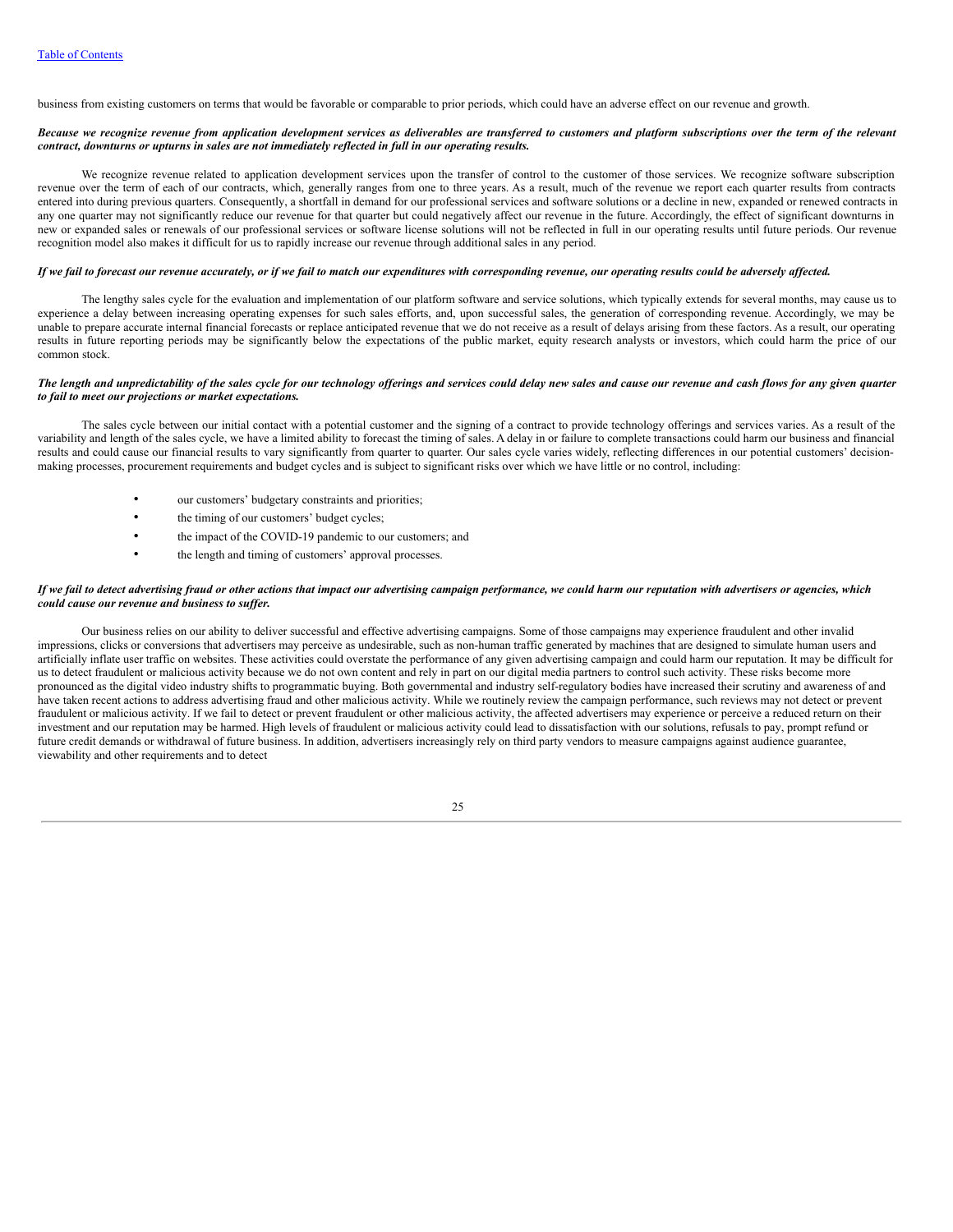fraud. If we are unable to successfully integrate our technology with such vendors, or our measurement and fraud detection differs from their findings, our customers could lose confidence in our solutions, we may not get paid for certain campaigns and our revenues could decrease. Further, if we are unable to detect fraudulent or other malicious activities and advertisers demand fraud-free inventory, our supply could fall drastically, making it impossible to sustain our current business model. If we fail to detect fraudulent or other malicious activities that impact the performance of our brand advertising campaigns, we could harm our reputation with our advertisers or agencies and our revenue and business could suffer.

## If we do not maintain and grow a critical mass of advertisers and distribution partners, the value of our services could be adversely affected.

Our success depends, in large part, on the maintenance and growth of a critical mass of advertisers and distribution partners. Advertisers will generally seek the most competitive return on investment from advertising and marketing services. Distribution partners will also seek the most favorable payment terms available in the market. Advertisers and distribution partners may change providers or the volume of business with a provider, unless the product and terms are competitive. In this environment, we must compete to acquire and maintain our network of advertisers and distribution partners. If our business is unable to maintain and grow our base of advertisers, our current distribution partners may be discouraged from continuing to work with us and this may create obstacles for us to enter into agreements with new distribution partners. Our business also depends in part on certain of our large reseller partners and agencies to grow their base of advertisers, as these advertisers become increasingly important to our business and our ability to attract additional distribution partners and opportunities. Similarly, if our distribution network does not grow and does not continue to improve over time, current and prospective advertisers and distribution partners and agencies may reduce or terminate this portion of their business with us. Any decline in the number of advertisers and distribution partners could adversely affect the value of our services.

## Any inability to deliver successful mobile advertising campaigns due to technological challenges or an inability to persuasively demonstrate success will prevent us from *growing or retaining our current advertiser base.*

It is critical that we deliver successful mobile advertising campaigns on behalf of our advertisers. Factors that may adversely affect our ability to deliver successful mobile advertising campaigns include:

- Inability to accurately process data and extract meaningful insights and trends, such as the failure to accurately process data to place ads effectively at digital media properties;
- Faulty or out-of-date algorithms that fail to properly process data or result in inability to capture brand-receptive audiences at scale;
- Technical or infrastructure problems causing digital video not to function, digital video or impressions to not display properly or be placed next to inappropriate context;
- Inability to control video completion rates, maintain user attention or prevent end users from skipping advertisements;
- Inability to detect and prevent advertising fraud and other malicious activity;
- Inability to fulfill audience guarantee or viewability requirements of advertiser customers;
- Inability to integrate with third parties that measure campaigns against audience guarantee or viewability requirements;
- Unavailability of campaign data for advertisers to effectively measure the success of their campaigns; and
- Access to quality inventory at sufficient volumes to meet the needs of advertisers' campaigns.

Our ability to deliver successful advertising campaigns also depends on the continuing and uninterrupted performance of our own internal and third party managed systems, which we utilize to place ads, monitor the performance of advertising campaigns and manage advertising inventory. Our revenue depends on the technological ability of our solutions to deliver ads and measure them. Sustained or repeated system failures that interrupt our ability to provide solutions to customers, including security breaches and other technological failures affecting our ability to deliver ads quickly and accurately and to collect and process data in connection with these ads, could significantly reduce the attractiveness of our solutions to advertisers, negatively impact operations and reduce our revenue. Our systems are vulnerable to damage from a variety of sources, including telecommunications failures, power outages, malicious human acts and natural disasters. In addition, any steps we take to increase the reliability and redundancy of systems may be expensive and may not be successful in preventing system failures.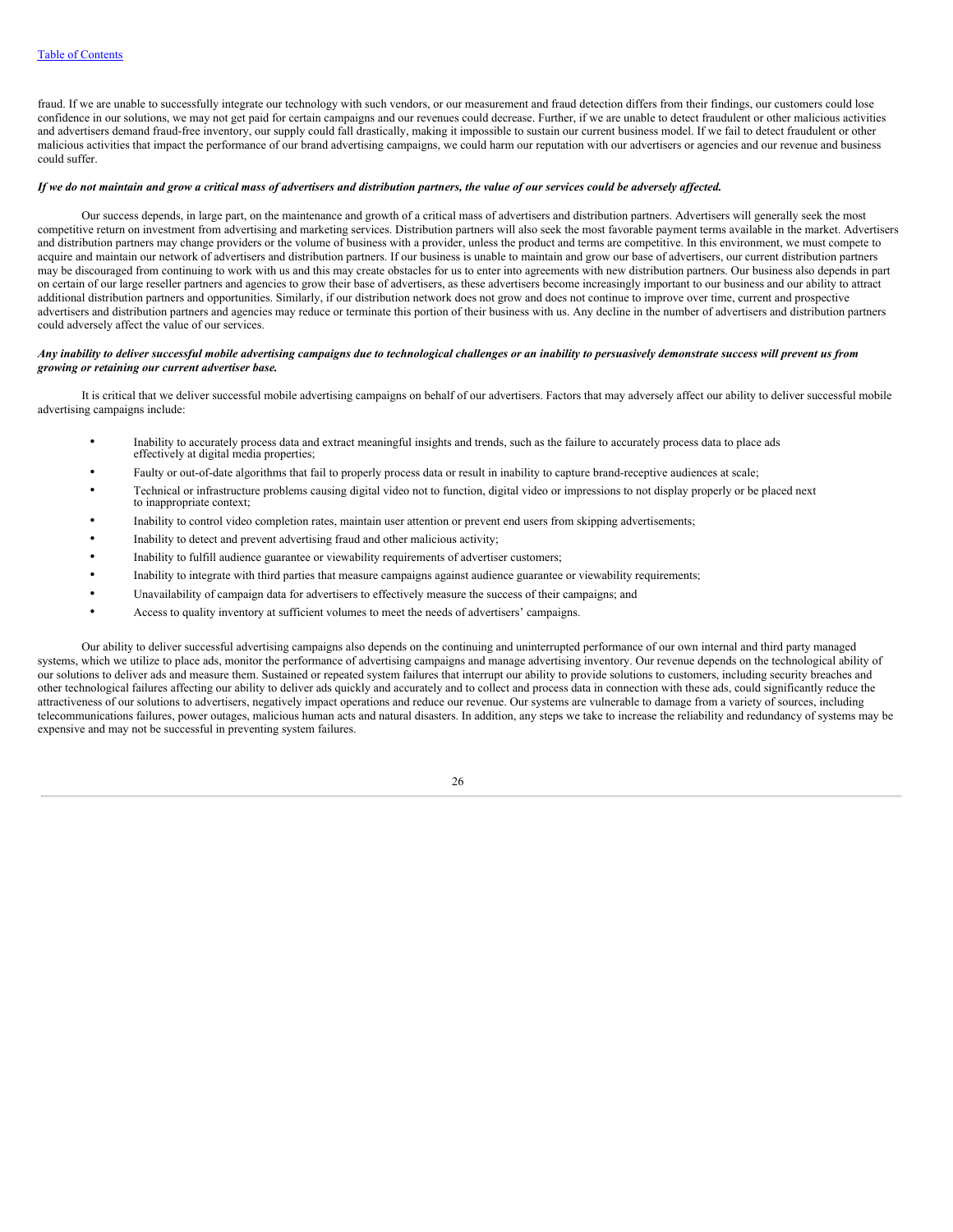Also, advertisers may perceive any technical disruption or failure in ad performance on digital media partners' platforms to be attributable to us and our reputation could similarly suffer, or advertisers may seek to avoid payment or demand future credits for disruptions or failures, any of which could harm our business and results of operations. If we are unable to deliver successful advertising campaigns, our ability to attract potential advertisers and retain and expand business with existing advertisers could be harmed and our business, financial condition and operating results could be adversely affected.

## We may be unable to deliver advertising in a context that is appropriate for mobile advertising campaigns, which could harm our reputation and cause our business to suffer.

It is very important to advertisers that their brand advertisements not be placed in or near content that is unlawful or could be deemed offensive or inappropriate by their customers. Unlike advertising on television, where the context in which an advertiser's ad will appear is highly predictable and controlled, digital media content is more unpredictable and we cannot guarantee that digital video advertisements will appear in a context that is appropriate for the brand. We rely on continued access to premium ad inventory in high-quality and brand-safe environments, viewable to consumers across multiple screens. If we are not successful in delivering context appropriate advertising campaigns for advertisers, our reputation will suffer and our ability to attract potential advertisers and retain and expand business with existing advertisers could be harmed, or our customers may seek to avoid payment or demand future credits for inappropriately placed advertisements, any of which could harm our business, financial condition and operating results.

### Activities of our application transaction customers with which we do business could damage our reputation or give rise to legal claims against us.

We do not monitor or have the ability to control whether our advertising customers' advertising of their products and solutions complies with federal, state, local and foreign laws. Failure of our application transaction customers to comply with federal, state, local or foreign laws or our policies could damage our reputation and expose us to liability under such laws. We may also be liable to third parties for content in the ads we deliver if the content involved violates copyrights, trademarks or other intellectual property rights of third parties or if the content is defamatory, unfair and deceptive or otherwise in violation of applicable laws. A third party or regulatory authority may file a claim against us even if our advertising customer has represented that its ads are lawful and that they have the right to use any copyrights, trademarks or other intellectual property included in an ad. Any of these claims could be costly and time-consuming to defend and could also hurt our reputation within the advertising industry. Further, if we are exposed to legal liability, we could be required to pay substantial fines or penalties, redesign our business methods, discontinue some of our solutions or otherwise expend significant resources. Similarly, we do not monitor or have the ability to control whether digital media property owners with which we do business are in compliance with applicable laws and regulations, or intellectual property rights of others and their failure to do so could expose us to legal liability. Third parties may claim that we should be liable to them for content on digital media properties if the content violates copyrights, trademarks or other intellectual property rights of third parties or if the content is defamatory, unfair and deceptive, or otherwise in violation of applicable laws or other brand protection measures. These risks become more pronounced as the digital video industry shifts to programmatic buying.

## Our business depends on our ability to collect and use data to deliver ads and to disclose data relating to the performance of our ads; any limitation on these practices could *significantly diminish the value of our solutions and cause us to lose customers and revenue.*

When we deliver an ad to an internet-connected device, we are able to collect information about the placement of the ad and the interaction of the device user with the ad, such as whether the user visited a landing page or watched a video. We are also able to collect information about the user's IP address, device, mobile location and some demographic characteristics. We may also contract with one or more third parties to obtain additional pseudonymous information about the device user who is viewing a particular ad, including information about the user's interests. As we collect and aggregate this data provided by billions of ad impressions, we analyze it in order to optimize the placement and scheduling of ads across the advertising inventory provided to us by digital media properties.

Although the data we collect does not enable us to determine the actual identity of any individual, our customers or end users might decide not to allow us to collect some or all of the data or might limit our use of it. For example, a digital media partner might not agree to provide us with data generated by interactions with the content on its apps, or device users might not consent to share their information about device usage. Any limitation on our ability to collect data about user behavior and interaction with content could make it more difficult for us to deliver effective advertising programs that meet the demands of our customers. This in turn could harm our revenue and impair our business.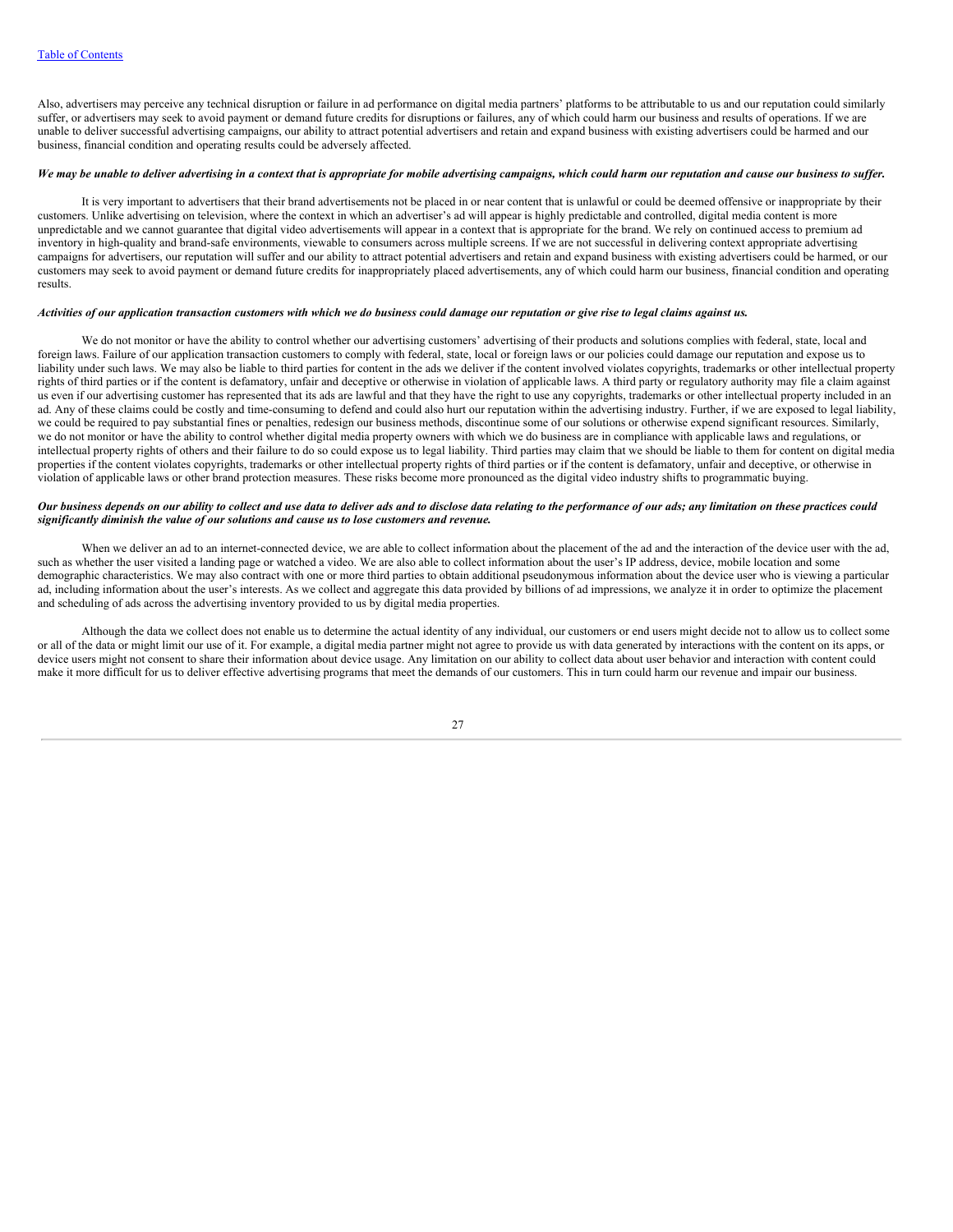Although our contracts with advertisers generally permit us to aggregate data from advertising campaigns, sometimes an advertiser declines to permit the use of this data, which limits the usefulness of the data that we collect. Furthermore, advertisers may request that we discontinue using data obtained from their campaigns that have already been aggregated with other advertisers' campaign data. It would be difficult, if not impossible, to comply with these requests and complying with these kinds of requests could cause us to spend significant amounts of resources. Interruptions, failures or defects in our data collection, mining, analysis and storage systems, as well as privacy concerns and regulatory restrictions regarding the collection, use and processing of data, could also limit our ability to aggregate and analyze the data from our customers' advertising campaigns. If that happens, we may not be able to optimize the placement of advertising for the benefit of our advertising customers, which could make our solutions less valuable, and, as a result, we may lose customers and our revenue may decline.

## Our business practices with respect to data could give rise to liabilities, restrictions on our business or reputational harm as a result of evolving governmental regulation, legal *requirements or industry standards relating to consumer privacy and data protection.*

In the course of providing our solutions, we collect, transmit and store information related to and seeking to correlate internet-connected devices, user activity and the ads we place. Federal, state and international laws and regulations govern the collection, use, processing, retention, sharing and security of data that we collect across our advertising solutions. We strive to comply with all applicable laws, regulations, policies and legal obligations relating to privacy and data collection, processing use and disclosure. However, the applicability of specific laws may be unclear in some cases and domestic and foreign government regulation and enforcement of data practices and data tracking technologies is expansive, not clearly defined and rapidly evolving. In addition, it is possible that these requirements may be interpreted and applied in a manner that is new or inconsistent from one jurisdiction to another and may conflict with other rules or our practices. Any actual or perceived failure by us to comply with U.S. federal, state or international laws, including laws and regulations regulating privacy, data, security or consumer protection, or disclosure or unauthorized access by third parties to this information, could result in proceedings or actions against us by governmental entities, competitors, private parties or others. Any proceedings or actions against us alleging violations of consumer or data protection laws or asserting privacy-related theories could hurt our reputation, force us to spend significant amounts in defense of these proceedings, distract our management, increase our costs of doing business, adversely affect the demand for our solutions and ultimately result in the imposition of monetary liability. We may also be contractually liable to indemnify and hold harmless our customers from the costs or consequences of litigation resulting from using our solutions or from the disclosure of confidential information, which could damage our reputation among our current and potential customers, require significant expenditures of capital and other resources and cause us to lose business and revenue.

The regulatory framework for privacy issues is evolving worldwide. It is possible that new laws and regulations will be adopted in the United States and internationally, or existing laws and regulations may be interpreted in new ways, that could affect our business, particularly with regard to collection or use of data to target ads and communication with consumers and the international transfer of data from Europe to the U.S. In particular, the GDPR extends the jurisdictional scope of European data protection law. As a result, we are subject to the GDPR when we provide our targeting services in Europe. The GDPR imposes stricter data protection requirements that may necessitate changes to our services and business practices. Potential penalties for non-compliance with the GDPR include administrative fines of up to 4% of annual worldwide revenue.

While we have not collected data that is traditionally considered personal data, such as name, email address, physical address, phone numbers or social security numbers, we typically collect and store IP addresses, geolocation information and device or other persistent identifiers that are or may be considered personal data in some jurisdictions or otherwise may be the subject of legislation or regulation. For example, some jurisdictions in the EU regard IP addresses as personal data and certain regulators have advocated for including IP addresses, GPS-level geolocation data and unique device identifiers as personal data. Moreover, with the effectiveness of the CCPA in California on January 1, 2020, the use of geolocation gathering in California should be approached with care to ensure compliance. Furthermore, the GDPR makes clear that online identifiers (such as IP addresses and other device identifiers) will be treated as "personal data" going forward and therefore subject to stricter data protection rules.

Evolving definitions of personal data within the United States, European Union and elsewhere, especially relating to the classification of IP addresses, machine or device identifiers, geolocation data and other such information, may cause us to change our business practices, diminish the quality of our data and the value of our solution and hamper our ability to expand our offerings.

Complying with any new regulatory requirements could force us to incur substantial costs or require us to change our business practices in a manner that could reduce our revenue or compromise our ability to effectively pursue our growth

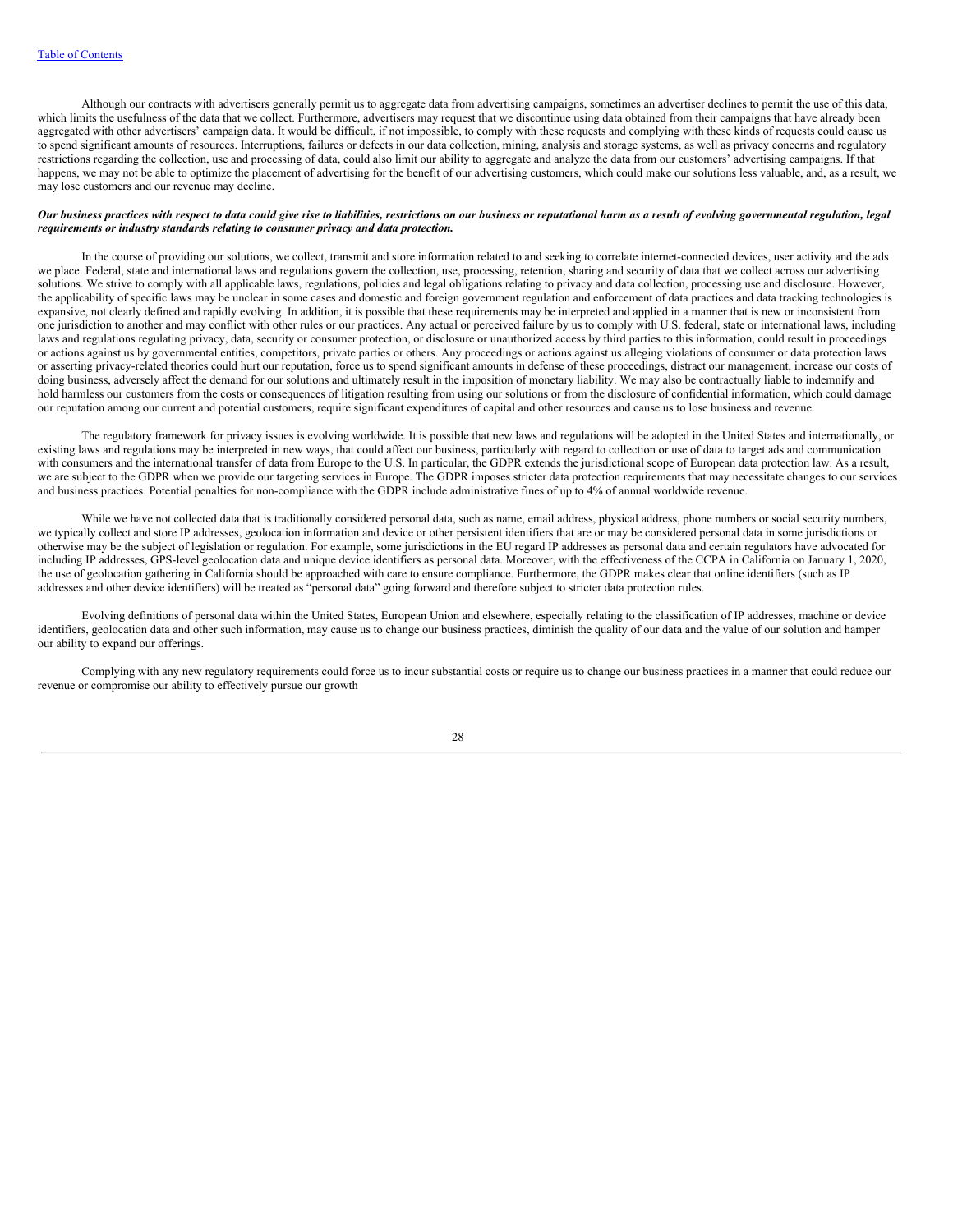strategy. Our failure to comply with evolving interpretations of applicable laws and regulations, or to adequately protect personal data, could result in enforcement action against us or reputational harm, which could have a material adverse impact on our business, financial condition and results of operations.

In addition to compliance with government regulations, we voluntarily participate in trade associations and industry self-regulatory groups that promulgate best practices or codes of conduct addressing the provision of internet advertising. We could be adversely affected by changes to these guidelines and codes in ways that are inconsistent with our practices or in conflict with the laws and regulations of U.S. or international regulatory authorities. For instance, new guidelines, codes, or interpretations, by self-regulatory organizations or government agencies, may require additional disclosures, or additional consumer consents, such as "opt-in" permissions to share, link or use data, such as health data from third parties, in certain ways. If we fail to abide by, or are perceived as not operating in accordance with, industry best practices or any industry guidelines or codes with regard to privacy, our reputation may suffer and we could lose relationships with advertisers and digital media partners.

# Our agreements with partners, employees and others may not adequately prevent disclosure of trade secrets and other proprietary information.

We rely in part on confidentiality agreements and other restrictions with our customers, partners, employees, consultants and others to protect our proprietary technology and other proprietary information. These agreements may not effectively prevent disclosure of confidential information and may not provide an adequate remedy in the event of unauthorized disclosure of confidential information. Despite our efforts to protect our proprietary technology, processes and methods, unauthorized parties may attempt to misappropriate, reverse engineer or otherwise obtain and use them. Moreover, policing unauthorized use of our technologies, products and intellectual property is difficult, expensive and time-consuming, particularly in foreign countries where applicable laws may be less protective of intellectual property rights than those in the United States and where enforcement mechanisms for intellectual property rights may be weak. Costly and time-consuming litigation could be necessary to enforce and determine the scope of our proprietary rights and failure to obtain or maintain trade secret protection could adversely affect our competitive business position.

## *We could be subject to additional income tax liabilities.*

We are generally subject to income taxes in the United States. We use significant judgment in evaluating our worldwide income-tax provision. During the ordinary course of business, we conduct many transactions for which the ultimate tax determination is uncertain. For example, our effective tax rates could be adversely affected by changes in the valuation of our deferred tax assets and liabilities or by changes in the relevant tax, accounting and other laws, regulations, principles and interpretations. We are subject to audit in various jurisdictions, and such jurisdictions may assess additional income tax against us. Although we believe our tax estimates are reasonable, the final determination of tax audits and any related litigation could be materially different from our historical income-tax provisions and accruals. The results of an audit or litigation could have a material effect on our operating results or cash flows in the period or periods for which that determination is made.

## Taxing authorities may successfully assert that we should have collected or in the future should collect sales and use, value-added or similar taxes, and we could be subject to *liability with respect to past or future sales, which could adversely af ect our operating results.*

We do not collect sales and use, value-added or similar taxes in all jurisdictions in which we have sales, based on our belief that such taxes are either not applicable or an exemption from such taxes applies. Sales and use, value-added and similar tax laws and rates vary greatly by jurisdiction. Certain jurisdictions in which we do not collect such taxes may assert that such taxes are applicable, which could result in tax assessments, penalties and interest, and we may be required to collect such taxes in the future, including as a result of a change in law. Such tax assessments, penalties and interest or future requirements may adversely affect our business, financial condition and results of operations.

## Our net operating loss carryforwards may expire unutilized or underutilized, which could prevent us from offsetting future taxable income.

We may be limited in the portion of net operating loss carryforwards that we can use in the future to offset taxable income for U.S. Federal income tax purposes, including any limitations that may be imposed under Section 382 of the Code as a result of our past ownership changes or an ownership change in connection with our reverse merger and recapitalization on December 26, 2018. As of December 31, 2021, we had federal net operating loss carryforwards of approximately \$166.8 million, of which \$81.2 million will never expire and \$85.7 million will expire at various dates beginning in 2030. At

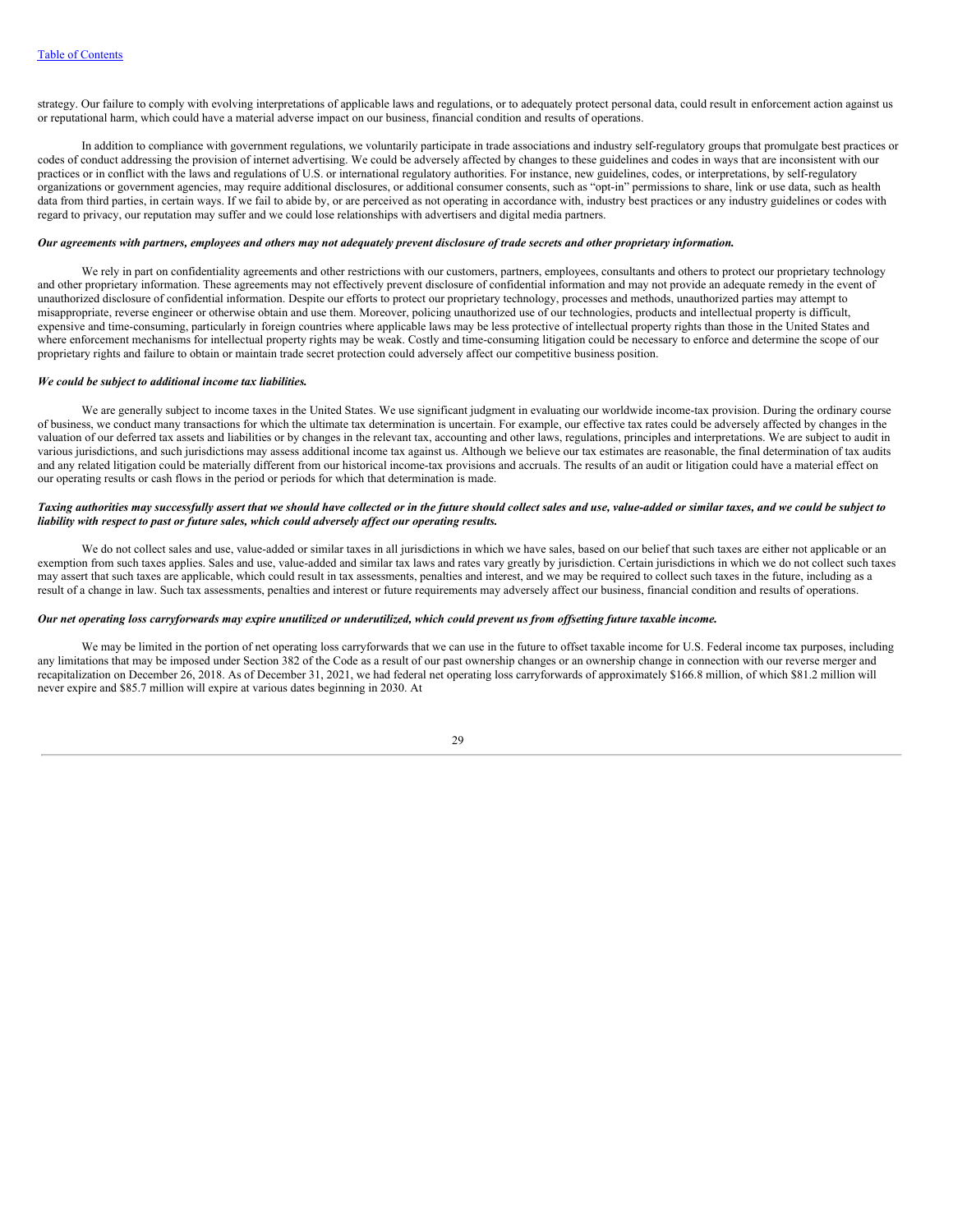December 31, 2021, we had state and local net operating loss carryforwards of approximately \$79.5 million, with the majority beginning to expire in 2030 if not utilized.

We periodically assess the likelihood that we will be able to recover net deferred tax assets. We consider all available evidence, both positive and negative, including historical levels of income, expectations and risks associated with estimates of future taxable income and ongoing prudent and feasible profits. As a result of this analysis of all available evidence, both positive and negative, we concluded that a valuation allowance against our net U.S. deferred tax assets should be applied as of December 31, 2021. To the extent we determine that all or a portion of our valuation allowance is no longer necessary, we will recognize an income tax benefit in the period this determination is made for the reversal of the valuation allowance. Once the valuation allowance is eliminated or reduced, its reversal will no longer be available to offset our current tax provision. These events could have a material impact on our reported results of operations.

## Our large customers have substantial negotiating leverage, which may require that we agree to terms and conditions that may have an adverse effect on our business.

Our large customers have substantial purchasing power and leverage in negotiating contractual arrangements with us. These customers may request for us to develop additional features without providing us additional revenue, may require penalties for failure to deliver such features, may seek discounted product or service pricing and may seek more favorable contractual terms. As we sell more products and services to this class of customer, we may be required to agree to such terms and conditions. Such large customers also have substantial leverage in negotiating the resolution of any disagreements or disputes that may arise between us. Any of the foregoing factors could have a material adverse effect on our business, financial condition and results of operations.

## If some of our customers experience financial distress or suffer disruptions in their business, their weakened financial position could negatively affect our own financial *position and results.*

We have a diverse customer base and, at any given time, one or more customers may experience financial distress, file for bankruptcy protection, go out of business, or suffer disruptions in their businesses. If a customer with whom we do a substantial amount of business experiences financial difficulty or suffers disruptions in its business, it could delay or jeopardize the collection of accounts receivable, result in significant reductions in services provided by us and may have a material adverse effect on our business, financial condition and results of operations.

## If we are unable to obtain and maintain adequate insurance, our financial condition could be adversely affected in the event of uninsured or inadequately insured loss or damage. Our ability to effectively recruit and retain qualified officers and directors may also be adversely affected if we experience difficulty in maintaining adequate directors' *and of icers' liability insurance.*

We may not be able to obtain and maintain insurance policies on terms affordable to us that would adequately insure our business and property against damage, loss or claims by third parties. To the extent our business or property suffers any damages, losses or claims by third parties that are not covered or adequately covered by insurance, our financial condition may be materially adversely affected. We currently have directors' and officers' liability insurance. If we are unable to maintain sufficient insurance as a public company to cover liability claims made against our officers and directors, we may not be able to retain or recruit qualified officers and directors to manage our company, which could have a material adverse effect on our business, financial condition and results of operations.

#### The requirements of being a public company may strain our systems and resources, divert management's attention and be costly.

As a public company, we are subject to the reporting requirements of the Exchange Act, the Sarbanes-Oxley Act of 2002, the Dodd-Frank Wall Street Reform and Consumer Protection Act and the rules and regulations of Nasdaq Capital Market. The requirements of these rules and regulations will increase our legal, accounting and financial compliance costs, will make some activities more difficult, time consuming and costly and may also place undue strain on our personnel, systems and resources. The Exchange Act requires, among other things, that we file annual, quarterly and current reports with respect to our business and results of operations.

We are required to maintain various other control and business systems related to our equity, finance, treasury, information technology, other recordkeeping systems and other operations. As a result of these maintenance obligations, management's attention may be diverted from other business concerns, which could adversely affect our business. Furthermore,

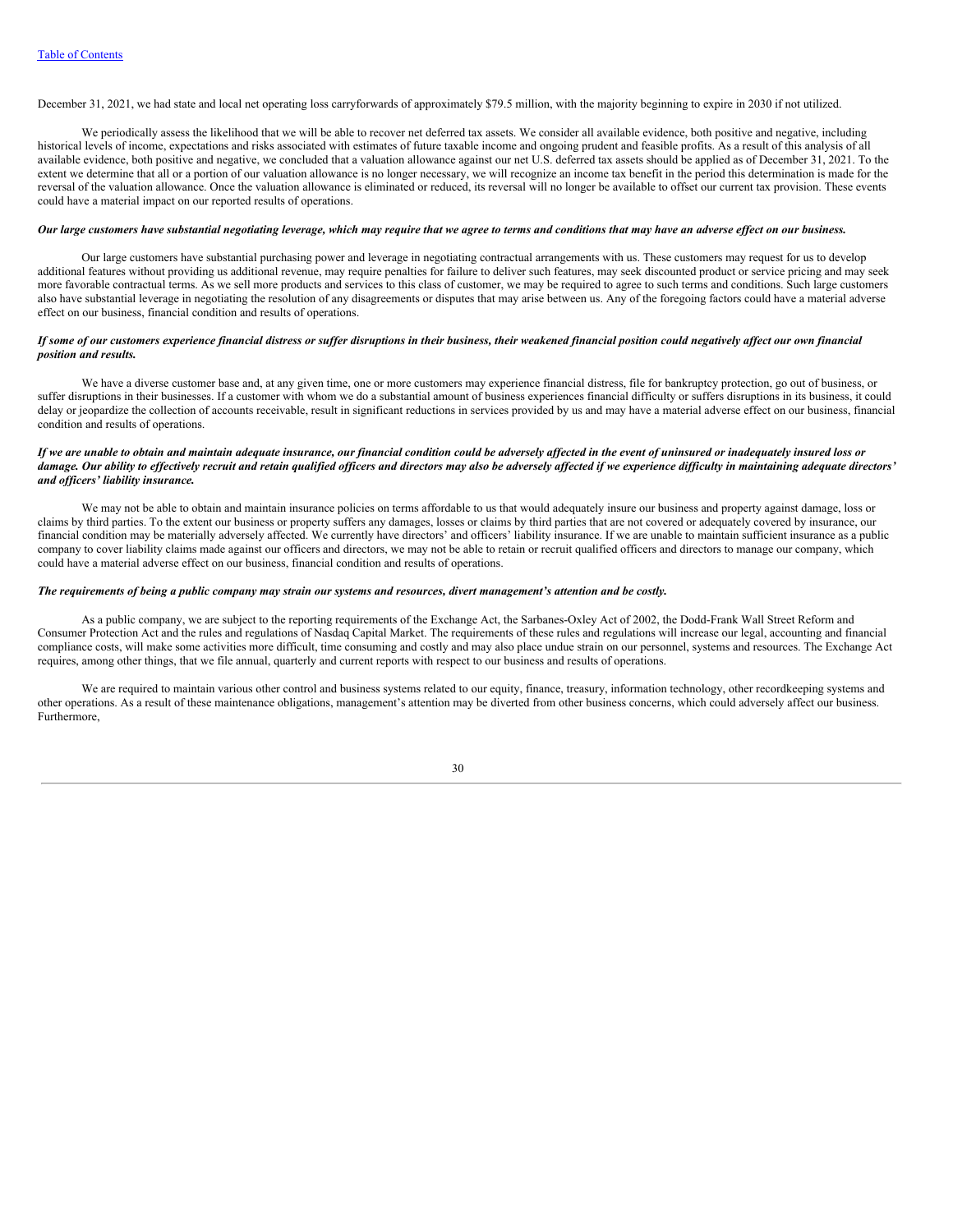we supplement our internal team with third party software and system providers to support our reporting obligations to achieve effective internal controls.

To the extent we do not sufficiently manage third party service providers, and they fail to provide us with adequate service, we may not effectively manage our future growth which may result in ineffective internal controls over financial reporting and an increased cost of compliance. The Sarbanes-Oxley Act requires, among other things, that we maintain effective disclosure controls and procedures and internal control over financial reporting. In addition, changing laws, regulations and standards relating to corporate governance and public disclosure are creating uncertainty for public companies, increasing legal and financial compliance costs and making some activities more time consuming. These laws, regulations and standards are subject to varying interpretations, in many cases due to their lack of specificity, and as a result, their application in practice may evolve over time as new guidance is provided by regulatory and governing bodies. This could result in continuing uncertainty regarding compliance matters and higher costs necessitated by ongoing revisions to disclosure and governance practices. We intend to invest resources to comply with evolving laws, regulations and standards, and this investment may result in increased general and administrative expenses and a diversion of management's time and attention from revenue-generating activities to compliance activities. If our efforts to comply with new laws, regulations and standards differ from the activities intended by regulatory or governing bodies due to ambiguities related to their application and practice, regulatory authorities may initiate legal proceedings against us, and our business may be adversely affected.

In addition, compliance with new laws, rules and regulations would make it more difficult and more expensive for us to obtain director and officer liability insurance, and we may be required to incur substantial costs to maintain appropriate levels of coverage. These factors could also make it more difficult for us to attract and retain qualified executive officers and members of our board of directors, particularly members to serve on our audit committee.

As a result of disclosure of information in this Annual Report and in other filings required of a public company, our business and financial condition will become more visible, which we believe may result in threatened or actual litigation by third parties. If such claims are successful, our business and results of operations could be adversely affected, and even if the claims do not result in litigation or are resolved in our favor, these claims, and the time and resources necessary to resolve them, could divert the time and resources of our management and adversely affect our business and results of operations.

## We are a "smaller reporting company" and, because we have opted to use the reduced reporting requirements available to us, our common stock may be less attractive to *investors.*

We are a "smaller reporting company" as defined by the SEC. For as long as we continue to be a smaller reporting company, we may take advantage of exemptions from various reporting requirements that are applicable to other public companies that are not smaller reporting companies, including not being required to comply with auditor attestation requirements of Section 404 of the Sarbanes-Oxley Act, reduced disclosure obligations regarding executive compensation in our periodic reports and proxy statements and exemptions from the requirements of holding a nonbinding advisory vote on executive compensation and stockholder approval of any golden parachute payments not previously approved.

We cannot predict if investors will find our common stock less attractive because we may rely on these exemptions. If some investors find our common stock less attractive as a result, there may be a less active trading market for our common stock and our stock price may be more volatile.

## Our business is subject to the risks of natural disasters, public health crises, political crises and other natural catastrophic events and to interruption by man-made problems *such as computer viruses or terrorism.*

Our systems and operations are vulnerable to damage or interruption from earthquakes, fires, floods, power losses, telecommunications failures, terrorist attacks, acts of war, human errors, break-ins and similar events. For example, a significant natural disaster, such as a tornado, earthquake, hurricane, mudslides, fire, flood, snow, ice or extreme temperatures could have a material adverse effect on our business, results of operations and financial condition and our insurance coverage may be insufficient to compensate us for losses that may occur. We have an office and at least one data center located in California, a region known for earthquakes and mudslides. A significant amount of our development and ad operations work is located in California. We also have corporate offices in Texas and Florida, both of which are susceptible to floods, hurricanes and extreme temperatures. Our Lyte operations are located in Illinois, an area that is vulnerable to heavy winds, ice, snow and tornadoes. In addition, acts of terrorism, which may be targeted at metropolitan areas that have higher population density than rural areas, could cause disruptions in our or our advertisers' businesses or the economy as a whole. Our servers may also be vulnerable to computer viruses, break-ins, denial-of-service attacks and similar disruptions from unauthorized tampering with our computer systems, which could lead to interruptions, delays, loss of critical data. We may not have sufficient protection or recovery plans in some circumstances, such as natural disasters affecting California, Texas or Florida. In late 2019, a strain of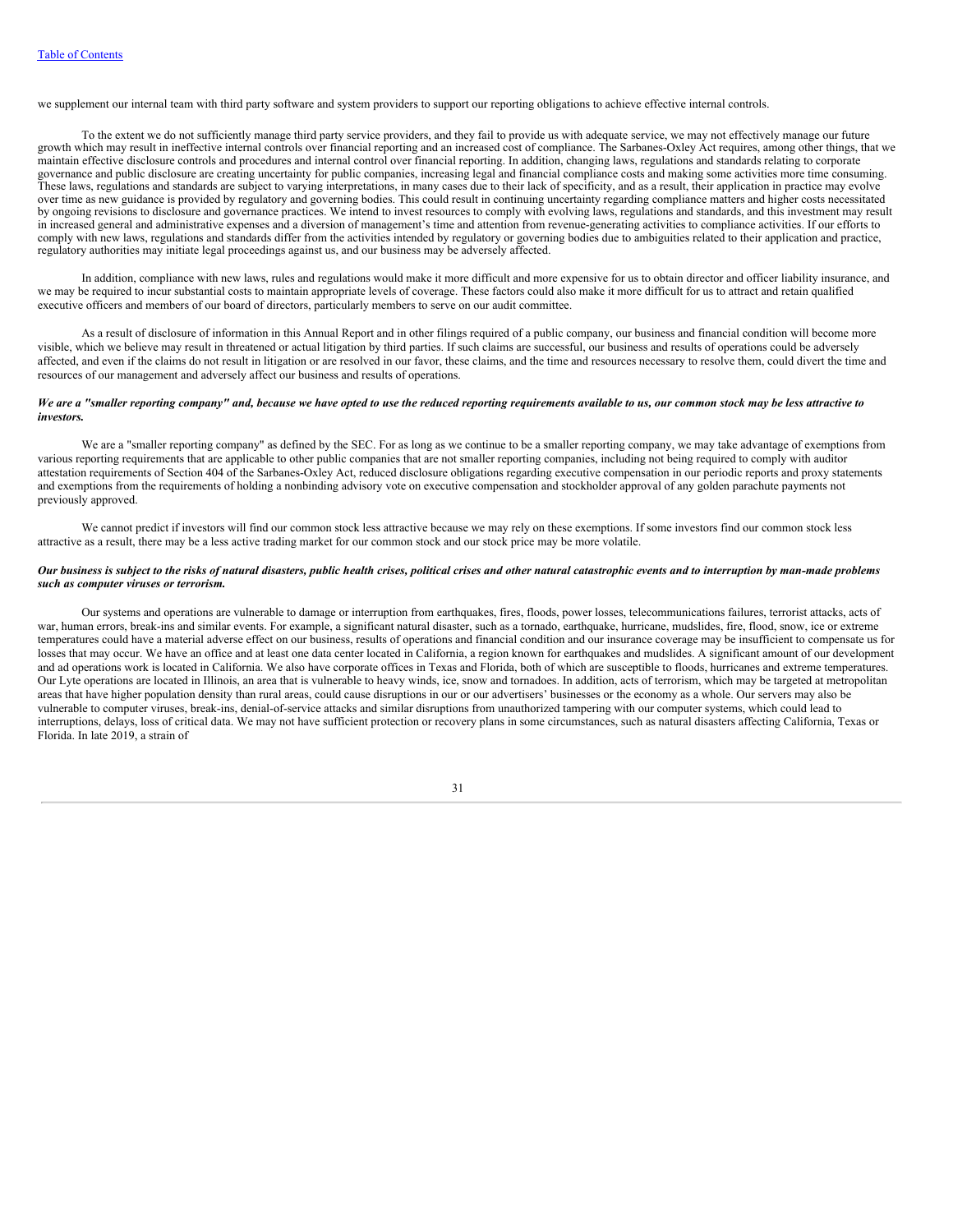the coronavirus was reported to have surfaced and spread to the United States. The ongoing extent to which COVID-19 and its variants impact on our results is unknown. As we rely heavily on our data centers, computer and communications systems and the internet to conduct our business and provide high-quality customer service, such disruptions could negatively impact our ability to run our business and either directly or indirectly disrupt our customers' business, which could have a material adverse effect on our business, results of operations and financial condition.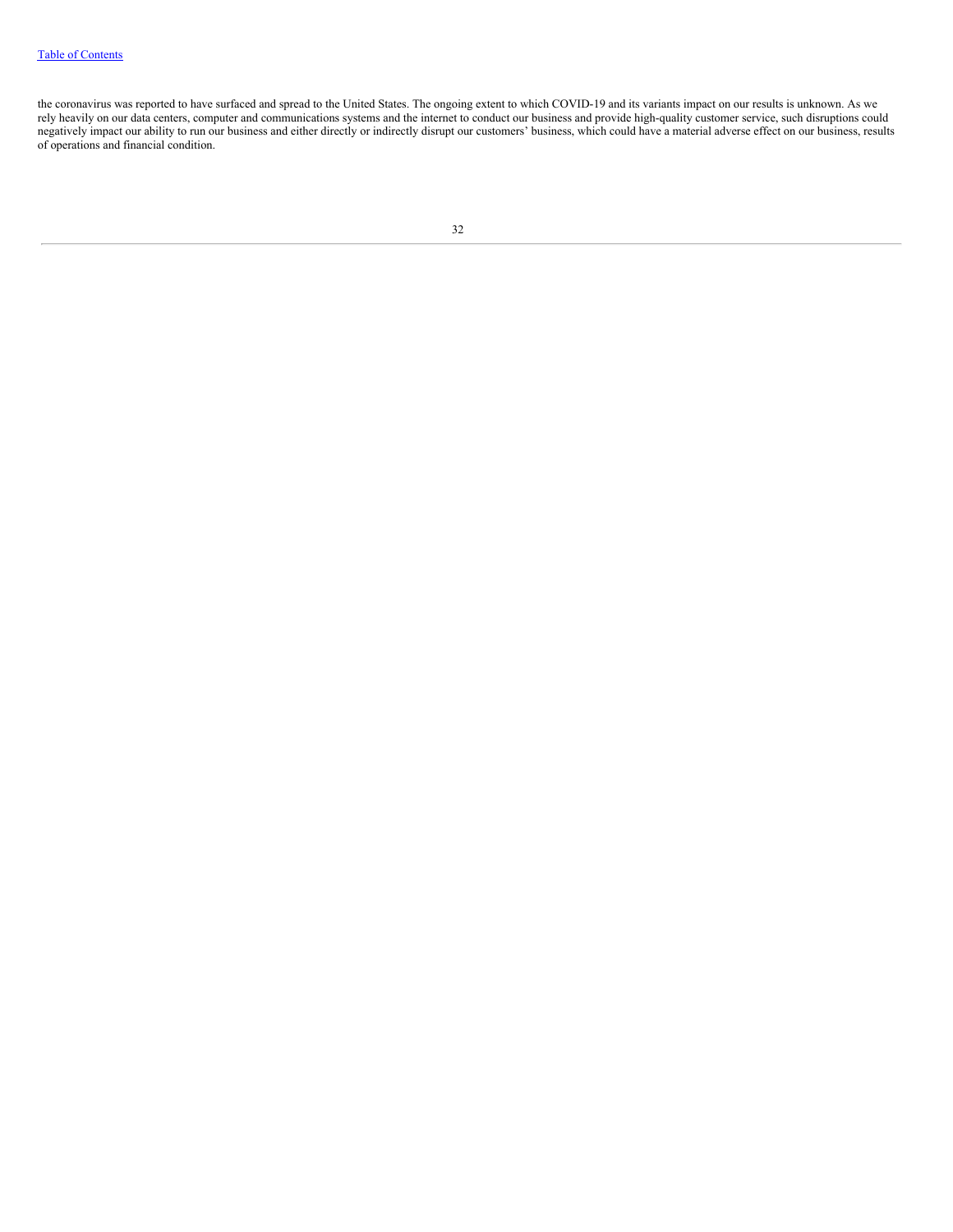#### **Risks Related to Capitalization Matters, Corporate Governance and Market Volatility**

### We have and may sell additional equity or debt securities or enter into other arrangements to fund our operations, which may result in dilution to our stockholders and impose restrictions or limitations on our business. Future sales or issuances of our common stock, or the perception that such sales could occur, could depress the trading price of our *common stock.*

During 2021, we issued a significant amount common stock in various sales of our common stock via at-the-market offerings, as well as, issuances upon a partial exercise of an outstanding warrant. Additional capital may be needed in the future to continue our planned operations, and we may seek additional funding through a combination of equity offerings, debt financings, strategic alliances, licensing and collaboration arrangements, or other third-party business arrangements. These financing activities may have an adverse effect on our stockholders' rights, the market price of our common stock and on our operations and may require us to relinquish rights to some of our technologies, intellectual property or products, issue additional equity or debt securities, or otherwise agree to terms unfavorable to us. Further, in February 2022, we filed a Form S-3, which was subsequently declared effective by the SEC, pursuant to which we may issue up to \$200 million in common stock, preferred stock, warrants and units, and contained therein was a prospectus supplement in which we may sell up to \$100 million in sales of our common stock deemed to be an "at the market offering" as defined by the Securities Act. Any sale or issuance of securities pursuant to a registration statement or otherwise may result in dilution to our stockholders and may cause the market price of our stock to decline, and new investors could gain rights superior to our existing stockholders.

In addition, any debt financings that we may enter into in the future may impose restrictive covenants or otherwise adversely affect the holdings or the rights of our stockholders, and any additional equity financings will be dilutive to our stockholders. The perception that such sales or issuances may occur could also negatively impact the market price of our common stock. Furthermore, additional equity or debt financing might not be available to us on reasonable terms, if at all.

## Shares of our common stock may be issued pursuant to the terms of an outstanding warrant, which could cause the price of our common stock to decline.

On July 15, 2020 we issued a Series A Senior Convertible Note (a "Series A Note") and a Series B Senior Convertible Note (a "Series B Note," and together with the Series A Note, the "2020 Convertible Notes") to an institutional investor. We paid the 2020 Convertible Notes in full in April 2021. However, in connection with the issuance of the 2020 Convertible Notes, we issued a warrant to the holder. As of December 31, 2021, 1,780,000 shares may be issued under the warrant at an exercise price of \$2.25 per share. The issuance of these shares will dilute our other equity holders, which could cause the price of our common stock to decline.

## The SBA may review our Paycheck Protection Program ("PPP") forgiveness application and if the SBA disagrees with our certification we could be subject to penalties and the repayment of our PPP loan, which could negatively impact our business, financial condition and results of operations and prospects.

During 2021, we received notification of forgiveness of our \$2.85 million PPP loan received in calendar year 2020. We must retain PPP loan documentation in our files for six years after the date of forgiveness. We believe we met the SBA's certification requirement based on our weakened business operations during the COVID-19 pandemic and small market value. However, no assurance can be given as to the outcome if the SBA re-evaluates our loan certification. The SBA could determine we did not qualify in whole or in part for loan forgiveness. In addition, it is unknown what type of penalties could be assessed against us if the SBA disagrees with our certification. We could be required to repay the PPP loan. Any penalties in addition to the potential repayment of the PPP loan could negatively impact our business, financial condition and results of operations and prospects.

## The price of our common stock and warrants has been, and may continue to be, volatile, and you could lose all or part of your investment.

Technology stocks have historically experienced high levels of volatility. The trading price and volume of our common stock and warrants have fluctuated, and may continue to fluctuate, substantially due to a variety of factors, including those described in this "*Risk Factors*" section, many of which are beyond our control and may not be related to our operating performance. These fluctuations could cause you to lose all or part of your investment in our common stock.

In addition, if the market for technology stocks or the stock market in general experiences a loss of investor confidence, the trading price of our common stock and/or warrants could decline for reasons unrelated to our business, results of operations or financial condition. The trading price of our common stock and warrants might also decline in reaction to events that affect other companies in our industry even if these events do not directly affect us. In the past, following periods of

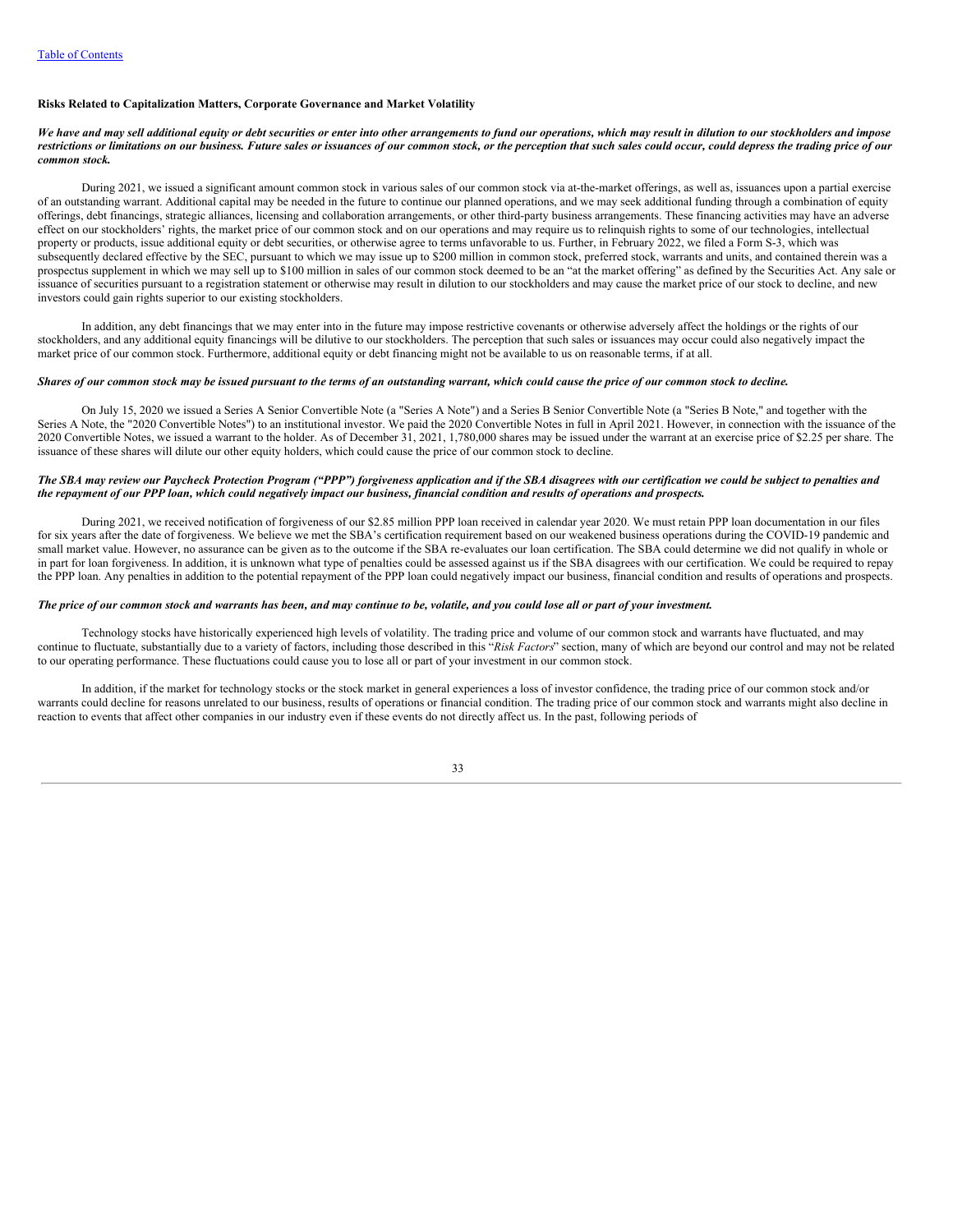volatility in the trading price of a company's securities, securities class action litigation has often been brought against that company. If our stock price is volatile, we may become the target of securities litigation. Securities litigation could result in substantial costs and divert our management's attention and resources from our business. This could have an adverse effect on our business, results of operations and financial condition.

Specifically, while we cannot state for certainty what circumstances are causing volatility in our stock price, such volatility may be attributable in part to the following factors:

- price and volume fluctuations in the overall stock market from time to time;
- the announcement of new products, solutions or technologies, investments, commercial relationships, acquisitions or other events by us or our competitors;
- changes in how customers perceive the benefits of our products and future offerings;
- the addition or departure of key personnel;
- the public's reaction to our press releases, other public announcements and filings with the SEC;
- sales of large blocks of our common stock or warrants;
- developments concerning intellectual property rights;
- changes in legal, regulatory and enforcement frameworks impacting our products;
- variations in our and our competitors' results of operations;
- whether our results of operations meet the expectations of securities analysts or investors;
- actual or anticipated fluctuations in our quarterly and annual results and those of other public companies in our industry;
- the failure of securities analysts to publish research about us, or shortfalls in our results of operations compared to levels forecast by securities analysts;
- actual or perceived significant data breach involving our products or website;
- litigation involving us, our industry or both;
- governmental or regulatory actions or audits;
- general economic conditions and trends;
- flash crashes," "freeze flashes" or other glitches that disrupt trading on the securities exchange on which we are listed; and
- major catastrophic events in our domestic and foreign markets, such as, but not limited to, natural disasters, terrorist attacks, cyber attacks or disease outbreak, epidemic or pandemic, including the ongoing effects of COVID-19 and its variants.

Furthermore, the trading price of our Common Stock has recently been volatile during relatively short time periods. For example, on January 28, 2022 our Common Stock traded at an intraday low of \$1.93, whereas on February 10, 2022 our Common Stock traded at an intraday high of \$3.87. We believe the volatility in the trading price and price range of our Common Stock may be the result of a number of factors, many of which are outside our control. Any increase in the trading price of our Common Stock may not be sustained. In the event of a rapid decrease in the trading price of our Common Stock, investors could lose a significant portion of their investment.

#### We have identified a material weakness in our internal control over financial reporting that, if not properly remediated or if we experience additional material weaknesses, could result in us being unable to provide required financial information in a timely and reliable manner, which may cause investors to lose confidence in our reported *financial information and may lead to a decline in our stock price.*

During the preparation of our quarterly report on Form 10-Q for the period ended September 30, 2021, our management identified a material weakness in our internal control over financial reporting related to the accounting for a certain adjustment provision that triggered in February 2021 pursuant to a warrant we issued in conjunction with our 2020 Convertible Notes. A material weakness is a deficiency, or a combination of deficiencies, in internal control over financial reporting, such that there is a reasonable possibility that a material misstatement of our annual or interim financial statements will not be prevented or detected on a timely basis. For further discussion of our internal control over financial reporting, a

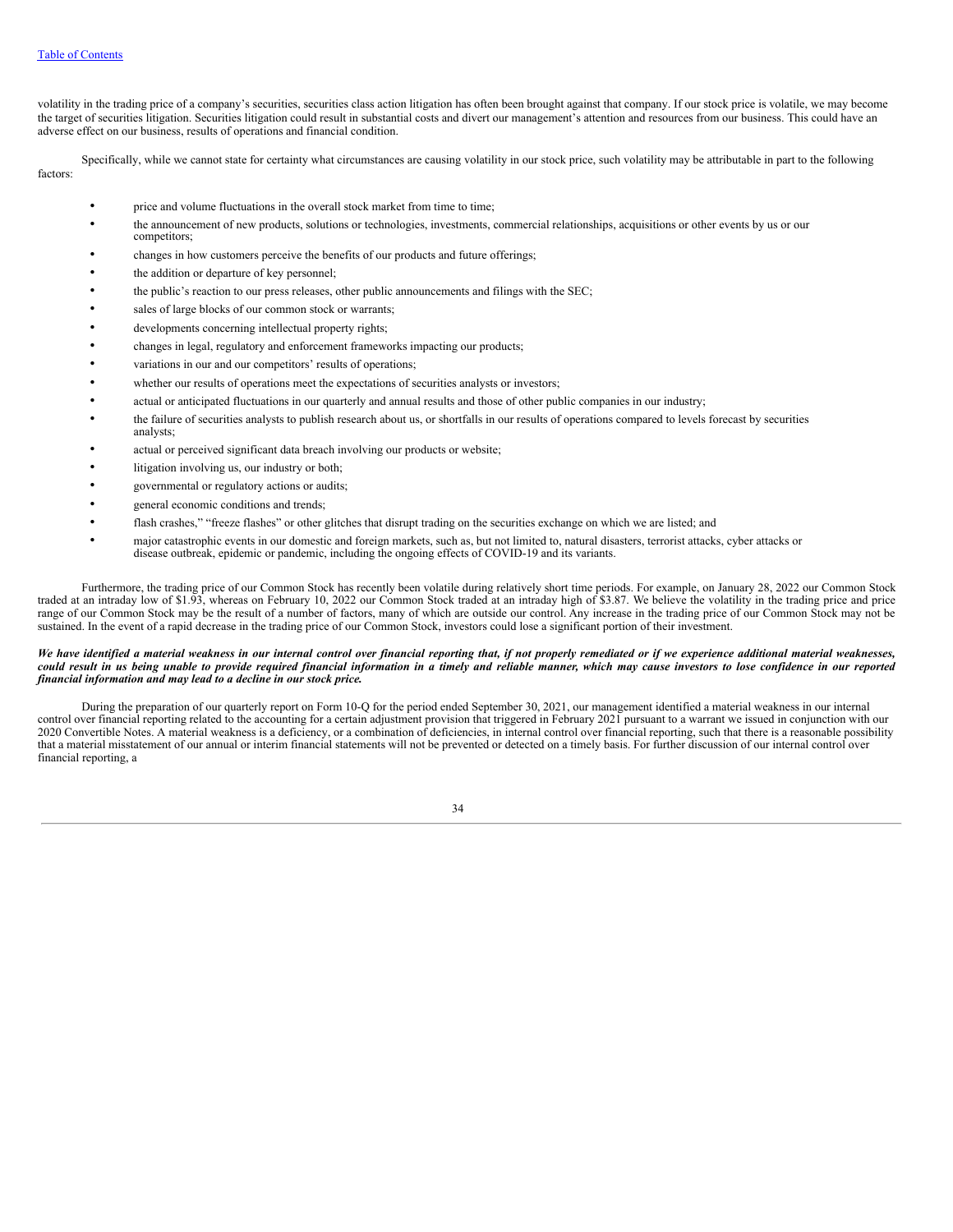description of the identified material weakness and a summary of the remediation efforts we are implementing, see Part II, Item 9A "*Controls and Procedures*" of this Report.

If we are not able to remediate the material weakness in a timely manner, or if additional material weaknesses in our internal control over financial reporting are discovered or occur in the future, we may be unable to provide required financial information in a timely and reliable manner, which may cause investors to lose confidence in our reported financial information and may lead to a decline in our stock price.

### It may be difficult for us to retain or attract qualified officers and directors, which could adversely affect our business and our ability to maintain the listing of our common *stock on the Nasdaq Capital Market.*

We may be unable to attract and retain qualified officers, directors and members of our board committees required for publicly-held companies, including, but not limited to, certifications from executive officers and requirements for financial experts on boards of directors. Further, applicable rules and regulations of the SEC and Nasdaq Capital Market heighten the requirements for board or committee membership, particularly with respect to an individual's independence from the corporation and level of experience in finance and accounting matters. We may have difficulty attracting and retaining directors with the requisite qualifications. We currently do not have an "audit committee financial expert" as defined by the SEC serving on our Audit Committee. If we are unable to attract and retain qualified officers and directors, our business and our ability to maintain the listing of our shares of common stock on Nasdaq Capital Market could be adversely affected.

#### If securities or industry analysts do not publish or cease publishing research or reports about us, our business or our market, or if they change their recommendations *regarding our common stock adversely, the price and trading volume of our common stock could decline.*

The trading market for our common stock may be influenced by the research and reports that industry or securities analysts may publish about us, our business, our market or our competitors. We currently have a limited number of securities and industry analysts who publish research on us. If we are unable to increase our analysts coverage or these current analysts cease to publish research on us, our stock price and trading volume could be negatively impacted. If any of the analysts who cover us change their recommendation regarding our stock adversely, or provide more favorable relative recommendations about our competitors, the price of our common stock could decline. If any analyst who may cover us were to cease coverage of us or fail to regularly publish reports, we could lose visibility in the financial markets, which could cause our stock price or trading volume to decline.

# We do not currently intend to pay dividends on our common stock and, consequently, your ability to achieve a return on your investment will depend on appreciation in the *price of our common stock.*

We have never declared nor paid any cash dividends on our capital stock. We do not expect to declare or pay any cash dividends in the foreseeable future. Any determination to pay dividends in the future will be at the discretion of our board of directors. As a result, stockholders must rely on sales of their common stock after price appreciation as the only way to realize any future gains on their investment, if any.

# Delaware law and our certificate of incorporation and bylaws contain certain provisions, including anti-takeover provisions that limit the ability of stockholders to take certain *actions and could delay or discourage takeover attempts that stockholders may consider favorable.*

Our certificate of incorporation, bylaws and the Delaware General Corporation Law ("DGCL") contain provisions that could have the effect of rendering more difficult, delaying, or preventing an acquisition deemed undesirable by our board of directors and therefore could depress the trading price of our common stock and warrants. These provisions could also make it difficult for stockholders to take certain actions, including effecting changes in our management. Among other things, our certificate of incorporation and bylaws include provisions regarding:

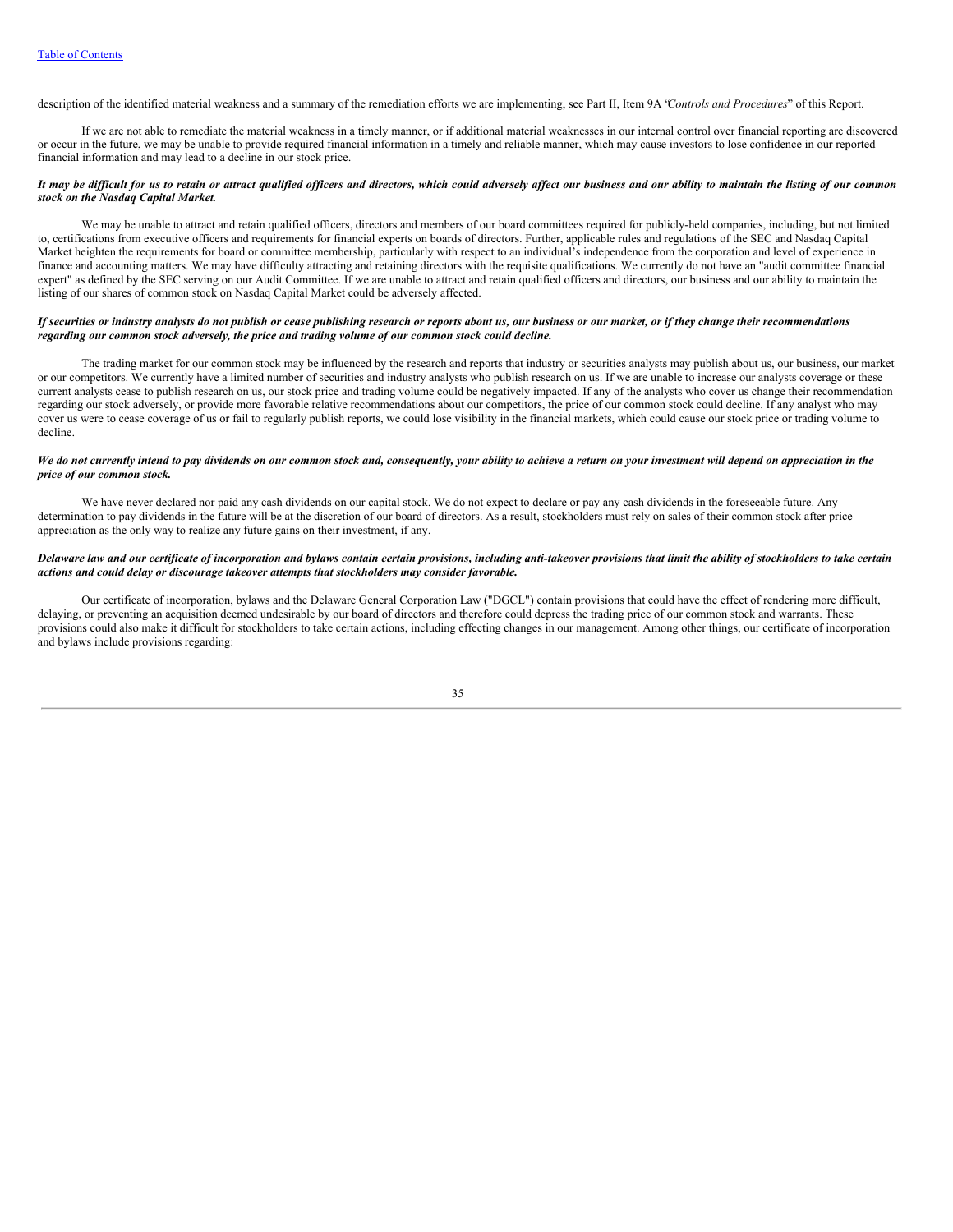- a classified board of directors with three-year staggered terms, which could delay the ability of stockholders to change the membership of a majority of our board of directors;
- the ability of our board of directors to issue shares of preferred stock, including "blank check" preferred stock and to determine the price and other terms of those shares, including preferences and voting rights, without stockholder approval, which could be used to significantly dilute the ownership of a hostile acquirer;
- the limitation of the liability of, and the indemnification of, our directors and officers;
- the exclusive right of our board of directors to elect a director to fill a vacancy created by the expansion of our board of directors or the resignation, death or removal of a director, which prevents stockholders from being able to fill vacancies on our board of directors;
- the requirement that directors may only be removed from our board of directors for cause;
- a prohibition on stockholder action by written consent, which forces stockholder action to be taken at an annual or special meeting of stockholders and could delay the ability of stockholders to force consideration of a stockholder proposal or to take action, including the removal of directors;
- the requirement that a special meeting of stockholders may be called only by our board of directors, the chairperson of our board of directors, chief executive officer or president (in the absence of a chief executive officer), which could delay the ability of stockholders to force consideration of a proposal or to take action, including the removal of directors;
- controlling the procedures for the conduct and scheduling of board of directors and stockholder meetings;
- the requirement for the affirmative vote of holders of at least 662/3% of the voting power of all of the then outstanding shares of the voting stock, voting together as a single class, to amend, alter, change or repeal any provision of our certificate of incorporation or bylaws, which could preclude stockholders from bringing matters before annual or special meetings of stockholders and delay changes in our board of directors and also may inhibit the ability of an acquirer to effect such amendments to facilitate an unsolicited takeover attempt;
- the ability of our board of directors to amend the bylaws, which may allow our board of directors to take additional actions to prevent an unsolicited takeover and inhibit the ability of an acquirer to amend the bylaws t
- advance notice procedures with which stockholders must comply to nominate candidates to our board of directors or to propose matters to be acted upon at a stockholders' meeting, which could preclude stockholders from bringing matters before annual or special meetings of stockholders and delay changes in our board of directors and also may discourage or deter a potential acquirer from conducting a solicitation of proxies to elect the<br>acquirer's own slate of directors or otherwise attempting to obtain contr

These provisions, alone or together, could delay or prevent hostile takeovers and changes in control or changes in our board of directors or management.

In addition, as a Delaware corporation, we are subject to provisions of Delaware law, including Section 203 of the DGCL, which may generally prohibit certain stockholders holding 15% or more of our outstanding capital stock from engaging in certain business combinations with us for a specified period of time unless certain conditions are met.

Any provision of our certificate of incorporation, bylaws or Delaware law that has the effect of delaying or preventing a change in control could limit the opportunity for stockholders to receive a premium for their shares of our capital stock and could also affect the price that some investors are willing to pay for our common stock.

Our certificate of incorporation designates a state or federal court located within the State of Delaware as the exclusive forum for substantially all disputes between us and our stockholders, and also provides that the federal district courts will be the exclusive forum for resolving any complaint asserting a cause of action arising under the Securities Act or Exchange Act, each of which could limit our stockholders' ability to choose the judicial forum for disputes with us or our directors, officers, or employees.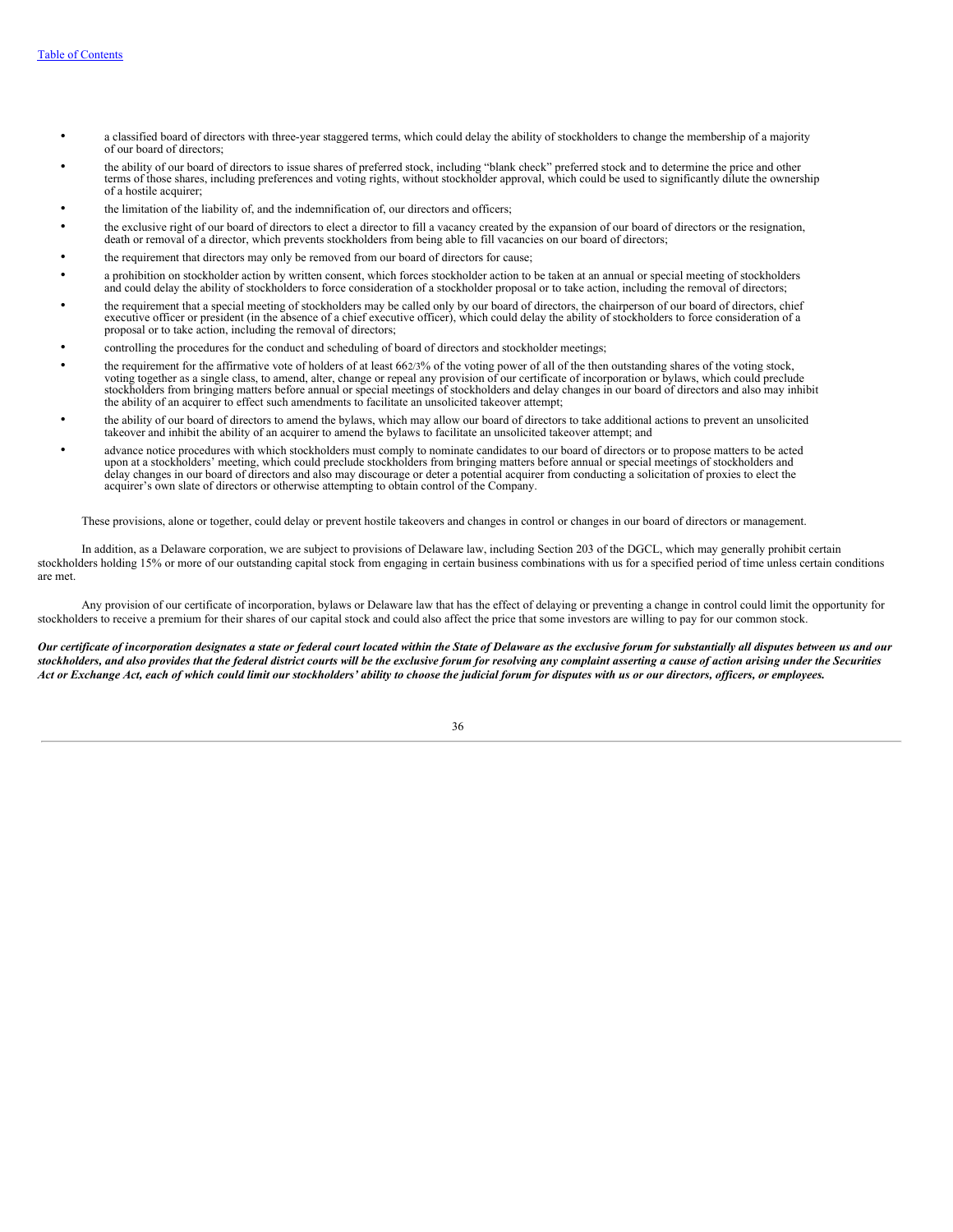Our certificate of incorporation provides that, unless we consent in writing to the selection of an alternative forum, the Court of Chancery of the State of Delaware shall be sole and exclusive forum for (i) any derivative action or proceeding brought on behalf of the Company, (ii) any action asserting a claim of breach of a fiduciary duty owed by any director, officer or other employee or agent to us or our stockholders, (iii) any action asserting a claim against us arising pursuant to any provision of the DGCL or our certificate of incorporation or bylaws, (iv) any action to interpret, apply, enforce or determine the validity of our certificate of incorporation or bylaws, or (v) any action asserting a claim against us governed by the internal affairs doctrine, in each such case subject to said Court of Chancery having personal jurisdiction over the indispensable parties named as defendants therein. Unless we consent in writing to the selection of an alternative forum, the federal district courts of the United States of America shall be the exclusive forum for the resolution of any complaint asserting a cause of action arising under the Securities Act or the Exchange Act.

Any person or entity purchasing or otherwise acquiring any interest in any of our securities shall be deemed to have notice of and consented to this provision. These exclusive-forum provisions may limit a stockholder's ability to bring a claim in a judicial forum of its choosing for disputes with us or our directors, officers or other employees, which may discourage lawsuits against us and our directors, officers and other employees. If a court were to find either exclusive-forum provision in our certificate of incorporation to be inapplicable or unenforceable in an action, we may incur additional costs associated with resolving the dispute in other jurisdictions, which could harm its results of operations.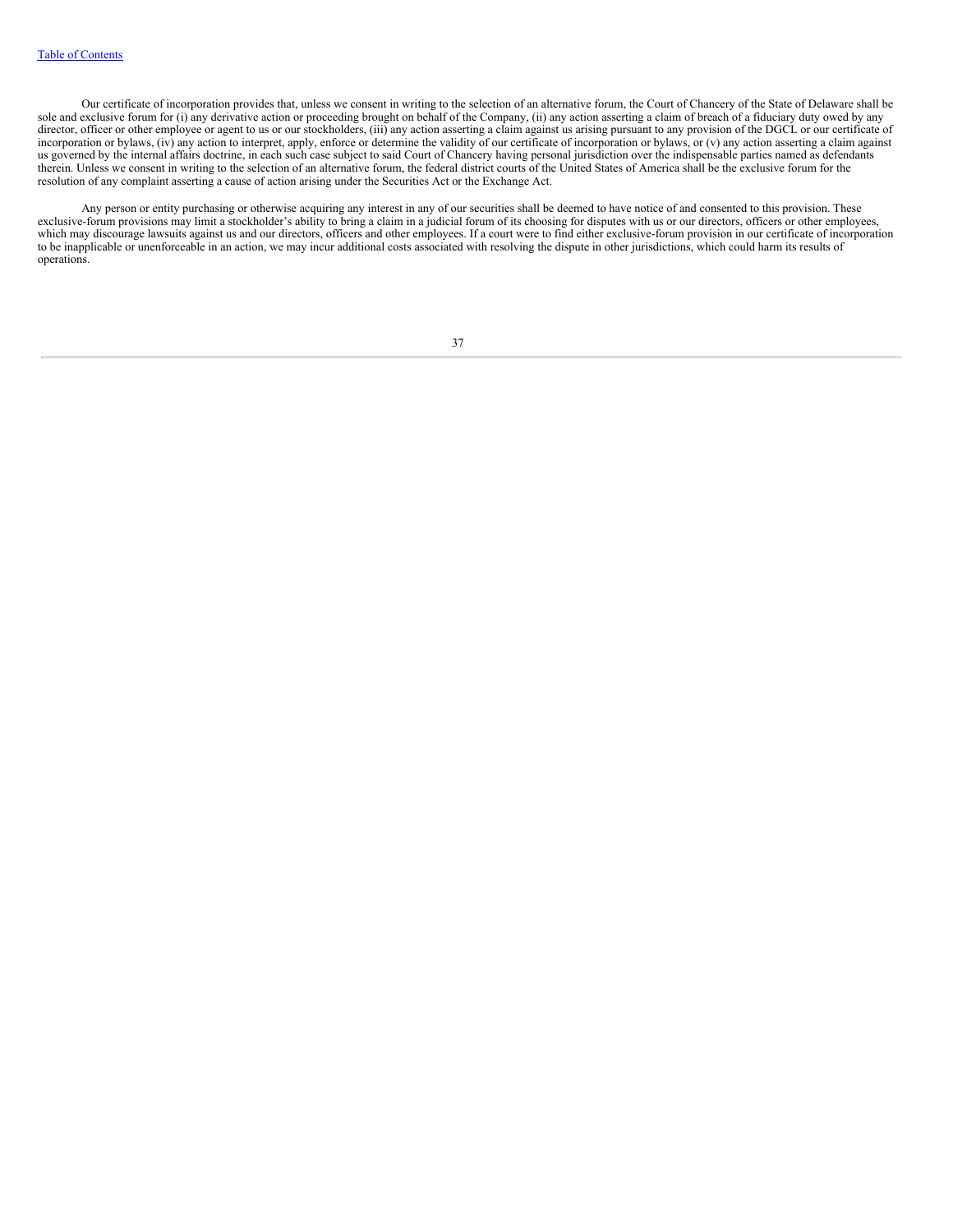### **Risks Related to our Digital Asset Holdings**

#### *Our bitcoin acquisition strategy exposes us to various risks associated with bitcoin.*

During the fourth quarter of 2021, our Board of Directors via a unanimous written consent approved certain purchases by the Company of bitcoin, which we currently hold.

We are continually examining the risks and rewards of our bitcoin acquisition strategy. This strategy has not been tested over time or under various market conditions. Some investors and other market participants may disagree with this strategy or actions we undertake to implement it. If the price of bitcoin falls or our bitcoin acquisition strategy otherwise proves unsuccessful, it would adversely impact our financial condition, results of operations, and the market price of our common stock.

As of December 31, 2021, we held approximately 632 bitcoins that were acquired at an aggregate purchase price of approximately \$37.0 million and an average purchase price of approximately \$58,477 per bitcoin, inclusive of fees and expenses. As part of our overall corporate strategy, we may purchase additional bitcoin in future periods, though we may also sell bitcoin in future periods as needed to generate cash assets for operating purposes.

While our bitcoin is currently owned directly by us, we may investigate other potential approaches to holding our bitcoin assets. If we change the means by which we hold our bitcoin assets, the accounting treatment for our bitcoin may correspondingly change. A change in the accounting treatment of our bitcoin holdings could have a material impact on our results of operations in future periods and could increase the volatility of our reported results of operations as well as affect the carrying value of our bitcoin on our balance sheet, which in turn could have a material adverse effect on our financial results and the market price of our common stock.

Bitcoin is a highly volatile asset that has traded below \$30,000 per bitcoin and above \$65,000 per bitcoin in the twelve months preceding the date of this Annual Report on Form 10-K. Bitcoin does not pay interest or other returns and so our ability to generate cash from our bitcoin holdings depends on sales or implementing strategies that we may consider to create income streams or otherwise generate funds using our bitcoin holdings, including lending bitcoin to counterparties. Furthermore, the impact of our bitcoin holdings on our financial results and the market price of our common stock may be impacted by the trading price of bitcoin at any given time.

# The prices of digital currencies, including bitcoin and ethereum, may be influenced by regulatory, commercial, and technical factors that are highly uncertain, and fluctuations in the price of bitcoin are likely to influence our financial results and the market price of our common stock.

Fluctuations in the trading prices of digital assets are likely to influence our financial results and the market price of our common stock. Our financial results and the market price of our common stock would be adversely affected and our business and financial condition could be negatively impacted if the price of bitcoin decreased substantially, including as a result of: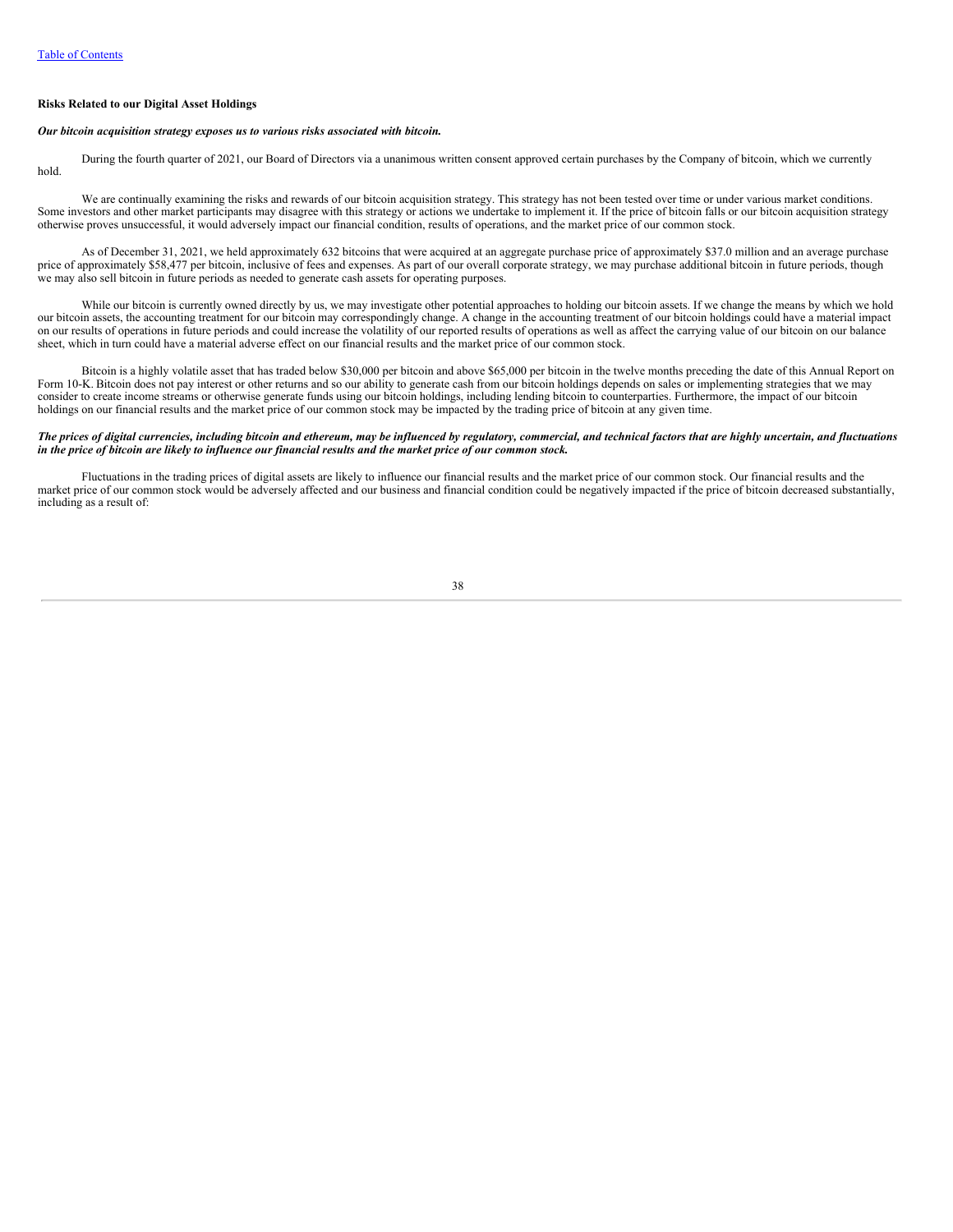- decreased user and investor confidence in digital assets;
- investment and trading activities of highly active retail and institutional users, speculators, miners and investors;
- negative publicity or events relating to digital assets:
- negative or unpredictable media or social media coverage on digital assets;
- public sentiment related to the actual or perceived environmental impact of bitcoin, ethereum and related activities, including environmental concerns raised by private individuals and governmental actors related to the energy resources consumed in the bitcoin mining process;
- changes in consumer preferences and the perceived value of bitcoin or ethereum;
- competition from other crypto assets that exhibit better speed, security, scalability, or other characteristics, or that are backed by governments, including the U.S. government;
- the correlation between the prices of digital assets, including the potential that a crash in one digital asset or widespread defaults on one digital asset exchange or trading venue may cause a crash in the price of bitcoin, or a series of defaults by counterparties on bitcoin asset exchanges or trading venues;
- the identification of Satoshi Nakamoto, the pseudonymous person or persons who developed bitcoin, or the transfer of Satoshi's bitcoin;
- interruptions in service or failures of the principal markets for bitcoin or ethereum;
- further reductions in mining rewards of bitcoin, including block reward halving events, which are events that occur after a specific period of time that reduce the block reward earned by "miners" who validate bitcoin and ethereum transactions;
- transaction congestion and fees associated with processing transactions on the bitcoin or ethereum network;
- changes in the level of interest rates and inflation, monetary policies of governments, trade restrictions, and fiat currency devaluations;
- developments in mathematics or technology, including in digital computing, algebraic geometry and quantum computing, that could result in the cryptography being used by digital assets becoming insecure or ineffective; and
- national and international economic and political conditions.

In addition, bitcoin, ethereum and other digital assets are relatively novel and are subject to various risks and uncertainties that may adversely impact their price. The application of securities laws and other regulations to such assets is unclear in certain respects, and it is possible that regulators in the United States or foreign countries may create new regulations or interpret laws in a manner that adversely affects the price of our digital assets holdings. For example, foreign government authorities have recently expanded their efforts to restrict certain activities related to bitcoin and other digital assets. In China, the People's Bank of China and the National Development and Reform Commission have outlawed cryptocurrency mining and declared all cryptocurrency transactions illegal within the country. In India, it has been reported that the Ministry of Corporate Affairs has circulated draft legislation that would prohibit mining, holding, selling, trading or using cryptocurrencies in the country. Similarly, the Central Bank of the Russian Federation issued a report in January 2022 advocating for a wide-ranging ban on crypto-related activities including the issuance, exchange and mining of cryptocurrencies in Russian territory, citing threats to financial stability, citizens' well-being and its monetary policy sovereignty. Moreover, the risks of engaging in a bitcoin-focused treasury strategy are relatively novel and have created, and may create further, complications due to the lack of experience that third parties have with companies engaging in such a business, such as the unavailability of director and officer liability insurance on acceptable terms.

The growth of the digital assets industry in general, and the use and acceptance of bitcoin and ethereum in particular, may also impact the price of our digital asset holdings and is subject to a high degree of uncertainty. The pace of worldwide growth in the adoption and use of bitcoin may depend, for instance, on public familiarity with digital assets, ease of buying and accessing bitcoin, institutional demand for bitcoin as an investment asset, consumer demand for bitcoin as a means of payment, and the availability and popularity of alternatives to bitcoin. Even if growth in bitcoin adoption occurs in the near or medium-term, there is no assurance that bitcoin usage will continue to grow over the long-term.

Because bitcoin and ethereum have no physical existence beyond the record of transactions on their respective blockchains, a variety of technical factors related to the bitcoin blockchain could also impact the price of bitcoin. For example, malicious attacks by miners, inadequate mining fees to incentivize validating of transactions, hard "forks" of the blockchain into multiple blockchains, and advances in digital computing, algebraic geometry and quantum computing could undercut the integrity of the blockchain and negatively affect the price of our digital asset holdings. The liquidity of bitcoin and ethereum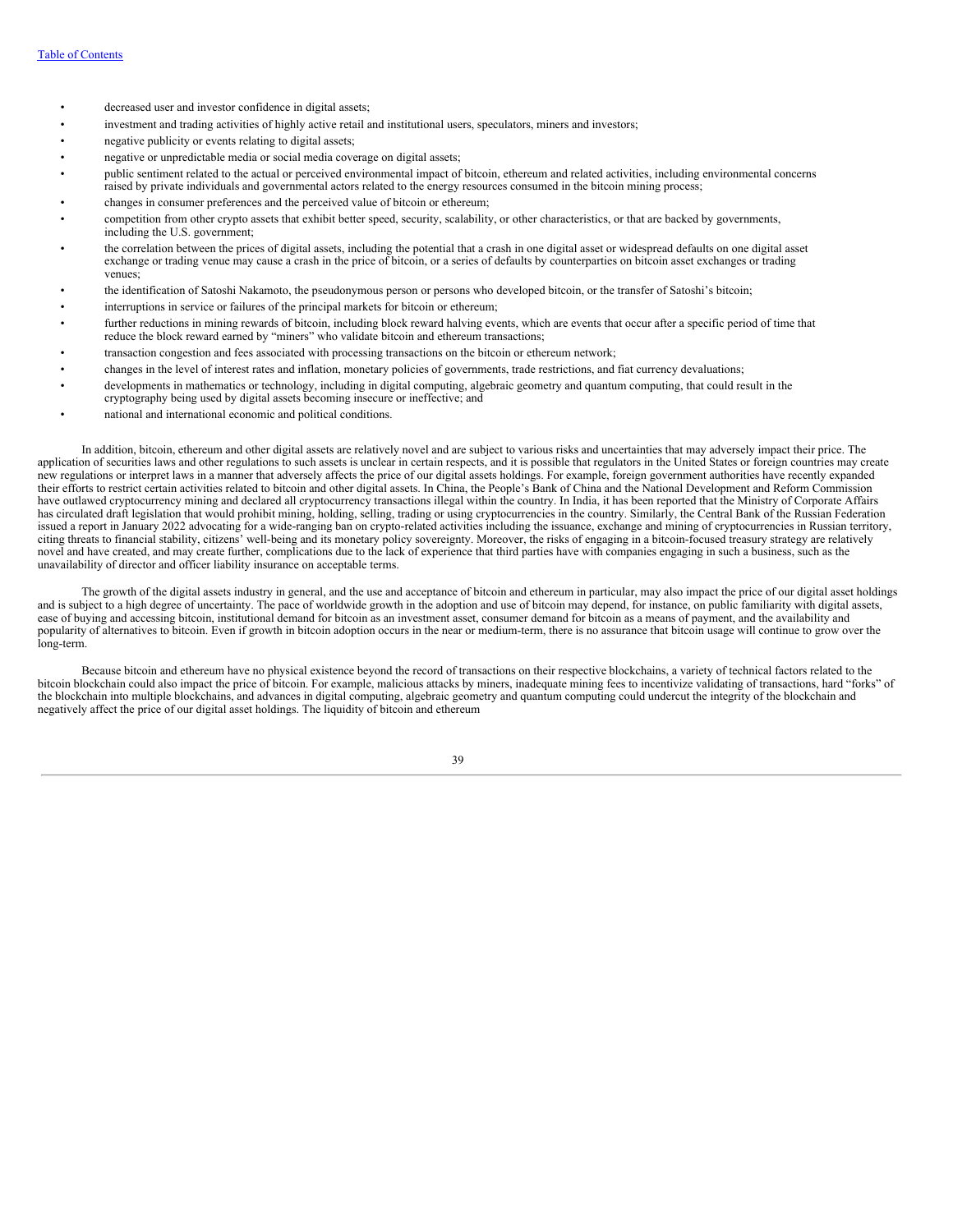may also be reduced and damage to the public perception of bitcoin and ethereum may occur, if financial institutions were to deny banking services to businesses that hold digital assets, provide digital asset-related services or accept digital assets as payment, which could also decrease the price of our digital asset holdings.

# Our historical financial statements do not reflect the potential variability in earnings that we may experience in the future relating to our digital asset holdings.

Our historical financial statements do not fully reflect the potential variability in earnings that we may experience in the future from holding, management or selling significant amounts of digital assets.

The prices of bitcoin and ethereum have historically been subject to dramatic price fluctuations and are highly volatile. As explained more fully in Note 2 to our consolidated financial statements for the year ended December 31, 2021 included in this Annual Report on Form 10-K, we determine the fair value of our digital assets based on quoted (unadjusted) prices. We perform an analysis each quarter to identify whether events or changes in circumstances, principally decreases in the quoted (unadjusted) prices on an active exchange, indicate that it is more likely than not that any of our digital assets are impaired. In determining if an impairment has occurred, we consider the lowest price of one digital asset quoted on an active exchange at any time since acquiring the specific asset. If the carrying value exceeds that lowest price at any time during the quarter, an impairment loss is deemed to have occurred with respect to that digital asset in the amount equal to the difference between its carrying value and such lowest price, and subsequent increases in the price will not be adjusted upward. Gains (if any) are not recorded until realized upon sale, at which point they would be presented net of any impairment losses. In determining the gain to be recognized upon sale, we calculate the difference between the sale price and carrying value of the specific digital asset sold immediately prior to sale.

As a result, any decrease in the fair value of our digital assets below their respective carrying value for such assets at any time since their acquisition requires us to incur an impairment charge, and such charge could be material to our financial results for the applicable reporting period, which may create significant volatility in our reported earnings and decrease the carrying value of our digital assets, which in turn could have a material adverse effect on the market price of our common stock.

As of December 31, 2021, we held \$32.6 million of digital assets on our balance sheet and recognized \$9.4 million digital asset impairment losses during the year ended December 31, 2021, which represented 18% of our net losses.

We may purchase additional digital assets or engage in other non-traditional treasury strategies in future periods. As a result, the proportion of our total assets represented by digital asset holdings may increase in the future, and volatility in our earnings in future periods may be significantly more than what we experienced in prior periods.

#### Due to the unregulated nature and lack of transparency surrounding the operations of many digital asset trading venues, they may experience fraud, security failures or *operational problems, which may adversely af ect the value of our digital asset holdings.*

Digital asset trading venues are relatively new and, in some cases, unregulated. Furthermore, there are many trading venues which do not provide the public with significant information regarding their ownership structure, management teams, corporate practices and regulatory compliance. As a result, the marketplace may lose confidence in these trading venues, including prominent exchanges that handle a significant volume of trading, in the event one or more trading venues experience fraud, security failures or operational problems.

Any actual or perceived false trading in the digital asset market, and any other fraudulent or manipulative acts and practices, could adversely affect the value of our digital asset holdings. Negative perception, a lack of stability in the broader digital asset markets and the closure or temporary shutdown of trading venues due to fraud, business failure, hackers or malware, or government-mandated regulation may reduce confidence in digital assets and result in greater volatility of prices. To the extent investors view our common stock as linked to the value of our digital asset holdings, these potential consequences of a trading venue's failure could have a material adverse effect on the market price of our common stock.

#### The concentration of our digital asset holdings enhances the risks inherent in our digital asset treasury strategy.

As of December 31, 2021, the carrying value of our digital asset holdings represented approximately 33% of our total assets, a majority of which is held in bitcoin and ethereum. We may purchase additional digital assets and increase our overall holdings of bitcoin and ethereum in the future, as well as, accept bitcoin and ethereum as payment for PhunToken and our products and services. The concentration of our digital asset holdings limit the risk mitigation that we could take advantage of by purchasing a more diversified portfolio of treasury assets, and the absence of diversification enhances the risks inherent of a traditional treasury strategy. If there is a significant decrease in the price of bitcoin or ethereum, we will experience a more pronounced impact on our financial condition than if we used our cash to purchase a more diverse portfolio of assets.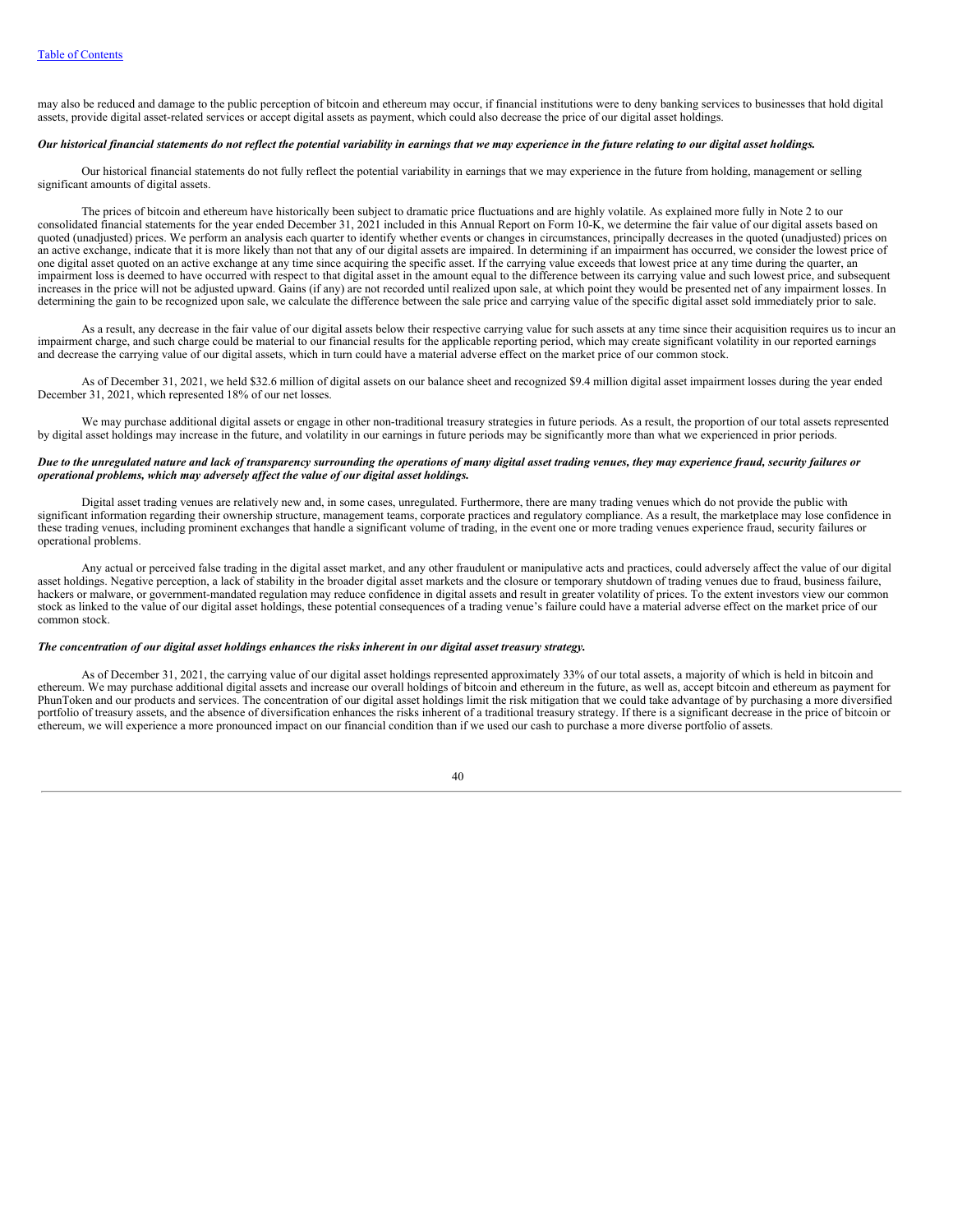#### We may be required to access our digital asset holdings as a source of liquidity during a time of market volatility, which may result in selling our digital assets at a significant *loss.*

We have currently adopted bitcoin as our primary treasury reserve asset. Historically, the digital asset markets have been characterized by more price volatility, a relative anonymity, a developing regulatory landscape, susceptibility to market abuse and manipulation, and various other risks inherent in its entirely electronic, virtual form and decentralized network. During times of market instability, we may not be able to sell our bitcoin or other digital asset holdings at reasonable prices or at all. If we are unable to sell our digital assets, or if we are forced to sell our digital assets at a significant loss, in order to meet our working capital requirements, our business and financial condition could be negatively impacted.

### If we or our third-party service providers experience a security breach or cyberattack and unauthorized parties obtain access to our digital asset holdings, we may lose some or all of our divital assets and our financial condition and results of operations could be materially adversely affected.

Security breaches and cyberattacks are of particular concern with respect to digital assets. Bitcoin, ethereum and other blockchain-based cryptocurrencies have been, and may in the future be, subject to security breaches, cyberattacks, or other malicious activities. A successful security breach or cyberattack could result in:

- a partial or total loss of our holdings in a manner that may not be covered by insurance or indemnity provisions of the custody agreement with a custodian who holds our bitcoin;
- harm to our reputation and brand;
- improper disclosure of data and violations of applicable data privacy and other laws; or
- significant regulatory scrutiny, investigations, fines, penalties, and other legal, regulatory, contractual and financial exposure.

Further, any actual or perceived data security breach or cybersecurity attack directed at other companies with digital assets or companies that operate digital asset networks, whether or not we are directly impacted, could lead to a general loss of confidence in the broader blockchain ecosystem or in the use of networks to conduct financial transactions, which could negatively impact us.

Attacks upon systems across a variety of industries, including industries related to digital assets, are increasing in frequency, persistence and sophistication, and, in many cases, are being conducted by sophisticated, well-funded and organized groups and individuals, including state actors. The techniques used to obtain unauthorized, improper or illegal access to systems and information (including personal data and digital assets), disable or degrade services, or sabotage systems are constantly evolving, may be difficult to detect quickly, and often are not recognized or detected until after they have been launched against a target. These attacks may occur on our systems or those of our third-party service providers or partners. We may experience breaches of our security measures due to human error, malfeasance, insider threats, system errors or vulnerabilities or other irregularities. In particular, unauthorized parties have attempted, and we expect that they will continue to attempt, to gain access to our systems and facilities, as well as those of our partners and third-party service providers, through various means, such as hacking, social engineering, phishing and fraud. Threats can come from a variety of sources, including criminal hackers, hacktivists, state-sponsored intrusions, industrial espionage and insiders. In addition, certain types of attacks could harm us even if our systems are left undisturbed. For example, certain threats are designed to remain dormant or undetectable, sometimes for extended periods of time, or until launched against a target and we may not be able to implement adequate preventative measures. Further, there has been an increase in such activities as a result of the COVID-19 pandemic, and there could be additional breaches as a result of the recent conflict in Ukraine. Any future breach of our operations or those of others in the digital asset industry, including third-party services on which we rely, could materially and adversely affect our business.

### The loss or destruction of a private key required to access our digital asset wallets may be irreversible. If we are unable to access our private keys or if we experience a cyberattack or other data loss relating to our digital asset holdings, our financial condition and results of operations could be materially adversely affected.

Our digital assets are controllable only by the possessor of both the unique public keys and private keys relating to the local or online digital wallets in which our digital assets are held. While the blockchain ledger requires a public key relating to a digital wallet to be published when used in a transaction, private keys must be safeguarded and kept private in order to prevent a third party from accessing the assets held in such wallet. To the extent our private key is lost, destroyed, or otherwise compromised and no backup of the private key is accessible, we will be unable to access our digital assets held in the related digital wallet. Furthermore, we cannot provide assurance that our digital wallets will not be compromised as a result of a cyberattack. The blockchain ledger, as well as other cryptocurrencies and blockchain technologies, have been, and may in the future be, subject to security breaches, cyberattacks or other malicious activities.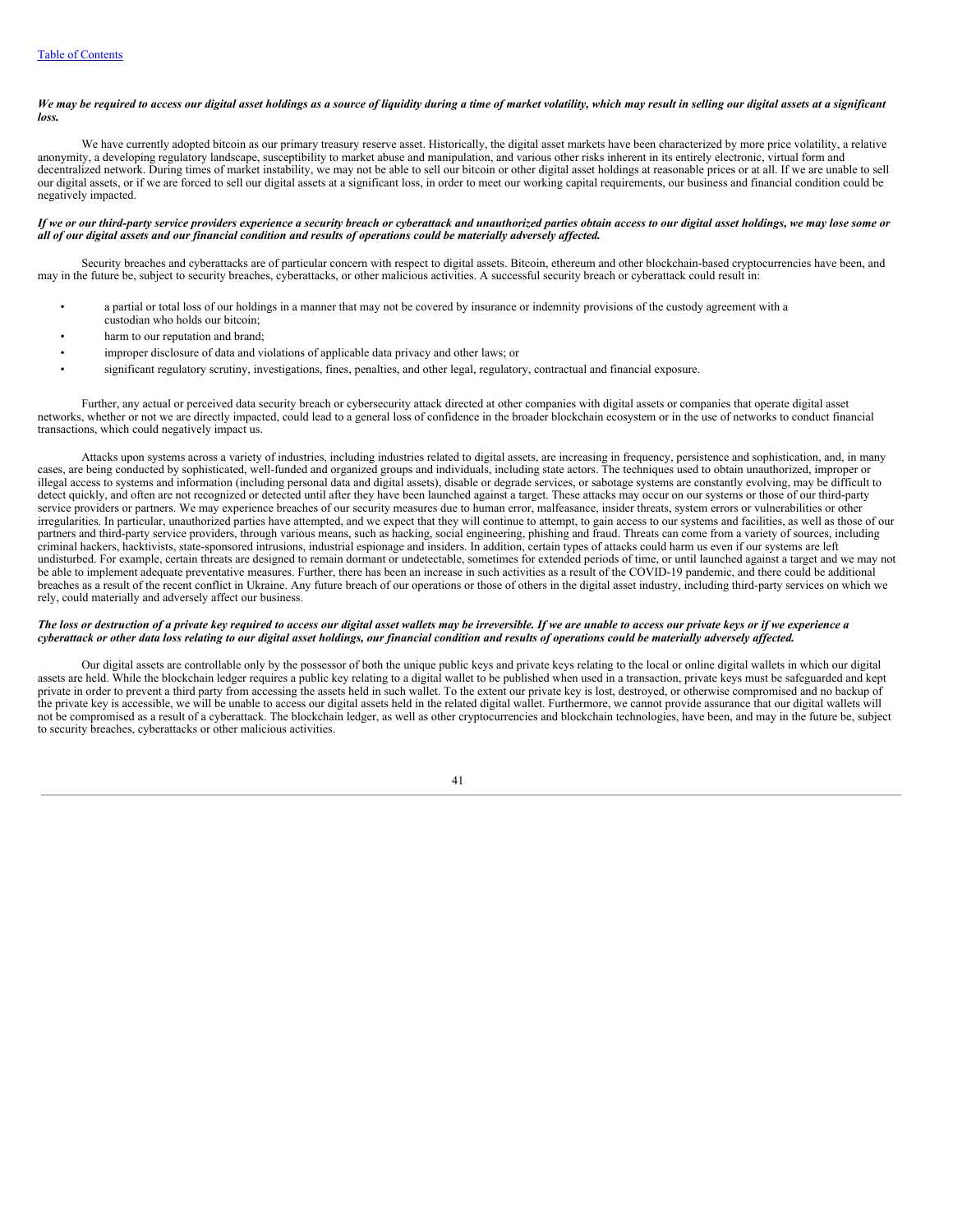#### Regulatory change reclassifying our digital assets as a security could lead to our classification as an "investment company" under the Investment Company Act of 1940 and could adversely affect the market price of our digital asset holdings and the market price of our common stock.

While senior SEC officials have stated their view that bitcoin is not a "security" for purposes of the federal securities laws, the SEC has so far refused to permit the listing of any bitcoin-based ETFs, citing, among other things, concerns regarding bitcoin market integrity and custodial protections. It is possible that the SEC could take a contrary position to the one taken by its senior officials or a federal court could conclude that bitcoin is a security. Such a determination could lead to our classification as an "investment company" under the Investment Company Act of 1940, which would subject us to significant additional regulatory controls that could have a material adverse effect on our business and operations and also may require us to substantially change the manner in which we conduct our business.

In addition, if bitcoin is determined to constitute a security for purposes of the federal securities laws, the additional regulatory restrictions imposed by such a determination could adversely affect the market price of bitcoin and in turn adversely affect the market price of our common stock.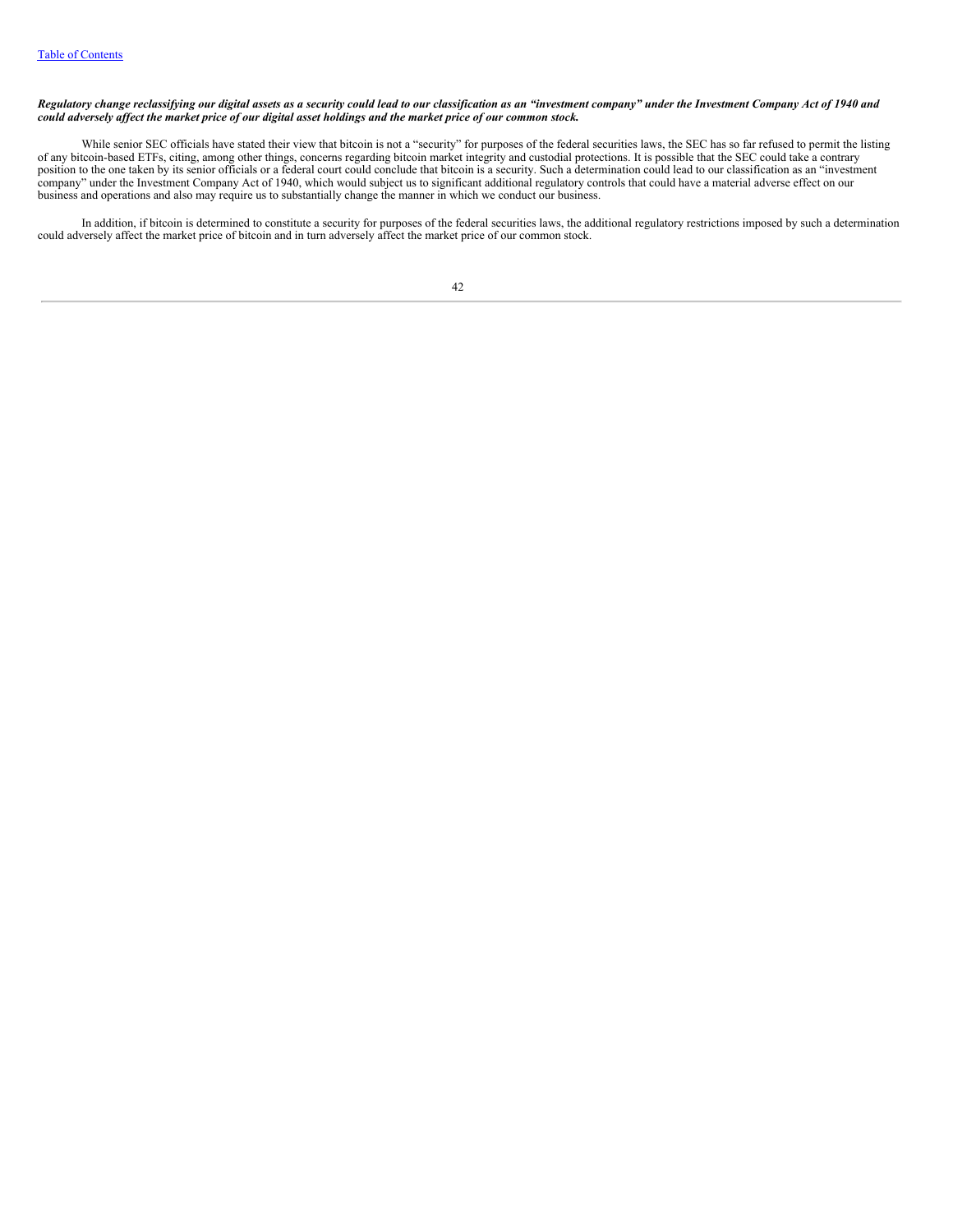# **Risks Related to our Token Offerings**

We have raised capital to fund a Token Generation Event of rights to receive future PhunCoin and, beginning in 2021 have sold PhunTokens. There can be no assurance that PhunCoin will ever be issued and, any significant difficulties we may experience with the offerings of PhunCoin or sales of PhunToken could result in claims against us. Additionally, the Token Generation Event and the offerings of PhunCoin and sales of PhunToken could subject us to various other business and regulatory uncertainties.

In June 2018, we raised capital by offering investors the right to acquire PhunCoin ("Rights") pursuant to Rule 506(c) of Regulation D as promulgated under the Securities Act. In addition, in 2019, PhunCoin, Inc. commenced an offering of Rights pursuant to Regulation CF, which closed May 1, 2019. As of December 31, 2021, a total of \$1.2 million has been raised in both Rights offerings.

During the second quarter of 2019, Phunware announced the launch of a separate token, PhunToken, by its wholly owned subsidiary, Phun Token International, which enables consumers to participate in our planned blockchain-enabled data exchange and mobile loyalty ecosystem. As of December 31, 2021, we sold \$1.1 million of PhunToken. Upon sale of PhunToken to customers, we deliver PhunToken to the respective customer's Etherum-based wallet.

We will use our commercially reasonable efforts to develop the Token Ecosystem, deliver PhunCoin and PhunToken, respectively, but there is no assurance that such efforts will be successful. If the Token Generation Event, defined as the launch of the Token Ecosystem, is not consummated, our sales of PhunCoin and additional sales of PhunToken may not result in substantial proceeds. If the Token Generation Event is not consummated and/or PhunCoin or PhunToken is not adopted commercially, we may have to reduce our planned expenditures. Also, any significant difficulties we may experience with the Token Generation Event, the delivery of PhunCoin or the continued sales and delivery of PhunToken could result in claims against us which could have a material adverse effect on the Company and its stockholders.

#### The further development and acceptance of blockchain networks, which are part of a new and rapidly changing industry, are subject to a variety of factors that are difficult to evaluate. The slowing or stopping of the development or acceptance of blockchain networks and blockchain assets could have a material adverse effect on our business plans, *which may have a material adverse ef ect on the Company and our stockholders.*

The growth of the blockchain industry in general, as well as the networks on which we will rely to consummate the Token Generation Event, is subject to a high degree of uncertainty. The cryptocurrency and cryptosecurities industries as a whole have been characterized by rapid changes and innovations and are constantly evolving. The slowing or stopping of the development, general acceptance and adoption and usage of blockchain networks and blockchain assets may materially adversely affect our business plans to launch and maintain PhunCoin and PhunToken. For example, given the regulatory complexity with respect to cryptocurrency and related digital assets, complying with such regulations, which could change in the future or be subject to new interpretations, could have a material and adverse effect on our ability to develop, launch and continue to operate PhunCoin, PhunToken and the Token Ecosystem. In addition, the tax and accounting consequences to us of the Token Generation Event, PhunCoin and PhunToken could lead to incorrect reporting, classification or liabilities. If the Token Generation Event occurs and PhunCoin and PhunToken are developed, the structural foundation of PhunCoin and PhunToken, and the software applications and other interfaces or applications upon which PhunCoin, PhunToken and the Token Ecosystem rely or on which PhunCoin, PhunToken and the Token Ecosystem may rely in the future, are and will be unproven. There can be no assurances that PhunCoin or PhunToken will be fully secure, which may result in impermissible transfers, a complete loss of users' PhunCoin or PhunToken on the Token Ecosystem, or an unwillingness of users to access, adopt and utilize PhunCoin or PhunToken, whether through system faults or malicious attacks. Any such faults or attacks on PhunCoin or PhunToken may materially and adversely affect our business.

# Because our tokens will be a digital asset built and transacted initially on top of existing third-party blockchain technology, Phunware is reliant on another blockchain *network, and users could be subject to the risk of wallet incompatibility and blockchain protocol risks.*

Reliance upon another blockchain technology to create the Token Ecosystem subjects us and Token Ecosystem users to the risk of digital wallet incompatibility, or additional ecosystem malfunction, unintended function, unexpected functioning of, or attack on, the providers' blockchain protocol, which may cause PhunCoin or PhunToken to malfunction or function in an unexpected manner, including, but not limited to, slowdown or complete cessation in functionality of the Token Ecosystem.

The development and operation of the Token Ecosystem will likely require technology and intellectual property rights.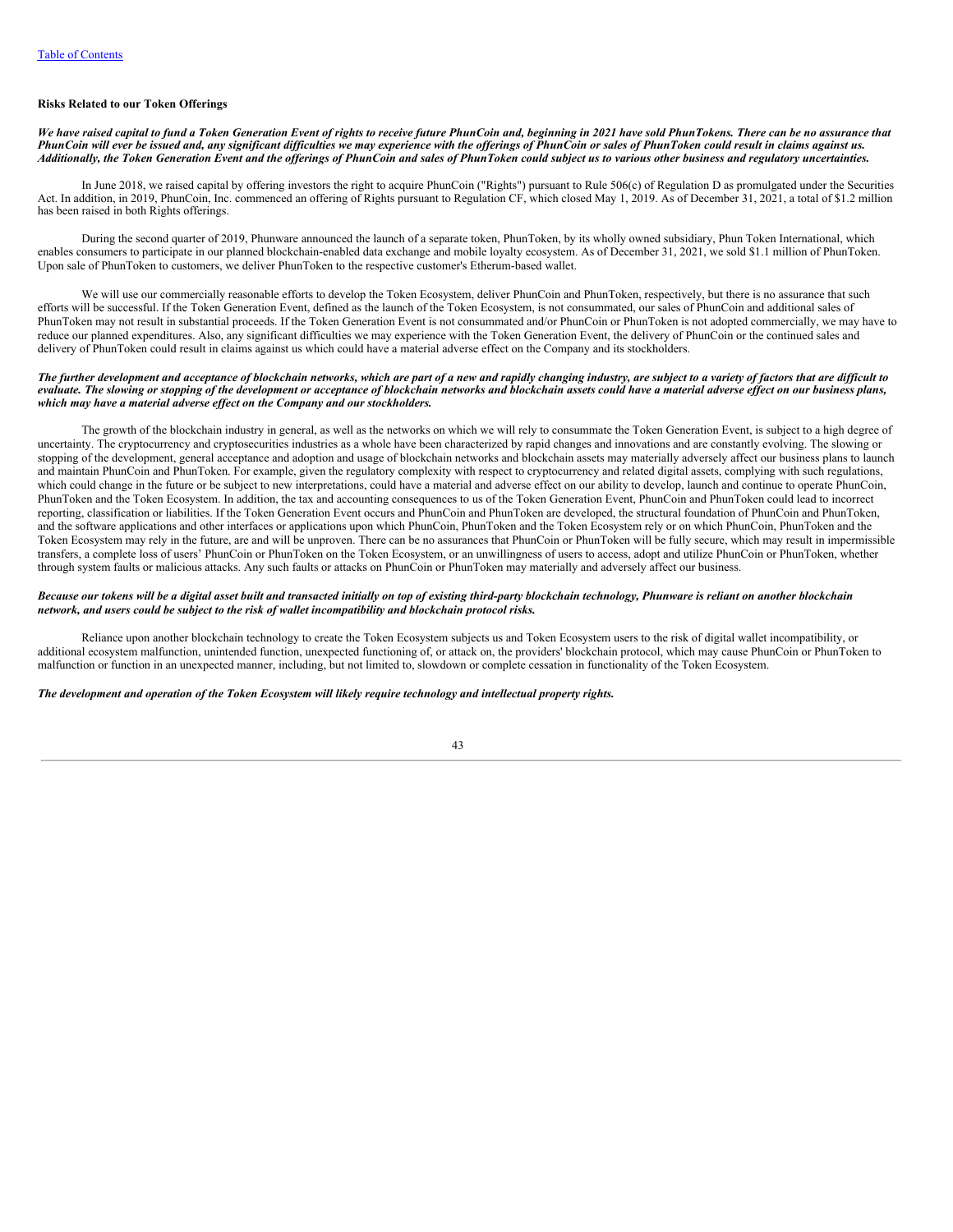Our ability to develop and operate the Token Ecosystem may depend on technology and intellectual property rights that we may license from unaffiliated third parties. If for any reason we were to fail to comply with our obligations under any applicable license agreement, or were unable to provide or were to fail to provide the technology and intellectual property that the Token Ecosystem requires, it would be unable to operate, which would have a material adverse effect on the Company's operations and financial condition and its ability to develop, enhance, and maintain the Token Ecosystem.

Some of our code and protocols rely on open source code publicly available. The open-source structure of some of the Token Ecosystem protocols means that the Token Ecosystem may be susceptible to developments by users or contributors that could damage the Token Ecosystem and our reputation and could affect the utilization of the Token Ecosystem, PhunCoin and PhunToken.

It is our intention that the Token Ecosystem will operate partially based on an open-source code maintained by us and other public contributors. The open-source nature of the Token Ecosystem protocol will mean that it may be difficult for the Company or contributors maintain or develop the Token Ecosystem and the Company may not have adequate resources to address emerging issues or malicious programs that develop within the Token Ecosystem adequately or in a timely manner. Third parties not affiliated with us may introduce weaknesses or bugs into the core infrastructure elements of the Token Ecosystem and open-source code which may negatively impact the Token Ecosystem. Such events may result in a loss of trust in the security and operation of the Token Ecosystem and a decline in user activity and could negatively impact the acceptance and adoption of the Token Ecosystem, PhunCoin and PhunToken.

A substantial portion of the Token Ecosystem incorporates so-called "open source" software, and we may incorporate additional open source software in the future. Open source software is generally freely accessible, usable and modifiable. Certain open source licenses may, in certain circumstances, require us to offer the components of our system that incorporate the open source software for no cost, that we make available source code for modifications or derivative works we create based upon, incorporating or using the open source software and that we license such modifications or derivative works under the terms of the particular open source license. If an author or other third party that distributes open source software we use

were to allege that we had not complied with the conditions of one or more of these licenses, we could be required to incur significant legal expenses defending against such allegations and could be subject to significant damages, including being enjoined from the offering of the components of our system that contained the open source software and being required to comply with the foregoing conditions, which could disrupt our ability to offer the affected software. We could also be subject to suits by parties claiming ownership of what we believe to be open source software. Litigation could be costly for us to defend, have a negative effect on our operating results and financial condition and require us to devote additional research and development resources to change our products.

## The Token Ecosystem is designed to distribute PhunCoin or PhunToken to consumers who provide certain personal information to us. Providing this data exposes us to risks *of privacy data breach and cybersecurity attacks.*

We utilize a substantial amount of electronic information. This includes transaction information and sensitive personal information of the users of the Token Ecosystem. The service providers used by us, may also use, store, and transmit such information. We intend to implement detailed cybersecurity policies and procedures and an incident response plan designed to protect such information and prevent data loss and security breaches.

There can be no assurances that PhunCoin, PhunToken or a user's data will be fully secure, which may result in impermissible transfer, a complete loss of users' PhunCoin, PhunToken or data on the Token Ecosystem, whether through system faults or malicious attacks, or an unwillingness of users to access, adopt and utilize PhunCoin and PhunToken. Any such faults or attacks on PhunCoin, PhunToken or users' data may materially and adversely affect PhunCoin, PhunToken and the Token Ecosystem. There are a number of data protection, security, privacy and other government- and industry-specific requirements, including those that require companies to notify individuals of data security incidents involving certain types of personal data. Security compromises could harm the Token Ecosystem's reputation, erode user confidence in the effectiveness of its security measures, negatively impact its ability to attract new users, or cause existing users to stop using the Token Ecosystem, PhunCoin and PhunToken. We may be compelled to disclose personal information about a user or users of the Token Ecosystem to federal or state government regulators or taxation authorities. Accordingly, certain information concerning users may be shared outside Phunware.

The Token Ecosystem may be the target of malicious cyberattacks or may contain exploitable flaws in its underlying code, which may result in security breaches and the loss or theft of PhunCoin or PhunToken. If Token Ecosystem's security is compromised or if the Token Ecosystem is subjected to attacks that frustrate or thwart our users' ability to access the Token Ecosystem, their PhunCoin, PhunToken or the Token Ecosystem products and services, users may cease using the Token Ecosystem altogether.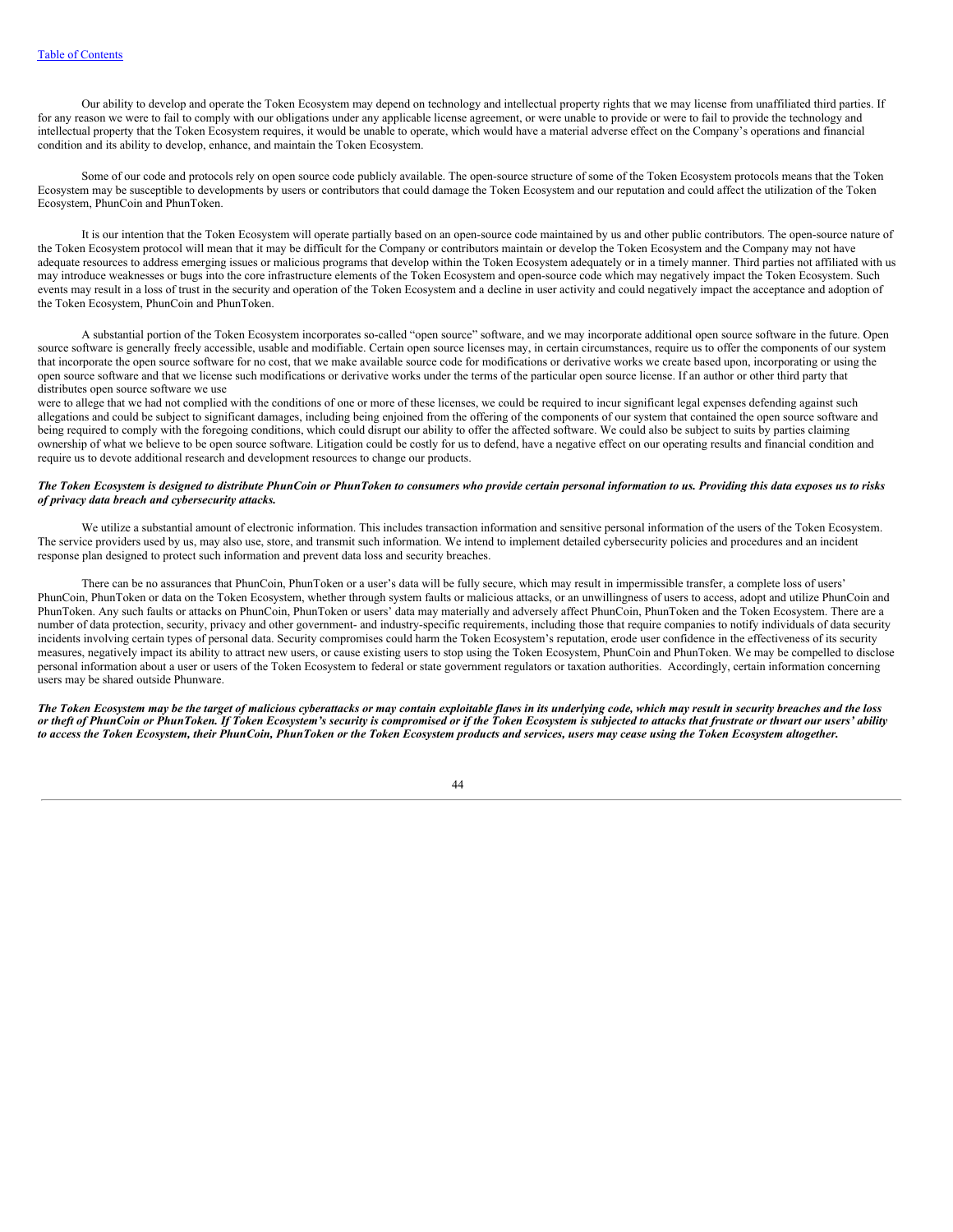The Token Ecosystem will use new technology. There are no guarantees that such technology will be bug-free or accepted by the marketplace. Thus, even if the Token Ecosystem should become operational, our tokens may be subject to the risk of theft, loss, malfunction, or reputational risk, any of which can significantly degrade the potential use of PhunCoin and PhunToken.

The Token Ecosystem structural foundation, the open-source protocols, the software application and other interfaces or applications built upon the Token Ecosystem are still in an early development stage and are unproven, and there can be no assurances that the Token Ecosystem and the creation, transfer or storage of PhunCoin and PhunToken will be uninterrupted or fully secure which may result in a complete loss of users' PhunCoin or PhunToken or an unwillingness of users to access, adopt and utilize the Token Ecosystem. Further, the Token Ecosystem may also be the target of malicious attacks seeking to identify and exploit weaknesses in the software or the Token Ecosystem which may result in the loss or theft of PhunCoin or PhunToken. For example, if our tokens and the Token Ecosystem are subject to unknown and known security attacks (such as doublespend attacks, 51% attacks, or other malicious attacks), such attacks may materially and adversely affect the Token Ecosystem. In any such event, if the system launch does not occur or if the Token Ecosystem is not widely adopted, Purchasers of PhunCoin may lose all of their investment and customers of PhunToken may hold a coin for which there is no market to transact.

#### *The Token Ecosystem is susceptible to mining attacks.*

As with other decentralized cryptographic tokens and cryptocurrencies, the blockchain used in connection with PhunCoin, PhunToken and the Token Ecosystem may be susceptible to mining attacks, including double-spend attacks, majority mining power attacks, selfish-mining attacks, and race condition attacks. Any successful attacks present a risk to the Token Ecosystem and our tokens. Despite efforts by us, the risk of known or novel mining attacks exists.

Alternative platforms or networks may be established that compete with or are more widely used than the Token Ecosystem. It is possible that alternative platforms or networks could be established that utilize the same or similar protocols underlying the Token Ecosystem or attempt to facilitate services that are materially similar to the Token Ecosystem's services. The introduction of these alternative networks and the potential entry of new competitors into the market could harm our ability to increase sales, which could negatively impact the Token Ecosystem, PhunCoin and PhunToken.

# *There is no existing trading market for our tokens.*

Our PhunCoin and PhunToken are new crypto assets for which there is no established public market and peer-to-peer transfers will not be permitted unless and until token holders are notified otherwise by us and informed of the requirements and conditions to do so. There can be no assurance that a secondary market will develop or, if a secondary market does develop, that it will provide the holders of our PhunCoin and PhunToken with liquidity of investment or that it will continue for the life of the tokens. The liquidity of any market for our tokens will depend on a number of factors, including, but not limited: (i) the number of holders of our PhunCoin or PhunToken; (ii) the performance of our tokens; (iii) the market for similar crypto assets; (iv) the interest of traders in making a market PhunCoin and PhunToken; (v) regulatory developments in the digital token or cryptocurrency industries and (vi) legal restrictions on transfer. In the event that our tokens remain untradeable for a significant period of time or indefinitely, their value could be materially adversely affected.

# The regulatory regime governing blockchain technologies, cryptocurrencies, digital assets, utility tokens, security tokens and offerings of digital assets is uncertain, and new *regulations or policies may materially adversely af ect the development and the value of our tokens.*

Regulation of digital assets, like PhunCoin and PhunToken, cryptocurrencies, blockchain technologies and cryptocurrency exchanges, is currently undeveloped and likely to rapidly evolve as government agencies take greater interest in them. Regulation also varies significantly among international, federal, state and local jurisdictions and is subject to significant uncertainty. Various legislative and executive bodies in the United States and in other countries may in the future adopt laws, regulations, or guidance, or take other actions, which may severely impact the permissibility of tokens generally and the technology behind them or the means of transaction or in transferring them. In addition, any violations of laws and regulations relating to the safeguarding of private information in connection with PhunCoin and PhunToken could subject us to fines, penalties or other regulatory actions, as well as to civil actions by affected parties. Any such violations could adversely affect the ability of us to maintain PhunCoin and PhunToken, which could have a material adverse effect on our operations and financial condition. Failure by us to comply with any laws, rules and regulations, some of which may not exist yet or are subject to interpretation and may be subject to change, could result in a variety of adverse consequences, including civil penalties and fines.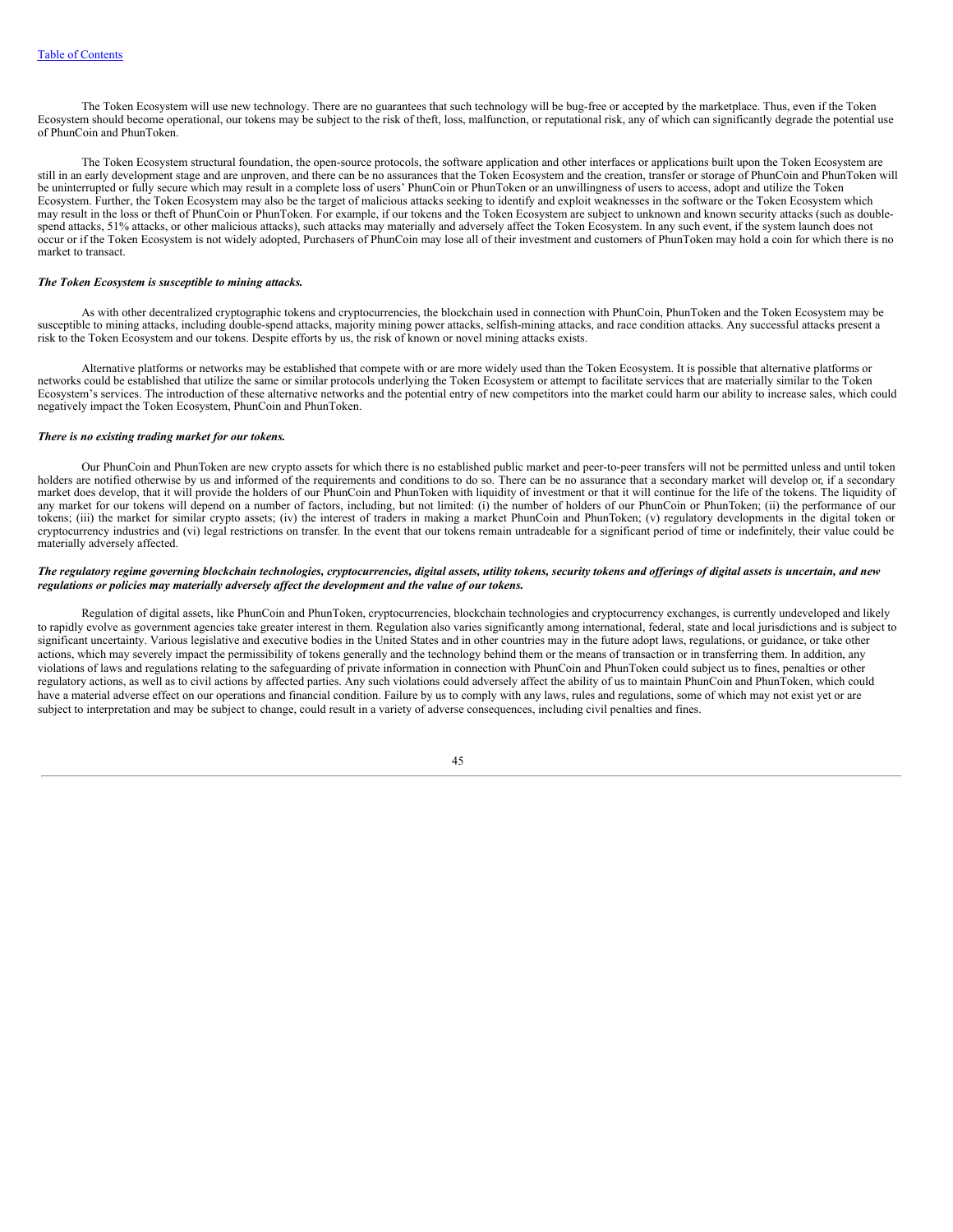# The prices of blockchain assets are extremely volatile. Fluctuations in the price of digital assets and/or waning interest of investors in the cryptocurrency industry could *materially and adversely af ect our business.*

The prices of blockchain assets such as bitcoin and ethereum have historically been subject to dramatic fluctuations and are highly volatile. Several factors may influence the interest in cryptocurrency and blockchain asset investments such as PhunCoin and PhunToken, including, but not limited to:

- global blockchain asset supply;
- businesses' acceptance of blockchain assets like cryptocurrencies as payment for goods and services, the security of online blockchain asset exchanges and digital wallets that hold blockchain assets, the perception that the use and holding of blockchain assets is safe and secure, and the regulatory restrictions on their use;
- purchasers' expectations with respect to the rate of inflation;
- changes in the software, software requirements or hardware requirements underlying the Token Ecosystem;
- changes in the rights, obligations, incentives, or rewards for the various participants in the Token Ecosystem;
- interest rates;
- currency exchange rates, including the rates at which digital assets may be exchanged for fiat currencies;
- fiat currency withdrawal and deposit policies of blockchain asset exchanges on which users may trade cryptocurrency and blockchain assets and liquidity on such exchanges;
- interruptions in service from or failures of major blockchain asset exchanges in which users may trade cryptocurrency and blockchain assets;
- investment and trading activities of large investors, including private and registered funds, that may directly or indirectly invest in PhunCoin or other blockchain assets;
- monetary policies of governments, trade restrictions, currency devaluations and revaluations;
- regulatory measures that may affect the use of blockchain assets such as PhunCoin and PhunToken;
- the maintenance and development of the open-source software protocol of certain blockchain assets;
- global or regional political, economic or financial events and situations; or
- expectations among the Token Ecosystem or other blockchain asset participants that the value and/or utility of other blockchain assets will soon change.

# **Item 1B. Unresolved Staff Comments.**

None.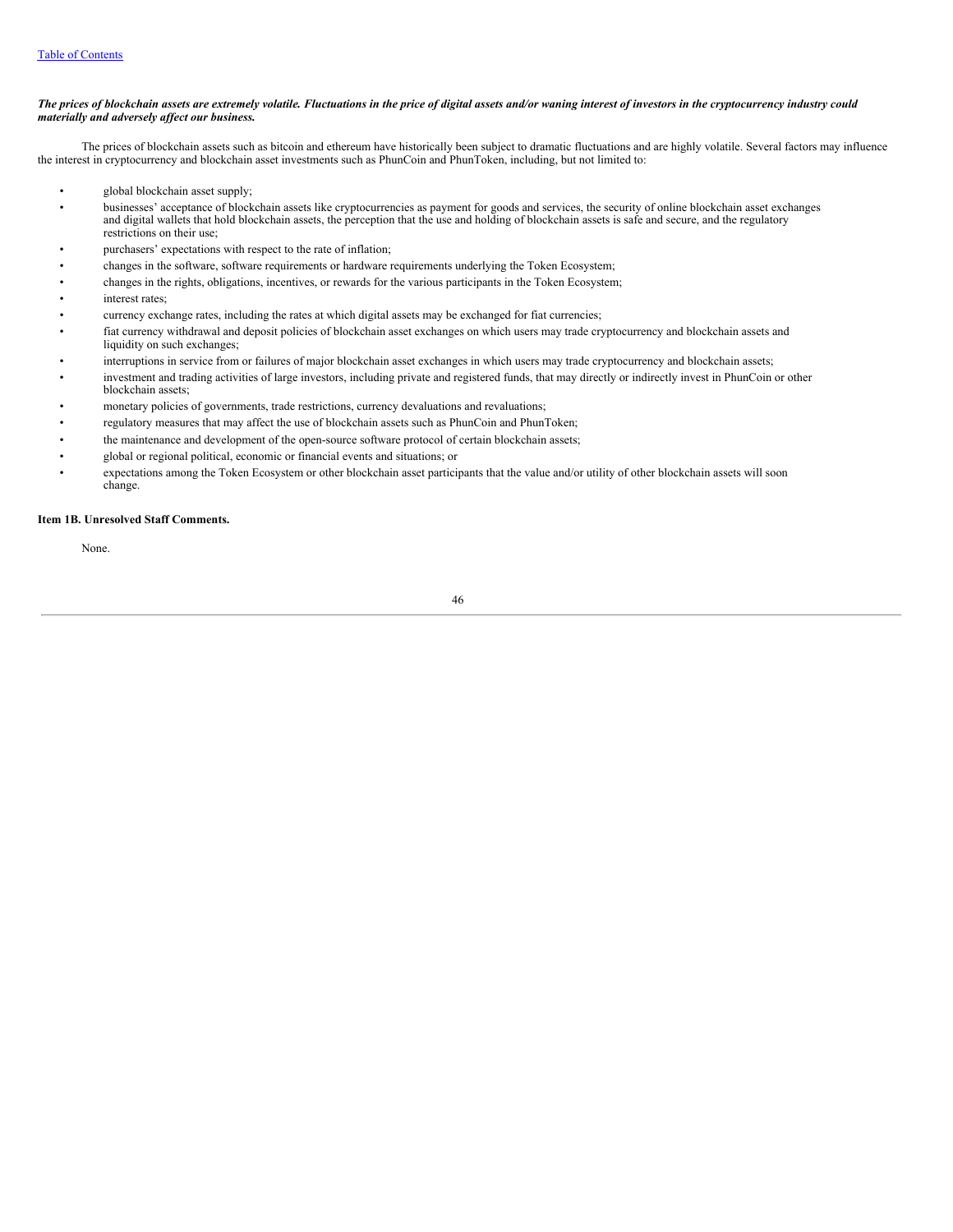# **Item 2. Properties**.

We currently lease approximately 9,700 square feet of office and warehouse space for our Lyte operations in Gurnee, Illinois. This lease is currently month-to-month. In March 2022, we entered into a lease agreement for approximately 21,830 square feet of manufacturing and warehouse space for our Lyte operations in Round Rock, Texas. We plan to relocate our Lyte operations to Texas during the second quarter of 2022. Our corporate headquarters is located in Austin, Texas, where we currently lease approximately 3,600 square feet under a lease agreement set to expire in March 2022, which we are planning to extend via a month-to-month lease arrangement. We also currently lease facilities in Irvine, California; San Diego, California; and Miami, Florida. We are currently subleasing our Irvine, California and Miami, Florida office facilities.

We currently do not anticipate difficulty in either retaining occupancy of any of our facilities through lease renewals prior to expiration or through month-to-month occupancy arrangements or replacing them with equivalent facilities. We believe that our existing facilities are suitable and adequate for our present purposes and that the productive capacity of such facilities is substantially being utilized or we have plans to utilize such capacity.

# **Item 3. Legal Proceedings.**

The information set forth under the subheading "*Litigation"* in Note 11, "*Commitments and Contingencies*" of the notes to the consolidated financial statements included in Part II, Item 8 of this Annual Report on Form 10-K is incorporated herein by reference.

# **Item 4. Mine Safety Disclosures.**

Not applicable.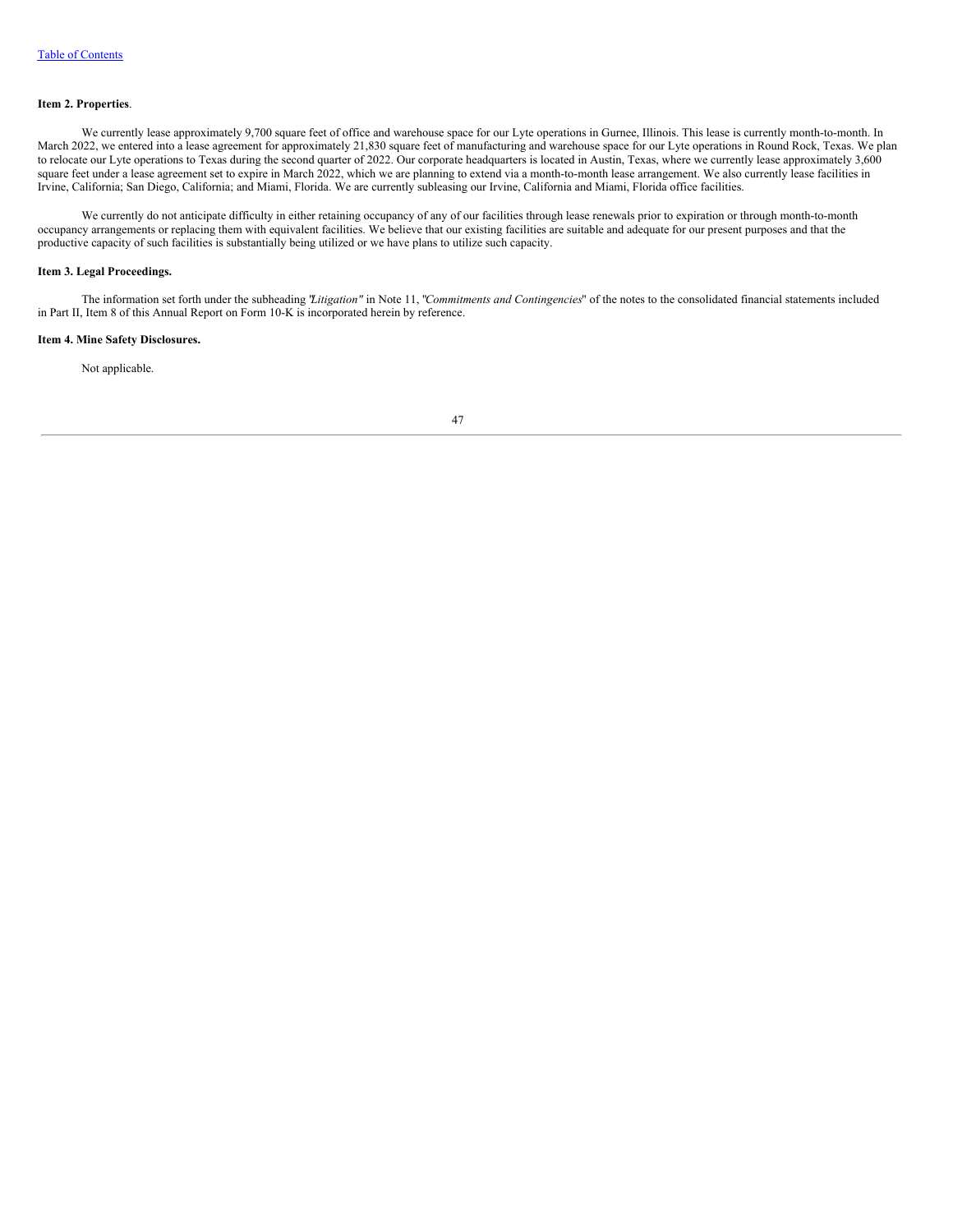# **PART II**

### Item 5. Market for Registrant's Common Equity, Related Stockholder Matters and Issuer Purchases of Equity Securities.

### **Market Information**

Our common stock, \$0.0001 par value, began trading on the Nasdaq Capital Market on December 28, 2018 under the symbol "PHUN".

### **Holders**

On March 31, 2022, there were approximately 177 holders of record of our common stock. We believe the number of beneficial owners of our common stock is substantially greater than the number of record holders because a large portion of our outstanding common stock is held of record in broker "street name" for the benefit of individual investors.

# **Dividends**

We have not paid any cash dividends on our common stock to date. The payment of any cash dividends will be dependent upon our revenue, earnings and financial condition from time to time. The payment of any dividends is within the discretion of our board of directors. It is presently expected that we will retain all earnings for use in our business operations and, accordingly, it is not expected that our board of directors will declare any dividends in the foreseeable future.

# **Recent Sales of Unregistered Securities**

None.

### **Purchases of Equity Securities by the Issuer and Affiliated Purchasers**

None.

**Item 6. [Reserved]**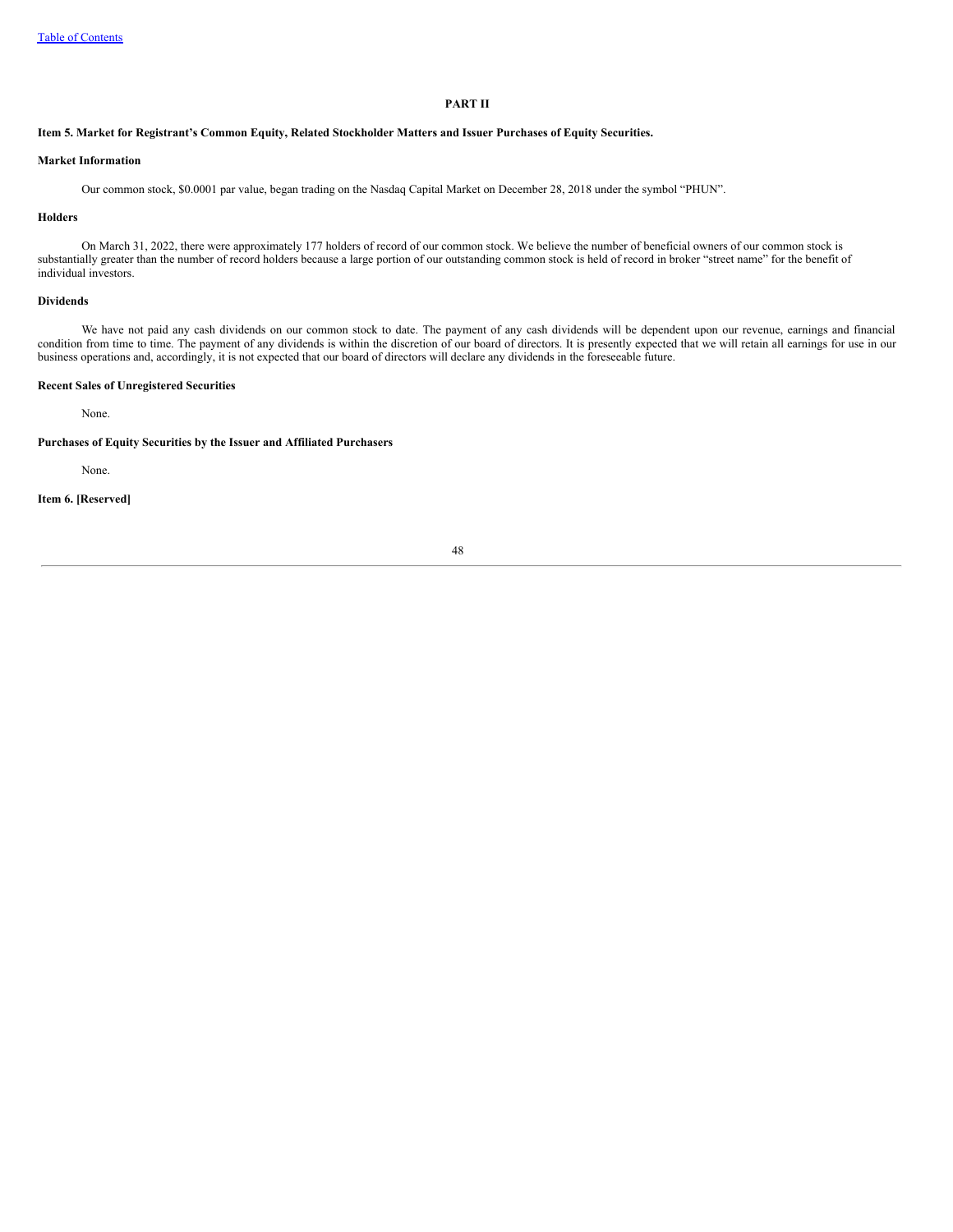# **Item 7. Management's Discussion and Analysis of Financial Condition and Results of Operations.**

References in this section to "we," "us," "our" or "the Company" refer to Phunware, Inc. References to "management" or "management team" refer to our officers and directors.

The following discussion and analysis of our financial condition and results of operations should be read in conjunction with our consolidated financial statements and the related notes thereto appearing elsewhere in this Annual Report on Form 10-K. As discussed in the section titled *"Special Note Regarding Forward-Looking Statements,"* the following discussion and analysis contains forward-looking statements that involve risks, uncertainties and assumptions. Our actual results and timing of selected events may differ materially from those anticipated in these forward-looking statements as a result of many factors, including, but not limited to, those discussed in the section titled "*Risk Factors*" and elsewhere in this Annual Report.

Certain figures, such as interest rates and other percentages, included in this section have been rounded for ease of presentation. Percentage figures included in this section have not in all cases been calculated on the basis of such rounded figures but on the basis of such amounts prior to rounding. For this reason, percentage amounts in this section may vary slightly from those obtained by performing the same calculations using the figures in our consolidated financial statements or in the associated text. Certain other amounts that appear in this section may similarly not sum due to rounding.

#### **Key Events and Recent Developments**

On September 10, 2021, we entered into a Stock Purchase Agreement with Caleb Borgstrom for the purchase of all issued and outstanding shares of common stock of Lyte Technology, Inc. with an initial purchase price of up to approximately \$10.3 million, of which \$2.5 million is subject to an earnout provision based upon Lyte operations meeting certain annual revenue milestones. On October 18, 2021, we closed the acquisition with an adjusted purchase price of approximately \$11.0 million (subject to the earn-out adjustment), representing an increase in working capital as of the closing date. Refer to Note 3 "*Business Combination*" in the notes to the consolidated financial statements included in Part II, Item 8 of this Annual Report on Form 10-K for more information on the acquisition of Lyte.

Refer to "*Liquidity and* Ca*pital Resources*" below for further discussion on key events and recent developments.

# **Overview**

Phunware, Inc. offers a fully integrated software platform that equips companies with the products, solutions and services necessary to engage, manage and monetize their mobile application portfolios globally at scale. Our MaaS platform provides the entire mobile lifecycle of applications, media and data in one login through one procurement relationship. Our offerings include:

- Enterprise mobile software development kits (SDKs) including content management, location-based services, marketing automation, business intelligence and analytics, alerts, notifications and messaging, audience engagement and audience monetization;
- Integration of our SDK licenses into existing applications maintained by our customers, as well as custom application development and support services;
- Cloud-based vertical solutions, which are off-the-shelf, iOS- and Android-based mobile application portfolios, solutions and services that address: the patient experience for healthcare, the shopper experience for retail, the fan experience for sports, the traveler experience for and the aviation, the luxury resident experience for real estate, the luxury gue generic user experience for all other verticals and applications; and
- Application transactions for mobile audience building, user acquisition, application discovery, audience engagement and monetization, including our engagement-driven cryptocurrency PhunToken.

We also offer and sell pre-packaged and custom high-end personal computer systems for gaming, streaming and cryptocurrency mining enthusiasts.

We intend to continue investing for long-term growth. We have invested and expect to continue investing in the expansion of our ability to market, sell and provide our current and future products and services to customers globally. We also expect to continue investing in the development and improvement of new and existing products and services to address customers' needs. We currently do not expect to be profitable in the near future.

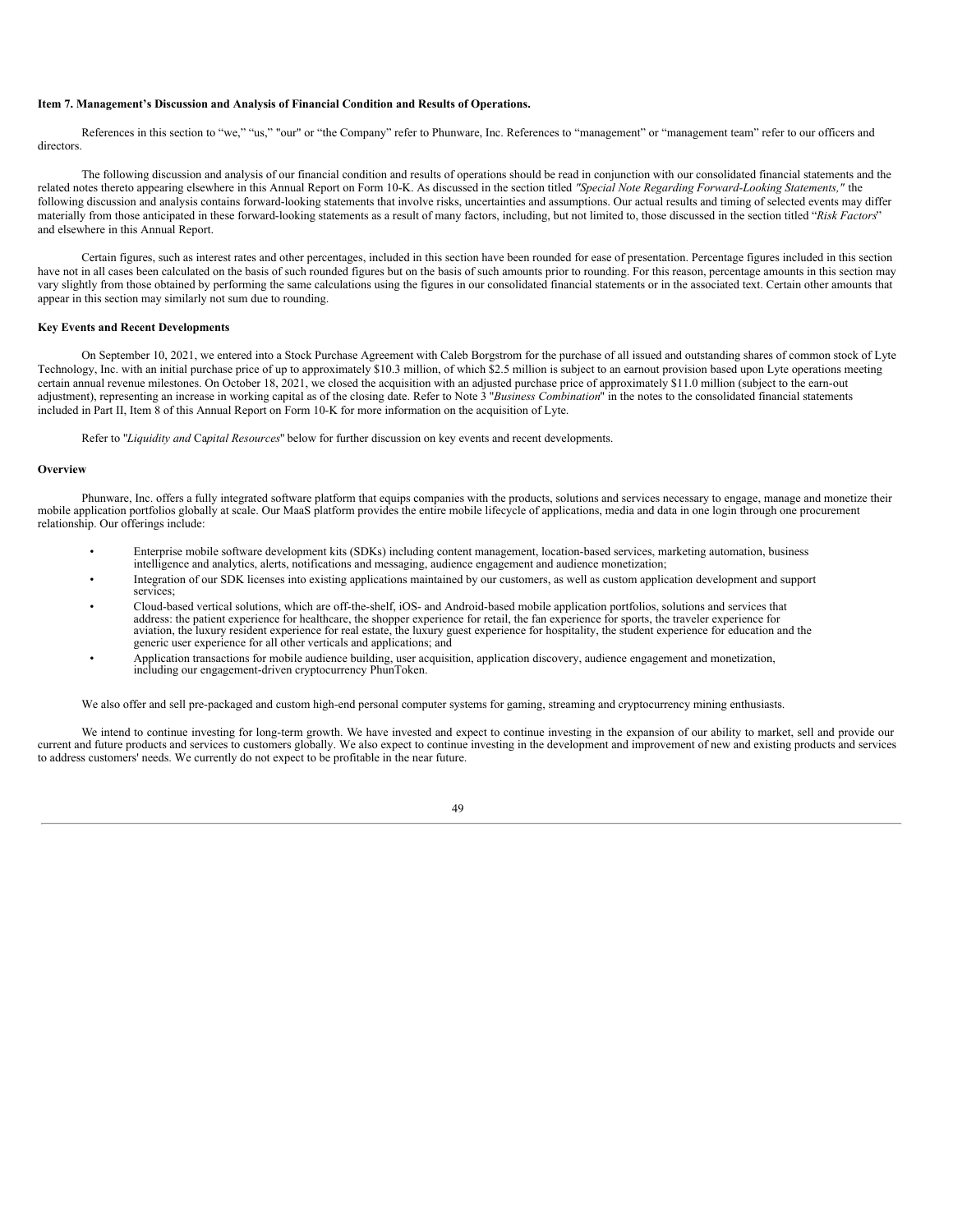# **Key Business Metrics**

Our management regularly monitors certain financial measures to track the progress of its business against internal goals and targets. We believe that the most important of these measures include backlog and deferred revenue.

*Backlog and Deferred Revenue.* Backlog represents future amounts to be invoiced under our current software subscription and services customer agreements. At any point in the contract term, there can be amounts that we have not yet been contractually able to invoice. Until such time as these amounts are invoiced, they are not recorded in revenue, deferred revenue, accounts receivable or elsewhere in our consolidated financial statements, and are considered by us to be backlog. We expect backlog to fluctuate up or down from period to period for several reasons, including the timing and duration of customer contracts, varying billing cycles and the timing and duration of customer renewals. We reasonably expect approximately 40% of our backlog as of December 31, 2021 will be invoiced during the subsequent 12-month period, primarily due to the fact that our contracts are typically one to three years in length.

In addition, our deferred revenue consists of amounts that have been invoiced but have not yet been recognized as revenues as of the end of a reporting period. Together, the sum of deferred revenue and backlog represents the total billed and unbilled contract value yet to be recognized in revenue, and provides visibility into future revenue streams.

The following table sets forth our backlog and deferred revenue:

|                                    |     | December 31, |  |       |  |  |
|------------------------------------|-----|--------------|--|-------|--|--|
|                                    |     | 2021         |  | 2020  |  |  |
| (in thousands)                     |     |              |  |       |  |  |
| Backlog                            | - D | 3,316        |  | 3,991 |  |  |
| Deferred revenue                   |     | 5,272        |  | 5,075 |  |  |
| Total backlog and deferred revenue |     | 8,588        |  | 9,066 |  |  |

For further information regarding our deferred revenue balances, refer to Note 4 '*Revenue*" of the notes to the consolidated financial statements included in Part II, Item 8 of this Annual Report on Form 10-K.

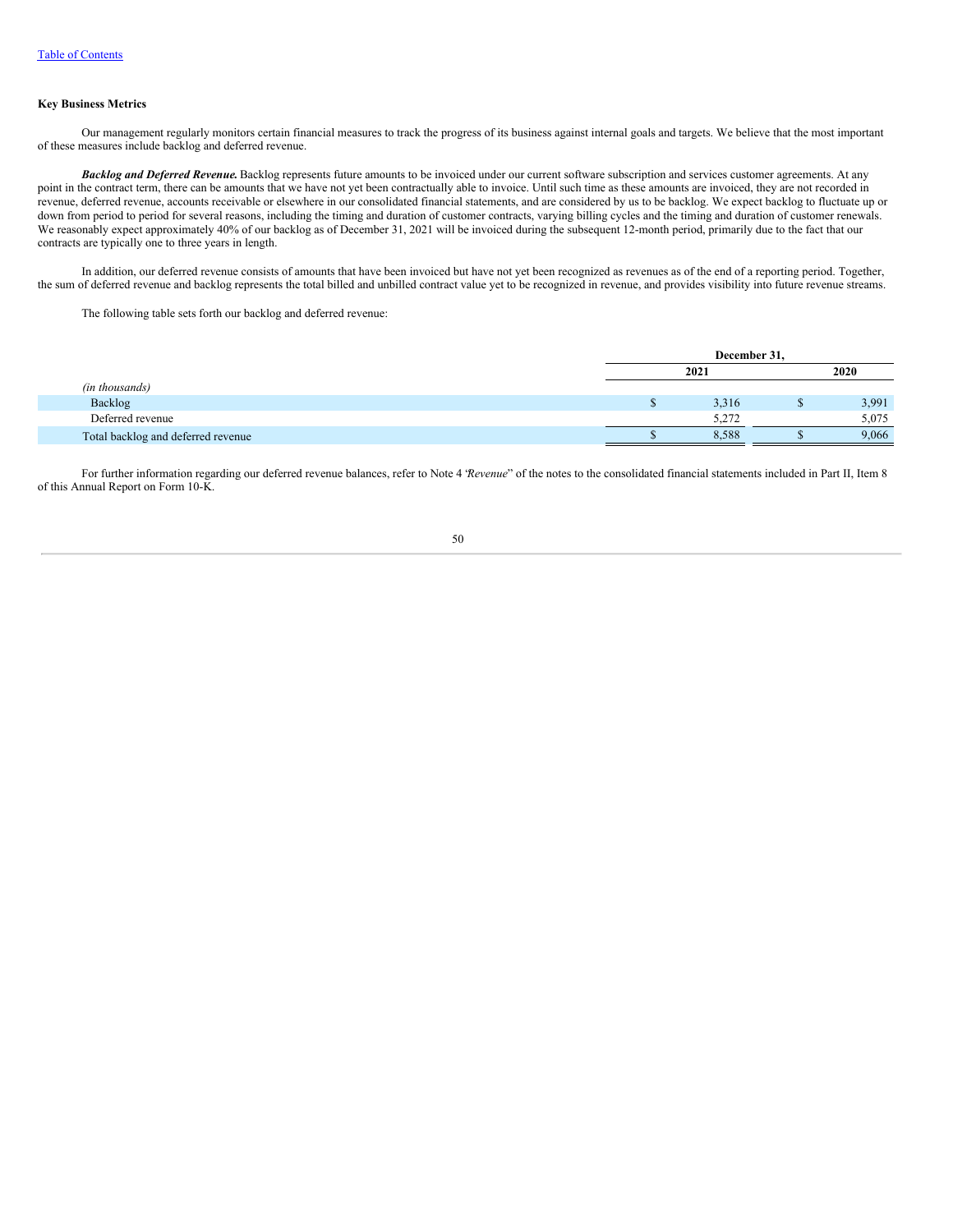# **Non-GAAP Financial Measures**

### *Adjusted Gross Profit, Adjusted Gross Margin and Adjusted EBITDA*

We report our financial results in accordance with GAAP. We also use certain non-GAAP financial measures that fall within the meaning ascribed in SEC Regulation G and Regulation S-K Item 10(e), which may provide users of the financial information with additional meaningful comparison to prior period results. Our non-GAAP financial measures include adjusted gross profit, adjusted gross margin and adjusted earnings before interest, taxes, depreciation and amortization ("EBITDA") (our "non-GAAP financial measures"). Management uses these measures (i) to compare operating performance on a consistent basis, (ii) to calculate incentive compensation for our employees, (iii) for planning purposes including the preparation of our internal annual operating budget and (iv) to evaluate the performance and effectiveness of operational strategies.

Our non-GAAP financial measures should be considered in addition to, not as a substitute for, or superior to, financial measures calculated in accordance with GAAP. They are not measurements of our financial performance under GAAP and should not be considered as alternatives to revenue or net loss, as applicable, or any other performance measures derived in accordance with GAAP and may not be comparable to other similarly titled measures of other businesses. Our non-GAAP financial measures have limitations as analytical tools and should not be considered in isolation or as a substitute for analysis of our operating results as reported under GAAP. Some of these limitations include:

- Non-cash compensation is and will remain a key element of our overall long-term incentive compensation package, although we exclude it as an expense when evaluating our ongoing operating performance for a particular period;
- Our non-GAAP financial measures do not reflect the impact of certain cash charges resulting from matters we consider not to be indicative of ongoing operations; and
- Other companies in our industry may calculate our non-GAAP financial measures differently than we do, limiting their usefulness as comparative measures.

We compensate for these limitations to our non-GAAP financial measures by relying primarily on our GAAP results and using our non-GAAP financial measures only for supplemental purposes. Our non-GAAP financial measures include adjustments for items that may not occur in future periods. However, we believe these adjustments are appropriate because the amounts recognized can vary significantly from period to period, do not directly relate to the ongoing operations of our business and complicate comparisons of our internal operating results and operating results of other peer companies over time. For example, it is useful to exclude non-cash, stock-based compensation expenses because the amount of such expenses in any specific period may not directly correlate to the underlying performance of our business operations and these expenses can vary significantly across periods due to timing of new stock-based awards. We may also exclude certain discrete, unusual, one-time, or non-cash costs in order to facilitate a more useful period-over-period comparison of our financial performance. Each of the normal recurring adjustments and other adjustments described in this paragraph help management with a measure of our operating performance over time by removing items that are not related to day-to-day operations or are non-cash expenses.

The following table sets forth the non-GAAP financial measures we monitor.

|                                    | <b>Year Ended December 31.</b> |               |  |         |               |  |  |  |  |  |
|------------------------------------|--------------------------------|---------------|--|---------|---------------|--|--|--|--|--|
|                                    | 2021                           |               |  | 2020    |               |  |  |  |  |  |
| (in thousands, except percentages) |                                |               |  |         |               |  |  |  |  |  |
| Adjusted gross profit $(1)$        | 4,670                          |               |  | 6,939   |               |  |  |  |  |  |
| Adjusted gross margin $(1)$        | 43.9                           | $\frac{0}{0}$ |  | 69.4    | $\frac{0}{0}$ |  |  |  |  |  |
| Adjusted EBITDA <sup>(2)</sup>     | (11,662)                       |               |  | (8,353) |               |  |  |  |  |  |

(1) Adjusted gross profit and adjusted gross margin are non-GAAP financial measures. We believe that adjusted gross profit and adjusted gross margin provide supplemental information with respect to gross profit and gross margin regarding ongoing performance. We define adjusted gross profit as net revenues less cost of revenue, adjusted to exclude one-time revenue adjustments, stock-based compensation and amortization of intangible assets. We define adjusted gross margin as adjusted gross profit as a percentage of net revenues.

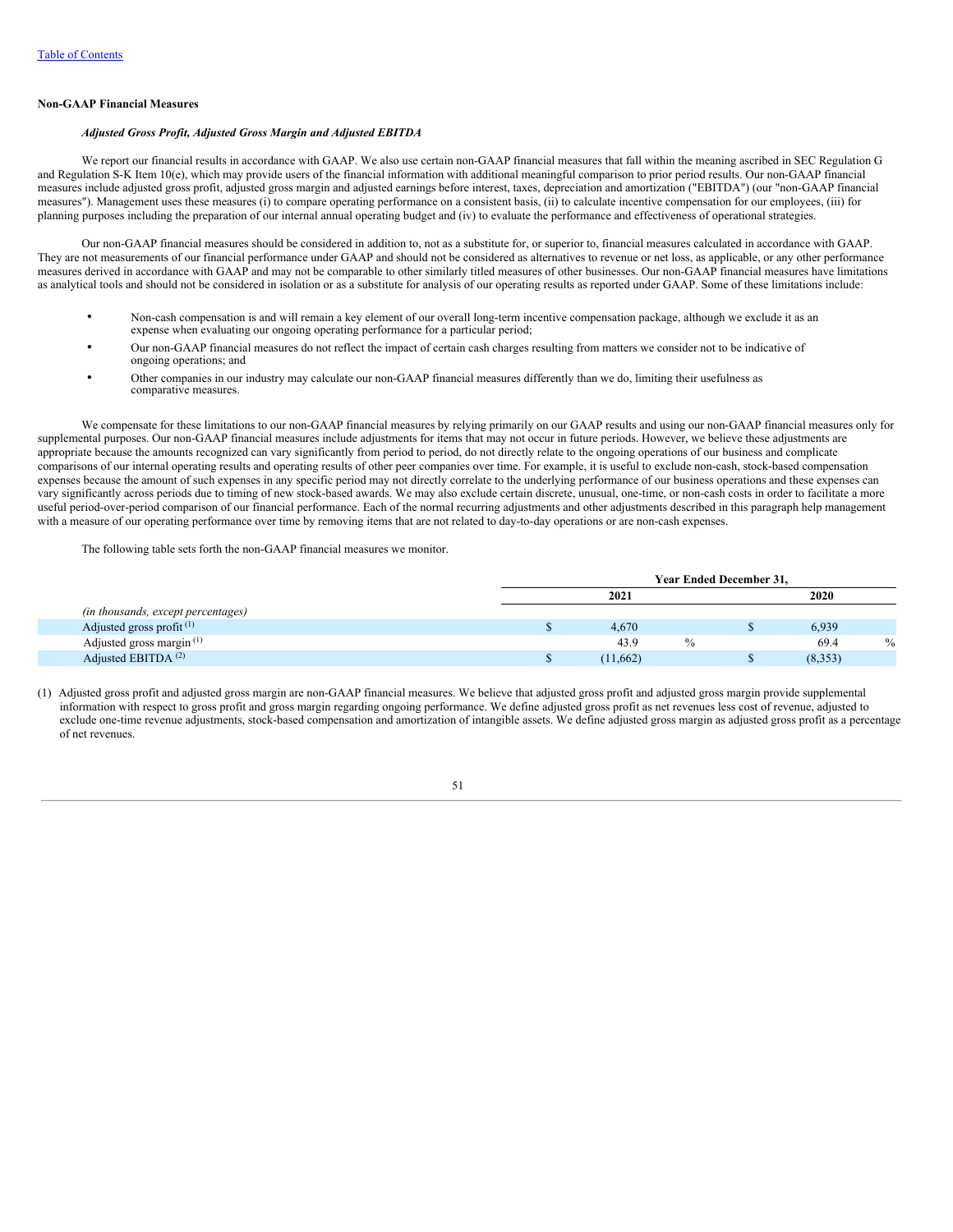(2) Adjusted EBITDA is a non-GAAP financial measure. We believe adjusted EBITDA provides helpful information with respect to operating performance as viewed by management, including a view of our business that is not dependent on (i) the impact of our capitalization structure and (ii) items that are not part of day-to-day operations. We define adjusted EBITDA as net loss plus (i) interest expense, (ii) income tax expense, (iii) depreciation, (iv) amortization, and further adjusted for (v) one-time adjustments and (vi) stock-based compensation expense.

# *Reconciliation of Non-GAAP Financial Measures*

The following tables set forth a reconciliation of the most directly comparable GAAP financial measure to each of the non-GAAP financial measures discussed above.

|                                       |   | <b>Year Ended December 31.</b> |  |        |
|---------------------------------------|---|--------------------------------|--|--------|
|                                       |   | 2021                           |  | 2020   |
| (in thousands, except percentages)    |   |                                |  |        |
| Gross profit                          | ъ | 3,613                          |  | 6,644  |
| Add back: Amortization of intangibles |   |                                |  | 21     |
| Add back: Stock-based compensation    |   | 1.050                          |  | 274    |
| Adjusted gross profit                 |   | 4.670                          |  | 6,939  |
| Adjusted gross margin                 |   | 43.9%                          |  | 69.4 % |

|                                                                | <b>Year Ended December 31.</b> |                          |  |           |
|----------------------------------------------------------------|--------------------------------|--------------------------|--|-----------|
|                                                                |                                | 2021                     |  | 2020      |
| (in thousands)                                                 |                                |                          |  |           |
| Net loss                                                       | S                              | $(53,522)$ \$            |  | (22, 199) |
| Add back: Depreciation and amortization                        |                                | 240                      |  | 153       |
| Add back: Interest expense                                     |                                | 4,481                    |  | 3,413     |
| (Less) Add back: Income tax (benefit) expense                  |                                | (426)                    |  |           |
| <b>EBITDA</b>                                                  |                                | (49, 227)                |  | (18, 631) |
| Add back: Stock-based compensation                             |                                | 4,941                    |  | 4,492     |
| Add back: Legal settlement                                     |                                | $\qquad \qquad - \qquad$ |  | 4,500     |
| Add back: Loss on extinguishment of debt                       |                                | 7,952                    |  | 2,158     |
| Add back: Impairment of digital assets                         |                                | 9,383                    |  |           |
| Add back (Less): Fair value adjustment for warrant liabilities |                                | 18,139                   |  | (872)     |
| Less: Gain on forgiveness of PPP loan                          |                                | (2,850)                  |  |           |
| <b>Adjusted EBITDA</b>                                         |                                | (11,662)                 |  | (8,353)   |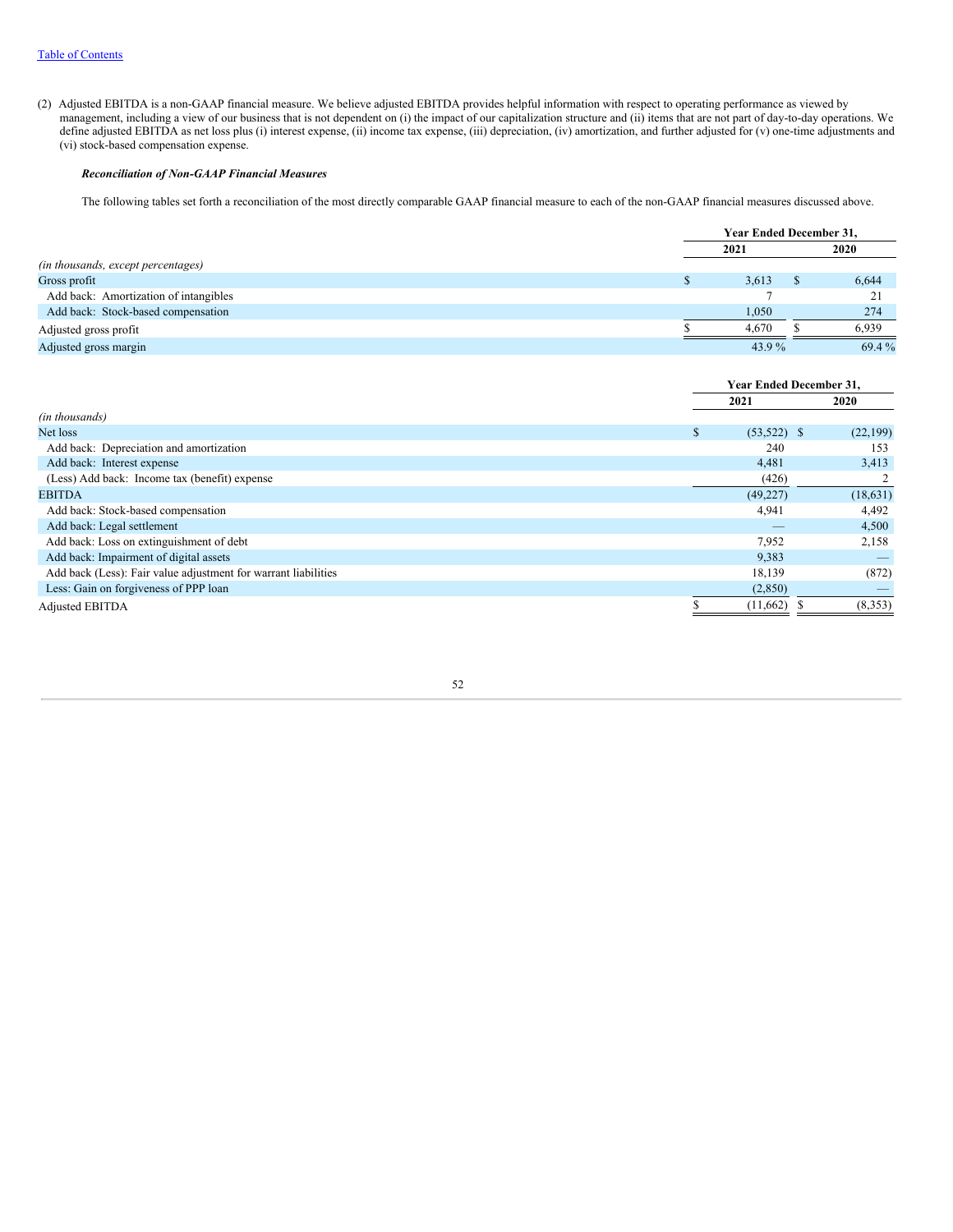# **Components of Results of Operations**

# *Revenue and Gross Profit*

There are a number of factors that impact the revenue and margin profile of the product, service and technology offerings we provide, including, but not limited to, solution and technology complexity, technical expertise requiring the combination of products and types of services provided, as well as other elements that may be specific to a particular client solution.

*Platform Subscriptions and Services Revenue.* Subscription revenue is derived from software license fees, which comprise subscription fees from customers licensing our Software Development Kits (SDKs), that includes accessing the MaaS platform; application development service revenue from the development of customer applications, or apps, which are built and delivered to customers; and support fees.

Subscription revenue from SDK licenses gives the customer the right to access our MaaS platform. Application development revenue is derived from development services around designing and building new applications or enhancing existing applications. Support revenue is comprised of support and maintenance fees of customer applications, software updates and technical support for application development services for a support term.

From time to time, we also provide professional services by outsourcing employees' time and materials to customers.

Platform subscriptions and services gross profit is equal to subscriptions and services revenue less the cost of personnel and related costs for our support and professional services employees, external consultants, stock-based compensation and allocated overhead. Costs associated with our development and project management teams are generally recognized as incurred. Costs directly attributable to the development or support of applications relating to platform subscription customers are included in cost of sales, whereas costs related to the ongoing development and maintenance of Phunware's MaaS platform are expensed in research and development. As a result, platform subscriptions and services gross profit may fluctuate from period to period.

*Application Transaction Revenue.* We also generate revenue by charging advertisers to deliver advertisements (ads) to users of mobile connected devices. Depending on the specific terms of each advertising contract, we generally recognize revenue based on the activity of mobile users viewing these ads. Fees from advertisers are commonly based on the number of ads delivered or views, clicks or actions by users on mobile advertisements delivered, and we recognize revenue at the time the user views, clicks or otherwise acts on the ad. We sell ads through several offerings: cost per thousand impressions and cost per click. During 2021, we announced the commencement of the selling of PhunToken, PhunToken is designed to reward consumers for their activity, such as watching branded videos, completing surveys and visiting points of interest. We recognize revenue related to PhunToken at time of delivery to a customer's ethereum-based wallet.

Application transaction gross profit is equal to application transaction revenue less cost of revenue associated with application transactions. Application transaction gross profit is impacted by the cost of advertising traffic we pay to our suppliers, the amount of traffic which we can purchase from those suppliers and ethereum blockchain fees paid to deliver PhunToken. As a result, our application transaction gross profit may fluctuate from period to period due to variable costs of advertising traffic and cryptocurrency blockchain fees.

*Computer Hardware Revenue*. We acquired Lyte in October 2021. Revenue from Lyte is primarily derived from the sale of high-performance personal computers. Lyte computers are sold with a variety of pre-packaged solutions, as well as customizable solutions selected by our customers. A majority of Lyte's customers pay us via credit card payments, which is managed through a third party processor. We recognize revenue at the time a completed unit ships from our facility.

Computer hardware gross profit is equal to computer hardware revenue less the costs associated with the assembly of computers. Computer hardware gross profit is impacted by the costs that we pay for parts incorporated into a Lyte computer system, as well as labor costs of our employees directly attributable to building computer systems and shipping. Demand may exceed available supply at times, which may hamper our ability to deliver computer systems timely and may increase the costs at which we can obtain inventory needed for computer builds. Customizable solutions we offer our customers may also vary from time to time. As a result, computer hardware revenue and gross profit may fluctuate from period to period. Although we plan to invest in Lyte for future growth, we may experience revenue and gross profit fluctuations as a result of seasonality.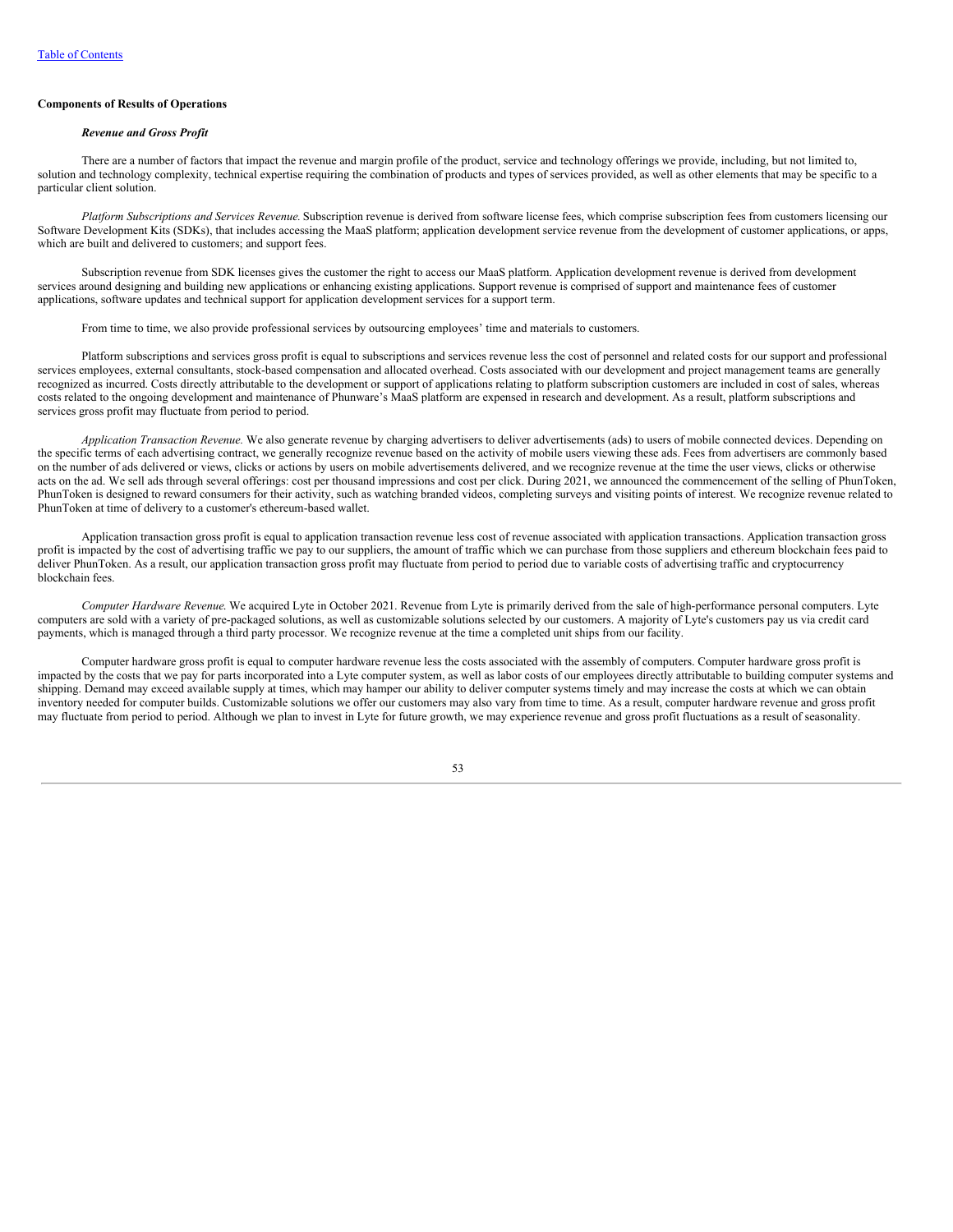#### *Gross Margin*

Gross margin measures gross profit as a percentage of revenue. Gross margin is generally impacted by the same factors that affect changes in the mix of subscriptions and services and application transactions, and computer hardware.

#### *Operating Expenses*

Our operating expenses include sales and marketing expenses, general and administrative expenses, research and development expenses, depreciation and amortization of acquired intangible assets. Personnel costs are the most significant component of operating expenses and consist of salaries, benefits, bonuses, stock-based compensation and, in sales and marketing expense, commissions. Legal settlements pertaining to litigation brought as a result of the Company's operations is also included in operating expenses.

*Sales and Marketing Expense.* Sales and marketing expense is comprised of compensation, commission expense, variable incentive pay and benefits related to sales personnel, along with travel expenses, other employee related costs, including stock-based compensation and expenses related to marketing programs and promotional activities. We expect our sales and marketing expense will increase in absolute dollars as we increase our sales and marketing organizations as we plan to increase revenue but may fluctuate as a percentage of our total revenue from period to period.

*General and Administrative Expense.* General and administrative expense is comprised of compensation and benefits of administrative personnel, including variable incentive pay and stock-based compensation, bad debt expenses and other administrative costs such as facilities expenses, professional fees and travel expenses. We expect to incur additional general and administrative expenses as a result of operating as a public company, including expenses related to compliance with the rules and regulations of the SEC and listing standards of Nasdaq, additional insurance expenses, investor relations activities and other administrative and professional services. We also expect to increase the size of our general and administrative function to support the growth of our business. As a result, we expect that our general and administrative expenses will increase in absolute dollars but may fluctuate as a percentage of our total revenue from period to period.

*Research and Development Expense.* Research and development expenses consist primarily of employee compensation costs and overhead allocation. We believe that continued investment in our platform is important for our growth. As a result, we expect our research and development expenses will increase in absolute dollars as our business grows but may fluctuate as a percentage of revenue from period to period.

#### *Interest Expense*

Interest expense includes interest related to our outstanding debt, including amortization of discounts and deferred issuance costs.

Refer to Note 8 "*Factoring Agreement*" and Note 9 "*Debt*" of the notes to consolidated financial statements included in Part II, Item 8 of this Annual Report on Form 10-K for more information on our factoring arrangement and debt offerings, respectively.

We also may seek additional debt financings to fund the expansion of our business or to finance strategic acquisitions in the future, which may have an impact on our interest expense.

## *Income Tax Expense*

We are subject to U.S. Federal income taxes, state income taxes net of federal income tax effect and nondeductible expenses. Our effective tax rate will vary depending on permanent non-deductible expenses and other factors.

Refer to Note 15 "*Income Taxes*" of the notes to consolidated financial statements included in Part II, Item 8 of this Annual Report on Form 10-K for further discussion.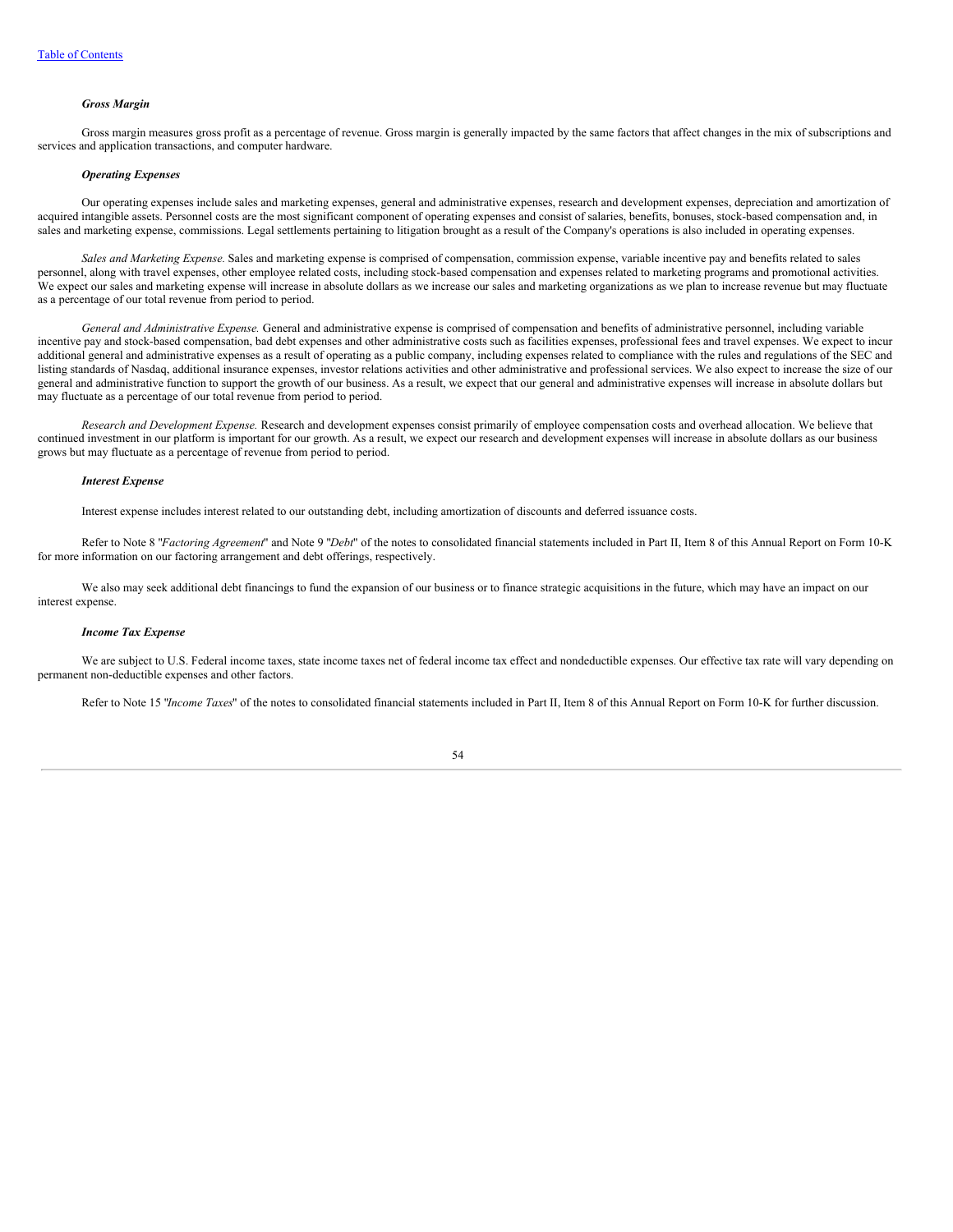# **Results of Operations**

# *Comparison of Fiscal Years Ended December 31, 2021 and 2020*

## *Net Revenue*

|                                                                            |    | <b>Year Ended December 31,</b> |               |    |        |               |               | Change        |               |
|----------------------------------------------------------------------------|----|--------------------------------|---------------|----|--------|---------------|---------------|---------------|---------------|
| (in thousands, except)<br><i>percentages</i> )                             |    | 2021                           |               |    | 2020   |               | Amount        | $\frac{0}{0}$ |               |
| <b>Net Revenue</b>                                                         |    |                                |               |    |        |               |               |               |               |
| Platform subscriptions and<br>services                                     | D. | 5,308                          |               | \$ | 9,108  |               | \$<br>(3,800) | (41.7)        | $\frac{0}{0}$ |
| Computer hardware                                                          |    | 3,095                          |               |    |        |               | 3,095         | 100.0         | $\%$          |
| Application transaction                                                    |    | 2,240                          |               |    | 893    |               | 1,347         | 150.8         | $\%$          |
| Total revenue                                                              |    | 10,643                         |               |    | 10,001 |               | 642           | 6.4           | $\frac{0}{0}$ |
| Platform subscriptions and<br>services as a percentage of total<br>revenue |    | 49.9                           | $\frac{0}{0}$ |    | 91.1   | $\frac{0}{0}$ |               |               |               |
| Computer hardware as a<br>percentage of total revenue                      |    | 29.1                           | $\frac{0}{0}$ |    |        | $\%$          |               |               |               |
| Application transactions as a<br>percentage of total revenue               |    | 21.0                           | $\frac{0}{0}$ |    | 8.9    | $\%$          |               |               |               |

Total revenue increased \$0.6 million, or 6.4%, in the year ended December 31, 2021 compared to the corresponding period in 2020.

Platform subscriptions and services revenue decreased \$3.8 million, or (41.7)%. Greater revenues derived in 2020 were primarily driven by development, licensing and support services provided to a particular customer during 2020. Revenue from this customer was 32% of our total net revenues for the year ended December 31, 2020. This customer is identified as "*Customer D*" in Note 4 "*Revenue*" of the notes to consolidated financial statements included in Part II, Item 8 of this Annual Report on Form 10-K.

Computer hardware revenue represented \$3.1 million due to the Lyte Technology, Inc. acquisition.

Application transaction revenue increased \$1.3 million, or 150.8% due to \$1.1 million in PhunToken sales, as we commenced the sale of PhunToken in 2021 and an increase in revenue related to advertising campaigns.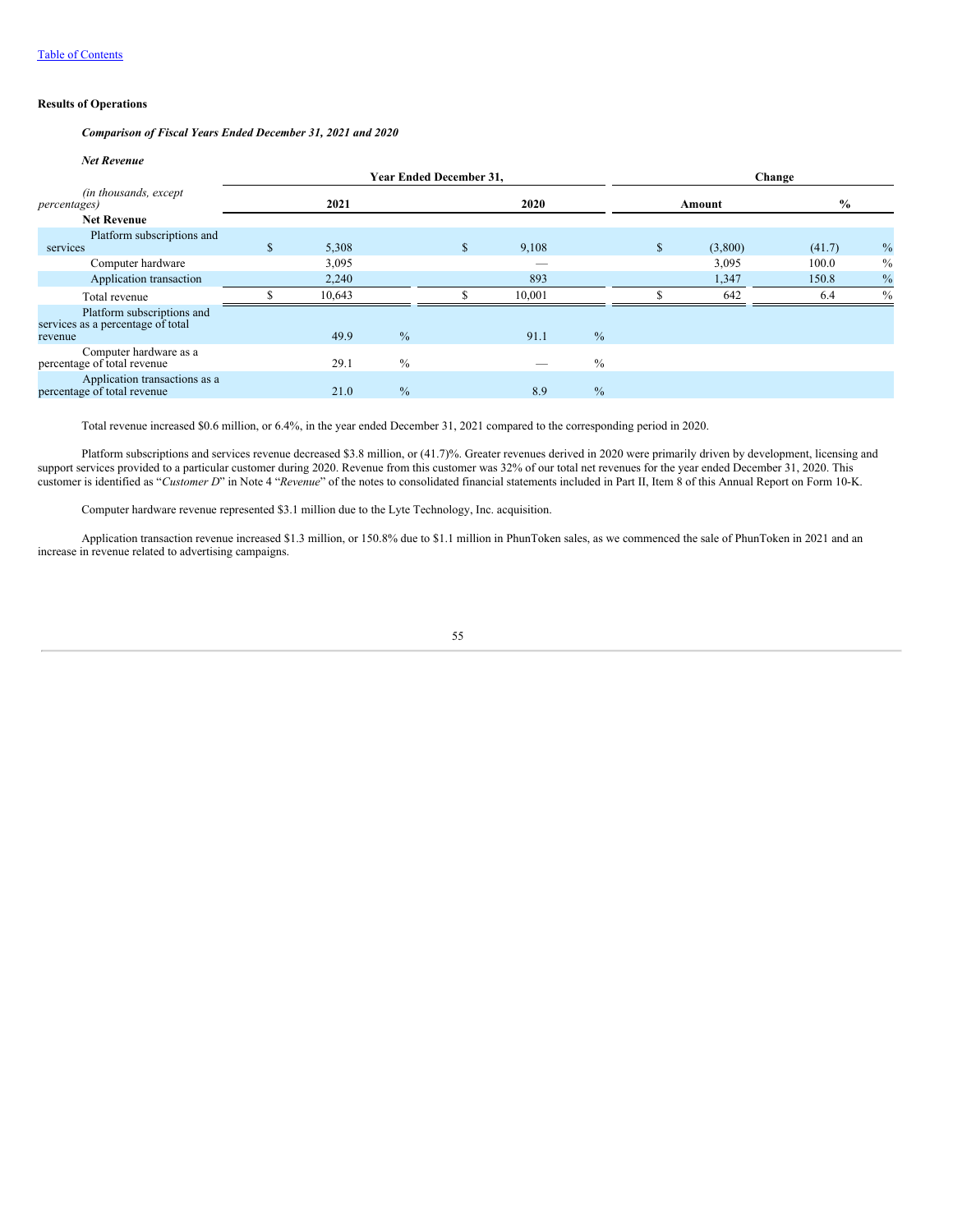# *Cost of Revenue, Gross Profit and Gross Margin*

|                                                | <b>Year Ended December 31,</b> |       |               |              |       |               |              |         | Change        |               |
|------------------------------------------------|--------------------------------|-------|---------------|--------------|-------|---------------|--------------|---------|---------------|---------------|
| (in thousands, except)<br><i>percentages</i> ) |                                | 2021  |               |              | 2020  |               |              | Amount  | $\frac{0}{0}$ |               |
| <b>Cost of Revenue</b>                         |                                |       |               |              |       |               |              |         |               |               |
| Platform subscriptions and                     |                                |       |               |              |       |               |              |         |               |               |
| services                                       | S                              | 3,702 |               | \$           | 3,180 |               | \$           | 522     | 16.4          | $\frac{0}{0}$ |
| Computer hardware                              |                                | 3,017 |               |              |       |               |              | 3,017   | 100.0         | $\%$          |
| Application transaction                        |                                | 311   |               |              | 177   |               |              | 134     | 75.7          | $\frac{0}{0}$ |
| Total cost of revenue                          | $\mathbf{s}$                   | 7,030 |               | $\mathbb{S}$ | 3,357 |               | $\mathbb{S}$ | 3,673   | 109.4         | $\frac{0}{0}$ |
| <b>Gross Profit</b>                            |                                |       |               |              |       |               |              |         |               |               |
| Platform subscriptions and                     |                                |       |               |              |       |               |              |         |               |               |
| services                                       | $\mathbb{S}$                   | 1,606 |               | $\mathbb{S}$ | 5,928 |               | $\mathbb{S}$ | (4,322) | (72.9)        | $\frac{0}{0}$ |
| Computer hardware                              |                                | 78    |               |              |       |               |              | 78      | 100.0         | $\frac{0}{0}$ |
| Application transaction                        |                                | 1,929 |               |              | 716   |               |              | 1,213   | 169.4         | $\%$          |
| Total gross profit                             |                                | 3,613 |               |              | 6,644 |               | ה.           | (3,031) | (45.6)        | $\frac{0}{0}$ |
| <b>Gross Margin</b>                            |                                |       |               |              |       |               |              |         |               |               |
| Platform subscriptions and                     |                                |       |               |              |       |               |              |         |               |               |
| services                                       |                                | 30.3  | $\%$          |              | 65.1  | $\%$          |              |         |               |               |
| Computer hardware                              |                                | 2.5   | $\%$          |              |       | $\frac{0}{0}$ |              |         |               |               |
| Application transaction                        |                                | 86.1  | $\frac{0}{0}$ |              | 80.2  | $\frac{0}{0}$ |              |         |               |               |
| Total gross margin                             |                                | 33.9  | $\%$          |              | 66.4  | $\frac{0}{0}$ |              |         |               |               |

Total gross profit decreased \$3.0 million, or (45.6)%, in the year ended December 31, 2021 compared to the corresponding period of 2020. Stock-based compensation increased \$0.8 million during the year ended December 31, 2021. Furthermore, margin decrease can be attributed to a higher margin realized in 2020 as compared to the same period in 2021 related to the customer identified as "*Customer D*" in Note 4, "*Revenue*", in the notes to the consolidated financial statements included in Part II, Item 8 of this Annual Report on Form 10-K.

# *Operating Expenses*

|                                    |      |        | <b>Year Ended December 31.</b> |        | Change |         |               |               |  |
|------------------------------------|------|--------|--------------------------------|--------|--------|---------|---------------|---------------|--|
| (in thousands, except percentages) | 2021 |        | 2020                           |        | Amount |         | $\frac{0}{0}$ |               |  |
| <b>Operating expenses</b>          |      |        |                                |        |        |         |               |               |  |
| Sales and marketing                |      | 3.022  |                                | .653   |        | 1.369   | 82.8          | $\%$          |  |
| General and administrative         |      | 13,256 |                                | 15,361 |        | (2,105) | (13.7)        | $\frac{0}{0}$ |  |
| Research and development           |      | 4,179  |                                | 2,628  |        | 1,551   | 59.0          | $\frac{0}{0}$ |  |
| Legal settlement                   |      | $-$    |                                | 4,500  |        | (4,500) | (100.0)       | $\%$          |  |
| Total operating expenses           |      | 20.457 |                                | 24.142 |        | (3,685) | (15.3)        | $\frac{0}{0}$ |  |

# *Sales and Marketing*

Sales and marketing expense increased \$1.4 million, or 82.8% for the year ended December 31, 2021 compared to the corresponding period of 2020, primarily due to \$0.5 million of increase employee compensation costs due to higher headcount, \$0.4 million related to stock-based compensation expense and \$0.3 million of online marketing expenditures.

### *General and Administrative*

General and administrative expense decreased \$2.1 million, or (13.7)%, for the year ended December 31, 2021, compared to the corresponding period of 2020, primarily due to a decrease of \$1.8 million in legal fees mainly related to our previous litigation with Uber, \$1.3 million in stock-based compensation expense and \$0.5 million in bad debt recoveries. This decrease was partially offset by additional expenses of \$1.2 million related to investor relations costs.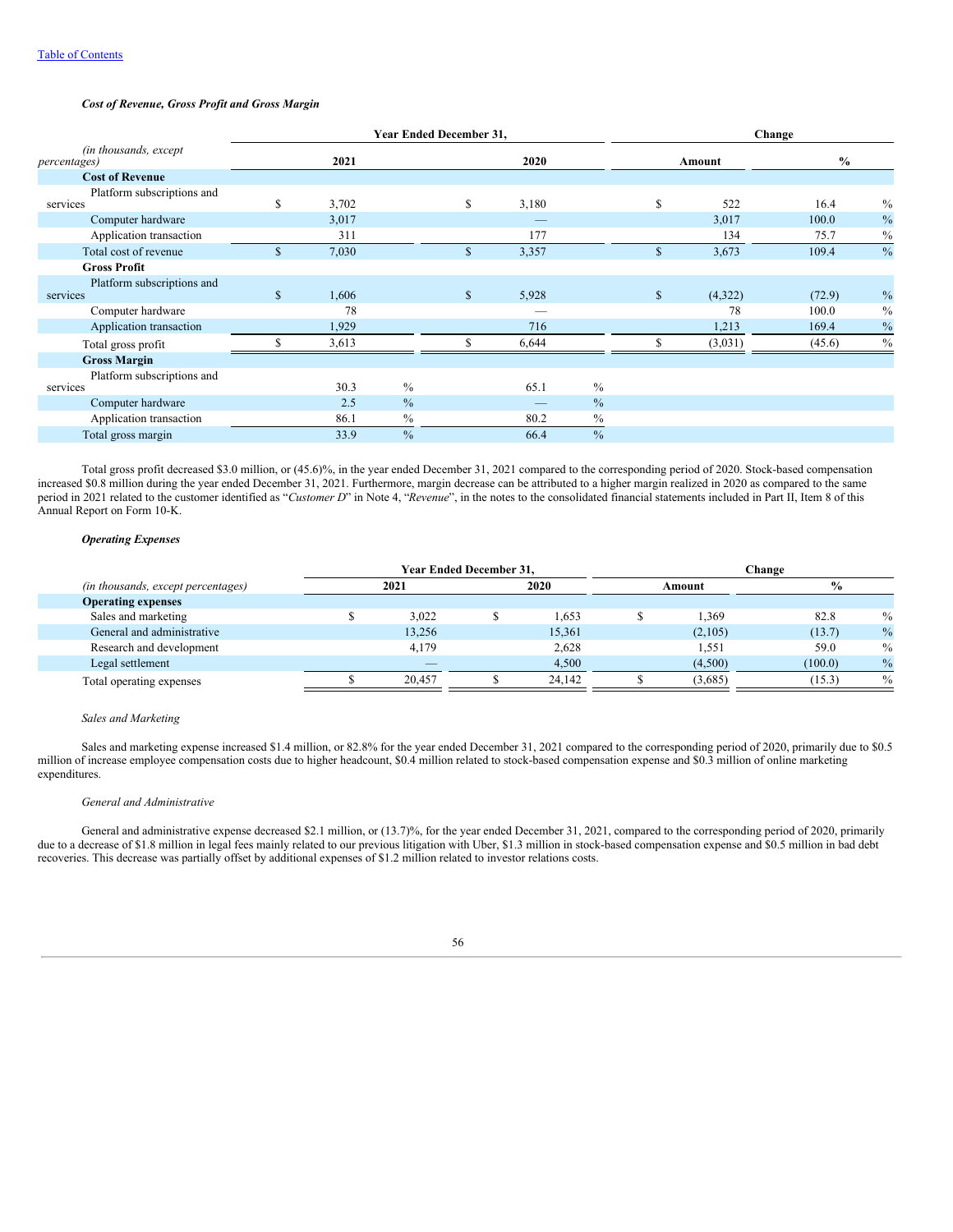### *Research and Development*

Research and development expense increased \$1.6 million, or 59.0% for the year ended December 31, 2021, compared to the corresponding period of 2020, primarily due to increases of \$1.0 million for increased headcount dedicated to research and development projects and \$0.6 million in stock-based compensation expense.

# *Legal Settlement*

The legal settlement expense of \$4.5 million for the year ended December 31, 2020 relates to the settlement of our litigation with Uber as described in detail in Note 11 "*Commitments and Contingencies*" of the notes to the consolidated financial statements included in Part II, Item 8 of this Annual Report on Form 10-K.

#### *Other income (expense)*

|                                                                    |      |           | Year Ended December 31, |          |  |           | Change        |               |
|--------------------------------------------------------------------|------|-----------|-------------------------|----------|--|-----------|---------------|---------------|
| (in thousands, except percentages)                                 | 2021 |           |                         | 2020     |  | Amount    | $\frac{0}{0}$ |               |
| Other income (expense)                                             |      |           |                         |          |  |           |               |               |
| Interest expense                                                   |      | (4,481)   |                         | (3, 413) |  | (1,068)   | 31.3          | $\frac{0}{0}$ |
| Loss on extinguishment of debt                                     |      | (7, 952)  |                         | (2,158)  |  | (5,794)   | 268.5         | $\frac{0}{0}$ |
| Impairment of digital assets                                       |      | (9,383)   |                         |          |  | (9,383)   | 100.0         | $\frac{0}{0}$ |
| Fair value adjustment for warrant<br>liabilities                   |      | (18, 139) |                         | 872      |  | (19,011)  | (2,180.2)     | $\frac{0}{0}$ |
| Gain on forgiveness of Paycheck<br>Protection Program ("PPP") loan |      | 2,850     |                         |          |  | 2.850     | 100.0         | $\frac{0}{0}$ |
| Other income, net                                                  |      |           |                         |          |  |           | 100.0         | $\frac{0}{6}$ |
| Total other expense                                                |      | (37, 104) |                         | (4,699)  |  | (32, 405) | 689.6         | $\frac{0}{0}$ |

Other expense increased \$(32.4) million for the year ended December 31, 2021 when compared to 2020, primarily due to a fair value adjustment as a result of a partial exercise of an outstanding warrant issued to the holder of our 2020 Convertible Notes, impairment of our digital asset holdings, primarily consisting of bitcoin and losses on extinguishment of debt related to payments and the payoff of our 2020 Convertible Notes. These losses were partially offset by the gain on forgiveness of our Paycheck Protection Program loan.

Refer to Note 2, "*Summary of Significant Accounting Policies*" of the notes to the consolidated financial statements included in Part II, Item 8 of this Annual Report on Form 10-K for further discussion regarding our digital asset holdings. Further, reference is made to Note 9 "*Debt*" of the notes to the consolidated financial statements included in Part II, Item 8 of this Annual Report on Form 10-K for further discussion on our debt holdings.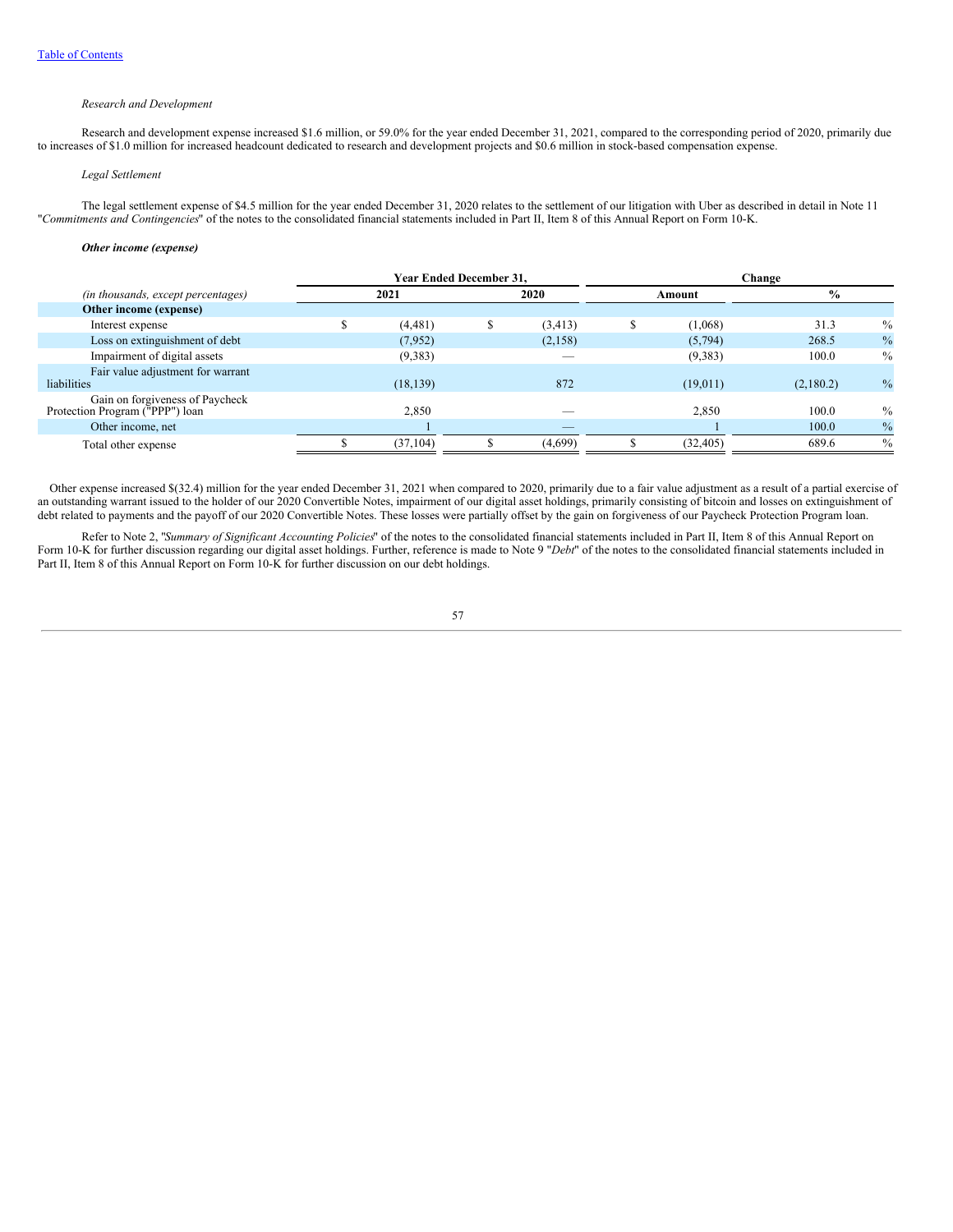# **Liquidity and Capital Resources**

As of December 31, 2021, we held total cash of \$23.1 million, all of which was held in the United States.

In connection with our acquisition of Lyte, we entered into a note purchase agreement and completed the sale of an unsecured promissory note (the "2021 Promissory Note") with an original principal amount of \$5.2 million in a private placement that closed on October 18, 2021. After deducting all transaction cost, net cash proceeds to us were \$4.7 million. No interest will accrue on the promissory note unless and until the occurrence of an event of default (as defined in the promissory note). We may prepay outstanding balance of the promissory note earlier than it is due with a prepayment premium of 110%. Beginning on January 15, 2022 and on the same day of each month thereafter until the promissory note is paid in full, we are required to make a monthly amortization payments in the amount of \$574 thousand which are considered prepayments subject to the prepayment premium.

On April 7, 2021, we entered into an At Market Issuance Sales Agreement with B. Riley Securities, Inc. ("B. Riley"), pursuant to which we offered and sold shares of our common stock, from time to time. We filed two prospectus supplements on April 7, 2021 and October 26, 2021 that form part of our shelf registration statement for the offer and sale of up to an aggregate of \$25 million and \$48.5 million in common stock, respectively. As of December 31, 2021, 20,951,043 shares of our common stock had been sold and we had received aggregate net cash proceeds of \$65.2 million. We terminated our At Market Issuance Sales Agreement with B. Riley on February 4, 2022, with an effective termination date of February 9, 2022. In addition, on October 22, 2021, the holder of our 2020 Convertible Notes partially exercised its warrant for the purchase of 2,060,000 shares of our common stock at an exercise price of \$2.25 per share for net proceeds of \$4.6 million to the Company.

On February 1, 2022, we filed a Form S-3, which was subsequently declared effective by the SEC on February 9, 2022, pursuant to which we may issue up to \$200 million in common stock, preferred stock, warrants and units. Contained therein, was a prospectus supplement in which we may sell up to \$100 million of our common stock in an "at the market offering" as defined by the Securities Act pursuant to an At Market Issuance Sales Agreement we entered into with H.C. Wainwright & Co., LLC on January 31, 2022. To date, we have not sold any shares of our common stock under the sales agreement with H.C. Wainwright or issued any securities under our Form S-3 filed on February 1, 2022.

As a result of the financing events described above, while our liquidity risk continues as a result of continued losses and the ongoing and evolving effects of the COVID-19 pandemic, management believes it has sufficient cash on hand for at least one year following the filing date of this Annual Report on Form 10-K.

Our future capital requirements will depend on many factors, including our pace of growth, subscription renewal activity, the timing and extent of spend to support development efforts, the pace at which we can scale Lyte, the expansion of sales and marketing activities and the market acceptance of our products and services. We believe that it is likely we will in the future enter into arrangements to acquire or invest in complementary businesses, technologies and intellectual property rights. We may be required to seek additional equity or debt financings, or issue securities related to the effective registration statement described above. In the event that additional financing is required from outside sources, we may not be able to raise it on terms acceptable to us, or at all. If we are unable to raise additional capital when desired and/or on acceptable terms, our business, operating results and financial condition could be adversely affected.

The following table summarizes our cash flows for the periods presented:

|                                             |      | <b>Year Ended December 31.</b> |                          | Change |           |               |               |  |  |
|---------------------------------------------|------|--------------------------------|--------------------------|--------|-----------|---------------|---------------|--|--|
| (in thousands, except percentages)          | 2021 |                                | 2020                     | Amount |           | $\frac{0}{0}$ |               |  |  |
| <b>Consolidated statement of cash flows</b> |      |                                |                          |        |           |               |               |  |  |
| Net cash used in operating activities       |      | (22, 514)                      | (10, 973)                |        | (11, 541) | 105.2         | $\%$          |  |  |
| Net cash used in investing activities       |      | (46,385)                       | $\overline{\phantom{m}}$ |        | (46, 385) | 100.0         | $\frac{0}{0}$ |  |  |
| Net cash provided by financing activities   |      | 88,019                         | 14.596                   |        | 73.423    | 503.0         | $\frac{0}{0}$ |  |  |

#### *Operating Activities*

Our primary source of cash from operating activities is receipts sales for our various product and service offerings as further described elsewhere in this Annual Report. Our primary uses of cash from operating activities are payments to employees for compensation and related expenses, publishers and other vendors for the purchase of digital media inventory and related costs, vendors for costs of inventory related to the assembly of Lyte computers, sales and marketing expenses and general operating expenses.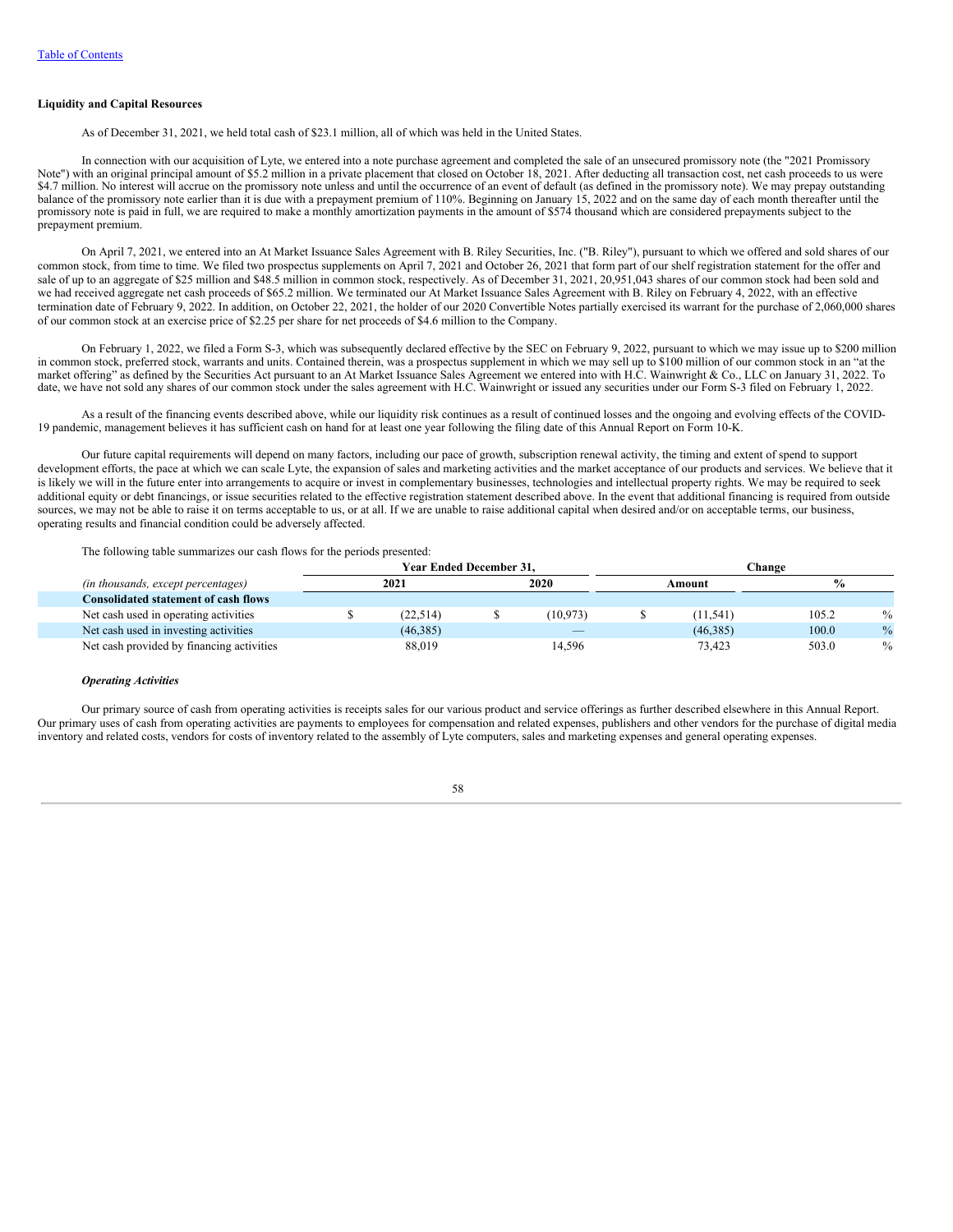We utilized \$(22.5) million of cash from operating activities during 2021 resulting from a net loss of \$(53.5) million. The net loss included non-cash charges of \$40.0 million, primarily consisting of the change in fair value of warrants, impairment of digital assets, the loss on the extinguishment and amortization of debt issuance costs related to our 2020 Convertible Notes, as well as stock-based compensation. In addition, certain changes in our operating assets and liabilities resulted in significant cash (decreases) as follows: \$(5.7) million from a decrease in accounts payable, accrued expenses and an installment payments to Uber related to the settlement of our lawsuit, as well as \$(3.3) million from other working capital changes, primarily related to a decrease in post-acquisition deferred revenue and inventory purchases.

We utilized \$(11.0) million of cash from operating activities during 2020 primarily resulting from a net loss of \$(22.2) million, as adjusted for non-cash charges related to stock-based compensation of \$4.5 million, \$2.2 million for amortization of debt discount and deferred financing costs, \$0.2 million for bad debt expense, \$(0.5) million for accounts payable settlements, \$(0.9) million for gain on the change in fair value of warrants and \$2.2 million for loss on extinguishment of debt. In addition, during 2020 certain changes in our operating assets and liabilities resulted in cash increases (decreases) as follows: \$1.5 million from an increase in accounts payable and accrued expenses, \$3.0 million accrued legal settlement balance as of December 31, 2020 related to our settlement with Uber, \$0.8 million from an decrease in account receivable and \$(2.0) million from an decrease in deferred revenue.

# *Investing Activities*

Investing activities during 2021 consisted of the purchase of digital assets and the acquisition of Lyte Technology, Inc.

### *Financing Activities*

Our financing activities during 2021 consisted of proceeds from equity financings and debt borrowings offset by payments on debt. We acquired \$88.0 million of cash from financing activities resulting primarily from \$94.7 million in proceeds from the sale of our common stock, \$14.7 million in proceeds from our Series B Convertible Note and 2021 Promissory Note and \$4.6 million from a partial exercise of a warrant held by the holder of our 2020 Convertible Notes. These sources of financing were partially offset by \$(26.2) million of payments on debt, a majority of which related to payments on the 2020 Convertible Notes.

Our financing activities during 2020 consisted of proceeds from various debt borrowings offset by repayments on our various debt offerings and financing factoring agreement. We acquired \$14.6 million of cash from financing activities during 2020, as a result of \$15.4 million from new issuances of debt (inclusive of \$0.6 million from related parties), \$9.2 million from our at-the-market offering of common stock and \$0.1 million in proceeds from stock option exercises. These sources of financing were partially offset of \$(9.0) million of payments on debt (inclusive of \$0.6 million to related parties) and \$(1.1) million in net repayments on our factoring financing agreement.

# *Contractual Obligations*

We lease various office facilities, including our corporate headquarters in Texas and offices in California and Florida, under non-cancellable operating lease agreements that expire through 2025. The terms of the lease agreements provide for rental payments on a graduated basis. We recognize rent expense on a straight-line basis over the lease periods. Rent expense under operating leases totaled \$0.8 million and \$0.8 million for the years ended December 31, 2021 and 2020, respectfully.

The following table sets forth our contractual obligations as of December 31, 2021 (in thousands):

|                             | Payments due by period |                            |  |     |  |              |  |              |                    |                 |
|-----------------------------|------------------------|----------------------------|--|-----|--|--------------|--|--------------|--------------------|-----------------|
| Contractual obligations     |                        | Less than<br>Total<br>vear |  |     |  | 153<br>vears |  | J-2<br>vears | More than<br>vears |                 |
| Operating lease obligations |                        | 2.107                      |  | 667 |  | 4.230        |  | 210          |                    | $\qquad \qquad$ |

#### **Off-Balance Sheet Arrangements**

During the years ended December 31, 2021 and 2020, we did not have any off-balance sheet arrangements, as defined in Item 303(a)(4)(ii) of SEC Regulation S-K, such as the use of unconsolidated subsidiaries, structured finance, special purpose entities or variable interest entities.

#### **Indemnification Agreements**

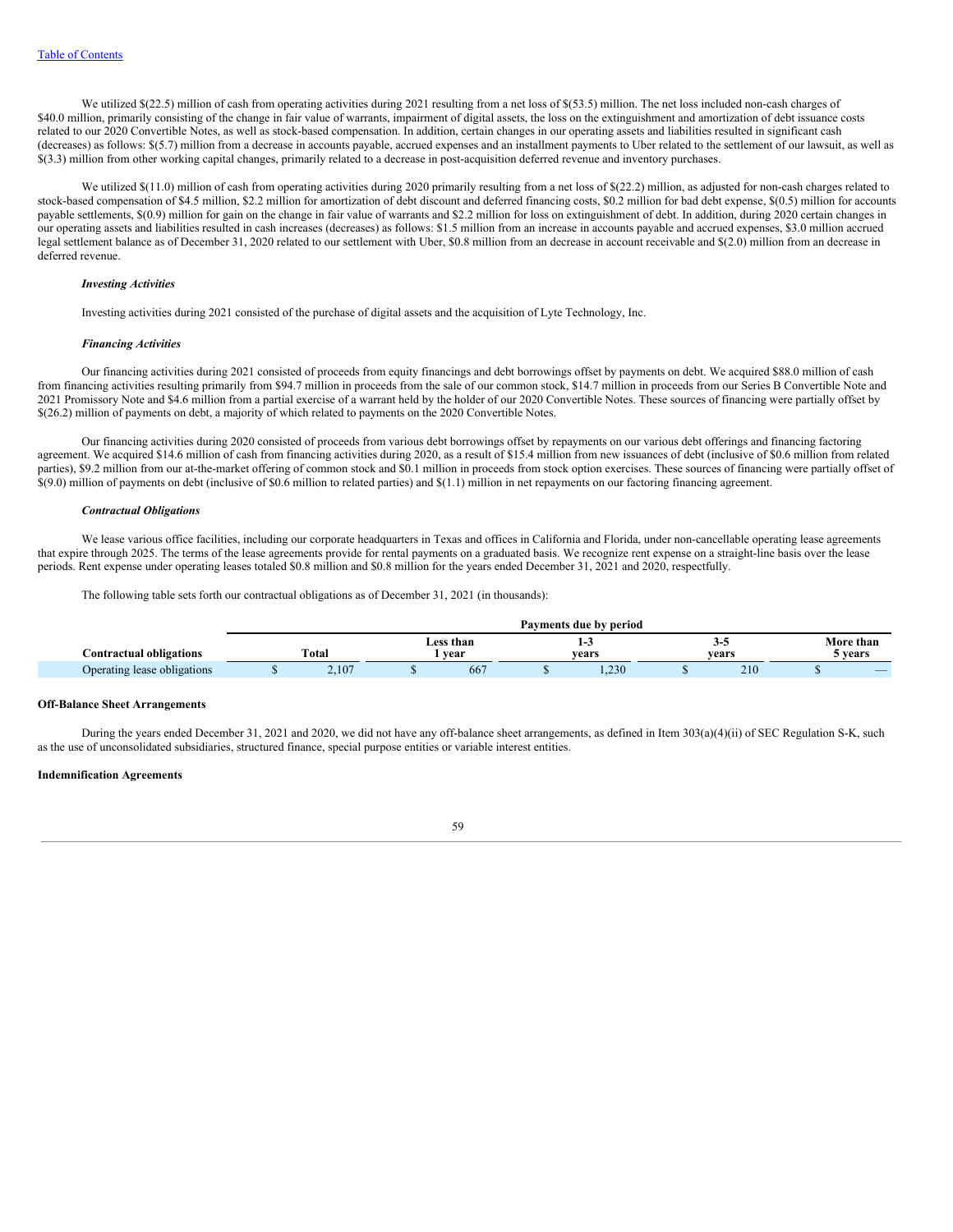In the ordinary course of business, we provide indemnifications of varying scope and terms to customers, vendors, lessors, business partners and other parties with respect to certain matters, including, but not limited to, losses arising out of breach of such agreements, solutions to be provided by the Company or from intellectual property infringement claims made by third parties. In addition, we have entered into indemnification agreements with directors and certain current and former officers and employees that will require the Company, among other things, to indemnify them against certain liabilities that may arise by reason of, or are related to, their status or service as directors, officers or employees.

### **Critical Accounting Policies and Estimates**

Our management's discussion and analysis of our financial condition and results of operations is based on our financial statements, which have been prepared in accordance with GAAP. The preparation of these financial statements requires us to make estimates and assumptions that affect the reported amounts of assets and liabilities and the disclosure of contingent assets and liabilities at the date of the financial statements, as well as the reported revenues generated and expenses incurred during the reporting periods. Our estimates are based on our historical experience and on various other factors that we believe are reasonable under the circumstances, the results of which form the basis for making judgments about the carrying value of assets and liabilities that are not readily apparent from other sources. Actual results may differ from these estimates under different assumptions or conditions.

The critical accounting policies requiring estimates, assumptions and judgments that we believe have the most significant impact on our consolidated financial statements are set forth below. For further information on all significant accounting policies, refer to Note 2 "*Summary of Significant Accounting Policies*" of the notes to the consolidated financial statements included in Part II, Item 8 of this Annual Report on Form 10-K.

#### *Revenue*

We derive our revenue primarily from MaaS subscription fees, application development and support fees, as well as revenue from the sale of high-performance personal computer systems. Revenue is recognized when control of these products or services are transferred to our customers in an amount that reflects the consideration we expect to be entitled to in exchange for those services. Our revenue recognition policy follows guidance from Accounting Standards Codification ("ASC") No. 606, *Revenue from Contracts with Customers (Topic 606)*.

We determine revenue recognition through the following five-step framework:

- Identification of the contract, or contracts, with a customer;
- Identification of the performance obligations in the contract or contracts;
- Determination of the transaction price;
- Allocation of the transaction price to the performance obligations in the contract; and
- Recognition of revenue when, or as, we satisfy a performance obligation.

Our software subscription and services contracts often include promises to transfer multiple products and services to a customer. Determining whether products and services are considered distinct performance obligations that should be accounted for separately versus together may require significant judgment. When a customer contract consists of licensing, application development and support services, we consider these separate performance obligations, which would require an allocation of consideration. For contracts with multiple performance obligations, the contract price is allocated to separate performance obligations on a relative standalone basis for which significant judgment is required. Judgment is required to determine whether a software license is considered distinct and accounted for separately, or not distinct and accounted for together with the software support and services and recognized over time.

# *Digital Assets*

We account for out digital assets as indefinite-lived intangible assets in accordance with ASC 350*Intangibles—Goodwill and Other*. We have ownership of and control over our digital assets and we may use third-party custodial services to secure them. The digital assets are initially recorded at cost and are subsequently remeasured, net of any impairment losses incurred since acquisition.

We determine the fair value of our digital assets on a nonrecurring basis in accordance with ASC 820*Fair Value Measurement*, based on quoted prices on the active exchange(s) that we have determined is the principal market for bitcoin and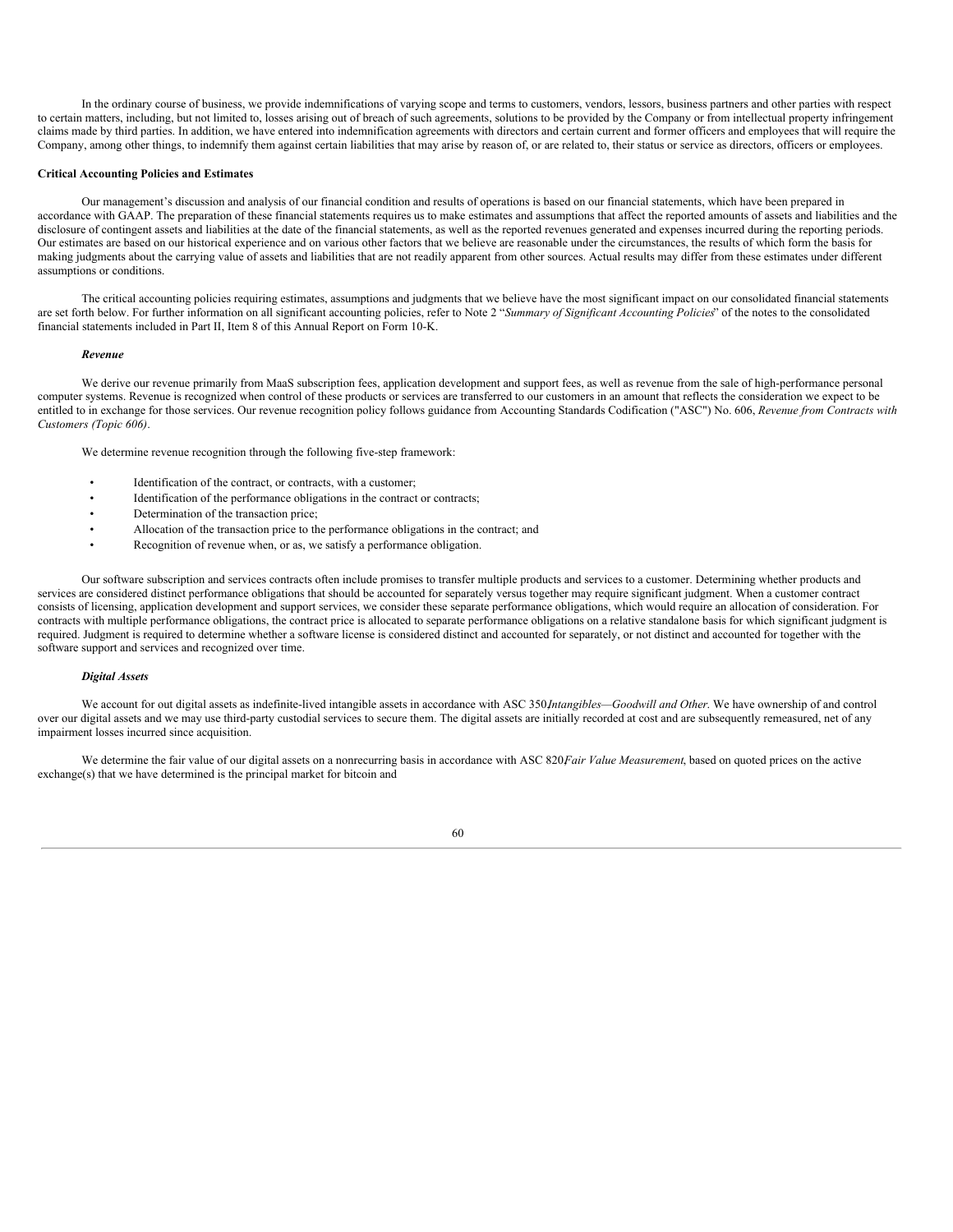ethereum (Level 1 inputs). We perform an analysis each quarter to identify whether events or changes in circumstances, principally decreases in the quoted prices on active exchanges, indicate that it is more likely than not that our digital assets are impaired. In determining if an impairment has occurred, we consider the lowest market price quoted on an active exchange since acquiring the respective digital asset. If the then current carrying value of a digital asset exceeds the fair value, an impairment loss has occurred with respect to those digital assets in the amount equal to the difference between their carrying values and the fair value.

The impaired digital assets are written down to their fair value at the time of impairment and this new cost basis will not be adjusted upward for any subsequent increase in fair value. Gains are not recorded until realized upon sale, at which point they are presented net of any impairment losses for the same digital assets held. In determining the gain or loss to be recognized upon sale, we calculate the difference between the sales price and carrying value of the digital assets sold immediately prior to sale. Impairment losses and gains or losses on sales are recognized within other expense in our consolidated statements of opera

#### *Goodwill*

We review goodwill for impairment annually during the fourth quarter or more frequently if events or changes in circumstances would more-likely-than-not reduce the fair value of a reporting unit below its carrying value. As of December 31, 2021, no impairment of goodwill has been identified.

#### *2020 Convertible Notes and Warrant*

In July 2020, we issued the 2020 Convertible Notes. We also issued a warrant exercisable for three (3) years for the purchase, initially, of an aggregate of up to 2,160,000 shares of our common stock at an initial exercise price of \$4.00 per share. As a result of our underwritten public offering in February 2021, the exercise price of each share decreased to \$2.25 per share, and the number of shares for which the warrant is exercisable increased to 3,840,000. We evaluated all of the financial instruments, including the warrant to purchase shares of our common stock issued in conjunction with 2020 Convertible Notes, to determine if such instruments are derivatives or contain features that qualify as embedded derivatives in accordance with ASC Topic 815-40, Derivatives and Hedging - Contracts in an Entity's Own Stock In accordance with ASC 480, Distinguishing *Liabilities from Equity*, we accounted for the warrant initially as a liability at its fair value and is then re-valued the warrant at each reporting date, with changes in the fair value reported in the consolidated statement of operations. We used a Black-Scholes option-pricing model to value the warrants at inception and subsequent valuation dates. Furthermore, the holder partially exercised its warrant for 2,060,000 shares of our common stock, in October 2021, which resulted in a revaluation of the warrant at the time of exercise. The initial and subsequent valuations of the warrant requires significant judgment. For the assumptions used to value at warrant as of December 31, 2021, refer to Note 9 "*Debt*" of the notes to the consolidated financial statements included in Part II, Item 8 of this Annual Report on Form 10-K.

#### *Business Combination*

We account for business combinations using the acquisition method of accounting as prescribed in ASC 805, *"Business Combinations (Topic 805)*." We record the assets acquired, liabilities assumed and acquisition-related contingent consideration at fair value on the date of acquisition. The difference between the purchase price, including any contingent consideration, and the fair value of net assets acquired is recorded as goodwill. We may adjust the preliminary purchase price and purchase price allocation, as necessary, during the measurement period of up to one year after the acquisition closing date as we obtain more information as to facts and circumstances that impact the determination of fair value at the acquisition date. Any change in fair value of acquisition-related contingent consideration resulting from events after the acquisition date is recognized in earnings. Acquisition-related costs are recognized separately from the acquisition and are expensed as incurred.

### **Recent Accounting Standards**

Recent accounting standards applicable to our business are described under the subheading "*Recently Adopted Accounting Policies*" in Note 2 "*Summary of Significant Accounting Policies*" of the notes to consolidated financial statements included in Part II, Item 8 of this Annual Report on Form 10-K.

### **Item 7A. Quantitative and Qualitative Disclosures About Market Risk.**

We are a "smaller reporting company" as defined by Rule 12b-2 of the Exchange Act, and as such, we are not required to provide the information required under this Item.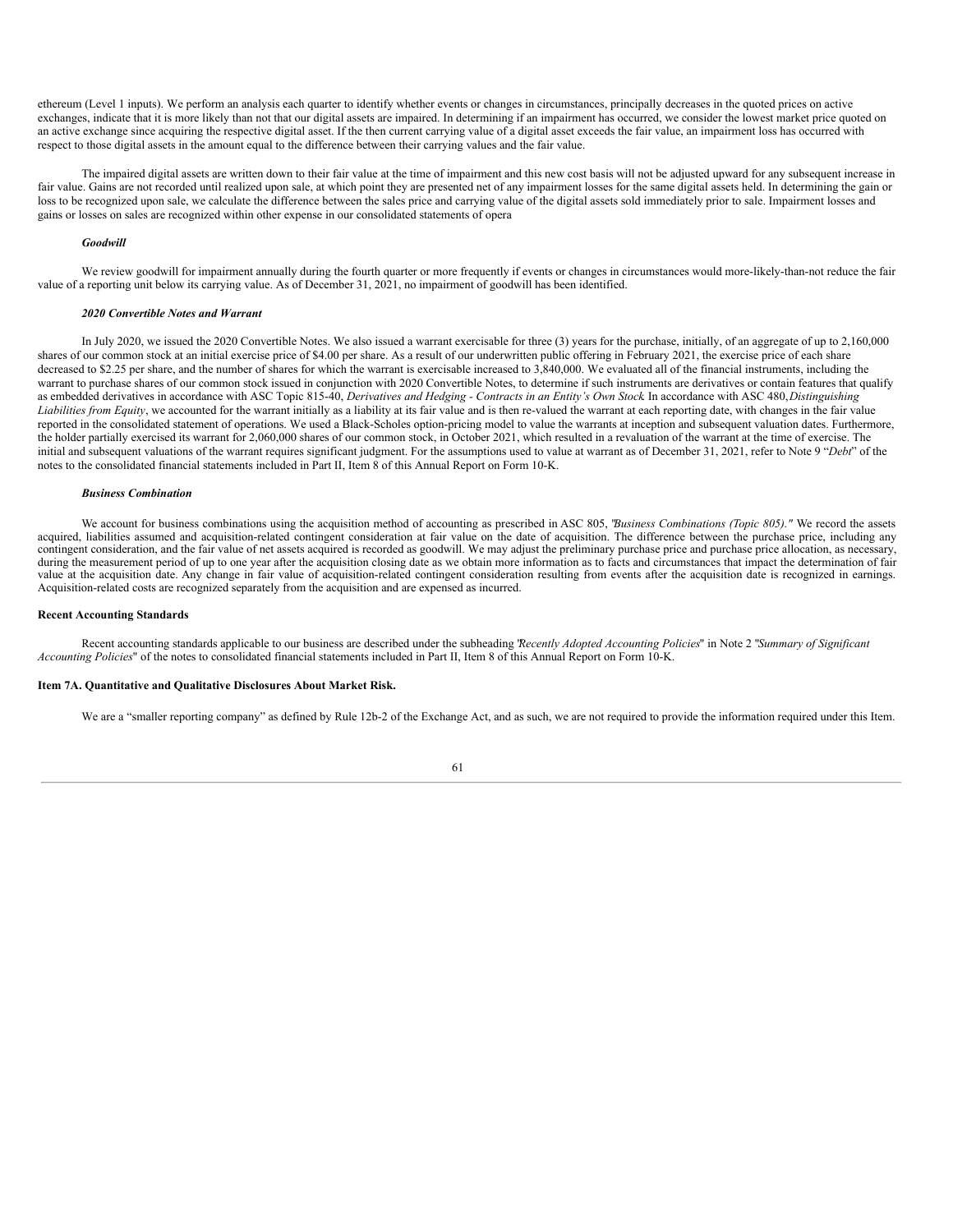# **Item 8. Financial Statements and Supplementary Data.**

# **INDEX TO THE CONSOLIDATED FINANCIAL STATEMENTS**

<span id="page-63-0"></span>

| Report of Independent Registered Public Accounting Firm (PCAOB Firm No.688) |     |
|-----------------------------------------------------------------------------|-----|
| <b>Consolidated Balance Sheets</b>                                          |     |
| <b>Consolidated Statements of Operations and Comprehensive Loss</b>         | -66 |
| Consolidated Statements of Changes Stockholders' Equity (Deficit)           | 67  |
| <b>Consolidated Statements of Cash Flows</b>                                | -68 |
| Notes to Consolidated Financial Statements                                  | 70  |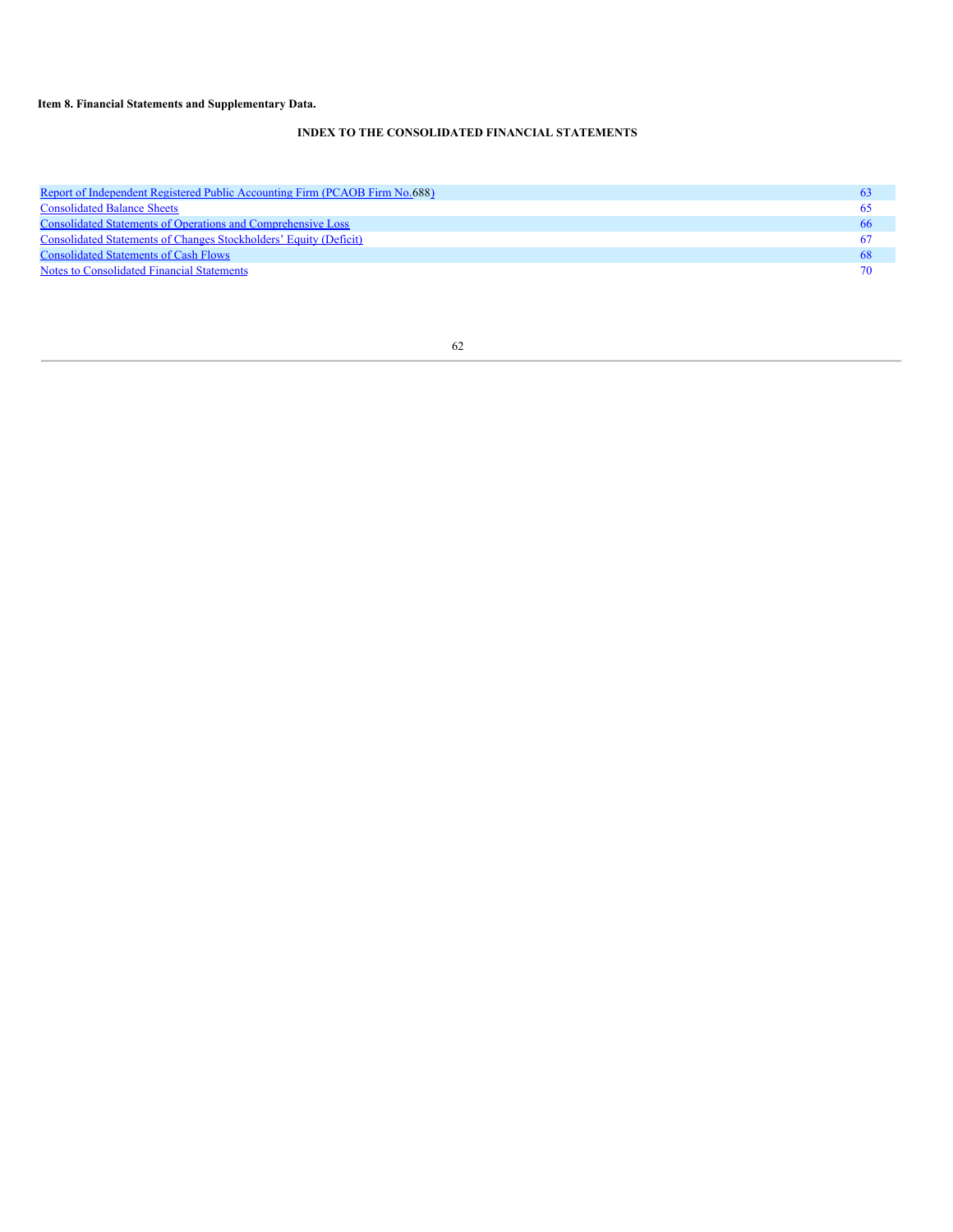#### **REPORT OF INDEPENDENT REGISTERED PUBLIC ACCOUNTING FIRM**

To the Stockholders and Board of Directors of Phunware, Inc.

# **Opinion on the Financial Statements**

We have audited the accompanying consolidated balance sheets of Phunware, Inc. (the "Company") as of December 31, 2021 and 2020, the related consolidated statements of operations and comprehensive loss, changes in stockholders' equity (deficit) and cash flows for each of the two years in the period ended December 31, 2021, and the related notes (collectively referred to as the "financial statements").In our opinion, the financial statements present fairly, in all material respects, the financial position of the Company as of December 31, 2021 and 2020, and the results of its operations and its cash flows for each of the two years in the period ended December 31, 2021, in conformity with accounting principles generally accepted in the United States of America.

### **Basis for Opinion**

These financial statements are the responsibility of the Company's management. Our responsibility is to express an opinion on the Company's financial statements based on our audits. We are a public accounting firm registered with the Public Company Accounting Oversight Board (United States) ("PCAOB") and are required to be independent with respect to the Company in accordance with the U.S. federal securities laws and the applicable rules and regulations of the Securities and Exchange Commission and the PCAOB.

We conducted our audits in accordance with the standards of the PCAOB. Those standards require that we plan and perform the audits to obtain reasonable assurance about whether the financial statements are free of material misstatement, whether due to error or fraud. The Company is not required to have, nor were we engaged to perform, an audit of its internal control over financial reporting. As part of our audits we are required to obtain an understanding of internal control over financial reporting but not for the purpose of expressing an opinion on the effectiveness of the Company's internal control over financial reporting. Accordingly, we express no such opinion.

Our audits included performing procedures to assess the risks of material misstatement of the financial statements, whether due to error or fraud, and performing procedures that respond to those risks. Such procedures included examining, on a test basis, evidence regarding the amounts and disclosures in the financial statements. Our audits also included evaluating the accounting principles used and significant estimates made by management, as well as evaluating the overall presentation of the financial statements. We believe that our audits provide a reasonable basis for our opinion.

# **Critical Audit Matters**

The critical audit matter communicated below is a matter arising from the current period audit of the financial statements that was communicated or required to be communicated to the audit committee and that: (1) relates to accounts or disclosures that are material to the financial statements and (2) involved our especially challenging, subjective, or complex judgments. The communication of critical audit matters does not alter in any way our opinion on the consolidated financial statements, taken as a whole, and we are not, by communicating the critical audit matter below, providing a separate opinion on the critical audit matter or on the accounts or disclosures to which it relates.

# *Evaluation of the Accounting for and Disclosure of Digital Assets*

#### *Description of the Matter*

As described in Note 2 to the consolidated financial statements, the Company's digital assets held as of December 31, 2021, which consist mainly of Bitcoin and Ethereum, are accounted for as indefinite-lived intangible assets, and have been included in current assets on the consolidated balance sheet. The Company's digital assets as of December 31, 2021 were approximately \$32.6 million. For the year ended December 31, 2021, the Company generated revenue of \$1.1 million from the sale of PhunToken for which they received both cash and digital currency from customers. The Company's management has exercised significant judgment in their determination of how existing accounting principles generally accepted in the United States of America ("GAAP") should be applied to the accounting for digital assets held, the associated financial statement presentation and accompanying footnote disclosures.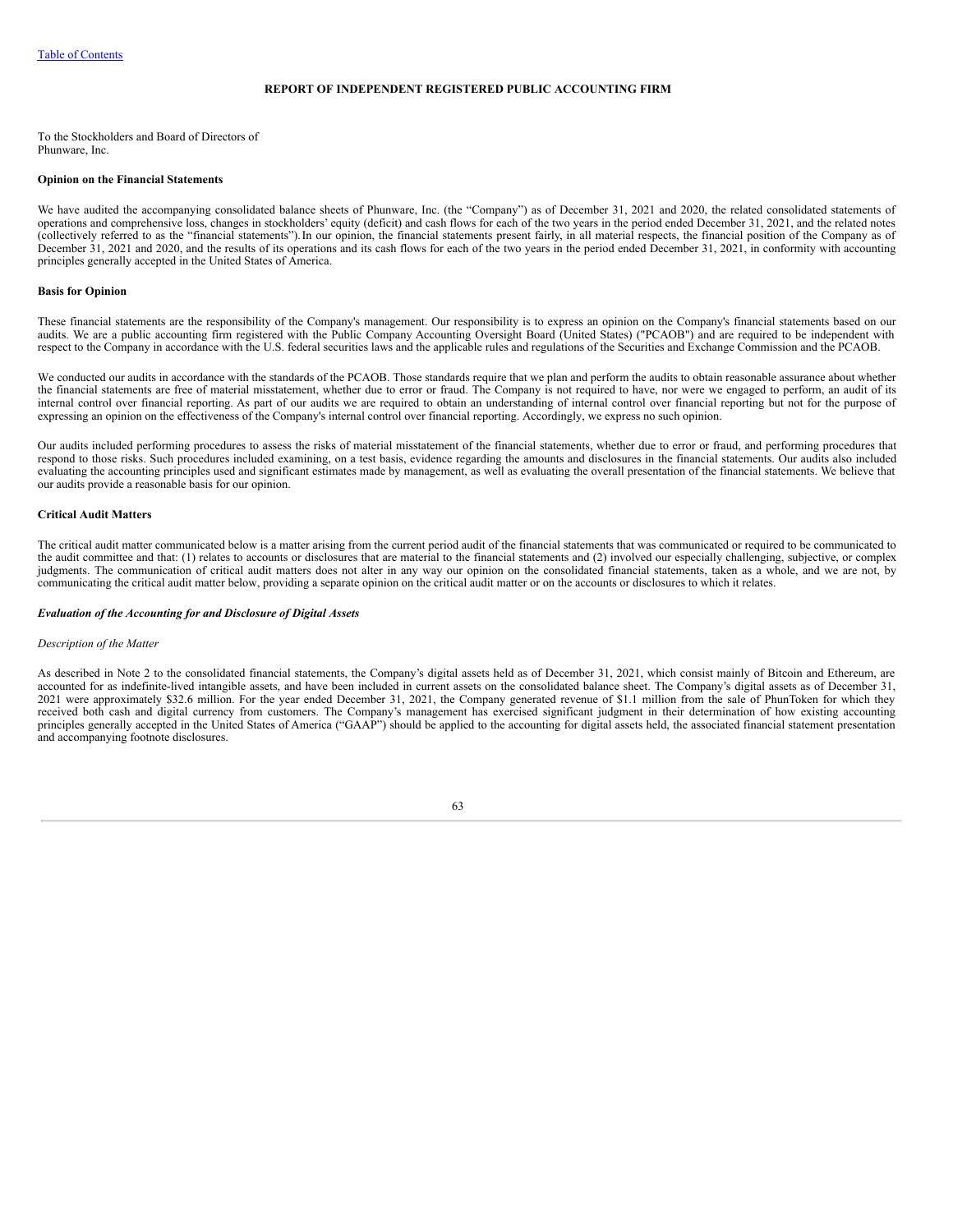We identified the accounting for and disclosures of digital assets held and sold as a critical audit matter due to the nature and extent of audit effort required to obtain sufficient appropriate audit evidence to address the risks of material misstatement related to the valuation, existence and rights and obligations of digital assets held and sold. The nature and extent of audit effort required to address the matter included significant involvement of more experienced engagement team members and subject matter experts related to the matter.

*How We Addressed the Matter in Our Audit*

Our audit procedures included, amongst others:

- We obtained an understanding of management's process with regards to the methodology used, and the factors considered in determining the appropriate accounting for and disclosure of its digital assets held;
- Evaluated management's rationale for the application of Accounting Standards Codification ("ASC") 350 to account for its digital assets held, including management's processes for evaluating its digital assets for impairment;
- Evaluated management's rationale for inclusion of digital assets as a current asset on the balance sheet;
- Evaluated management's disclosures of its digital assets activity in the financial statement footnotes;
- In connection with the sales of digital assets, we traced and agreed the details of the transactions to the underlying documents, examined supporting sale and cash receipt evidence, and tested the fair value of the assets received;
- Confirmed the existence of the Company's digital asset balances through a third-party custodian platform; and
- Evaluated the third-party custodian platform's pricing sources with various independent pricing sources.

/s/ Marcum LLP

Marcum LLP

We have served as the Company's auditor since 2018.

<span id="page-65-0"></span>Houston, Texas April 7, 2022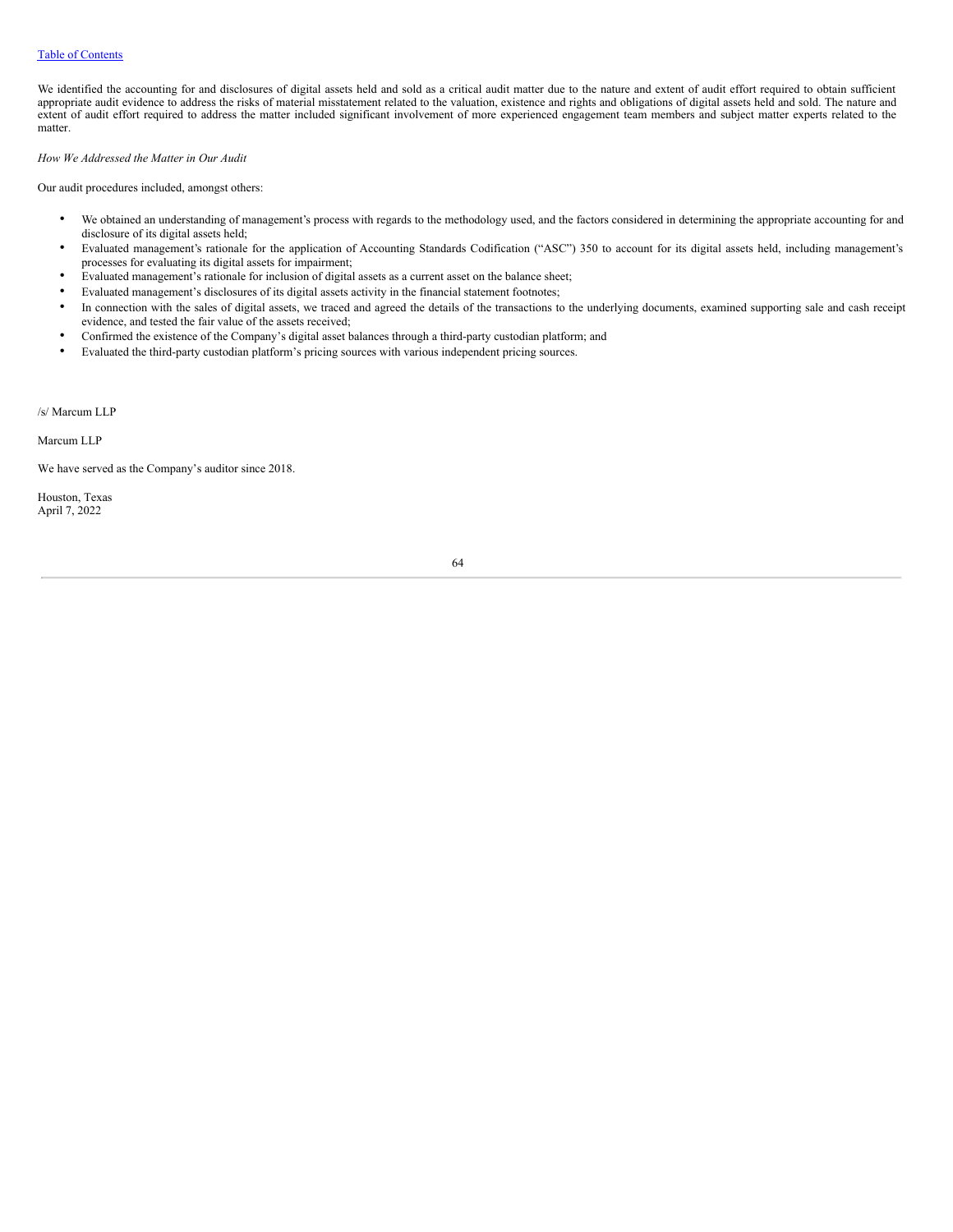## **Phunware, Inc. Consolidated Balance Sheets**

*(In thousands, except share and per share data)*

|                                                                                                                                                                                                            |              | December 31,<br>2021 |                    | December 31,<br>2020     |
|------------------------------------------------------------------------------------------------------------------------------------------------------------------------------------------------------------|--------------|----------------------|--------------------|--------------------------|
| Assets                                                                                                                                                                                                     |              |                      |                    |                          |
| Current assets:                                                                                                                                                                                            |              |                      |                    |                          |
| Cash                                                                                                                                                                                                       | $\mathbb{S}$ | $23,137$ \$          |                    | 3,940                    |
| Accounts receivable, net of allowance for doubtful accounts of \$10 and \$356 at December 31, 2021 and 2020, respectively                                                                                  |              | 967                  |                    | 664                      |
| Inventory                                                                                                                                                                                                  |              | 2,636                |                    | $\overline{\phantom{0}}$ |
| Digital assets                                                                                                                                                                                             |              | 32,581               |                    |                          |
| Prepaid expenses and other current assets                                                                                                                                                                  |              | 686                  |                    | 304                      |
| Total current assets                                                                                                                                                                                       |              | 60,007               |                    | 4,908                    |
| Property and equipment, net                                                                                                                                                                                |              |                      |                    | 13                       |
| Goodwill                                                                                                                                                                                                   |              | 33,260               |                    | 25,900                   |
| Intangible assets, net                                                                                                                                                                                     |              | 3,213                |                    | 111                      |
| Deferred tax asset                                                                                                                                                                                         |              | 1,278                |                    | 537                      |
| Restricted cash                                                                                                                                                                                            |              | $\equiv$             |                    | 91                       |
| Right-of-use asset                                                                                                                                                                                         |              | 1,260                |                    |                          |
| Other assets                                                                                                                                                                                               |              | 276                  |                    | 276                      |
| Total assets                                                                                                                                                                                               |              | 99,294               |                    | 31,836                   |
| Liabilities and stockholders' equity (deficit)                                                                                                                                                             |              |                      |                    |                          |
| Current liabilities:                                                                                                                                                                                       |              |                      |                    |                          |
| Accounts payable                                                                                                                                                                                           | $\mathbb{S}$ | 6,589                | $\mathbf{\hat{s}}$ | 8,462                    |
| Accrued expenses                                                                                                                                                                                           |              | 9,621                |                    | 5,353                    |
| Accrued legal settlement                                                                                                                                                                                   |              |                      |                    | 3,000                    |
| Lease liability                                                                                                                                                                                            |              | 399                  |                    |                          |
| Deferred revenue                                                                                                                                                                                           |              | 3,973                |                    | 2,397                    |
| PhunCoin deposits                                                                                                                                                                                          |              | 1,202                |                    | 1,202                    |
| Current maturities of long-term debt, net                                                                                                                                                                  |              | 4,904                |                    | 4,435                    |
| Warrant liability                                                                                                                                                                                          |              | 3,605                |                    | 1,614                    |
| Total current liabilities                                                                                                                                                                                  |              | 30,293               |                    | 26,463                   |
| Long-term debt                                                                                                                                                                                             |              |                      |                    | 3,762                    |
| Long-term debt - related party                                                                                                                                                                             |              |                      |                    | 195                      |
| Deferred tax liability                                                                                                                                                                                     |              | 1,278                |                    | 537                      |
| Deferred revenue                                                                                                                                                                                           |              | 1,299                |                    | 2,678                    |
| Lease liability                                                                                                                                                                                            |              | 1,147                |                    |                          |
| Deferred rent                                                                                                                                                                                              |              |                      |                    | 180                      |
| Total liabilities                                                                                                                                                                                          |              | 34,017               |                    | 33,815                   |
| Commitments and contingencies (Note 11)                                                                                                                                                                    |              |                      |                    |                          |
| Stockholders' equity (deficit)                                                                                                                                                                             |              |                      |                    |                          |
| Common stock, \$0.0001 par value; 1,000,000,000 shares authorized at December 31, 2021 and 2020; 96,751,610 and 56,371,207 shares<br>issued and outstanding as of December 31, 2021 and 2020, respectively |              | 10                   |                    | 6                        |
| Additional paid-in capital                                                                                                                                                                                 |              | 264,944              |                    | 144,156                  |
| Accumulated other comprehensive loss                                                                                                                                                                       |              | (352)                |                    | (338)                    |
| Accumulated deficit                                                                                                                                                                                        |              | (199, 325)           |                    | (145, 803)               |
| Total stockholders' equity (deficit)                                                                                                                                                                       |              | 65,277               |                    | (1,979)                  |
| Total liabilities and stockholders' equity (deficit)                                                                                                                                                       |              | 99.294               |                    | 31,836                   |

<span id="page-66-0"></span>*The accompanying notes are an integral part of these consolidated financial statements.*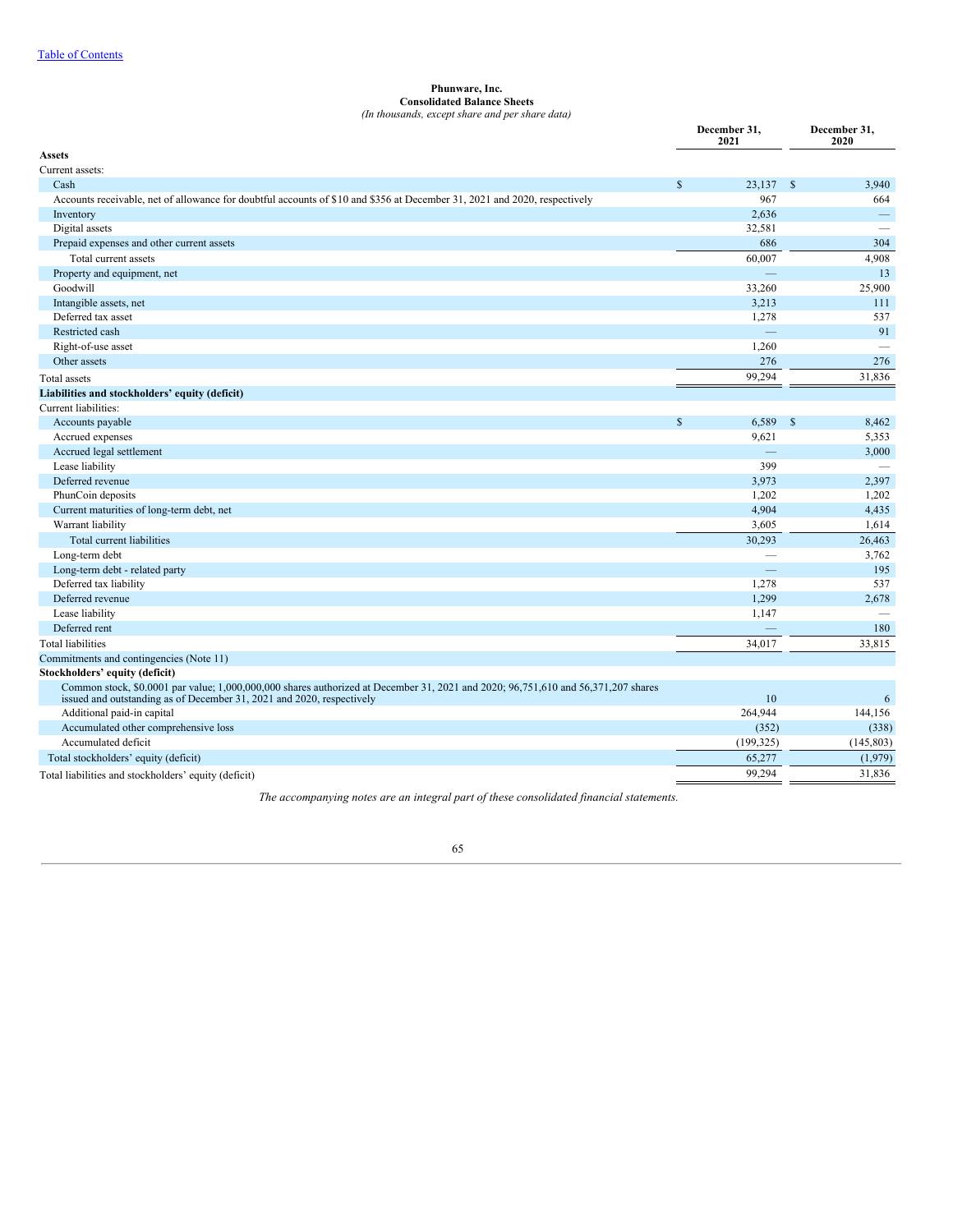# **Phunware, Inc. Consolidated Statements of Operations and Comprehensive Loss**

*(In thousands, except per share information)*

|                                                                                  |                             | <b>Year Ended December 31,</b> |  |  |
|----------------------------------------------------------------------------------|-----------------------------|--------------------------------|--|--|
|                                                                                  | 2021                        | 2020                           |  |  |
| Net revenues                                                                     | $10,643$ \$<br>$\mathbb{S}$ | 10,001                         |  |  |
| Cost of revenues                                                                 | 7,030                       | 3,357                          |  |  |
| Gross profit                                                                     | 3,613                       | 6.644                          |  |  |
| Operating expenses:                                                              |                             |                                |  |  |
| Sales and marketing                                                              | 3,022                       | 1,653                          |  |  |
| General and administrative                                                       | 13,256                      | 15,361                         |  |  |
| Research and development                                                         | 4,179                       | 2,628                          |  |  |
| Legal Settlement                                                                 |                             | 4,500                          |  |  |
| Total operating expenses                                                         | 20,457                      | 24,142                         |  |  |
| Operating loss                                                                   | (16, 844)                   | (17, 498)                      |  |  |
| Other income (expense):                                                          |                             |                                |  |  |
| Interest expense                                                                 | (4, 481)                    | (3, 413)                       |  |  |
| Loss on extinguishment of debt                                                   | (7,952)                     | (2,158)                        |  |  |
| Impairment of digital assets                                                     | (9,383)                     |                                |  |  |
| Fair value adjustment for warrant liabilities                                    | (18, 139)                   | 872                            |  |  |
| Gain on forgiveness of Paycheck Protection Program ("PPP") loan                  | 2,850                       |                                |  |  |
| Other income, net                                                                |                             |                                |  |  |
| Total other expense                                                              | (37, 104)                   | (4,699)                        |  |  |
| Loss before taxes                                                                | (53,948)                    | (22, 197)                      |  |  |
| Income tax benefit (expense)                                                     | 426                         | (2)                            |  |  |
| Net loss                                                                         | (53, 522)                   | (22, 199)                      |  |  |
| Cumulative translation adjustment                                                | (14)                        | 44                             |  |  |
| Comprehensive loss                                                               | $(53,536)$ \$<br>\$.        | (22, 155)                      |  |  |
| Loss per share, basic and diluted                                                | $\mathbf{s}$<br>$(0.71)$ \$ | (0.50)                         |  |  |
| Weighted-average common shares used to compute loss per share, basic and diluted | 75,447                      | 44,269                         |  |  |

<span id="page-67-0"></span>*The accompanying notes are an integral part of these consolidated financial statements.*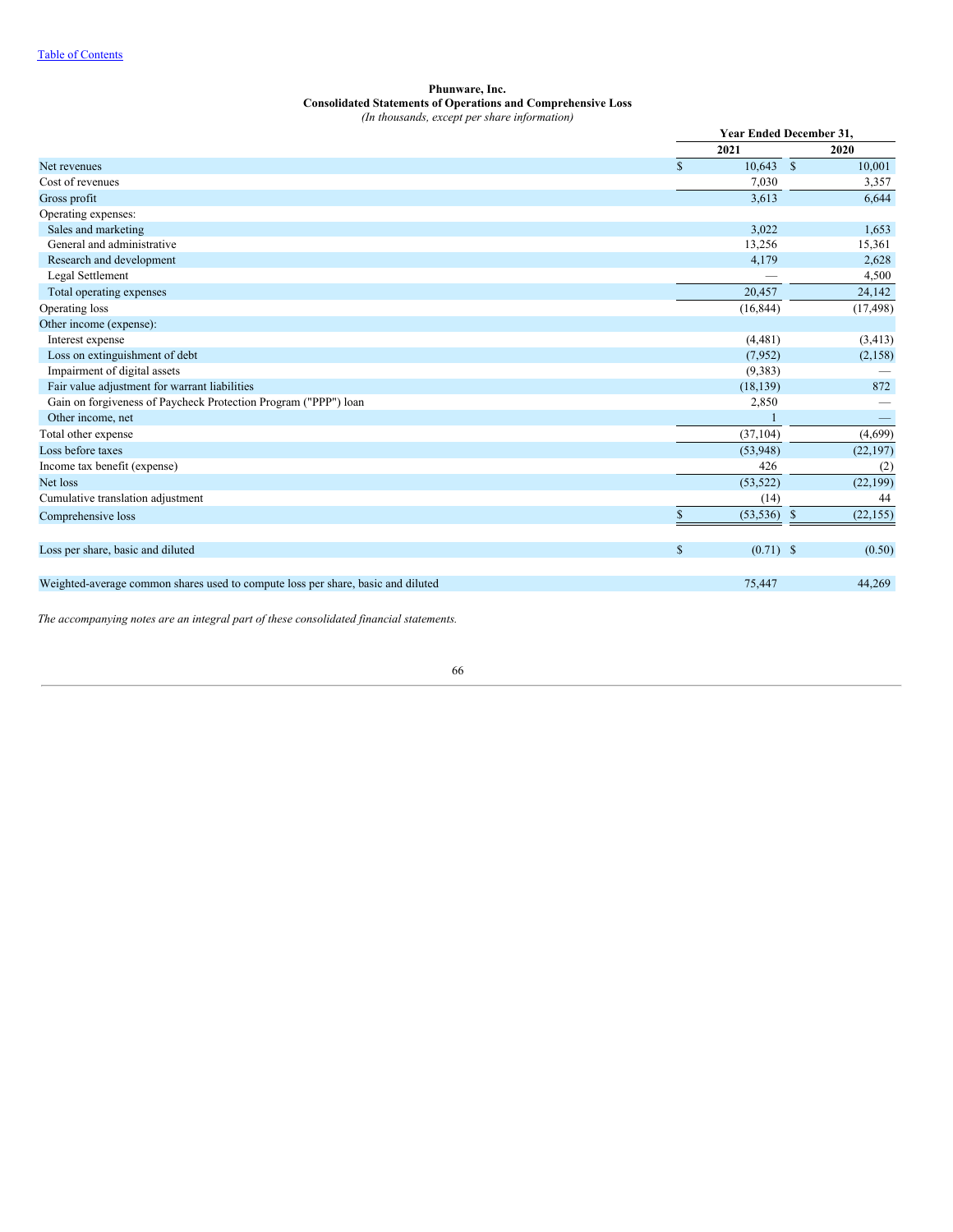#### **Phunware, Inc. Consolidated Statements of Changes in Stockholders' Equity (Deficit)** *(In thousands)*

|                                                                                           | <b>Common Stock</b> |    | <b>Additional</b><br>Paid-in |   | <b>Accumulated</b> |              | Other<br>Comprehensive |               | <b>Total</b><br>Stockholders'<br><b>Equity</b> |               |           |
|-------------------------------------------------------------------------------------------|---------------------|----|------------------------------|---|--------------------|--------------|------------------------|---------------|------------------------------------------------|---------------|-----------|
|                                                                                           | <b>Shares</b>       |    | Amount                       |   | Capital            |              | Deficit                |               | Loss                                           |               | (Deficit) |
| Balances as of December 31, 2019                                                          | 39,811              | -S |                              | S | 128,008            | <sup>S</sup> | (123, 604)             | -S            | (382)                                          | -S            | 4,026     |
| Exercise of stock options, net of vesting of restricted shares                            | 188                 |    |                              |   | 99                 |              |                        |               |                                                |               | 99        |
| Release of restricted stock                                                               | 1,631               |    |                              |   |                    |              |                        |               |                                                |               |           |
| Issuance of common stock for payment of legal, earned bonus and board of director<br>fees | 1,348               |    |                              |   | 1,283              |              |                        |               |                                                |               | 1,283     |
| Sales of common stock, net of issuance costs                                              | 11,629              |    |                              |   | 9,177              |              |                        |               |                                                |               | 9,178     |
| Stock-based compensation expense                                                          |                     |    |                              |   | 4,492              |              |                        |               |                                                |               | 4,492     |
| Issuance of common stock upon partial conversions of Senior Convertible Note              | 1,764               |    |                              |   | 2,266              |              |                        |               |                                                |               | 2,267     |
| Reacquisition of equity component of Senior Convertible Notes                             |                     |    |                              |   | (1,388)            |              |                        |               |                                                |               | (1,388)   |
| Equity classified cash conversion feature of Senior Convertible Note                      |                     |    |                              |   | 219                |              |                        |               |                                                |               | 219       |
| Cumulative translation adjustment                                                         |                     |    |                              |   |                    |              |                        |               | 44                                             |               | 44        |
| <b>Net Loss</b>                                                                           |                     |    |                              |   |                    |              | (22, 199)              |               |                                                |               | (22, 199) |
| Balances as of December 31, 2020                                                          | 56,371              | -S | 6                            | S | 144,156            | -S           | (145, 803)             | <sup>\$</sup> | (338)                                          | -S            | (1,979)   |
| Exercise of stock options, net of vesting of restricted shares                            | 261                 |    |                              |   | 179                |              |                        |               |                                                |               | 179       |
| Release of restricted stock                                                               | 2,494               |    |                              |   |                    |              |                        |               |                                                |               |           |
| Issuance of common stock under the 2018 employee stock purchase plan                      | 84                  |    |                              |   | 100                |              |                        |               |                                                |               | 100       |
| Issuance of common stock for payment of board of director fees                            | 99                  |    |                              |   | 66                 |              |                        |               |                                                |               | 66        |
| Sales of common stock, net of issuance costs                                              | 35,383              |    | $\overline{4}$               |   | 94,733             |              |                        |               |                                                |               | 94,737    |
| Common stock issued pursuant to warrant exercises                                         | 2,060               |    |                              |   | 20,782             |              |                        |               |                                                |               | 20,782    |
| Stock-based compensation expense                                                          |                     |    |                              |   | 4,928              |              |                        |               |                                                |               | 4,928     |
| Cumulative translation adjustment                                                         |                     |    |                              |   |                    |              |                        |               | (14)                                           |               | (14)      |
| Net loss                                                                                  |                     |    |                              |   |                    |              | (53, 522)              |               |                                                |               | (53, 522) |
| Balances as of December 31, 2021                                                          | 96,752              |    | 10                           | S | 264,944            | S            | (199, 325)             | S             | (352)                                          | <sup>\$</sup> | 65,277    |

<span id="page-68-0"></span>*The accompanying notes are an integral part of these consolidated financial statements.*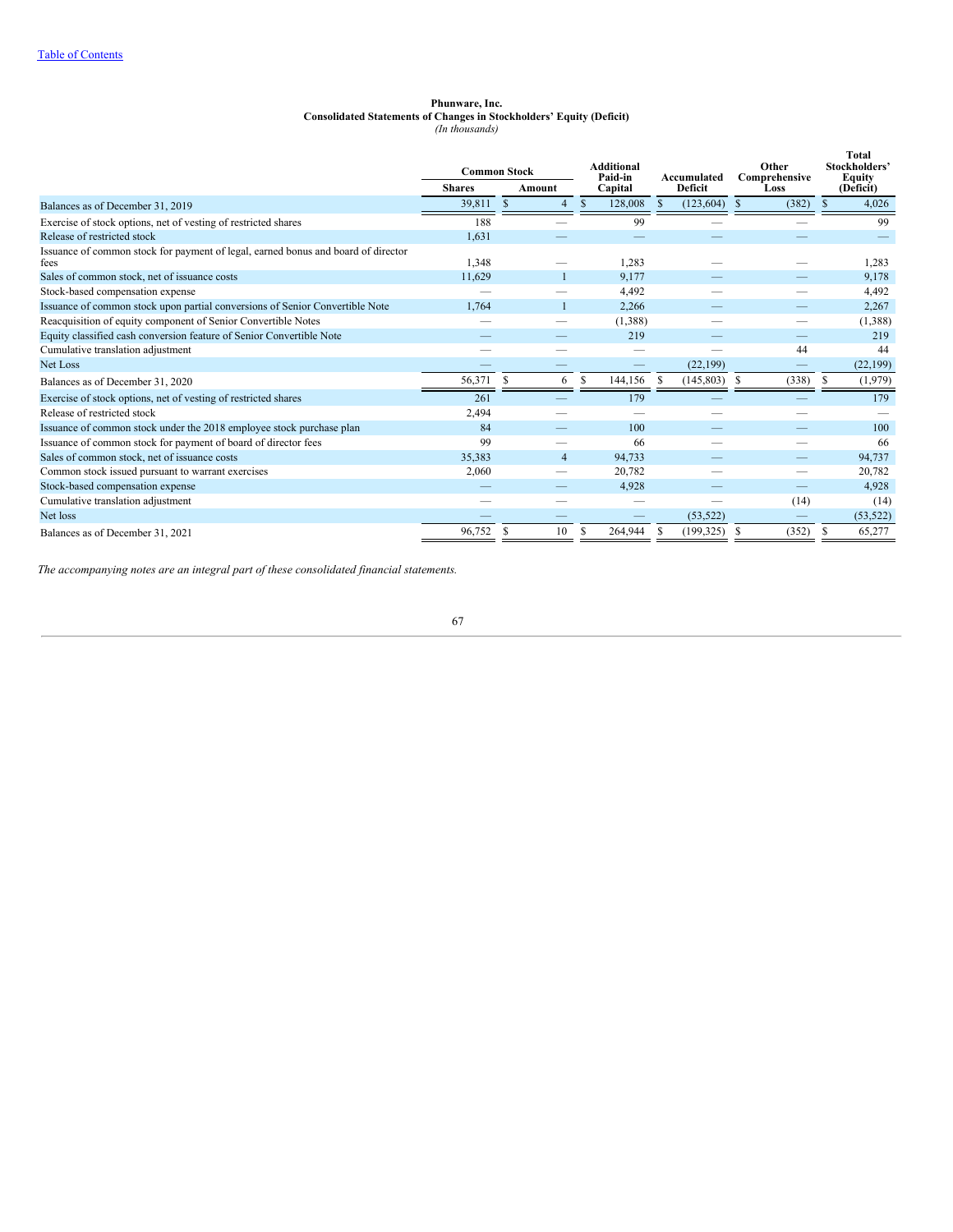#### **Phunware, Inc. Consolidated Statements of Cash Flows** *(In thousands)*

| 2021<br>2020<br><b>Operating activities</b><br>Net loss<br>$(53,522)$ \$<br>(22, 199)<br>\$<br>Adjustments to reconcile net loss to net cash provided by operating activities:<br>Accretion of debt discount and amortization of deferred financing costs<br>2,942<br>2,185<br>Loss (gain) on change in fair value of warrant liability<br>18,139<br>(872)<br>Loss on extinguishment of debt<br>7,952<br>2,158<br>Impairment of digital assets<br>9,383<br>Gain on forgiveness of PPP loan<br>(2,850)<br>Stock-based compensation<br>4,941<br>4,492<br>Deferred income taxes<br>Other adjustments<br>(478)<br>(40)<br>Changes in operating assets and liabilities:<br>Accounts receivable<br>796<br>(16)<br>$\equiv$<br>(949)<br>Inventory<br>65<br>Prepaid expenses and other assets<br>(383)<br>Accounts payable<br>427<br>(1, 568)<br>Accrued expenses<br>(1, 131)<br>1,064<br>Accrued legal settlement<br>(3,000)<br>3,000<br>Lease liability payments<br>(802)<br>Deferred revenue<br>(2,049)<br>(1,172)<br>(22, 514)<br>Net cash used by operating activities<br>(10, 973)<br><b>Investing activities</b><br>Purchases of digital assets<br>(41, 284)<br>(5,101)<br>Acquisitions, net of cash acquired<br>(46, 385)<br>Net cash used in investing activities<br><b>Financing activities</b><br>Proceeds from borrowings, net of issuance costs<br>14,711<br>14,815<br>560<br>Proceeds from related party bridge loans<br>Payments on borrowings<br>(26, 243)<br>(8, 418)<br>Payments on related party notes<br>(560)<br>Net repayments on factoring agreement<br>(1,077)<br>$\qquad \qquad -$<br>Proceeds from sales of common stock, net of issuance costs<br>94,737<br>9,177<br>Proceeds from warrant exercises<br>4,635<br>179<br>99<br>Proceeds from exercise of stock options<br>88,019<br>14,596<br>Net cash provided by financing activities<br>46<br>Effect of exchange rate on cash and restricted cash<br>(14)<br>19,106<br>3,669<br>Net increase (decrease) in cash and restricted cash<br>4,031<br>Cash and restricted cash at the beginning of the period<br>362<br>\$<br>\$<br>4,031<br>23,137<br>Cash and restricted cash at the end of the period<br>Supplemental disclosure of cash flow information<br>\$<br>1,251<br>Interest paid<br>1,364<br>\$ |                   |             | <b>Year Ended December 31.</b> |  |  |  |  |  |  |
|----------------------------------------------------------------------------------------------------------------------------------------------------------------------------------------------------------------------------------------------------------------------------------------------------------------------------------------------------------------------------------------------------------------------------------------------------------------------------------------------------------------------------------------------------------------------------------------------------------------------------------------------------------------------------------------------------------------------------------------------------------------------------------------------------------------------------------------------------------------------------------------------------------------------------------------------------------------------------------------------------------------------------------------------------------------------------------------------------------------------------------------------------------------------------------------------------------------------------------------------------------------------------------------------------------------------------------------------------------------------------------------------------------------------------------------------------------------------------------------------------------------------------------------------------------------------------------------------------------------------------------------------------------------------------------------------------------------------------------------------------------------------------------------------------------------------------------------------------------------------------------------------------------------------------------------------------------------------------------------------------------------------------------------------------------------------------------------------------------------------------------------------------------------------------------------------------------------------------------------------------------------------------|-------------------|-------------|--------------------------------|--|--|--|--|--|--|
|                                                                                                                                                                                                                                                                                                                                                                                                                                                                                                                                                                                                                                                                                                                                                                                                                                                                                                                                                                                                                                                                                                                                                                                                                                                                                                                                                                                                                                                                                                                                                                                                                                                                                                                                                                                                                                                                                                                                                                                                                                                                                                                                                                                                                                                                            |                   |             |                                |  |  |  |  |  |  |
|                                                                                                                                                                                                                                                                                                                                                                                                                                                                                                                                                                                                                                                                                                                                                                                                                                                                                                                                                                                                                                                                                                                                                                                                                                                                                                                                                                                                                                                                                                                                                                                                                                                                                                                                                                                                                                                                                                                                                                                                                                                                                                                                                                                                                                                                            |                   |             |                                |  |  |  |  |  |  |
|                                                                                                                                                                                                                                                                                                                                                                                                                                                                                                                                                                                                                                                                                                                                                                                                                                                                                                                                                                                                                                                                                                                                                                                                                                                                                                                                                                                                                                                                                                                                                                                                                                                                                                                                                                                                                                                                                                                                                                                                                                                                                                                                                                                                                                                                            |                   |             |                                |  |  |  |  |  |  |
|                                                                                                                                                                                                                                                                                                                                                                                                                                                                                                                                                                                                                                                                                                                                                                                                                                                                                                                                                                                                                                                                                                                                                                                                                                                                                                                                                                                                                                                                                                                                                                                                                                                                                                                                                                                                                                                                                                                                                                                                                                                                                                                                                                                                                                                                            |                   |             |                                |  |  |  |  |  |  |
|                                                                                                                                                                                                                                                                                                                                                                                                                                                                                                                                                                                                                                                                                                                                                                                                                                                                                                                                                                                                                                                                                                                                                                                                                                                                                                                                                                                                                                                                                                                                                                                                                                                                                                                                                                                                                                                                                                                                                                                                                                                                                                                                                                                                                                                                            |                   |             |                                |  |  |  |  |  |  |
|                                                                                                                                                                                                                                                                                                                                                                                                                                                                                                                                                                                                                                                                                                                                                                                                                                                                                                                                                                                                                                                                                                                                                                                                                                                                                                                                                                                                                                                                                                                                                                                                                                                                                                                                                                                                                                                                                                                                                                                                                                                                                                                                                                                                                                                                            |                   |             |                                |  |  |  |  |  |  |
|                                                                                                                                                                                                                                                                                                                                                                                                                                                                                                                                                                                                                                                                                                                                                                                                                                                                                                                                                                                                                                                                                                                                                                                                                                                                                                                                                                                                                                                                                                                                                                                                                                                                                                                                                                                                                                                                                                                                                                                                                                                                                                                                                                                                                                                                            |                   |             |                                |  |  |  |  |  |  |
|                                                                                                                                                                                                                                                                                                                                                                                                                                                                                                                                                                                                                                                                                                                                                                                                                                                                                                                                                                                                                                                                                                                                                                                                                                                                                                                                                                                                                                                                                                                                                                                                                                                                                                                                                                                                                                                                                                                                                                                                                                                                                                                                                                                                                                                                            |                   |             |                                |  |  |  |  |  |  |
|                                                                                                                                                                                                                                                                                                                                                                                                                                                                                                                                                                                                                                                                                                                                                                                                                                                                                                                                                                                                                                                                                                                                                                                                                                                                                                                                                                                                                                                                                                                                                                                                                                                                                                                                                                                                                                                                                                                                                                                                                                                                                                                                                                                                                                                                            |                   |             |                                |  |  |  |  |  |  |
|                                                                                                                                                                                                                                                                                                                                                                                                                                                                                                                                                                                                                                                                                                                                                                                                                                                                                                                                                                                                                                                                                                                                                                                                                                                                                                                                                                                                                                                                                                                                                                                                                                                                                                                                                                                                                                                                                                                                                                                                                                                                                                                                                                                                                                                                            |                   |             |                                |  |  |  |  |  |  |
|                                                                                                                                                                                                                                                                                                                                                                                                                                                                                                                                                                                                                                                                                                                                                                                                                                                                                                                                                                                                                                                                                                                                                                                                                                                                                                                                                                                                                                                                                                                                                                                                                                                                                                                                                                                                                                                                                                                                                                                                                                                                                                                                                                                                                                                                            |                   |             |                                |  |  |  |  |  |  |
|                                                                                                                                                                                                                                                                                                                                                                                                                                                                                                                                                                                                                                                                                                                                                                                                                                                                                                                                                                                                                                                                                                                                                                                                                                                                                                                                                                                                                                                                                                                                                                                                                                                                                                                                                                                                                                                                                                                                                                                                                                                                                                                                                                                                                                                                            |                   |             |                                |  |  |  |  |  |  |
|                                                                                                                                                                                                                                                                                                                                                                                                                                                                                                                                                                                                                                                                                                                                                                                                                                                                                                                                                                                                                                                                                                                                                                                                                                                                                                                                                                                                                                                                                                                                                                                                                                                                                                                                                                                                                                                                                                                                                                                                                                                                                                                                                                                                                                                                            |                   |             |                                |  |  |  |  |  |  |
|                                                                                                                                                                                                                                                                                                                                                                                                                                                                                                                                                                                                                                                                                                                                                                                                                                                                                                                                                                                                                                                                                                                                                                                                                                                                                                                                                                                                                                                                                                                                                                                                                                                                                                                                                                                                                                                                                                                                                                                                                                                                                                                                                                                                                                                                            |                   |             |                                |  |  |  |  |  |  |
|                                                                                                                                                                                                                                                                                                                                                                                                                                                                                                                                                                                                                                                                                                                                                                                                                                                                                                                                                                                                                                                                                                                                                                                                                                                                                                                                                                                                                                                                                                                                                                                                                                                                                                                                                                                                                                                                                                                                                                                                                                                                                                                                                                                                                                                                            |                   |             |                                |  |  |  |  |  |  |
|                                                                                                                                                                                                                                                                                                                                                                                                                                                                                                                                                                                                                                                                                                                                                                                                                                                                                                                                                                                                                                                                                                                                                                                                                                                                                                                                                                                                                                                                                                                                                                                                                                                                                                                                                                                                                                                                                                                                                                                                                                                                                                                                                                                                                                                                            |                   |             |                                |  |  |  |  |  |  |
|                                                                                                                                                                                                                                                                                                                                                                                                                                                                                                                                                                                                                                                                                                                                                                                                                                                                                                                                                                                                                                                                                                                                                                                                                                                                                                                                                                                                                                                                                                                                                                                                                                                                                                                                                                                                                                                                                                                                                                                                                                                                                                                                                                                                                                                                            |                   |             |                                |  |  |  |  |  |  |
|                                                                                                                                                                                                                                                                                                                                                                                                                                                                                                                                                                                                                                                                                                                                                                                                                                                                                                                                                                                                                                                                                                                                                                                                                                                                                                                                                                                                                                                                                                                                                                                                                                                                                                                                                                                                                                                                                                                                                                                                                                                                                                                                                                                                                                                                            |                   |             |                                |  |  |  |  |  |  |
|                                                                                                                                                                                                                                                                                                                                                                                                                                                                                                                                                                                                                                                                                                                                                                                                                                                                                                                                                                                                                                                                                                                                                                                                                                                                                                                                                                                                                                                                                                                                                                                                                                                                                                                                                                                                                                                                                                                                                                                                                                                                                                                                                                                                                                                                            |                   |             |                                |  |  |  |  |  |  |
|                                                                                                                                                                                                                                                                                                                                                                                                                                                                                                                                                                                                                                                                                                                                                                                                                                                                                                                                                                                                                                                                                                                                                                                                                                                                                                                                                                                                                                                                                                                                                                                                                                                                                                                                                                                                                                                                                                                                                                                                                                                                                                                                                                                                                                                                            |                   |             |                                |  |  |  |  |  |  |
|                                                                                                                                                                                                                                                                                                                                                                                                                                                                                                                                                                                                                                                                                                                                                                                                                                                                                                                                                                                                                                                                                                                                                                                                                                                                                                                                                                                                                                                                                                                                                                                                                                                                                                                                                                                                                                                                                                                                                                                                                                                                                                                                                                                                                                                                            |                   |             |                                |  |  |  |  |  |  |
|                                                                                                                                                                                                                                                                                                                                                                                                                                                                                                                                                                                                                                                                                                                                                                                                                                                                                                                                                                                                                                                                                                                                                                                                                                                                                                                                                                                                                                                                                                                                                                                                                                                                                                                                                                                                                                                                                                                                                                                                                                                                                                                                                                                                                                                                            |                   |             |                                |  |  |  |  |  |  |
|                                                                                                                                                                                                                                                                                                                                                                                                                                                                                                                                                                                                                                                                                                                                                                                                                                                                                                                                                                                                                                                                                                                                                                                                                                                                                                                                                                                                                                                                                                                                                                                                                                                                                                                                                                                                                                                                                                                                                                                                                                                                                                                                                                                                                                                                            |                   |             |                                |  |  |  |  |  |  |
|                                                                                                                                                                                                                                                                                                                                                                                                                                                                                                                                                                                                                                                                                                                                                                                                                                                                                                                                                                                                                                                                                                                                                                                                                                                                                                                                                                                                                                                                                                                                                                                                                                                                                                                                                                                                                                                                                                                                                                                                                                                                                                                                                                                                                                                                            |                   |             |                                |  |  |  |  |  |  |
|                                                                                                                                                                                                                                                                                                                                                                                                                                                                                                                                                                                                                                                                                                                                                                                                                                                                                                                                                                                                                                                                                                                                                                                                                                                                                                                                                                                                                                                                                                                                                                                                                                                                                                                                                                                                                                                                                                                                                                                                                                                                                                                                                                                                                                                                            |                   |             |                                |  |  |  |  |  |  |
|                                                                                                                                                                                                                                                                                                                                                                                                                                                                                                                                                                                                                                                                                                                                                                                                                                                                                                                                                                                                                                                                                                                                                                                                                                                                                                                                                                                                                                                                                                                                                                                                                                                                                                                                                                                                                                                                                                                                                                                                                                                                                                                                                                                                                                                                            |                   |             |                                |  |  |  |  |  |  |
|                                                                                                                                                                                                                                                                                                                                                                                                                                                                                                                                                                                                                                                                                                                                                                                                                                                                                                                                                                                                                                                                                                                                                                                                                                                                                                                                                                                                                                                                                                                                                                                                                                                                                                                                                                                                                                                                                                                                                                                                                                                                                                                                                                                                                                                                            |                   |             |                                |  |  |  |  |  |  |
|                                                                                                                                                                                                                                                                                                                                                                                                                                                                                                                                                                                                                                                                                                                                                                                                                                                                                                                                                                                                                                                                                                                                                                                                                                                                                                                                                                                                                                                                                                                                                                                                                                                                                                                                                                                                                                                                                                                                                                                                                                                                                                                                                                                                                                                                            |                   |             |                                |  |  |  |  |  |  |
|                                                                                                                                                                                                                                                                                                                                                                                                                                                                                                                                                                                                                                                                                                                                                                                                                                                                                                                                                                                                                                                                                                                                                                                                                                                                                                                                                                                                                                                                                                                                                                                                                                                                                                                                                                                                                                                                                                                                                                                                                                                                                                                                                                                                                                                                            |                   |             |                                |  |  |  |  |  |  |
|                                                                                                                                                                                                                                                                                                                                                                                                                                                                                                                                                                                                                                                                                                                                                                                                                                                                                                                                                                                                                                                                                                                                                                                                                                                                                                                                                                                                                                                                                                                                                                                                                                                                                                                                                                                                                                                                                                                                                                                                                                                                                                                                                                                                                                                                            |                   |             |                                |  |  |  |  |  |  |
|                                                                                                                                                                                                                                                                                                                                                                                                                                                                                                                                                                                                                                                                                                                                                                                                                                                                                                                                                                                                                                                                                                                                                                                                                                                                                                                                                                                                                                                                                                                                                                                                                                                                                                                                                                                                                                                                                                                                                                                                                                                                                                                                                                                                                                                                            |                   |             |                                |  |  |  |  |  |  |
|                                                                                                                                                                                                                                                                                                                                                                                                                                                                                                                                                                                                                                                                                                                                                                                                                                                                                                                                                                                                                                                                                                                                                                                                                                                                                                                                                                                                                                                                                                                                                                                                                                                                                                                                                                                                                                                                                                                                                                                                                                                                                                                                                                                                                                                                            |                   |             |                                |  |  |  |  |  |  |
|                                                                                                                                                                                                                                                                                                                                                                                                                                                                                                                                                                                                                                                                                                                                                                                                                                                                                                                                                                                                                                                                                                                                                                                                                                                                                                                                                                                                                                                                                                                                                                                                                                                                                                                                                                                                                                                                                                                                                                                                                                                                                                                                                                                                                                                                            |                   |             |                                |  |  |  |  |  |  |
|                                                                                                                                                                                                                                                                                                                                                                                                                                                                                                                                                                                                                                                                                                                                                                                                                                                                                                                                                                                                                                                                                                                                                                                                                                                                                                                                                                                                                                                                                                                                                                                                                                                                                                                                                                                                                                                                                                                                                                                                                                                                                                                                                                                                                                                                            |                   |             |                                |  |  |  |  |  |  |
|                                                                                                                                                                                                                                                                                                                                                                                                                                                                                                                                                                                                                                                                                                                                                                                                                                                                                                                                                                                                                                                                                                                                                                                                                                                                                                                                                                                                                                                                                                                                                                                                                                                                                                                                                                                                                                                                                                                                                                                                                                                                                                                                                                                                                                                                            |                   |             |                                |  |  |  |  |  |  |
|                                                                                                                                                                                                                                                                                                                                                                                                                                                                                                                                                                                                                                                                                                                                                                                                                                                                                                                                                                                                                                                                                                                                                                                                                                                                                                                                                                                                                                                                                                                                                                                                                                                                                                                                                                                                                                                                                                                                                                                                                                                                                                                                                                                                                                                                            |                   |             |                                |  |  |  |  |  |  |
|                                                                                                                                                                                                                                                                                                                                                                                                                                                                                                                                                                                                                                                                                                                                                                                                                                                                                                                                                                                                                                                                                                                                                                                                                                                                                                                                                                                                                                                                                                                                                                                                                                                                                                                                                                                                                                                                                                                                                                                                                                                                                                                                                                                                                                                                            |                   |             |                                |  |  |  |  |  |  |
|                                                                                                                                                                                                                                                                                                                                                                                                                                                                                                                                                                                                                                                                                                                                                                                                                                                                                                                                                                                                                                                                                                                                                                                                                                                                                                                                                                                                                                                                                                                                                                                                                                                                                                                                                                                                                                                                                                                                                                                                                                                                                                                                                                                                                                                                            |                   |             |                                |  |  |  |  |  |  |
|                                                                                                                                                                                                                                                                                                                                                                                                                                                                                                                                                                                                                                                                                                                                                                                                                                                                                                                                                                                                                                                                                                                                                                                                                                                                                                                                                                                                                                                                                                                                                                                                                                                                                                                                                                                                                                                                                                                                                                                                                                                                                                                                                                                                                                                                            |                   |             |                                |  |  |  |  |  |  |
|                                                                                                                                                                                                                                                                                                                                                                                                                                                                                                                                                                                                                                                                                                                                                                                                                                                                                                                                                                                                                                                                                                                                                                                                                                                                                                                                                                                                                                                                                                                                                                                                                                                                                                                                                                                                                                                                                                                                                                                                                                                                                                                                                                                                                                                                            |                   |             |                                |  |  |  |  |  |  |
|                                                                                                                                                                                                                                                                                                                                                                                                                                                                                                                                                                                                                                                                                                                                                                                                                                                                                                                                                                                                                                                                                                                                                                                                                                                                                                                                                                                                                                                                                                                                                                                                                                                                                                                                                                                                                                                                                                                                                                                                                                                                                                                                                                                                                                                                            |                   |             |                                |  |  |  |  |  |  |
|                                                                                                                                                                                                                                                                                                                                                                                                                                                                                                                                                                                                                                                                                                                                                                                                                                                                                                                                                                                                                                                                                                                                                                                                                                                                                                                                                                                                                                                                                                                                                                                                                                                                                                                                                                                                                                                                                                                                                                                                                                                                                                                                                                                                                                                                            |                   |             |                                |  |  |  |  |  |  |
|                                                                                                                                                                                                                                                                                                                                                                                                                                                                                                                                                                                                                                                                                                                                                                                                                                                                                                                                                                                                                                                                                                                                                                                                                                                                                                                                                                                                                                                                                                                                                                                                                                                                                                                                                                                                                                                                                                                                                                                                                                                                                                                                                                                                                                                                            | Income taxes paid | $\mathbf S$ | $\mathbf{\hat{S}}$             |  |  |  |  |  |  |

*The accompanying notes are an integral part of these consolidated financial statements.*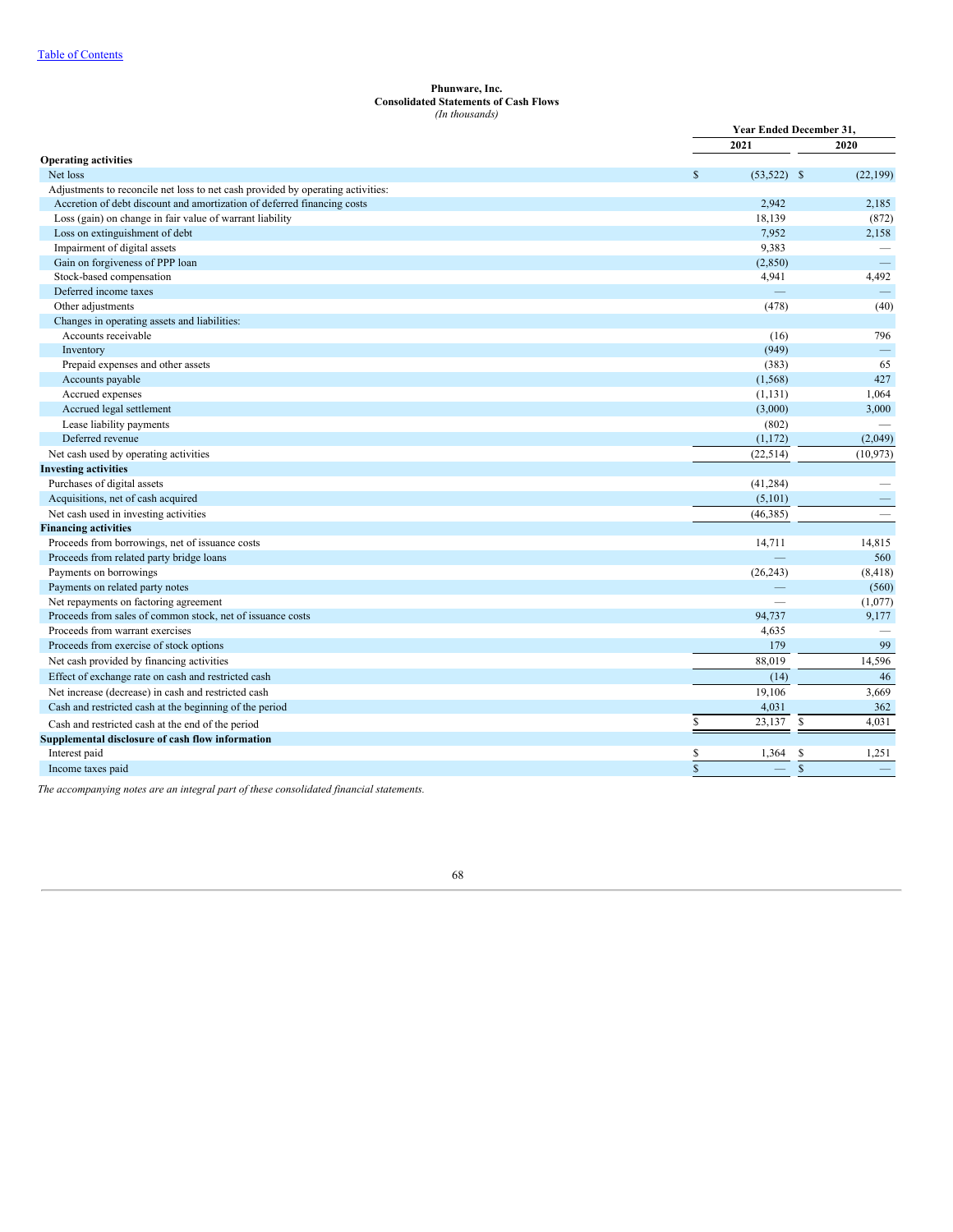# **Phunware, Inc.**

**Consolidated Statements of Cash Flows** *(In thousands)*

|                                                                                        |      | <b>Year Ended December 31.</b> |  |         |  |  |  |  |
|----------------------------------------------------------------------------------------|------|--------------------------------|--|---------|--|--|--|--|
|                                                                                        | 2021 |                                |  | 2020    |  |  |  |  |
| Supplemental disclosure of non-cash information                                        |      |                                |  |         |  |  |  |  |
| Issuance of common stock under the 2018 employee stock purchase plan                   |      | 100                            |  |         |  |  |  |  |
| Issuance of common stock for payment of legal, earned bonus and board of director fees |      | 66                             |  | .283    |  |  |  |  |
| Non-cash issuance of common stock upon partial exercise of a warrant                   |      | 16.147                         |  |         |  |  |  |  |
| Issuance of common stock upon partial conversions of the Senior Convertible Note       |      |                                |  | 2,266   |  |  |  |  |
| Reacquisition of equity component of the Senior Convertible Note                       |      | $-$                            |  | (1,388) |  |  |  |  |
| Equity classified cash conversion feature of the Senior Convertible Note               |      | $\overline{\phantom{a}}$       |  | 219     |  |  |  |  |

<span id="page-70-0"></span>*The accompanying notes are an integral part of these consolidated financial statements.*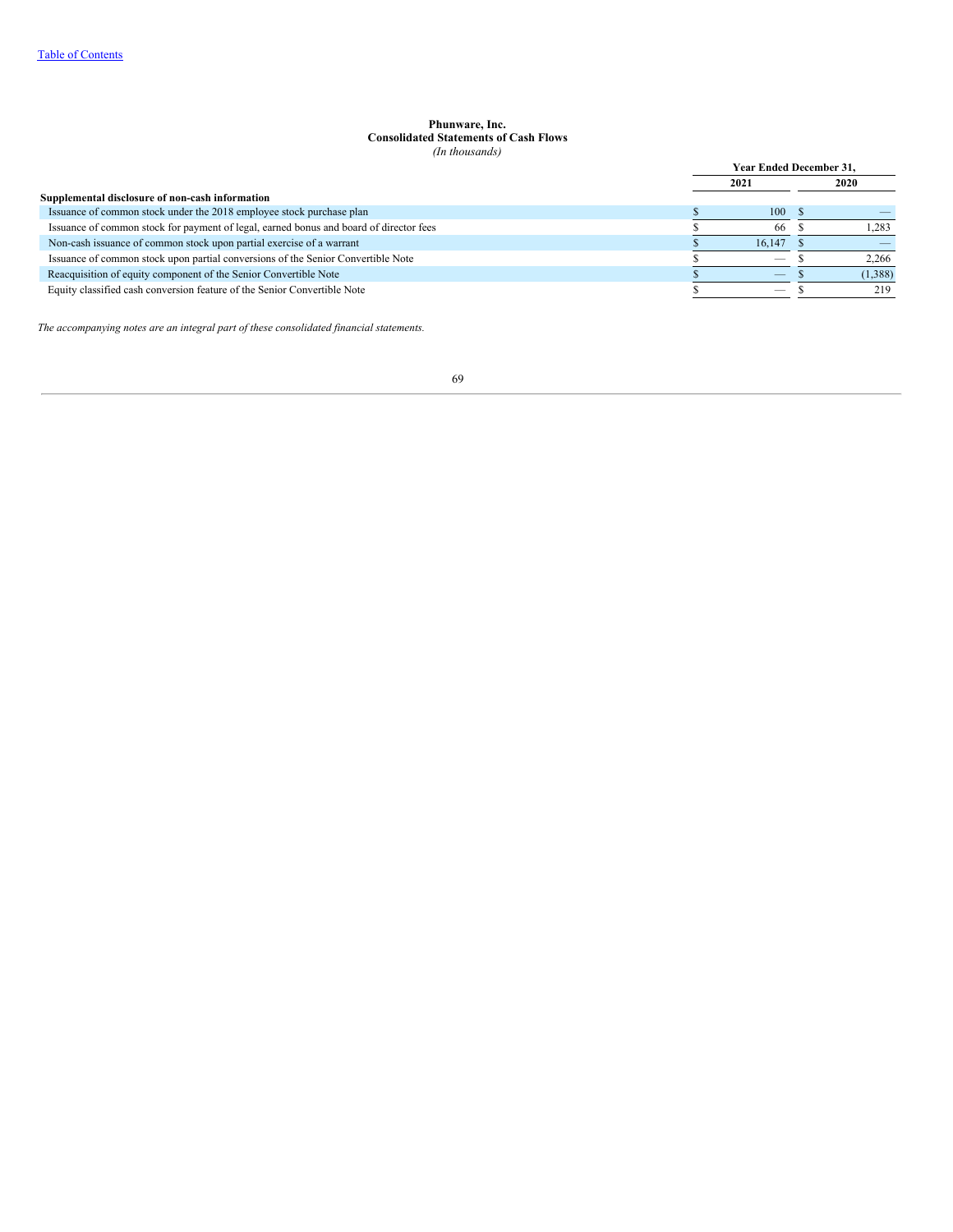#### **Phunware, Inc. Notes to Consolidated Financial Statements** *(In thousands, except share and per share information)*

#### **1. The Company and Basis of Presentation**

#### *The Company*

Phunware, Inc. and its subsidiaries (the "Company", "we", "us", or "our") offers a fully integrated software platform that equips companies with the products, solutions and services necessary to engage, manage and monetize their mobile application portfolios globally at scale. Our Multiscreen-as-a-Service ("MaaS") platform provides the entire mobile lifecycle of applications and media in one login through one procurement relationship. Our MaaS technology is available in software development kit form for organizations developing their own application, via customized development services and prepackaged solutions. Through our integrated mobile advertising platform of publishers and advertisers, we provide in-app application transactions for mobile audience building, user acquisition, application discovery, audience engagement and audience monetization. During 2021, we began to sell PhunToken to consumers, developers and brands. PhunToken is an innovative cryptocurrency utilized within our token ecosystem to help drive engagement by unlocking features and capabilities of our MaaS platform. PhunToken is designed to reward consumers for their activity, such as watching branded videos, completing surveys and visiting points of interest. In October 2021, we acquired Lyte Technology, Inc. ("Lyte"), a provider of high-performance computer systems to individual consumers. Founded in 2009, we are a Delaware corporation headquartered in Austin, Texas.

# *Basis of Presentation*

The consolidated financial statements have been prepared in conformity with U.S. generally accepted accounting principles ("GAAP"), and include the Company's accounts and those of its wholly owned subsidiaries. All intercompany transactions and balances have been eliminated in consolidation.

#### *Reclassifications of Prior Year Presentation*

Certain reclassifications have been made to our consolidated statement of cash flows for year ended December 31, 2020. We combined individual line items that we considered to be immaterial and recorded these in our consolidated statement of cash flows as other adjustments to conform to current year presentation. These reclassifications had no impact on previously reported operating, investing or financing cash flows.

#### *Going Concern*

Accounting Standards Codification ("ASC") Topic 205-40,*Presentation of Financial Statements - Going Concern*("ASC 205-40") requires management to assess the Company's ability to continue as a going concern for one year after the date the financial statements are issued. Under ASC 205-40, management has the responsibility to evaluate whether conditions and/or events raise substantial doubt about our ability to meet future financial obligations as they become due within one year after the date that the financial statements are issued. As required by this standard, management's evaluation shall initially not take into consideration the potential mitigating effects of management's plans that have not been fully implemented as of the date the financial statements are issued.

Our assessment included the preparation of a detailed cash forecast that included all projected cash inflows and outflows. During 2021, we secured additional cash financings through the sales and issuances of our common stock through an underwritten public offering, an at-the-market offering and a partial exercise of a warrant. However, we continue to focus on growing our revenues. Accordingly, operating expenditures may exceed the revenue we expect to receive for the foreseeable future. We, also, have a history of operating losses and negative operating cash flows and expect these trends to continue into the foreseeable future.

As of the date of this Annual Report on Form 10-K, while we believe we have adequate capital resources to complete our near-term operations, there is no guarantee that such capital resources will be sufficient until such time we reach profitability. We may access capital markets to fund strategic acquisitions or ongoing operations on terms we believe are favorable. The timing and amount of capital that may be raised is dependent on market conditions and the terms and conditions upon which investors would require to provide such capital. We may utilize debt or sell newly issued equity securities through public or private transactions, or through the use of our at-the-market offering facility. We currently have an effective "shelf"

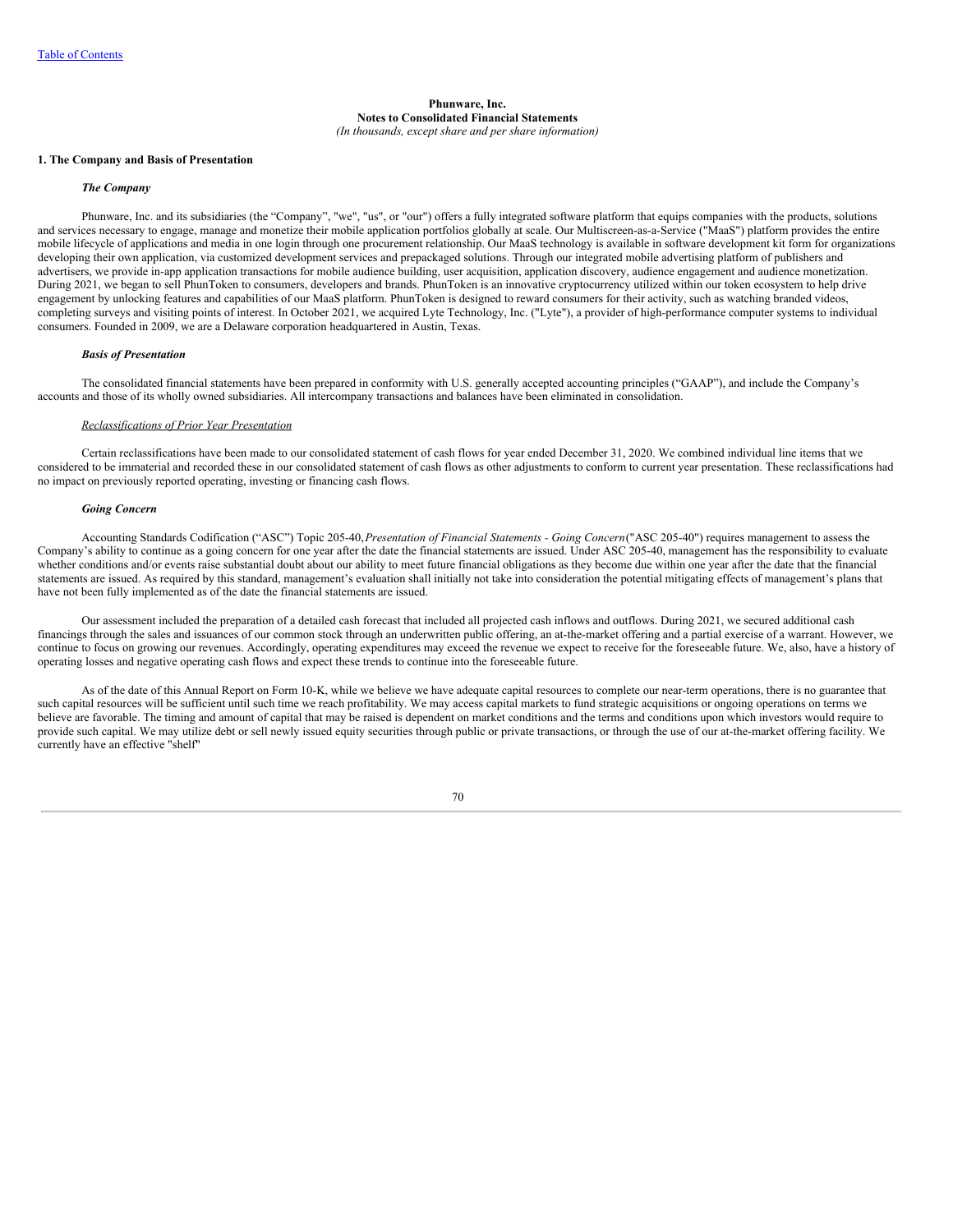registration statement on Form S-3, which we may utilize for future financings for the issuance of our common stock, preferred stock, warrants or units. We also hold digital assets, which management believes can be readily sold and converted into cash.

As a result of the cash financings described above, we believe we have sufficient cash on-hand to fund potential net cash outflows for one year following the filing date of this Annual Report on Form 10-K. Accordingly, we believe there does not exist any indication of substantial doubt about our ability to continue as a going concern for one year following the filing date of this Annual Report on Form 10-K.

There can be no assurance that we will be able to obtain additional funding on satisfactory terms or at all. In addition, no assurance can be given that any such financing, if obtained, will be adequate to meet our capital needs and support our growth. If additional funding cannot be obtained on a timely basis and on satisfactory terms, our operations would be materially negatively impacted; however, we have been successful in accessing capital markets in the past, and we are confident in our ability to access capital markets again, if needed.

The accompanying consolidated financial statements have been prepared on a going-concern basis, which contemplates the realization of assets and the satisfaction of liabilities in the normal course of business.

# **2. Summary of Significant Accounting Policies**

# *Use of Estimates*

The preparation of financial statements in conformity with U.S. GAAP requires management to make certain estimates and assumptions that affect the reported amounts of assets and liabilities and disclosure of contingent assets and liabilities at the date of the financial statements and the reported amounts of revenue and expenses during the reporting period. Items subject to the use of estimates include, but are not limited to, the standalone selling price for our products and services, digital assets, stock-based compensation, useful lives of long-lived assets including intangibles, fair value of intangible assets and the recoverability or impairment of tangible and intangible assets, including goodwill, contingent consideration for our business combination with Lyte and periodic reassessment of fair value, allocating the fair value of purchase consideration to assets acquired and liabilities assumed in our business combination, reserves and certain accrued liabilities, the benefit period of deferred commissions, fair value of debt component of convertible notes at issuance and derecognition, assumptions used in Black-Scholes valuation method, such as the current trading price of our common stock at time of exercise of our warrant, expected volatility, risk-free interest rate and expected dividend rate and provision for (benefit from) income taxes. Actual results could differ from those estimates and such differences could be material to the consolidated financial statements.

### *Risks and Uncertainties*

Regulation governing blockchain technologies, cryptocurrencies, digital assets, utility tokens, security tokens and offerings of digital assets is uncertain, and new regulations or policies may materially adversely affect the development and the value of our tokens. Regulation of digital assets, like PhunCoin and PhunToken, cryptocurrencies, blockchain technologies and cryptocurrency exchanges, is likely to evolve. Regulation also varies significantly among international, federal, state and local jurisdictions and is subject to significant uncertainty. Various legislative and executive bodies in the United States and in other countries may in the future adopt laws, regulations, or guidance, or take other actions, which may severely impact the permissibility of tokens generally and the technology behind them or the means of transaction or in transferring them. Any such violations could adversely affect the ability of us to maintain PhunCoin and PhunToken, which could have a material adverse effect on our operations and financial condition. Failure by us to comply with any laws, rules and regulations, some of which may not exist yet or are subject to interpretation and may be subject to change, could also result in a material adverse effect on our operations and financial condition.

# *Recently Adopted Accounting Pronouncements*

In December 2019, the Financial Accounting Standards Board (the "FASB") issued Accounting Standards Update ("ASU") No. 2019-12,*Income Taxes(Topic 740): Simplifying the Accounting for Income Taxes*("ASU 2019-12"). ASU 2019-12 includes the removal of certain exceptions to the general principles of ASC 740 and simplifies the accounting for income taxes by clarifying and amending existing guidance. We adopted the update January 1, 2021 and it did not have a material impact on our consolidated financial statements and disclosures.

In February 2016, the FASB issued ASU No. 2016-02,*Leases (Topic 842)* ("ASU 2016-02"). We adopted ASU 2016-02 effective January 1, 2021. The core principle of ASU 2016-02 is that a lessee should recognize the assets and liabilities that arise from leases. For operating leases, a lessee is required to recognize a right-of-use asset and a lease liability, initially

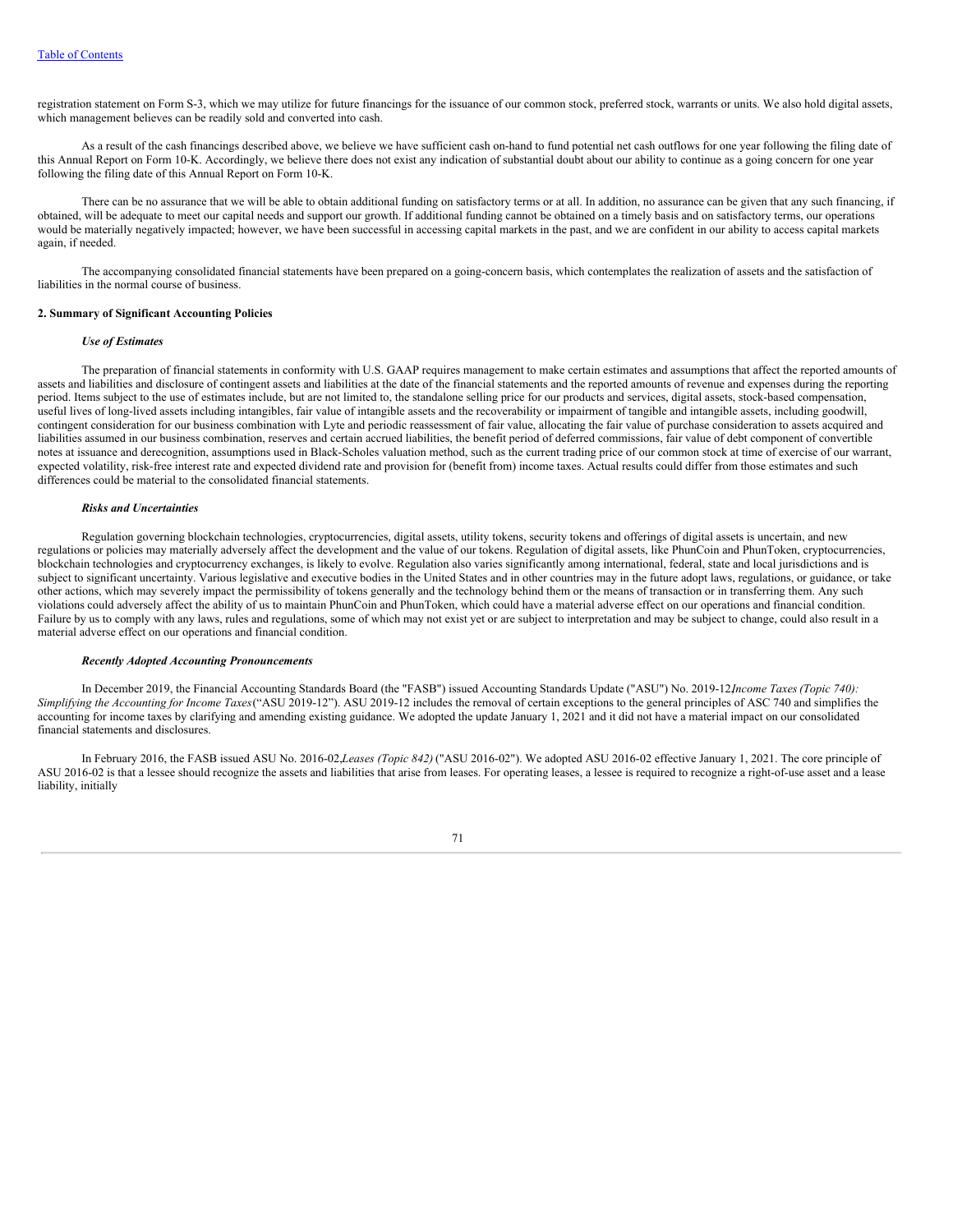measured at the present value of the lease payments, in the statement of financial position. We have elected certain practical expedients permitted under the transition guidance that allow us to use the beginning of the period of adoption (January 1, 2021) as the date of initial recognition. As a result, prior period comparative financial information was not recast under the new standard and continues to be presented under the prior lease accounting standards. Other practical expedients include our election to not separate non-lease components from lease components and to not reassess lease classification, treatment of initial direct costs or whether an existing or expired contract contains a lease. We have also elected to apply the short-term lease exception for all leases, which we will not recognize right-of-use assets or lease liabilities for leases that, at the commencement date, have a term of twelve (12) months or less.

The adoption of the new lease standard on January 1, 2021, resulted in the recognition of right-of-use assets and operating lease liabilities of \$2,101 on our consolidated balance sheet. In connection with the adoption of this standard, short-term deferred rent of \$8, which was previously recorded in accrued expenses and long term deferred rent of \$180 previously recorded in deferred rent on our consolidated balance sheet was offset against the right-of-use asset. The details of our right-of-use asset and lease liability recognized upon adoption of ASC 842 are set forth below:

| <b>January 1, 2021</b> |
|------------------------|
| 2,101                  |
| (188)                  |
| 1,913                  |
|                        |
| 500                    |
| 1,601                  |
| 2,101                  |
|                        |

The adoption of ASU 2016-02 did not have a material impact on our consolidated statements of operations and comprehensive loss.

#### *Revenue Recognition*

On January 1, 2019, we adopted ASC 606,*Revenue from Contracts with Customers* ("ASC 606")*.* Generally, the provisions of ASC 606 state that revenue is recognized upon transfer of control of promised products or services in an amount that reflects the consideration we expect to receive in exchange for those products or services. We enter into contracts that can include various combinations of products and services, which are generally capable of being distinct, distinct within the context of the contract and accounted for as separate performance obligations.

## *Contract Balances*

The timing of revenue recognition may differ from the timing of invoicing for contracts with customers. When the timing of revenue recognition differs from the timing of invoicing, we use judgment to determine whether the contract includes a significant financing component requiring adjustment to the transaction price. Various factors are considered in this determination including the duration of the contract, payment terms and other circumstances. Generally, we determine that contracts do not include a significant financing component. We apply a practical expedient for instances where, at contract inception, the expected timing difference between when promised goods or services are transferred and associated payment will be one year or less. Payment terms vary by contract type; however, contracts typically stipulate a requirement for the customer to pay within 30 days.

The transaction price may be allocated to performance obligations that are unsatisfied or are partially unsatisfied. Amounts relating to remaining performance obligations on non-cancelable contracts include both the deferred revenue balance and amounts that will be invoiced and recognized as revenue in future periods.

#### *Significant Judgments*

When selling our platform subscriptions and services, our contracts with customers often include promises to transfer multiple products and services to a customer. Determining whether products and services are considered distinct performance obligations that should be accounted for separately versus together may require significant judgment. For contracts with

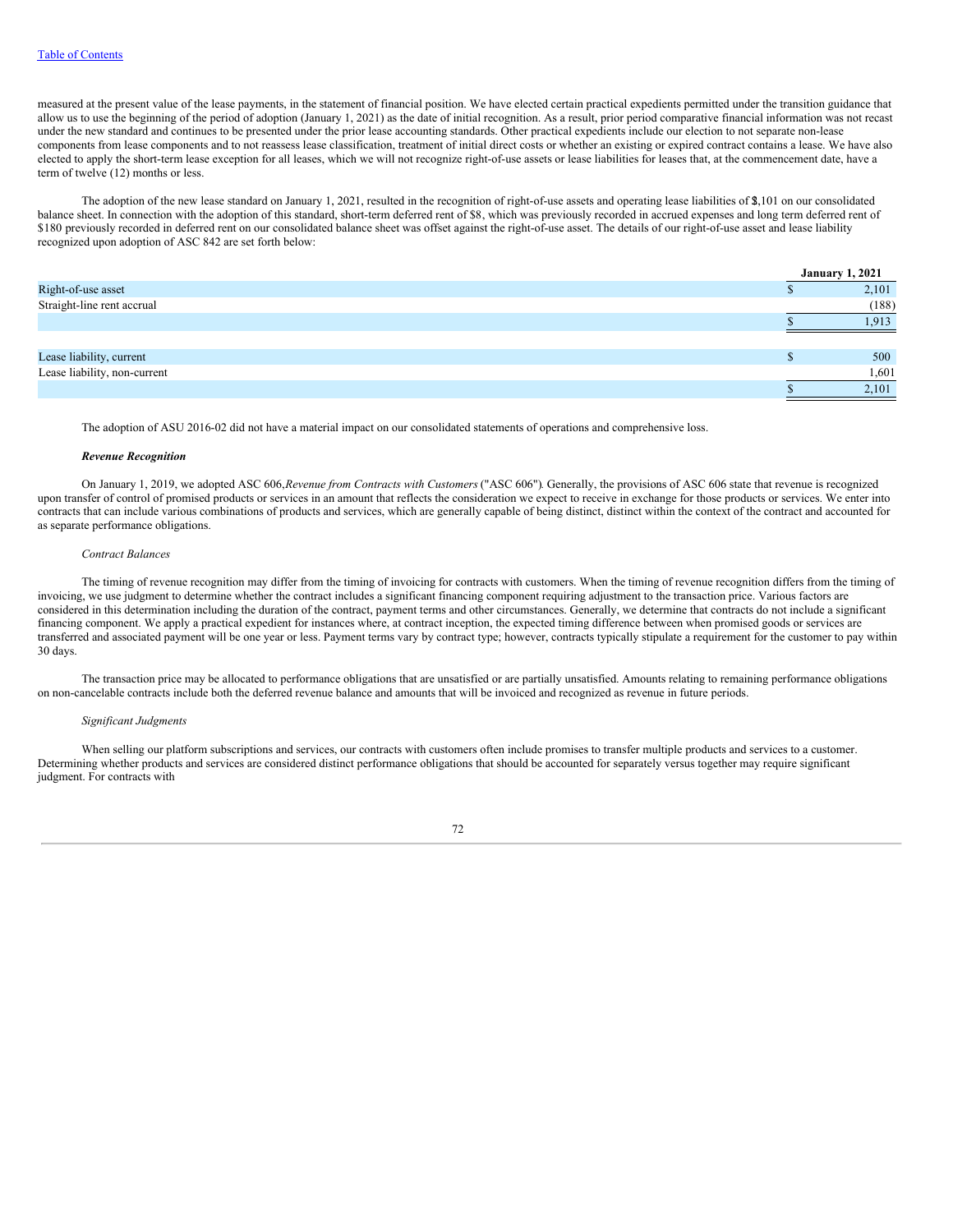multiple performance obligations, the contract price is allocated to separate performance obligations on a relative standalone basis for which significant judgment is required. Judgment is required to determine whether a software license is considered distinct and accounted for separately, or not distinct and accounted for together with the software support and services and recognized over time. Significant judgment is also required relating to the timing of the satisfaction of performance obligations.

# *Platform Subscriptions and Services Revenue*

We derive subscription revenue from software license fees, which comprise subscription fees from customers licensing our Software Development Kits (SDKs), which include accessing the MaaS platform and/or MaaS platform data; application development service revenue from the development of customer applications, or apps, which are built and delivered to customers; and support fees. Our contract terms generally range from one to three years. License fees are typically billed annually in advance.

Application development revenue is derived from development services around designing and building new applications or enhancing existing applications. We recognize application development revenue upon the transfer of control of the completed application or application development services. We typically bill for application development revenue in advance at contract signing, but may at times, bill one-half in advance at contract execution and one-half upon completion.

Subscription revenue from SDK licenses gives the customer the right to access our MaaS platform. In accordance with ASC 606, a 'right to access' license is recognized over the license period. Support and maintenance revenue is comprised of support fees for customer applications, software updates and technical support for application development services for a support term. Support revenue is recognized ratably over the support term. Support and maintenance is typically billed annually in advance.

When a customer contract consists of licensing, application development and support and maintenance, we consider these separate performance obligations, which would require an allocation of consideration, of which significant judgement is required.

From time to time, we may also provide professional services by outsourcing employees to customers on a time and materials basis. Revenues from these arrangements are recognized as the services are performed. We typically bill professional service customers in the month in which the services are performed.

# *Application Transaction Revenue*

We also generate revenue by charging advertisers to deliver advertisements (ads) to users of mobile connected devices. Depending on the specific terms of each advertising contract, we generally recognize revenue based on the activity of mobile users viewing these ads. Fees from advertisers are commonly based on the number of ads delivered or views, clicks or actions by users on mobile advertisements delivered, and we recognize revenue at the time the user views, clicks or otherwise acts on the ad. We sell ads through several offerings: cost per thousand impressions, on which advertisers are charged for each ad delivered to 1,000 consumers; cost per click, on which advertisers are charged for each ad clicked or touched on by a user; and cost per action, on which advertisers are charged each time a consumer takes a specified action, such as downloading an app. In addition, during 2020, we generated application transaction revenue thru in-app purchases from an application on our platform.

In the normal course of business, we may act as an intermediary in executing transactions with third parties. The determination of whether revenue should be reported on a gross or net basis is based on an assessment of whether we are acting as the principal or an agent in our transactions with advertisers. Control is a determining factor in assessing principal versus agent relation. The determination of whether we are acting as a principal or an agent in a transaction involves judgment and is based on an evaluation of the terms of each arrangement. ASC 606 provides indicators of when an entity controls specified goods or services and is, therefore, acting as a principal. Based on the indicators of control, we have determined that we are the principal in all advertising arrangements because we are responsible for fulfilling the promise to provide the specified advertisements to advertising agencies or companies; establishing the selling prices of the advertisements sold; and credit risk with its advertising traffic providers. Accordingly, we act as the principal in all advertising arrangements and, therefore, report revenue earned and costs incurred related to these transactions on a gross basis.

During 2021, we announced the commencement of the selling of PhunToken to consumers, developers and brands. PhunToken is an innovative cryptocurrency utilized within our token ecosystem to help drive engagement by unlocking features and capabilities of our MaaS platform. We follow the guidance of ASC 606 in determination the revenue recognition of our PhunToken sales. PhunToken customers pay us at the time of purchase of PhunToken. We recognize revenue related to PhunToken at the time of delivery of PhunToken to a customer's ethereum-based digital wallet.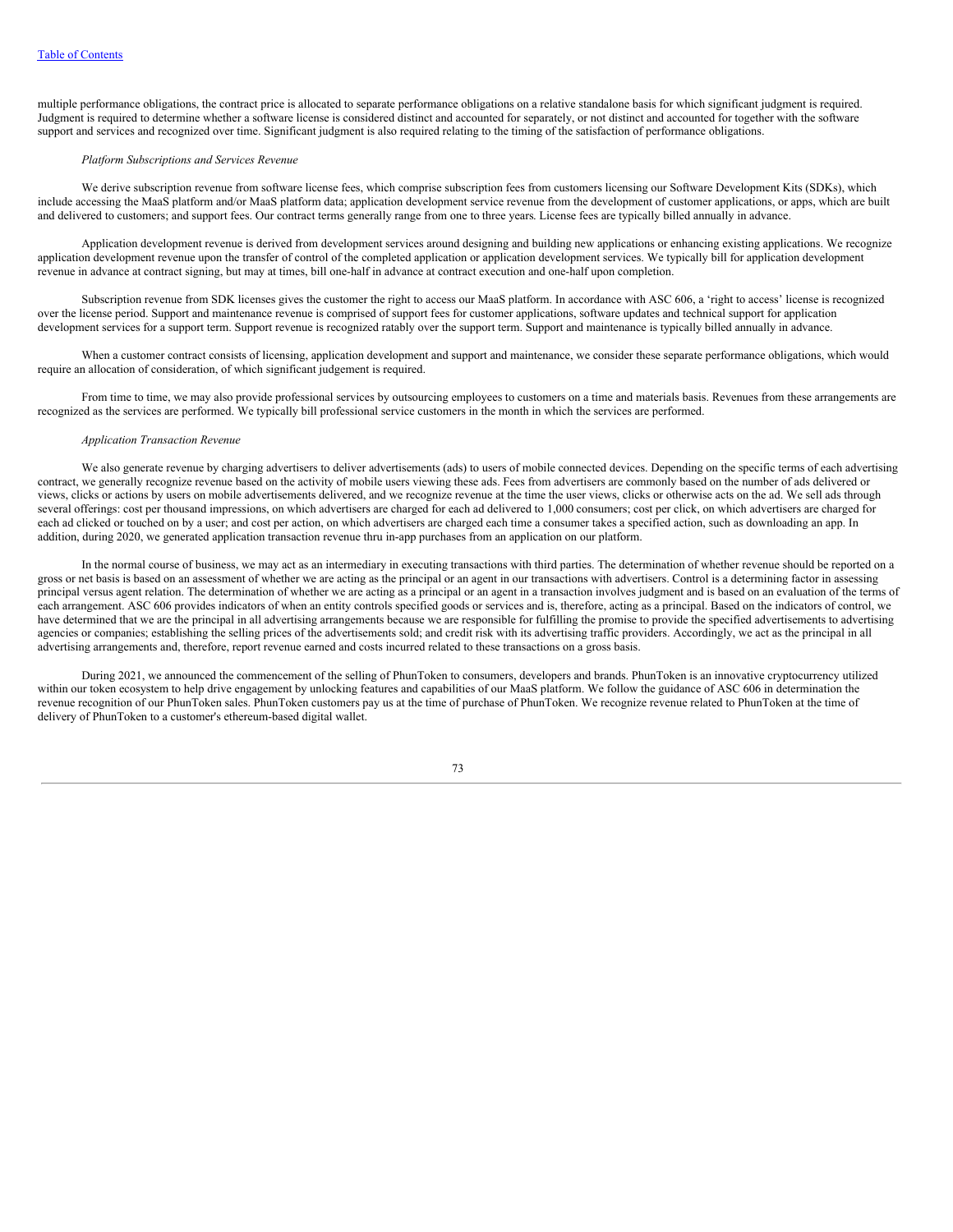#### *Computer Hardware Revenue*

We acquired Lyte Technology in October 2021. Revenue from Lyte is primarily derived from the sale of high-performance personal computers. Lyte computers are sold with a variety of pre-packaged solutions, as well as customizable solutions selected by our customers. Customers pay us in advance of shipment of their computer via the Lyte website. A majority of Lyte's customers pay us via credit card payments, which are managed through a third party processor. We recognize computer hardware revenue at the time a completed unit ships from our facility.

### *Deferred Commissions*

We defer commission costs and amortize them in a manner consistent with how we recognize revenue. Key judgments that impact our commission expense include estimating our customer life and the determination of the impairment of commission assets we deem to be unrecoverable. The Company applies a practical expedient and expenses these costs as incurred if the amortization period is one year or less.

Deferred commissions are recorded in prepaid and other current assets in our consolidated balance sheets.Changes in deferred commissions for the years ended December 31, 2021 and 2020 are as follows:

|                                   | 2021 |       | 2020  |
|-----------------------------------|------|-------|-------|
| Balance, beginning of the period  |      | 210   | 309   |
| Deferral of commissions earned    |      | 73    | 94    |
| Recognition of commission expense |      | (135) | (193) |
| Balance, end of the period        |      | 148   | 210   |

#### *Concentrations of Credit Risk*

Our financial instruments that are exposed to concentrations of credit risk consist primarily of cash, trade accounts receivable and our digital asset holdings.

Although we limit our exposure to credit loss by depositing our cash with established financial institutions that management believes have good credit ratings and represent minimal risk of loss of principal, our deposits, at times, may exceed federally insured limits.

There is currently no clearing house for our digital assets, including our bitcoin holdings, nor is there a central or major depository for the custody of our digital assets. There is a risk that some or all of our digital asset holdings could be lost or stolen. There can be no assurance that the custodians will maintain adequate insurance or that such coverage will cover losses with respect to our digital asset holdings. Further, transactions denominated in digital assets are irrevocable. Stolen or incorrectly transferred digital assets may be irretrievable. As a result, any incorrectly executed transactions could adversely our financial condition. The aggregate cost basis of our digital asset holdings is \$41,964 at December 31, 2021.

Collateral is not required for accounts receivable, and we believe the carrying value approximates fair value.The following table sets forth our concentration of accounts receivable, net of specific allowances for doubtful accounts.

|            |      | December 31,  |                             |  |  |
|------------|------|---------------|-----------------------------|--|--|
|            | 2021 |               | 2020                        |  |  |
| Customer A | 20   | $\frac{0}{0}$ | $ -$<br>$\frac{0}{0}$<br>-- |  |  |
| Customer B | 18   | $\%$          | $\%$<br>10                  |  |  |
| Customer C |      | $\frac{0}{0}$ | $\frac{0}{0}$<br>$\cdot$    |  |  |

## *Cash, Cash Equivalents, and Restricted Cash*

We consider all investments with a maturity of three months or less from the date of acquisition to be cash equivalents.The Company had no cash equivalents at December 31, 2021 or 2020. As a result of certain debt financings, we were required to maintain restricted balances. We had \$91 in restricted cash as of December 31, 2020.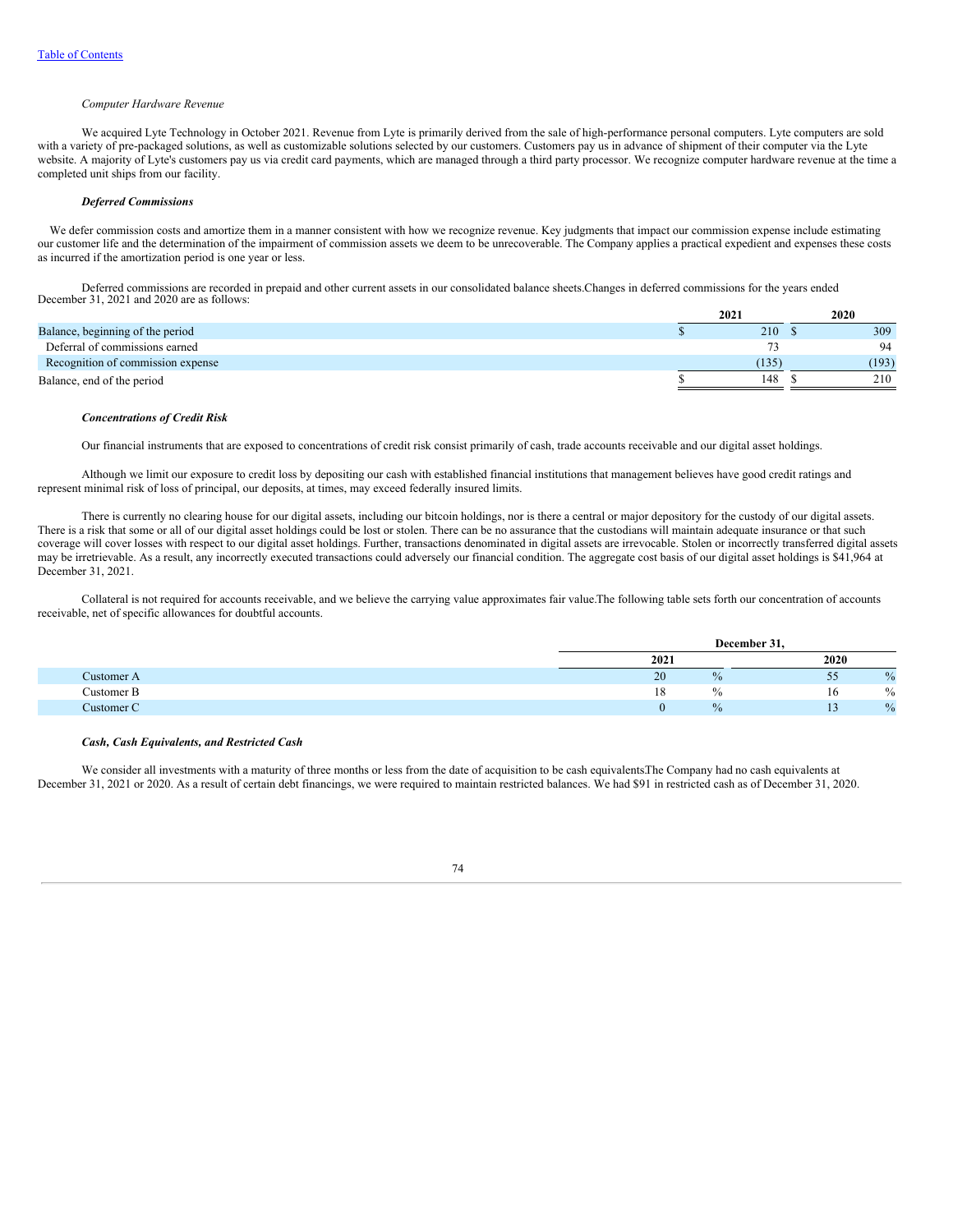#### *Accounts Receivable and Reserves*

Accounts receivable are presented net of allowances. We consider receivables past due based on the contractual payment terms. We make judgments as to our ability to collect outstanding receivables and record a bad debt allowance for receivables when collection becomes doubtful. The allowances are based upon historical loss patterns, current and prior trends in our aged receivables, credit memo activity and specific circumstances of individual receivable balances. Accounts receivable consisted of the following:

|                                       | December 31. |      |      |       |
|---------------------------------------|--------------|------|------|-------|
|                                       |              | 2021 | 2020 |       |
| Accounts receivable                   |              | 977  |      | 0.020 |
| Less allowances for doubtful accounts |              | (10) |      | (356) |
| Accounts receivable, net              |              | 967  |      | 664   |

Changes in the allowance for doubtful accounts are as follows:

|                                         | December 31. |       |      |         |
|-----------------------------------------|--------------|-------|------|---------|
|                                         |              | 2021  | 2020 |         |
| Balance, beginning of period            |              | 356   |      | 3,179   |
| (Recovery) allowances for bad debt      |              | (286) |      | 205     |
| Issuance of credit memos and write offs |              | (60)  |      | (3.028) |
| Balance, end of period                  |              | 10    |      | 356     |

## *Inventory*

Our inventory consists of computer hardware materials and finished computers available-for-sale and are stated at the lower of cost or net realizable value, determined using the first-in first-out ("FIFO") method. We purchase inventory from suppliers both domestically and internationally. We believe that our products are generally available from more than one supplier and seek to maintain multiple sources for materials, both internationally and domestically. We may, at times, purchase products in bulk quantities to take advantage of quantity discounts and to ensure inventory availability. We recognize provisions for obsolete and slow-moving inventory primarily based on judgments about expected disposition of inventory, generally, through sales, or liquidations of obsolete inventory, and expected recoverable values based on currently available or historical information.

# *Digital Assets*

During the year ended December 31, 2021, we purchased an aggregate of \$41,284 in digital assets, and we were paid \$680 in digital assets by various customers. Payments by customers in and purchases by us of digital assets were primarily of bitcoin and ethereum. We currently account for all digital assets held as a result of these transactions as indefinite-lived intangible assets in accordance with ASC 350, *Intangibles—Goodwill and Other*. We have ownership of and control over our digital assets and we may use third-party custodial services to secure them. The digital assets are initially recorded at cost and are subsequently remeasured, net of any impairment losses incurred since acquisition.

We determine the fair value of our digital assets on a nonrecurring basis in accordance with ASC 820*Fair Value Measurement*, based on quoted prices on the active exchange(s) that we have determined is the principal market for bitcoin and ethereum (Level 1 inputs). We perform an analysis each quarter to identify whether events or changes in circumstances, principally decreases in the quoted prices on active exchanges, indicate that it is more likely than not that our digital assets are impaired. In determining if an impairment has occurred, we consider the lowest market price quoted on an active exchange since acquiring the respective digital asset. If the then current carrying value of a digital asset exceeds the fair value, an impairment loss has occurred with respect to those digital assets in the amount equal to the difference between their carrying values and the fair value.

The impaired digital assets are written down to their fair value at the time of impairment and this new cost basis will not be adjusted upward for any subsequent increase in fair value. Gains are not recorded until realized upon sale, at which point they are presented net of any impairment losses for the same digital assets held. In determining the gain or loss to be recognized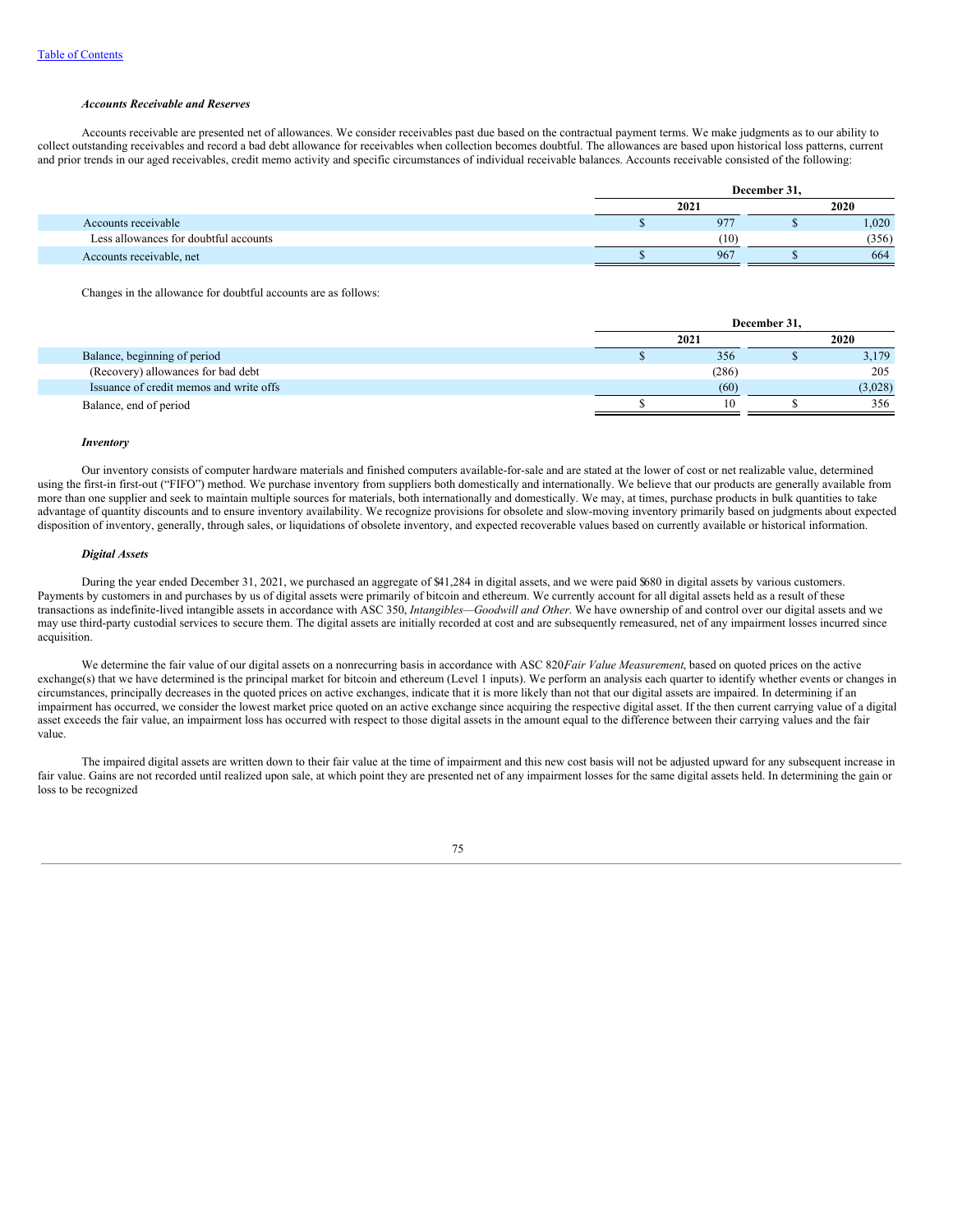upon sale, we calculate the difference between the sales price and carrying value of the digital assets sold immediately prior to sale. Impairment losses and gains or losses on sales are recognized within other expense in our consolidated statements of operations and comprehensive loss. Impairment loss was \$9,383 for the year ended December 31, 2021 and we did not sell any digital assets during the year ended December 31, 2021.

The following tables set forth changes in our bitcoin and ethereum holdings:

| <b>Bitcoin</b>                  | <b>Digital Asset</b><br>Original<br><b>Cost Basis</b> | <b>Digital Asset</b><br>Impairment<br>Losses | <b>Digital Asset</b><br>Carrving<br>Value |
|---------------------------------|-------------------------------------------------------|----------------------------------------------|-------------------------------------------|
| Balance as of December 31, 2020 | $\overline{\phantom{a}}$                              | $\qquad \qquad - \qquad$                     |                                           |
| Purchases                       | 36,806                                                |                                              | 36,806                                    |
| Received from customers         | 157                                                   |                                              | 157                                       |
| Impairment loss                 |                                                       | (8,554)                                      | (8, 554)                                  |
| Balance as of December 31, 2021 | 36,963                                                | (8, 554)                                     | 28,409<br>Ъ.                              |

| <b>Ethereum</b>                 | <b>Digital Asset</b><br>Original<br><b>Cost Basis</b> |                   | <b>Digital Asset</b><br>Impairment<br>Losses | <b>Digital Asset</b><br>Carrying<br>Value |     |
|---------------------------------|-------------------------------------------------------|-------------------|----------------------------------------------|-------------------------------------------|-----|
| Balance as of December 31, 2020 |                                                       | $\qquad \qquad -$ | $\overline{\phantom{a}}$                     |                                           |     |
| Purchases                       | 4,191                                                 |                   |                                              | 4,191                                     |     |
| Received from customers         |                                                       | 523               |                                              |                                           | 523 |
| Impairment loss                 |                                                       |                   | (670)                                        | (670)                                     |     |
| Balance as of December 31, 2021 | 4,714                                                 |                   | (670)                                        | 4,044                                     |     |

Other digital assets purchased during the year ended December 31, 2021 was \$287 and we recorded an impairment losses of \$159 related to those purchases.

## *Goodwill and Intangible Assets*

Goodwill arises from purchase business combinations and is measured as the excess of the cost of the business acquired over the sum of the acquisition-date fair values of tangible and identifiable intangible assets acquired, less any liabilities assumed.

In accordance with ASC 350,*Intangibles — Goodwill and Other*, we do not amortize goodwill or intangible assets with indefinite lives but rather assesses their carrying value for indications of impairment annually, or more frequently if events or changes in circumstances indicate that the carrying amount may be impaired.

We adopted ASU 2017-04, Intangibles-Goodwill and Other (Topic 350): Simplifying the Test for Goodwill Impairment, on January 1, 2020, which states an entity should recognize a goodwill impairment charge for the amount by which the carrying amount exceeds the reporting unit's fair value.

We derived the fair value from the market capitalization approach, whereby we utilize the historical market price of our common stock traded on the Nasdaq to estimate the fair value of our reporting unit. The determination of whether goodwill has become impaired involves a significant level of judgment in the assumptions underlying the approach used to determine the value of the reporting unit. Changes in our strategy and/or market conditions could significantly impact these judgments and require adjustments to recorded amounts of goodwill.

Identifiable intangible assets consist of acquired trade names, customer lists, technology, in-process research and development and order backlog associated with the acquired businesses. Amortization of finite-lived intangible assets is calculated using either the straight-line or accelerated amortization model based on our best estimate of the distribution of the economic value of the identifiable intangible assets.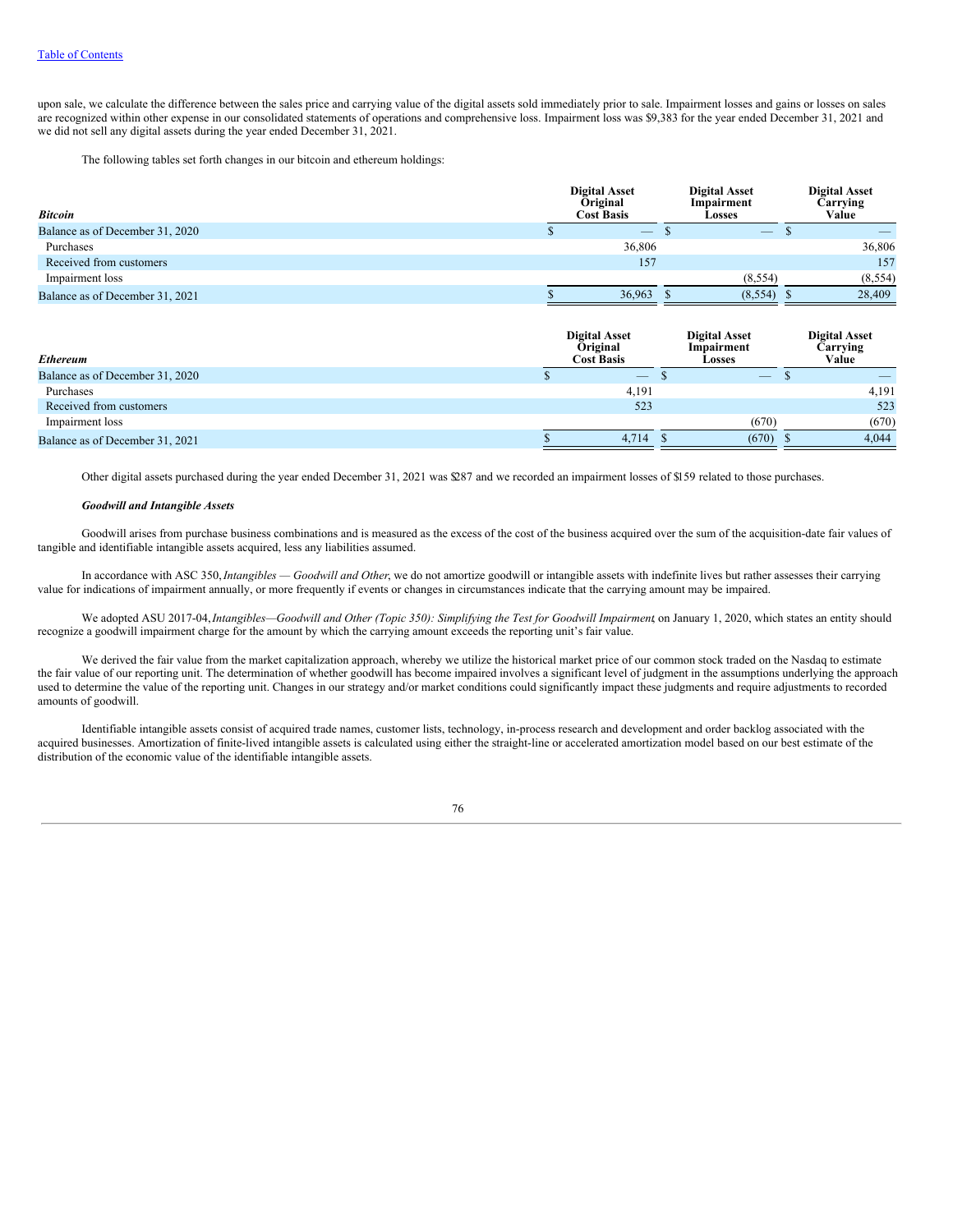We did not recognize any goodwill or intangible impairment losses in the years ended December 31, 2021 or 2020.

### *Long-Lived Assets*

Long-lived assets with definite lives are reviewed for impairment whenever events or changes in circumstances indicate that an asset's carrying value may not be recoverable. In accordance with authoritative guidance, we evaluate the recoverability of each of our long-lived assets, including property and equipment, by comparing its carrying amount to the undiscounted future cash flows expected to be generated. If the total of undiscounted future cash flows is less than the carrying amount of an asset, an impairment would be recognized for the amount by which the carrying amount of the asset exceeds its fair value.

We did not recognize any impairment losses relating to our long-lived assets during the years ended December 31, 2021 or 2020.

#### *Convertible Debt*

In March 2020, we issued a 7% convertible note with a principal amount of \$3,000 for gross proceeds at closing of \$2,371. In accounting for the issuance, we separated the note into liability and equity components. The carrying amount of the liability component was calculated by measuring the fair value of similar liabilities that do not have an associated convertible feature. The carrying amount of the equity component representing the conversion option was determined by deducting the carrying amount of the liability component from the par value of the note. The difference represents the debt discount, recorded as a reduction of the senior convertible note on our consolidated balance sheet, and is amortized to interest expense over the term of the note using the effective interest rate method. The equity component is not remeasured as long as it continues to meet the conditions for equity classification. In accounting for the issuance costs related to the note, we allocated the total amount of issuance costs incurred to liability and equity components based on their relative values. Issuance costs attributable to the liability component were amortized using the effective interest rate method to interest expense over the term of the note. The issuance costs attributable to the equity component are recorded as a reduction of the equity component within additional paid-in capital.

In July 2020, we issued a convertible note with an initial principal amount of \$4,320. After the payoff of convertible note issued in March 2020 and deducting transaction costs, aggregate net cash proceeds to the Company was \$1,751. In accordance with ASC Topic 815-40, Derivatives and Hedging - Contracts in an Entity's Own Stock, we evaluated all of the convertible note's financial instruments, including warrants to purchase common stock issued in conjunction with convertible debt, to determine if such instruments are derivatives or contain features that qualify as embedded derivatives. For derivative financial instruments that are accounted for as liabilities, the derivative instrument is initially recorded at its fair value and is then re-valued at each reporting date, with changes in the fair value reported in the consolidated statement of operations and comprehensive loss. We use a Black-Scholes option-pricing model to value the warrants at inception and subsequent valuation dates. Refer to *Fair Value of Financial Instruments* below.

Direct costs incurred to issue non-revolving debt instruments are recognized as a reduction to the related debt balance in the accompanying consolidated balance sheets and amortized to interest expense over the contractual term of the related debt using the effective interest method.

#### *Leases*

We adopted the new lease accounting standard, ASU 2016-02 using the modified retrospective basis for all agreements existing as of January 1, 2021 as described further above *Recently Adopted Accounting Pronouncements*.

The Company recognizes a right-of-use asset and lease liability for all operating leases with terms greater than twelve months. The lease liability is measured based on the present value of the lease payments not yet paid. The right-of-use asset is measured based on the initial measurement of the lease liability adjusted for any direct costs incurred upon commencement of the lease. Short-term leases, or leases that have a lease term of 12 months or less at commencement date, are excluded from this treatment and are recognized on a straight-line basis over the term of the lease. We did not enter into any financing leases for the year ended December 31, 2021.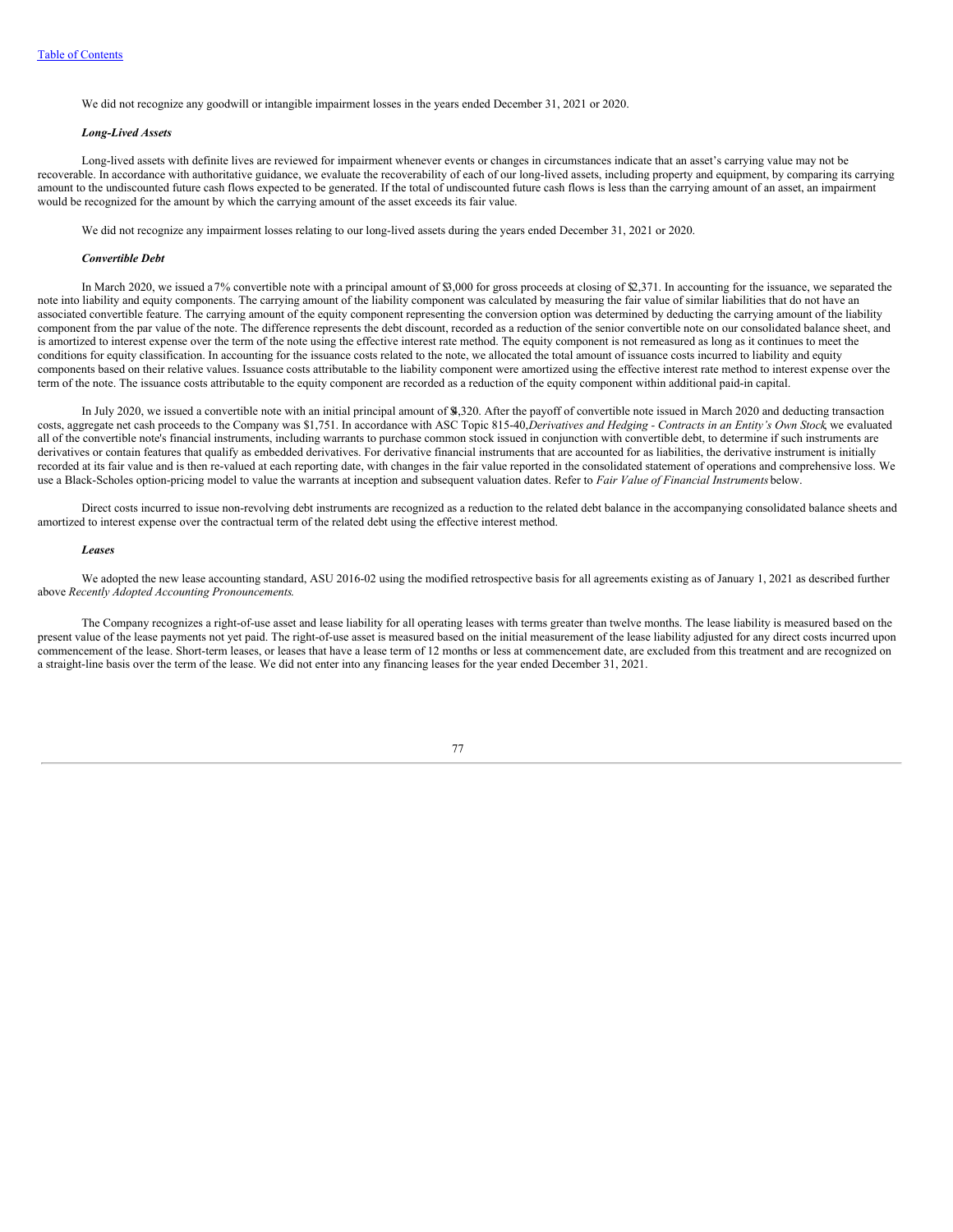#### *Stock-Based Compensation*

Compensation expense related to stock-based transactions, including employee and non-employee director awards, is measured and recognized in the financial statements based on fair value on the grant date of the award. We recognize stock-based compensation expense for awards with only service conditions on a ratable basis over the requisite service period of the related award, generally the vesting period of the award. We have not granted any awards with market or performance conditions. Forfeitures of all stock-based awards are accounted for when they occur.

#### *Retirement Plan*

At December 31, 2021, we administered one employee retirement plan that qualified as a deferred salary arrangement under Section 401(k) of the Internal Revenue Code. Under the retirement plan, participating employees may contribute a portion of their pretax earnings, up to the Internal Revenue Service annual contribution limit. No employer matching contributions were made to the retirement plan during the years ended December 31, 2021 or 2020.

#### *Income Taxes*

We account for income taxes in accordance with ASC 740,*Income Taxes* ("ASC 740"). Under ASC 740, deferred tax assets and liabilities reflect the future tax consequences of the differences between the financial reporting and tax bases of assets and liabilities using current enacted tax rates. Valuation allowances are recorded when the realizability of such deferred tax assets does not meet the more-likely-than-not threshold under ASC 740.

Significant judgment is required in determining any valuation allowance recorded against deferred tax assets. In assessing the need for a valuation allowance, we consider all available evidence, including past operating results, estimates of future taxable income and the feasibility of tax planning strategies. In the event of a change in the determination as to the amount of deferred tax assets that can be realized, an adjustment of the valuation allowance with a corresponding impact to the provision for income taxes will be made in the period in which such determination was made.

The guidance on accounting for uncertainty in income taxes prescribes a recognition threshold and measurement attribute criterion for financial statement recognition and measurement of tax positions taken or expected to be taken in a tax return. For those benefits to be recognized, a tax position must be more likely than not to be sustained upon examination by taxing authorities.

#### *Comprehensive Loss*

We apply the guidance in ASC 220,*Comprehensive Income*, for the reporting and display of comprehensive loss and its components in the consolidated financial statements. Comprehensive loss comprises net loss and cumulative foreign currency translation adjustments. Accumulated comprehensive loss at December 31, 2021 and 2020 was due to foreign currency translation adjustments.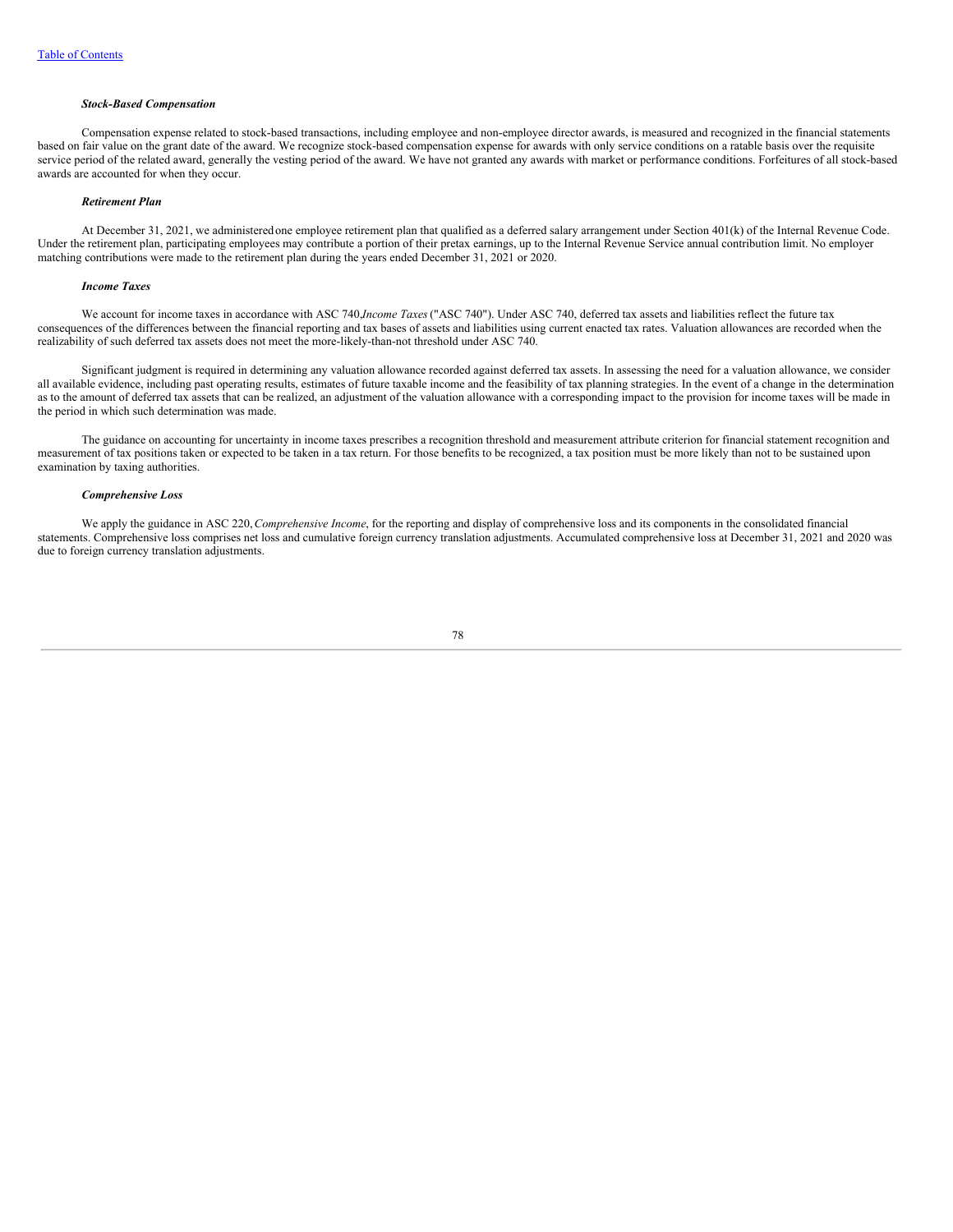## *Loss per Common Share*

Basic loss per common share is computed by dividing net loss applicable to common stockholders by the weighted average number of shares of common stock outstanding during the period. Restricted shares subject to repurchase provisions relating to early exercises under our 2009 Equity Incentive Plan were excluded from basic shares outstanding. Diluted loss per common share is computed by giving effect to all potential shares of common stock, including those related to our outstanding warrants and stock equity plans, to the extent dilutive. For all periods presented, these shares were excluded from the calculation of diluted loss per share of common stock because their inclusion would have been anti-dilutive. As a result, diluted loss per common share is the same as basic loss per common share for all periods presented. The following table sets forth common stock equivalents that have been excluded from the computation of dilutive weighted average shares outstanding as their inclusion would have been anti-dilutive:

|                        | December 31,             |            |  |
|------------------------|--------------------------|------------|--|
|                        | 2021                     | 2020       |  |
| Convertible notes      |                          | 5,733,712  |  |
| Warrants               | 5,636,801                | 5,996,112  |  |
| Options                | 925,467                  | 1,208,740  |  |
| Restricted stock units | 3,576,270                | 1,677,060  |  |
| Restricted shares      | $\overline{\phantom{a}}$ | 574        |  |
| Total                  | 10,138,538               | 14,616,198 |  |

### *Fair Value of Financial Instruments*

We follow the guidance in ASC 820, Fair Value Measurement, to account for financial assets and liabilities measured on a recurring basis. Fair value is the price that would be received to sell an asset or paid to transfer a liability in an orderly transaction between market participants at the measurement date. As such, fair value is a market-based measurement that should be determined based on assumptions that market participants would use in pricing an asset or liability. We use a fair value hierarchy, which distinguishes between assumptions based on market data (observable inputs) and an entity's own assumptions (unobservable inputs). The guidance requires fair value measurements be classified and disclosed in one of the following three categories:

- Level 1: Unadjusted quoted prices in active markets for identical assets or liabilities.
- Level 2: Quoted prices in markets that are not active or inputs which are observable, either directly or indirectly, for substantially the full term of the asset or liability.
- Level 3: Prices or valuation techniques that require inputs that are both significant to the fair value measurement and unobservable (i.e., supported by little or market activity).

Determining which category an asset or liability falls within the hierarchy requires significant judgment.Our financial instruments measured at fair value as of December 31, 2021 are set forth below:

|                   | Level 1                         |   | Level 2                  | Level 3                  | <b>Total</b> |
|-------------------|---------------------------------|---|--------------------------|--------------------------|--------------|
| Assets:           |                                 |   |                          |                          |              |
| Digital assets    | 32,581                          | S | $\overline{\phantom{a}}$ | $\overline{\phantom{a}}$ | 32,581       |
| Total             | 32,581                          |   | $\overline{\phantom{a}}$ | $\overline{\phantom{a}}$ | 32,581       |
|                   |                                 |   |                          |                          |              |
| Liabilities:      |                                 |   |                          |                          |              |
| Warrant liability | $\hspace{0.1mm}-\hspace{0.1mm}$ |   | 3,605                    | $\overline{\phantom{a}}$ | 3,605        |
| Total             | $\overline{\phantom{m}}$        |   | 3,605                    | $\overline{\phantom{a}}$ | 3,605        |
|                   |                                 |   |                          |                          |              |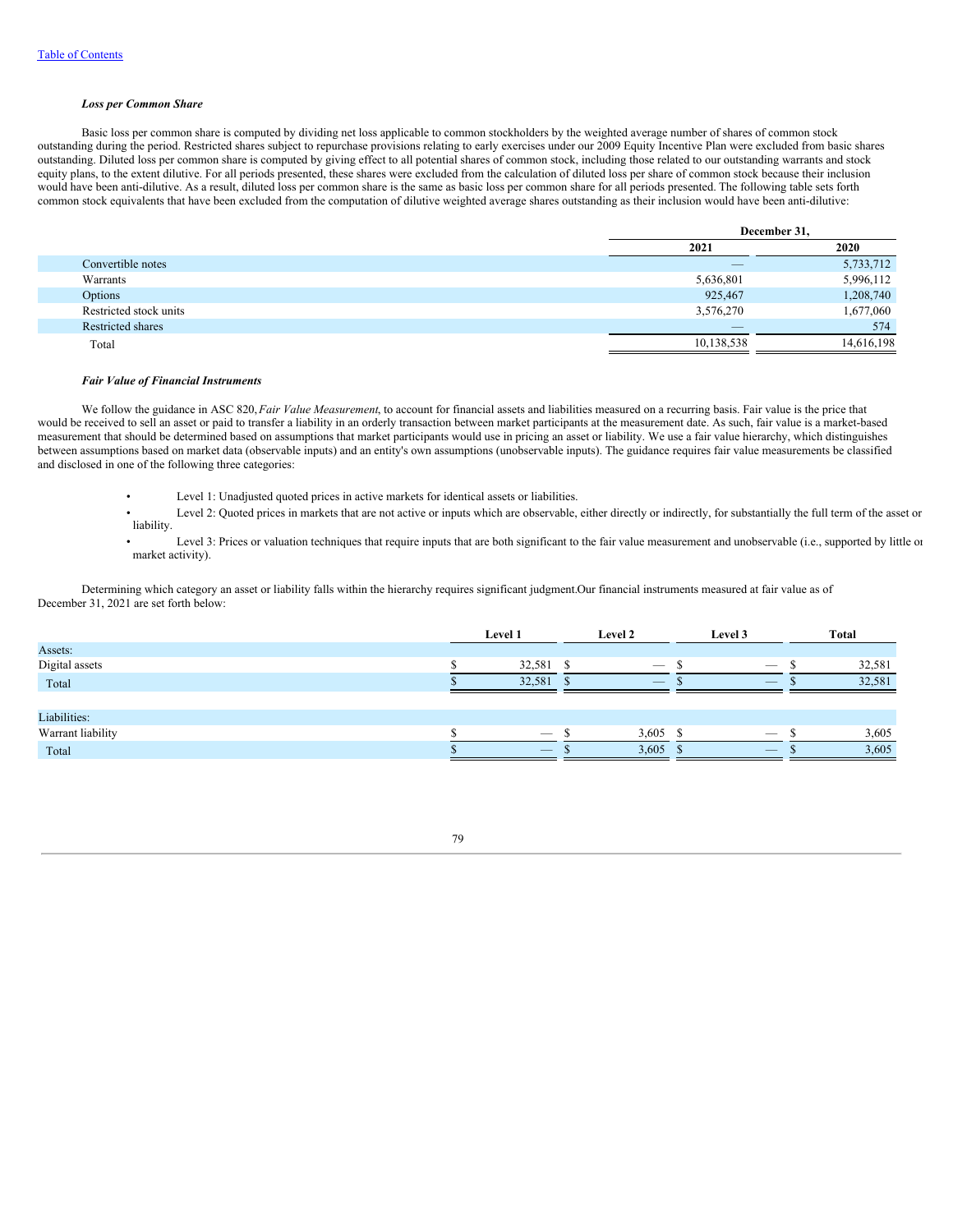Our financial instruments measured at fair value as of December 31, 2020 are set forth below:

|                   | <b>Level</b> 1                                                                                                                             | Level 2     | Level 3                         | Total |
|-------------------|--------------------------------------------------------------------------------------------------------------------------------------------|-------------|---------------------------------|-------|
| Liabilities:      |                                                                                                                                            |             |                                 |       |
| Warrant liability | $\hspace{0.1mm}-\hspace{0.1mm}$                                                                                                            | 14<br>1.614 | $\hspace{0.1mm}-\hspace{0.1mm}$ | 1.614 |
| Total             | $\overline{\phantom{a}}$<br>and the state of the state of the state of the state of the state of the state of the state of the state of th | .614        | $\hspace{0.1mm}-\hspace{0.1mm}$ | 1,614 |

The carrying value of accounts receivable, inventory, prepaid expenses, other current assets, accounts payable and accrued expenses are considered to be representative of their respective fair values because of the short-term nature of those instruments.

### *Loss Contingencies*

We are subject to the possibility of various loss contingencies arising in the ordinary course of business. We accrue for loss contingencies when it is probable that an asset has been impaired or a liability has been incurred and the amount of loss can be reasonably estimated. If we determine that a loss is possible and the range of the loss can be reasonably determined, then we disclose the range of the possible loss. We regularly evaluate current information available to us to determine whether an accrual is required, an accrual should be adjusted or a range of possible loss should be disclosed.

From time to time, we are involved in disputes, litigation and other legal actions. However, there are many uncertainties associated with any litigation, and these actions or other third-party claims against us may cause us to incur substantial settlement charges, which are inherently difficult to estimate and could adversely affect our results of operations. The actual liability in any such matters may be materially different from our estimates, which could result in the need to adjust our liability and record additional expenses.

### *Subsequent Events*

In accordance with U.S. GAAP, we have evaluated events that have occurred after the date of the financial statements through the date the financial statements are issued to determine if events or transactions occurring after the date of the financial statements require potential adjustment to or disclosure in the financial statements. See Note 18 for additional discussion on our subsequent events.

# *Smaller Reporting Company*

We are a "smaller reporting company" as defined by Rule 12b-2 of the Exchange Act, which qualifies the Company for reduced disclosure requirements and, if permitted, additional time to implement new or revised financial accounting standards. Smaller reporting company status is determined on an annual basis.

## *Recent Accounting Pronouncements Not Yet Adopted*

In June 2016, the FASB issued ASU No. 2016-13 Financial Instruments - Credit Losses (Topic 326): Measurement of Credit Losses on Financial Instruments ("ASU 2016-13"). ASU 2016-13 introduces a model based on expected losses for most financial assets and certain other instruments. In addition, for available-for-sale debt securities with unrealized losses, the losses will be recognized as allowances rather than reductions in the amortized cost of the securities. As a smaller reporting company, the standard is currently effective for us for annual reporting periods beginning after December 15, 2022, with early adoption permitted for annual reporting periods beginning after December 15, 2019. We currently intend to adopt this new standard effective January 1, 2023. We currently do not expect the adoption of ASU 2016-13 to have a material impact on our consolidated financial statements and disclosures.

In August 2020, the FASB issued ASU 2020-06, Debt - Debt with Conversion and Other Options (Subtopic 470-20) and Derivatives and Hedging - Contracts in Entity's *Own Equity* (Subtopic 815 – 40), ("ASU 2020-06"). ASU 2020-06 simplifies the accounting for certain financial instruments with characteristics of liabilities and equity, including convertible instruments and contracts in an entity's own equity. ASU 2020-06 is effective for smaller reporting companies for fiscal years beginning after December 15, 2023, and interim periods within those fiscal years. Early adoption is permitted, but no earlier than fiscal years beginning after December 15, 2020, including interim periods within those fiscal years. We are currently evaluating the impact of this guidance on our consolidated financial statements and disclosures.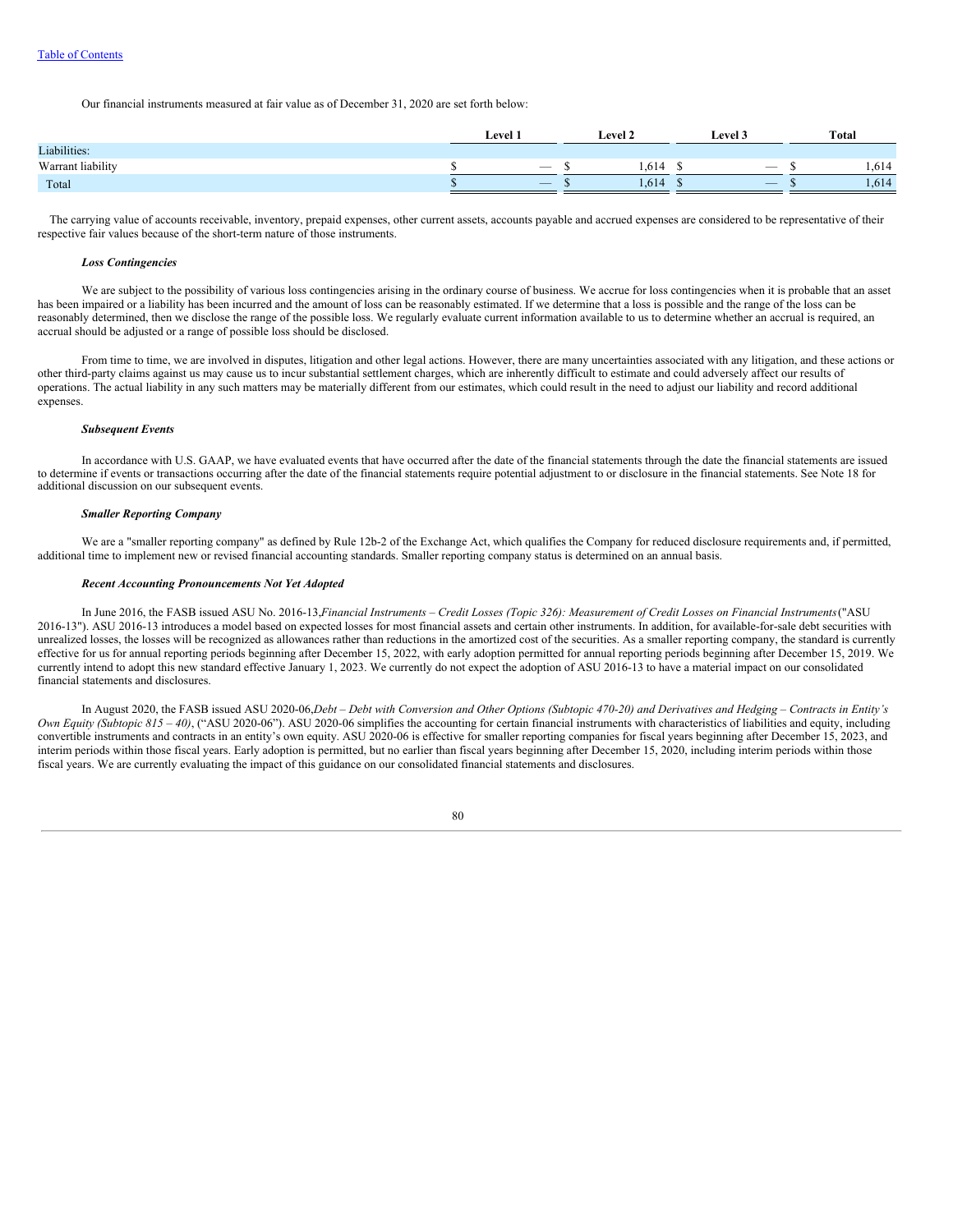#### **3. Business Combination**

On October 18, 2021, we closed the acquisition of Lyte with an adjusted purchase price of approximately \$11.0 million (subject to an earn-out provision). This acquisition was accounted for using the acquisition method of accounting and, accordingly, assets acquired, liabilities assumed and consideration exchanged was recorded at estimated fair values on the date of acquisition.

The following table summarizes the consideration paid for Lyte and the estimated fair values of the aggregate assets and liabilities acquired, at the acquisition date:

|                                                                      |   | <b>Fair Value</b> |
|----------------------------------------------------------------------|---|-------------------|
| <b>Assets acquired</b>                                               |   |                   |
| Cash                                                                 | S | 4                 |
| Inventory                                                            |   | 1,687             |
| Intangible assets                                                    |   | 3,340             |
| Total assets acquired                                                |   | 5,031             |
| <b>Liabilities assumed</b>                                           |   |                   |
| Deferred revenue                                                     |   | 1,369             |
| Total liabilities assumed                                            |   | 1,369             |
| Net assets acquired                                                  |   | 3,662             |
| <b>Consideration:</b>                                                |   |                   |
| Cash                                                                 |   | 3,980             |
| Acquisition and earn-out payable (subject to fair value adjustments) |   | 6,619             |
| Total consideration                                                  |   | 10,599            |
| Goodwill                                                             |   | 6,937             |

The fair values assigned to tangible and identifiable intangible assets acquired and liabilities assumed were based on management's estimates and assumptions at the time of acquisition. Fair values are subject to refinement for up to one year after the closing date as additional information regarding the closing date fair values becomes available. The trade name represents the rights to the "*Lyte Technology, Inc.*" brand name which is well known in the marketplace. The useful life of the identified amortizable intangible assets acquired is five years. Goodwill was recorded to reflect the excess purchase consideration over net assets acquired and primarily consists of the future economic benefits that we expect to receive as a result of the acquisition. The amount of goodwill expected to be deductible for federal and state income tax purposes is \$437. Expenses we incurred as a result of the acquisition of Lyte were not material and recorded in general and administrative expenses in our consolidated statement of operations and comprehensive loss for the year ended December 31, 2021.

Pursuant to terms of the stock purchase agreement, the future acquisition and earn-out payments consist of the following: (i) \$,125, as adjusted for working capital items, on June 30, 2022, (ii) the issuance of shares of our common stock with an aggregate value of \$2,250, in two equal installments valued at up to \$1,125, determined on the last business day of each of the quarter ending March 31, 2022 and September 30, 2022 and (iii) up to \$1,250 in cash and issuance of shares of our common stock valued at up to \$1,250 on the first anniversary of closing, as an earn-out payment based upon Lyte achieving certain annual revenue milestones as provided in the purchase agreement in the year following closing.

We believe Lyte will achieve the annual revenue milestone and we will owe the full amount of the contingent consideration on the first annual anniversary of closing. For the year ended December 31, 2021, we generated computer hardware revenue of \$3,095 and an operating loss of \$609, since the acquisition closing date.

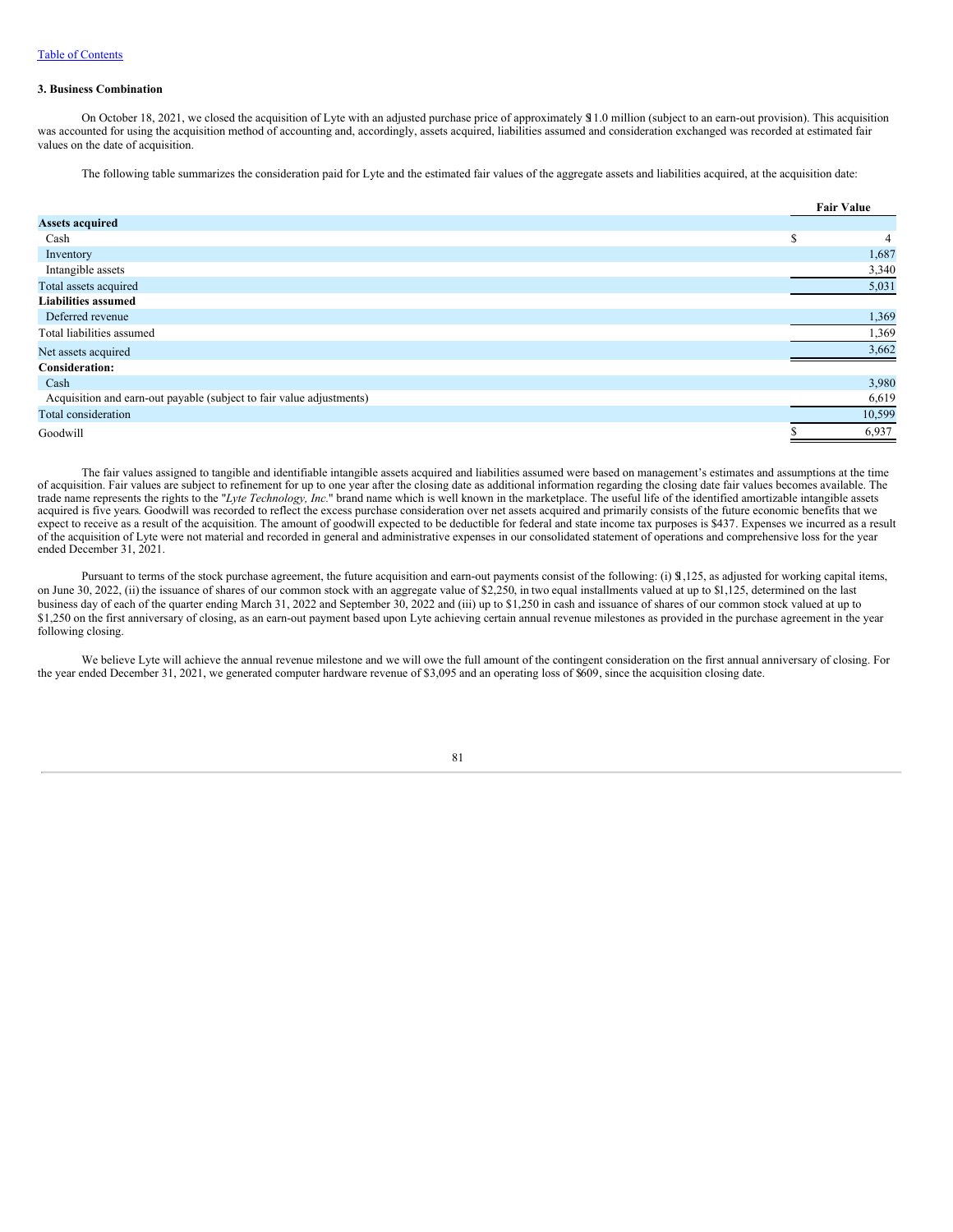The following table summarizes the unaudited pro forma condensed financial information of Phunware, Inc for the year ended December 31, 2021 as if the acquisition of Lyte had occurred on January 1, 2020:

|                |      | <b>Year Ended December 31,</b> |           |
|----------------|------|--------------------------------|-----------|
|                |      | 2021                           | 2020      |
| (in thousands) |      | (unaudited)                    |           |
| Net revenues   | - 12 | 18,175                         | 15,581    |
| Net loss       |      | (53, 935)                      | (22, 922) |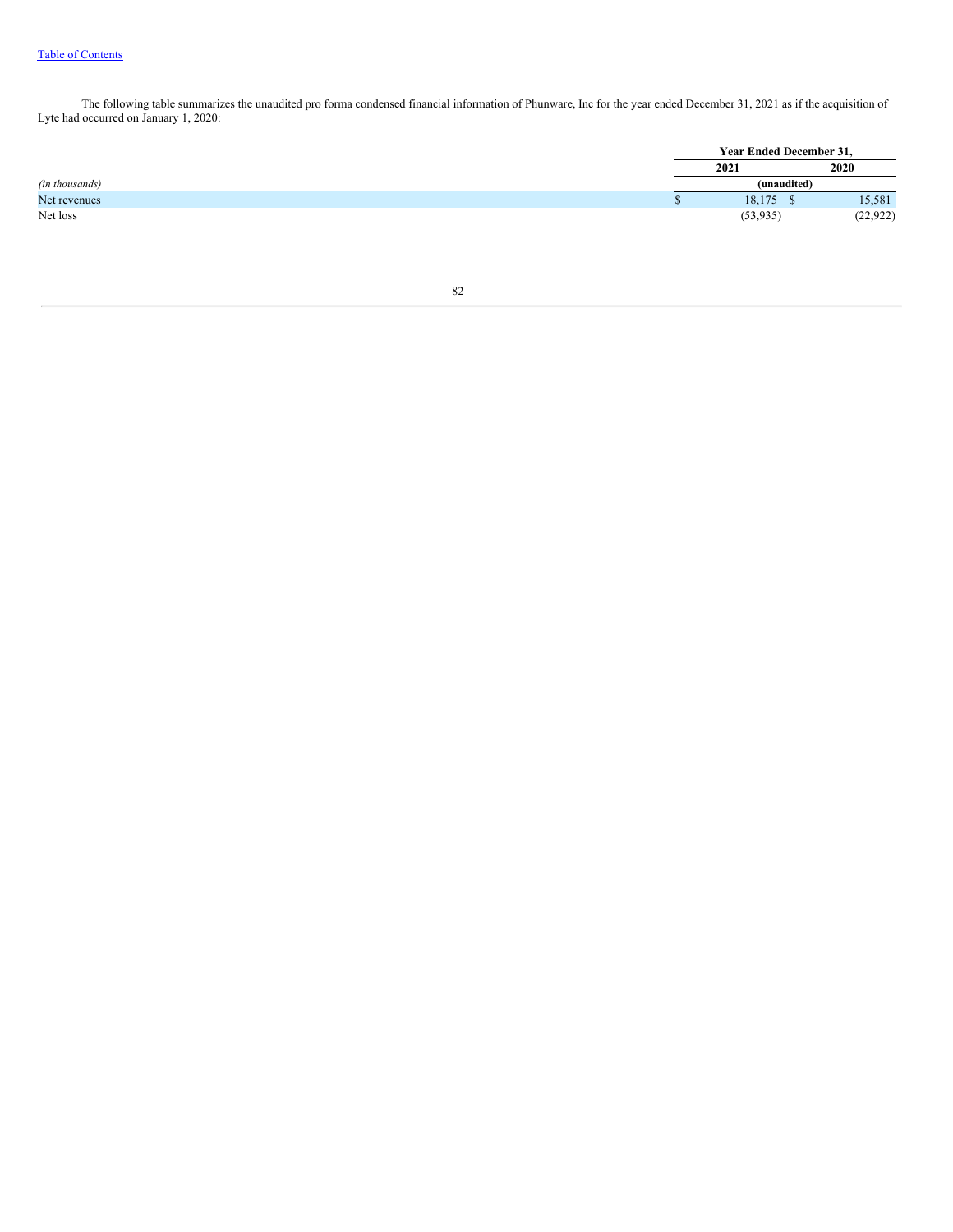# **4. Revenue**

# *Disaggregation of Revenue*

The following table sets forth our net revenues by category:

|                                     | <b>Year Ended December 31,</b> |        |      |        |  |
|-------------------------------------|--------------------------------|--------|------|--------|--|
|                                     |                                | 2021   | 2020 |        |  |
| Net revenues                        |                                |        |      |        |  |
| Platform subscriptions and services |                                | 5,308  |      | 9,108  |  |
| Computer hardware                   |                                | 3,095  |      |        |  |
| Application transaction             |                                | 2,240  |      | 893    |  |
| Net revenues                        |                                | 10.643 |      | 10,001 |  |

For the year ended December 31, 2021, we sold \$1,063 of PhunToken for which we received both cash and digital assets from customers. Revenue from sales of PhunToken is recorded within application transaction revenue in the table above.

We generate revenue in domestic and foreign regions and attribute net revenue to individual countries based on the location of the contracting entity. We derived93% and 97% of our net revenues from within the United States for the years ended December 31, 2021 and 2020, respectively.Revenue by geographic location is as follows:

|                      | Year Ended December 31, |  |        |  |  |
|----------------------|-------------------------|--|--------|--|--|
|                      | 2021                    |  | 2020   |  |  |
| Net revenues         |                         |  |        |  |  |
| <b>United States</b> | 9,939                   |  | 9,686  |  |  |
| International        | 704                     |  | 315    |  |  |
| Net revenues         | 10.643                  |  | 10.001 |  |  |

The following table sets forth our concentration of revenue sources as a percentage of total net revenues.

|          |                                        | Year Ended December 31,       |
|----------|----------------------------------------|-------------------------------|
|          | 2021                                   | 2020                          |
| `ustomer | $\%$<br>$\overbrace{\hspace{25mm}}^{}$ | $\sim$<br>$\frac{0}{0}$<br>32 |
| `ustomer | $\%$                                   | $\%$<br>$\overline{ }$        |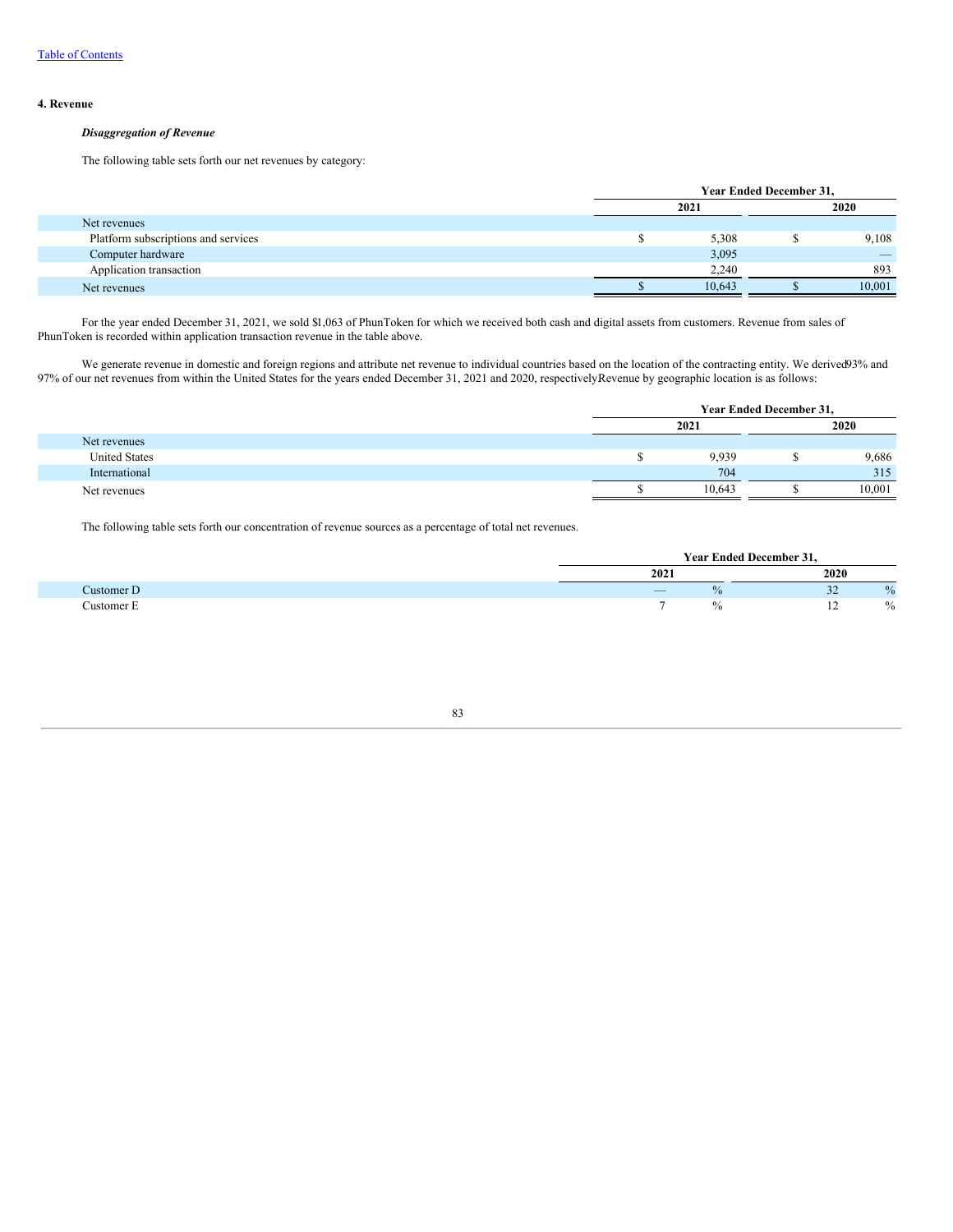# *Deferred Revenue*

Our deferred revenue balance consisted of the following:

|                                             | December 31, |       |  |       |
|---------------------------------------------|--------------|-------|--|-------|
|                                             |              | 2021  |  | 2020  |
| Current deferred revenue                    |              |       |  |       |
| Computer hardware                           |              | 2,149 |  |       |
| Platform subscriptions and services revenue |              | 1,744 |  | 2,317 |
| Application transaction revenue             |              | 80    |  | 80    |
| Total current deferred revenue              |              | 3.973 |  | 2.397 |
|                                             |              |       |  |       |
| Non-current deferred revenue                |              |       |  |       |
| Platform subscriptions and services revenue |              | 1,299 |  | 2,678 |
| Total non-current deferred revenue          |              | 1,299 |  | 2,678 |
| Total deferred revenue                      |              | 5,272 |  | 5,075 |

Deferred revenue consists of customer billings or payments received in advance of the recognition of revenue under arrangements with customers. We recognize deferred revenue as revenue only when revenue recognition criteria are met. During the year ended December 31, 2021, we recognized revenue of \$3,379 that was included in our deferred revenue balance as of December 31, 2020.

# *Remaining Performance Obligations*

Remaining performance obligations were \$8,588 as of December 31, 2021, of which we expect to recognize 54% as revenue over the next 12 months and the remainder thereafter.

# **5. Cash, Cash Equivalents, and Restricted Cash**

We had no cash equivalents as of December 31, 2021 and 2020.The following table sets forth our cash and restricted cash:

|                                | December 31.  |  |       |  |  |
|--------------------------------|---------------|--|-------|--|--|
|                                | 2021          |  | 2020  |  |  |
| Cash                           | 23,137        |  | 3,940 |  |  |
| Restricted cash                | _             |  | 91    |  |  |
| Total cash and restricted cash | 23,13'<br>127 |  | 4.031 |  |  |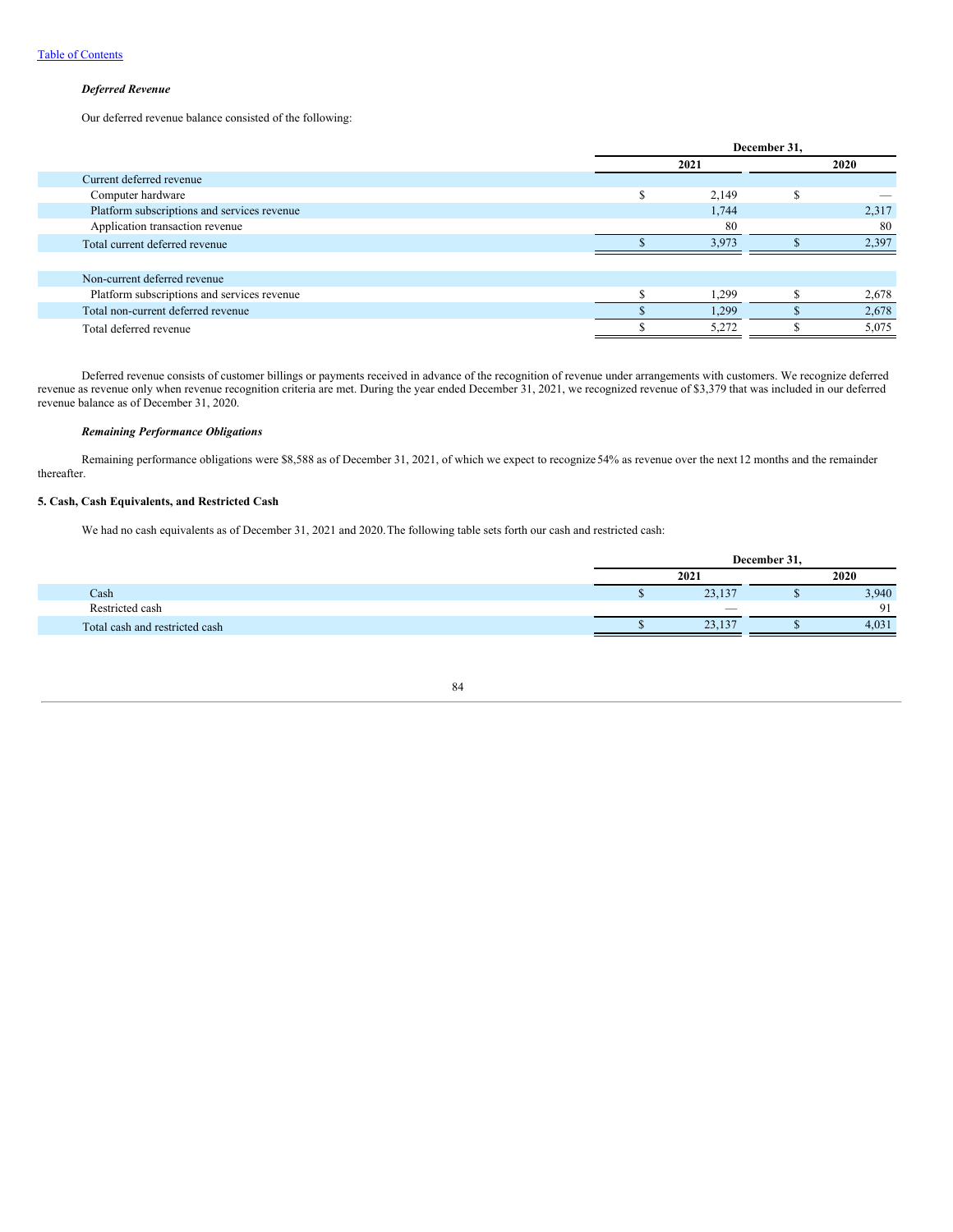# **6. Goodwill and Other Intangible Assets**

# *Goodwill*

Changes in the Company's goodwill balance for the years ended December 31, 2021 and 2020, are summarized in the table below:

|                              | 2021   | 2020 |                          |  |
|------------------------------|--------|------|--------------------------|--|
| Balance, beginning of period | 25,900 |      | 25,857                   |  |
| Acquisition of Lyte          | 7,374  |      | $\overline{\phantom{a}}$ |  |
| Foreign currency translation | (14)   |      | 43                       |  |
| Balance, end of period       | 33.260 |      | 25,900                   |  |

# *Intangible Assets*

Our intangible assets, excluding goodwill, consist of intangible assets acquired in business combinations and were recorded at their estimated fair values on the date of acquisition. The finite-lived intangible assets that are being amortized are summarized in the table below:

|                                     |                                                   |                                    |          | <b>December 31, 2020</b><br>December 31, 2021 |  |                               |                                    |        |            |  |     |  |  |  |                             |  |                               |
|-------------------------------------|---------------------------------------------------|------------------------------------|----------|-----------------------------------------------|--|-------------------------------|------------------------------------|--------|------------|--|-----|--|--|--|-----------------------------|--|-------------------------------|
|                                     | <b>Weighted Average</b><br>Úseful Life<br>(vears) | <b>Gross</b><br>Carrying<br>Amount |          | Accumulated<br>Amortization                   |  | <b>Net Carrying</b><br>Amount | <b>Gross</b><br>Carrving<br>Amount |        |            |  |     |  |  |  | Accumulated<br>Amortization |  | <b>Net Carrying</b><br>Amount |
| Trade name                          | 5.0 \$                                            | 3,990                              | <b>S</b> | (799)                                         |  | 3,191                         |                                    | 651    | $(651)$ \$ |  |     |  |  |  |                             |  |                               |
| Acquired technology                 | 5.1                                               | 4.828                              |          | (4,828)                                       |  | _                             |                                    | 4.828  | (4,821)    |  |     |  |  |  |                             |  |                               |
| In-process research and development | 5.0                                               | 94                                 |          | (94)                                          |  | _                             |                                    | 94     | (94)       |  |     |  |  |  |                             |  |                               |
| Customer relationships              | 5.7                                               | 4.626                              |          | (4,604)                                       |  | 22                            |                                    | 4.636  | (4, 532)   |  | 104 |  |  |  |                             |  |                               |
| Order backlog                       | 1.5                                               | 329                                |          | (329)                                         |  |                               |                                    | 329    | (329)      |  |     |  |  |  |                             |  |                               |
|                                     |                                                   | 13,867                             |          | (10, 654)                                     |  | 3,213                         |                                    | 10.538 | (10, 427)  |  | 111 |  |  |  |                             |  |                               |

Amortization expense for the years ended December 31, 2021 and 2020, was approximately \$238 and \$142 respectively.

Expected future annual amortization expense for finite-lived intangible assets as of December 31, 2021, is as follows:

| Future amortization expense for the years ending December 31, | Amortization |
|---------------------------------------------------------------|--------------|
| 2022                                                          | 689          |
| 2023                                                          | 668          |
| 2024                                                          | 668          |
| 2025                                                          | 668          |
| 2026                                                          | 520          |
| Thereafter                                                    |              |
| Total                                                         | 3.213        |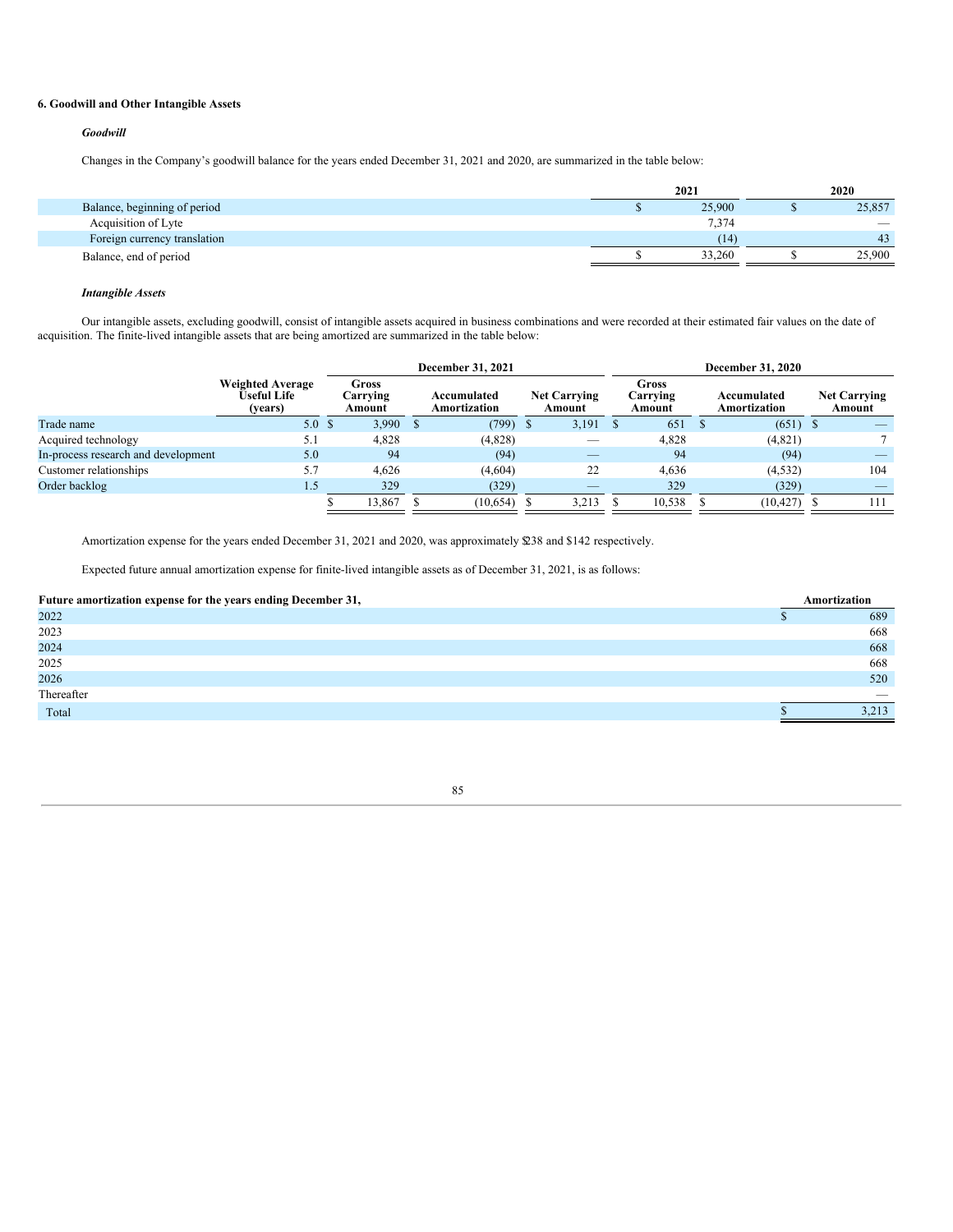# **7. Accrued Expenses**

Accrued expenses consisted of the following:

|                                           | December 31. |       |      |       |  |
|-------------------------------------------|--------------|-------|------|-------|--|
|                                           |              | 2021  | 2020 |       |  |
| Acquisition and earn out payable          |              | 5,531 |      |       |  |
| Payroll related expenses                  |              | 2,801 |      | 4,112 |  |
| Accounts payable settlement (see Note 11) |              | 446   |      | 627   |  |
| Other                                     |              | 584   |      | 449   |  |
| Taxes                                     |              | 259   |      | 165   |  |
| Total accrued expenses                    |              | 9.621 |      | 5.353 |  |

# **8. Factoring Agreement**

On June 15, 2016, we entered into a factoring agreement with CSNK Working Capital Finance Corp. (d/b/a Bay View Funding) ("Bay View") whereby we sold select accounts receivable with recourse.

Under the terms of the agreement, Bay View would advance us amounts representing up to80% of the net amount of eligible accounts receivable. The factor facility was collateralized by a general security agreement over all the Company's personal property and interests. Fees paid to Bay View for factored receivables were 1.80% for the first 30 days and 0.65% for every ten days thereafter, to a maximum of 90 days total outstanding. We bore the risk of credit loss on the receivables. These receivables were accounted for as a secured borrowing arrangement and not as a sale of financial assets. We terminated our factoring agreement with Bay View effective March 22, 2021. Interest expense related to our Bay View factoring agreement was \$75 and \$175 for the years ended December 31, 2021 and 2020, respectively.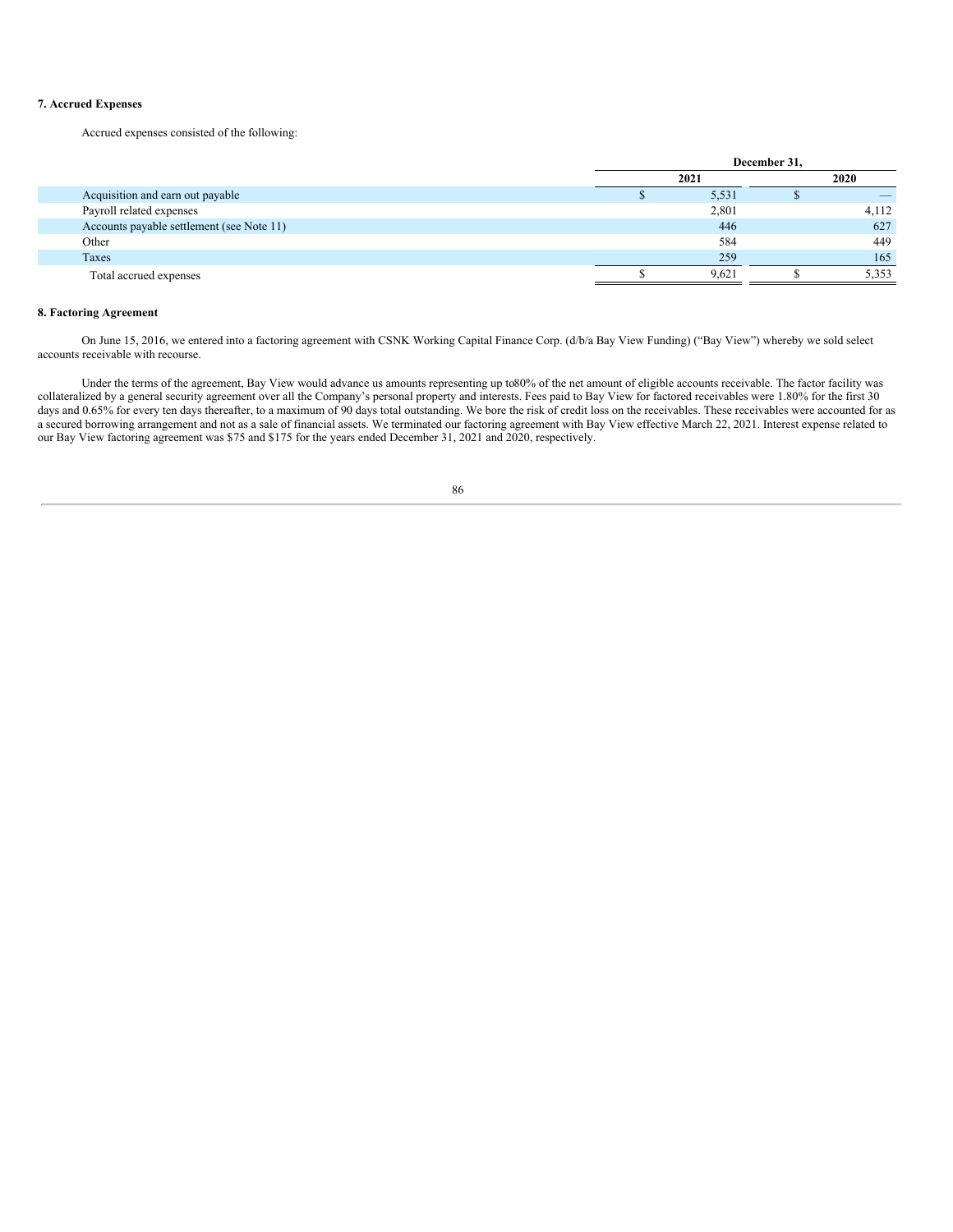# **9. Debt**

The following table sets forth our various debt obligations:

|                                                         | December 31, |                          |      |          |
|---------------------------------------------------------|--------------|--------------------------|------|----------|
|                                                         |              | 2021                     | 2020 |          |
| 2021 Promissory Note                                    |              | 5,220                    |      |          |
| Series A Note (principal amount)                        |              |                          |      | 2,481    |
| Series B Note (principal amount)                        |              |                          |      | 3,585    |
| Paycheck Protection Program Loan                        |              |                          |      | 2,850    |
| <b>Convertible Notes</b>                                |              |                          |      | 250      |
| Promissory Notes                                        |              | $\overline{\phantom{a}}$ |      | 905      |
| Total debt                                              |              | 5,220                    |      | 10,071   |
| Debt discount - warrants (2021 Promissory Note)         |              | (316)                    |      |          |
| Debt discount - warrants (2020 Convertible Notes)       |              |                          |      | (1,029)  |
| Debt discount - issuance costs (2020 Convertible Notes) |              |                          |      | (650)    |
| Less: current maturities of long-term debt              |              | (4,904)                  |      | (4, 435) |
| Less: long-term related-party debt                      |              |                          |      | (195)    |
| Long-term debt                                          |              |                          |      | 3,762    |

### *2021 Promissory Note*

In connection with the acquisition of Lyte, we entered into a note purchase agreement and completed the sale of an unsecured promissory note with an original principal amount of \$5,220 in a private placement that closed on October 18, 2021. The promissory note was sold with an original issue discount of 2\$00 and we paid at closing issuance costs totaling \$280. After deducting all transaction costs, net cash proceeds to the Company were \$4,740. No interest will accrue on the promissory note unless and until the occurrence of an event of default (as defined in the promissory note). Beginning on January 15, 2022 and on the same day of each month thereafter until the promissory note is paid in full, we are required to make a monthly amortization payments in the amount of \$574 until the maturity date of October 15, 2022. We may prepay any or all outstanding balance of the promissory note earlier than it is due with a prepayment premium of 110%. The prepayment premium also applies to the monthly amortization payments, which amounts to an effective interest rate of approximately 18%.

# *2020 Convertible Notes*

On July 15, 2020, we issued a Series A Senior Convertible Note (a "Series A Note") to an institutional investor with an initial principal amount of4\$,320 (reflecting an original issue discount of \$320) in a private placement. We repaid in full the outstanding principal balance, accrued and unpaid interest and make-whole amount on a separate senior convertible note issued on March 20, 2020 to the same investor. After the payoff of the senior convertible note and deducting transaction costs, net cash proceeds to the Company were \$1,751.

On the same date, we issued a Series B Senior Secured Convertible Note (a "Series B Note," and together with the Series A Note, the "2020 Convertible Notes") to the same investor with an initial principal amount of \$17,280 (reflecting an original issue discount of \$1,280). The investor paid for the Series B Note by delivering a secured promissory note (the "Investor Note") with an initial principal amount of \$16,000.

We received cash under the Series B Note only upon cash repayment of the corresponding Investor Note. The investor, at its option and at any time, had the right to voluntarily prepay the Investor Note, in whole or in part. Until the Investor Note was repaid, the principal (and related original issue discount) of the Series B Note was considered to be "restricted." The Series B Note and the Investor Note were subject to the terms of a Master Netting Agreement between us and the investor. Upon repayment of the Investor Note, an equal amount of the Series B Note became "unrestricted" and recorded as debt in our consolidated balance sheets.

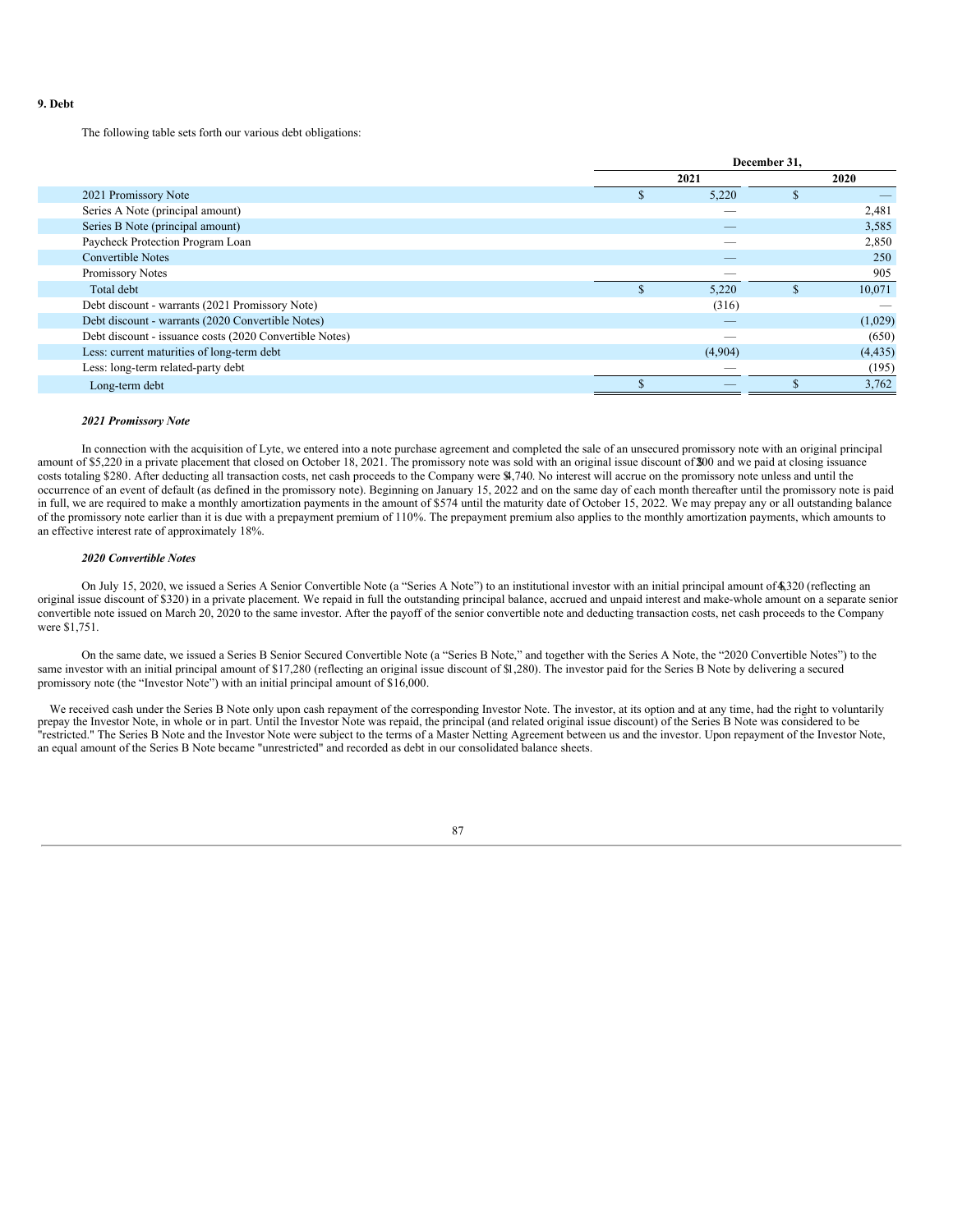During 2020, we exercised our right under the Investor Note to require a mandatory prepayment of the Investor Note of \$1,000 and the noteholder voluntarily prepaid an aggregate of \$4,750 pursuant to the terms of the Investor Note, for aggregate cash proceeds to us \$5,750. As a result, \$5,750 in principal and \$460 of original issue discount became "unrestricted". As of December 31, 2020, the restricted balance of the Series B Note was \$11,070 (including original issue discount).

The Series A Note and outstanding unrestricted principal balance on the Series B Note each bore interest at a rate of7% per annum and includes a make-whole of interest from the date of issuance through the maturity date of December 31, 2021. The restricted principal of the Series B Note bore interest at a rate of 3% per annum. The 2020 Convertible Notes were scheduled to mature on December 31, 2021.

For the year ended December 31, 2020, we recorded a loss on extinguishment of debt in the amount of \$,343 as a result of monthly installment payments and optional redemption payments elected by the noteholder related to our various capital raises, as more fully described below.

As a result of multiple offerings of sales of shares of our common stock during the first quarter of 2021, as more fully described Note 13 below, the investor elected to require us to use forty percent (40%) of the net proceeds from those offerings to satisfy obligations under the 2020 Convertible Notes. During the first quarter of 2021, we paid approximately \$11,507, of which \$5,717 was recorded as a loss on extinguishment of debt.

In March 2021, the investor voluntarily prepaid an aggregate of \$10,250 pursuant to the terms of the Investor Note. As a result, we received cash proceeds of \$10,250 and this amount of principal of the Series B Note, along with \$820 of original issue discount became "unrestricted" and outstanding. After the aggregate payments pursuant to the Investor Note by the investor to us, there was no balance outstanding under the Investor Note and no restricted balance under the Series B Note.

On March 25, 2021, we delivered a Company Optional Redemption Notice (as defined in the Series B Note) to the holder of our Series B Note exercising our right to redeem and fully satisfy all obligations under the Series B Note on April 5, 2021. On April 5, 2021, we paid \$ 13,902 in cash to the noteholder of our 2020 Convertible Notes in full satisfaction of all obligations under our Series B Note, which amounted to \$11,718 of principal, interest and make-whole and \$2,184 for the loss on extinguishment of debt.

During the year ended December 31, 2021, we also recorded a loss on extinguishment of debt of \$51 related to monthly installment payments made to the investor.

## *Warrant*

In addition to the 2020 Convertible Notes, we issued a warrant exercisable for three (3) years for the purchase, initially, of up to an aggregate of2,160,000 shares of the Company's common stock at an initial exercise price of \$4.00 per share. The number of shares and exercise price are each subject to adjustment provided under the warrant. As a result of our underwritten public offering in February 2021, the exercise price of each share decreased to \$2.25 per share, and the number of shares for which the warrant is exercisable increased to 3,840,000 shares. If, at the time of exercise of the warrant, there is no effective registration statement registering, or no current prospectus available for, the issuance of the shares, then the warrant may also be exercised, in whole or in part, by means of a "cashless exercise." The registration statement registering 2,160,000 shares of our common stock issuable pursuant to the terms of the warrant was declared effective by the SEC on October 27, 2020. In February 2022, we filed a registration statement registering 250% of additional warrant shares as result of the adjustment noted above. The warrant may not be exercised if, after giving effect to the exercise, the investor would beneficially own amounts in excess of those permissible under the terms of the warrant. As more fully discussed in Note 13, the holder partially exercised its warrant during 2021.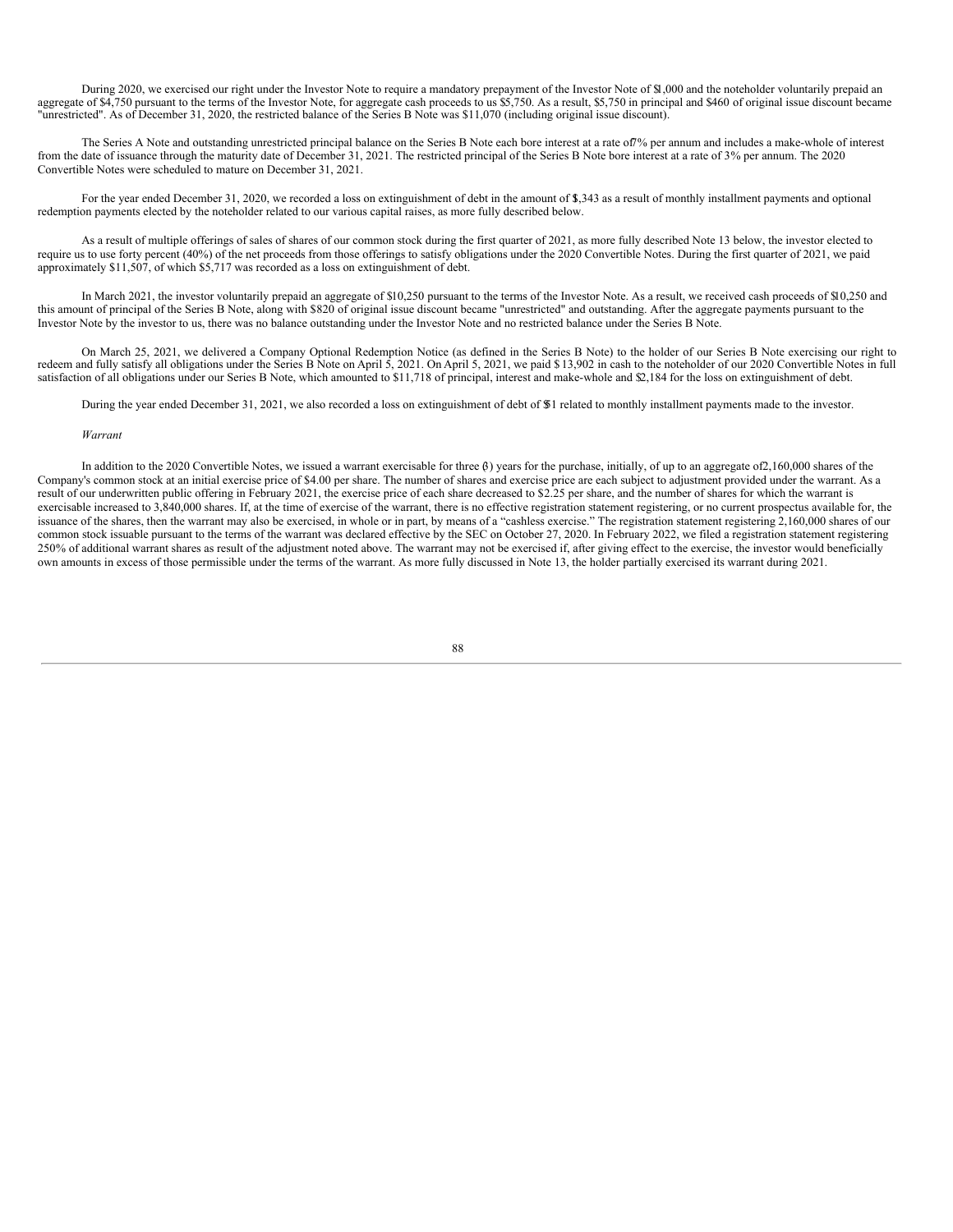The following table sets forth the assumptions used and calculated aggregated fair values of the liability classified warrants:

|                         | December 31, 2021              | <b>December 31, 2020</b> |
|-------------------------|--------------------------------|--------------------------|
| Strike price per share  | 2.25                           | 4.00                     |
| Closing price per share | 2.63                           | 1.26                     |
| Term (years)            | 1.53                           | 2.53                     |
| Volatility              | 186 %                          | 146 $\%$                 |
| Risk-free rate          | $0.56\%$                       | $0.17\%$                 |
| Dividend Yield          | $\overbrace{\hspace{25mm}}^{}$ |                          |

Upon issuance of the warrant, we recorded a warrant liability as a discount to the 2020 Convertible Notes of \$,486. A summary of the change in fair value of the warrant liability is set forth below:

|                                           | 2021                     | 2020                     |
|-------------------------------------------|--------------------------|--------------------------|
| Balance, beginning of period              | 1,614                    |                          |
| Warrant issued                            | $\overline{\phantom{a}}$ | 2,486                    |
| Warrant Exercised                         | (16, 148)                | $\overline{\phantom{a}}$ |
| Change in fair value of warrant liability | 18.139                   | (872)                    |
| Balance, end of period                    | 3,605                    | .614                     |

### *Participation Rights*

In addition, the Company granted the 2020 Convertible Notes investor participation rights in future equity and equity-linked offerings of securities, subject to certain limited exceptions, during the two years after the later of (a) the closing or (b) the date the 2020 Convertible Notes no longer remain outstanding, in an amount of up to 0% of the securities being sold in such offerings. This same investor has an additional 30% participation right that expired on March 20, 2022 pursuant to a separate Securities Purchase Agreement relating to the Senior Convertible Note, which is more fully discussed below.

## *Paycheck Protection Program ("PPP") Loan*

On April 10, 2020, we received loan proceeds in the amount of \$2,850 from JPMorgan Chase, N.A. pursuant to the PPP under the Coronavirus Aid, Relief and Economic Security Act (the "CARES Act"), which was enacted on March 27, 2020. The loan, which was in the form of a note dated April 9, 2020, was originally scheduled to mature on April 9, 2022 and bore interest at a rate of 0.98% per annum. The Paycheck Protection Flexibility Act of 2020, extended the deferral period for loan payments to either (i) the date that the U.S. Small Business Administration ("SBA") remits the borrower's loan forgiveness amount to the lender or (ii) if the borrower does not apply for loan forgiveness, ten months after the end of the borrower's loan forgiveness covered period. The note may be prepaid by us at any time prior to the maturity with no prepayment penalties.

The principal amount of our PPP loan was subject to forgiveness under the PPP. On July 7, 2021, we submitted our request to the SBA to forgive the full principal amount of the loan and on August 16, 2021, we received notification that the SBA approved our PPP loan forgiveness application. We recorded a gain on the forgiveness of the PPP loan and related interest for the year ended December 31, 2021.

## *Senior Convertible Note*

In March 2020, we issued a Senior Convertible Note to an institutional investor with an initial principal amount of \$3,000 (the "Senior Convertible Note") for cash proceeds of \$2,760 (reflecting an original issue discount of \$240) in a private placement. After deducting the placement agent fee and other estimated expenses, net cash proceeds at the closing were approximately \$2,371. The Senior Convertible Note bore an interest at a rate of7% per annum and includes a make-whole of interest from the date of issuance through the maturity date of December 31, 2021.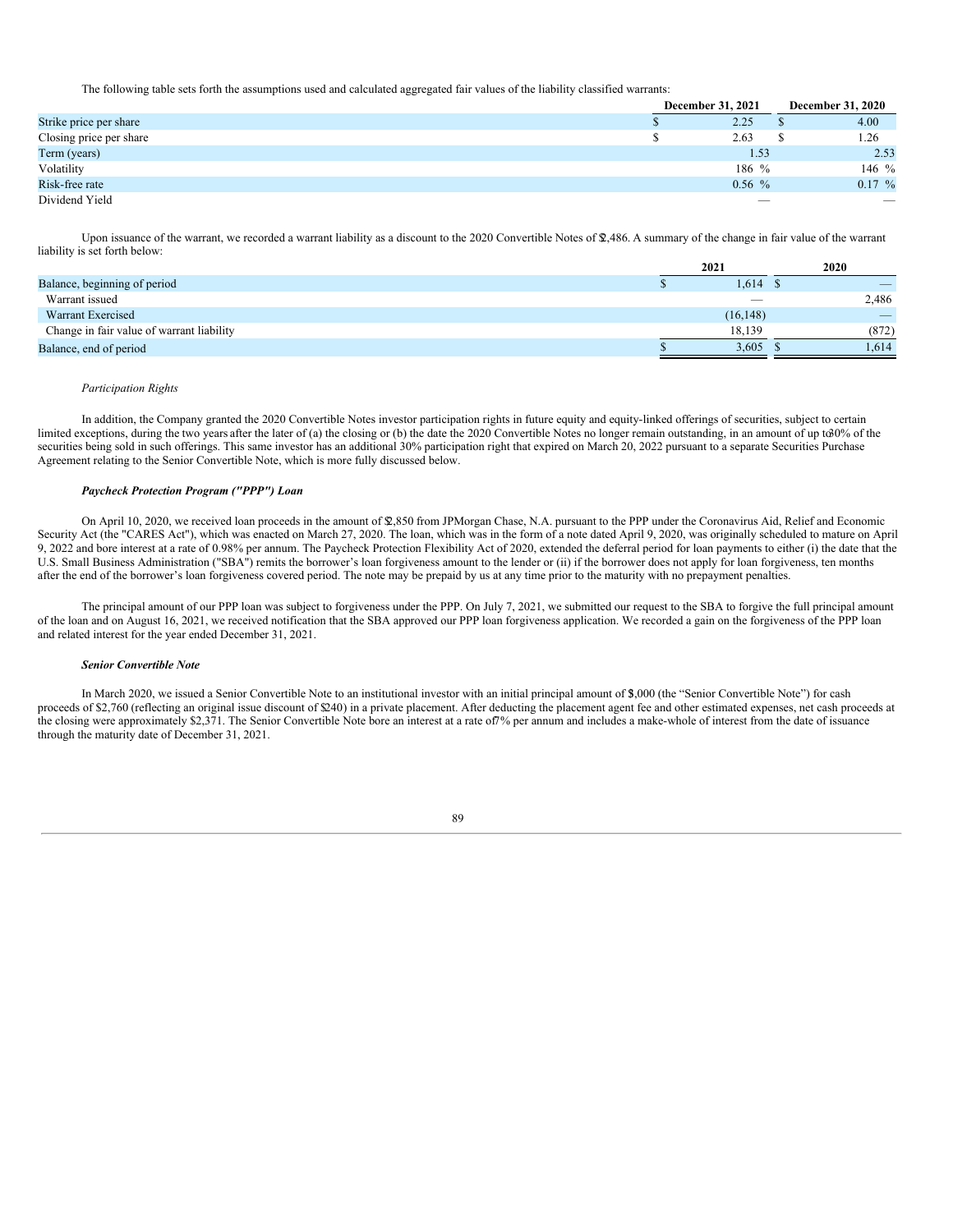### *Monthly Payments and Conversion*

Starting on April 30, 2020 and on the last trading day of the month and on the maturity date, we were required to make monthly payments on the Senior Convertible Note. On each payment date, we were required to settle a principal repayment of approximately \$143 plus interest thereon (the "Payment Amount") which were to be satisfied in shares of our common stock at 100% of the Payment Amount, or at our election, in whole or in part, in cash, at 05% of the Payment Amount. Installment payments made in common stock were subject to customary equity conditions (including minimum floor price and volume thresholds), and were calculated on a conversion price equal to the lower of  $(x)$  the conversion price then in effect and (y) the greater of the Floor Price (as defined in the Senior Convertible Note) and 85% of the lowest volume weighted average price in the 10 days prior to the payment date.

In addition to the monthly payments described above, during the second quarter of 2020, the noteholder elected an acceleration of payments of monthly principal, interest and make-whole payments pursuant to certain provisions of the Senior Convertible Note. These accelerated payments were made in the form of shares of our common stock at the rate then in effect in accordance with the Senior Convertible Note. As a result, we issued an aggregate of 1,763,675 shares for principal, interest and make-whole payments to the noteholder. In accounting for the accelerated conversions, the Company followed the guidance as prescribed in ASC 470 in accounting for derecognition (or conversion) of convertible debt with a cash conversion feature. We determined the fair value of the debt immediately prior to derecognition, with the difference between the consideration transferred to the noteholder and the fair value of the debt representing the reacquisition of the embedded conversion option. A loss on extinguishment of \$81 was recorded based on the difference between the calculated fair value of the debt immediately prior to derecognition and the carrying amount of the debt component, including any unamortized debt discount or issuance costs.

# *Redemption*

Upon the issuance of the 2020 Convertible Notes, we redeemed the Senior Convertible Note in July 2020 at a price equal to110% of the outstanding principal accrued and unpaid interest and make-whole interest. The payoff to the noteholder to satisfy the Senior Convertible Note was in the amount \$2,084. The redemption of the Senior Convertible Note resulted in a loss on extinguishment of \$734 in 2020.

#### *Related-Party Bridge Loans*

During the first quarter of 2020, various related parties loaned us \$560. The Related-Party Bridge Loans ("RPBLs") bore interest at10% per annum and had a stated maturity date of November 14, 2024. The RPBLs and amounts thereof were made by the following related parties: (i) \$204 by Cane Capital, LLC, an entity owned in part by our Chief Executive Officer; (ii) \$151 by Curo Capital Appreciation Fund, LLC, an entity in which our Chief Executive Officer and Chief Technology Officer serve as co-presidents; (iii) \$155 by various individuals associated by familiar relationship with our Chief Executive Officer; and (iv) \$50 by Luan Dang, our Chief Technology Officer. Transaction costs related to the RPBLs were not significant.

As of December 31, 2020, the RPBLs have been paid in full with no early payment penalty.

#### *Convertible Notes*

In April 2019, our board of directors authorized the issuance of \$20,000 of convertible promissory notes (the "Convertible Notes"), which may be paid by investors in the form of cash or, in our discretion, cryptocurrency, such as bitcoin or ethereum. The Convertible Notes were sold in reliance on an exemption from registration. We may not issue Convertible Notes under the Purchase Agreement in excess of \$20,000, in the aggregate, unless otherwise agreed by the holders of a majority in interest of the principal outstanding under the Convertible Notes. Transaction costs related to the issuance of the Convertible Note were immaterial. The Convertible Notes are convertible into shares of the Company's common stock at a price of \$11.50 per share.

The Convertible Notes bore ordinary interest at a rate of7% per annum. Interest under the Convertible Notes is payable quarterly beginning on September 30, 2019, and interest and principal under the Convertible Notes is payable monthly beginning on June 30, 2021. However, at the holder's election, interest payments could have been deferred until the earlier of (i) repayment in full of all remaining unpaid principal and (ii) conversion. The Convertible Notes were originally scheduled to mature on June 3, 2024.

On October 27, 2021, we paid \$222 in cash in full satisfaction of all obligations under the Convertible Notes.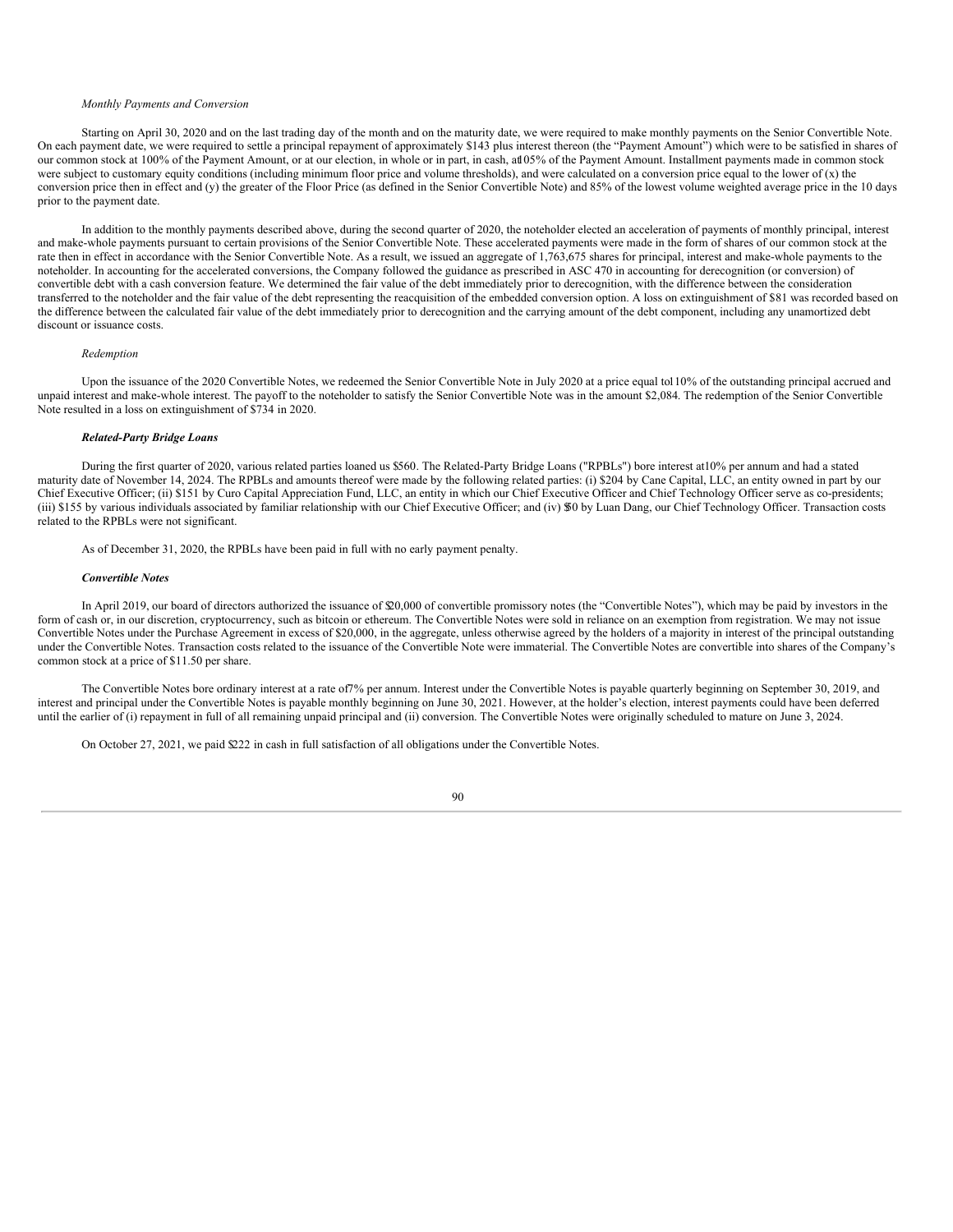### *Promissory Notes*

In October 2019, our board of directors authorized the issuance of \$20,000 of promissory notes (the "Notes"), which may be paid by investors in the form of cash or, in our discretion, cryptocurrency, such as bitcoin or ethereum. The Notes were sold in reliance on an exemption from registration. We may prepay the Notes at any time without penalty. We may not issue Notes under the Purchase Agreement in excess of \$20,000, in the aggregate, unless otherwise agreed by the holders of a majority in interest of the principal outstanding under the Notes. Transaction costs related to the issuance of the Notes were immaterial.

The Notes bore ordinary interest at a rate of10% per annum. Interest under the Notes was payable monthly beginning on November 30, 2019. During the term of the Notes, we were required to maintain a restricted bank account with a minimum balance of one year of interest payments on the aggregate principal balance of all Notes, which will be available for use exclusively to satisfy any payments owed by us under the Notes. The principal and unpaid accrued interest on the Notes were due and payable on demand by the majority Note holders on or after the date that is 60 months following November 15, 2019.

During 2019, the Company issued a Note in the principal amount of \$195, in exchange for cash consideration, to Cane Capital, LLC, an entity owned in part by Alan S. Knitowski, our Chief Executive Officer and a member of its board of directors.

On October 27, 2021, we paid \$905 in cash to each Note holder in full satisfaction of all obligations under the Notes.

## *Interest Expense*

The following table sets forth interest expense for our various debt obligations included in the consolidated statements of operations and comprehensive loss:

|                                             | <b>Year Ended December 31,</b> |       |  |       |
|---------------------------------------------|--------------------------------|-------|--|-------|
|                                             |                                | 2021  |  | 2020  |
| 2020 Convertible Notes                      |                                | 1,111 |  | 722   |
| Accretion of debt discount - issuance costs |                                | 1,913 |  | 686   |
| Accretion of debt discount - warrants       |                                | 1,029 |  | 1,457 |
|                                             |                                |       |  |       |
| 2021 Promissory Note                        |                                | 203   |  |       |
| Senior Convertible Note                     |                                | __    |  | 197   |
| Factoring financing agreement               |                                | 75    |  | 175   |
| All other debt and financing obligations    |                                | 150   |  | 176   |
| Total                                       |                                | 4.481 |  | 3.413 |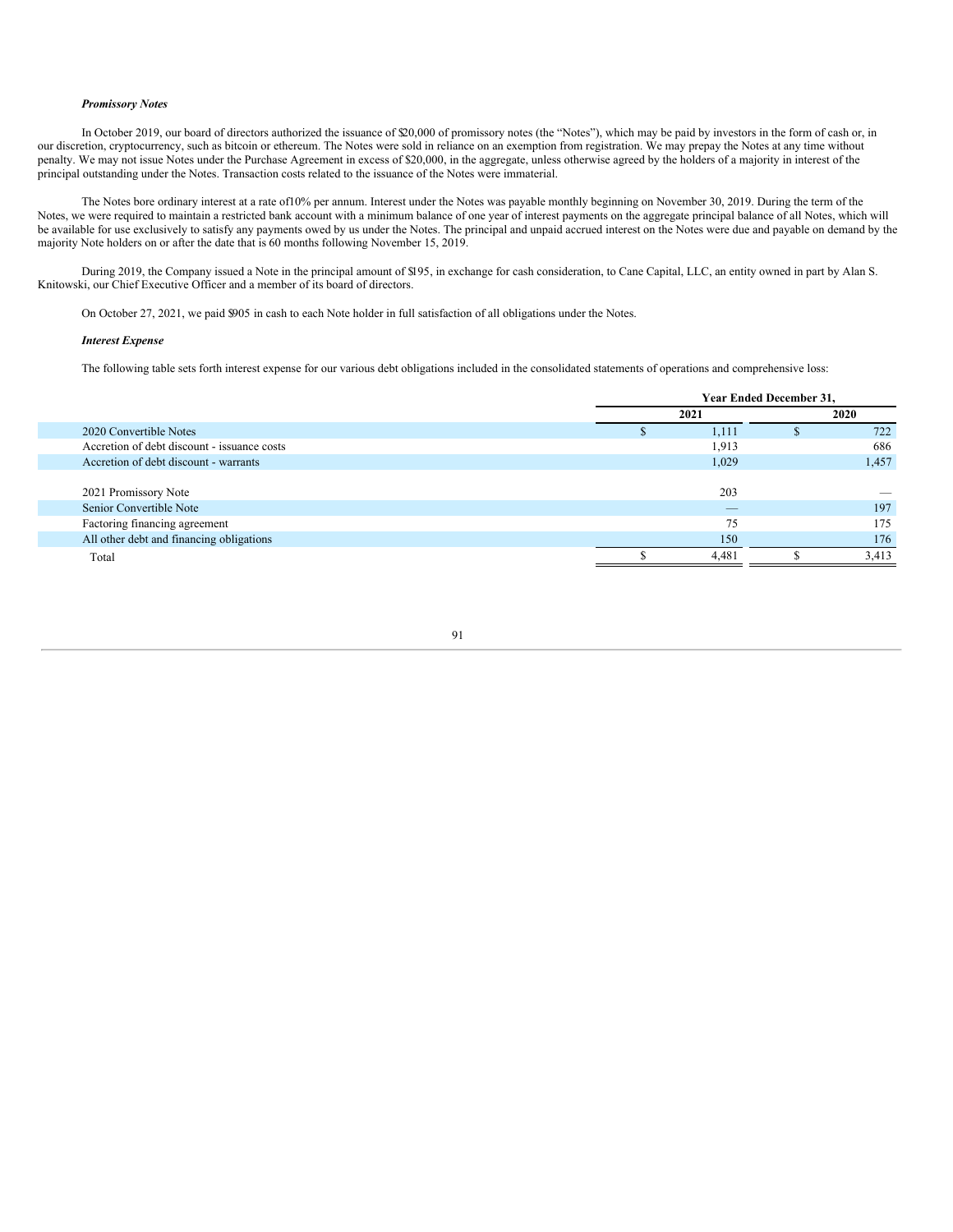#### **10. Leases**

As described in Note 2, we adopted ASU 2016-02,*Leases (Topic 842)*, as of January 1, 2021. We lease our corporate offices under operating leases and determine if an arrangement is or contains a lease at inception. The initial terms of our real property lease agreements are generally five years and typically allow for renewals infive-year increments. We may, at times, negotiate a shorter lease renewal term. We generally do not account for any renewals at the lease adoption date. We maintain four corporate offices located in Austin, Texas; Irvine, California; San Diego, California; and Miami, Florida. Our Lyte operations are currently located in Gurnee, Illinois. We lease office and warehouse space for Lyte under a month-to-month lease. Excluding our month-to-month lease, as of December 31, 2021, the earliest lease agreement currently ends in March 2022 with the latest terminating in June 2025.

Some of our leases include both lease and non-lease components, which we have elected not to account for separately. Lease components generally include rent, taxes and insurance, while non-lease components generally include common area or other maintenance.

The weighted-average remaining lease term for our operating leases as of December 31, 2021 was3.14 years. As our leases generally do not include an implicit rate, we compute our incremental borrowing rate based on information available at the lease commencement date applying a rate to each lease. We used incremental borrowing rates that match the duration of the remaining lease terms of our operating leases on a fully collateralized basis upon adoption as of January 1, 2021 to initially measure our lease liability. The weighted average incremental borrowing rate used to measure our lease liability was 19.13%.

We recognize lease expense on a straight-line basis over the lease term with variable lease expense recognized in the period in which the costs are incurred. The components of lease expense are included in general and administrative expense in our consolidated statement of operations and comprehensive loss. Rent expense under operating leases totaled \$809 and \$843 for the years ended December 31, 2021 and 2020, respectively.

Future minimum annual lease payments under the Company's operating leases are as follows:

| Future minimum lease obligations for the years ending December 31, | <b>Lease obligations</b> |
|--------------------------------------------------------------------|--------------------------|
| 2022                                                               | 667                      |
| 2023                                                               | 622                      |
| 2024                                                               | 609                      |
| 2025                                                               | 209                      |
| 2026                                                               |                          |
| Thereafter                                                         |                          |
|                                                                    | 2.107                    |
| Less: Portion representing interest                                | (561)                    |
|                                                                    | .546                     |

On March 16, 2021, we entered into a sublease agreement pursuant to which we will sublease our existing office space in Irvine, California. The term of the sublease commenced on April 1, 2021 and terminates on March 31, 2025. The subtenant will pay us initial base rent of approximately \$17 per month, which is subject to certain discounts throughout the sublease, as well as rent escalations. We recognized an impairment of our right-to-use asset related to the sublease of \$77, which is recorded as a component of other income, net in our consolidated statement of operations and comprehensive loss for the year ended December 31, 2021. We recognized \$154 of sublease income related to our Irvine, California lease for the year ended December 31, 2021.

On December 21, 2021, we entered into a sublease agreement pursuant to which we will sublease our existing office space in Miami, Florida. The term of the sublease commenced on January 18, 2022 and terminates on June 30, 2023. The subtenant will pay us initial base rent of approximately \$8 per month, which is subject to rent escalations throughout the term. We recognized an impairment of our right-to-use asset related to the sublease of \$51, which is recorded as a component of other income, net in our consolidated statement of operations and comprehensive loss for the year ended December 31, 2021.

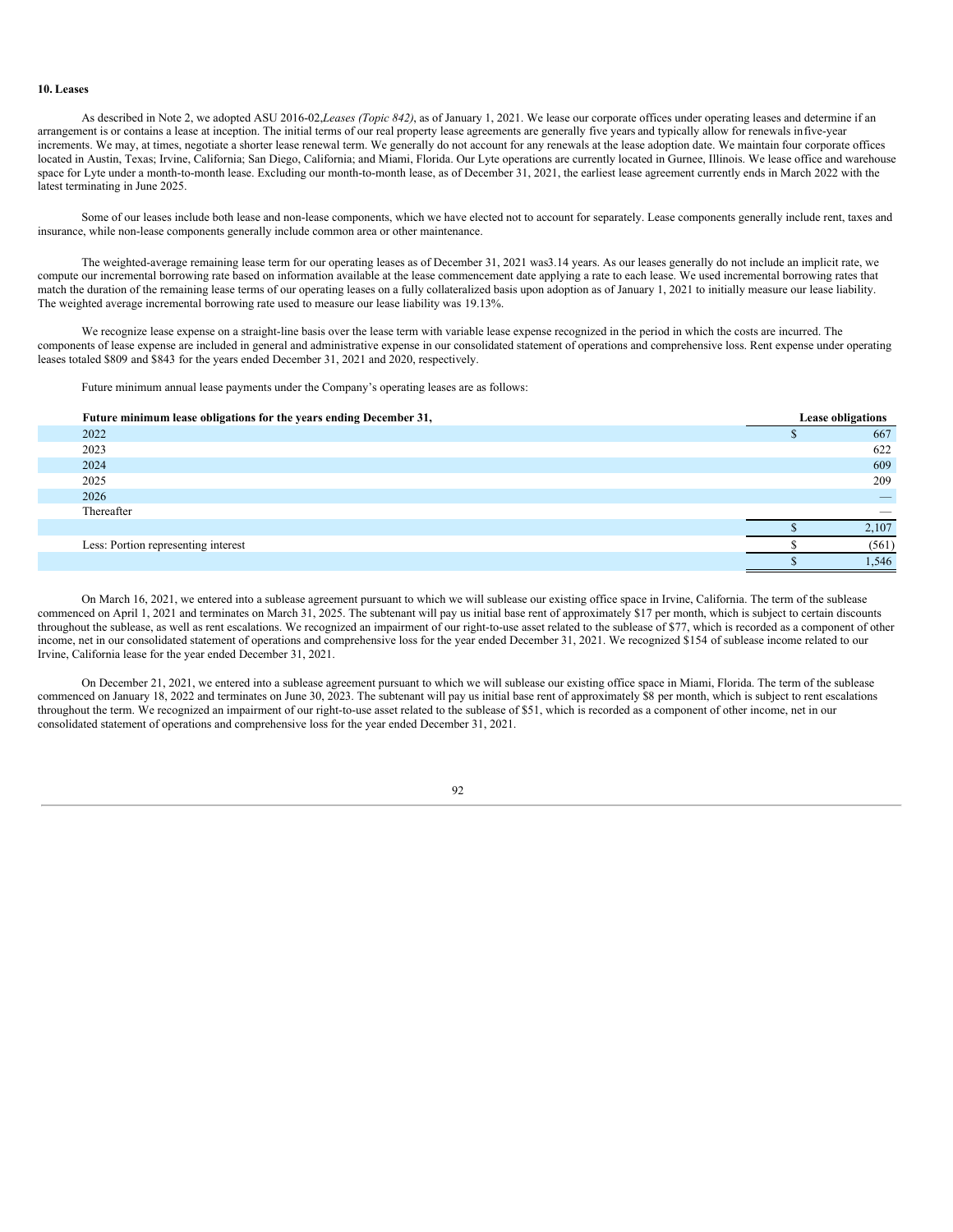### **11. Commitments and Contingencies**

## *Litigation*

On March 30, 2021, Phunware filed an action against its former counsel Wilson Sonsini Goodrich & Rosati, PC ("WSGR"). The matter is Phunware, Inc., v. Wilson Sonsini Goodrich & Rosati, Professional Corporation, Does 1-25, Case No. 21CV381517, filed in the Superior Court of the State of California for the County of Santa Clara. On July 30, 2021, we filed a second action against WSGR in the Superior Court of the State of California for the County of Santa Clara. This matter is captioned Phunware, Inc., v. Wilson Sonsini Goodrich & Rosati, Professional Corporation, Does 1-25, Case No. 21CV386411. The two actions are pending in arbitration. Both cases are in the early stages of litigation; the outcome is not certain. The relief sought, as stated in the complaints, are damages according to proof, interest and costs of suit. WSGR filed a crossclaim in arbitration related to services provided to Phunware. WSGR seeks to recover fees related to the services at issue in Phunware's actions against WSGR, of which \$4,321 is recorded in accounts payable in our consolidated balance sheets as of December 31, 2021 and 2020.

On December 17, 2019, certain stockholders filed a lawsuit against Phunware and its individual officers and directors. The case, captioned Wild Basin Investments, LLC, et al. v. Phunware, Inc., et al., was filed in the 126th Judicial District Court of Travis County, Texas (Cause No. D-1-GN-19-008846). Plaintiffs alleged that they invested in various early rounds of financing while the Company was private and that Phunware should not have subjected their shares to a 180-day "lock up" period. Plaintiffs also allege that Phunware's stock price dropped significantly during the lock up period and seek damages, costs and professional fees. On June 23, 2021, defendants filed a motion to dismiss the petition based on the mandatory forum-selection clause in Phunware's Articles of Incorporation, which require plaintiffs' claims to be filed in Delaware Chancery Court. On November 17, 2021, the court granted our motion to dismiss with prejudice to refiling in the State of Texas. On December 17, 2021, plaintiffs filed a notice of appeal to the Court of Appeals, Third District of Texas, Case No. 03-21-\*00665-CV. On February 18, 2022, the plaintiffs filed a complaint in the Court of Chancery of the state of Delaware containing the same allegations. We intend to vigorously defend against this lawsuit and any appeals. We have not recorded an expense related to this matter because any potential loss is not currently probable or reasonably estimable. Additionally, we cannot presently estimate the range of loss, if any, that may result from the matter. It is possible that the ultimate resolution of the foregoing matter, or other similar matters, if resolved in a manner unfavorable to us, may be materially adverse to our business, financial condition, results of operations or liquidity.

In 2017, we filed a breach of contract complaint against Uber Technologies, Inc. ("Uber") seeking payment for unpaid invoices for advertising campaign services provided for Uber in the first quarter of 2017. The case, captioned Phunware, Inc. v. Uber Technologies, Inc., Case No. CGC-17-561546 was filed in the Superior Court of the State of California, County of San Francisco. Uber generally denied the allegations in our complaint and also filed a cross-complaint against Phunware and Fetch Media, Ltd., the advertising agency Uber retained to run its mobile advertising campaign for the period 2014 through the first quarter of 2017, asserting numerous fraud and contract-based claims. In 2019, Uber filed its First Amended Cross-Complaint, naming new individual cross-defendants, Alan S. Knitowski, the Company's Chief Executive Officer and member of our board of directors and former Phunware employees D. Stasiuk, M. Borotsik, and A. Cook, (collectively, the "Individual Defendants") alleging civil RICO violations and civil conspiracy to violate RICO, in addition to fraud, negligence, and unfair competition-based claims, and adding a fraud-based claim against Phunware. Uber's First Amended Cross-Complaint alleges that cross-defendants fraudulently obtained approximately \$17,000 from Uber, and claimed treble damages, general and punitive damages, and attorneys' fees and costs. On October 9, 2020, we entered into a settlement agreement with Uber and certain other parties related to our complaint against Uber, Uber's cross-complaint against us and Uber's amended cross-complaint against us and the Individual Defendants. As provided in the settlement agreement, both parties have agreed to fully and finally settle, compromise, and resolve all disputes, differences and disagreements that have existed, now exist, or may exist between them that fall within the subject matter lawsuit. Furthermore, each party denies engaging in any wrongdoing whatsoever and specifically denies each and every allegation of wrongdoing alleged in the lawsuit. The settlement agreement provided that Phunware and its insurance carriers pay a total sum of \$6,000 to Uber, of which our insurance carrier paid \$1,500 to settle Uber's claims against the Individual Defendants while we paid a total of \$4,500 to Uber in a series of installments that ended in September 2021. We recorded a charge of \$4,500 for our portion of the settlement in legal settlement in our consolidated statements of operations and comprehensive loss for the year ended December 31, 2020. The settlement agreement further provided that we and the Individual Defendants fully release claims against Uber. On November 5, 2020, Uber filed a request for dismissal with prejudice of claims against the Individual Defendants. As a result of us remitting the final installment payment to Uber, on October 13, 2021, Uber's complaint against the Company was dismissed with prejudice.

On March 9, 2020, Ellenoff Grossman & Schole LLP ("EGS") filed a lawsuit against us. The complaint, captioned Ellenoff Grossman & Schole LLP versus Stellar Acquisition III, Corp a/k/a Stellar Acquisition III, Inc. ("Stellar") n/k/a Phunware, Inc., was filed in the Supreme Court of the State of New York, New York County (Case No. 152585/2020). Pursuant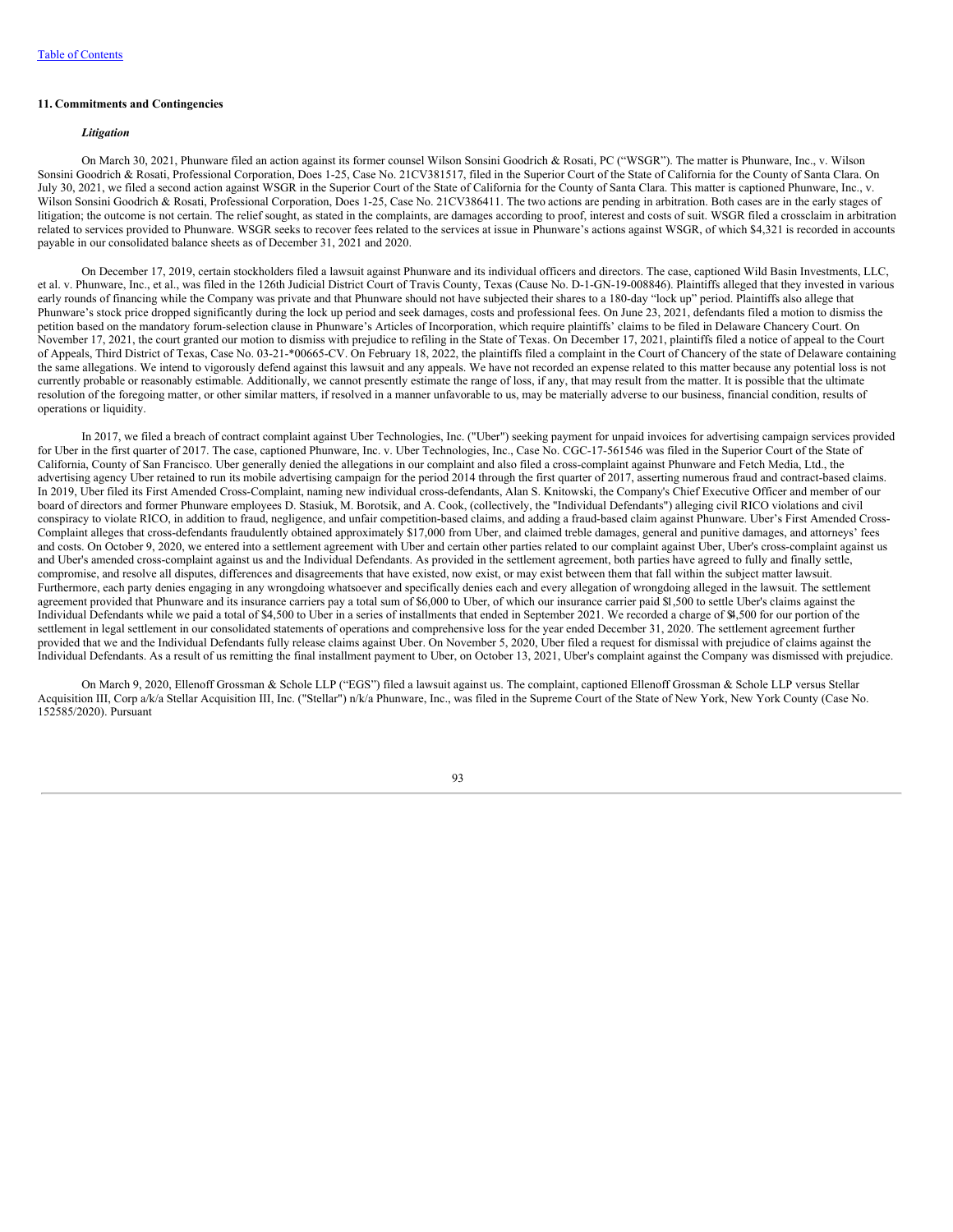to the complaint, EGS sought monetary damages in the amount of \$690 for alleged unpaid invoices related to legal services rendered for Stellar in conjunction with the reverse merger with Phunware, plus legal and court costs. On September 29, 2020, we entered into a settlement agreement with EGS. The settlement agreement provides that we pay a total sum of \$600 to EGS in a series of installments beginning no later than October 15, 2020, and ending no later than October 15, 2023. There is no penalty for prepayments. Pursuant to the terms of the settlement, on September 30, 2020, EGS filed a Stipulation of Voluntary Discontinuance with Prejudice with the court. In conjunction with the execution of the settlement agreement, we also signed an Affidavit of Confession of Judgment ("Confession of Judgment"), which provides that should we default in any payment obligations under the settlement agreement, EGS shall be entitled to enter the Confession of Judgment with the court against us for \$690 less any payments already made under the settlement. We reclassified \$690 from accounts payable to accrued expenses in the consolidated balance sheet as of December 31, 2020 related to the settlement. In accordance with authoritative guidance, we will defer any settlement gain, if any, until we have fulfilled our payment obligations under the settlement.

On April 24, 2020, Sha-Poppin Gourmet Popcorn, LLC, individually and on behalf of a class of similarly situated parties (the "Popcorn Company"), filed a lawsuit against certain defendants, including Phunware. The case captioned, Sha-Poppin Gourmet Popcorn, LLC v. JPMorgan Chase Bank, N.A., RCSH Operations, LLC, RCSH Operations, Inc. (together d/b/a Ruth's Chris Steakhouse) and Phunware, Inc., was filed in the Northern District of Illinois, Eastern Division. The Popcorn Company alleges that we were unjustly enriched by JPMorgan Chase for our loan made pursuant to the PPP under the CARES Act. (See Note 9 for discussion related to our PPP loan). We filed a motion to dismiss the single claim against us and dispute the court's jurisdiction and the basis of the claim. On March 5, 2021, the trial court dismissed all of the Popcorn Company's claims for lack of subject matter jurisdiction.

From time to time, we are and may become involved in various legal proceedings in the ordinary course of business. The outcomes of our legal proceedings are inherently unpredictable, subject to significant uncertainties, and could be material to our operating results and cash flows for a particular reporting period. In addition, for the matters disclosed above that do not include an estimate of the amount of loss or range of losses, such an estimate is not possible, and we may be unable to estimate the possible loss or range of losses that could potentially result from the application of non-monetary remedies.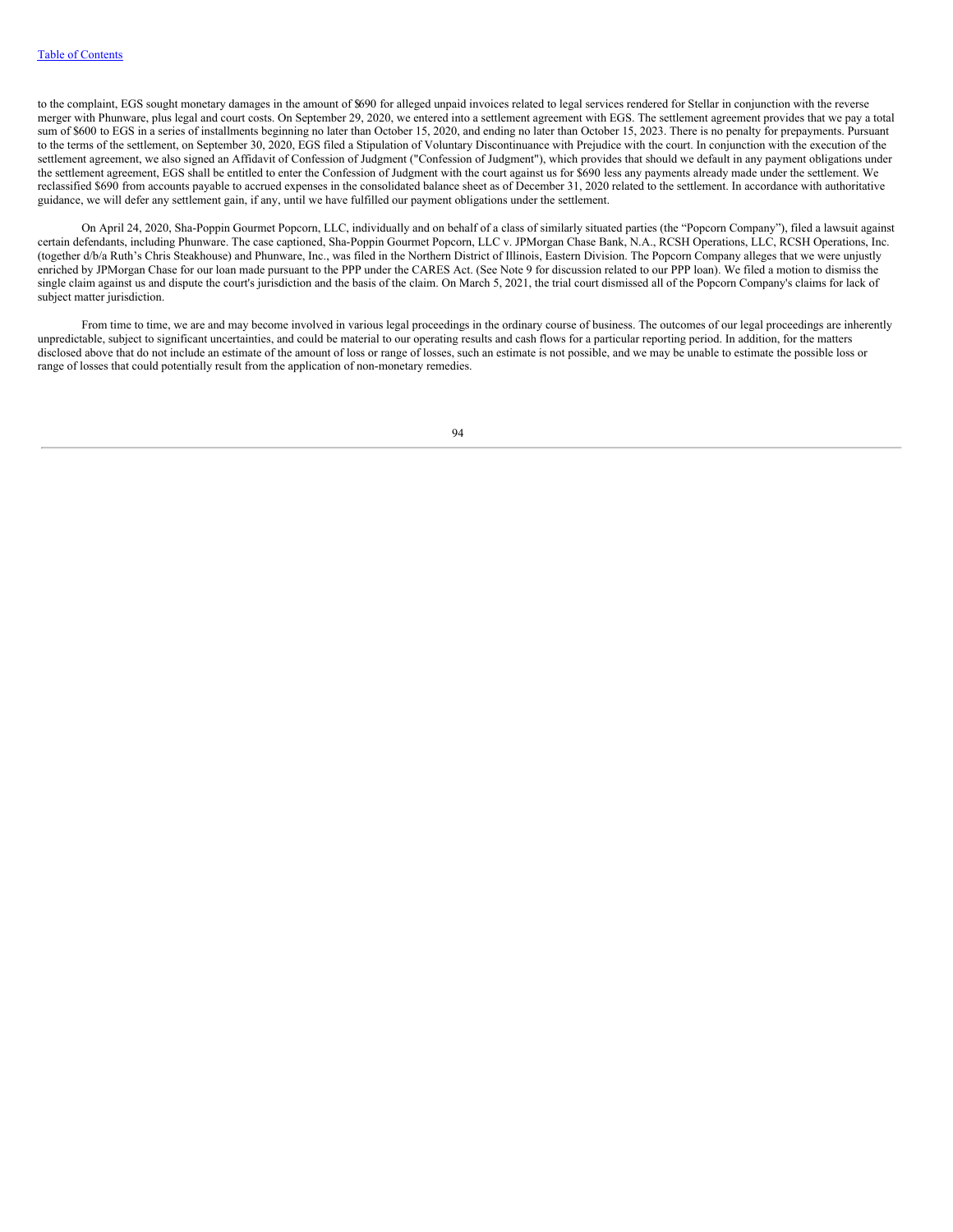# **12. PhunCoin**

In June 2018, we launched an offering pursuant to Rule 506(c) of Regulation D as promulgated under the Securities Act of rights (the "Rights") to acquire the PhunCoin token. In 2019, we commenced an offering of Rights pursuant of Regulation CF, which closed May 1, 2019. For both offerings, we accepted payment in the form of cash and digital assets for purchases of the Rights. The amount of PhunCoin to be issued to the purchaser is equal to the dollar amount paid by the purchaser divided by the price of the PhunCoin at the time of issuance of the PhunCoin during the launch of the Token Ecosystem (as defined below) before taking into consideration any applicable discount rate, which is based on the time of the purchase.

Through December 31, 2021, we received aggregate net cash proceeds from our Rights offerings of \$1,202. Proceeds from the Rights are recorded as PhunCoin deposits in the consolidated balance sheet as of December 31, 2021 and 2020. We currently do not plan to raise additional material proceeds under the PhunCoin Rights offerings.

#### *Issuance of PhunCoin*

PhunCoin is expected to be issued to Rights holders the earlier of (i) the launch of our blockchain technology enabled rewards marketplace and data exchange ("Token Ecosystem" or "Token Generation Event"), (ii) one (1) year after the issuance of the Rights to the purchaser or (iii) the date we determine that we have the ability to enforce resale restrictions with respect to PhunCoin pursuant to applicable federal securities laws. Proceeds from the Rights offerings are generally not refundable if the Token Generation Event is not consummated.

In 2021, we notified holders of the PhunCoin Rights to request they complete additional information needed for issuance and we currently anticipate that PhunCoin will be issued to the holders of the Rights in 2022. Holders of the Rights may be issued PhunCoin even if the Token Ecosystem is not yet operational. PhunCoin may not have usefulness until the Token Ecosystem is operational.

There can be no assurance as to when (or if) we will be able to successfully launch the Token Ecosystem. The Company is currently developing multiple aspects of the Token Ecosystem, as well as coordinating with trading platforms to support the compliant trading of PhunCoin. The final software readiness date of the Token Ecosystem may be adjusted based on user feedback, additional aspects of the Token Ecosystem currently under development and the ability to meet compliance requirements; therefore, a specific launch date is difficult to determine at this time, as it is based on many external factors outside of our control.

## *Termination of the Token Rights Agreement*

Termination of the Token Rights Agreement occurs on the earlier of (i) PhunCoin being issued to the Rights holder pursuant to the provisions noted above, (ii) the payment, or setting aside of payment with respect to a dissolution event (as described below) or (iii) twelve months from the date of the Token Rights Agreement with the Rights holder, which we may extend at our sole discretion for six months if a Token Generation Event has not occurred. Upon termination of the Token Rights Agreement, we have no further obligation to the Rights holder. While the Token Rights Agreement has terminated in accordance with its terms (with respect to all Rights holders), as of the date of this Annual Report, we have determined to continue our obligations under the Token Rights Agreement.

#### *Dissolution Event*

A dissolution event occurs if there has been (i) a voluntary termination of our operations, (ii) a general assignment for the benefit of creditors, (iii) a change of U.S. laws that make the use or issuance of PhunCoin or the Token Generation Event impractical or unfeasible or (iv) any other liquidation, dissolution or winding up of the Company.

In the event a dissolution event occurs prior to the termination of the Token Rights Agreement, if there are any remaining proceeds from the Rights offering that have not been utilized by us in our operations or for the development of the Token Ecosystem, such remaining proceeds would be distributed pro rata to purchasers in the Rights offering following any distributions to holders of our capital stock or debt, if any.

#### *No Voting Rights or Profit Share*

Rights holders (and eventual PhunCoin holders) have no voting rights and are not entitled to share in the profits or residual interest of Phunware or any subsidiaries of the Company. However, PhunCoin holders will be provided fractional interests in the Token Ecosystem, including ongoing monthly PhunCoin dividends to PhunCoin holders, based on their respective pro rata ownership percentage of PhunCoin, totaling 2.5% of the monthly credits purchased by Phunware customers.

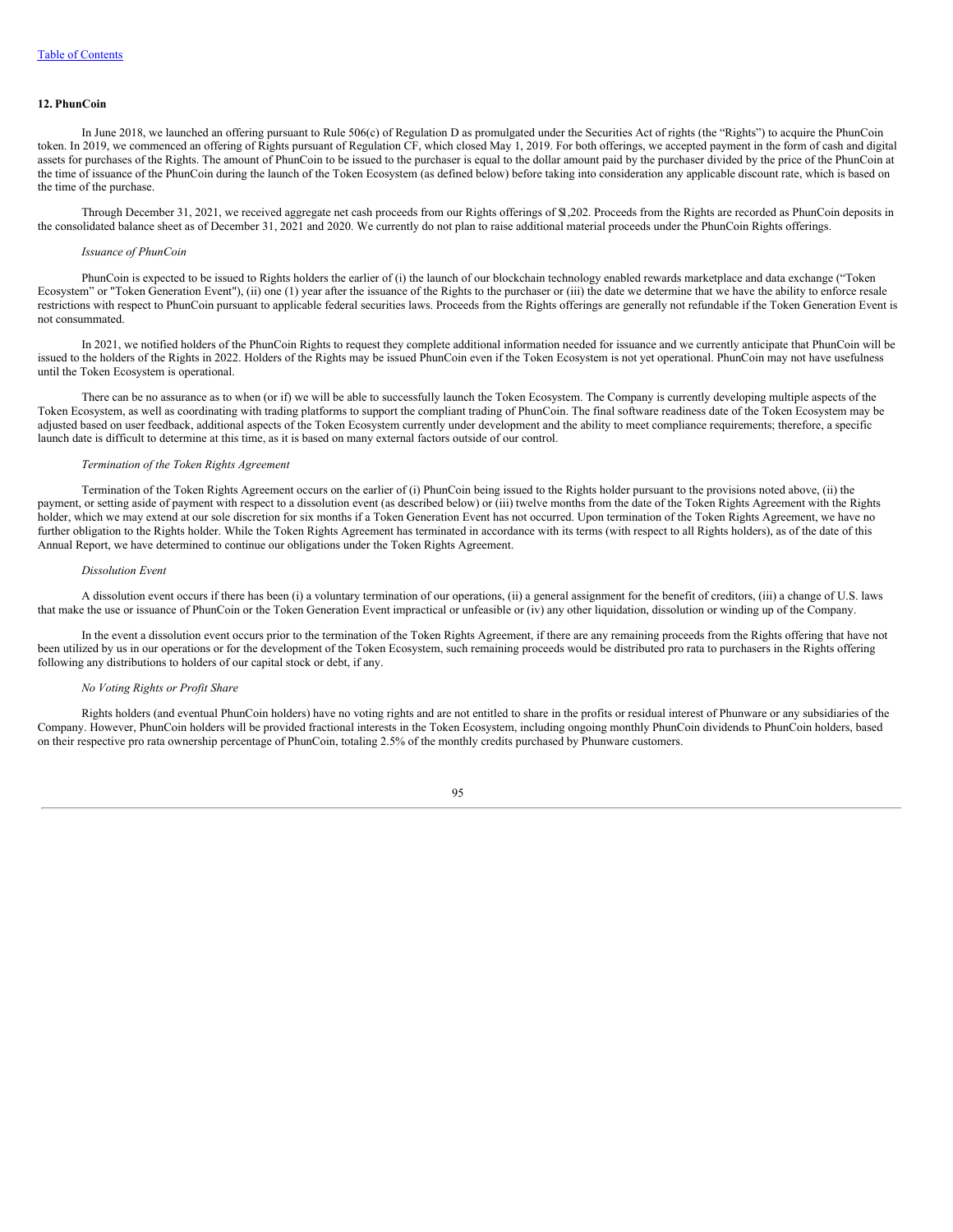#### *PhunCoin Warrant*

In 2018, we issued warrants to receive PhunCoin to sixty-eight (68) stockholders. At the time of issuance, we determined there should be no value assigned to the warrants of PhunCoin issued to the stockholders, for the following reasons: (i) the warrants (x) lacked characteristics of financial instruments and derivatives, and (y) did not obligate us to achieve the Token Generation Event or launch and distribute PhunCoin to the warrantholders and (ii) there was not a market for PhunCoin and they did not exist.

Should we complete a Token Generation Event, the stockholders would receive their requisite amount of PhunCoin.

### **13. Stockholders' Equity**

### *Common Stock*

Total common stock authorized to be issued as of December 31, 2021 was1,000,000,000 shares with a par value of \$0.0001 per share. At December 31, 2021 and 2020, there were 96,751,610 and 56,371,207 shares outstanding, respectively.

On August 14, 2020, we entered into an At-The-Market Issuance Sales Agreement (the "Sales Agreement") with Ascendiant Capital Markets, LLC ("Ascendiant"), as sales agent, pursuant to which the Company would offer and sell, from time to time, through Ascendiant shares of our common stock for an aggregate offering price of up to \$15,000. During the year ended December 31, 2020, we sold11,629,160 shares of common stock for gross proceeds of \$9,578. Offering costs totaled \$401. In January 2021, 2,670,121 shares of our common stock were sold for aggregate net cash proceeds of \$5,058. Transaction costs were \$156. We terminated the Sales Agreement with Ascendiant effective as of March 28, 2021.

In February 2021, we entered into an underwriting agreement with Northland Securities, Inc. and Roth Capital Partners, LLC, relating to an underwritten public offering to which we issued 11,761,111 shares of our common stock at an offering price of \$2.25 per share. Aggregate cash proceeds at closing, net of transaction costs of \$1,740, totaled \$24,722. We incurred additional transaction costs paid outside of closing of \$75.

On April 7, 2021, we entered into an At Market Issuance Sales Agreement with B. Riley Securities, Inc. ("B. Riley"), pursuant to which we offered and sold, from time to time, shares of our common stock through or to B. Riley. We paid B. Riley a commission of 3% of the gross proceeds of the sales price per share for sales of our common stock sold through or to B. Riley. As of December 31, 2021, 20,951,043 shares of our common stock had been sold and we had received aggregate net cash proceeds of \$65,210. Transaction costs were \$2,017. We also incurred additional transaction costs paid outside of closing of \$178. We terminated the sales agreement with B. Riley on February 4, 2022, with an effective date of February 9, 2022.

## *Dividends*

Dividends are paid on a when-and-if-declared basis. We did not declare any dividends during 2021 or 2020.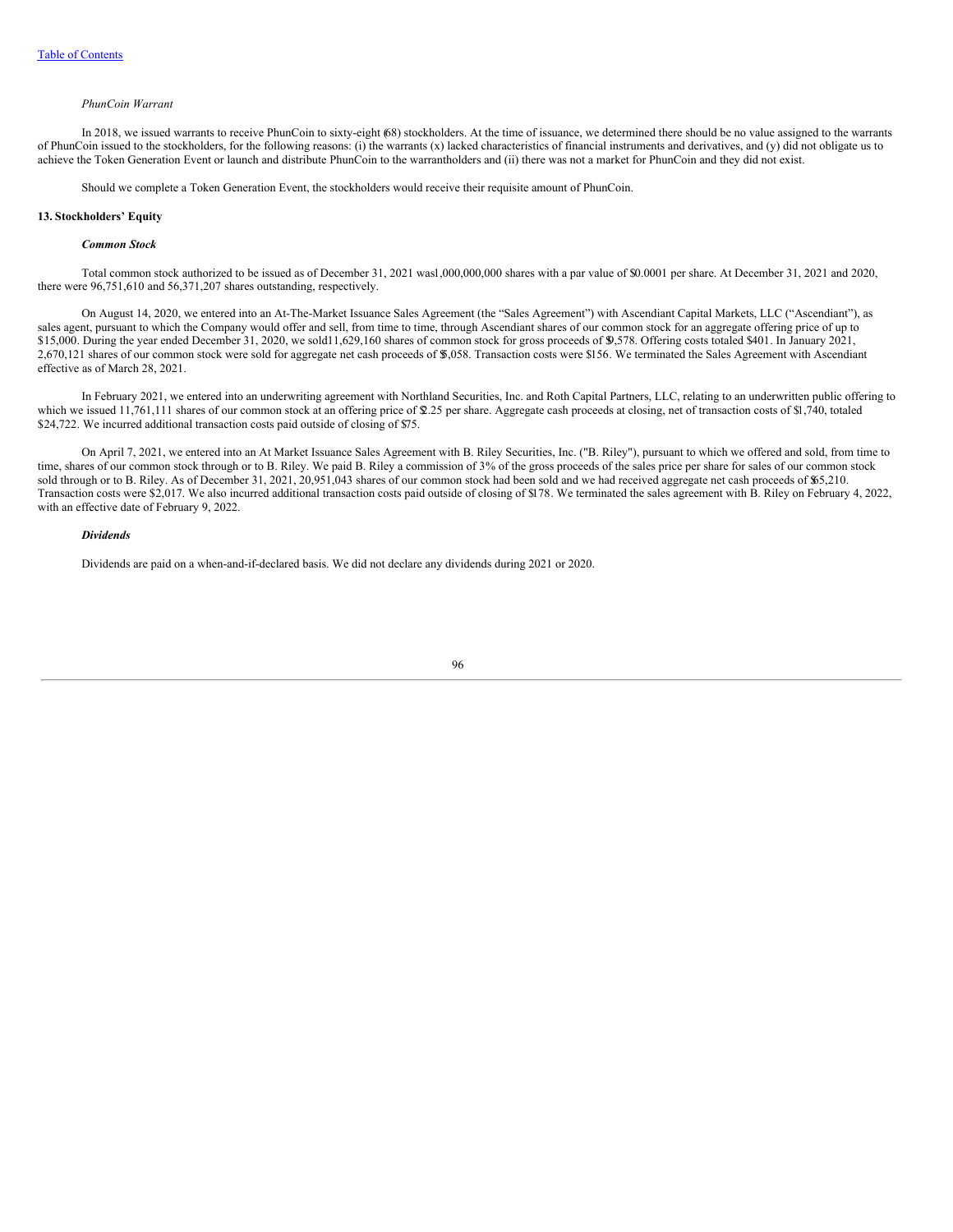## *Warrants*

We have various warrants outstanding. A summary of our outstanding warrants is set forth below:

|                                   |   |                                            | December 31, 2021  |    | <b>December 31, 2020</b>                   |                    |  |  |
|-----------------------------------|---|--------------------------------------------|--------------------|----|--------------------------------------------|--------------------|--|--|
| <b>Warrant Type</b>               |   | <b>Cash Exercise</b><br>Price per<br>share | Number of warrants |    | <b>Cash Exercise</b><br>Price per<br>share | Number of warrants |  |  |
| 2020 Convertible Notes warrant    |   | 2.25                                       | 1,780,000          | Ж. | 4.00                                       | 2,160,000          |  |  |
| Common stock warrant (Series D-1) |   | 2.25                                       | 35,555 \$          |    | 5.54                                       | 14,866             |  |  |
| Common stock warrants (Series F)  |   | 9.22                                       | 377,402 \$         |    | 9.22                                       | 377,402            |  |  |
| Public Warrants (PHUNW)           |   | 11.50                                      | 1,761,291 \$       |    | 11.50                                      | 1,761,291          |  |  |
| <b>Private Placement Warrants</b> | ж | 11.50                                      | 1,658,381 \$       |    | 11.50                                      | 1,658,381          |  |  |
| Unit Purchase Option Warrants     | S | 11.50                                      | 24,172 \$          |    | 11.50                                      | 24,172             |  |  |
| Total                             |   |                                            | 5,636,801          |    |                                            | 5,996,112          |  |  |

Refer to Note 9, *Debt*, for details of our warrant issued in connection with our 2020 Convertible Notes. During 2021, the holder of our 2020 Convertible Notes partially exercised its warrant for 2,060,000 shares of common stock with an exercise price of \$2.25 per share for net proceeds of \$4,635.

In 2012, we issued a warrant to initially purchase an aggregate of14,866 shares of the Company's common stock with an initial exercise price of \$5.54 per share to a banking institution with which we previously had a revolving line of credit. As a result of our underwritten public offering in February 2021, the exercise price of each share decreased to \$2.25 per share, and the number of shares for which the warrant is exercisable increased to 35,555 shares. The term of the warrant is the earlier of (i) the tenth anniversary of the date of issuance, (ii) the closing of the initial registered public offering of the Company's common stock, or (iii) the closing of an acquisition (as defined in the warrant) where the consideration consisting of cash or publicly traded securities payable in connection with the acquisition for each share is at least three (3) times the exercise price. The reverse merger with Stellar did not trigger an expiration of the warrant pursuant to term (ii) or (iii) above. The warrant is fully vested.

In 2018, but prior to our reverse merger with Stellar, we issued warrants (Series F above) to purchase an aggregate of 0.085,059 shares of common stock with an exercise price of \$9.22 per share. The term of the warrants is the earlier of (i) the fifth anniversary of the date of issuance, (ii) an acquisition, merger, or consolidation of the Company or a sale, lease or other disposition of all or substantially all of the assets of Phunware and its subsidiaries, except (a) any sale of stock for capital raising purposes, (b) purpose of changing the Company's state of incorporation, and (c) where the stockholders of Phunware immediately before such transaction retain at least a majority of the voting power immediately following such transaction; or (iii) immediately prior to an initial public offering. The reverse merger with Stellar did not trigger an expiration of the warrant pursuant to term (ii) or (iii) above. These warrants are fully vested.

We have common stock warrants trading under the Nasdaq ticker symbol PHUNW (the "Public Warrants"). Each Public Warrant entitles the holder to purchase one share of common stock at an exercise price of \$11.50 per share and are fully exercisable by the holder. No fractional shares will be issued upon exercise of the Public Warrants. We may redeem the outstanding Public Warrants in whole and not in part at a price of \$0.01 per Public Warrant upon a minimum of 30 days' prior written notice of redemption, only in the event that the last sale price of shares of our common stock equals or exceeds \$21.00 per share for any 20 trading days within the 30-trading day period ending on the third trading day before the Company sends the notice of redemption to the Public Warrant holders. The Public Warrants will expire December 26, 2023 or earlier upon redemption or liquidation.

The Private Placement Warrants entitle the holder to purchase one share of common stock at an exercise price of \$1.50 per share and are fully exercisable by the holder. The Private Placement Warrants are exercisable for cash or on a cashless basis, at the holder's option and will not be redeemable in each case so long as they are still held by the initial purchasers or their affiliates. The Private Placement Warrants will expire December 26, 2023.

The Unit Purchase Option Warrants noted in the table above have the same terms as the Private Placement Warrants as described above.

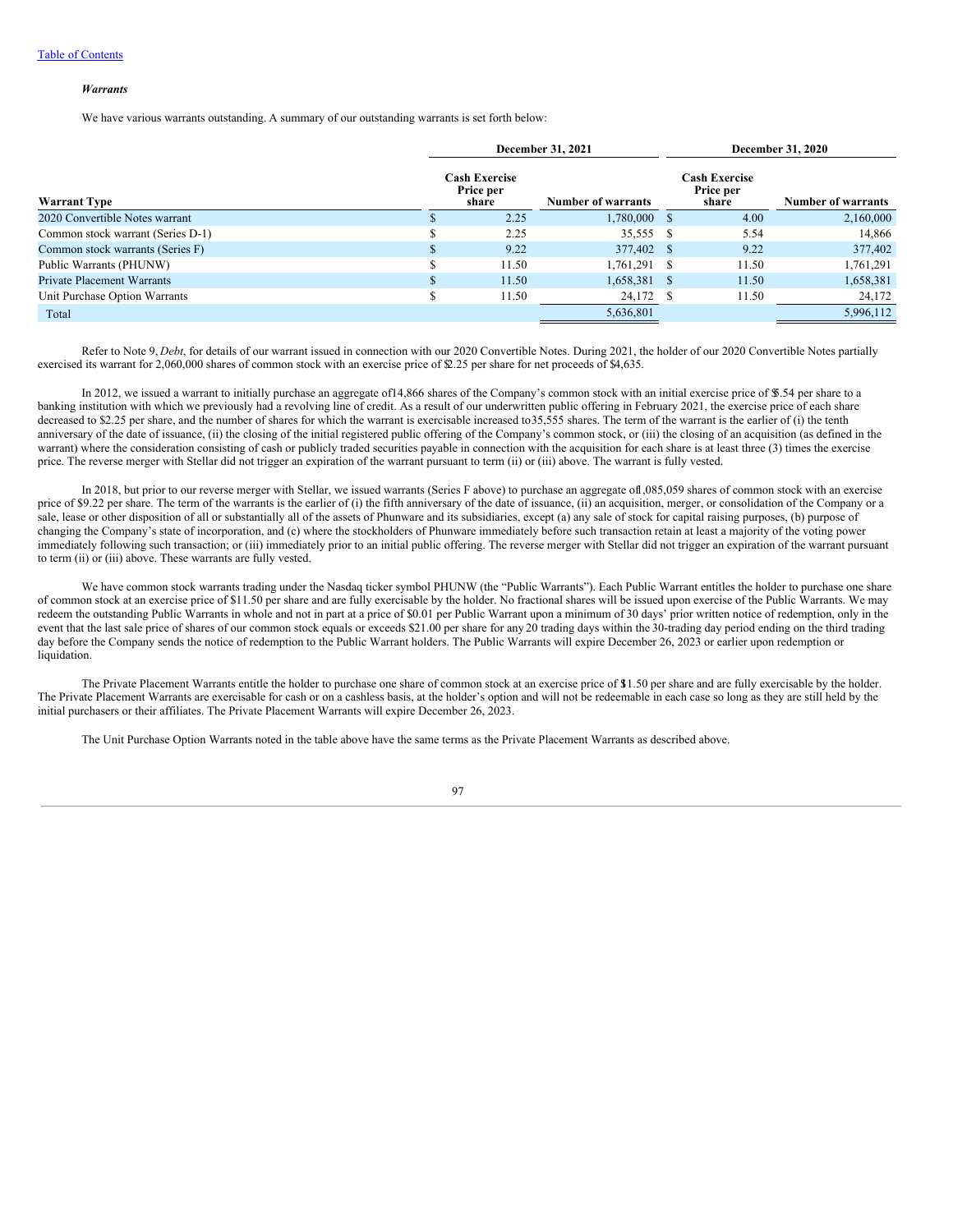### **14. Stock-Based Compensation**

#### *2018 Equity Incentive Plan*

In 2018, our board of directors adopted, and our stockholders approved, the 2018 Equity Incentive Plan (the "2018 Plan"). The purposes of the 2018 Plan are to attract and retain the best available personnel for positions of substantial responsibility, to provide additional incentives to employees, directors and consultants who perform services for the Company, and to promote the success of our business. These incentives are provided through the grant of stock options, stock appreciation rights, restricted stock, restricted stock units, performance units and performance shares. Upon vesting of restricted stock units, shares will be delivered electronically to the holder shortly after vest date. Upon exercise of stock options, shares will be delivered electronically to the holder pursuant to an effective registration statement.

The number of shares of common stock available for issuance under the 2018 Plan will also include an annual increase on the first day of each fiscal year, equal to the lesser of: (i) 2,729,416 shares of common stock; (ii)5% of the outstanding shares of common stock on the last day of the immediately preceding fiscal year; or (iii) such other amount as our board of directors may determine.

In addition, the shares of common stock reserved for issuance under the 2018 Plan also will include any shares of common stock subject to stock options, restricted stock units or similar awards granted under the 2009 Equity Incentive Plan (the "2009 Plan"), that, on or after the adoption of the 2018 Plan, expire or otherwise terminate without having been exercised in full and shares of common stock issued pursuant to awards granted under the 2009 Plan that are forfeited to or repurchased by us. As of December 31, 2021, the maximum number of shares of common stock that may be added to the 2018 Plan pursuant to the foregoing is 925,467. Not including the maximum number of shares from the 2009 Plan that may be added to the 2018 Plan, the 2018 Plan had 762,038 and 2,551,720 shares of common stock reserved for future issuances as of December 31, 2021 and December 31, 2020, respectively.

#### *Restricted Stock Units*

A summary of our restricted stock unit activity is set forth below:

|                                     | <b>Shares</b> | <b>Grant Date Fair Value</b> | <b>Weighted Average</b> |
|-------------------------------------|---------------|------------------------------|-------------------------|
| Outstanding as of December 31, 2020 | 1,677,060     |                              | 1.41                    |
| Granted                             | 4,884,848     |                              | 1.90                    |
| Released                            | (2,593,237)   |                              | 1.57                    |
| Forfeited                           | (392.401)     |                              | l.66                    |
| Outstanding as of December 31, 2021 | 3,576,270     |                              | 1.94                    |

During the first quarter of 2020, we granted 123,084 restricted stock units to non-employee directors, each with a grant date fair value of \$1.25 per share in lieu of cash compensation board fees for services provided. The awards vested immediately. We also granted 125,523 restricted stock units to non-employee directors, with a grant date fair value of \$1.25 per share. The awards vest in four equal installments on March 26, 2020, June 26, 2020, September 18, 2020, and December 25, 2020, respectively, and are subject to service conditions. We also granted 746,000 restricted stock unit awards to team members with an average grant date fair value of \$1.25 per share. The awards granted to team members vest over an average of 42 months with various installment and vesting dates, and are subject to service conditions. We also granted630,000 restricted stock units to a non-employee service provider that were for the satisfaction of legal fees owed and other consulting fees. The awards granted to the legal service provider vested immediately and had an average grant date fair value \$0.88.

During the second quarter of 2020, we granted 85,996 restricted stock units to non-employee directors, each with a grant date fair value of \$0.71 per share in lieu of cash compensation board fees for services provided. The awards vested immediately. We also granted 375,000 restricted stock unit awards to team members with an average grant date fair value of \$0.67 per share. The awards granted to team members vest over 4 years with 25% vesting May 18, 2021, then equal quarterly installments thereafter until the final vesting period of May 18, 2024 and are subject to service conditions. We also granted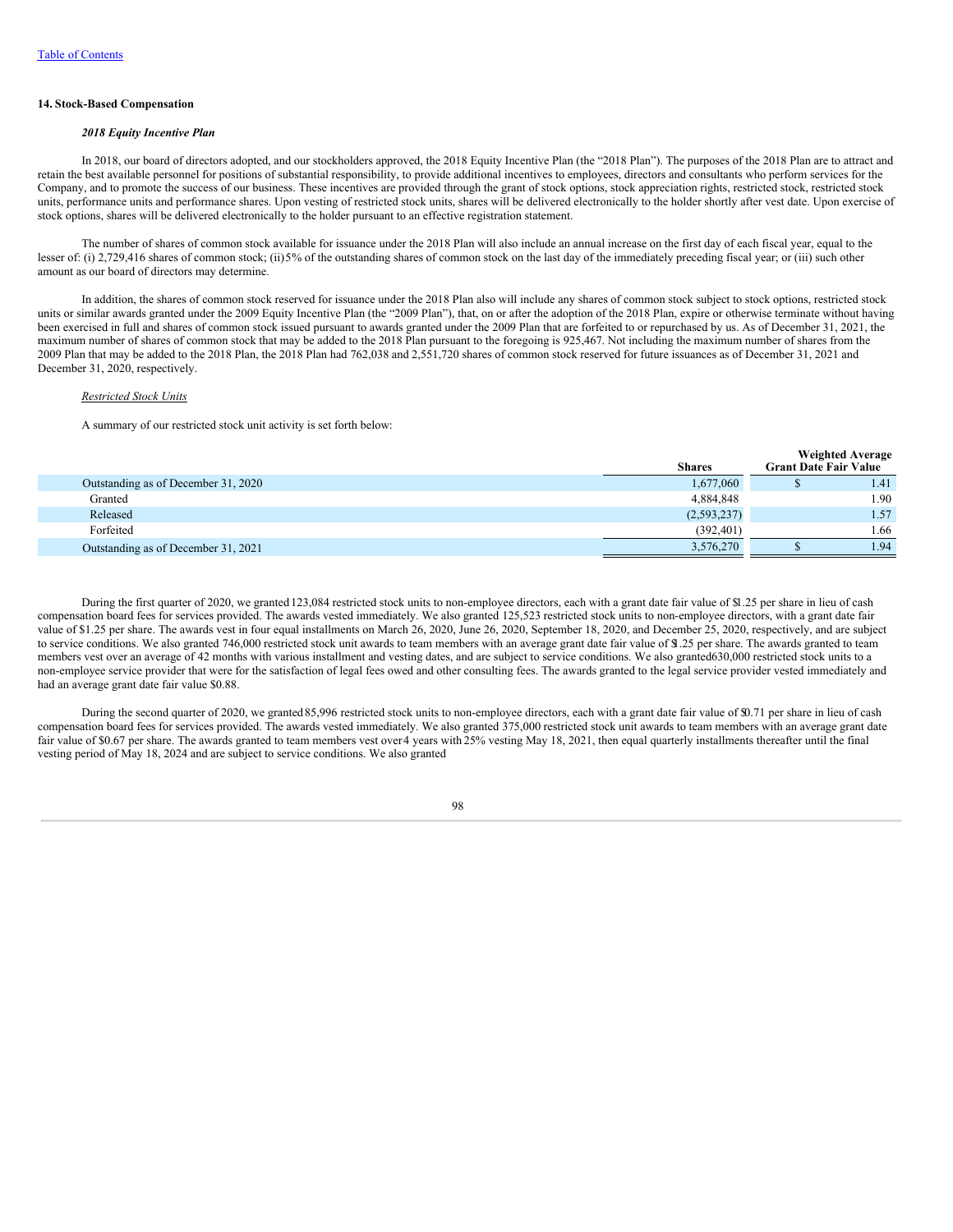250,000 restricted stock units to a non-employee service provider that were for the satisfaction of legal fees owed. The awards granted to the legal service provider vested immediately and had an average grant date fair value \$0.67.

During the third quarter of 2020, we granted 39,426 restricted stock units to non-employee directors, each with a grant date fair value of \$1.28 per share in lieu of cash compensation board fees for services provided. The awards vested immediately. We also granted 12,000 restricted stock unit awards to team members with an average grant date fair value of \$1.68 per share. The awards granted to team members vest over4 years with 25% vesting May 18, 2021, then equal quarterly installments thereafter until the final vesting period of May 18, 2024 and are subject to service conditions. We also granted 155,000 restricted stock units to non-employee service providers that were for the satisfaction of legal and professional fees. The awards granted to the service providers have various vesting dates and had an average grant date fair value \$1.52.

During the fourth quarter of 2020, we granted 30,000 restricted stock units to team members and50,000 restricted stock units to non-employees directors with an average grant date fair value of \$0.85 per share. The awards granted to team members vest over4 years with 25% vesting November 18, 2021, then equal quarterly installments thereafter until the final vesting period of November 18, 2024 and are subject to service conditions. The restricted stock units granted to the non-employee service provider were for satisfaction of legal fees owed. The awards granted to the legal service provider vested immediately.

During the first quarter of 2021, we granted 3,488,262 restricted stock unit awards to team members with an average grant date fair value of \$2.03 per share. The awards granted to team members vest over a range of 10 to 51 months with various installment and vesting dates, and are subject to service conditions. We also granted652,170 restricted stock units to non-employee directors, each with a grant date fair value of \$1.22. The awards vest in four equal installments on March 4, 2021, June 4, 2021, September 4, 2021, and December 4, 2021, respectively, and are subject to service conditions. We also granted 97,744 restricted stock units to non-employee directors, with a grant date fair value of \$1.22 per share in lieu of cash compensation board fees for services provided. These awards vested immediately.

During the second quarter of 2021, we granted 54,000 restricted stock unit awards to team members with an average grant date fair value of \$1.23 per share. The awards granted to team members vest over a range of 47 months with various installment and vesting dates, and are subject to service conditions.

During the third quarter of 2021, we granted 54,000 restricted stock unit awards to team members with an average grant date fair value of \$1.09 per share. The awards granted to team members vest over a range of 47 months with various installment and vesting dates, and are subject to service conditions.

During the fourth quarter of 2021, we granted 170,000 restricted stock unit awards to team members with an average grant date fair value of \$.97 per share. The awards granted to team members vest over a range of 47 months with various installment and vesting dates, and are subject to service conditions. We also granted368,672 restricted stock units to non-employee directors, each with a grant date fair value of \$1.35. The awards vest in four equal installments throughout 2022 and are subject to service conditions.

The restricted stock unit grants were valued based on the fair value of our common stock on the date of grant.

## *Stock Options*

During third quarter of 2021, we granted 50,000 stock options to a non-employee consultant at an exercise price of \$1.08 per share. The stock options vest overone year in twelve equal monthly installments. As of December 31, 2021, this is the only stock option grant outstanding under the 2018 Plan.

# *2018 Employee Stock Purchase Plan*

Also, in 2018, our board of directors adopted, and our stockholders approved, the 2018 Employee Stock Purchase Plan (the "2018 ESPP"). The total shares of common stock initially reserved under the 2018 ESPP was limited to 272,942 shares. The purpose of the 2018 ESPP is to provide eligible employees with an opportunity to purchase shares of our common stock at a discount through accumulated contributions generally in the form of payroll deductions of up to 15% of eligible compensation, subject to caps of \$25 in any calendar year and 4,000 shares on any purchase date. The 2018 ESPP provides for 24-month offering periods, generally beginning in June and December of each year, and each offering period consists of four six-month purchase periods. The initial offering period began on June 1, 2021 and will end in May 2023. The first purchase under the 2018 ESPP was in December 2021. Participation ends automatically upon termination of employment with the Company.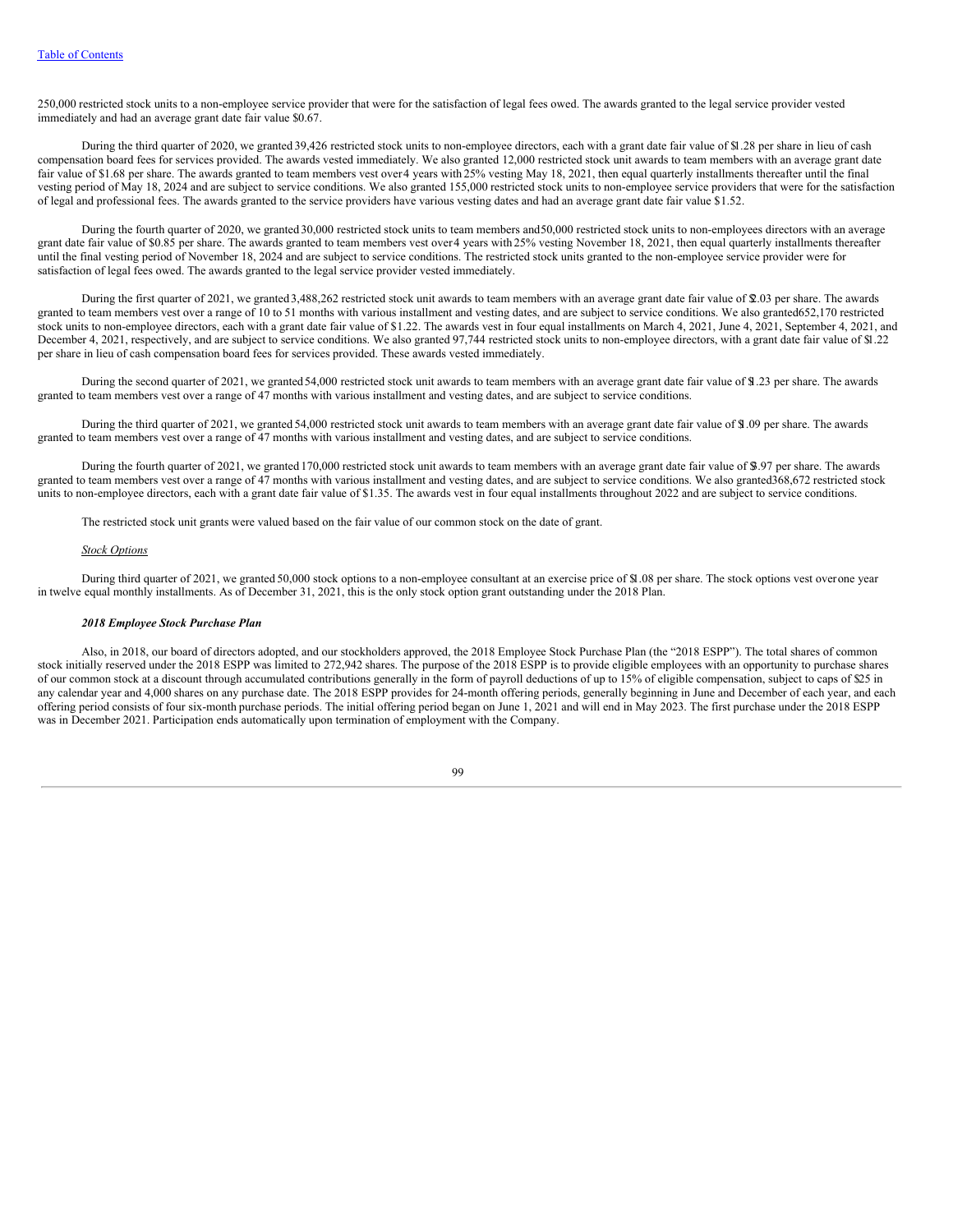On each purchase date, participating employees will purchase shares of our common stock at price per share equal to85% of the lesser of the fair market value of our common stock on (i) the first trading day of the applicable offering period and (ii) the last trading day of each purchase period in the applicable offering period. If the price per share of our common stock on any purchase date in the offering period is lower than the stock price on the enrollment date of that offering period, the offering period will immediately reset after the purchase of shares on such purchase date and automatically roll into a new offering period. Purchased shares will be delivered electronically to the participant shortly after the purchase date pursuant to an effective registration statement.

We use a Black-Scholes option pricing model to determine the fair value of shares to be purchased under the 2018 ESPP. Stock-based compensation expense related to our 2018 ESPP for the year ended December 31, 2021 was not significant.

The number of shares of common stock that may be made available for sale under the 2018 ESPP also includes an annual increase on the first day of each fiscal year beginning for the fiscal year following the fiscal year in which the first enrollment date (if any) occurs equal to the lesser of (i) 818,825 shares of common stock; (ii)1.5% of the outstanding shares of common stock on the last day of the immediately preceding fiscal year; or such other amount as the administrator may determine.

The 2018 ESPP had 189,215 and 272,942 shares of common stock available for sale and reserved for issuance as of December 31, 2021 and 2020, respectively.

# *2009 Equity Incentive Plan*

In 2009, we adopted the 2009 Plan, which allowed for the granting of incentive and non-statutory stock options, as defined by the Internal Revenue Code, to employees, directors and consultants. The exercise price of the options granted was generally equal to the value of our common stock on the date of grant, as determined by our board of directors. The awards are exercisable and vest, generally over four years, in accordance with each option agreement. The term of each option is no more thanten years from the date of the grant. The 2009 Plan allows for options to be immediately exercisable, subject to the Company's right of repurchase for unvested shares at the original exercise price. The total amount received in exchange for these shares has been included in accrued expenses on the accompanying consolidated balance sheets and is reclassified to equity as the shares vest. As of December 31, 2020, there were 574 unvested shares outstanding amounting to \$1 in accrued expenses. There wereno unvested shares outstanding as of December 31, 2021. Upon exercise, shares will be delivered electronically to the holder pursuant to an effective registration statement. Effective with the adoption of the 2018 Plan, no additional grants will be made under the 2009 Plan.

A summary of our stock option activity under the 2009 Plan and related information is set forth below:

|                                     | Number of<br><b>Shares</b> | <b>Average Exercise Price</b> | Weighted                 | Weighted<br><b>Average Remaining</b><br>Contractual<br>Term (years) |                  | Aggregate<br><b>Intrinsic Value</b> |
|-------------------------------------|----------------------------|-------------------------------|--------------------------|---------------------------------------------------------------------|------------------|-------------------------------------|
| Outstanding as of December 31, 2019 | 1,465,450                  | ъ                             | 0.80                     | 6.86                                                                | Э                | 771                                 |
| Granted                             | _                          |                               | $\overline{\phantom{a}}$ |                                                                     |                  |                                     |
| Exercised                           | (185, 234)                 |                               | 1.06                     |                                                                     |                  |                                     |
| Cancelled/Expired                   | (71, 476)                  |                               | 1.77                     |                                                                     |                  |                                     |
| Outstanding as of December 31, 2020 | 1,208,740                  | <b>S</b>                      | 0.80                     | 6.19                                                                | \$               | 700                                 |
| Granted                             | _                          |                               |                          |                                                                     |                  |                                     |
| Exercised                           | (260, 451)                 |                               | 0.69                     |                                                                     |                  |                                     |
| Cancelled/Expired                   | (22, 822)                  |                               | 2.01                     |                                                                     |                  |                                     |
| Outstanding as of December 31, 2021 | 925,467                    | $\mathcal{S}$                 | 0.80                     | 5.59                                                                | $\mathbf{s}$     | 1,692                               |
| Exercisable as of December 31, 2021 | 904,259                    | \$                            | 0.79                     | 5.58                                                                | $\triangle$<br>Э | 1,668                               |

The Company did not grant any options under the 2009 Plan during the year ended December 31, 2021 or 2020. We have historically used the Black-Scholes option pricing model to estimate the fair value of our stock option awards.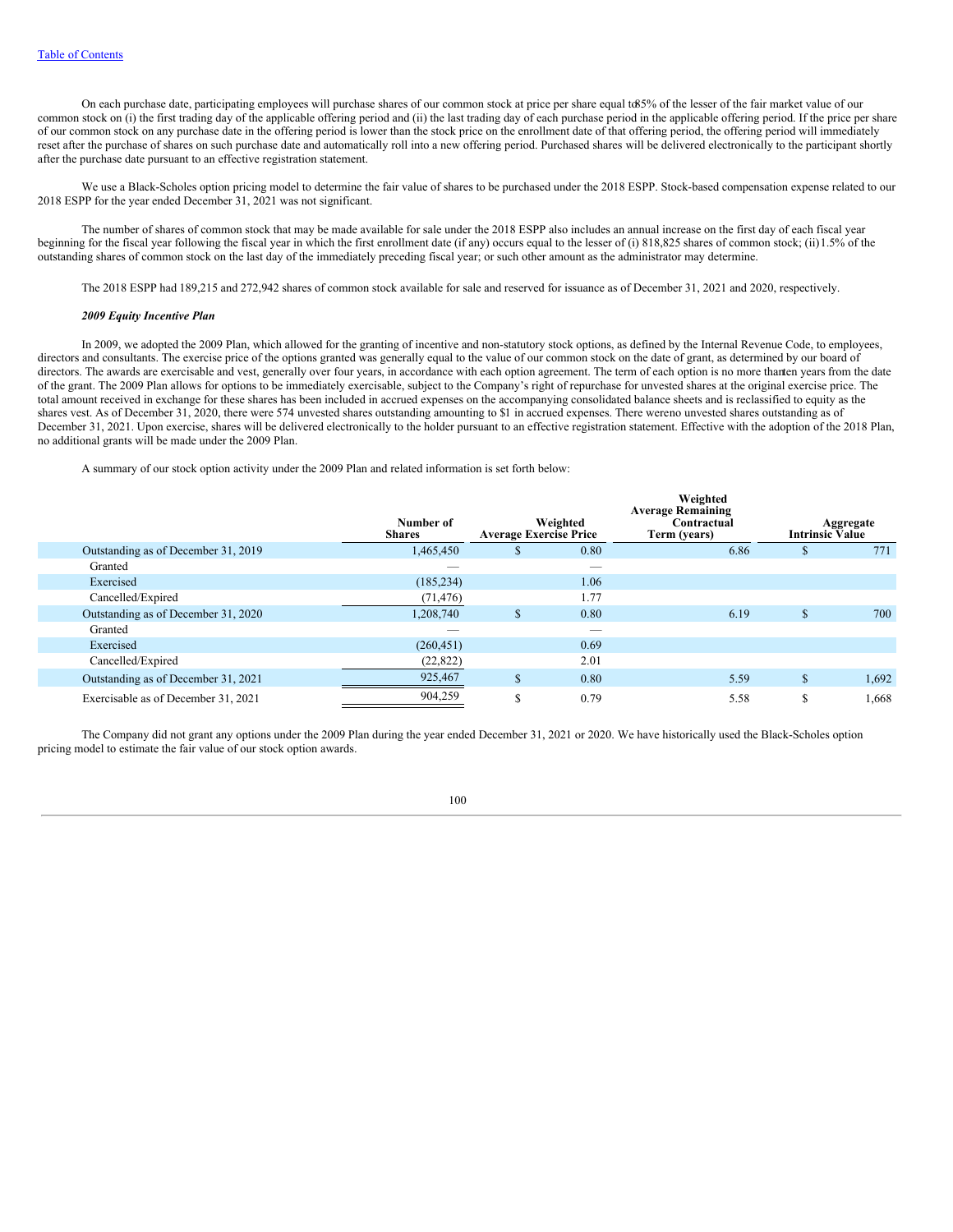The aggregate intrinsic value is based on our stock price trading price on the Nasdaq Capital Market. The aggregate intrinsic value of options exercised was \$1,168 and \$88 for the years ended December 31, 2021 and 2020, respectively, and is calculated based on the difference between the estimated fair value of our common stock at the date of exercise and the exercise price.

The total fair value for options vested during the years ended December 31, 2021 and 2020, was \$6 and \$130, respectively.

## *Stock-Based Compensation*

Compensation cost that has been included in our consolidated statements of operations and comprehensive loss for all stock-based compensation arrangements is set forth below:

|                                 | Year Ended December 31, |            |  |       |
|---------------------------------|-------------------------|------------|--|-------|
| <b>Stock-based compensation</b> |                         | 2021       |  | 2020  |
| Cost of revenues                |                         | $1,050$ \$ |  | 274   |
| Sales and marketing             |                         | 437        |  | 64    |
| General and administrative      |                         | 2,770      |  | 4,083 |
| Research and development        |                         | 684        |  | 71    |
| Total stock-based compensation  |                         | 4.941      |  | 4.492 |

As of December 31, 2021, there was approximately \$5,943, \$328 and \$14 of total unrecognized compensation cost related to the 2018 Plan, the 2018 ESPP and the 2009 Plan, respectively. These unrecognized compensation costs are expected to be recognized over an estimated weighted-average period of approximately 2.7 years, 1.5 years and 0.3 years for the 2018 Plan, the 2018 ESPP and the 2009 Plan, respectively.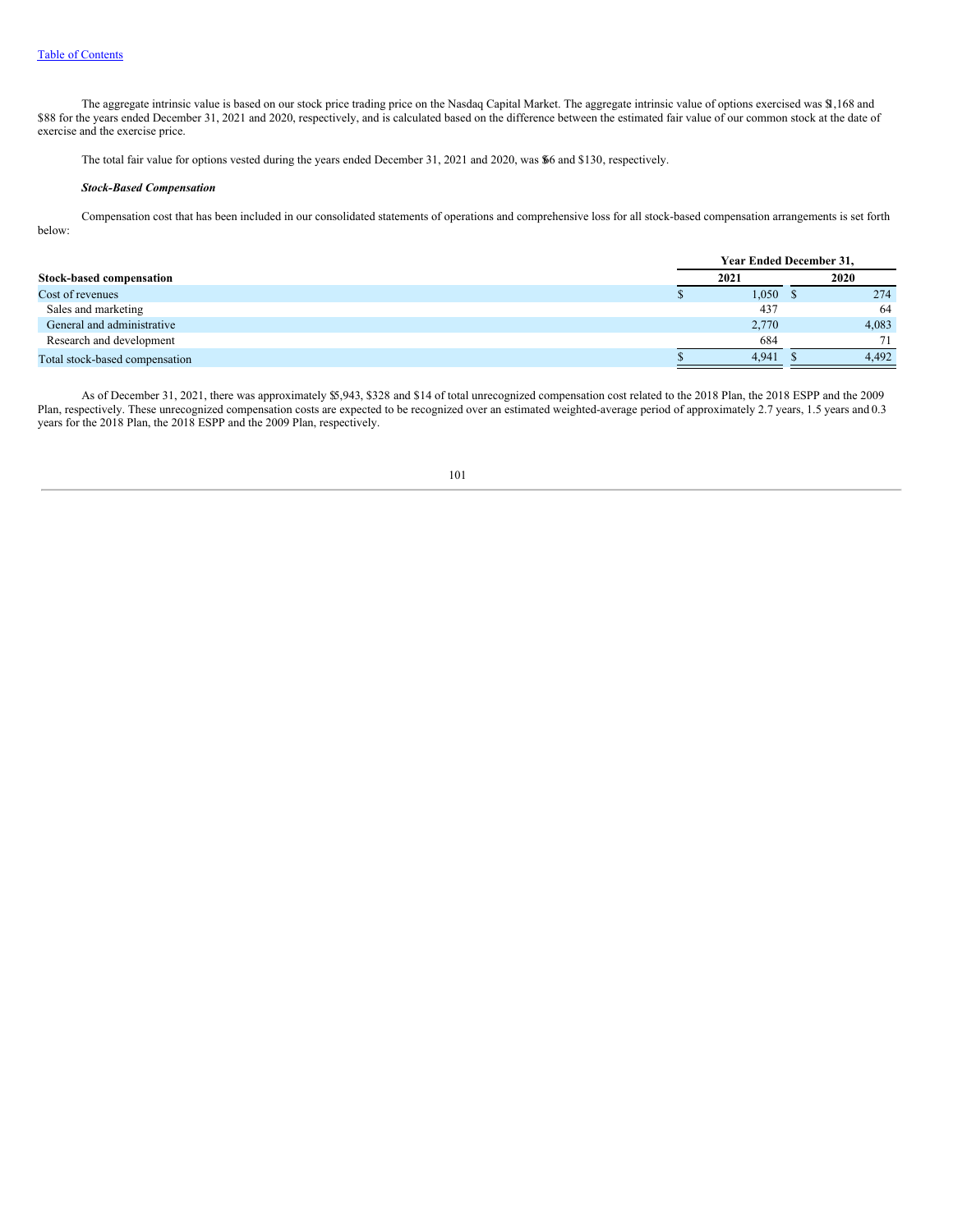# **15. Income Taxes**

Deferred income taxes are recognized for the tax consequences in future years for differences between the tax bases of assets and liabilities and their financial reporting amounts at each year-end based on enacted tax laws and statutory tax rates applicable to the periods in which the differences are expected to affect taxable income. Valuation allowances are established when necessary to reduce deferred tax assets to the amount expected to be realized. Income tax expense is the combination of the tax payable for the year and the change during the year in deferred tax assets and liabilities.

For the years ended December 31, 2021 and 2020, we had net losses before income taxes of \$53,948 and \$22,197, respectively. Net losses relating to U.S. operations for were \$54,907 and \$22,194, respectively.

The difference between income taxes expected at the U.S. federal statutory income tax rate of 21% and the reported income tax expense (benefit) are summarized as follows:

|                                                    | <b>Year Ended December 31,</b> |              |  |                |  |  |  |
|----------------------------------------------------|--------------------------------|--------------|--|----------------|--|--|--|
|                                                    |                                | 2021         |  | 2020           |  |  |  |
| Income tax (benefit) at statutory rate             |                                | (11,330)     |  | (4,661)        |  |  |  |
| Valuation allowance                                |                                | 11,500       |  | 4,408          |  |  |  |
| State income tax (benefit), net of federal benefit |                                | (1,978)      |  | (330)          |  |  |  |
| Business tax credit net of reserves                |                                | (190)        |  | __             |  |  |  |
| Non-deductible expenses                            |                                | 2,210        |  | 585            |  |  |  |
| Business combination                               |                                | (437)        |  | _              |  |  |  |
| Foreign income taxes at different rate             |                                | (201)        |  |                |  |  |  |
| Income tax (benefit) expense                       |                                | (426)        |  |                |  |  |  |
| Effective tax rate                                 |                                | 0.79<br>$\%$ |  | $\%$<br>(0.01) |  |  |  |

The provision expense for income taxes consists of the following:

|                                    |      | <b>Year Ended December 31,</b> |                          |  |  |
|------------------------------------|------|--------------------------------|--------------------------|--|--|
|                                    | 2021 |                                | 2020                     |  |  |
| Current:                           |      |                                |                          |  |  |
| Federal                            | \$   | $\qquad \qquad - \qquad$<br>æ  | $\overline{\phantom{a}}$ |  |  |
| State                              |      | 11                             | $\bigcirc$               |  |  |
| Foreign                            |      | $\qquad \qquad$                | $\qquad \qquad - \qquad$ |  |  |
| Total current                      |      | 11                             |                          |  |  |
| Deferred:                          |      |                                |                          |  |  |
| Federal                            |      | (416)                          | $\overline{\phantom{a}}$ |  |  |
| State                              |      | (21)                           |                          |  |  |
| Foreign                            |      |                                | $\qquad \qquad - \qquad$ |  |  |
| Total deferred                     |      | (437)                          |                          |  |  |
| Total income tax (benefit) expense |      | (426)                          |                          |  |  |
|                                    |      |                                |                          |  |  |

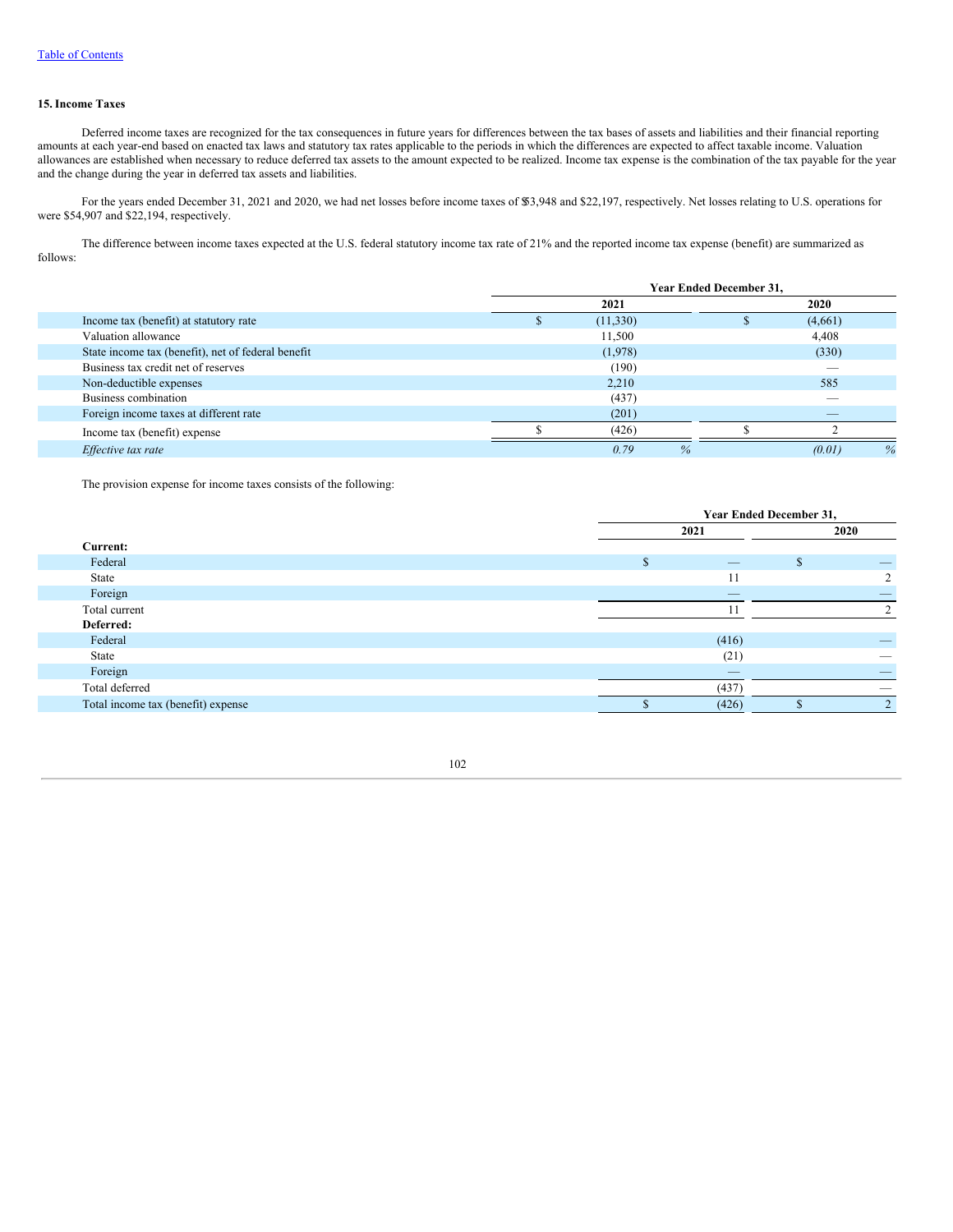The components of net deferred income taxes consist of the following:

|                                      |              | December 31,                     |  |  |  |
|--------------------------------------|--------------|----------------------------------|--|--|--|
|                                      | 2021         | 2020                             |  |  |  |
| Deferred tax assets:                 |              |                                  |  |  |  |
| Net operating loss                   | $\mathbb{S}$ | 40,922<br>$\mathbb{S}$<br>30,705 |  |  |  |
| Unrealized loss on digital assets    |              | 2,015                            |  |  |  |
| Tax credits                          |              | 1,416<br>1,193                   |  |  |  |
| Reserves and accruals                |              | 732<br>3,739                     |  |  |  |
| Leases - lease liability             |              | 376                              |  |  |  |
| Amortization of acquired intangibles |              | 232                              |  |  |  |
| Other deferred tax assets            |              | 1,748                            |  |  |  |
| Gross deferred tax assets            |              | 35,637<br>47,441                 |  |  |  |
| Less valuation allowance             |              | (46, 163)<br>(35,100)            |  |  |  |
| Total deferred tax assets            |              | 537<br>1,278                     |  |  |  |
|                                      |              |                                  |  |  |  |
| <b>Deferred tax liabilities:</b>     |              |                                  |  |  |  |
| Amortization of acquired intangibles |              | (537)<br>_                       |  |  |  |

| Amortization of acquired intangibles |                          | (JJ) /                   |
|--------------------------------------|--------------------------|--------------------------|
| Leases - right of use asset          | (306)                    | $\overline{\phantom{a}}$ |
| Other deferred tax liabilities       | (972)                    | $\overline{\phantom{a}}$ |
| Total deferred tax liabilities       | (1.278)                  | (537                     |
| Net deferred tax liabilities         | $\overline{\phantom{a}}$ | $\overline{\phantom{a}}$ |

As of December 31, 2021, we had net operating loss ("NOL") carryforwards of \$166,826 and \$79,463 for federal and state income tax purposes, respectively. The federal net operating losses of \$85,674 which were generated in tax years beginning before January 1, 2018, will begin to expire in 2030 if not utilized. The balance of the net operating losses, \$81,152 do not expire. The state net operating losses expire at various times depending on the state with a majority beginning to expire in 2030 if not utilized.

As of December 31, 2021, we had research and development ("R&D") credit carryforwards of approximately \$1,863 and \$1,226 for federal and state income tax purposes, respectively. The federal and Texas R&D credits will begin to expire in 2034, unless previously utilized. California R&D credits carry forward indefinitely.

Utilization of the NOL and tax credit carryforwards may be subject to a substantial annual limitation due to ownership change limitations that may have occurred or that could occur in the future, as required by Section 382 of the Internal Revenue Code (IRC) of 1986, as amended (the "Code"), as well as similar state and foreign provisions. These ownership changes may limit the amount of NOL and tax credit carryforwards that can be utilized annually to offset future taxable income. In general, an "ownership change" as defined by Section 382 of the Code results from a transaction or series of transactions over a three-year period resulting in an ownership change of more than fifty (50) percentage points of the outstanding stock of a company by certain stockholders.

As of December 31, 2021, we had not yet completed an analysis of the deferred tax assets for its NOL and tax credits. The future utilization of our net operating loss to offset future taxable income may be subject to an annual limitation under IRC Section 382 as a result of ownership changes that may have occurred previously or that could occur in the future. We have not yet determined whether such an ownership change has occurred. In order to make this determination, we will need to complete an analysis regarding the limitation of the net operating loss.

We have established a full valuation allowance for our deferred tax assets due to uncertainties that preclude us from determining that it is more likely than not that we will be able to generate sufficient taxable income to realize such assets. We monitor positive and negative factors that may arise in the future as we assess the need for a valuation allowance against our deferred tax assets. As of December 31, 2021 and 2020, we have a valuation allowance of \$46,163 and \$35,100, respectively, against our deferred tax assets.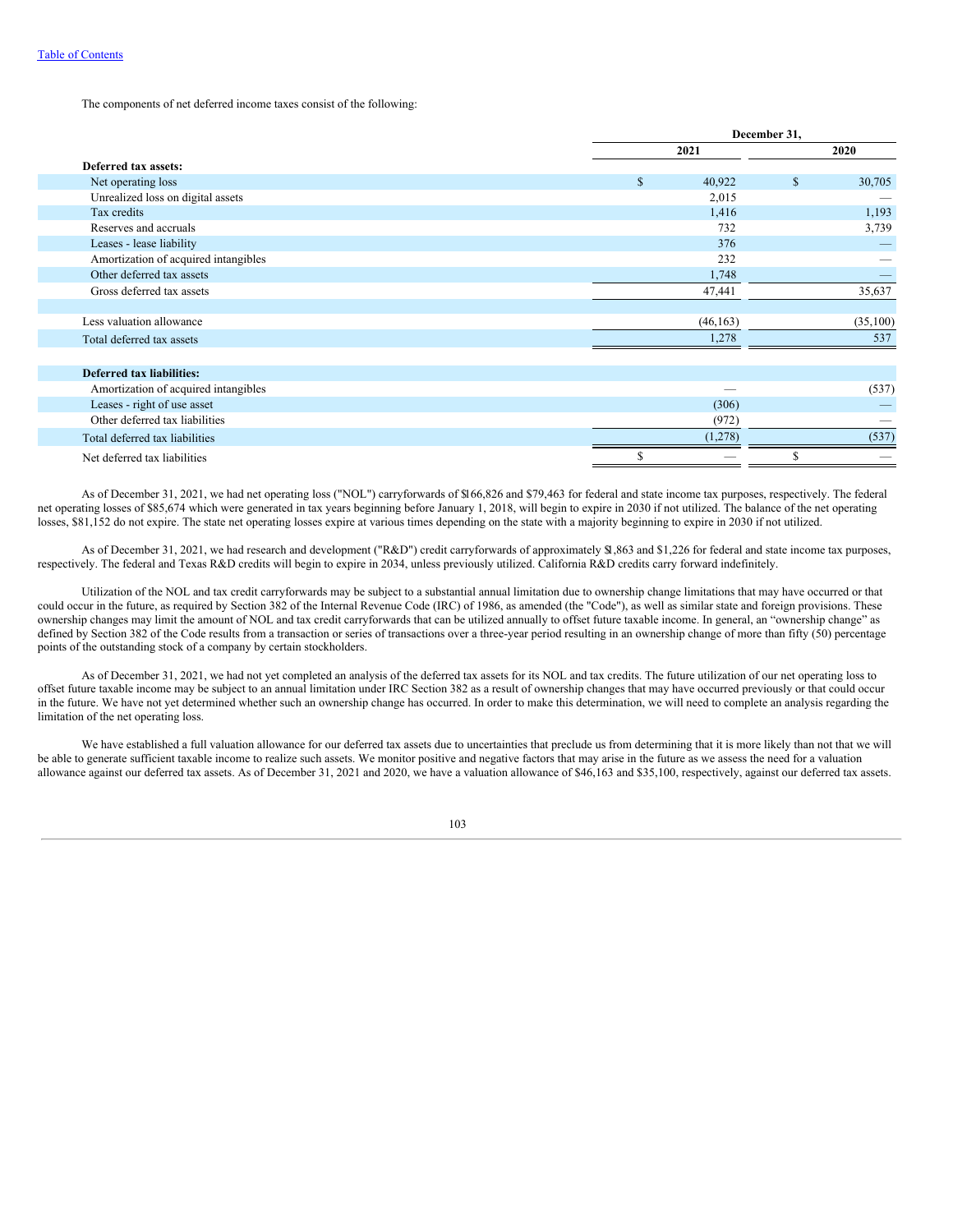The technical merits of a tax position derive from both statutory and judicial authority (legislation and statutes, legislative intent, regulations, rulings and case law) and their applicability to the facts and circumstances of the tax position. If a tax position does not meet the more-likely-than-not recognition threshold, the benefit of that position is not recognized in the financial statements. The second step is measurement. A tax position that meets the more-likely-than-not recognition threshold is measured to determine the amount of benefit to recognize in the financial statements. The tax position is measured as the largest amount of benefit that has a greater than 50% likelihood of being realized upon ultimate resolution with a taxing authority.

Uncertain tax positions are evaluated based upon the facts and circumstances that exist at each reporting period. Subsequent changes in judgment based upon new information may lead to changes in recognition, de-recognition, and measurement. Adjustments may result, for example, upon resolution of an issue with the taxing authorities, or expiration of a statute of limitations barring an assessment for an issue.

The following is a tabular reconciliation of the total amounts of unrecognized tax benefits:

|                                                |   | December 31, |  |       |  |
|------------------------------------------------|---|--------------|--|-------|--|
|                                                |   | 2021         |  | 2020  |  |
| Unrecognized tax benefits, beginning of period | æ | 1,314        |  | 1,531 |  |
| Tax positions taken in prior periods:          |   |              |  |       |  |
| Gross increases                                |   | __           |  | 69    |  |
| Gross decreases                                |   |              |  | (297) |  |
|                                                |   |              |  |       |  |
| Tax positions taken in current period:         |   |              |  |       |  |
| Gross increases                                |   | 231          |  | 11    |  |
| Settlements                                    |   |              |  |       |  |
|                                                |   |              |  |       |  |
| Lapse of statute of limitations                |   |              |  |       |  |
|                                                |   |              |  |       |  |
| Unrecognized tax benefits, end of period       | ъ | 1,545        |  | 1.314 |  |

Our practice is to recognize interest and/or penalties related to income tax matters in income tax expense. We have no accrual for interest and penalties on the consolidated balance sheets and has not recognized interest and/or penalties in the consolidated statements of operations and comprehensive loss for the years ended December 31, 2021 and 2020.

We are subject to taxation in the United States and various state jurisdictions. Our tax years from inception are subject to examination by the United States and state taxing authorities due to the carryforward of unutilized NOLs.

We have ownership interest in controlled foreign corporations. During 2021, we analyzed the potential impact of the Global Intangible Low-Taxed Income and the Base Erosion and Anti-Abuse Tax provisions of the Tax Cuts and Jobs Act signed into law in 2017. Based on the foreign subsidiaries' tax position, we will not incur any impact relating to these two provisions.

The CARES Act was enacted in the United States on March 27, 2020. The CARES Act includes several U.S. income tax provisions related to, among other things, net operating loss carrybacks, alternative minimum tax credits, modifications to the net interest deduction limitations and technical amendments regarding the income tax depreciation of qualified improvement property placed in service after December 31, 2017. The CARES Act did not have a material impact on our financial results for the years ended December 31, 2021 and 2020.

The Consolidated Appropriations Act, 2021 (the "Act") was enacted in the United States on December 27, 2020. The Act enhances and expands certain provisions of the CARES Act. The Act did not have a material impact on our financial results for the year ended December 31, 2021 and 2020.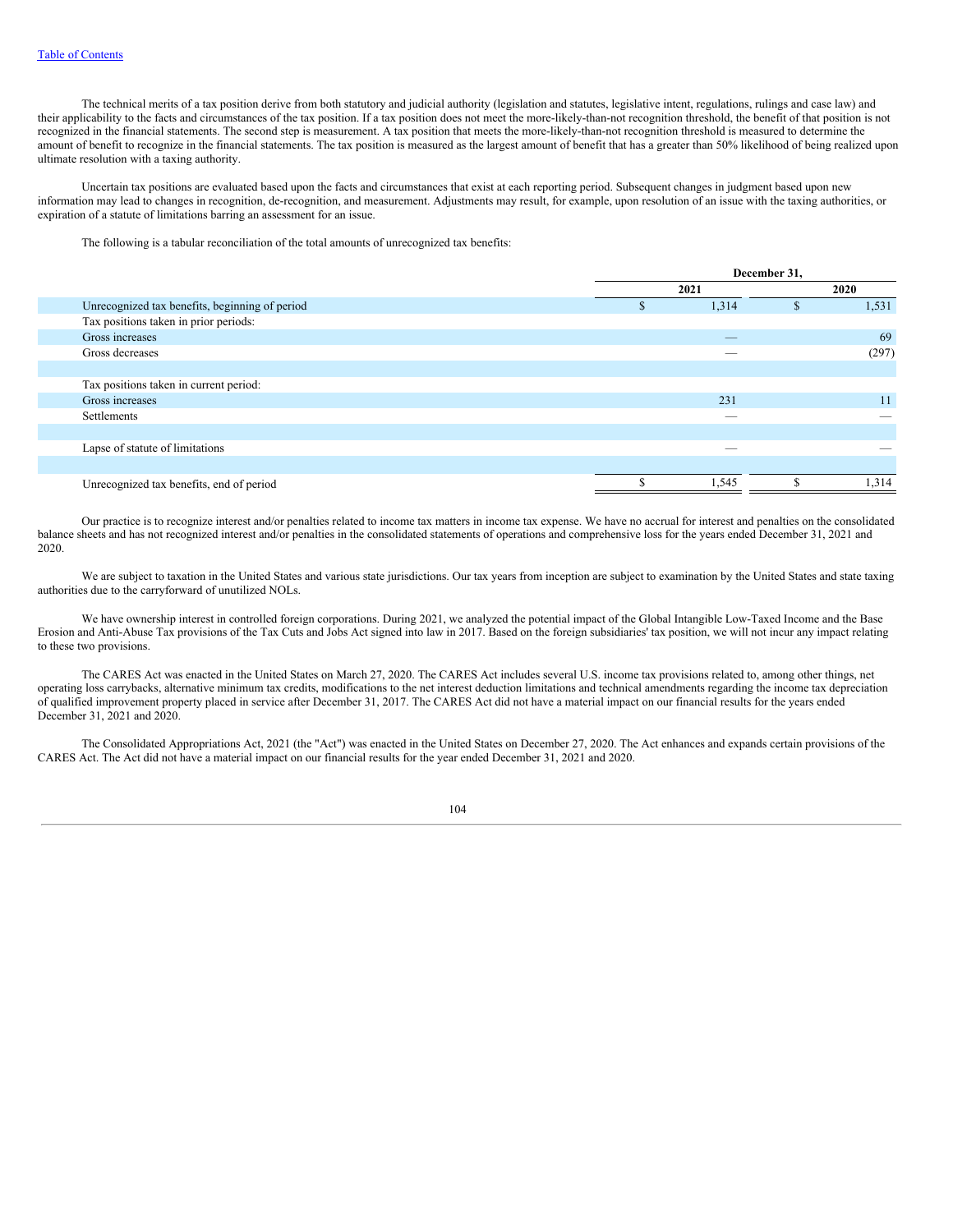## **16. Segment and Geographic Information**

Our chief operating decision maker is our Chief Executive Officer ("CEO"). Our CEO reviews operating segment information for purposes of allocating resources and evaluating financial performance. We have determined that the Company operates in a two reporting segments: Phunware and Lyte. In 2021, but prior to the acquisition of Lyte, our CEO reviewed the financial information presented on a consolidated basis for purposes of allocating resources and evaluating financial performance.

Selected information for the Company's operating segments and a reconciliation to the consolidated financial statement amounts are as follows:

|                   |    | As of or for the year ended December 31, 2021 |      |            |      |              |
|-------------------|----|-----------------------------------------------|------|------------|------|--------------|
|                   |    | <b>Phunware</b>                               | Lyte |            |      | Consolidated |
| Goodwill          |    | 25,887                                        |      | 7,373      |      | 33,260       |
| Total assets      |    | 94.621                                        |      | $4,673$ \$ |      | 99,294       |
|                   |    |                                               |      |            |      |              |
| Net revenues      |    | 7.548                                         |      | 3,095      | - 55 | 10,643       |
| Loss before taxes | ٠D | $(53,339)$ \$                                 |      | $(609)$ \$ |      | (53,948)     |

Identifiable long-lived assets attributed to the United States and international geographies are based upon the country in which the asset is located or owned. As of December 31, 2021 and 2020, all of our identifiable long-lived assets were in the United States.

## **17. Related-Party Transactions**

In connection with the reverse merger with Stellar, in 2018, we assumed \$255 in payables for Nautilus Energy Management Corporation, an affiliate of two former members our board of directors, one of whom served on our board of directors until December 2, 2021. On December 29, 2021, we paid \$171 in full satisfaction of the outstanding payable.

As more fully discussed in Note 9, *Debt*, the Company entered into a Note and RPBLs (both defined above) with certain related parties. We repaid the Note and RPBLs in full during 2021 and 2020, respectively.

#### **18. Subsequent Events**

The Company has evaluated subsequent events through the date the financial statements were issued.

On January 31, 2022, we entered into an At Market Issuance Sales Agreement with H.C. Wainwright & Co., LLC ("Wainwright"), pursuant to which we may offer and sell, from time to time, shares of our common stock, par value \$0.0001 per share, for aggregate gross proceeds of up to \$100,000, through or to Wainwright, as agent or principal. We are not obligated to sell shares of our common stock under the sales agreement with Wainwright. As of the date noted above, we have not sold any shares of common stock pursuant to the sales agreement with Wainwright. Sales of shares of our common stock sold under the sales agreement will be made pursuant to an effective shelf registration statement on Form S-3 in the amount of \$200,000 filed with the SEC on February 1, 2022.

On March 15, 2022, we entered into a lease agreement, in which we will lease approximately21,830 square feet for a term of five years, which we intend to use as manufacturing and warehouse space for our Lyte computer division. The term of the lease commences on the earliest of (a) the date we occupy any portion of the Premise and begin conducting business therein, (b) the date on which construction is substantially completed in the building (as defined in the construction addendum) or (c) the date the Landlord would have achieved substantial completion of construction of the building but for a delay caused by us (as defined in the construction addendum). The lease provides for initial base rent payments of approximately \$27 per month, subject to escalations. In addition, we will be responsible for payments equal to our proportionate share of operating expenses, which is currently estimated to be approximately \$7 per month, which is also subject to adjustment to actual costs and expense according to provisions of the lease.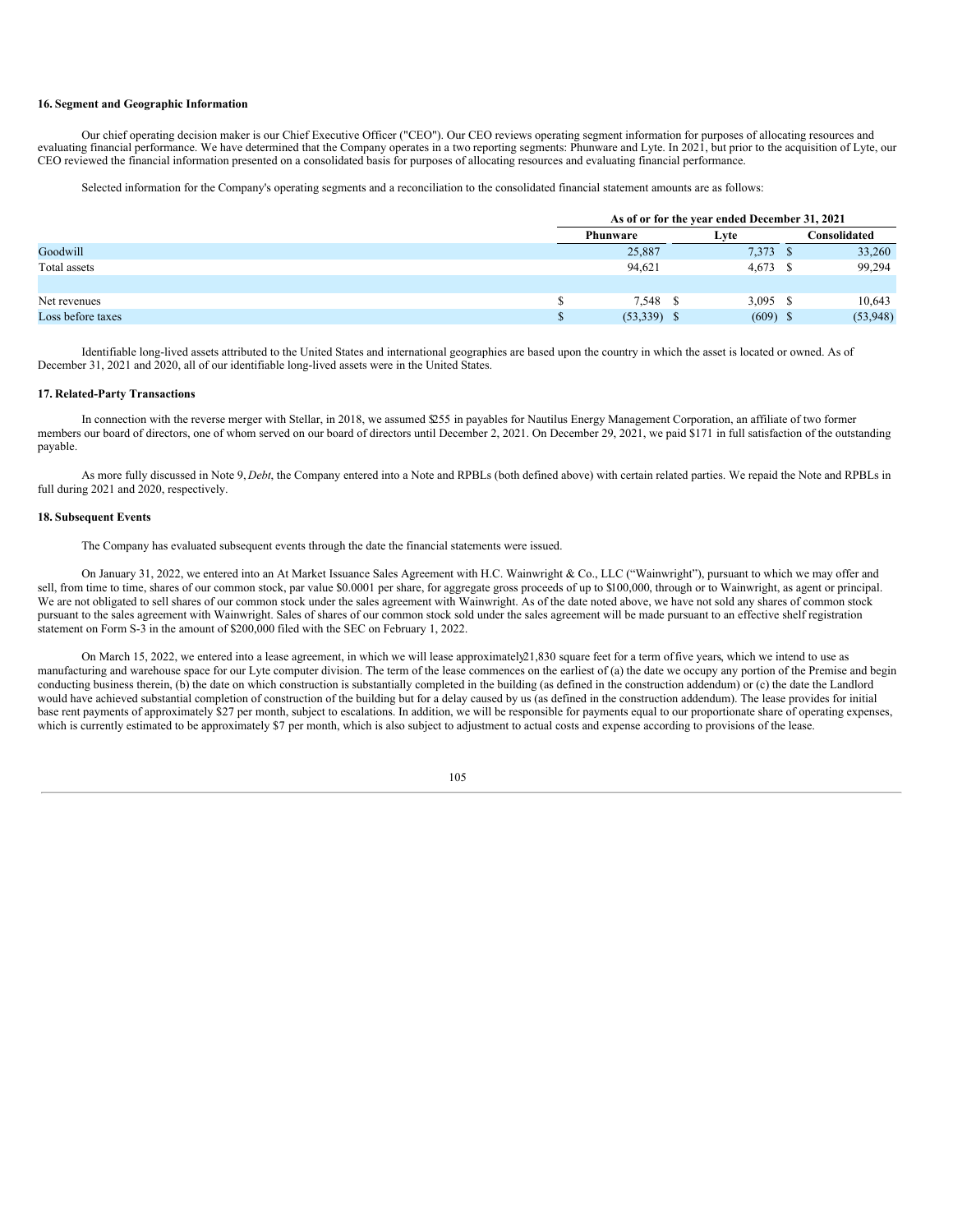#### **Item 9. Changes in and Disagreements with Accountants on Accounting and Financial Disclosure.**

None.

# **Item 9A. Controls and Procedures.**

# **Evaluation of Disclosure Controls and Procedures**

Disclosure controls and procedures are controls and other procedures designed to ensure that information required to be disclosed in our reports filed or submitted under the Exchange Act is recorded, processed, summarized and reported within the time periods specified in the SEC's rules and forms. Disclosure controls and procedures include, without limitation, controls and procedures designed to ensure that information required to be disclosed in our reports filed or submitted under the Exchange Act is accumulated and communicated to management, including our Certifying Officers (as defined below), or persons performing similar functions, as appropriate, to allow timely decisions regarding required disclosure.

Under the supervision and with the participation of our management, including our Chief Executive Officer and Chief Financial Officer (together, the "Certifying Officers"), we carried out an evaluation of the effectiveness of the design and operation of our disclosure controls and procedures as of December 31, 2021. Based on the foregoing, our Certifying Officers concluded that our disclosure controls and procedures were effective as of December 31, 2021.

## **Management's Report on Internal Controls Over Financial Reporting**

Our management is responsible for establishing and maintaining adequate internal control over financial reporting, as such term is defined in Rule 13a-15(f) of the Exchange Act. Our internal control over financial reporting is designed to provide reasonable assurance regarding the reliability of financial reporting and the preparation of financial statements for external purposes in accordance with GAAP.

Under the supervision and with the participation of our management, including our Certifying Officers, we conducted an evaluation of the effectiveness of our internal control over financial reporting as of December 31, 2021, based on the criteria established in Internal Control — Integrated Framework (2013) issued by the Committee of Sponsoring Organizations of the Treadway Commission for newly public companies (COSO). Based on this evaluation and the material weakness identified below, our management concluded that our internal control over financial reporting was not effective as of December 31, 2021.

A material weakness is a deficiency, or a combination of deficiencies, in internal control over financial reporting, such that there is a reasonable possibility that a material misstatement of our annual or interim financial statements will not be prevented or detected on a timely basis. During the preparation of our Quarterly Report on Form 10-Q for the period ended September 30, 2021, we identified a material weakness in internal control over financial reporting related to the accounting for an adjustment in certain terms of an outstanding warrant issued in connection with our 2020 Convertible Notes. As a result of our underwritten public offering in February 2021, the number of shares issuable and the exercise price each adjusted pursuant to the terms of the warrant. While we accurately accounted for the decrease in the exercise price, due to an oversight we did not account for the increase in the number of shares available for exercise under the warrant. This error resulted in a revision of our unaudited condensed financial statements for each of the quarters ended March 31, 2021 and June 30, 2021. Accordingly, our management determined that this control deficiency constitutes a material weakness.

During the fourth quarter of 2021, we implemented a remediation plan to ensure that controls contributing to the material weakness described above are designed appropriately and will operate effectively. The remediation actions we implemented included a control to create and review on a quarterly basis a summary schedule of material terms of all outstanding debt and equity instruments and a control to review all existing financing agreements in conjunction with any new financing arrangements. Although management believes the Company took immediate actions to remediate the identified material weakness, the Company did not have an adequate sample size to validate the new controls operating effectiveness.

Management believes that the remediation measures described above will strengthen our internal control over financial reporting and remediate the material weakness we have identified. However, the material weakness in our internal control over financial reporting will not be considered remediated until the new controls are fully implemented, in operation for a sufficient period of time, tested and concluded by management to be designed and operating effectively.

Management is committed to continuous improvement of our internal control over financial reporting and will continue to diligently review our financial reporting controls and procedures. However, we cannot provide any assurance that these remediation efforts will be successful or that our internal control over financial reporting will be effective as a result of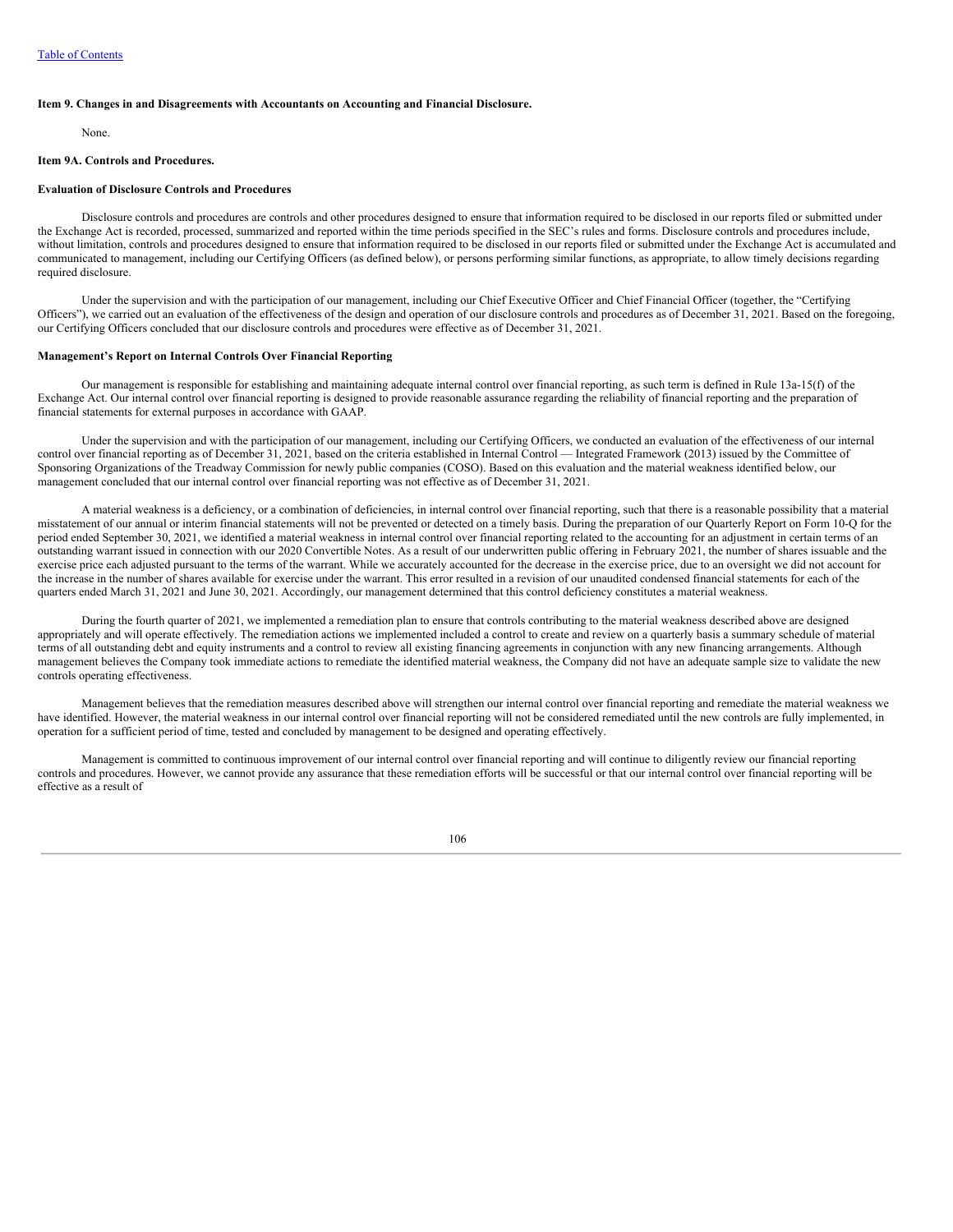these efforts. Management will continue to test, evaluate and audit the implementation of these new processes and internal controls to ascertain whether they are designed and operating effectively to provide reasonable assurance that they will prevent or detect a material error in the Company's financial statements.

#### **Changes in Internal Control over Financial Reporting**

Other than the remediation plan in our internal control over financial reporting set forth above, there were no changes in our internal control over financial reporting identified in conjunction with the evaluation required by Rules 13a-15(d) and 15d-15(d) of the Exchange Act that occurred during the quarter ended December 31, 2021 that have materially affected, or are reasonably likely to materially affect, our internal control over financial reporting.

## **Limitation on the Effectiveness of Controls**

Our management, including our Certifying Officers, do not expect that our disclosure controls or our internal control over financial reporting will prevent all errors and all fraud. A control system, no matter how well conceived and operated, can provide only reasonable, not absolute, assurance that the objectives of the control system are met. Further, the design of a control system must reflect the fact that there are resource constraints, and the benefits of controls must be considered relative to their costs. Because of the inherent limitations in all control systems, no evaluation of controls can provide absolute assurance that all control issues and instances of fraud, if any, have been detected. These inherent limitations include the realities that judgments in decision-making can be faulty, and that breakdowns can occur because of a simple error or mistake. Additionally, controls can be circumvented by the individual acts of some persons, by collusion of two or more people or by management override of the controls. The design of any system of controls is also based in part upon certain assumptions about the likelihood of future events, and there can be no assurance that any design will succeed in achieving its stated goals under all potential future conditions; over time, controls may become inadequate because of changes in conditions, or the degree of compliance with policies or procedures may deteriorate. Because of the inherent limitations in a cost-effective control system, misstatements due to error or fraud may occur and not be detected.

## **Item 9B. Other Information.**

None.

## **Item 9C. Disclosure Regarding Foreign Jurisdictions that Prevent Inspections.**

Not Applicable.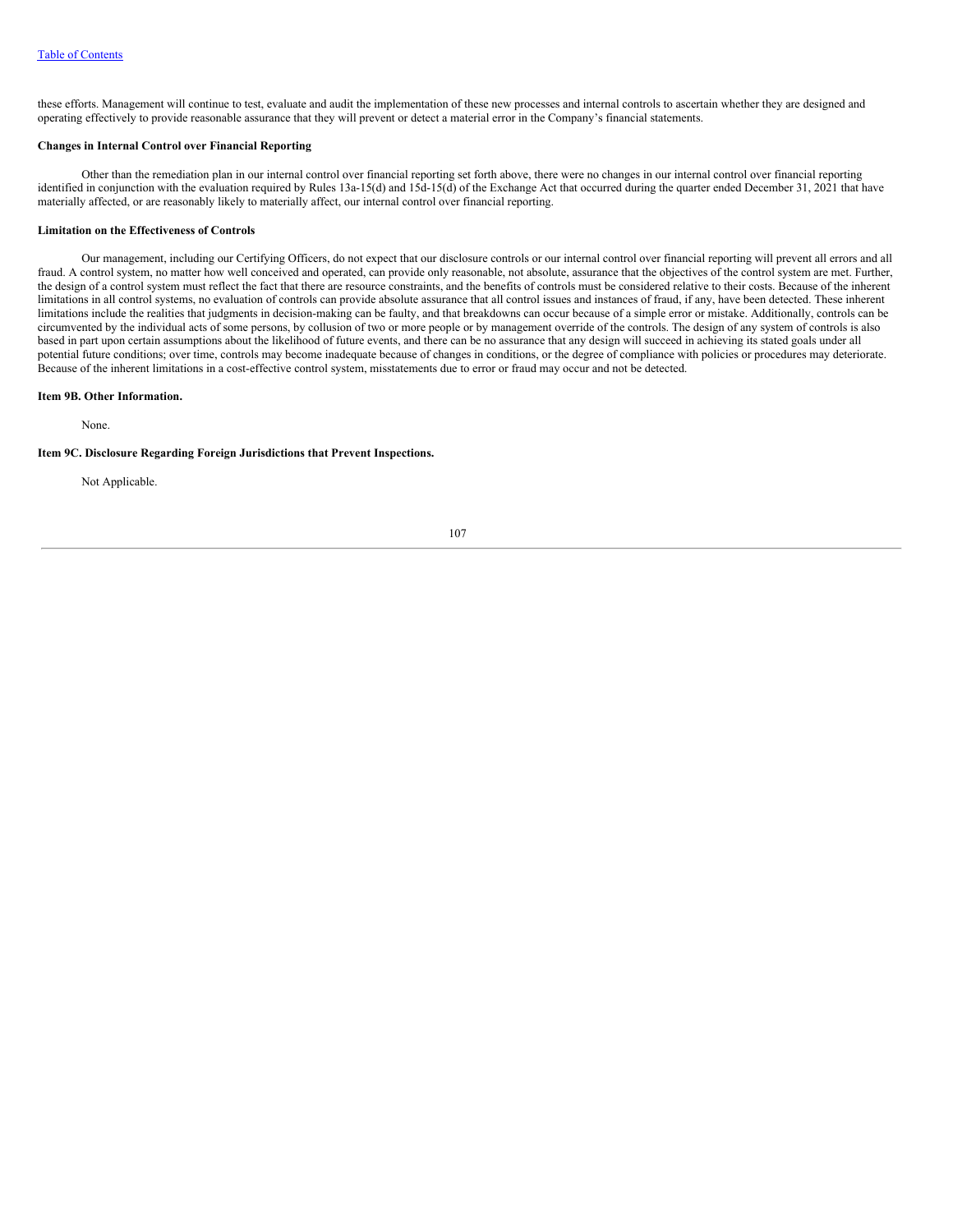#### **PART III**

# **Item 10. Directors, Executive Officers and Corporate Governance.**

The following table sets forth the current ages and the names and positions of our directors and executive officers as of December 31, 2021:

| Name                              | Age | <b>Position</b>                      |
|-----------------------------------|-----|--------------------------------------|
| <b>Executive Officers</b>         |     |                                      |
| Alan S. Knitowski                 | 52  | Chief Executive Officer and Director |
| Matt Aune                         | 46  | Chief Financial Officer              |
| Randall Crowder                   | 41  | Chief Operating Officer and Director |
| Luan Dang                         | 50  | Chief Technology Officer             |
|                                   |     |                                      |
| <b>Non-Employee Directors</b>     |     |                                      |
| Ryan Costello <sup>(2)(3)</sup>   | 45  | Director                             |
| Keith Cowan $(1)(3)$              | 65  | Director (Interim Chairperson)       |
| Eric Manlunas $(1)(2)$            | 53  | Director                             |
| Kathy Tan Mayor <sup>(3)</sup>    | 45  | Director                             |
| Rahul Mewawalla <sup>(1)(2)</sup> | 43  | Director                             |

Member of the Audit Committee (1)

Member of the Compensation Committee (2)

Member of the Nominating and Corporate Governance Committee (3)

#### **Executive Officers**

Each of our executive officers serves at the discretion of our board of directors (the "Board") and will hold office until his successor is duly appointed and qualified or until his earlier resignation or removal. The following biographical descriptions set forth certain information with respect to our executive officers based on information furnished to us by each such officer.

*Alan S. Knitowski* co-founded Phunware and has served as its Chief Executive Officer and a member of the Board since February 2009. Prior to co-founding Phunware, Mr. Knitowski served as President of Strategic Investments and Managing Director for Trymetris Capital Management, LLC, a hedge fund sponsor, from April 2004 to February 2009. Mr. Knitowski also co-founded Vovida Networks in February 1999, where he served as President, Chief Executive Officer and Director until its acquisition by Cisco Systems in November 2000, when he joined as Director of Marketing of Cisco Systems until March 2003. In August 2000, Mr. Knitowski co-founded and served as a Director of Telverse Communications, a next-generation advanced services application service provider focused on wholesale communications services for carriers and service providers, until its acquisition in July 2003 by Level 3 Communications. In March 2001, Mr. Knitowski served as a director of vCIS until October 2002. He has also served on the board of directors for the International Softswitch Consortium from its inception in 1999 to March 2003. Mr. Knitowski has previously served as an advisor to Edgewater Networks from 2002 to 2008 and has been an angel investor in numerous companies, including RingCentral (NYSE: RNG), Vonage (NYSE: VG), Bazaarvoice and SunBasket. Mr. Knitowski holds a B.S. in Industrial Engineering from The University of Miami, an M.S. in Industrial Engineering from the Georgia Institute of Technology and an M.B.A from the Haas School of Business at the University of California, Berkeley.

We believe Mr. Knitowski is qualified to serve as a member of our Board because as co-founder he has extensive knowledge of the Company and because of his comprehensive background in information technology.

*Matt Aune* has served as Phunware's Chief Financial Officer since August 2013. Mr. Aune previously served as the Company's Director of Finance and Accounting from August 2011 to August 2013. Prior to joining Phunware, Mr. Aune was employed by Sony Computer Entertainment America as Senior Business Finance and Operations Analyst from July 2010 to August 2011. From 2003 to 2009, Mr. Aune served in a variety of roles at Midway Games, a video game developer and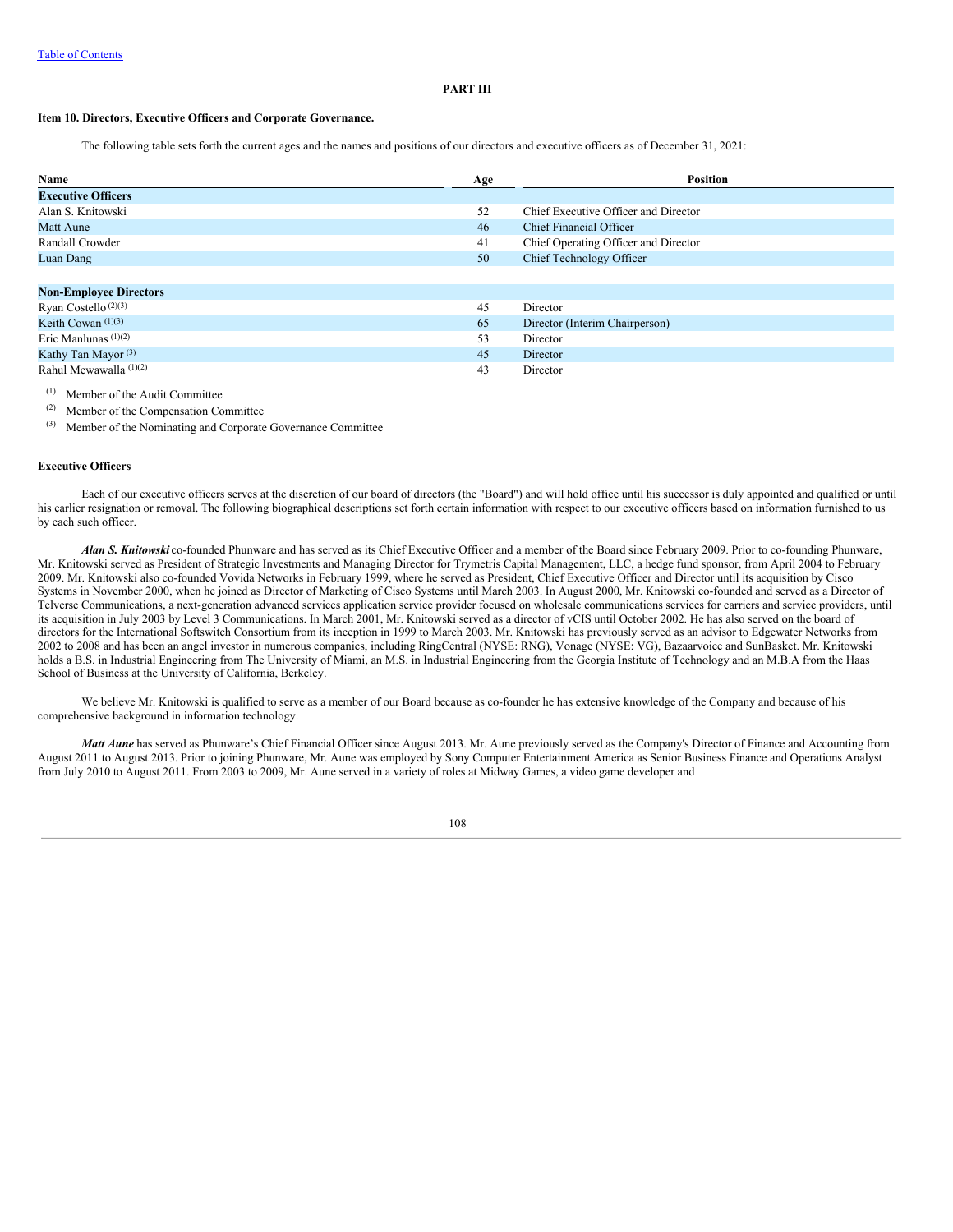publisher, with his final role as the Senior Manager of Financial Planning and Analysis for Worldwide Product Development. Mr. Aune holds a B.A. in Economics from the University of California, San Diego and an M.B.A. from San Diego State University.

*Randall Crowder* has served as Phunware's Chief Operating Officer since February 2018, and on our Board since December 2018. In September 2017, he founded and continues to serve as the Managing Partner of Nove Ventures, a venture capital firm, which focuses on investing in established companies like Phunware that are seeking to leverage blockchain technology to complement their core business model. Since August 2009, Mr. Crowder has also been a co-founder and Managing Partner at TEXO Ventures, which focuses primarily on tech-enabled health services. Mr. Crowder holds a B.S. in General Management from the United States Military Academy at West Point and an M.B.A. from the McCombs School of Business at the University of Texas at Austin.

We believe Mr. Crowder is qualified to serve as a member of our Board because of his extensive knowledge and background in cryptosecurities and cryptocurrencies, as well as his experience in information technology.

*Luan Dang* co-founded Phunware and has served as its Chief Technology Officer since February 2009. Prior to co-founding Phunware, he served as President of Alternative Investments for Trymetris from April 2004 to February 2009. Mr. Dang holds a B.S. in Computer Engineering from the University of California at San Diego and an M.S. in Computer Science from Stanford University.

#### **Non-Employee Directors**

The following biographical descriptions set forth certain information with respect our non-employee directors based on information furnished to us by each such director.

*Ryan Costello* founded Ryan Costello Strategies, LLC, which provides strategic counsel and advocacy efforts on behalf of companies, trade associations and other organizations seeking to advance their objectives in the legislative and regulatory policy process within the federal government. From January 2015 to January 2019, Mr. Costello served as a member of the U.S. House of Representatives for Pennsylvania's 6th congressional district, where he served on numerous committees and subcommittees, including the Subcommittee on Communications and Technology and the Subcommittee on Digital Commerce and Consumer Protection. Prior to serving in Congress, Mr. Costello was an attorney in private practice representing clients in various facets of law, including regulatory compliance and financing. In September 2021, Mr. Costello was appointed to join the board of Red White & Bloom Brands, Inc. (CSE: RWB and OTCQX: RWBYF), a multi-state cannabis operator. Mr. Costello is a graduate of Ursinus College, B.A., with honors, and received a JD from Villanova University Charles Widger School of Law.

We believe Mr. Costello is qualified to serve as a member of our Board because of his expertise in law, governmental affairs and technology. Mr. Costello has been a member of our board since October 2021.

*Keith Cowan* is an experienced executive officer, board member, advisor and investor. Since August 2020, he has been the Chief Development Officer of Rivada Networks LLC. Since 2013, he also has been CEO of Cowan Consulting Corporation, which provides strategic advisory services to various companies in multiple industries, and since September 2019, he has been CEO of NVR3, LLC (doing business as Venadar), a subsidiary of Cowan Consulting Corporation that provides outsourced corporate development services to large corporate enterprises seeking to innovate and grow through partnerships with, investments in and acquisitions of, emerging and innovative growth companies. From 2007 to 2013, Mr. Cowan was President of Strategic Planning and Corporate Initiatives for Sprint Corporation. From 1996 to 2006, he served in multiple roles at BellSouth Corporation, including Chief Development Officer, President of Marketing & Product Management and Chief Network Field Officer. From 1982 to 1996, Mr. Cowan was partner at Alston & Bird LLP. He has served as a board member for Globalstar (NYSE: GSAT) since December 2018, Vice Chairman of Fox Theatre in Atlanta since 2006, a board member of the Morehead-Cain Scholarship Fund since 2008, a Trustee of the Loomis Chaffee School since 2014 and a board member of the Georgia Intellectual Property Alliance since 2018. Mr. Cowan holds a BA in Economics and Political Science from the University of North Carolina at Chapel Hill, where he was a Morehead Scholar and a JD from the University of Virginia School of Law.

We believe Mr. Cowan is qualified to serve as a member of our Board due to his strategic planning, corporate development, mergers and acquisition and legal experience, as well as his board service and advisory roles with both public and private companies. Mr. Cowan has been a member of our Board since December 2018.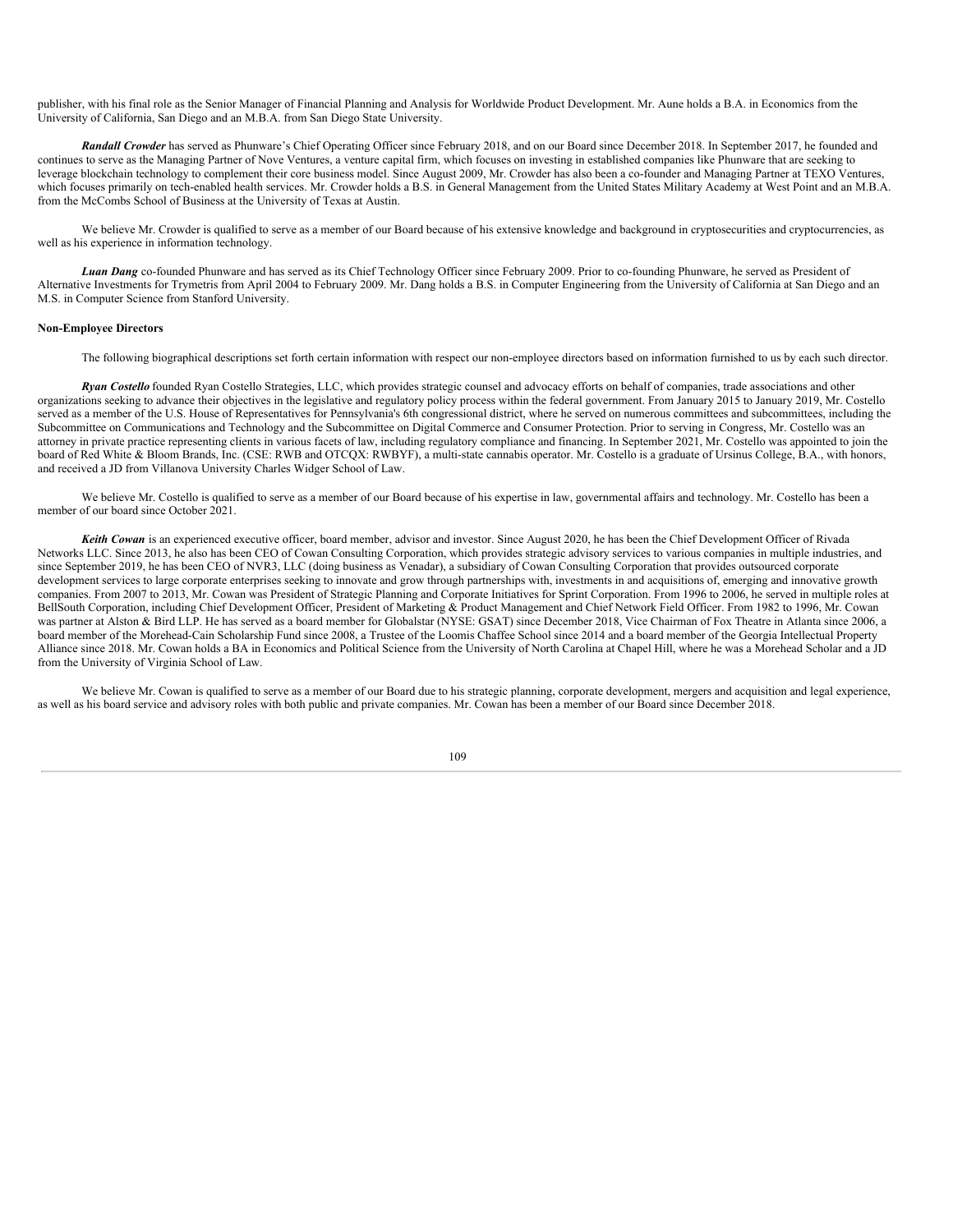*Eric Manlunas* is the founder and managing partner of Wavemaker Partners, an early-stage cross border venture capital firm he founded in 2003 that's dual headquartered in Los Angeles and Singapore. He is a two-time start-up entrepreneur turned venture capitalist as an early investor in over 300 early-stage businesses. Prior to becoming a venture capitalist Mr. Manlunas founded two technology start-ups, one in e-Commerce (Interfoods.com) in 1996 and the other in Internet services (Sitestar) in 1999, both of which were successfully built and eventually sold to strategic buyers. Mr. Manlunas previously served on Phunware's board from December 2015 until December 2018. Since July 2008, Mr. Manlunas has also served on the board of PhilDev, a civic and social organization enabling success through education, innovation and entrepreneurship. Mr. Manlunas began his career as a consulting associate with Arthur Andersen's retail management consulting division from 1991-1995. He holds an M.B.A. from Pepperdine University and an undergraduate degree in Communications from Florida International University.

We believe Mr. Manlunas is qualified to serve as a member of our Board due to his vast experience in digital and information technology companies and prior board experience with the Company. Mr. Manlunas rejoined our Board in December 2019.

*Kathy Tan Mayor* has held numerous leadership positions in business development, retail marketing, loyalty marketing, and digital marketing technology. She is currently the Chief Marketing Officer of Transformco, a leading integrated retailer focused on seamlessly connecting the digital and physical shopping experiences for customers. From 2018 to 2020, Ms. Mayor was the Chief Marketing Officer of BoxyCharm, a beauty subscription service company located in South Florida. From 2016 to 2018, Ms. Mayor was the Chief Digital Officer across the 10 portfolio brands of Carnival Corporation and the Chief Marketing Officer of Carnival Cruise Line. From 2008 to 2016, Ms. Mayor held a number of positions at Las Vegas Sands Corporation including a number of vice president and senior vice president roles in strategy and marketing. From 2005 to 2008, she held multiple director positions with Caesar Entertainment Corporation. Prior to that Ms. Mayor worked for McKinsey & Company and Proctor & Gamble in Southeast Asia. Ms. Mayor has a B.S. in Management Engineering from Ateneo de Manila University and an MBA from Harvard Business School.

We believe Ms. Mayor is qualified to serve as a member of our Board due to her marketing and digital and information technology experience. Ms. Mayor has been a member of our Board since December 2018.

*Rahul Mewawalla* is a product, technology, digital and business leader with extensive strategic and operational leadership expertise across technology, internet, software, telecommunications, financial services, media, consumer, enterprise, digital and blockchain companies. He has held several executive leadership roles such as serving as Chief Executive Officer/President of Xpanse Inc. and concurrently as Executive Vice President, Platforms and Technology Businesses and Chief Digital Officer at Freedom Mortgage Corporation from 2020 to 2021, as Chief Executive Officer and President at Zenplace Inc. from 2014 to 2020, as Vice President at Nokia Corporation from 2010 to 2012, as Vice President at General Electric Company's NBC Universal from 2008 to 2010, and as Senior Director at Yahoo! Inc. from 2005 to 2008. Mr. Mewawalla has served as a board member, investor and advisor to various public, private and philanthropic companies, with experience as Chairman of the Board, Board Committee Chair, Independent Board Director, Chair of the Compensation Committee, Audit Committee Member, and Nominating and Governance Committee Member at publicly traded companies, including as former Chairman of the Board at Rocky Mountain Chocolate Factory Inc. (Nasdaq: RMCF), an e-commerce, consumer and retail company and as former Board Director and Nominating and Governance Committee Member at SOS Children's Villages USA. He has also served as Senior Advisor to the San Francisco Mayor's Office on Innovation, as Advisor to Stanford University's Persuasive Technology Lab and as Committee Chair of the VC TaskForce SIG on Systems and Services. Mr. Mewawalla earned an MBA from the Kellogg School of Management at Northwestern University and a BBS from the University of Delhi.

We believe Mr. Mewawalla's extensive digital, technology, products, platforms, mobile, strategic and operational expertise, as well as his executive leadership experience, qualify him to serve as a director of the Company. Mr. Mewawalla has been a member of our Board since October 2021.

## **Additional Information**

On September 26, 2017, the Company filed a breach of contract complaint against Uber Technologies, Inc. seeking approximately \$3 million (plus interest) for unpaid invoices for advertising campaign services provided for Uber in the first quarter of 2017. The case, captioned *Phunware, Inc. v. Uber Technologies, Inc.*, Case No. CGC-17-561546 was filed in the Superior Court of the State of California County of San Francisco. Mr. Knitowski was named as a cross-defendant in the Company's litigation with Uber Technologies, Inc. The Company and the individual defendants, including Mr. Knitowski settled the lawsuit in October 2020. On November 5, 2020, Uber filed a request for dismissal with prejudice of claims against the individual defendants, including Mr. Knitowski.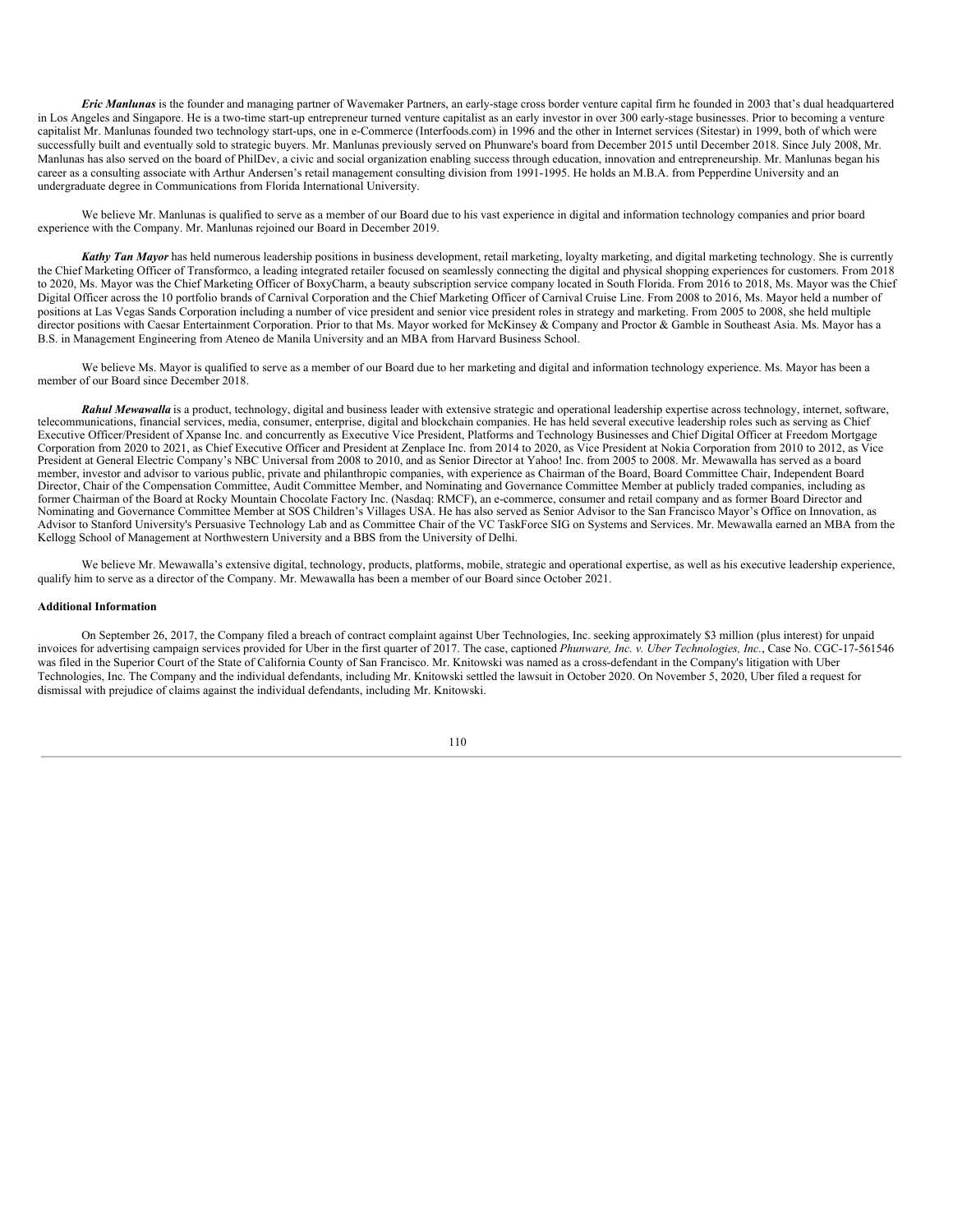On December 17, 2019, certain stockholders filed a lawsuit against the Company. The case, captioned Wild Basin Investments, LLC, et al. v. Phunware, Inc., et al.; Cause No. D-1-GN-19- 008846 was filed in the 126th Judicial District Court of Travis County, Texas. The plaintiffs invested in various early rounds of financing while the Company was private and claim the Company should not have subjected their shares to a 180-day "lock up" period. The "Executive Officers" identified above, and "Non-Employee Directors" who were on our Board as of December 17, 2019 have been named as defendants in the lawsuit. On November 17, 2021, the court granted our motion to dismiss with prejudice to refiling in the State of Texas. On December 17, 2021, plaintiffs filed a notice of appeal to the Court of Appeals, Third District of Texas, Case No. 03-21-00665-CV. On February 18, 2022, the plaintiffs filed a complaint in the Court of Chancery of the State of Delaware containing the same allegations.

#### **Delinquent Section 16(a) Reports**

Section 16(a) of the Exchange Act requires the Company's directors, executive officers and persons who beneficially own more than 10% of the Company's common stock (collectively, "Reporting Persons") to file with the SEC reports regarding their ownership and changes in our ownership of our securities. We believe that, during 2021, our directors, executive officers and 10% stockholders complied with all Section 16(a) filing requirements, except each of Keith Cowan, Eric Manlunas and Kathy Tan Mayor made late Form 4 filings on February 24, 2022 to report a grant of restricted stock equity awards to each such grantee on December 2, 2021.

## **CORPORATE GOVERNANCE**

#### **Board Composition**

Our business affairs are managed under the direction of the Board of Directors (the "Board"). The Board currently consists of seven members, five of whom qualify as independent within the meaning of the independent director guidelines of the Nasdaq Stock Market ("Nasdaq"). Messrs. Crowder and Knitowski, both of whom serve as executive officers, are not considered independent.

The Board is divided into three staggered classes of directors. At each annual meeting of stockholders, a class of directors will be elected for a three-year term to succeed the same class whose term is then expiring, as follows:

- the Class I directors are currently Keith Cowan, Eric Manlunas and Rahul Mewawalla, and their terms will expire at the 2022 Annual Meeting of Stockholders; and<br>• the Class II directors are currently Ryan Costello and Kat
- the Class II directors are currently Ryan Costello and Kathy Tan Mayor, and their terms will expire at the 2023 Annual Meeting of Stockholders; and
- the Class III directors are currently Randall Crowder and Alan S. Knitowski, and their terms will expire at the 2024 Annual Meeting of Stockholders.

Our Certificate of Incorporation and Amended and Restated Bylaws provide that the number of directors shall consist of one or more members and may be increased or decreased from time to time by a resolution of the Board. Each director's term continues until the election and qualification of his or her successor, or his or her earlier death, resignation or removal. Any increase or decrease in the number of directors will be distributed among the three classes so that, as nearly as possible, each class will consist of onethird of the total number of directors. This classification of the Board may have the effect of delaying or preventing changes in control of our Company.

On March 24, 2021, Ms. Blythe Masters notified the Company of her resignation from our Board and Audit Committee effective May 1, 2021. In addition, on September 2, 2021, Ms. Lori Tauber Marcus notified the Company of her resignation from our Board and from the Compensation Committee and Nominating and Corporate Governance Committee of the Board, to be effective September 30, 2021.

On September 3, 2021, the Board appointed Mr. Rahul Mewawalla to serve as a Class I director with a term expiring at the 2022 Annual Meeting of Stockholders and until his successor has been duly elected and qualified. On the same date, the Board appointed Mr. Ryan Costello to serve as a Class II director with a term expiring at the 2023 Annual Meeting of Stockholders. The appointments of Mr. Costello and Mr. Mewawalla were made as a result of the resignation from our Board of Ms. Marcus and Ms. Masters, respectively. The Board appointments of Mr. Costello and Mr. Mewawalla were effective October 1, 2021.

On October 6, 2021, the Board resolved to reduce the size of the Board from eight to seven directors, comprised of three Class I directors, two Class II directors, and two Class III directors, effective as of our 2021 annual meeting of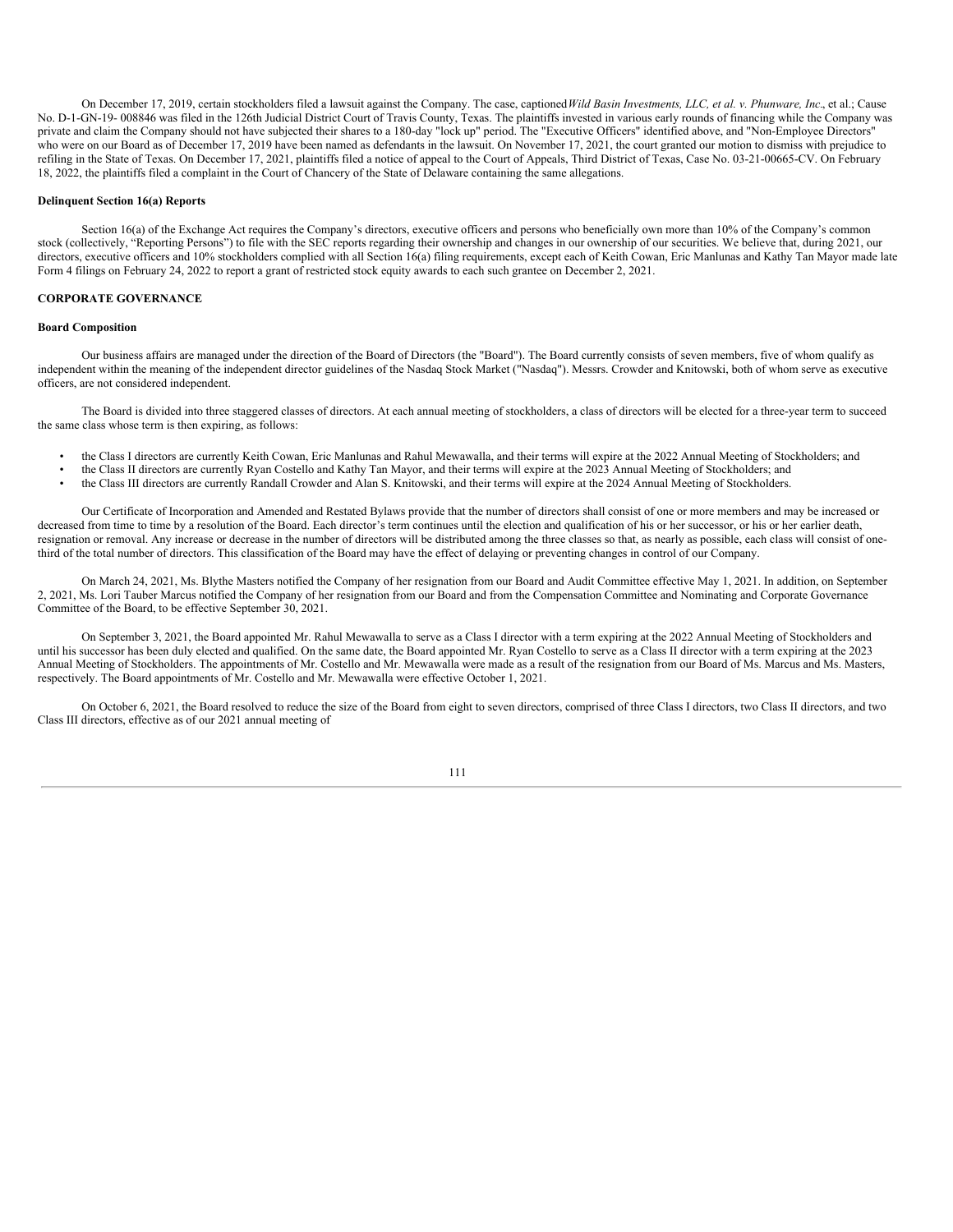stockholders held on December 2, 2021. Such reduction of the authorized number of directors does not have the effect of removing any director before that director's term of office expires. Mr. George Syllantavos, who served on our Board since 2018, did not stand for reelection at our 2021 annual meeting of stockholders.

#### **Corporate Governance Guidelines and Code of Business Conduct and Ethics**

Our Board has adopted Corporate Governance Guidelines that address items such as the qualifications and responsibilities of our directors and director candidates and corporate governance policies and standards applicable to us in general. In addition, our Board has adopted a Code of Business Conduct and Ethics that applies to all of our employees, officers and directors, including our Chief Executive Officer, Chief Financial Officer and other executive and senior financial officers. The full text of our Corporate Governance Guidelines and Code of Business Conduct and Ethics is posted on the Governance portion of the investor relations page of our website at https://investors.phunware.com. We will post amendments to our Code of Business Conduct and Ethics or waivers of our Code of Business Conduct and Ethics for directors and executive officers that are required to be disclosed by the rules of the SEC or Nasdaq on the same website.

#### *Audit Committee*

We have established a designated standing audit committee. Messrs. Cowan, Manlunas and Mewawalla, each of whom is a non-employee member of the Board, comprise our Audit Committee. Mr. Manlunas is the Chairperson of our Audit Committee. We have determined that each of the members of our Audit Committee satisfies the requirements for independence and financial literacy under the rules of Nasdaq and the SEC. During the fiscal year ended December 31, 2021, the committee met four times. The Audit Committee is responsible for, among other things:

- selecting a qualified firm to serve as the independent registered public accounting firm to audit our financial statements;
- helping to ensure the independence and performance of the independent registered public accounting firm;
- discussing the scope and results of the audit with the independent registered public accounting firm and reviewing, with management and the independent registered public accounting firm, our interim and year-end financial statements;
- developing procedures for employees to submit concerns anonymously about questionable accounting or audit matters;
- reviewing the Company's policies on and overseeing risk assessment and risk management, including enterprise risk management;
- reviewing the adequacy and effectiveness of our internal control policies and procedures and the Company's disclosure controls and procedures;
- reviewing related person transactions; and
- approving or, as required, pre-approving, all audit and all permissible non-audit services, other than de minimis non-audit services, to be performed by the independent registered public accounting firm.

The Board has adopted a written charter for the Audit Committee that satisfies the applicable rules and regulations of the SEC and the listing standards of Nasdaq. Our Audit Committee charter can be found on the "*Governance Documents*" section of our Investor Relations website at https://investors.phunware.com/governance-docs.

#### *Audit Committee Financial Expert*

As a result of the resignation of Ms. Masters from our Board and Audit Committee effective May 1, 2021, we have not had an "audit committee financial expert" as defined under Item 407(d)(5)(ii) of Regulation S-K as of the aforementioned date. The Board of Directors believes that our members of the Audit Committee are able to read and understand the consolidated financial statements of the Company, are familiar with the Company and its business and are capable of fulfilling the duties and responsibilities of an Audit Committee without the necessity of having an "audit committee financial expert" during this time period.

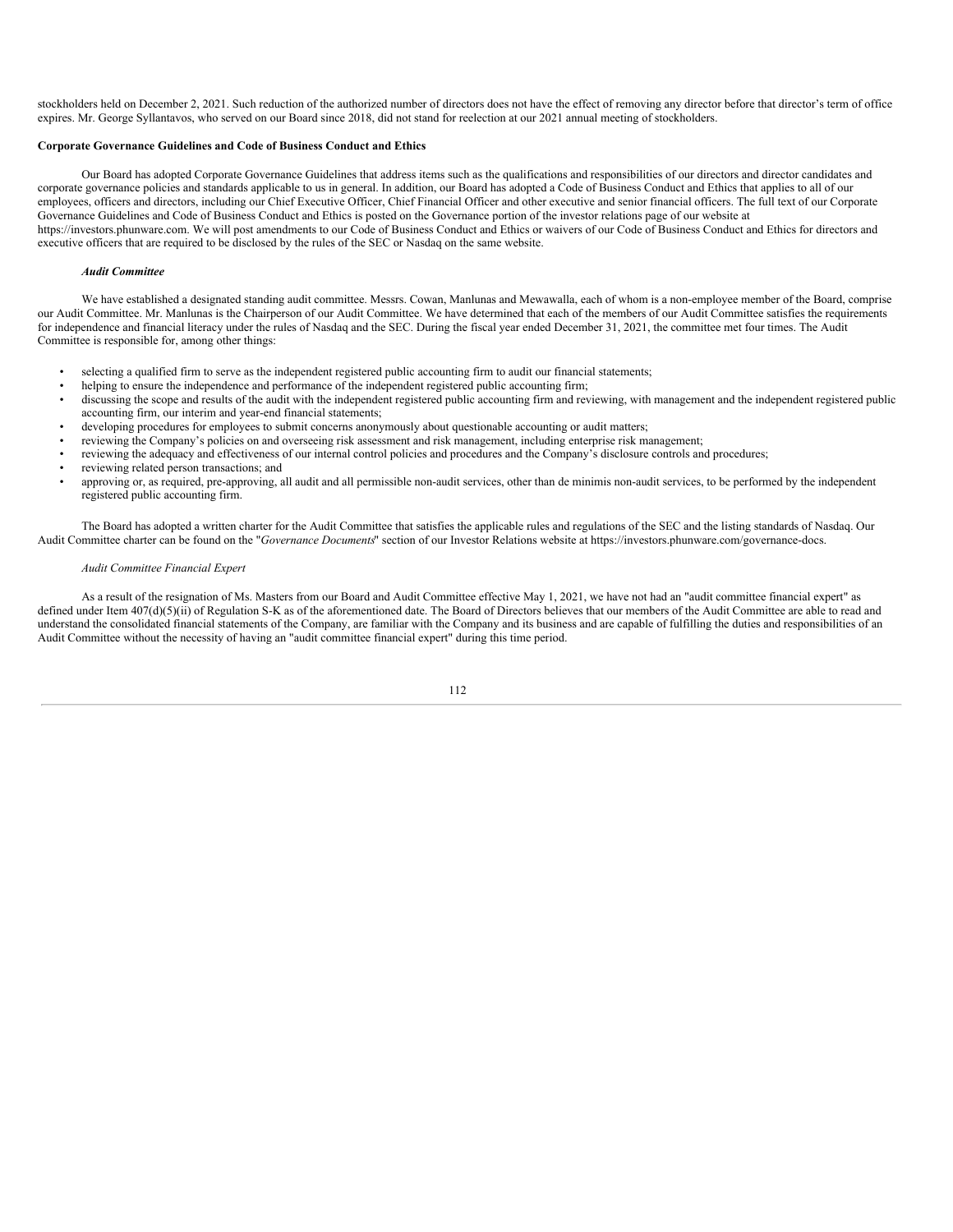# **Item 11. Executive Compensation.**

Phunware's named executive officers for 2021, which consist of the person who served as our principal executive officer during 2021 and the next two most highly compensated executive officers who served as such in 2021, are as follows:

Alan Knitowski, our Chief Executive Officer;

Matt Aune, our Chief Financial Officer; and

Randall Crowder, our Chief Operating Officer.

## **Summary Compensation Table**

The following table sets forth information regarding the total compensation paid to our named executive officers for the last two fiscal years ended December 31, 2021 and 2020:

| <b>Name and Principal Position</b>       | <b>Fiscal Year</b> | Salary $(S)^{(1)}$ | <b>Bonus</b> (\$) | <b>Stock Awards</b><br>$(S)^{(2)}$ | All other<br>Compensation (\$) <sup>(3)</sup> | Total (\$) |
|------------------------------------------|--------------------|--------------------|-------------------|------------------------------------|-----------------------------------------------|------------|
| Alan Knitowski, Chief Executive Officer  | 2021               | 375,000            | 450,000           | 1.613.570                          | 20,384                                        | 2,458,954  |
|                                          | 2020               | 375,000            | 225,000           |                                    | 17.541                                        | 617.541    |
| Matt Aune, Chief Financial Officer       | 2021               | 275,000            | 275,000           | 571,670                            | 23,860                                        | 1,145,530  |
|                                          | 2020               | 275,000            | 137.500           |                                    | 21.653                                        | 434,153    |
| Randall Crowder, Chief Operating Officer | 2021               | 300,000            | 300,000           | 817,852                            | 6.760                                         | 424,612    |
|                                          | 2020               | 300,000            | 150,000           | 252,638                            | 6.025                                         | 708,663    |

Reflects actual earnings, which may differ from approved based salaries due to the effective date of salary increases. (1)

Amounts represent the aggregate grant date fair value of stock options or restricted stock unit awards, computed in accordance with FASB ASC 718-10-25.<br>The actual value realized by the named executive officer with respect of our stock on the date such stock is sold. (2)

Amounts shown in this column include contributions Phunware made on behalf of the named executive officer for inclusion in our medical benefits programs. (3)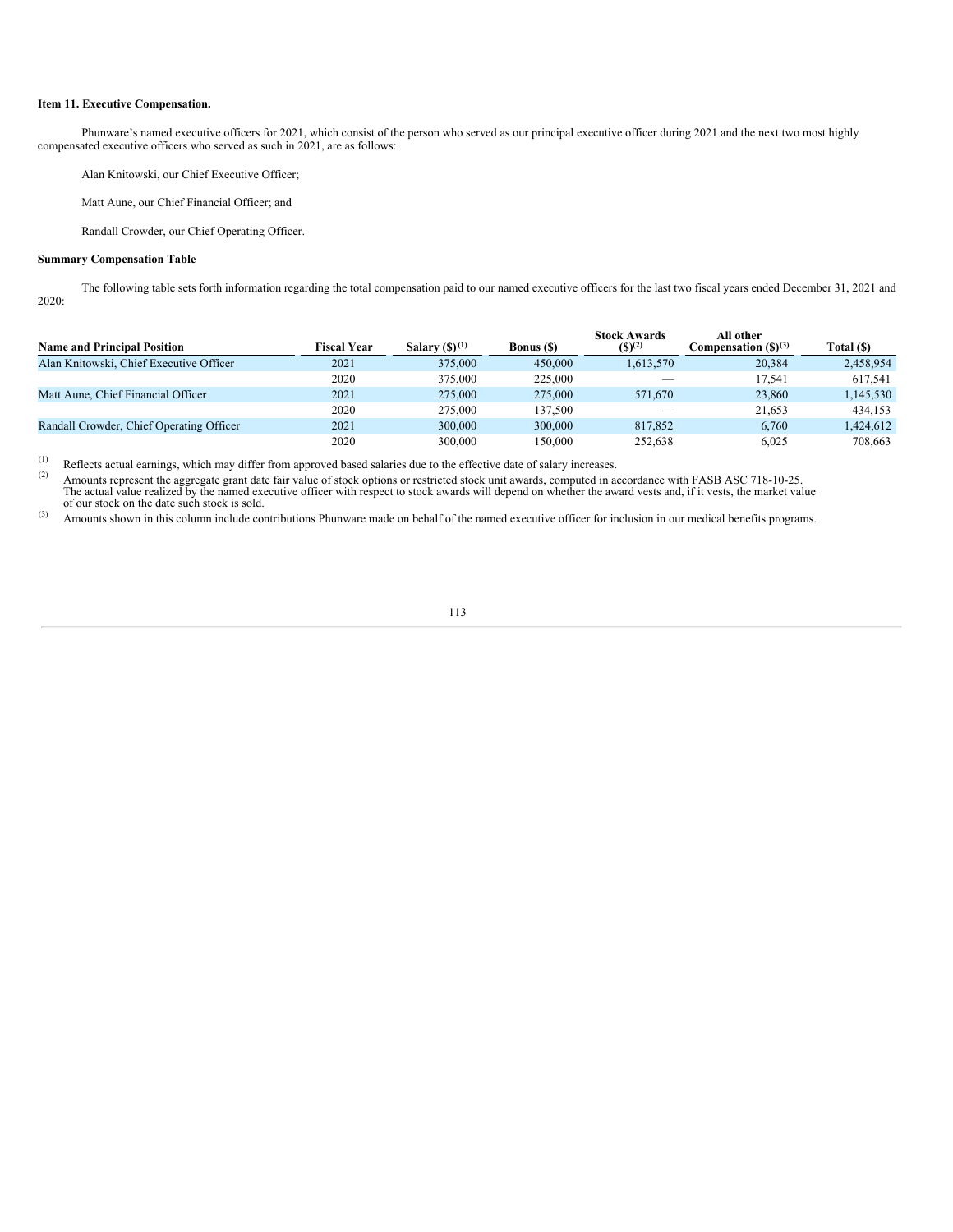#### **Outstanding Equity Awards at Fiscal Year-End**

The following table sets forth information regarding outstanding stock options and other equity awards held by each of our named executive officers as of December 31, 2021:

**Options Awards Restricted Stock Unit Awards**

|                 |                   |                    | <b>Number of Securities Underlying</b><br><b>Unexercised Options</b> |                                 |                                  | <b>Number</b><br>of shares or<br>units of stock<br>that have | Market value<br>of shares or<br>units of stock<br>that have |
|-----------------|-------------------|--------------------|----------------------------------------------------------------------|---------------------------------|----------------------------------|--------------------------------------------------------------|-------------------------------------------------------------|
| Name            | <b>Grant Date</b> | <b>Exercisable</b> | Unexercisable                                                        | <b>Option Exercise</b><br>Price | Option<br><b>Expiration Date</b> | not vested<br>(# )                                           | not vested<br>$(\$)$                                        |
| Alan Knitowski  | 1/8/2018          | 233,886            |                                                                      | 0.61                            | 1/8/2028                         |                                                              |                                                             |
|                 | 7/30/2019         |                    |                                                                      |                                 |                                  | $150,000^{-(1)}$                                             | 394,500                                                     |
|                 | 2/4/2021          |                    |                                                                      |                                 |                                  | $747,023$ <sup>(1)</sup>                                     | 1,964,670                                                   |
| Matt Aune       | 1/8/2018          | 114,750            | __                                                                   | 0.61                            | 1/8/2028                         |                                                              |                                                             |
|                 | 10/6/2015         | 22,950             |                                                                      | 0.5229                          | 10/6/2025                        |                                                              |                                                             |
|                 | 9/10/2013         | 22,950             |                                                                      | 1.3035                          | 9/10/2023                        |                                                              |                                                             |
|                 | 3/8/2013          | 4,590              |                                                                      | 0.5532                          | 3/8/2023                         |                                                              |                                                             |
|                 | 7/30/2019         | __                 | -                                                                    |                                 |                                  | $75,000^{(2)}$                                               | 197,250                                                     |
|                 | 2/4/2021          | _                  |                                                                      |                                 | _                                | $264,662^{(2)}$                                              | 696,061                                                     |
| Randall Crowder | 2/14/2018         | 229,500            |                                                                      | 0.61                            | 2/14/2028                        |                                                              |                                                             |
|                 | 5/1/2020          | __                 |                                                                      | $\overline{\phantom{a}}$        |                                  | $218,750^{(3)}$                                              | 275,625                                                     |
|                 | 2/4/2021          | _                  | $\overline{\phantom{a}}$                                             |                                 |                                  | (3)<br>378,635                                               | 477,080                                                     |

- Mr. Knitowski was granted 450,000 restricted stock units on July 30, 2019. The restricted stock units will vest at various rates with of 1/4th vesting on May 18, 2020, and thereafter at a rate of 1/12th on the following ve (1)
- Mr. Aune was granted 225,000 restricted stock units on July 30, 2019. The restricted stock units will vest at various rates with of 1/4th vesting on May 18, 2020, and thereafter at a rate of 1/12th on the following vesting dates; August 18 2020, November 18, 2020, May 18, 2021, August 18, 2021, November 18, 2021, May 18, 2022, August 18, 2022, November 18, 2022 and May 18, 2023, subject to the individual's continue employment with the Company on each such vesting date. Mr. Aune was also granted 264,662 restricted stock units on February 4, 2021. (2)
- Mr. Crowder was granted 375,000 restricted stock units on May 1, 2020. The restricted stock units will vest at various rates with 1/4th vesting on May 18, 2021, and thereafter at a rate of 1/12th on the following vesting dates: August 18, 2021, November 18, 2021, May 18, 2022, August 18, 2022, November 18, 2022, May 18, 2023, November 18, 2023, Nay 18, 2023, Nay 18, 2023, Nay 18, 2023 also granted 378,635 restricted stock units on February 4, 2021. The restricted stock units will vest at various rates with of 1/4th vesting on May 9, 2022, and thereafter at a<br>rate of 1/12th on the following vesting dates (3)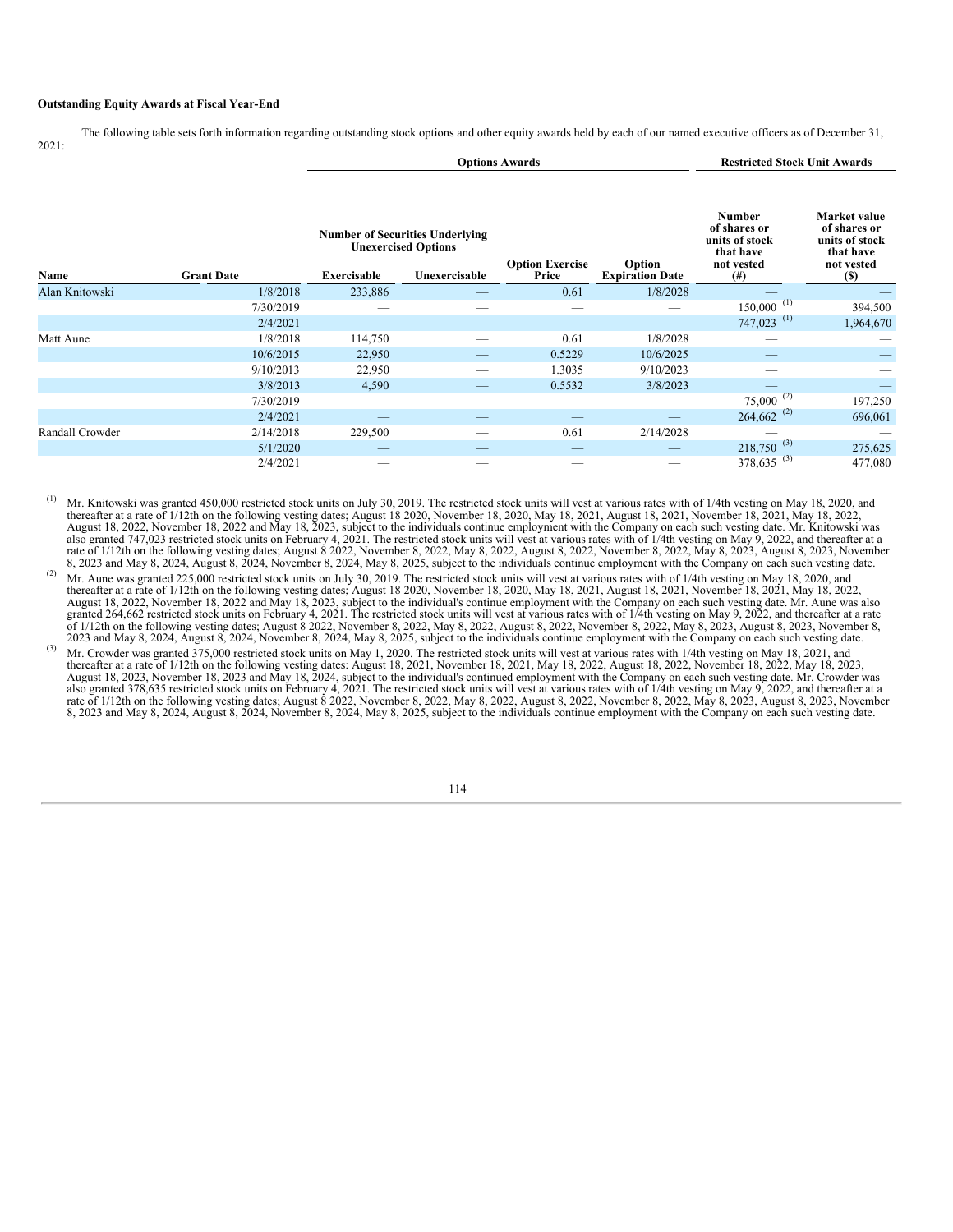#### **Executive Employment Agreements**

#### *Summary*

We have entered into employment agreements with each of our named executive officers noted above. The employment agreements generally provide for at-will employment and set forth each named executive officer's initial base salary, bonus target, severance eligibility and eligibility for other standard employee benefit plan participation. Each of these employment agreements also provided for certain potential payments and acceleration of equity upon a termination without cause or termination in connection with a change of control of the Company.

#### *Severance*

Pursuant to the employment agreements, certain current and future significant employees, including the named executive officers identified above, are eligible for severance benefits under certain circumstances.

The actual amounts that would be paid or distributed as a result of a termination of employment occurring in the future may be different than those presented below as many factors will affect the amount of any payments and benefits upon a termination of employment. For example, some of the factors that could affect the amounts payable include base salary and annual bonus target percentage. Although the Company has entered into a written agreement to provide severance payments and benefits in connection with a termination of employment under particular circumstances, the Company, or an acquirer, may mutually agree with an executive officer or significant employee to provide payments and benefits on terms that vary from those currently contemplated. In addition to the amounts presented below, each eligible executive officer or significant employee would also be able to exercise any previously-vested stock options that he or she held, in accordance with the terms of those grants and the respective plans pursuant to which they were granted. Finally, the eligible executive officer or significant employee may also receive any benefits accrued under our broad-based benefit plans, in accordance with those plans and policies.

Under the employment agreements, if a participating individual is terminated by the Company without cause or resignation for good reason (as defined in the employment agreement) during the three months before or in the year after a Change in Control (as defined in the employment agreement), it would constitute a termination within the Change in Control Period.

#### *Termination without Cause or Resignation for Good Reason Outside the Change in Control Period*

Messrs. Aune and Crowder are eligible to receive the following payments and benefits in connection with a termination not in connection with a Change in Control:

- annual base salary for six (6) months from the date of termination in accordance with the Company's normal payroll policies; and
- coverage under our group health insurance plans or payment of the full amount of health insurance premiums as provided under the Consolidated Omnibus Budget Reconciliation Act ("COBRA") for up to six (6) months after termination.

Mr. Knitowski is eligible to receive the following payments and benefits in connection with a termination not in connection with a Change in Control:

- annual base salary for twelve (12) months from the date of termination in accordance with the Company's normal payroll policies;
- the immediate vesting of all equity awards granted on or after the effective date of the employment agreement; and
- coverage under our group health insurance plans or payment of the full amount of health insurance premiums as provided under COBRA for up to twelve (12) months after termination.

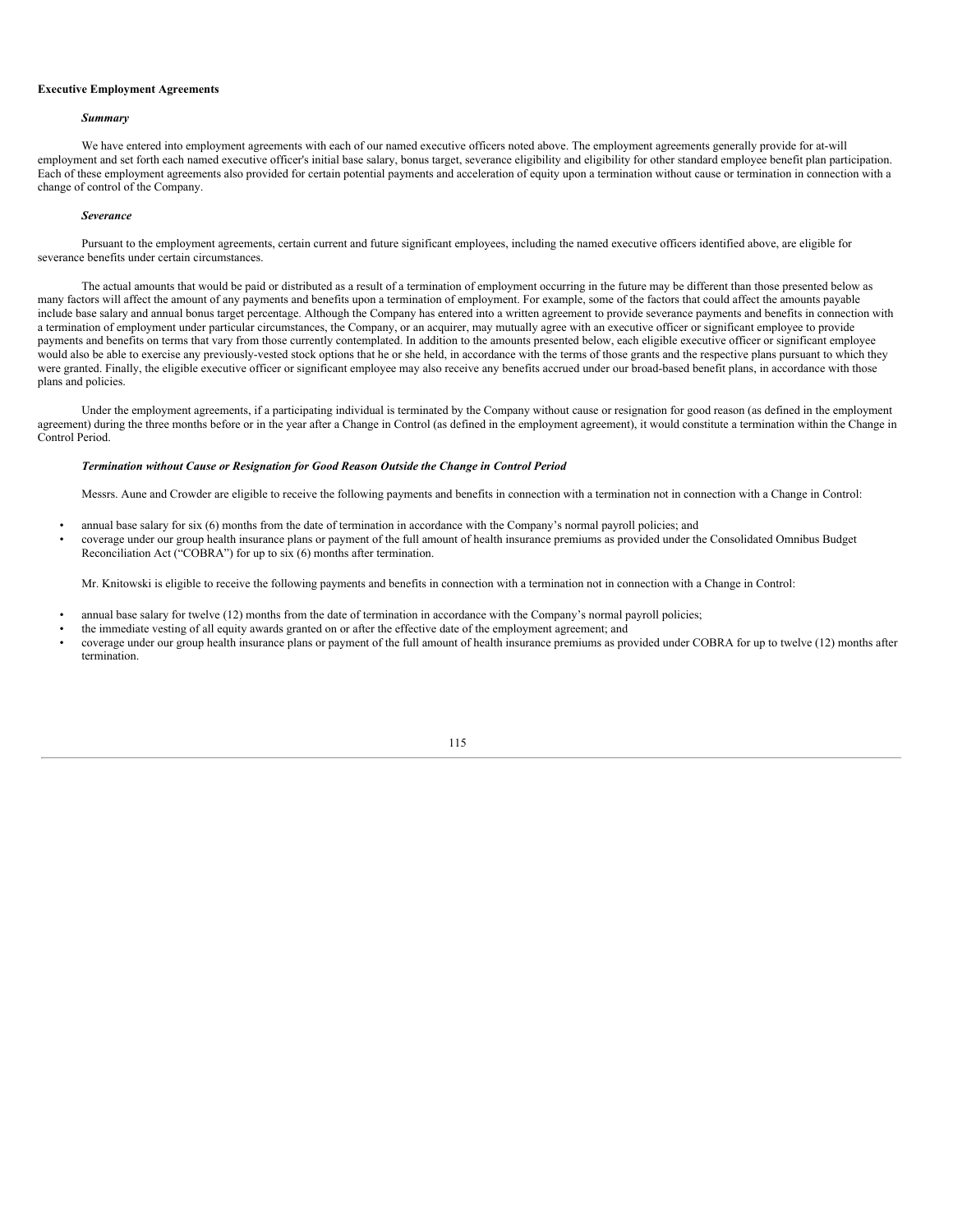#### *Termination without Cause or Resignation for Good Reason During the Change in Control Period*

In the case of a Change in Control (as defined in the employment agreement), if either Mr. Aune or Mr. Crowder is terminated without cause, either during the three months before or in the year after a Change in Control, then he will be entitled to receive the following payments and benefits:

- a lump sum severance payment equal to: (i) the amount of base salary in effect on the date of termination that he would have otherwise received had he remained employed by the Company through the twelve (12) month anniversary of the Change in Control, and (ii) an amount equal to the average annualized bonus earned by him for the two (2) calendar years prior to the calendar year during which the Change in Control occurs, but in no event will the amount be less than his annual target bonus for the year during which the termination occurs, or if greater, his annual target bonus for the year during which the closing of the Change in Control occurs;
- the immediate vesting of all equity awards granted on or after the effective date of the employment agreement; and
- coverage under our group health insurance plans or payment of the full amount of health insurance premiums as provided under COBRA for up to twelve (12) months after termination.

In the case of a Change in Control (as defined in the employment agreement), if Mr. Knitowski is terminated without cause, either during the three months before or in the year after a Change in Control, then he will be entitled to receive the following payments and benefits:

- a lump sum severance payment equal to: (i) the amount of base salary in effect on the date of termination that he would have otherwise received had he remained employed by the Company through the twenty-four (24) month anniversary of the Change in Control, but in no event will he be paid less than twelve (12) months base salary and (ii) an amount equal to the average annualized bonus earned by him for the two (2) calendar years prior to the calendar year during which the Change in Control occurs, but in no event will the amount be less than 50% of his base salary in effect on the date of termination;
- the immediate vesting of all equity awards granted on or after the effective date of the employment agreement; and
- coverage under our group health insurance plans or payment of the full amount of health insurance premiums as provided under COBRA for up to eighteen (18) months after termination.

#### *Change in Control Vesting Acceleration*

The employment agreement for Mr. Knitowski provides a Change of Control accelerated vesting provision such that in the event of a Change in Control that occurs while an employee with the Company, 100% of any equity awards held as of the closing of the Change of Control will vest and become fully exercisable (to the extent possible) as of the closing of the Change of Control. With request to equity awards granted on or after the effective date of the employment agreement but granted prior to the closing of a Change of Control, the same vesting acceleration provision provided in the prior sentence will apply to such equity awards, expect to the extent provided in the applicable equity award agreement by explicit reference to the employment agreement.

## **Executive Bonus Plan**

Each of our named executive officers participated in our Senior Staff Bonus Plan. The Senior Staff Bonus Plan provided for bonus payments to eligible employees. The target bonuses for each named executive officer under the Senior Staff Bonus Plan for the year ended December 31, 2021 are as follows: Mr. Knitowski: \$225,000; Mr. Aune: \$137,500; and Mr. Crowder: \$150,000. Subject to approval by our Compensation Committee or Board, actual annual bonuses paid may differ from target amounts.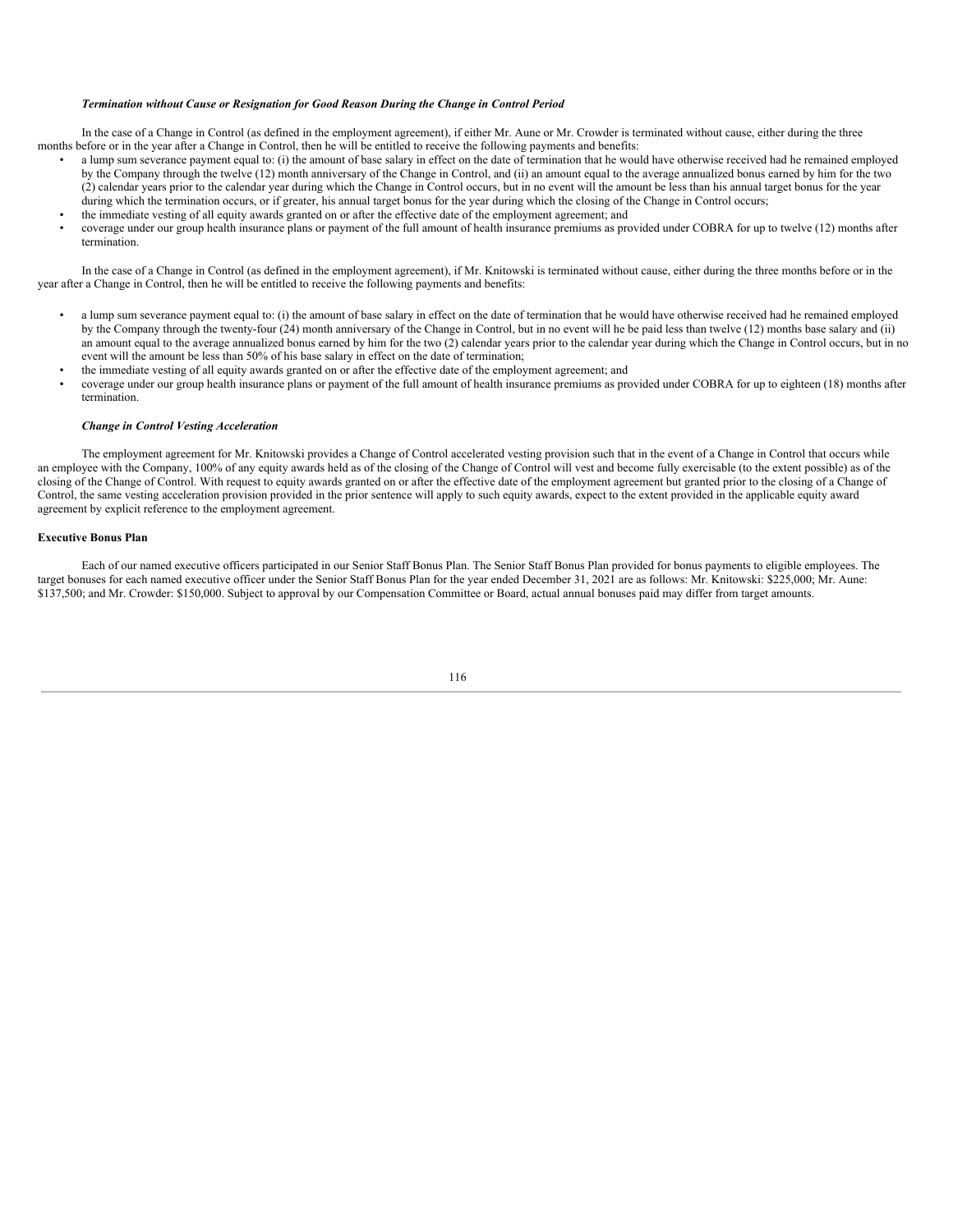## **Director Compensation**

The following table sets forth certain information with respect to the compensation paid to our directors, excluding reasonable travel expenses, for the year ended December 31, 2021.

| Name $(1)$                                     | <b>Fees Earned or</b><br>Paid in Cash (\$) | Stock Awards $(\frac{5}{2})$ | Total (\$) |
|------------------------------------------------|--------------------------------------------|------------------------------|------------|
| Ryan Costello                                  | __                                         | 135,467                      | 135,467    |
| Keith Cowan                                    | 48,750                                     | 228,051                      | 276,801    |
| Eric Manlunas                                  | 50,000                                     | 226,918                      | 276,918    |
| Lori Tauber Marcus <sup>(3)</sup>              | 32,250                                     | 152,105                      | 184,355    |
| Blythe Masters $(3)$                           | 28,500                                     | 158,452                      | 186,952    |
| Kathy Tan Mayor                                | 40,500                                     | 226.011                      | 266,511    |
| Rahul Mewawalla                                | __                                         | 135,467                      | 135,467    |
| George Syllantavos <sup><math>(3)</math></sup> | 35,000                                     | 148,478                      | 183,478    |

Mr. Crowder and Mr. Knitowski serve as a members of the Board, however, they do not receive any additional compensation for the services they provide as directors. For information on Mr. Crowder and Mr. Knitowski's compens (1)

This column reflects the aggregate grant date fair value of restricted stock units granted during 2021 computed in accordance with the provisions of ASC 718, *Compensation-Stock Compensation*. The assumptions that we used to calculate these amounts are discussed in the notes to Phunware's audited consolidated financial statements for the year ended December 31, 2021. These amounts do not reflect the actual economic value that will be realized by the director upon the vesting of the restricted stock units or the sale of the common stock underlying such restricted stock units. (2)

Mses. Masters and Marcus resigned from our Board effective May 1, 2021 and September 30, 2021, respectively. Mr. Syllantavos did not stand for reelection to our Board at our annual meeting of stockholders held on December 2, 2021.  $(3)$ 

# *Outstanding Equity Awards as Fiscal Year-End*

The following table sets forth the aggregate number of shares subject to outstanding equity awards held by our non-employee directors as of December 31, 2021.

|                                           |                   | <b>Restricted Stock Unit Awards</b>                               |                                                                          |
|-------------------------------------------|-------------------|-------------------------------------------------------------------|--------------------------------------------------------------------------|
|                                           | <b>Grant date</b> | Number of shares or units of<br>stock that have not vested $(\#)$ | Market value of shares or<br>units of stock that have not<br>vested (\$) |
| Ryan Costello <sup><math>(1)</math></sup> | 10/6/2021         | 152,176                                                           | 400,223                                                                  |
| Keith Cowan $(2)$                         | 12/2/2021         | 21,440                                                            | 56,387                                                                   |
| Eric Manlunas $(2)$                       | 12/2/2021         | 21,440                                                            | 56,387                                                                   |
| Kathy Tan Mayor <sup>(2)</sup>            | 12/2/2021         | 21.440                                                            | 56,387                                                                   |
| Rahul Mewawalla $(1)$                     | 10/6/2021         | 152,176                                                           | 400.223                                                                  |

The Restricted Stock Units ("RSUs") vest in four equal installments commencing on January 1, 2022, and quarterly thereafter until the final vesting date of September 30, 2022. Vesting is subject to the continued service on such vesting date. (1)  $(2)$ 

The RSUs vest in four equal installments commencing on March 2, 2022, and quarterly thereafter until the final vesting date of December 2, 2022. Vesting is subject to the continued service on such vesting date.

# *Employee, Of icer and Director Hedging*

Our Insider Trading Policy and Guidelines with Respect to Certain Transactions in Securities, which is applicable to all directors, officers, employees and agents of the Company, prohibits such parties from engaging in transactions in publicly-

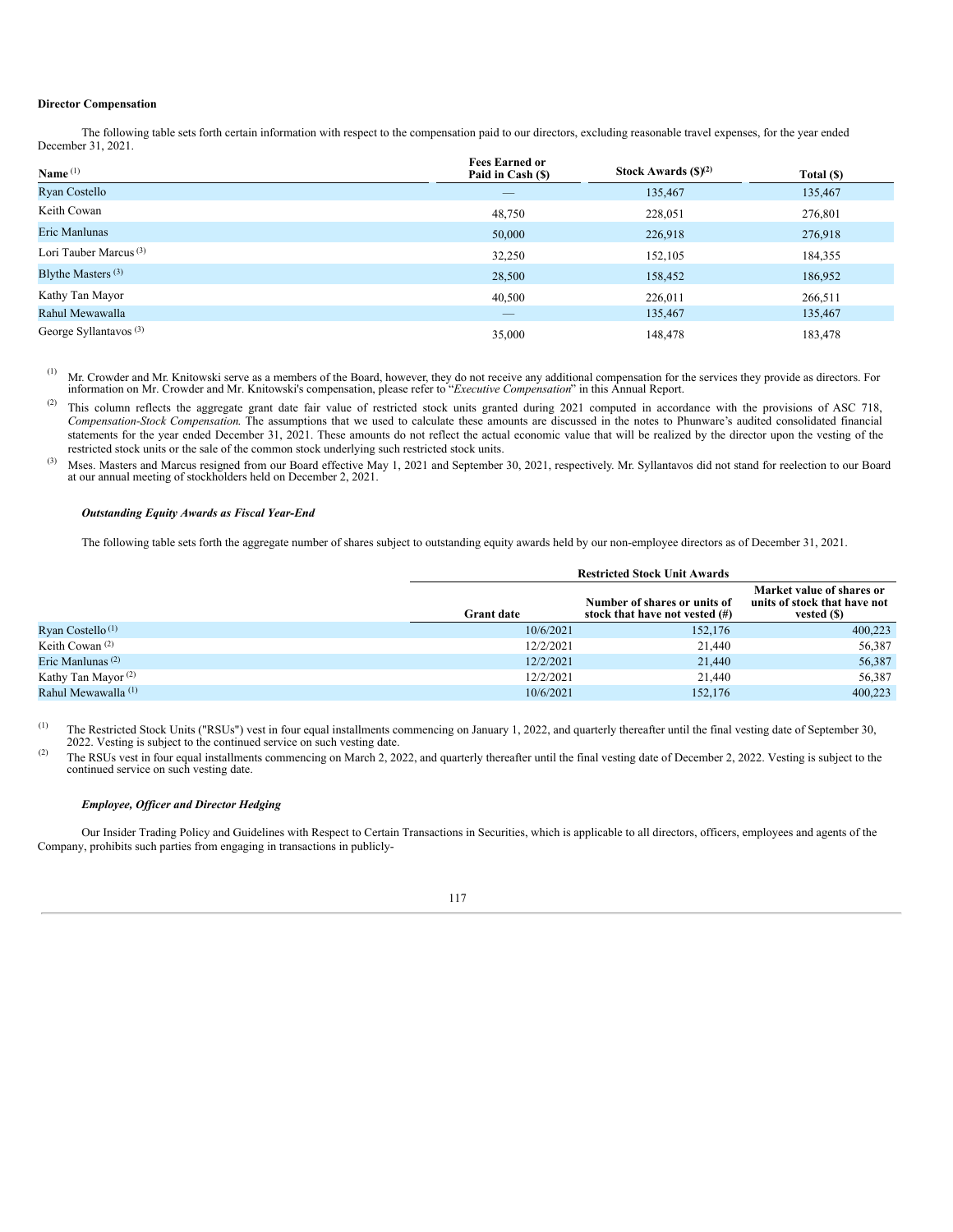traded options, such as puts and calls, and other derivative securities with respect to our securities. This prohibition extends to any hedging or similar transaction designed to decrease the risks associated with holding our securities. Stock options, stock appreciation rights and other securities issued pursuant to the Company's benefit plans or other compensatory arrangements with us are also subject to this prohibition; provided, however, such parties are not prohibited from exercising any stock options issued under any of the Company's benefit plans or other compensatory arrangements in accordance with the terms of such plans or arrangements.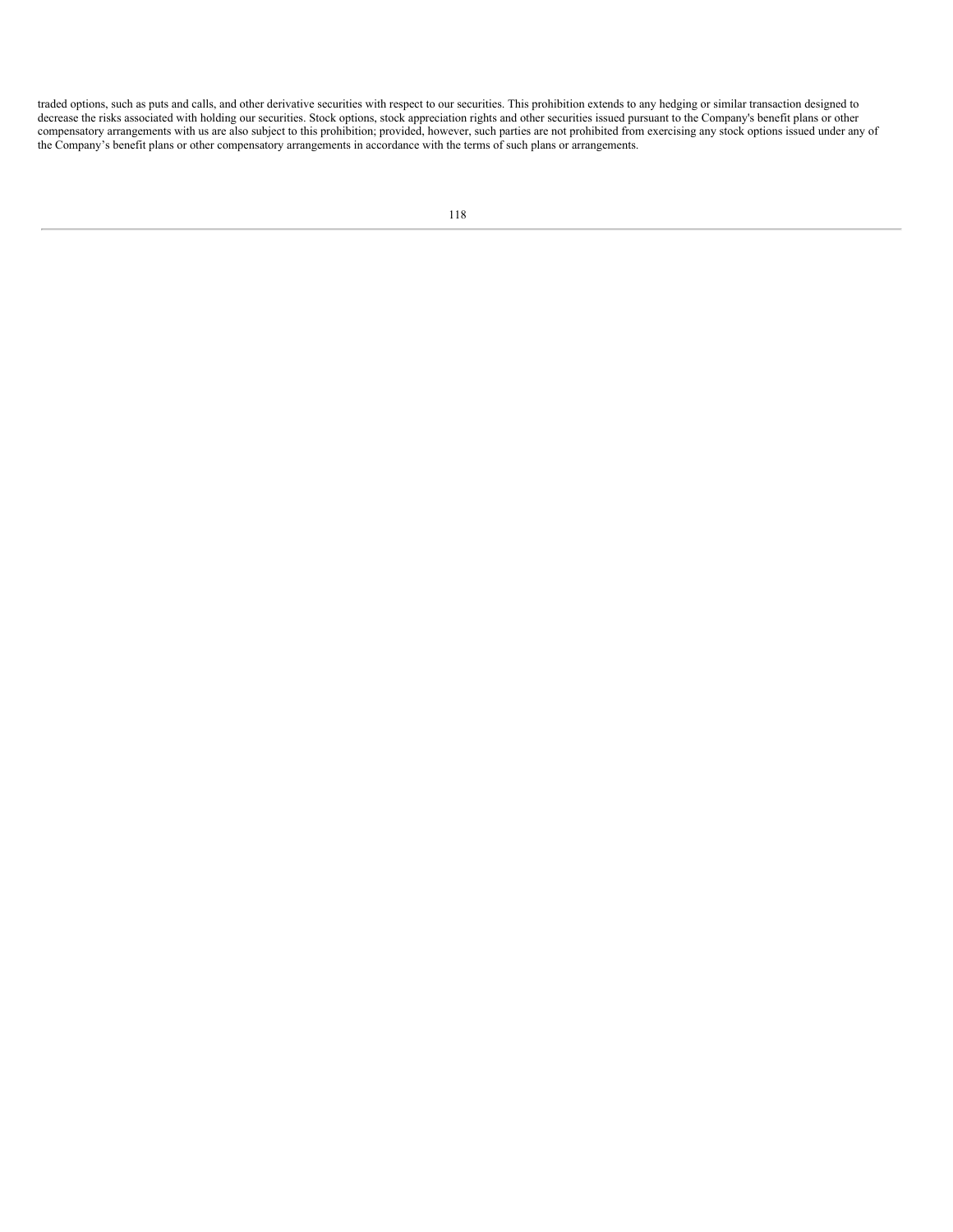#### **Item 12. Security Ownership of Certain Beneficial Owners and Management and Related Stockholder Matters.**

# **Securities Authorized for Issuance Under Equity Compensation Plans**

All of the Company's equity compensation plans were previously approved by its stockholders and the Company maintains no equity compensation plans not approved by stockholders. The following table sets forth our equity compensation plan information as of December 31, 2021.

|                                                             | Number of securities to be issued.<br>upon exercise of outstanding<br>options and rights<br>(a) | Weighted-average exercise price of<br>outstanding options and rights | Number of securities remaining<br>available for issuance under equity<br>compensation plans |
|-------------------------------------------------------------|-------------------------------------------------------------------------------------------------|----------------------------------------------------------------------|---------------------------------------------------------------------------------------------|
| 2018 Equity Incentive Plan (the "2018 Plan") <sup>(1)</sup> | 50,000                                                                                          | \$1.08                                                               | 762,038                                                                                     |
| 2018 Employee Stock Purchase Plan (the "2018"<br>ESPP"      |                                                                                                 | _                                                                    | 189.215                                                                                     |
| 2009 Equity Incentive Plan (the "2009 Plan") <sup>(2)</sup> | 925,467                                                                                         | \$0.80                                                               |                                                                                             |

<sup>(1)</sup>

Excludes unvested restricted stock unit awards granted under the 2018 Plan. As of December 31, 2021, 3,576,270 restricted stock unit awards were outstanding. Because there is no exercise price associated with the restricted share awards, such shares are not included in the weighted-average price calculation.

The 2009 Plan terminated on December 26, 2018. The shares reserved for issuance under the 2009 Plan that expire or otherwise terminate without having been exercised in full and shares of common stock issued pursuant to awards granted under the 2009 Plan that are forfeited to or repurchased by us may be added to the 2018 Plan. The 2009 Plan will continue to govern outstanding awards granted thereunder. As of December 31, 2021, the maximum number of shares of common stock that may be added to the 2018 Plan pursuant to the foregoing is equal to 925,467, which is not included in the column (c) above. (2)

For additional information on the Company's equity compensation plans, refer to Note 14 "*Stock-Based Compensation"* of the notes to the consolidated financial statements included in Part II, Item 8 of this Annual Report on Form 10-K.

## **Beneficial Ownership of Principal Shareholders and Management**

The following table sets forth information with respect to the beneficial ownership of our common stock as of December 31, 2021, for:

- each stockholder known to us to be beneficial owner of more than 5% of our outstanding shares of common stock;
- each of our directors and director nominees:
- each of our named executive officers; and
- all of our current directors, director nominees and executive officers as a group.

We have determined beneficial ownership in accordance with the rules of the SEC and the information is not necessarily indicative of beneficial ownership for any other purpose. Unless otherwise indicated below, to our knowledge, the persons and entities named in the table have sole voting and sole investment power with respect to all shares that they beneficially own, subject to community property laws where applicable.

Applicable percentage ownership is based on 96,751,610 shares of our common stock outstanding as of December 31, 2021. In computing the number of shares of our common stock beneficially owned by a person and the percentage ownership of that person, we included outstanding shares of our common stock subject to options or restricted stock units held by that person that are currently exercisable or releasable or that will become exercisable or releasable within 60 days of December 31, 2021. We did not include these shares as outstanding, however, for the purpose of computing the percentage ownership of any other person. Unless otherwise indicated, the address of each beneficial owner listed on the table below is c/o Phunware, Inc., 7800 Shoal Creek Boulevard, Suite 230-South, Austin, Texas 78757.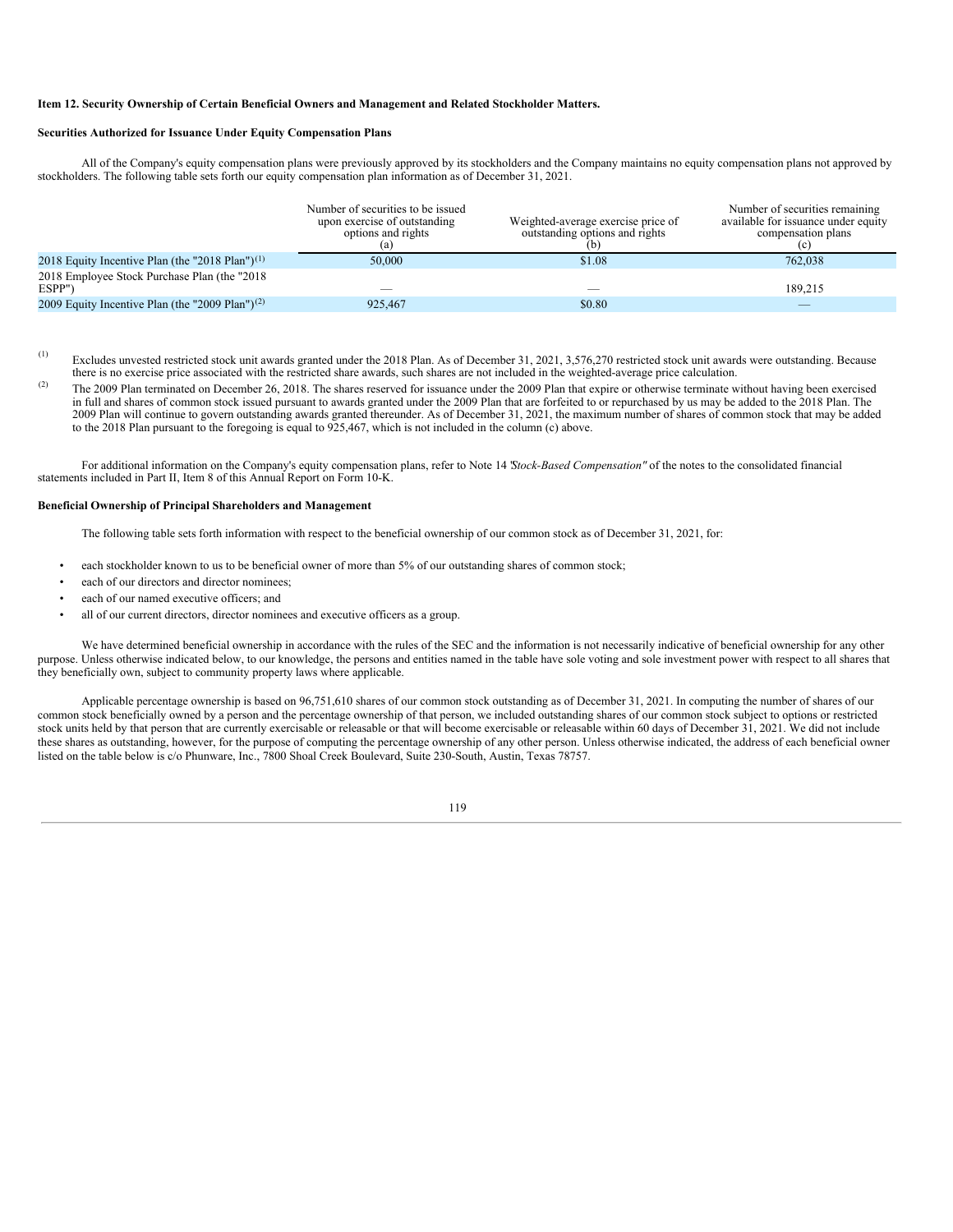| <b>Name of Beneficial Owner</b>                                              | Shares <sup>(1)</sup> | Percentage |
|------------------------------------------------------------------------------|-----------------------|------------|
| <b>Named Executive Officers and Directors:</b>                               |                       |            |
| Alan S. Knitowski <sup><math>(2)</math></sup>                                | 1,348,443             | $1.4\%$    |
| Matt Aune $(3)$                                                              | 378,239               | $0.4\%$    |
| Ryan Costello <sup><math>(4)</math></sup>                                    | 38,044                | $-$ %      |
| Randall Crowder <sup><math>(5)</math></sup>                                  | 506,177               | $0.5\%$    |
| Keith Cowan $(6)$                                                            | 254,844               | $0.3\%$    |
| Eric Manlunas <sup><math>(7)</math></sup>                                    | 1,259,899             | $1.3\%$    |
| Kathy Tan Mayor <sup>(8)</sup>                                               | 247,339               | $0.3\%$    |
| Rahul Mewawalla $(9)$                                                        | 38,044                | $-$ %      |
| All executive officers and directors as a group $(8 \text{ persons})^{(10)}$ | 4,071,029             | $4.2\%$    |

- The percentage of beneficial ownership is calculated based on 96,751,610 shares of our common stock as of December 31, 2021, adjusted for each owner's options or restricted stock units held by that person that are currentl (1)
- Consists of (i) 528,968 shares held of record by Mr. Knitowski; (ii) 539,867 shares held of record by Cane Capital, LLC, for which Mr. Knitowski serves as president; (iii) 12,000 shares held of record by Curo Capital Appreciation Fund I, LLC (Fund 1), for which Mr. Knitowski serves as co-president; (iv) 20,000 shares held of record by<br>Curo Capital Appreciation Fund I, LLC (Fund 2), for which president; and (vii) 233,886 shares subject to options exercisable and vested. (2)
- Consists of (i) 212,999 shares held of record by Mr. Aune; and (ii) 165,240 shares subject to options exercisable and vested. (3)
- Consists of 38,044 shares subject to vesting for restricted stock units within 60 days of December 31, 2021 (4)
- Consists of (i) 276,677 shares held of record by Mr. Crowder; (ii) 229,500 shares subject to option exercisable within 60 days of December 31, 2021, of which 219,936 had vested as of such date. (5)
- Consists of 254,844 shares held directly by Mr. Cowan. (6)
- Consists of (i) 27,173 shares held directly by Mr. Manlunas; (ii) 555,007 shares held of record by Wavemaker Partners II LP (f/k/a Siemer Ventures II LP), for which Mr.<br>Manlunas serves as managing partner; (iii) 329,037 sh Wavemaker Partners III LP, for which Mr. Manlunas serves as managing partner. The address for these entities is  $1438$  Ninth Street, Suite 600, Santa Monica, CA 90401. (7) (8)
- Consists of 247,339 shares held directly by Ms. Mayor. (9)
- Consists of 38,044 shares subject to vesting for restricted stock units within 60 days of December 31, 2021
- Consists of (i) 3,366,315 shares held of record by our current directors and executive officers, (ii) 628,626 shares subject to option exercisable within 60 days of December 31, 2021, of which 619,062 had vested as of such date, and (iii) 76,088 shares subject to vesting for restricted stock units within 60 days of December 31, 2021. (10)

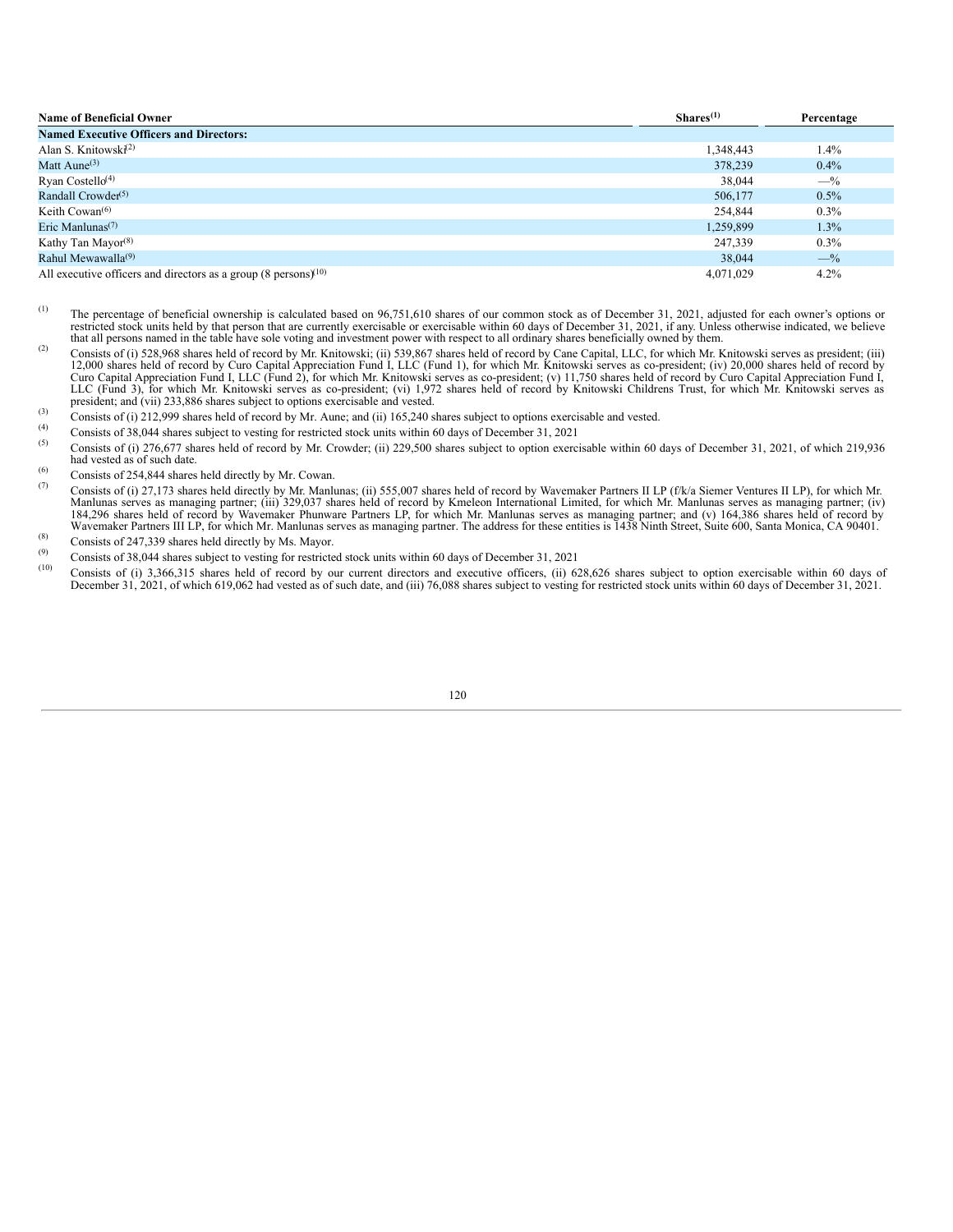#### **Item 13. Certain Relationships and Related Transactions, and Director Independence.**

## **Policy for Related Person Transactions**

We have adopted a formal written policy providing that our executive officers, directors, nominees for election as directors, beneficial owners of more than 5% of any class of our capital stock, any member of the immediate family of any of the foregoing persons and any firm, corporation or other entity in which any of the foregoing persons is employed or is a general partner or principal or in a similar position or in which such person has a 5% or greater beneficial ownership interest, are not permitted to enter into a related party transaction with us without the approval of our nominating and corporate governance committee, subject to the exceptions described below.

A related person transaction is a transaction, arrangement or relationship, or any series of similar transactions, arrangements or relationships, in which we and any related person are, were or will be participants in which the amount involves exceeds \$120,000. Transactions involving compensation for services provided to the Company as an employee or director are not covered by this policy.

The Board has determined that certain transactions will not require the approval of the nominating and corporate governance committee, including certain employment arrangements of executive officers, director compensation, transactions with another company at which a related party's only relationship is as a director, non-executive employee or beneficial owner of less than 10% of that company's outstanding capital stock, transactions where a related party's interest arises solely from the ownership of our common stock and all holders of our common stock received the same benefit on a pro rata basis and transactions available to all employees generally.

#### **Related Person Transactions**

*Assumed Payables.* The Company assumed \$255,000 in payables from Stellar for Nautilus Energy Management Corporation, an affiliate of Mr. Syllantavos, who served as a member of our board until December 2, 2021. On December 29, 2021, we paid \$170,917 in full satisfaction of the outstanding payable.

*Promissory Notes.* On November 15, 2019, the Company issued a promissory note in the principal amount of \$195,000, in exchange for cash consideration, to Cane Capital, LLC, an entity owned in part by Alan S. Knitowski, the Company's Chief Executive Officer and a member of its board of directors. On October 27, 2021, we paid the note in full with no early payment penalty.

*Related Party Bridge Loans.*In the first quarter of 2020, various related parties loaned the Company \$560,000. The Related Party Bridge Loans have an interest of 10% per annum and were due to mature on November 14, 2024. The RPBLs were made in the following amounts by the following related parties: (i) \$204,000 by Cane Capital, LLC, an entity owned in part by Alan S. Knitowski, our Chief Executive Officer; (ii) \$151,000 by Curo Capital Appreciation Fund, LLC, an entity in which Alan S. Knitowski, the Company's Chief Executive Officer and Luan Dang, our Chief Technology Officer serve as co-presidents; (iii) \$155,000 by various individuals associated by familiar relationship with Alan S. Knitowski, our Chief Executive Officer; and (iv) \$50,000 by Luan Dang, the Company's Chief Technology Officer. As of December 31, 2020, the RPBLs have been paid in full with no early payment penalty.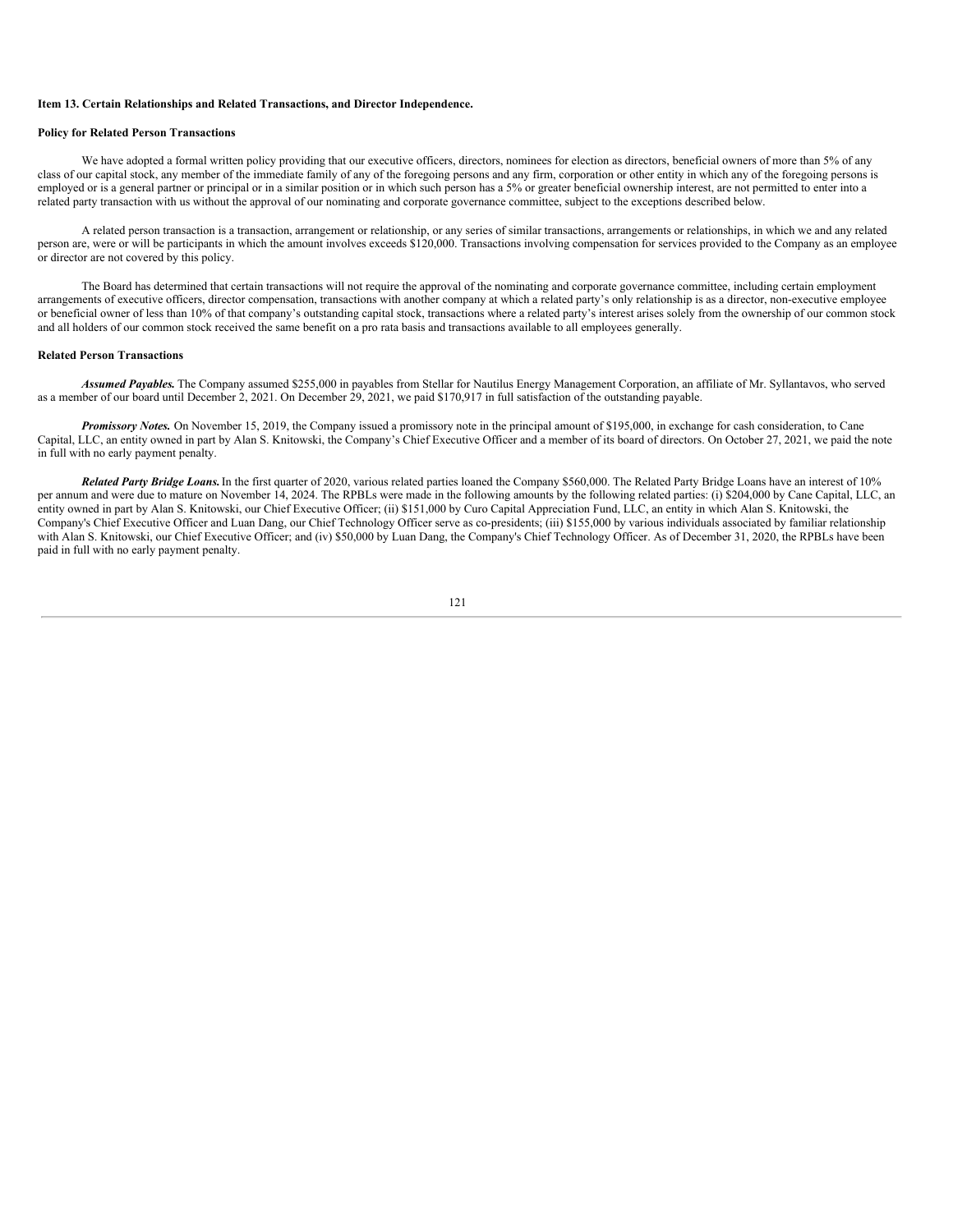## **Director Independence**

Our common stock and warrants to purchase our common stock are listed on Nasdaq. Under the rules of Nasdaq, independent directors must comprise a majority of a listed company's board of directors. In addition, the rules of Nasdaq require that, subject to specified exceptions, each member of a listed company's audit, compensation, and nominating and corporate governance committees be independent. Under the rules of Nasdaq, a director will only qualify as an "independent director" if, in the opinion of that company's board of directors, that person does not have a relationship that would interfere with the exercise of independent judgment in carrying out the responsibilities of a director. Audit committee members must also satisfy the independence criteria set forth in Rule 10A-3 under the Exchange Act. Compensation committee members must also satisfy the independence criteria set forth in Rule 10C-1 under the Exchange Act.

In order to be considered independent for purposes of Rule 10A-3 and Rule 10C-1, a member of an audit committee or compensation committee of a listed company may not, other than in his or her capacity as a member of the committee, the board of directors, or any other board committee: (1) accept, directly or indirectly, any consulting, advisory, or other compensatory fee from the listed company or any of its subsidiaries; or (2) be an affiliated person of the listed company or any of its subsidiaries.

We have undertaken a review of the independence of each director and considered whether each director has a material relationship with us that could compromise his or her ability to exercise independent judgment in carrying out his or her responsibilities. As a result of this review, we determined that Messrs. Costello, Cowan, Manlunas and Mewawalla and Ms. Mayor, representing five of our seven directors, are considered "independent directors" as defined under the applicable rules and regulations of the SEC and the listing requirements and rules of Nasdaq.

#### **Board Leadership Structure / Lead Independent Director**

We believe that the structure of our Board and Board committees provides strong overall management. The Chair of our Board and our Chief Executive Officer roles are separate. Mr. Knitowski serves as our Chief Executive Officer and Mr. Cowan serves as Interim Chair of our Board. This structure enables each person to focus on different aspects of company leadership. Our Chief Executive Officer is responsible for setting the strategic direction of our company, the general management and operation of the business and the guidance and oversight of senior management. The Chair of our Board monitors the content, quality and timeliness of information sent to our Board and is available for consultation with our Board regarding the oversight of its business affairs. Our independent directors bring experience, oversight and expertise from outside of Phunware, while Mr. Knitowski brings company-specific experience and expertise. As one of the founders of Phunware, Mr. Knitowski is best positioned to identify strategic priorities, lead critical discussion and execute our business plans.

## **Limitation on Liability and Indemnification Matters**

As permitted under Delaware law, our certificate of incorporation and amended and restated bylaws provide that we will indemnify our directors and officers and may indemnify our employees and other agents, to the fullest extent permitted by Delaware law. Delaware law prohibits our certificate of incorporation from limiting the liability of our directors for any of the following:

- any breach of a director's duty of loyalty to us or to our stockholders;
- acts or omissions not in good faith or that involve intentional misconduct or a knowing violation of law;
- unlawful payment of dividends or unlawful stock repurchases or redemptions; and
- any transaction from which a director derived an improper personal benefit.

If Delaware law is amended to authorize corporate action further eliminating or limiting the personal liability of a director, then the liability of our directors will be eliminated or limited to the fullest extent permitted by Delaware law, as so amended. Our certificate of incorporation will not eliminate a director's duty of care and, in appropriate circumstances, equitable remedies, such as injunctive or other forms of non-monetary relief, remain available under Delaware law. This provision also will not affect a director's responsibilities under any other laws, such as the federal securities laws or other state or federal laws. Under our amended and restated bylaws, we will also be empowered to purchase insurance on behalf of any person whom we are required or permitted to indemnify.

In addition to the indemnification required in our certificate of incorporation and amended and restated bylaws, we have entered into an indemnification agreement with each member of our board of directors. These agreements provide for the indemnification of our directors, officers and some employees for certain expenses and liabilities incurred in connection with any action, suit, proceeding or alternative dispute resolution mechanism, or hearing, inquiry or investigation that may lead to

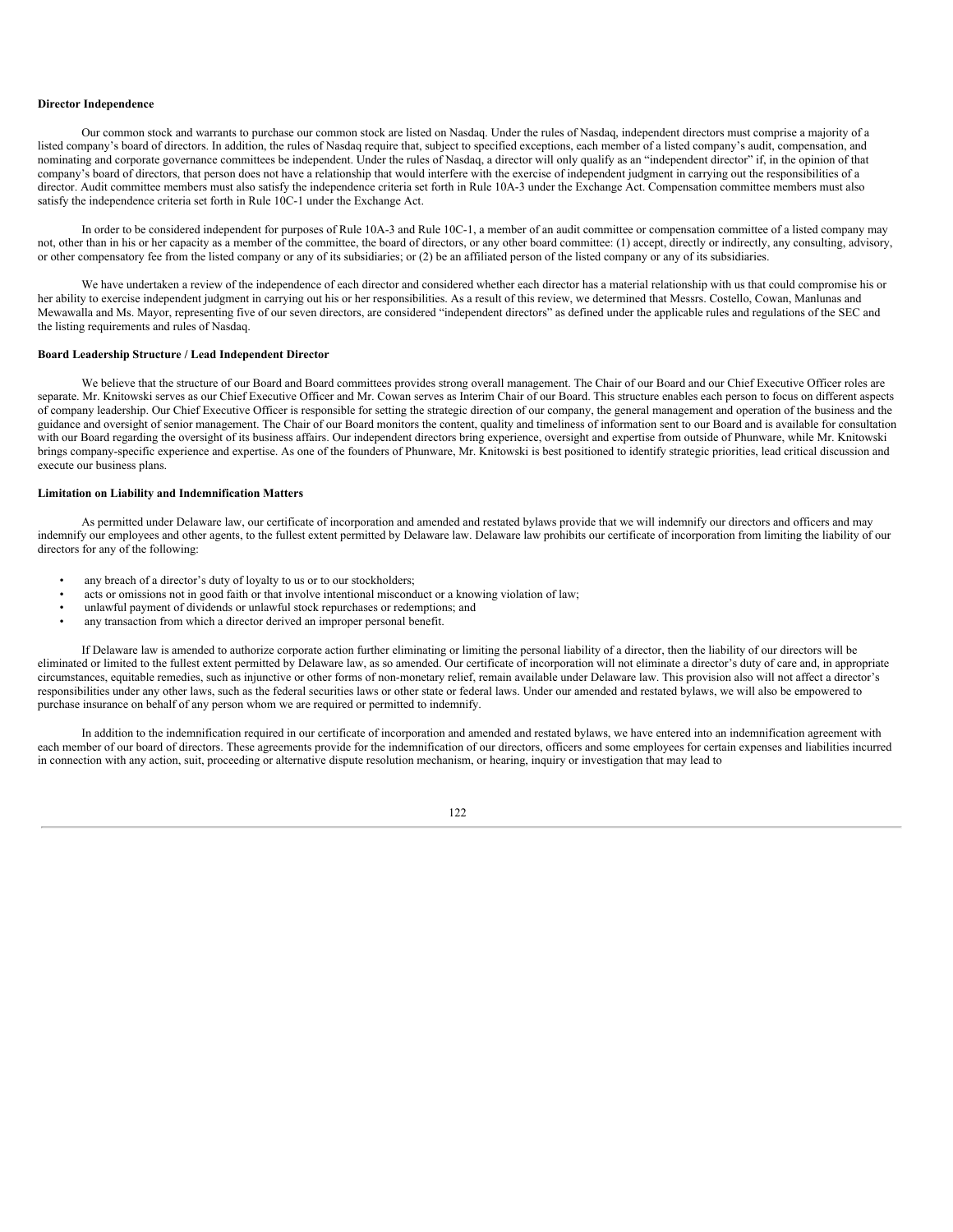the foregoing, to which they are a party, or are threatened to be made a party, by reason of the fact that they are or were a director, officer, employee, agent or fiduciary of our company, or any of our subsidiaries, by reason of any action or inaction by them while serving as a director, officer, employee, agent or fiduciary, or by reason of the fact that they were serving at our request as a director, officer, employee, agent or fiduciary of another entity. In the case of an action or proceeding by or in the right of our company or any of our subsidiaries, no indemnification will be provided for any claim where a court determines that the indemnified party is prohibited from receiving indemnification. We believe that these charter and bylaw provisions and indemnification agreements are necessary to attract and retain qualified persons as directors and officers.

The limitation of liability and indemnification provisions in our certificate of incorporation and amended and restated bylaws may discourage stockholders from bringing a lawsuit against directors for breach of their fiduciary duties. They may also reduce the likelihood of derivative litigation against directors and officers, even though an action, if successful, might benefit us and our stockholders. Moreover, a stockholder's investment may be harmed to the extent we pay the costs of settlement and damage awards against directors and officers pursuant to these indemnification provisions. Insofar as indemnification for liabilities arising under the Securities Act may be permitted to our directors, officers and controlling persons pursuant to the foregoing provisions, or otherwise, we have been advised that, in the opinion of the SEC, such indemnification is against public policy as expressed in the Securities Act and is, therefore, unenforceable. There is no pending litigation or proceeding naming any of our directors or officers as to which indemnification is being sought, nor are we aware of any pending or threatened litigation that may result in claims for indemnification by any director or officer.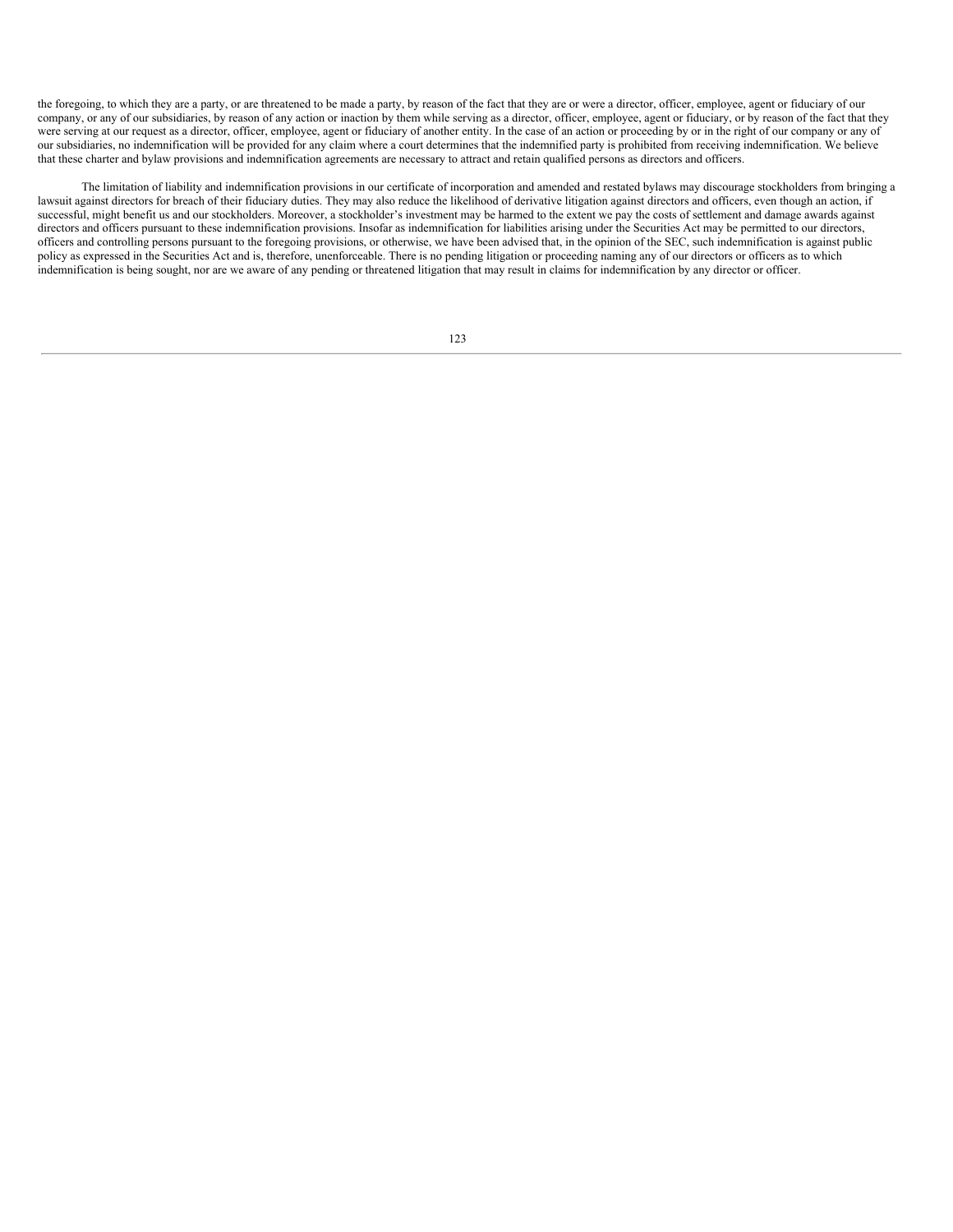# **Item 14. Principal Accounting Fees and Services.**

# **Principal Accountant Fees and Services**

The following table sets forth aggregate fees billed to the Company for professional services by our independent registered public accounting firm, Marcum LLP for the fiscal years ended December 31, 2021 and 2020:

|                            | 2021                           | 2020                            |
|----------------------------|--------------------------------|---------------------------------|
| Audit Fees $(1)$           | 246,219                        | 248,295                         |
| Audit-related $Fees^{(2)}$ | 98,365                         | 89,442                          |
| Tax Fees $(3)$             | $\overline{\phantom{a}}$       | $\hspace{0.1mm}-\hspace{0.1mm}$ |
| All Other Fees $(4)$       | $\overbrace{\hspace{25mm}}^{}$ | $\overbrace{\hspace{25mm}}^{}$  |
| <b>Total Fees</b>          | 344,584                        | 337,737                         |

"Audit Fees" consist of fees for professional services rendered in connection with the audit of our annual consolidated financial statements, including audited financial statements presented in our annual report on Form 10-K, review of our quarterly financial statements presented in our quarterly report on Form 10-Q and services that are normally provided by our independent registered public accounting firm in connection with statutory and regulatory filings or engagements for those fiscal years, including audit services in connection with filing registration statements, and amendments thereto. (1)

"Audit-related Fees" consist of fees related to audit and assurance procedures not otherwise included in Audit Fees, including fees related to the application of GAAP to proposed transactions and new accounting pronouncements. (2) (3)

"Tax Fees" consist of tax return preparation, international and domestic tax studies, consulting and planning.

"All Other Fees" consist of the cost of a subscription to an accounting research tool. (4)

# **Audit Committee Pre-Approval**

Our Audit Committee pre-approves all auditing services and permitted non-audit services to be performed for us by our independent auditor, including the fees and terms thereof. All of the services described above were approved by our Audit Committee.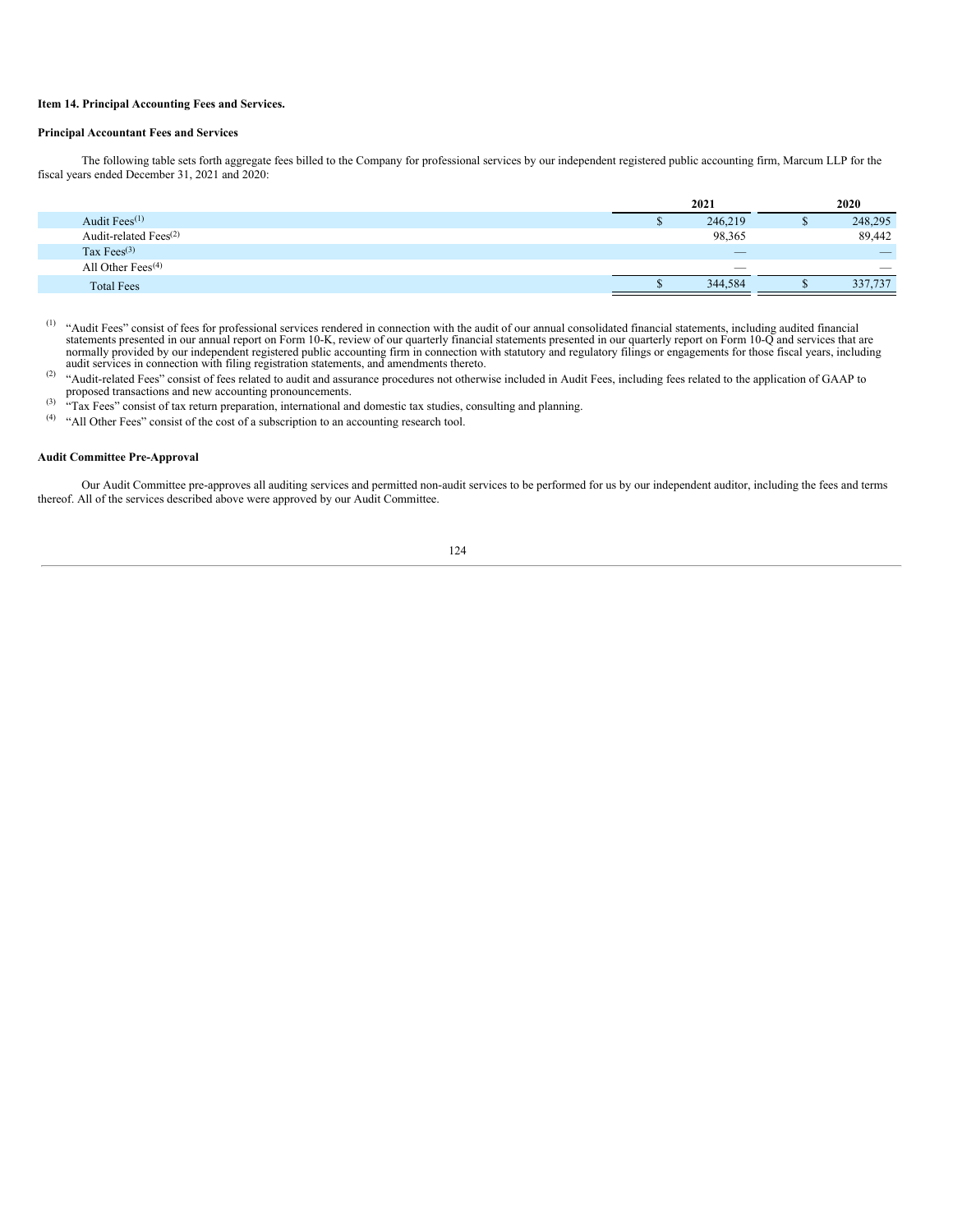## **PART IV**

# **Item 15. Exhibits, Financial Statement Schedules.**

The following documents are filed as part of this Annual Report:

## Consolidated Financial Statements

Our Consolidated Financial Statements are listed in the "*Index to the Consolidated Financial Statements*" under Part II, Item 8 of this Annual Report on Form 10-K.

# Financial Statements Schedule

All financial statement schedules are omitted because they are not applicable or the amounts are immaterial and not required, or the required information is presented in the Consolidated Financial Statements or notes thereto included in Part II, Item 8 "Financial Statements and Supplementary Data" of this Annual Report on Form 10-K.

# Exhibits

We hereby file as part of this Report the exhibits listed in the attached Exhibit Index. Exhibits which are incorporated herein by reference can be inspected and copied at the public reference facilities maintained by the SEC, 100 F Street, N.E., Room 1580, Washington D.C. 20549. Copies of such material can also be obtained from the Public Reference Section of the SEC, 100 F Street, N.E., Washington, D.C. 20549, at prescribed rates or on the SEC website at www.sec.gov.

|             | <b>EXHIBIT INDEX</b>                                                                                                                                                                                                                                                                                                                                                                      |
|-------------|-------------------------------------------------------------------------------------------------------------------------------------------------------------------------------------------------------------------------------------------------------------------------------------------------------------------------------------------------------------------------------------------|
| Exhibit No. | <b>Description</b>                                                                                                                                                                                                                                                                                                                                                                        |
| 3.1         | Certificate of Incorporation of the Registrant (Incorporated by reference to Exhibit 3.1 of the Registrant's Form 8-K (File No. 001-37862), filed with the<br>SEC on January 2, 2019). Restated Certificate of Incorporation of the Registrant (Incorporated by reference to Exhibit 3.1 of the Registrant's Form 8-K<br>(File No. 001-37862), filed with the SEC on January $2$ , 2019). |
| 3.2         | Amended and Restated Bylaws of the Registrant (Incorporated by reference to Exhibit 3.2 of the Registrant's Form 8-K (File No. 001-37862), filed with<br>the SEC on January 2, 2019).                                                                                                                                                                                                     |
| 3.3         | Certificate of Designation (Incorporated by reference to Exhibit 3.3 of the Registrant's Form 8-K (File No. 001-37862) filed with the SEC on January 2,<br>2019).                                                                                                                                                                                                                         |
| 4.1         | Specimen common stock certificate of the Registrant (Incorporated by reference to Exhibit 4.3 of Stellar's Form S-4/A (File No. 333-224227), filed with<br>the SEC on November 6, 2018).                                                                                                                                                                                                  |
| 4.2         | Form of Unit Purchase Option between Maxim Group LLC and the Registrant (Incorporated by reference to Exhibit 4.5 of the Registrant's Form S-1/A<br>(File No. 333-212377) filed with the SEC on August 15, 2016).                                                                                                                                                                         |
| 4.3         | Warrant Agreement, dated August 18, 2016, between Continental Stock Transfer & Trust Company and the Registrant (Incorporated by reference to<br>Exhibit 4.1 of the Registrant's Form 8-K (File No. 001-37862), filed with the SEC on August 24, 2016).                                                                                                                                   |
| 4.4         | Second Amended and Restated Sponsor Warrant Purchase Agreement, dated August 12, 2016 among the Registrant and certain security holders<br>(Incorporated by reference to Exhibit 10.9 of the Registrant's Form S-1/A (File No. 333-212377), filed with the SEC on August 15, 2016).                                                                                                       |
| 4.5         | Registration Rights Agreement, dated August 18, 2016, between the Registrant and certain security holders (Incorporated by reference to Exhibit 10.2 of<br>the Registrant's Form 8-K (File No. 001-37862), filed with the SEC on August 24, 2016).                                                                                                                                        |
| 4.6         | Form of Securities Subscription Agreement, dated January 29, 2016, among the Registrant and certain security holders (Incorporated by reference to<br>Exhibit 10.7 of the Registrant's Form S-1 (File No. 333-212377), filed with the SEC on June 30, 2016).                                                                                                                              |
| 4.7         | Amended and Restated Investors' Rights Agreement, as amended, between Phunware, Inc. and certain holders of Phunware, Inc.'s capital stock named<br>therein (Incorporated by Reference to Exhibit 4.7 of the Registrant's Form S-1 (File No. 333-229524) filed with the SEC on February 5, 2019.                                                                                          |
| 4.8         | Form of Warrant to Purchase Shares of Series F Preferred Stock and Phuncoins of Phunware, Inc. (Incorporated by reference to Exhibit 10.22 of the<br>Registrant's Form S-4/A (File No. 333-224227), filed with the SEC on October 2, 2018).                                                                                                                                               |
| 4.9         | Securities Purchase Agreement, dated December 26, 2018, between the Stellar and the Purchaser, dated January 29, 2016, among Stellar and certain<br>security holders (Incorporated by reference to Exhibit 10.9 of the Registrant's Form 8-K (File No. 001-37862), filed with the SEC on January 2, 2019).                                                                                |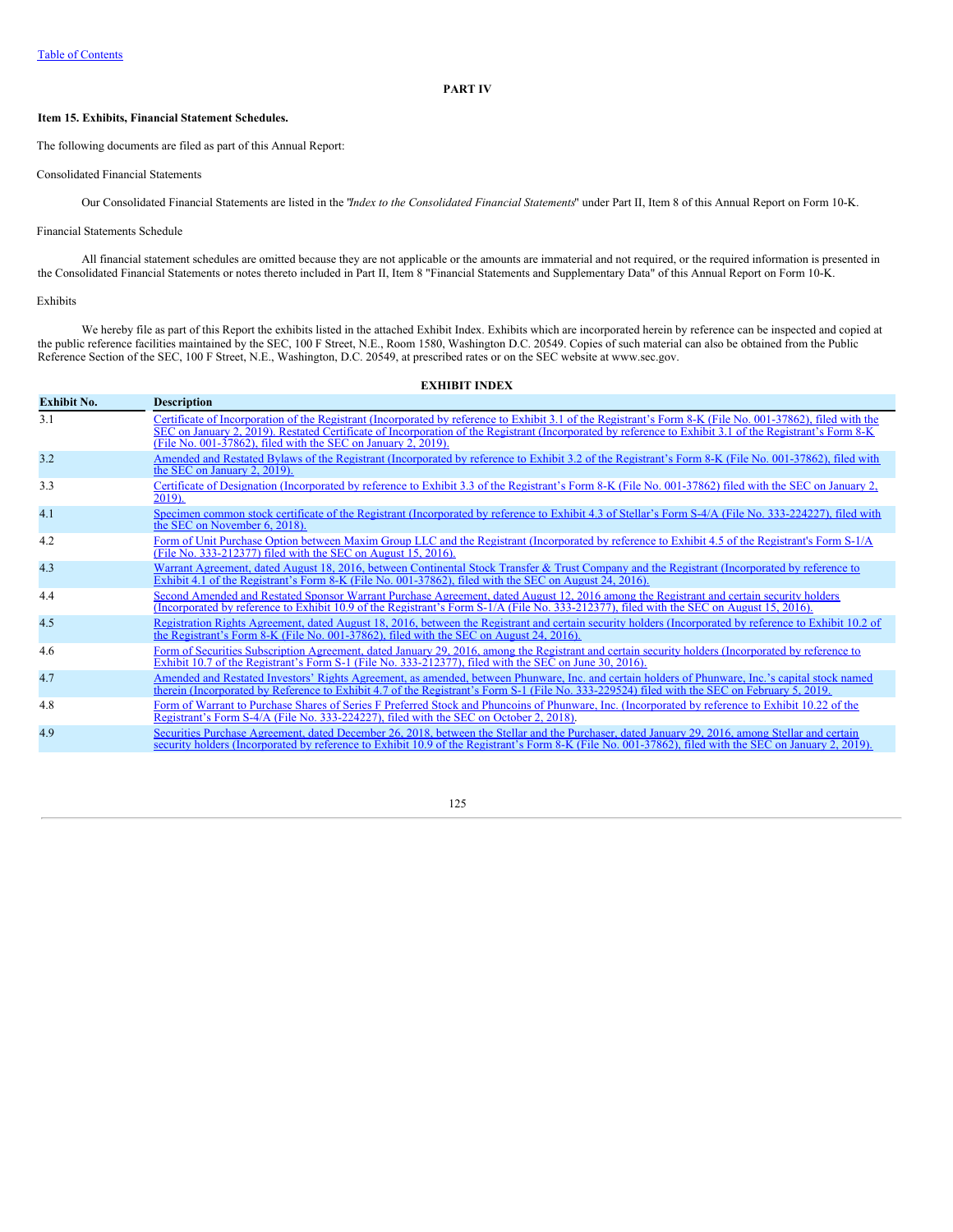| 4.10     | Registration Rights Agreement, dated December 26, 2018, between the Stellar and the Purchaser, dated January 29, 2016, among Stellar and certain<br>security holders (Incorporated by reference to Exhibit 10.10 of the Registrant's Form 8-K (File No. 001-37862), filed with the SEC on January 2, 2019).                                                                                                                           |
|----------|---------------------------------------------------------------------------------------------------------------------------------------------------------------------------------------------------------------------------------------------------------------------------------------------------------------------------------------------------------------------------------------------------------------------------------------|
| 4.11     | Form of Convertible Promissory Note (Incorporated by reference to Exhibit 4.1 of the Registrant's Form 8-K (File No. 001-37862), filed with the SEC on<br>June 5, 2019.)                                                                                                                                                                                                                                                              |
| 4.12     | Form of Promissory Note (Incorporated by reference to Exhibit 4.1 of the Registrant's Form 8-K (File No. 001-37862), filed with the SEC on November<br>21, 2019).                                                                                                                                                                                                                                                                     |
| 4.13     | Form of Note, dated April 9, 2020, between the Company and JPMorgan Chase (Incorporated by reference to Exhibit 4.1 of the Registrants Form 8-K<br>filed with the SEC on April 16, 2020.                                                                                                                                                                                                                                              |
| 4.14     | Form of Senior Convertible Note, dated March 20, 2020, between the Company and Alto Opportunity Master Fund, SPC – Segregated Master Portfolio B<br>(Incorporated by reference to Exhibit 4.1 of the Registrants Form 8-K filed with the SEC on March 23, 2020).                                                                                                                                                                      |
| 4.15     | Description of Securities (Incorporated by reference to Exhibit 4.15 of the Registrant's Form 10-K (File No. 001-37862), filed with the SEC on March 31.<br>$2021$ ).                                                                                                                                                                                                                                                                 |
| $10.1+$  | Phunware, Inc. 2018 Equity Incentive Plan, Amended and Restated as of December 4, 2020 (Incorporated by reference to Annex A of the Registrant's<br>Schedule 14A (File No. 001-37862), filed with the SEC on October 16, 2020).                                                                                                                                                                                                       |
| $10.2+$  | Phunware, Inc. 2018 Employee Stock Purchase Plan (Incorporated by reference to Annex E of the Registrant's Form S-4/A (File No. 333-224227), filed<br>with the SEC on November 13, 2018).                                                                                                                                                                                                                                             |
| $10.3+$  | Phunware, Inc. 2009 Equity Incentive Plan (Incorporated by reference to Exhibit 10.15 of the Registrant's Form S-4 (File No. 333-224227), filed with the<br>SEC on April 11, 2018).                                                                                                                                                                                                                                                   |
| 10.4     | Property Lease commencing on November 1, 2011 with HUB Properties Trust for premises located at 7800 Shoal Creek Blvd., Suite-230S, Austin, TX<br>78757, as amended by First Amendment to Property Lease dated September 6, 2012, and Second Amendment to Property Lease dated July 3,<br>2013 (Incorporated by reference to Exhibit 10.16 of the Registrant's Form S-4 (File No. 333-224227), filed with the SEC on April 11, 2018). |
| 10.5     | Factoring Agreement with CSNK Working Capital Finance Corp d/b/a Bay View Funding dated June 14, 2016, as amended by Amendment No. 1 to<br>Factoring Agreement dated June 22, 2016 (Incorporated by reference to Exhibit 10.17 of the Registrant's Form S-4 (File No. 333-224227), filed with the<br>SEC on April 11, 2018).                                                                                                          |
| 10.6     | Form of Token Rights Agreement (Incorporated by reference to Exhibit 10.23 of the Registrant's Form S-4/A (File No. 333-224227), filed with the SEC<br>on October 2, 2018).                                                                                                                                                                                                                                                           |
| 10.7     | Form of Purchase Agreement (Incorporated by reference to Exhibit 10.1 of the Registrant's Form 8-K (File No. 001-37862) filed with the SEC on June 5.<br>2019).                                                                                                                                                                                                                                                                       |
| 10.8     | Form of Cryptocurrency Payment Agreement (Incorporated by reference to Exhibit 10.2 of the Registrant's Form 8-K (File No. 001-37862) filed with the<br>SEC on June 5, 2019).                                                                                                                                                                                                                                                         |
| 10.9     | Form of Note Purchase Agreement (Incorporated by reference to Exhibit 10.1 of the Registrant's Form 8-K (File No. 001-37862) filed with the SEC on<br>November 21, 2019).                                                                                                                                                                                                                                                             |
| 10.10    | Form of Cryptocurrency Payment Agreement (Incorporated by reference to Exhibit 10.2 of the Registrant's Form 8-K (File No. 001-37862) filed with the<br>SEC on November 21, 2019).                                                                                                                                                                                                                                                    |
| 10.11    | Standard office lease dated July 16, 2019, between the Company and BRE CA Office Owner. LLC (Incorporated by reference to Exhibit 10.3 of the<br>Registrant's Form 10-Q (File No. 001-37862), filed with the SEC on August 13, 2019).                                                                                                                                                                                                 |
| 10.12    | Office Sublease between the Company and Bangarang Enterprises LLC d/b/a Gander Group dated effective as of March 16, 2021 (Incorporated by<br>Reference to Exhibit 10.1 of the Registrant's Form 8-K filed with the SEC on March 19, 2021).                                                                                                                                                                                           |
| 10.13    | Lease agreement and first amendment thereto dated March 2013 and May 18, 2018, respectively, between the Company and 3050 Biscayne Properties.<br>LLC (Incorporated by reference to Exhibit 10.5 of the Registrant's Form 10-O (File No. 001-37862), filed with the SEC on August 13, 2019).                                                                                                                                          |
| 10.14    | Lease agreement dated October 1, 2014, between the Company and Promontory Associates, GP (Incorporated by reference to Exhibit 10.4 of the<br>Registrant's Form $10-0$ (File No. 001-37862), filed with the SEC on August 13, 2019)                                                                                                                                                                                                   |
| 10.15    | First amendment to Lease dated November 12, 2019, between the Company and Promontory Associates (Incorporated by reference to Exhibit 10.3 of the<br>Registrant's Form 10-O (File No. 001-37862), filed with the SEC on November 14, 2019).                                                                                                                                                                                           |
| 10.16    | Third amendment to Lease dated August 20, 2019, between the Company and Seamless Shoal Creek, LLC (Incorporated by reference to Exhibit 10.2 of<br>the Registrant's Form 10-O (File No. 001-37862), filed with the SEC on November 14, 2019).                                                                                                                                                                                         |
| $10.17+$ | Employment Agreement between the Registrant and Alan Knitowski (Incorporated by reference to Exhibit 10.2 of the Registrant's Form 8-K (File No.<br>001-37862), filed with the SEC on January 2, 2019).                                                                                                                                                                                                                               |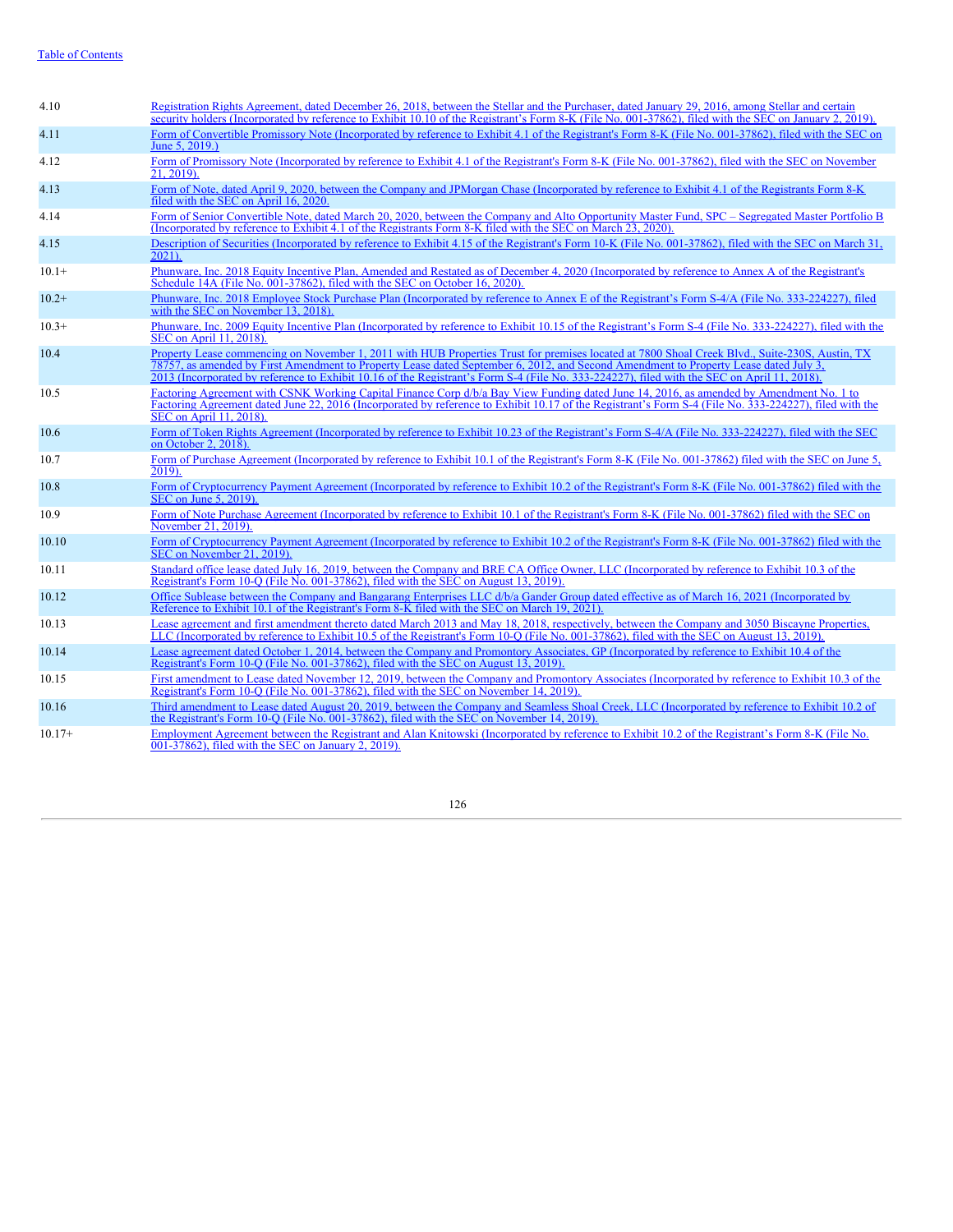| $10.18+$ | Employment Agreement between the Registrant and Matt Aune (Incorporated by reference to Exhibit 10.3 of the Registrant's Form 8-K (File No. 001-<br>37862), filed with the SEC on January 2, 2019).                                                                                                 |
|----------|-----------------------------------------------------------------------------------------------------------------------------------------------------------------------------------------------------------------------------------------------------------------------------------------------------|
| $10.19+$ | Employment Agreement between the Registrant and Randall Crowder (Incorporated by reference to Exhibit 10.4 of the Registrant's Form 8-K (File No.<br>001-37862), filed with the SEC on January 2, 2019).                                                                                            |
| $10.20+$ | Employment Agreement between the Registrant and Luan Dang (Incorporated by reference to Exhibit 10.6 of the Registrant's Form 8-K (File No. 001-<br>37862), filed with the SEC on January 2, 2019).                                                                                                 |
| 10.21    | Form of Securities Purchase Agreement, dated March 19, 2020 (Incorporated by reference to Exhibit 10.1 of the Registrants Form 8-K filed with the SEC<br>on March 23, 2020).                                                                                                                        |
| 10.22    | Form of Registration Rights Agreement, dated March 20, 2020 (Incorporated by reference to Exhibit 10.1 of the Registrants Form 8-K filed with the SEC<br>on March 23, 2020).                                                                                                                        |
| 10.23    | Form of Security Purchase Agreement, dated July 14, 2020, between the Company and Alto Opportunity Master Fund, SPC – Segregated Master<br>Portfolio B (Incorporated by reference to Exhibit 10.1 of the Registrant's Form 8-K filed with the SEC on July 16, 2020).                                |
| 10.24    | Form of Series A Senior Convertible Note, dated July 15, 2020, between the Company and Alto Opportunity Master Fund, SPC – Segregated Master<br>Portfolio B (Incorporated by reference to Exhibit 10.2 of the Registrant's Form 8-K filed with the SEC on July 16, 2020).                           |
| 10.25    | Form of Series B Senior Convertible Note, dated July 15, 2020, between the Company and Alto Opportunity Master Fund, SPC – Segregated Master<br>Portfolio B (Incorporated by reference to Exhibit 10.3 of the Registrant's Form 8-K filed with the SEC on July 16, 2020).                           |
| 10.26    | Form of Note Purchase Agreement, dated July 14, 2020, between the Company and Alto Opportunity Master Fund, SPC – Segregated Master Portfolio<br>B (Incorporated by reference to Exhibit 10.4 of the Registrant's Form 8-K filed with the SEC on July 16, 2020).                                    |
| 10.27    | Form of Secured Promissory Note, dated July 14, 2020, between the Company and Alto Opportunity Master Fund, SPC – Segregated Master Portfolio B<br>(Incorporated by reference to Exhibit 10.5 of the Registrant's Form 8-K filed with the SEC on July 16, 2020).                                    |
| 10.28    | Form of Master Netting Agreement, dated July 15, 2020, between the Company and Alto Opportunity Master Fund, SPC – Segregated Master Portfolio<br>B (Incorporated by reference to Exhibit 10.6 of the Registrant's Form 8-K filed with the SEC on July 16, 2020).                                   |
| 10.29    | Form of Warrant to Purchase Common Stock, dated July 15, 2020, between the Company and Alto Opportunity Master Fund, SPC – Segregated Master<br>Portfolio B (Incorporated by reference to Exhibit 10.7 of the Registrant's Form 8-K filed with the SEC on July 16, 2020).                           |
| 10.30    | Form of Registration Rights Agreement, dated July 15, 2020, between the Company and Alto Opportunity Master Fund, SPC – Segregated Master<br>Portfolio B (Incorporated by reference to Exhibit 10.8 of the Registrant's Form 8-K filed with the SEC on July 16, 2020).                              |
| 10.31    | At-The-Market Issuance Sales Agreement, by and between Phunware, Inc. and H.C. Ascendiant Capital Markets, LLC, dated August 14, 2020<br>(Incorporated by reference to Exhibit 10.1 of the Registrant's Form 8-K filed with the SEC on August 14, 2020).                                            |
| 10.32    | Settlement Agreement and Mutual General Release, dated October 9, 2020, between the Company, Uber Technologies, Inc., and certain Individual<br>Defendants (Incorporated by reference to Exhibit 10.12 of the Registrants Form 10-O (File No. 001-37862), filed with the SEC on November 12, 2020). |
| 10.33    | Underwriting Agreement, dated February 12, 2021 by and among Northland Securities, Inc., Roth Capital Partners, LLC and Phunware, Inc.<br>(Incorporated by Reference to Exhibit 1.1 of the Registrants Form 8-K filed with the SEC on February 16.2021).                                            |
| 10.34    | At Market Issuance Sales Agreement, by and between Phunware, Inc. and B. Riley Securities, Inc., dated April 7, 2021 (Incorporated by Reference to<br>Exhibit 10.1 of the Registrants Form 8-K (File No. 001-37862), filed with the SEC on April 7, 2021).                                          |
| 10.35    | At Market Issuance Sales Agreement by and between Phunware. Inc. and HC Wainwright & Co., LLC dated January 31, 2022 (Incorporated by<br>reference to Exhibit 1.2 of the Registrant's Form S-3 (File No. 333-262461) filed with the SEC on February 1, 2022).                                       |
| 10.36    | Note Purchase Agreement dated October 15, 2021, between Phunware, Inc. and Streeterville Capital, LLC (incorporated by reference to Exhibit 10.1 of<br>the Registrant's Form 8-K filed with the SEC on October 19, 2021).                                                                           |
| 10.37    | Stock Purchase Agreement dated September 10, 2021, between Phunware, Inc. and Caleb Borgstrom (incorporated by reference to Exhibit 2.1 of the<br>Registrant's Form 8-K filed with the SEC on September 13, 2021).                                                                                  |
| 14.1     | Code of Business Conduct and Ethics as of December 26, 2018 (Incorporated by reference to Exhibit 14.1 of the Registrant's Form 10-K (File No. 001-<br>37862), filed with the SEC on March 20, 2019).                                                                                               |
| $21.1*$  | List of Subsidiaries of the Registrant.                                                                                                                                                                                                                                                             |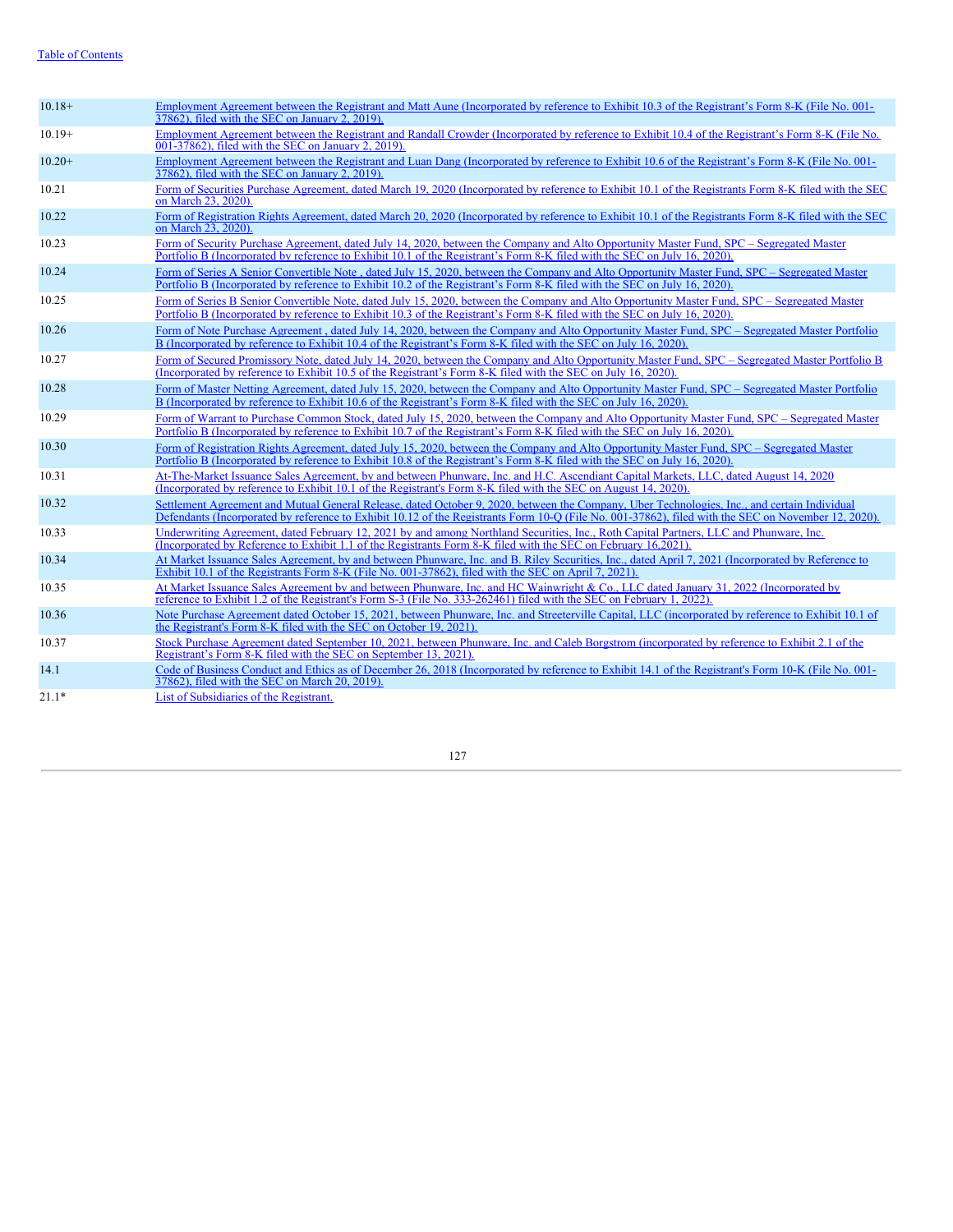| <b>Consent of Independent Registered Public Accounting Firm.</b>                                                                                                                              |
|-----------------------------------------------------------------------------------------------------------------------------------------------------------------------------------------------|
| Power of Attorney (contained in signature page to this Annual Report on Form 10-K).                                                                                                           |
| Certification of the Principal Executive Officer pursuant to Section 302 of the Sarbanes-Oxley Act of 2002.                                                                                   |
| Certification of the Principal Financial Officer pursuant to Section 302 of the Sarbanes-Oxley Act of 2002.                                                                                   |
| Certification of the Principal Executive Officer and Principal Financial Officer pursuant to 18 U.S.C. Section 1350, as adopted pursuant to Section 906<br>of the Sarbanes-Oxley Act of 2002. |
| XBRL Instance Document*                                                                                                                                                                       |
| XBRL Taxonomy Extension Schema*                                                                                                                                                               |
| XBRL Taxonomy Calculation Linkbase*                                                                                                                                                           |
| XBRL Taxonomy Label Linkbase*                                                                                                                                                                 |
| XBRL Definition Linkbase Document*                                                                                                                                                            |
| XBRL Definition Linkbase Document*                                                                                                                                                            |
| Cover Page Interactive Data File*                                                                                                                                                             |
|                                                                                                                                                                                               |

\* Filed herewith

+ Indicates a management contract or compensatory plan or arrangement

# **Item 16. Form 10–K Summary.**

<span id="page-129-0"></span>None.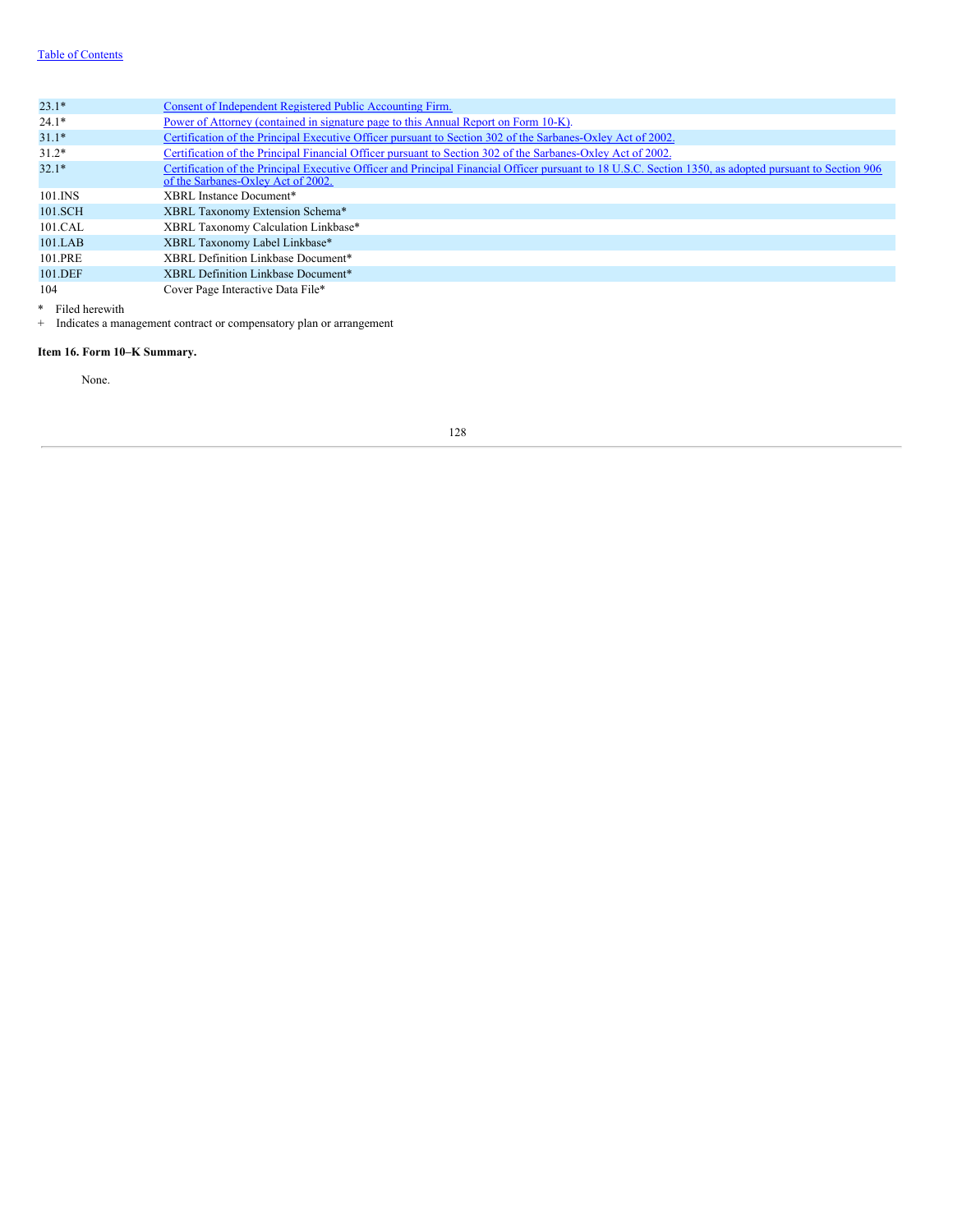# **SIGNATURES**

Pursuant to the requirements of Section 13 or 15(d) of the Securities Act of 1934, the Registrant has duly caused this Annual Report to be signed on its behalf by the undersigned, thereunto duly authorized.

# **PHUNWARE, INC.**

Date: April 7, 2022 By: /s/ Alan S. Knitowski

Title: Chief Executive Officer (Principal Executive Officer)

Date: April 7, 2022 By: /s/ Matt Aune

Title: Chief Financial Officer (Principal Accounting and Financial Officer)

# **POWER OF ATTORNEY**

KNOW ALL PERSONS BY THESE PRESENTS, that each person whose signature appears below hereby constitutes and appoints Alan S. Knitowski and Matt Aune, and each of them, as his or her true and lawful attorney-in-fact and agent with full power of substitution, for him or her in any and all capacities, to act on, sign any and all amendments to this Annual Report on Form 10-K, and to file the same, with all exhibits thereto and other documents in connection therewith, with the Securities and Exchange Commission, granting unto said attorney-in-fact, proxy, and agent full power and authority to do and perform each and every act and thing requisite and necessary to be done in connection therewith, as fully for all intents and purposes as he or she might or could do in person, hereby ratifying and confirming all that said attorney-in-fact, proxy and agent, or his substitute, may lawfully do or cause to be done by virtue hereof.

Pursuant to the requirements of the Securities Exchange Act of 1934, this Annual Report has been signed below by the following persons on behalf of the registrant and in the capacities and on the dates indicated.

| <b>Signature</b>      | Title                                        | Date          |
|-----------------------|----------------------------------------------|---------------|
| /s/ Alan S. Knitowski | Chief Executive Officer and Director         | April 7, 2022 |
| Alan S. Knitowski     | (Principal Executive Officer)                |               |
| /s/ Matt Aune         | Chief Financial Officer                      | April 7, 2022 |
| Matt Aune             | (Principal Accounting and Financial Officer) |               |
| /s/ Keith Cowan       | Director                                     | April 7, 2022 |
| Keith Cowan           |                                              |               |
| /s/ Randall Crowder   | Chief Operating Officer and Director         | April 7, 2022 |
| Randall Crowder       |                                              |               |
| /s/ Ryan Costello     | Director                                     | April 7, 2022 |
| Ryan Costello         |                                              |               |
| /s/ Eric Manlunas     | Director                                     | April 7, 2022 |
| Eric Manlunas         |                                              |               |
| /s/ Kathy Tan Mayor   | Director                                     | April 7, 2022 |
| Kathy Tan Mayor       |                                              |               |
| /s/ Rahul Mewawalla   | Director                                     | April 7, 2022 |
| Rahul Mewawalla       |                                              |               |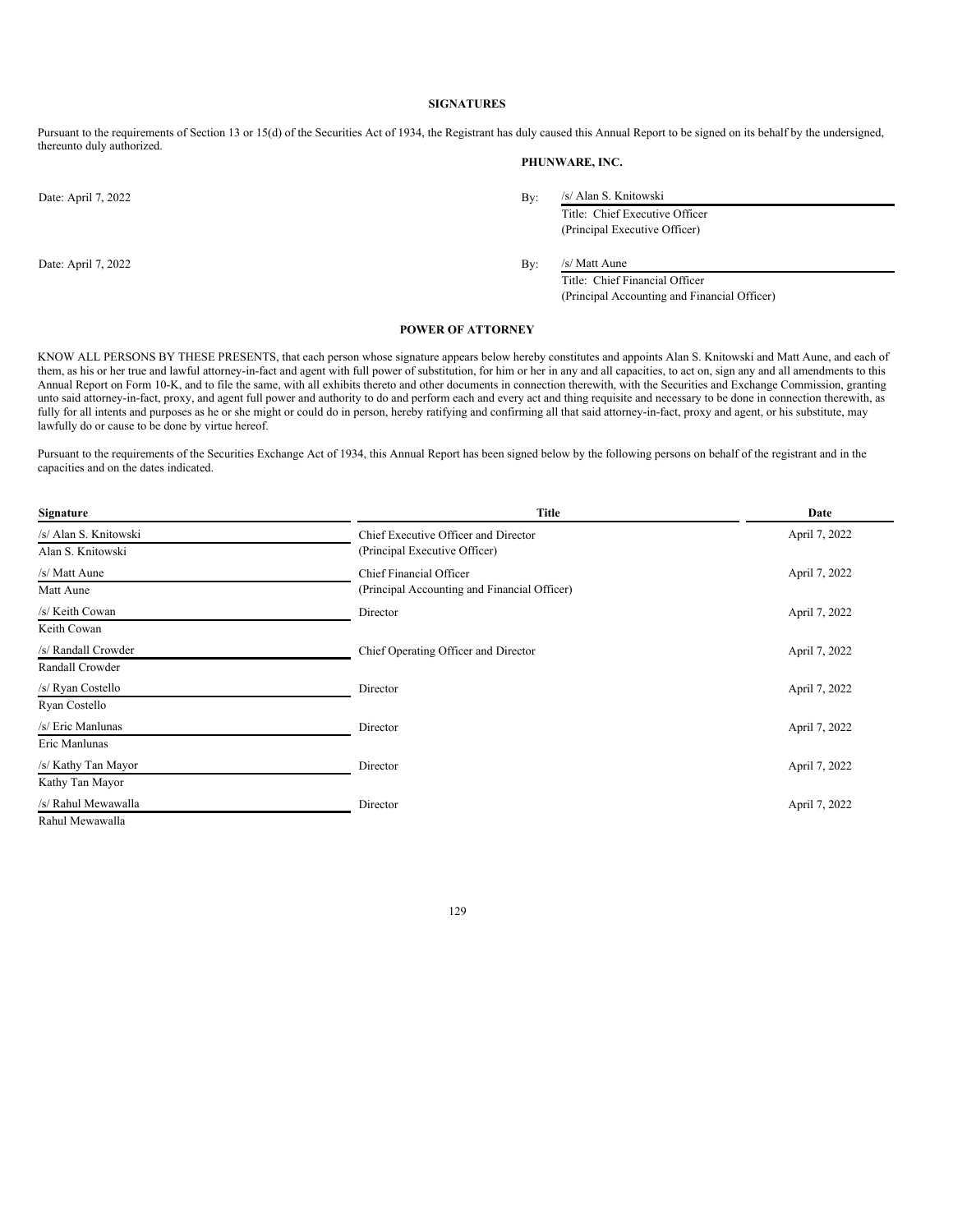## <span id="page-131-0"></span>**List of Subsidiaries of the Registrant**

Subsidiaries:

Phunware OpCo, Inc. (EIN: 26-4413774)

Lyte Technology, Inc.

GoTV Networks, Inc. (Delaware corporation)

Taurus Merger Company, LLC (Delaware corporation)

GoTV Studios, LLC (California LLC)

Rain Acquisition, LLC

Rain – US LLC

Phunware NL Cooperatief U.A.

SendDroid, LLC (Delaware LLC)

Simplikate Systems LLC (Delaware LLC)

30 Second Software, Inc. (Delaware corporation)

Chengdu Digby Technology Co., Ltd. (Chinese company)

Phunware UK Ltd (United Kingdom)

Odyssey Mobile Asia Pte. Ltd. (Singapore)

Rain Acquisition Sub, Inc.

Dutch Holdings CV (Netherlands)

Phunware Europe BV

PhunToken International (Cayman Islands)

**Exhibit 21.1**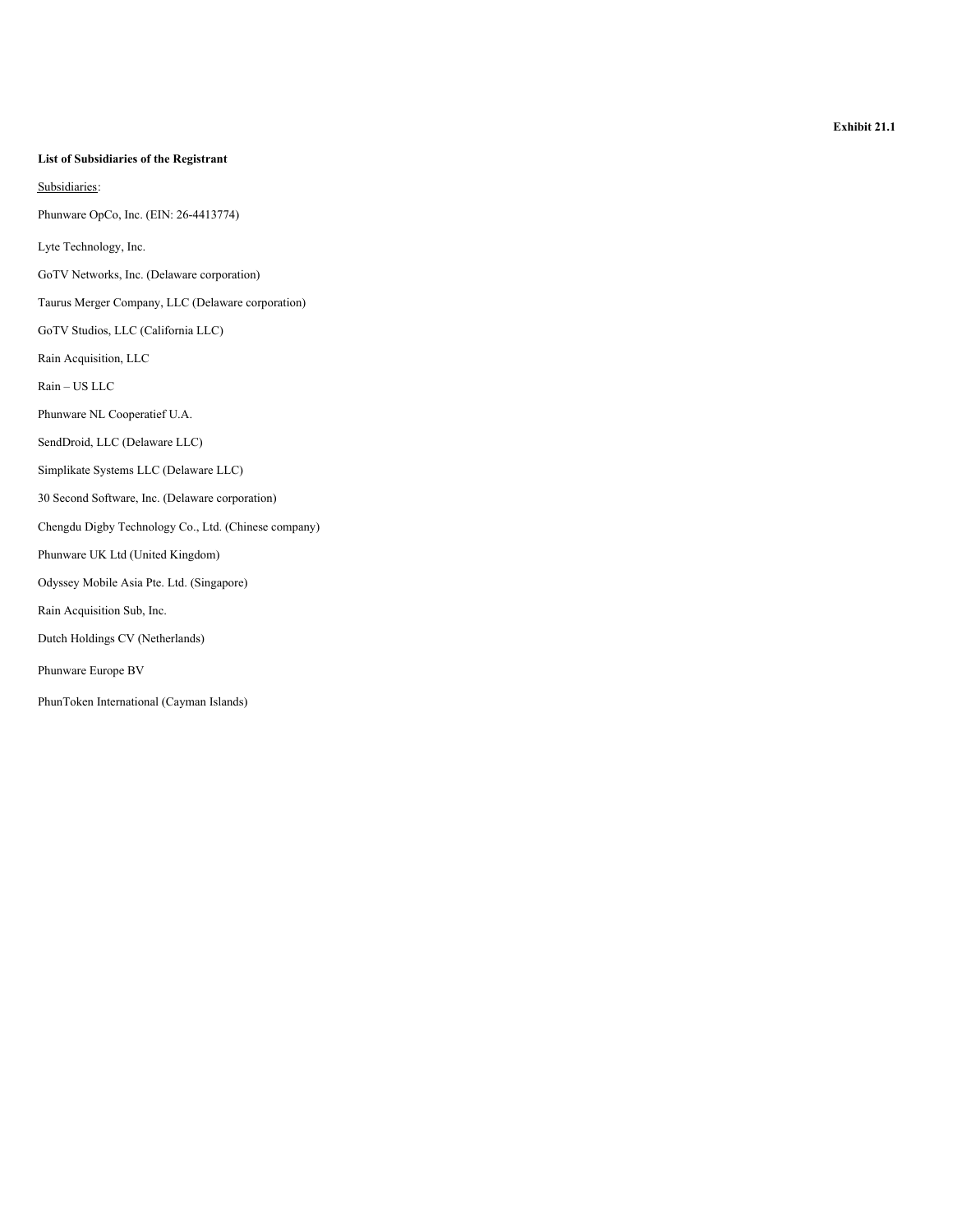## Independent Registered Public Accounting Firm's Consent

<span id="page-132-0"></span>We consent to the incorporation by reference in this Registration Statement of Phunware, Inc. on Form S-3 (File No. 333-235896), Form S-3 (File No. 333-237648), Form S-3 (File No. 333-248618), Form S-3 (File No. 333-252694), Form S-3 (File No. 333-262461), Form S-3 (File No. 333-262625), Form S-8 (File No. 333-231104), Form S-8 (File No. 333-236145), Form S-8 (File No. 333-251903) and Form S-8 (File No. 333-262168) of our report dated April 7, 2022, with respect to our audits of the consolidated financial statements of Phunware, Inc. as of December 31, 2021 and 2020 and for each of the two years in the period ended December 31, 2021, which report is included in this Annual Report on Form 10-K of Phunware, Inc. for the year ended December 31, 2021.

/s/ Marcum LLP

Houston, TX April 7, 2022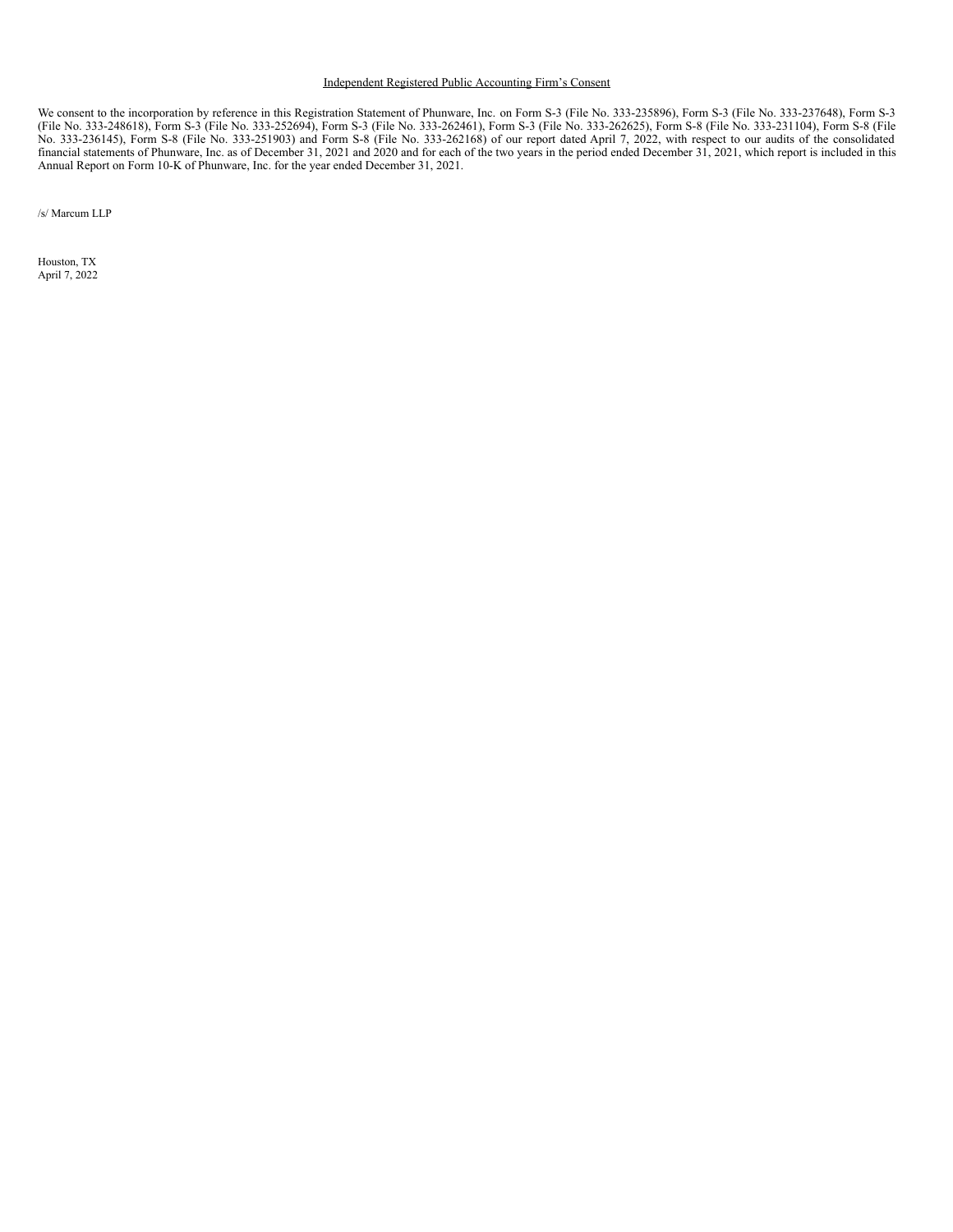#### **CERTIFICATION**

<span id="page-133-0"></span>I, Alan S. Knitowski, certify that:

1. I have reviewed this Annual Report on Form 10-K of Phunware Inc.;

2. Based on my knowledge, this report does not contain any untrue statement of a material fact or omit to state a material fact necessary to make the statements made, in light of the circumstances under which such statements were made, not misleading with respect to the period covered by this report;

3. Based on my knowledge, the financial statements, and other financial information included in this report, fairly present in all material respects the financial condition, results of operations and cash flows of the registrant as of, and for, the periods presented in this report;

4. The registrant's other certifying officer and I are responsible for establishing and maintaining disclosure controls and procedures (as defined in Exchange Act Rules 13a-15(e) and 15d-15(e)) for the registrant and internal control over financial reporting (as defined in Exchange Act Rules 13a-15(f) and 15d-15(f)) for the registrant and have:

a) Designed such disclosure controls and procedures, or caused such disclosure controls and procedures to be designed under our supervision, to ensure that material information relating to the registrant, including its consolidated subsidiaries, is made known to us by others within those entities, particularly during the period in which this report is being prepared;

b) Designed such internal control over financial reporting, or caused such internal control over financial reporting to be designed under our supervision, to provide reasonable assurance regarding the reliability of financial reporting and the preparation of financial statements for external purposes in accordance with generally accepted accounting principles;

c) Evaluated the effectiveness of the registrant's disclosure controls and procedures and presented in this report our conclusions about the effectiveness of the disclosure controls and procedures, as of the end of the period covered by this report based on such evaluation; and

Disclosed in this report any change in the registrant's internal control over financial reporting that occurred during the registrant's most recent fiscal quarter (the registrant's fourth fiscal quarter in the case of an annual report) that has materially affected, or is reasonably likely to materially affect, the registrant's internal control over financial reporting; and

5. The registrant's other certifying officer and I have disclosed, based on our most recent evaluation of internal control over financial reporting, to the registrant's auditors and the audit committee of the registrant's board of directors (or persons performing the equivalent functions):

(a) All significant deficiencies and material weaknesses in the design or operation of internal control over financial reporting which are reasonably likely to adversely affect the registrant's ability to record, process, summarize and report financial information; and

(b) Any fraud, whether or not material, that involves management or other employees who have a significant role in the registrant's internal control over financial reporting.

Date: April 7, 2022 <br>
By: /s/ Alan S. Knitowski

Alan S. Knitowski Chief Executive Officer (Principal Executive Officer)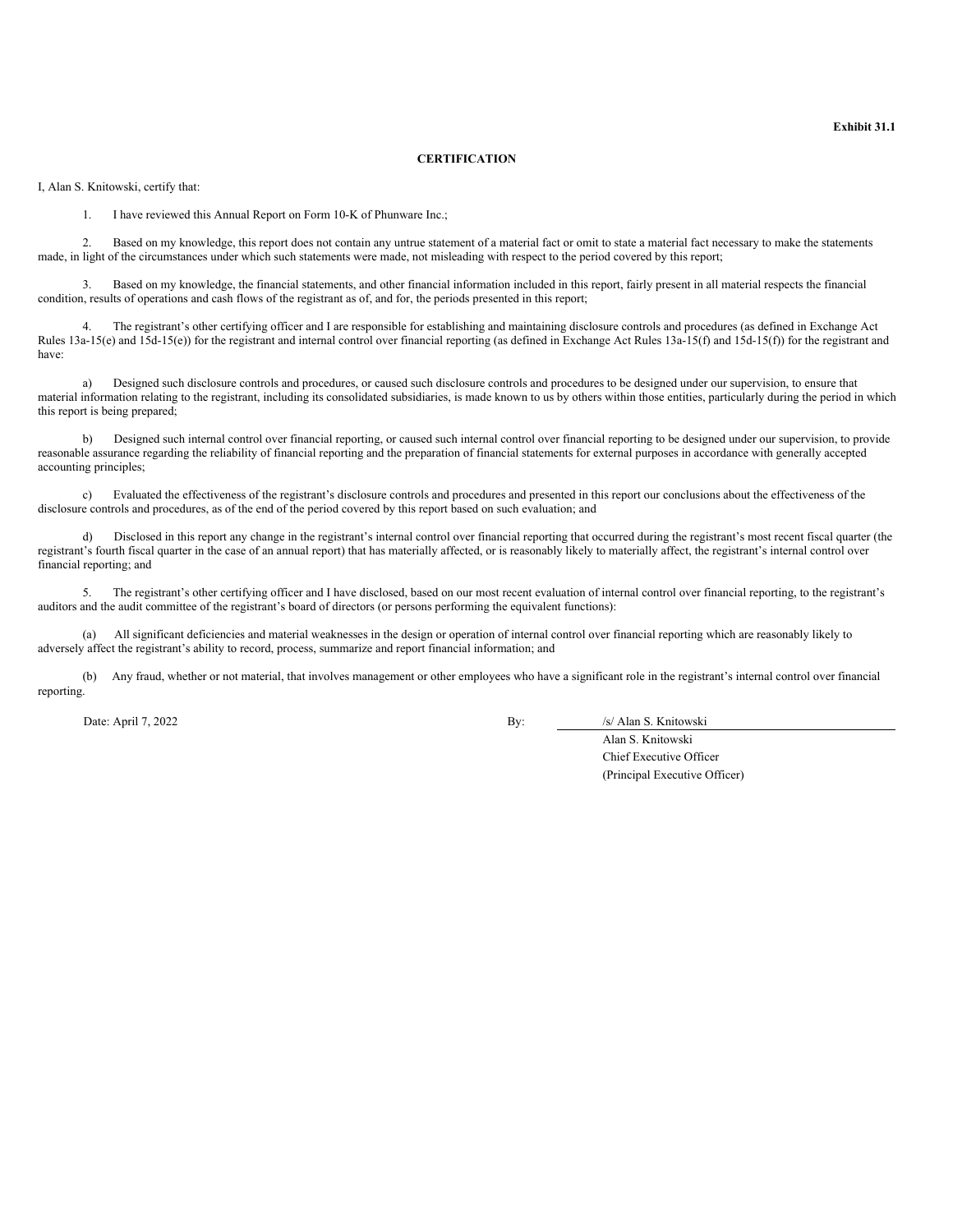#### **CERTIFICATION**

<span id="page-134-0"></span>I, Matt Aune, certify that:

1. I have reviewed this Annual Report on Form 10-K of Phunware Inc.;

2. Based on my knowledge, this report does not contain any untrue statement of a material fact or omit to state a material fact necessary to make the statements made, in light of the circumstances under which such statements were made, not misleading with respect to the period covered by this report;

3. Based on my knowledge, the financial statements, and other financial information included in this report, fairly present in all material respects the financial condition, results of operations and cash flows of the registrant as of, and for, the periods presented in this report;

4. The registrant's other certifying officer and I are responsible for establishing and maintaining disclosure controls and procedures (as defined in Exchange Act Rules 13a-15(e) and 15d-15(e)) for the registrant and internal control over financial reporting (as defined in Exchange Act Rules 13a-15(f) and 15d-15(f)) for the registrant and have:

a) Designed such disclosure controls and procedures, or caused such disclosure controls and procedures to be designed under our supervision, to ensure that material information relating to the registrant, including its consolidated subsidiaries, is made known to us by others within those entities, particularly during the period in which this report is being prepared;

b) Designed such internal control over financial reporting, or caused such internal control over financial reporting to be designed under our supervision, to provide reasonable assurance regarding the reliability of financial reporting and the preparation of financial statements for external purposes in accordance with generally accepted accounting principles;

c) Evaluated the effectiveness of the registrant's disclosure controls and procedures and presented in this report our conclusions about the effectiveness of the disclosure controls and procedures, as of the end of the period covered by this report based on such evaluation; and

Disclosed in this report any change in the registrant's internal control over financial reporting that occurred during the registrant's most recent fiscal quarter (the registrant's fourth fiscal quarter in the case of an annual report) that has materially affected, or is reasonably likely to materially affect, the registrant's internal control over financial reporting; and

5. The registrant's other certifying officer and I have disclosed, based on our most recent evaluation of internal control over financial reporting, to the registrant's auditors and the audit committee of the registrant's board of directors (or persons performing the equivalent functions):

(a) All significant deficiencies and material weaknesses in the design or operation of internal control over financial reporting which are reasonably likely to adversely affect the registrant's ability to record, process, summarize and report financial information; and

(b) Any fraud, whether or not material, that involves management or other employees who have a significant role in the registrant's internal control over financial reporting.

Date: April 7, 2022 By: /s/ Matt Aune

Matt Aune Chief Financial Officer (Principal Accounting and Financial Officer)